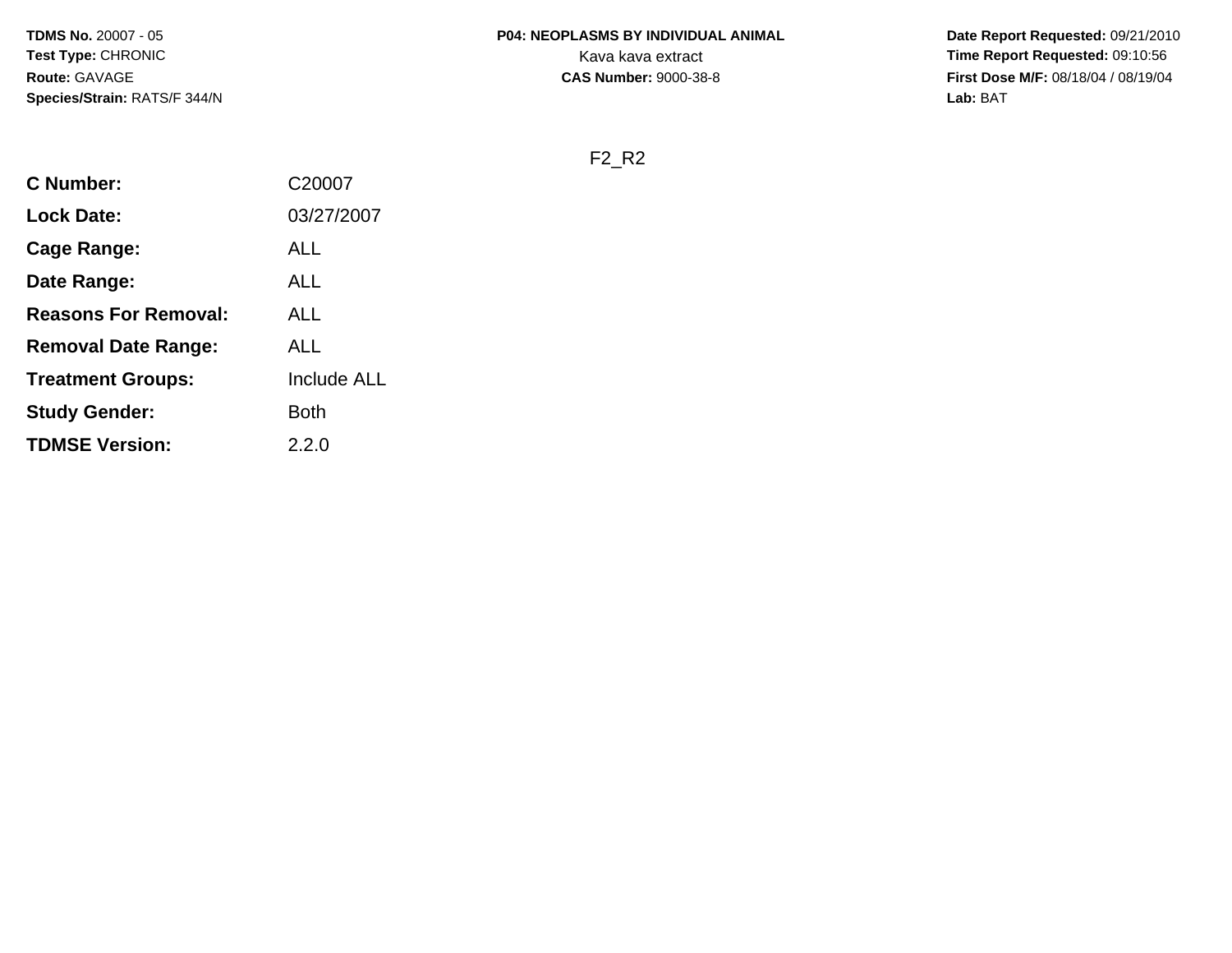## **P04: NEOPLASMS BY INDIVIDUAL ANIMAL**Kava kava extract **Time Report Requested:** 09:10:56<br>**CAS Number:** 9000-38-8 **CAS Number:** 9000-38-8

| DAY ON TEST<br><b>FISCHER 344 RATS MALE</b>                                                                                                                           | $\frac{0}{7}$<br>$\frac{2}{9}$                                           | $\frac{0}{7}$<br>$\frac{2}{7}$                     | $\pmb{0}$<br>$\overline{6}$<br>$\mathbf 5$<br>$\mathbf{1}$    | $\frac{0}{7}$<br>$\frac{2}{8}$                       | $\begin{array}{c} 0 \\ 7 \end{array}$<br>$\frac{2}{7}$                 | $\mathbf 0$<br>$\overline{6}$<br>$\mathbf{1}$<br>$\mathbf 0$  | 0<br>$\overline{6}$<br>$\overline{\mathbf{c}}$<br>$9\,$          | $\begin{smallmatrix}0\\7\end{smallmatrix}$<br>$\frac{2}{9}$ | $\frac{0}{7}$<br>$\frac{2}{7}$          | $\frac{0}{7}$<br>$_{8}^2$                          | $\begin{array}{c} 0 \\ 7 \end{array}$<br>$\frac{2}{7}$           | 0<br>$\overline{5}$<br>$\frac{8}{2}$                 | $\frac{0}{7}$<br>$\sqrt{2}$<br>8                                    | $\frac{0}{7}$<br>$\frac{2}{7}$  | $\begin{smallmatrix}0\\7\end{smallmatrix}$<br>$\boldsymbol{2}$<br>9 | $\begin{array}{c} 0 \\ 5 \end{array}$<br>$\pmb{0}$<br>$\overline{4}$ | $\begin{smallmatrix}0\\7\end{smallmatrix}$<br>$rac{2}{7}$  | $\frac{0}{7}$<br>$\frac{2}{7}$                       | $\frac{0}{7}$<br>$\frac{2}{7}$                       | $\frac{0}{7}$<br>$_{8}^2$                   | $\frac{0}{7}$<br>$\overline{c}$<br>8                              | 0<br>$\overline{7}$<br>$\frac{2}{7}$             | $\begin{array}{c} 0 \\ 7 \end{array}$<br>$\frac{2}{7}$                   | $\pmb{0}$<br>$\overline{7}$<br>$\overline{a}$<br>8              | $\mathbf 0$<br>$\overline{5}$<br>$\overline{4}$<br>5       |                 |
|-----------------------------------------------------------------------------------------------------------------------------------------------------------------------|--------------------------------------------------------------------------|----------------------------------------------------|---------------------------------------------------------------|------------------------------------------------------|------------------------------------------------------------------------|---------------------------------------------------------------|------------------------------------------------------------------|-------------------------------------------------------------|-----------------------------------------|----------------------------------------------------|------------------------------------------------------------------|------------------------------------------------------|---------------------------------------------------------------------|---------------------------------|---------------------------------------------------------------------|----------------------------------------------------------------------|------------------------------------------------------------|------------------------------------------------------|------------------------------------------------------|---------------------------------------------|-------------------------------------------------------------------|--------------------------------------------------|--------------------------------------------------------------------------|-----------------------------------------------------------------|------------------------------------------------------------|-----------------|
| 0.0 G/KG<br><b>ANIMAL ID</b>                                                                                                                                          | $\mathbf 0$<br>$\pmb{0}$<br>$\mathbf 0$<br>$\mathbf 0$<br>$\overline{1}$ | 0<br>$\pmb{0}$<br>0<br>$\pmb{0}$<br>$\overline{2}$ | $\mathbf 0$<br>$\mathbf 0$<br>$\mathbf 0$<br>$\mathbf 0$<br>3 | 0<br>$\mathbf 0$<br>0<br>$\pmb{0}$<br>$\overline{4}$ | 0<br>$\pmb{0}$<br>$\mathbf 0$<br>$\begin{array}{c} 0 \\ 5 \end{array}$ | $\mathbf 0$<br>$\mathbf 0$<br>$\mathbf 0$<br>$\mathbf 0$<br>6 | 0<br>$\mathbf 0$<br>$\mathbf 0$<br>$\mathbf 0$<br>$\overline{7}$ | 0<br>$\mathbf 0$<br>$\mathbf 0$<br>$\pmb{0}$<br>8           | 0<br>$\mathbf 0$<br>0<br>$\pmb{0}$<br>9 | 0<br>$\mathsf{O}\xspace$<br>0<br>$\mathbf{1}$<br>0 | $\mathbf 0$<br>$\mathbf 0$<br>$\mathbf 0$<br>$\overline{1}$<br>1 | 0<br>$\Omega$<br>0<br>$\mathbf{1}$<br>$\overline{2}$ | $\mathbf 0$<br>$\Omega$<br>$\Omega$<br>$\mathbf{1}$<br>$\mathbf{3}$ | 0<br>$\mathbf 0$<br>0<br>1<br>4 | $\mathbf 0$<br>$\mathbf 0$<br>$\mathbf 0$<br>$\mathbf{1}$<br>5      | $\mathbf 0$<br>$\mathbf 0$<br>0<br>1<br>6                            | $\mathbf 0$<br>$\mathbf 0$<br>$\mathbf 0$<br>$\frac{1}{7}$ | 0<br>$\mathbf 0$<br>$\mathbf 0$<br>$\mathbf{1}$<br>8 | 0<br>$\mathbf 0$<br>$\mathbf 0$<br>$\mathbf{1}$<br>9 | 0<br>$\mathsf{O}\xspace$<br>0<br>$_{0}^{2}$ | 0<br>$\mathbf 0$<br>$\mathbf 0$<br>$\overline{c}$<br>$\mathbf{1}$ | $\mathbf 0$<br>$\mathbf 0$<br>0<br>$\frac{2}{2}$ | $\mathbf 0$<br>$\mathbf 0$<br>$\mathbf 0$<br>$\frac{2}{3}$               | 0<br>$\mathbf 0$<br>$\mathbf 0$<br>$\sqrt{2}$<br>$\overline{4}$ | $\mathbf 0$<br>$\mathbf 0$<br>$\mathbf 0$<br>$\frac{2}{5}$ | males<br>(cont) |
| <b>ALIMENTARY SYSTEM</b>                                                                                                                                              |                                                                          |                                                    |                                                               |                                                      |                                                                        |                                                               |                                                                  |                                                             |                                         |                                                    |                                                                  |                                                      |                                                                     |                                 |                                                                     |                                                                      |                                                            |                                                      |                                                      |                                             |                                                                   |                                                  |                                                                          |                                                                 |                                                            |                 |
| Esophagus                                                                                                                                                             |                                                                          |                                                    |                                                               |                                                      |                                                                        |                                                               |                                                                  |                                                             |                                         |                                                    |                                                                  |                                                      |                                                                     |                                 |                                                                     |                                                                      |                                                            |                                                      |                                                      |                                             |                                                                   |                                                  |                                                                          |                                                                 | $\ddot{}$                                                  |                 |
| Intestine Large, Cecum                                                                                                                                                |                                                                          |                                                    |                                                               |                                                      |                                                                        |                                                               |                                                                  |                                                             |                                         |                                                    |                                                                  |                                                      |                                                                     |                                 |                                                                     |                                                                      |                                                            |                                                      |                                                      |                                             |                                                                   |                                                  |                                                                          |                                                                 | $\ddot{}$                                                  |                 |
| Intestine Large, Colon                                                                                                                                                |                                                                          |                                                    |                                                               |                                                      |                                                                        |                                                               |                                                                  |                                                             |                                         |                                                    |                                                                  |                                                      |                                                                     |                                 |                                                                     |                                                                      |                                                            |                                                      |                                                      |                                             |                                                                   |                                                  |                                                                          |                                                                 | $\overline{1}$                                             |                 |
| Intestine Large, Rectum                                                                                                                                               |                                                                          |                                                    |                                                               |                                                      |                                                                        |                                                               |                                                                  |                                                             |                                         |                                                    |                                                                  |                                                      |                                                                     |                                 |                                                                     |                                                                      |                                                            |                                                      |                                                      |                                             |                                                                   |                                                  |                                                                          |                                                                 |                                                            |                 |
| Intestine Small, Duodenum                                                                                                                                             |                                                                          |                                                    |                                                               |                                                      |                                                                        |                                                               |                                                                  |                                                             |                                         |                                                    |                                                                  |                                                      |                                                                     |                                 |                                                                     |                                                                      |                                                            |                                                      |                                                      |                                             |                                                                   |                                                  |                                                                          |                                                                 |                                                            |                 |
| Intestine Small, Ileum<br>Lymphoma Malignant                                                                                                                          |                                                                          |                                                    |                                                               |                                                      |                                                                        |                                                               |                                                                  |                                                             |                                         |                                                    |                                                                  |                                                      |                                                                     |                                 |                                                                     |                                                                      |                                                            |                                                      |                                                      |                                             |                                                                   |                                                  |                                                                          |                                                                 |                                                            |                 |
| Intestine Small, Jejunum                                                                                                                                              |                                                                          |                                                    |                                                               |                                                      |                                                                        |                                                               |                                                                  |                                                             |                                         |                                                    |                                                                  |                                                      |                                                                     |                                 |                                                                     |                                                                      |                                                            |                                                      |                                                      |                                             |                                                                   |                                                  |                                                                          |                                                                 | $+$                                                        |                 |
| Liver<br>Fibrous Histiocytoma, Metastatic, Skeletal<br>Muscle                                                                                                         |                                                                          |                                                    |                                                               |                                                      |                                                                        |                                                               | Χ                                                                |                                                             |                                         |                                                    |                                                                  |                                                      |                                                                     |                                 |                                                                     |                                                                      |                                                            |                                                      |                                                      |                                             |                                                                   |                                                  |                                                                          |                                                                 |                                                            |                 |
| Hepatocellular Adenoma<br>Leukemia Mononuclear                                                                                                                        |                                                                          | X                                                  | X                                                             |                                                      |                                                                        | $\times$                                                      |                                                                  | $\sf X$                                                     |                                         |                                                    |                                                                  |                                                      |                                                                     |                                 |                                                                     |                                                                      |                                                            | $X$ $X$                                              |                                                      |                                             |                                                                   |                                                  |                                                                          |                                                                 |                                                            |                 |
| Mesentery<br>Mesothelioma Malignant                                                                                                                                   |                                                                          |                                                    | $+$                                                           |                                                      |                                                                        | $\ddot{}$                                                     |                                                                  |                                                             |                                         |                                                    |                                                                  |                                                      |                                                                     |                                 |                                                                     |                                                                      |                                                            |                                                      |                                                      |                                             |                                                                   |                                                  |                                                                          |                                                                 |                                                            |                 |
| Oral Mucosa<br>Squamous Cell Papilloma                                                                                                                                |                                                                          |                                                    |                                                               |                                                      |                                                                        |                                                               |                                                                  |                                                             |                                         |                                                    |                                                                  |                                                      |                                                                     |                                 |                                                                     |                                                                      |                                                            |                                                      |                                                      |                                             |                                                                   |                                                  |                                                                          |                                                                 |                                                            |                 |
| Pancreas<br>Leukemia Mononuclear                                                                                                                                      |                                                                          |                                                    |                                                               |                                                      |                                                                        |                                                               |                                                                  |                                                             |                                         |                                                    |                                                                  |                                                      |                                                                     |                                 |                                                                     |                                                                      |                                                            | X                                                    |                                                      |                                             |                                                                   |                                                  |                                                                          |                                                                 | $+$                                                        |                 |
| *  Total animals with tissue examined microscopically; Total animals with tumor<br>+  Tissue examined microscopically<br>X  Lesion present<br>I., Insufficient tissue |                                                                          |                                                    |                                                               |                                                      |                                                                        |                                                               |                                                                  |                                                             |                                         |                                                    |                                                                  |                                                      |                                                                     |                                 |                                                                     |                                                                      |                                                            |                                                      |                                                      | M  Missing tissue                           |                                                                   |                                                  | A  Autolysis precludes evaluation<br>BLANK  Not examined microscopically |                                                                 |                                                            |                 |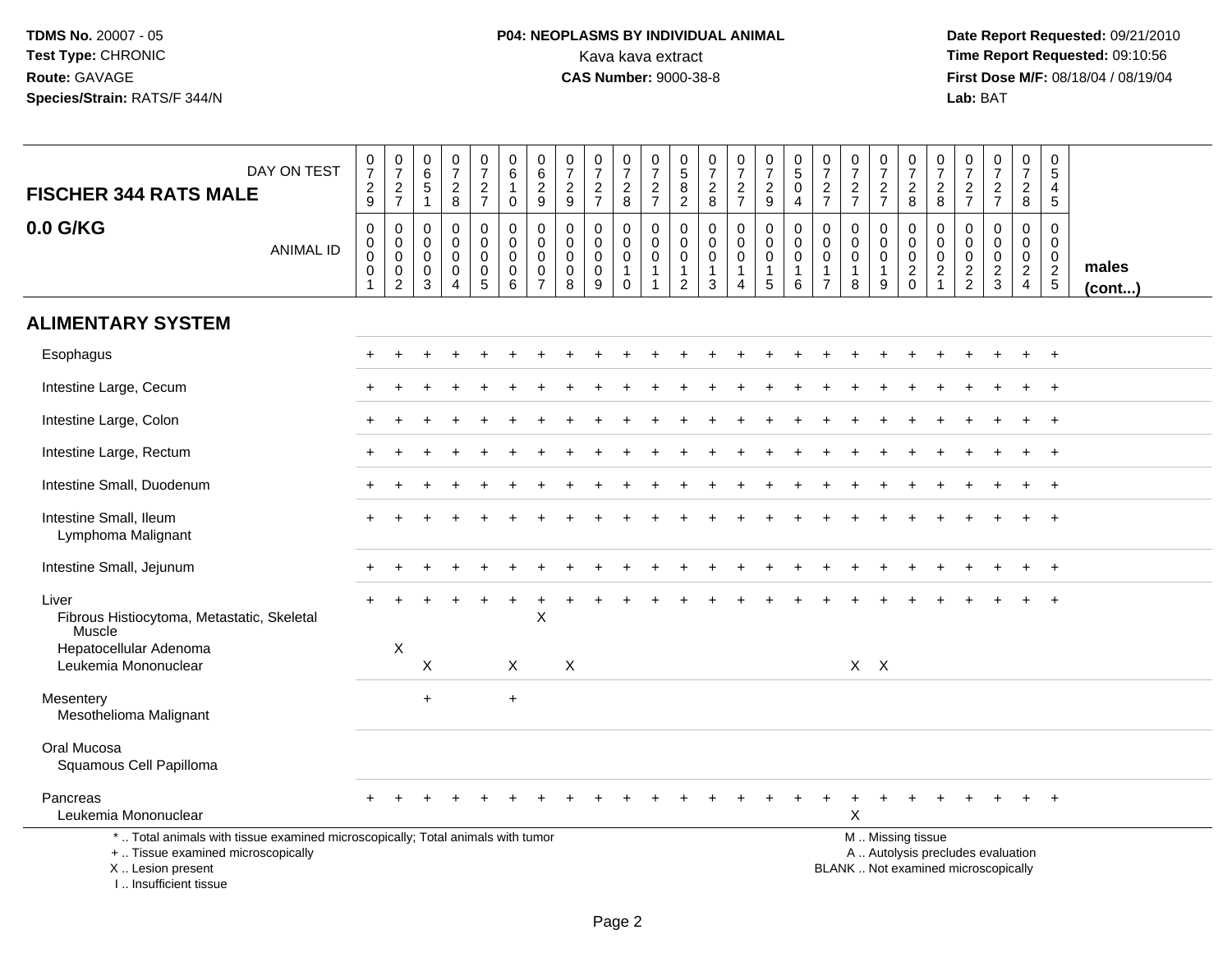#### **P04: NEOPLASMS BY INDIVIDUAL ANIMAL**<br>Kava kava extract Kava kava extract **Time Report Requested:** 09:10:56<br>**CAS Number:** 9000-38-8<br>**Tirst Dose M/F:** 08/18/04 / 08/19/04

 **Date Report Requested:** 09/21/2010 **First Dose M/F:** 08/18/04 / 08/19/04 Lab: BAT **Lab:** BAT

| DAY ON TEST<br><b>FISCHER 344 RATS MALE</b>                                                                        | $\begin{smallmatrix}0\\7\end{smallmatrix}$<br>$\overline{c}$<br>9 | $\frac{0}{7}$<br>$\frac{2}{7}$                                   | $\begin{array}{c} 0 \\ 6 \end{array}$<br>$\overline{5}$<br>$\mathbf 1$ | $\frac{0}{7}$<br>$\frac{2}{8}$                                                   | $\frac{0}{7}$<br>$\frac{2}{7}$                                            | $\begin{matrix} 0 \\ 6 \end{matrix}$<br>$\mathbf{1}$<br>$\mathbf 0$ | $\mathbf 0$<br>$\,6\,$<br>$\frac{2}{9}$                                    | $\frac{0}{7}$<br>$\frac{2}{9}$                              | $\frac{0}{7}$<br>$\frac{2}{7}$            | $\frac{0}{7}$<br>$\frac{2}{8}$                                                  | $\frac{0}{7}$<br>$\frac{2}{7}$                                       | $\frac{0}{5}$<br>$\,8\,$<br>$\overline{2}$                | $\frac{0}{7}$<br>$\frac{2}{8}$                               | $\frac{0}{7}$<br>$\frac{2}{7}$                      | $\frac{0}{7}$<br>$\overline{c}$<br>$\boldsymbol{9}$ | $\begin{array}{c} 0 \\ 5 \end{array}$<br>$\ddot{\mathbf{0}}$<br>$\overline{4}$ | $\frac{0}{7}$<br>$\frac{2}{7}$                                              | $\frac{0}{7}$<br>$\frac{2}{7}$                       | $\frac{0}{7}$<br>$\frac{2}{7}$                       | $\frac{0}{7}$<br>$\frac{2}{8}$                                    | $\frac{0}{7}$<br>$\overline{2}$<br>8                              | 0<br>$\overline{7}$<br>$\frac{2}{7}$ | $\begin{smallmatrix}0\\7\end{smallmatrix}$<br>$rac{2}{7}$  | $\begin{smallmatrix}0\\7\end{smallmatrix}$<br>$\frac{2}{8}$         | 0<br>$\sqrt{5}$<br>4<br>$\overline{5}$                   |                       |
|--------------------------------------------------------------------------------------------------------------------|-------------------------------------------------------------------|------------------------------------------------------------------|------------------------------------------------------------------------|----------------------------------------------------------------------------------|---------------------------------------------------------------------------|---------------------------------------------------------------------|----------------------------------------------------------------------------|-------------------------------------------------------------|-------------------------------------------|---------------------------------------------------------------------------------|----------------------------------------------------------------------|-----------------------------------------------------------|--------------------------------------------------------------|-----------------------------------------------------|-----------------------------------------------------|--------------------------------------------------------------------------------|-----------------------------------------------------------------------------|------------------------------------------------------|------------------------------------------------------|-------------------------------------------------------------------|-------------------------------------------------------------------|--------------------------------------|------------------------------------------------------------|---------------------------------------------------------------------|----------------------------------------------------------|-----------------------|
| 0.0 G/KG<br><b>ANIMAL ID</b>                                                                                       | $\mathsf 0$<br>$\mathbf 0$<br>$\pmb{0}$<br>0<br>$\mathbf{1}$      | 0<br>$\mathbf 0$<br>$\mathbf 0$<br>$\mathbf 0$<br>$\overline{c}$ | 0<br>$\mathbf 0$<br>$\mathsf{O}\xspace$<br>0<br>3                      | $\pmb{0}$<br>$\mathsf{O}$<br>$\mathsf{O}\xspace$<br>0<br>$\overline{\mathbf{4}}$ | $\mathbf 0$<br>$\ddot{\mathbf{0}}$<br>$\mathbf 0$<br>0<br>$5\phantom{.0}$ | $\pmb{0}$<br>$\mathbf 0$<br>$\mathbf 0$<br>$\mathbf 0$<br>6         | $\mathbf 0$<br>$\mathbf 0$<br>$\mathbf 0$<br>$\mathbf 0$<br>$\overline{7}$ | $\pmb{0}$<br>$\mathbf 0$<br>$\mathbf 0$<br>$\mathbf 0$<br>8 | 0<br>$\mathbf 0$<br>$\mathbf 0$<br>0<br>9 | $\pmb{0}$<br>$\pmb{0}$<br>$\overline{0}$<br>$\mathbf{1}$<br>$\mathsf{O}\xspace$ | $\pmb{0}$<br>$\mathsf{O}\xspace$<br>$\mathbf 0$<br>$\mathbf{1}$<br>1 | 0<br>0<br>$\mathbf 0$<br>$\overline{1}$<br>$\overline{2}$ | $\pmb{0}$<br>$\mathbf 0$<br>$\mathbf 0$<br>$\mathbf{1}$<br>3 | $\boldsymbol{0}$<br>$\mathbf 0$<br>$\mathbf 0$<br>4 | 0<br>$\mathsf{O}\xspace$<br>$\mathbf 0$<br>1<br>5   | $\pmb{0}$<br>$\mathbf 0$<br>$\pmb{0}$<br>6                                     | $\mathbf 0$<br>$\mathbf 0$<br>$\mathbf 0$<br>$\mathbf{1}$<br>$\overline{7}$ | 0<br>$\mathbf 0$<br>$\mathbf 0$<br>$\mathbf{1}$<br>8 | 0<br>$\mathbf 0$<br>$\mathbf 0$<br>$\mathbf{1}$<br>9 | $\,0\,$<br>$\mathsf{O}\xspace$<br>$\overline{0}$<br>$\frac{2}{0}$ | 0<br>$\mathbf 0$<br>$\mathbf 0$<br>$\overline{2}$<br>$\mathbf{1}$ | 0<br>0<br>0<br>$\frac{2}{2}$         | $\mathbf 0$<br>$\mathbf 0$<br>$\mathbf 0$<br>$\frac{2}{3}$ | 0<br>$\mathbf 0$<br>$\mathbf 0$<br>$\overline{2}$<br>$\overline{4}$ | $\mathbf 0$<br>$\mathbf 0$<br>$\mathbf 0$<br>$rac{2}{5}$ | males<br>$($ cont $)$ |
| Acinus, Adenoma                                                                                                    |                                                                   |                                                                  |                                                                        |                                                                                  |                                                                           |                                                                     |                                                                            |                                                             |                                           |                                                                                 |                                                                      | $\boldsymbol{\mathsf{X}}$                                 |                                                              |                                                     |                                                     |                                                                                |                                                                             |                                                      |                                                      |                                                                   |                                                                   |                                      |                                                            |                                                                     |                                                          |                       |
| Salivary Glands                                                                                                    |                                                                   |                                                                  |                                                                        |                                                                                  |                                                                           |                                                                     |                                                                            |                                                             |                                           |                                                                                 |                                                                      |                                                           |                                                              |                                                     |                                                     |                                                                                |                                                                             |                                                      |                                                      |                                                                   |                                                                   |                                      |                                                            |                                                                     |                                                          |                       |
| Stomach, Forestomach<br>Leukemia Mononuclear                                                                       |                                                                   |                                                                  |                                                                        |                                                                                  |                                                                           |                                                                     |                                                                            |                                                             |                                           |                                                                                 |                                                                      |                                                           |                                                              |                                                     |                                                     |                                                                                |                                                                             | X                                                    |                                                      |                                                                   |                                                                   |                                      |                                                            |                                                                     |                                                          |                       |
| Stomach, Glandular                                                                                                 |                                                                   |                                                                  |                                                                        |                                                                                  |                                                                           |                                                                     |                                                                            |                                                             |                                           |                                                                                 |                                                                      |                                                           |                                                              |                                                     |                                                     |                                                                                |                                                                             |                                                      |                                                      |                                                                   |                                                                   |                                      |                                                            |                                                                     | $\ddot{}$                                                |                       |
| Tooth                                                                                                              |                                                                   | $\ddot{}$                                                        |                                                                        |                                                                                  | $+$                                                                       |                                                                     |                                                                            |                                                             | $+$                                       |                                                                                 |                                                                      |                                                           |                                                              |                                                     |                                                     |                                                                                |                                                                             |                                                      | $\ddot{}$                                            |                                                                   |                                                                   |                                      | $+$ $+$                                                    |                                                                     |                                                          |                       |
| <b>CARDIOVASCULAR SYSTEM</b>                                                                                       |                                                                   |                                                                  |                                                                        |                                                                                  |                                                                           |                                                                     |                                                                            |                                                             |                                           |                                                                                 |                                                                      |                                                           |                                                              |                                                     |                                                     |                                                                                |                                                                             |                                                      |                                                      |                                                                   |                                                                   |                                      |                                                            |                                                                     |                                                          |                       |
| <b>Blood Vessel</b>                                                                                                |                                                                   |                                                                  |                                                                        |                                                                                  |                                                                           |                                                                     |                                                                            |                                                             |                                           |                                                                                 |                                                                      |                                                           |                                                              |                                                     |                                                     |                                                                                |                                                                             |                                                      |                                                      |                                                                   |                                                                   |                                      |                                                            |                                                                     | $+$                                                      |                       |
| Heart<br>Leukemia Mononuclear                                                                                      |                                                                   |                                                                  |                                                                        |                                                                                  |                                                                           |                                                                     |                                                                            |                                                             |                                           |                                                                                 |                                                                      |                                                           |                                                              |                                                     |                                                     |                                                                                |                                                                             | $\boldsymbol{\mathsf{X}}$                            |                                                      |                                                                   |                                                                   |                                      |                                                            |                                                                     |                                                          |                       |
| <b>ENDOCRINE SYSTEM</b>                                                                                            |                                                                   |                                                                  |                                                                        |                                                                                  |                                                                           |                                                                     |                                                                            |                                                             |                                           |                                                                                 |                                                                      |                                                           |                                                              |                                                     |                                                     |                                                                                |                                                                             |                                                      |                                                      |                                                                   |                                                                   |                                      |                                                            |                                                                     |                                                          |                       |
| <b>Adrenal Cortex</b><br>Carcinoma<br>Fibrous Histiocytoma, Metastatic, Skeletal<br>Muscle<br>Leukemia Mononuclear |                                                                   |                                                                  | $\pmb{\times}$                                                         |                                                                                  |                                                                           |                                                                     | $\boldsymbol{\mathsf{X}}$                                                  | $\mathsf X$                                                 |                                           |                                                                                 |                                                                      |                                                           |                                                              |                                                     |                                                     |                                                                                |                                                                             |                                                      |                                                      |                                                                   |                                                                   |                                      |                                                            |                                                                     |                                                          |                       |
| Adrenal Medulla<br>Leukemia Mononuclear<br>Pheochromocytoma Benign<br>Bilateral, Pheochromocytoma Benign           | $\boldsymbol{\mathsf{X}}$                                         |                                                                  |                                                                        |                                                                                  |                                                                           |                                                                     |                                                                            | $\boldsymbol{\mathsf{X}}$                                   |                                           |                                                                                 |                                                                      |                                                           |                                                              |                                                     |                                                     |                                                                                |                                                                             | X                                                    | X                                                    |                                                                   |                                                                   |                                      |                                                            |                                                                     | $+$                                                      |                       |

\* .. Total animals with tissue examined microscopically; Total animals with tumor

+ .. Tissue examined microscopically

X .. Lesion present

I .. Insufficient tissue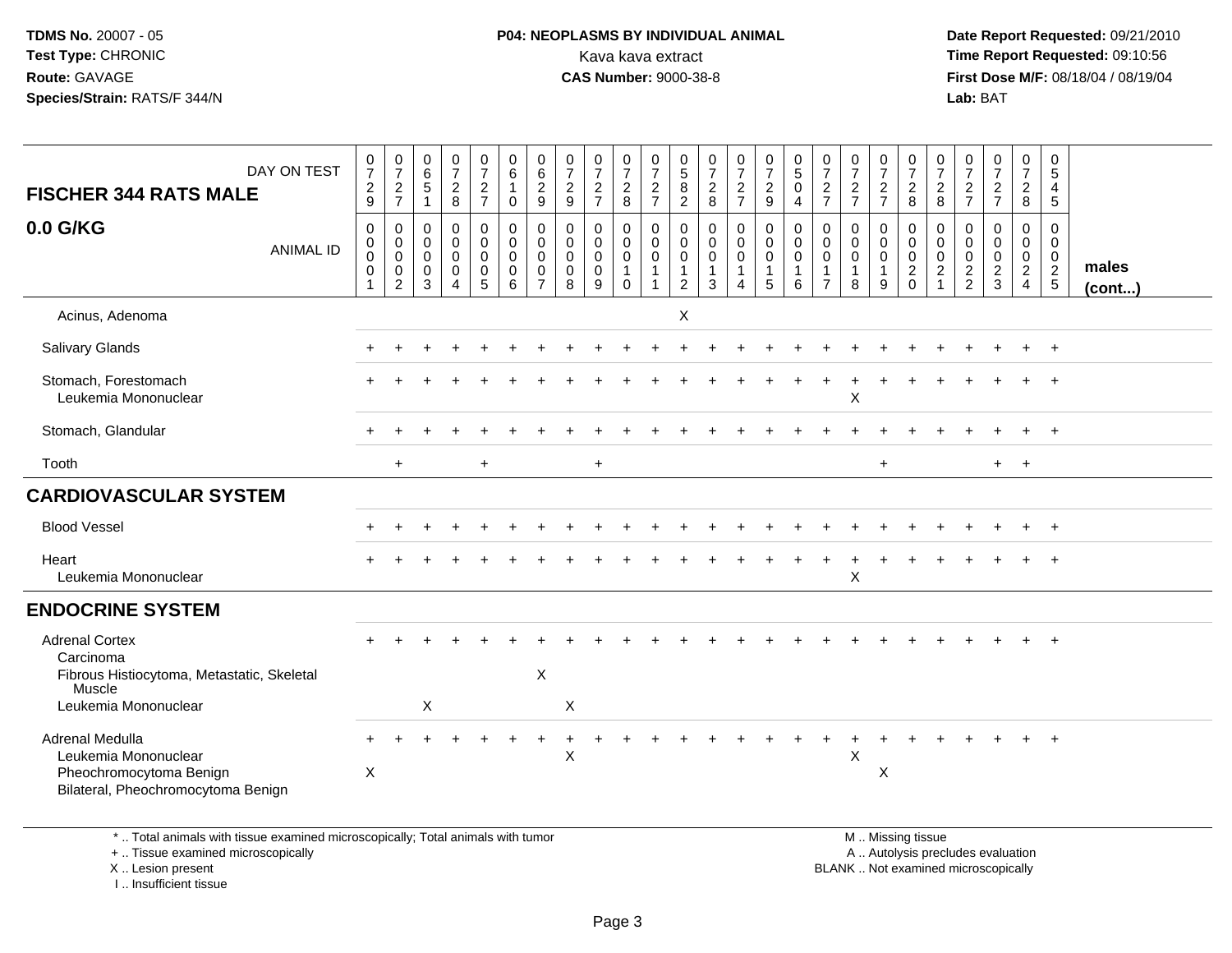### **P04: NEOPLASMS BY INDIVIDUAL ANIMAL**<br>Kava kava extract Kava kava extract **Time Report Requested:** 09:10:56<br>**CAS Number:** 9000-38-8<br>**Tirst Dose M/F:** 08/18/04 / 08/19/04

 **Date Report Requested:** 09/21/2010 **First Dose M/F:** 08/18/04 / 08/19/04 Lab: BAT **Lab:** BAT

| DAY ON TEST<br><b>FISCHER 344 RATS MALE</b><br>0.0 G/KG<br><b>ANIMAL ID</b> | $\frac{0}{7}$<br>$\frac{2}{9}$<br>0<br>$\mathbf 0$<br>$\mathbf 0$<br>$\pmb{0}$ | $\begin{array}{c} 0 \\ 7 \end{array}$<br>$\frac{2}{7}$<br>$\mathbf 0$<br>$\mathbf 0$<br>$\mathbf 0$<br>$\pmb{0}$ | $\begin{matrix} 0 \\ 6 \\ 5 \end{matrix}$<br>$\overline{1}$<br>0<br>$\boldsymbol{0}$<br>$\mathbf 0$<br>$\pmb{0}$ | $\frac{0}{7}$<br>$\frac{2}{8}$<br>$\mathbf 0$<br>$\mathsf 0$<br>$\mathsf{O}\xspace$<br>$\mathbf 0$ | $\begin{array}{c} 0 \\ 7 \end{array}$<br>$rac{2}{7}$<br>$\pmb{0}$<br>$\pmb{0}$<br>$\pmb{0}$<br>$\begin{array}{c} 0 \\ 5 \end{array}$ | $\begin{array}{c} 0 \\ 6 \end{array}$<br>$\overline{1}$<br>$\mathbf 0$<br>$\pmb{0}$<br>$\mathbf 0$<br>$\mathbf 0$<br>$\pmb{0}$ | $\begin{matrix} 0 \\ 6 \\ 2 \end{matrix}$<br>9<br>0<br>$\pmb{0}$<br>$\mathbf 0$<br>0 | $\frac{0}{7}$<br>$\frac{2}{9}$<br>$\mathbf 0$<br>$\mathbf 0$<br>$\pmb{0}$<br>$\mathsf{O}\xspace$ | $\frac{0}{7}$<br>$\frac{2}{7}$<br>0<br>$\pmb{0}$<br>$\mathbf 0$<br>$\mathbf 0$ | $\frac{0}{7}$<br>$\frac{2}{8}$<br>0<br>$\mathsf{O}$<br>$\mathbf 0$<br>$\mathbf{1}$ | $\frac{0}{7}$<br>$\frac{2}{7}$<br>$\pmb{0}$<br>$\boldsymbol{0}$<br>$\overline{0}$<br>$\overline{1}$ | $\begin{array}{c} 0 \\ 5 \\ 8 \end{array}$<br>$\overline{2}$<br>0<br>$\mathbf 0$<br>$\mathbf 0$<br>$\overline{1}$ | $\frac{0}{7}$<br>$\frac{2}{8}$<br>$\pmb{0}$<br>$\mathbf 0$<br>$\mathbf 0$<br>$\mathbf{1}$ | $\frac{0}{7}$<br>$\frac{2}{7}$<br>$\mathbf 0$<br>$\mathbf 0$<br>$\mathbf 0$ | $\begin{smallmatrix}0\\7\end{smallmatrix}$<br>$\frac{2}{9}$<br>$\mathbf 0$<br>$\mathbf 0$<br>$\overline{0}$<br>$\overline{1}$ | $\begin{smallmatrix}0\5\0\end{smallmatrix}$<br>$\overline{4}$<br>$\pmb{0}$<br>$\pmb{0}$<br>$\ddot{\mathbf{0}}$<br>$\mathbf{1}$ | $\frac{0}{7}$<br>$\sqrt{2}$<br>$\overline{7}$<br>0<br>$\mathbf 0$<br>$\mathbf 0$ | $\begin{array}{c} 0 \\ 7 \end{array}$<br>$\frac{2}{7}$<br>$\mathbf 0$<br>$\mathbf 0$<br>$\mathbf 0$<br>1 | $\begin{array}{c} 0 \\ 7 \end{array}$<br>$\frac{2}{7}$<br>0<br>$\pmb{0}$<br>$\pmb{0}$<br>$\mathbf{1}$ | $\frac{0}{7}$<br>$\sqrt{2}$<br>8<br>0<br>$\mathsf{O}\xspace$<br>$\mathbf 0$<br>$\overline{c}$ | $\frac{0}{7}$<br>$_{8}^2$<br>0<br>0<br>$\mathbf 0$<br>$\sqrt{2}$ | $\frac{0}{7}$<br>$\frac{2}{7}$<br>0<br>$\mathbf 0$<br>$\mathsf{O}\xspace$<br>$\sqrt{2}$ | $\frac{0}{7}$<br>$\frac{2}{7}$<br>0<br>$\pmb{0}$<br>$\mathbf 0$<br>$\sqrt{2}$ | $\begin{array}{c} 0 \\ 7 \end{array}$<br>$\frac{2}{8}$<br>0<br>$\mathbf 0$<br>$\frac{0}{2}$ | $\pmb{0}$<br>$\sqrt{5}$<br>$\overline{\mathbf{4}}$<br>$\sqrt{5}$<br>0<br>$\mathbf 0$<br>$\mathbf 0$<br>$\overline{2}$ | males  |
|-----------------------------------------------------------------------------|--------------------------------------------------------------------------------|------------------------------------------------------------------------------------------------------------------|------------------------------------------------------------------------------------------------------------------|----------------------------------------------------------------------------------------------------|--------------------------------------------------------------------------------------------------------------------------------------|--------------------------------------------------------------------------------------------------------------------------------|--------------------------------------------------------------------------------------|--------------------------------------------------------------------------------------------------|--------------------------------------------------------------------------------|------------------------------------------------------------------------------------|-----------------------------------------------------------------------------------------------------|-------------------------------------------------------------------------------------------------------------------|-------------------------------------------------------------------------------------------|-----------------------------------------------------------------------------|-------------------------------------------------------------------------------------------------------------------------------|--------------------------------------------------------------------------------------------------------------------------------|----------------------------------------------------------------------------------|----------------------------------------------------------------------------------------------------------|-------------------------------------------------------------------------------------------------------|-----------------------------------------------------------------------------------------------|------------------------------------------------------------------|-----------------------------------------------------------------------------------------|-------------------------------------------------------------------------------|---------------------------------------------------------------------------------------------|-----------------------------------------------------------------------------------------------------------------------|--------|
|                                                                             | $\mathbf{1}$                                                                   | $\overline{2}$                                                                                                   | 3                                                                                                                | $\overline{4}$                                                                                     |                                                                                                                                      | $6\phantom{1}6$                                                                                                                | $\overline{7}$                                                                       | 8                                                                                                | 9                                                                              | $\mathbf 0$                                                                        | $\mathbf{1}$                                                                                        | 2                                                                                                                 | 3                                                                                         | 4                                                                           | 5                                                                                                                             | $\,6\,$                                                                                                                        | $\overline{7}$                                                                   | 8                                                                                                        | 9                                                                                                     | $\mathbf 0$                                                                                   | $\mathbf{1}$                                                     | 2                                                                                       | $\mathfrak{Z}$                                                                | $\overline{4}$                                                                              | $5\phantom{.0}$                                                                                                       | (cont) |
| Islets, Pancreatic<br>Adenoma                                               |                                                                                |                                                                                                                  | X                                                                                                                |                                                                                                    |                                                                                                                                      |                                                                                                                                |                                                                                      |                                                                                                  | X                                                                              |                                                                                    |                                                                                                     |                                                                                                                   |                                                                                           | Χ                                                                           |                                                                                                                               |                                                                                                                                |                                                                                  |                                                                                                          |                                                                                                       |                                                                                               |                                                                  |                                                                                         | X                                                                             |                                                                                             | $+$                                                                                                                   |        |
| Parathyroid Gland<br>Adenoma                                                |                                                                                |                                                                                                                  |                                                                                                                  |                                                                                                    |                                                                                                                                      |                                                                                                                                |                                                                                      |                                                                                                  |                                                                                |                                                                                    |                                                                                                     |                                                                                                                   |                                                                                           |                                                                             |                                                                                                                               |                                                                                                                                |                                                                                  |                                                                                                          |                                                                                                       |                                                                                               |                                                                  |                                                                                         |                                                                               |                                                                                             | $\ddot{}$                                                                                                             |        |
| <b>Pituitary Gland</b><br>Leukemia Mononuclear                              |                                                                                |                                                                                                                  | X                                                                                                                |                                                                                                    |                                                                                                                                      |                                                                                                                                |                                                                                      |                                                                                                  |                                                                                |                                                                                    |                                                                                                     |                                                                                                                   |                                                                                           |                                                                             |                                                                                                                               |                                                                                                                                |                                                                                  |                                                                                                          |                                                                                                       |                                                                                               |                                                                  |                                                                                         |                                                                               |                                                                                             | $^{+}$                                                                                                                |        |
| Pars Distalis, Adenoma                                                      |                                                                                | $X$ $X$                                                                                                          |                                                                                                                  |                                                                                                    |                                                                                                                                      | X                                                                                                                              |                                                                                      |                                                                                                  |                                                                                |                                                                                    |                                                                                                     | $\sf X$                                                                                                           |                                                                                           | X                                                                           |                                                                                                                               |                                                                                                                                | X X X                                                                            |                                                                                                          |                                                                                                       |                                                                                               |                                                                  |                                                                                         | X X X X                                                                       |                                                                                             |                                                                                                                       |        |
| <b>Thyroid Gland</b><br>C-cell, Adenoma<br>Follicular Cell, Adenoma         | $+$                                                                            | $\ddot{}$                                                                                                        | ÷<br>X                                                                                                           |                                                                                                    |                                                                                                                                      |                                                                                                                                |                                                                                      |                                                                                                  | X                                                                              | $\pmb{\times}$                                                                     | X                                                                                                   |                                                                                                                   |                                                                                           |                                                                             |                                                                                                                               |                                                                                                                                |                                                                                  |                                                                                                          |                                                                                                       |                                                                                               | $\ddot{}$                                                        | $\div$<br>$\pmb{\times}$                                                                | $\ddot{}$                                                                     | $+$                                                                                         | $+$<br>$\times$                                                                                                       |        |
| <b>GENERAL BODY SYSTEM</b>                                                  |                                                                                |                                                                                                                  |                                                                                                                  |                                                                                                    |                                                                                                                                      |                                                                                                                                |                                                                                      |                                                                                                  |                                                                                |                                                                                    |                                                                                                     |                                                                                                                   |                                                                                           |                                                                             |                                                                                                                               |                                                                                                                                |                                                                                  |                                                                                                          |                                                                                                       |                                                                                               |                                                                  |                                                                                         |                                                                               |                                                                                             |                                                                                                                       |        |
| <b>NONE</b>                                                                 |                                                                                |                                                                                                                  |                                                                                                                  |                                                                                                    |                                                                                                                                      |                                                                                                                                |                                                                                      |                                                                                                  |                                                                                |                                                                                    |                                                                                                     |                                                                                                                   |                                                                                           |                                                                             |                                                                                                                               |                                                                                                                                |                                                                                  |                                                                                                          |                                                                                                       |                                                                                               |                                                                  |                                                                                         |                                                                               |                                                                                             |                                                                                                                       |        |
| <b>GENITAL SYSTEM</b>                                                       |                                                                                |                                                                                                                  |                                                                                                                  |                                                                                                    |                                                                                                                                      |                                                                                                                                |                                                                                      |                                                                                                  |                                                                                |                                                                                    |                                                                                                     |                                                                                                                   |                                                                                           |                                                                             |                                                                                                                               |                                                                                                                                |                                                                                  |                                                                                                          |                                                                                                       |                                                                                               |                                                                  |                                                                                         |                                                                               |                                                                                             |                                                                                                                       |        |
| <b>Coagulating Gland</b>                                                    |                                                                                |                                                                                                                  |                                                                                                                  |                                                                                                    |                                                                                                                                      |                                                                                                                                |                                                                                      |                                                                                                  |                                                                                |                                                                                    |                                                                                                     |                                                                                                                   |                                                                                           |                                                                             |                                                                                                                               |                                                                                                                                |                                                                                  |                                                                                                          |                                                                                                       |                                                                                               |                                                                  |                                                                                         |                                                                               |                                                                                             | $+$                                                                                                                   |        |
| Epididymis<br>Mesothelioma Malignant                                        | ÷<br>$\times$                                                                  |                                                                                                                  |                                                                                                                  |                                                                                                    |                                                                                                                                      |                                                                                                                                |                                                                                      |                                                                                                  |                                                                                |                                                                                    |                                                                                                     |                                                                                                                   |                                                                                           |                                                                             |                                                                                                                               |                                                                                                                                |                                                                                  |                                                                                                          |                                                                                                       |                                                                                               |                                                                  |                                                                                         |                                                                               |                                                                                             | $\ddot{}$                                                                                                             |        |
| <b>Preputial Gland</b><br>Carcinoma                                         |                                                                                |                                                                                                                  |                                                                                                                  |                                                                                                    |                                                                                                                                      |                                                                                                                                |                                                                                      |                                                                                                  |                                                                                |                                                                                    |                                                                                                     |                                                                                                                   |                                                                                           |                                                                             |                                                                                                                               |                                                                                                                                |                                                                                  |                                                                                                          |                                                                                                       |                                                                                               |                                                                  |                                                                                         |                                                                               |                                                                                             | $+$                                                                                                                   |        |
| Prostate                                                                    |                                                                                |                                                                                                                  |                                                                                                                  |                                                                                                    |                                                                                                                                      |                                                                                                                                |                                                                                      |                                                                                                  |                                                                                |                                                                                    |                                                                                                     |                                                                                                                   |                                                                                           |                                                                             |                                                                                                                               |                                                                                                                                |                                                                                  |                                                                                                          |                                                                                                       |                                                                                               |                                                                  |                                                                                         |                                                                               |                                                                                             | $\ddot{}$                                                                                                             |        |

\* .. Total animals with tissue examined microscopically; Total animals with tumor

+ .. Tissue examined microscopically

X .. Lesion present

I .. Insufficient tissue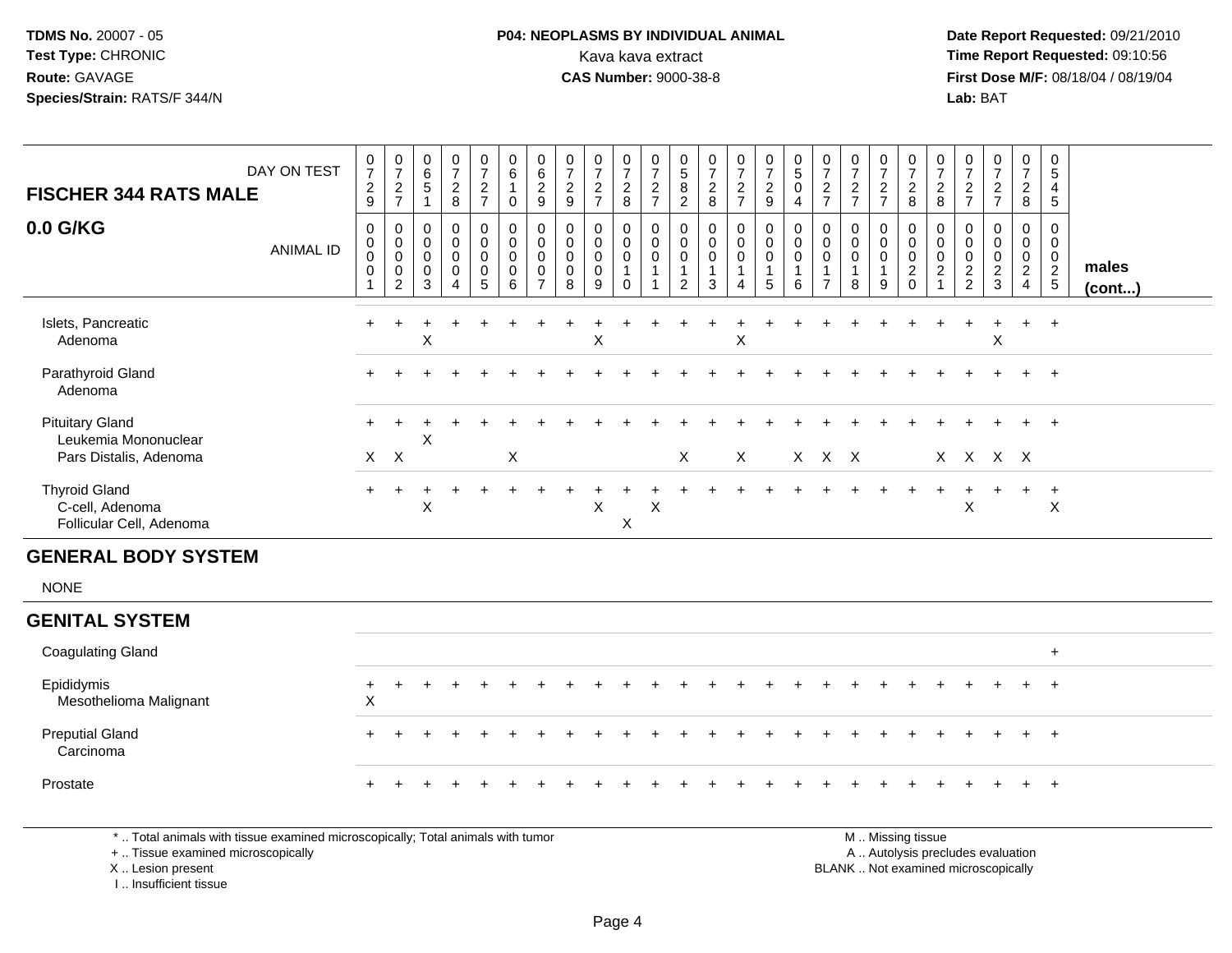# **P04: NEOPLASMS BY INDIVIDUAL ANIMAL**Kava kava extract **Time Report Requested:** 09:10:56<br>**CAS Number:** 9000-38-8 **CAS Number:** 9000-38-8

| DAY ON TEST<br><b>FISCHER 344 RATS MALE</b>                                                                                                                         | $\frac{0}{7}$<br>$\sqrt{2}$<br>9                               | $\frac{0}{7}$<br>$\frac{2}{7}$                                   | 0<br>$\overline{6}$<br>$\,$ 5 $\,$<br>$\mathbf{1}$ | $\frac{0}{7}$<br>$\frac{2}{8}$                         | 0<br>$\boldsymbol{7}$<br>$\frac{2}{7}$    | 0<br>$\,6\,$<br>$\overline{1}$<br>$\mathbf 0$     | $\pmb{0}$<br>$\,6\,$<br>$\sqrt{2}$<br>9                                     | $\frac{0}{7}$<br>$\sqrt{2}$<br>9                 | $\frac{0}{7}$<br>$\overline{a}$<br>$\overline{7}$ | $\frac{0}{7}$<br>$\sqrt{2}$<br>8                               | $\begin{array}{c} 0 \\ 7 \end{array}$<br>$\frac{2}{7}$ | $0$<br>$5$<br>$8$<br>$2$                                                      | $\frac{0}{7}$<br>$\sqrt{2}$<br>8                               | $\frac{0}{7}$<br>$rac{2}{7}$                         | $\frac{0}{7}$<br>$\frac{2}{9}$                       | $\begin{array}{c} 0 \\ 5 \end{array}$<br>$\pmb{0}$<br>$\overline{4}$ | 0<br>$\overline{7}$<br>$\overline{c}$<br>$\overline{7}$                 | $\frac{0}{7}$<br>$\frac{2}{7}$                                 | $\frac{0}{7}$<br>$\frac{2}{7}$                        | 0<br>$\overline{7}$<br>$\sqrt{2}$<br>8                                                        | 0<br>$\overline{7}$<br>$\overline{c}$<br>8        | 0<br>$\overline{7}$<br>$\frac{2}{7}$                      | $\frac{0}{7}$<br>$\frac{2}{7}$                   | $\mathbf 0$<br>$\overline{7}$<br>$\sqrt{2}$<br>8                | $\mathbf 0$<br>5<br>$\overline{4}$<br>$\sqrt{5}$        |                       |
|---------------------------------------------------------------------------------------------------------------------------------------------------------------------|----------------------------------------------------------------|------------------------------------------------------------------|----------------------------------------------------|--------------------------------------------------------|-------------------------------------------|---------------------------------------------------|-----------------------------------------------------------------------------|--------------------------------------------------|---------------------------------------------------|----------------------------------------------------------------|--------------------------------------------------------|-------------------------------------------------------------------------------|----------------------------------------------------------------|------------------------------------------------------|------------------------------------------------------|----------------------------------------------------------------------|-------------------------------------------------------------------------|----------------------------------------------------------------|-------------------------------------------------------|-----------------------------------------------------------------------------------------------|---------------------------------------------------|-----------------------------------------------------------|--------------------------------------------------|-----------------------------------------------------------------|---------------------------------------------------------|-----------------------|
| 0.0 G/KG<br><b>ANIMAL ID</b>                                                                                                                                        | $\mathbf 0$<br>$\mathbf 0$<br>$\mathbf 0$<br>0<br>$\mathbf{1}$ | $\mathbf 0$<br>$\mathbf 0$<br>$\mathbf 0$<br>0<br>$\overline{c}$ | $\mathbf 0$<br>0<br>$\Omega$<br>0<br>3             | 0<br>$\mathbf 0$<br>$\mathbf 0$<br>0<br>$\overline{4}$ | 0<br>$\mathbf 0$<br>$\mathbf 0$<br>0<br>5 | $\mathbf 0$<br>$\pmb{0}$<br>$\mathbf 0$<br>0<br>6 | $\mathbf 0$<br>$\mathbf 0$<br>$\mathbf{0}$<br>$\mathbf 0$<br>$\overline{7}$ | $\mathbf 0$<br>$\mathbf 0$<br>$\Omega$<br>0<br>8 | 0<br>$\mathbf 0$<br>$\mathbf 0$<br>0<br>9         | 0<br>$\mathbf 0$<br>$\mathbf 0$<br>$\mathbf{1}$<br>$\mathbf 0$ | $\mathbf 0$<br>$\mathsf 0$<br>$\mathbf 0$<br>1         | $\mathbf 0$<br>$\mathbf 0$<br>$\mathbf 0$<br>$\overline{1}$<br>$\overline{2}$ | $\mathbf 0$<br>$\mathbf 0$<br>$\mathbf 0$<br>$\mathbf{1}$<br>3 | 0<br>$\mathbf 0$<br>$\mathbf 0$<br>$\mathbf{1}$<br>4 | 0<br>$\mathbf 0$<br>$\mathbf 0$<br>$\mathbf{1}$<br>5 | 0<br>$\mathsf 0$<br>0<br>$\mathbf{1}$<br>6                           | $\mathbf 0$<br>$\mathbf 0$<br>$\Omega$<br>$\mathbf 1$<br>$\overline{7}$ | $\mathbf 0$<br>$\mathbf 0$<br>$\mathbf 0$<br>$\mathbf{1}$<br>8 | 0<br>$\mathbf 0$<br>$\mathbf{0}$<br>$\mathbf{1}$<br>9 | 0<br>$\mathbf 0$<br>$\overline{0}$<br>$\sqrt{2}$<br>$\Omega$                                  | 0<br>$\mathbf 0$<br>$\mathbf 0$<br>$\overline{c}$ | 0<br>$\mathbf 0$<br>0<br>$\overline{2}$<br>$\overline{2}$ | 0<br>$\mathbf 0$<br>$\mathbf 0$<br>$\frac{2}{3}$ | 0<br>$\mathbf 0$<br>$\mathbf 0$<br>$\sqrt{2}$<br>$\overline{4}$ | $\Omega$<br>$\mathbf 0$<br>$\mathbf 0$<br>$\frac{2}{5}$ | males<br>$($ cont $)$ |
| <b>Seminal Vesicle</b>                                                                                                                                              |                                                                |                                                                  |                                                    |                                                        |                                           |                                                   |                                                                             |                                                  |                                                   |                                                                |                                                        |                                                                               |                                                                |                                                      |                                                      |                                                                      |                                                                         |                                                                |                                                       |                                                                                               |                                                   |                                                           |                                                  |                                                                 | $\ddot{}$                                               |                       |
| <b>Testes</b><br>Mesothelioma Malignant                                                                                                                             |                                                                |                                                                  |                                                    |                                                        |                                           |                                                   |                                                                             |                                                  |                                                   |                                                                |                                                        |                                                                               |                                                                |                                                      |                                                      |                                                                      |                                                                         |                                                                |                                                       |                                                                                               |                                                   |                                                           |                                                  |                                                                 | $\ddot{}$                                               |                       |
| Bilateral, Interstitial Cell, Adenoma<br>Interstitial Cell, Adenoma                                                                                                 |                                                                | $\boldsymbol{X}$                                                 |                                                    | X                                                      | $\pmb{\times}$                            |                                                   | $X$ $X$                                                                     | $\sf X$                                          |                                                   | X X X                                                          |                                                        | X                                                                             |                                                                | X X X                                                |                                                      |                                                                      | X                                                                       |                                                                | X X X                                                 |                                                                                               |                                                   | X                                                         | X                                                |                                                                 | X                                                       |                       |
| <b>HEMATOPOIETIC SYSTEM</b>                                                                                                                                         |                                                                |                                                                  |                                                    |                                                        |                                           |                                                   |                                                                             |                                                  |                                                   |                                                                |                                                        |                                                                               |                                                                |                                                      |                                                      |                                                                      |                                                                         |                                                                |                                                       |                                                                                               |                                                   |                                                           |                                                  |                                                                 |                                                         |                       |
| <b>Bone Marrow</b>                                                                                                                                                  |                                                                |                                                                  |                                                    |                                                        |                                           |                                                   |                                                                             |                                                  |                                                   |                                                                |                                                        |                                                                               |                                                                |                                                      |                                                      |                                                                      |                                                                         |                                                                |                                                       |                                                                                               |                                                   |                                                           |                                                  |                                                                 | $+$                                                     |                       |
| Lymph Node<br>Deep Cervical, Leukemia Mononuclear                                                                                                                   |                                                                |                                                                  |                                                    |                                                        |                                           |                                                   |                                                                             |                                                  |                                                   |                                                                |                                                        |                                                                               |                                                                |                                                      |                                                      |                                                                      |                                                                         | $\ddot{}$<br>$\mathsf{X}$                                      |                                                       |                                                                                               | $\ddot{}$                                         |                                                           |                                                  | $\ddot{}$                                                       |                                                         |                       |
| Lymph Node, Mandibular                                                                                                                                              | М                                                              | М                                                                | M                                                  | M                                                      | M                                         | м                                                 | M                                                                           | М                                                | M                                                 | M                                                              | M                                                      | M                                                                             | M                                                              | M                                                    | M                                                    | M                                                                    | M                                                                       | М                                                              | M                                                     | M                                                                                             | M                                                 | M                                                         | M                                                | M M                                                             |                                                         |                       |
| Lymph Node, Mesenteric<br>Leukemia Mononuclear<br>Lymphoma Malignant                                                                                                |                                                                |                                                                  | X                                                  |                                                        |                                           |                                                   |                                                                             | X                                                |                                                   |                                                                |                                                        |                                                                               |                                                                |                                                      |                                                      |                                                                      |                                                                         | X                                                              |                                                       |                                                                                               |                                                   |                                                           |                                                  |                                                                 | $\ddot{}$                                               |                       |
| Spleen<br>Leukemia Mononuclear                                                                                                                                      |                                                                |                                                                  | X                                                  |                                                        |                                           | $\mathsf X$                                       |                                                                             | X                                                |                                                   |                                                                |                                                        |                                                                               |                                                                |                                                      |                                                      |                                                                      |                                                                         | X                                                              | $\times$                                              |                                                                                               |                                                   |                                                           |                                                  |                                                                 | $\ddot{}$                                               |                       |
| Thymus<br>Leukemia Mononuclear                                                                                                                                      |                                                                |                                                                  |                                                    |                                                        |                                           |                                                   |                                                                             |                                                  |                                                   |                                                                |                                                        |                                                                               |                                                                |                                                      |                                                      |                                                                      |                                                                         | X                                                              |                                                       |                                                                                               |                                                   |                                                           |                                                  |                                                                 |                                                         |                       |
| <b>INTEGUMENTARY SYSTEM</b>                                                                                                                                         |                                                                |                                                                  |                                                    |                                                        |                                           |                                                   |                                                                             |                                                  |                                                   |                                                                |                                                        |                                                                               |                                                                |                                                      |                                                      |                                                                      |                                                                         |                                                                |                                                       |                                                                                               |                                                   |                                                           |                                                  |                                                                 |                                                         |                       |
| <b>Mammary Gland</b>                                                                                                                                                |                                                                |                                                                  |                                                    |                                                        |                                           |                                                   |                                                                             |                                                  |                                                   |                                                                |                                                        |                                                                               |                                                                |                                                      |                                                      |                                                                      |                                                                         |                                                                |                                                       |                                                                                               |                                                   |                                                           |                                                  |                                                                 |                                                         |                       |
| <b>Skin</b>                                                                                                                                                         |                                                                | $\div$                                                           |                                                    |                                                        |                                           |                                                   |                                                                             |                                                  | $\pm$                                             | $\pm$                                                          | $\div$                                                 |                                                                               |                                                                | ÷                                                    |                                                      | $\pm$                                                                | $\pm$                                                                   |                                                                | $\ddot{}$                                             | $\pm$                                                                                         | $\ddot{}$                                         | $+$                                                       | $+$                                              | $+$                                                             | $+$                                                     |                       |
| *  Total animals with tissue examined microscopically; Total animals with tumor<br>+  Tissue examined microscopically<br>X  Lesion present<br>I Insufficient tissue |                                                                |                                                                  |                                                    |                                                        |                                           |                                                   |                                                                             |                                                  |                                                   |                                                                |                                                        |                                                                               |                                                                |                                                      |                                                      |                                                                      |                                                                         |                                                                |                                                       | M  Missing tissue<br>A  Autolysis precludes evaluation<br>BLANK  Not examined microscopically |                                                   |                                                           |                                                  |                                                                 |                                                         |                       |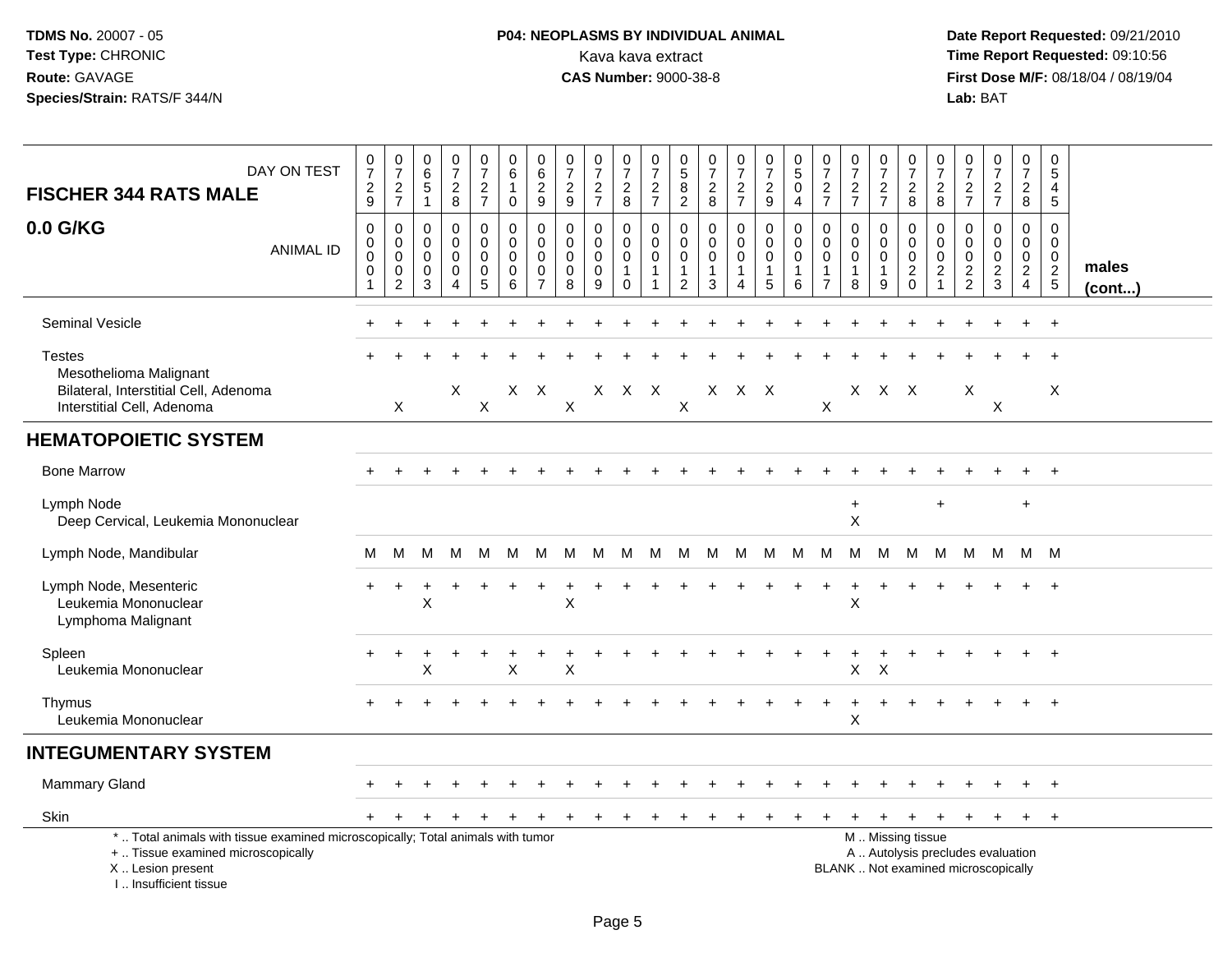## **P04: NEOPLASMS BY INDIVIDUAL ANIMAL**Kava kava extract **Time Report Requested:** 09:10:56<br>**CAS Number:** 9000-38-8 **CAS Number:** 9000-38-8

| DAY ON TEST<br><b>FISCHER 344 RATS MALE</b>                                                                                                                         | $\frac{0}{7}$<br>$\frac{2}{9}$                                                   | $\frac{0}{7}$<br>$\frac{2}{7}$                                           | 0<br>$\,6\,$<br>$\sqrt{5}$<br>$\mathbf{1}$                    | 0<br>$\overline{7}$<br>$\frac{2}{8}$             | $\frac{0}{7}$<br>$\frac{2}{7}$                                                | 0<br>6<br>$\mathbf{1}$<br>$\mathsf{O}$  | $\begin{array}{c} 0 \\ 6 \end{array}$<br>$\overline{c}$<br>9         | $\begin{array}{c} 0 \\ 7 \end{array}$<br>$\frac{2}{9}$ | $\frac{0}{7}$<br>$\frac{2}{7}$                                       | $\frac{0}{7}$<br>$_{\rm 8}^2$                                    | $\pmb{0}$<br>$\overline{7}$<br>$\frac{2}{7}$                              | $\begin{array}{c} 0 \\ 5 \end{array}$<br>8<br>$\overline{2}$ | $\frac{0}{7}$<br>$\frac{2}{8}$                               | $\frac{0}{7}$<br>$\frac{2}{7}$                           | $\frac{0}{7}$<br>$\frac{2}{9}$                                         | $\begin{array}{c} 0 \\ 5 \end{array}$<br>$\pmb{0}$<br>$\overline{4}$ | $\frac{0}{7}$<br>$\frac{2}{7}$                                              | $\frac{0}{7}$<br>$\frac{2}{7}$                                 | $\frac{0}{7}$<br>$\frac{2}{7}$           | 0<br>$\overline{7}$<br>$\frac{2}{8}$                                       | 0<br>$\overline{7}$<br>$_{8}^2$                                             | 0<br>$\overline{7}$<br>$\frac{2}{7}$             | $\frac{0}{7}$<br>$\frac{2}{7}$                                           | 0<br>$\overline{7}$<br>$\overline{2}$<br>8                                       | 0<br>$\sqrt{5}$<br>4<br>$\sqrt{5}$                         |                       |
|---------------------------------------------------------------------------------------------------------------------------------------------------------------------|----------------------------------------------------------------------------------|--------------------------------------------------------------------------|---------------------------------------------------------------|--------------------------------------------------|-------------------------------------------------------------------------------|-----------------------------------------|----------------------------------------------------------------------|--------------------------------------------------------|----------------------------------------------------------------------|------------------------------------------------------------------|---------------------------------------------------------------------------|--------------------------------------------------------------|--------------------------------------------------------------|----------------------------------------------------------|------------------------------------------------------------------------|----------------------------------------------------------------------|-----------------------------------------------------------------------------|----------------------------------------------------------------|------------------------------------------|----------------------------------------------------------------------------|-----------------------------------------------------------------------------|--------------------------------------------------|--------------------------------------------------------------------------|----------------------------------------------------------------------------------|------------------------------------------------------------|-----------------------|
| 0.0 G/KG<br><b>ANIMAL ID</b>                                                                                                                                        | $\mathbf 0$<br>$\mathbf 0$<br>$\mathsf{O}\xspace$<br>$\mathbf 0$<br>$\mathbf{1}$ | $\pmb{0}$<br>$\mathbf 0$<br>$\mathbf 0$<br>$\mathbf 0$<br>$\overline{2}$ | $\mathbf 0$<br>$\mathbf 0$<br>$\mathbf 0$<br>$\mathbf 0$<br>3 | $\mathbf 0$<br>$\Omega$<br>$\mathbf 0$<br>0<br>4 | $\boldsymbol{0}$<br>$\mathbf 0$<br>$\mathbf 0$<br>$\pmb{0}$<br>$\overline{5}$ | 0<br>$\mathbf 0$<br>$\pmb{0}$<br>0<br>6 | $\pmb{0}$<br>$\mathbf 0$<br>$\pmb{0}$<br>$\pmb{0}$<br>$\overline{7}$ | $\mathbf 0$<br>$\mathbf 0$<br>0<br>0<br>8              | $\pmb{0}$<br>$\mathbf 0$<br>$\pmb{0}$<br>$\pmb{0}$<br>$\overline{9}$ | 0<br>$\mathbf 0$<br>$\mathsf 0$<br>$\overline{1}$<br>$\mathbf 0$ | $\pmb{0}$<br>$\mathbf 0$<br>$\mathbf 0$<br>$\mathbf{1}$<br>$\overline{1}$ | 0<br>$\mathbf 0$<br>0<br>1<br>$\overline{c}$                 | $\mathbf 0$<br>$\mathbf 0$<br>$\pmb{0}$<br>$\mathbf{1}$<br>3 | 0<br>$\overline{0}$<br>$\mathsf{O}$<br>$\mathbf{1}$<br>4 | $\boldsymbol{0}$<br>$\boldsymbol{0}$<br>$\pmb{0}$<br>$\mathbf{1}$<br>5 | $\pmb{0}$<br>$\mathbf 0$<br>$\pmb{0}$<br>$\mathbf{1}$<br>$\,6\,$     | $\mathbf 0$<br>$\mathbf 0$<br>$\pmb{0}$<br>$\overline{1}$<br>$\overline{7}$ | $\mathbf{0}$<br>$\mathbf{0}$<br>$\pmb{0}$<br>$\mathbf{1}$<br>8 | 0<br>0<br>$\pmb{0}$<br>$\mathbf{1}$<br>9 | $\mathbf 0$<br>$\mathbf 0$<br>$\mathbf 0$<br>$\overline{c}$<br>$\mathbf 0$ | $\mathbf 0$<br>$\mathbf 0$<br>$\mathbf 0$<br>$\overline{c}$<br>$\mathbf{1}$ | $\mathbf 0$<br>$\mathbf 0$<br>0<br>$\frac{2}{2}$ | $\mathbf 0$<br>0<br>$\pmb{0}$<br>$\frac{2}{3}$                           | $\mathbf 0$<br>$\overline{0}$<br>$\mathbf 0$<br>$\overline{2}$<br>$\overline{4}$ | $\mathbf 0$<br>$\mathbf 0$<br>$\mathbf 0$<br>$\frac{2}{5}$ | males<br>$($ cont $)$ |
| Dermis, Fibroma<br>Epidermis, Basal Cell Adenoma<br>Subcutaneous Tissue, Fibroma<br>Subcutaneous Tissue, Lipoma<br>Subcutaneous Tissue, Liposarcoma                 |                                                                                  |                                                                          |                                                               |                                                  |                                                                               |                                         |                                                                      | X                                                      | X                                                                    |                                                                  | $\times$                                                                  |                                                              |                                                              |                                                          |                                                                        |                                                                      |                                                                             | $\mathsf X$                                                    |                                          |                                                                            |                                                                             |                                                  |                                                                          |                                                                                  |                                                            |                       |
| <b>MUSCULOSKELETAL SYSTEM</b>                                                                                                                                       |                                                                                  |                                                                          |                                                               |                                                  |                                                                               |                                         |                                                                      |                                                        |                                                                      |                                                                  |                                                                           |                                                              |                                                              |                                                          |                                                                        |                                                                      |                                                                             |                                                                |                                          |                                                                            |                                                                             |                                                  |                                                                          |                                                                                  |                                                            |                       |
| Bone<br>Osteosarcoma                                                                                                                                                |                                                                                  |                                                                          |                                                               |                                                  |                                                                               |                                         |                                                                      |                                                        |                                                                      |                                                                  |                                                                           |                                                              |                                                              |                                                          |                                                                        |                                                                      |                                                                             |                                                                |                                          |                                                                            |                                                                             |                                                  |                                                                          |                                                                                  | $+$                                                        |                       |
| <b>Skeletal Muscle</b><br>Fibrous Histiocytoma                                                                                                                      |                                                                                  |                                                                          |                                                               |                                                  |                                                                               |                                         | $\ddot{}$<br>X                                                       |                                                        |                                                                      |                                                                  |                                                                           |                                                              |                                                              |                                                          |                                                                        |                                                                      |                                                                             |                                                                |                                          |                                                                            |                                                                             |                                                  |                                                                          |                                                                                  |                                                            |                       |
| <b>NERVOUS SYSTEM</b>                                                                                                                                               |                                                                                  |                                                                          |                                                               |                                                  |                                                                               |                                         |                                                                      |                                                        |                                                                      |                                                                  |                                                                           |                                                              |                                                              |                                                          |                                                                        |                                                                      |                                                                             |                                                                |                                          |                                                                            |                                                                             |                                                  |                                                                          |                                                                                  |                                                            |                       |
| <b>Brain</b><br>Leukemia Mononuclear                                                                                                                                |                                                                                  |                                                                          |                                                               |                                                  |                                                                               |                                         |                                                                      |                                                        |                                                                      |                                                                  |                                                                           |                                                              |                                                              |                                                          |                                                                        |                                                                      |                                                                             |                                                                |                                          |                                                                            |                                                                             |                                                  |                                                                          | $\ddot{}$                                                                        | $+$                                                        |                       |
| Peripheral Nerve                                                                                                                                                    |                                                                                  |                                                                          | $\ddot{}$                                                     |                                                  |                                                                               |                                         |                                                                      |                                                        |                                                                      |                                                                  |                                                                           |                                                              |                                                              |                                                          |                                                                        |                                                                      |                                                                             |                                                                |                                          |                                                                            |                                                                             |                                                  |                                                                          |                                                                                  | $+$                                                        |                       |
| Spinal Cord<br>Glioma Malignant                                                                                                                                     |                                                                                  |                                                                          | $\ddot{}$                                                     |                                                  |                                                                               |                                         |                                                                      |                                                        |                                                                      |                                                                  |                                                                           |                                                              |                                                              |                                                          |                                                                        |                                                                      |                                                                             |                                                                |                                          |                                                                            |                                                                             |                                                  |                                                                          |                                                                                  | $\ddot{}$<br>X                                             |                       |
| <b>RESPIRATORY SYSTEM</b>                                                                                                                                           |                                                                                  |                                                                          |                                                               |                                                  |                                                                               |                                         |                                                                      |                                                        |                                                                      |                                                                  |                                                                           |                                                              |                                                              |                                                          |                                                                        |                                                                      |                                                                             |                                                                |                                          |                                                                            |                                                                             |                                                  |                                                                          |                                                                                  |                                                            |                       |
| Lung<br>Alveolar/Bronchiolar Adenoma<br>Alveolar/Bronchiolar Adenoma, Multiple<br>Alveolar/Bronchiolar Carcinoma                                                    |                                                                                  |                                                                          |                                                               |                                                  |                                                                               |                                         |                                                                      |                                                        |                                                                      |                                                                  |                                                                           |                                                              |                                                              |                                                          | X                                                                      |                                                                      |                                                                             |                                                                |                                          |                                                                            | X<br>X                                                                      |                                                  |                                                                          |                                                                                  |                                                            |                       |
| *  Total animals with tissue examined microscopically; Total animals with tumor<br>+  Tissue examined microscopically<br>X  Lesion present<br>I Insufficient tissue |                                                                                  |                                                                          |                                                               |                                                  |                                                                               |                                         |                                                                      |                                                        |                                                                      |                                                                  |                                                                           |                                                              |                                                              |                                                          |                                                                        |                                                                      |                                                                             |                                                                |                                          | M  Missing tissue                                                          |                                                                             |                                                  | A  Autolysis precludes evaluation<br>BLANK  Not examined microscopically |                                                                                  |                                                            |                       |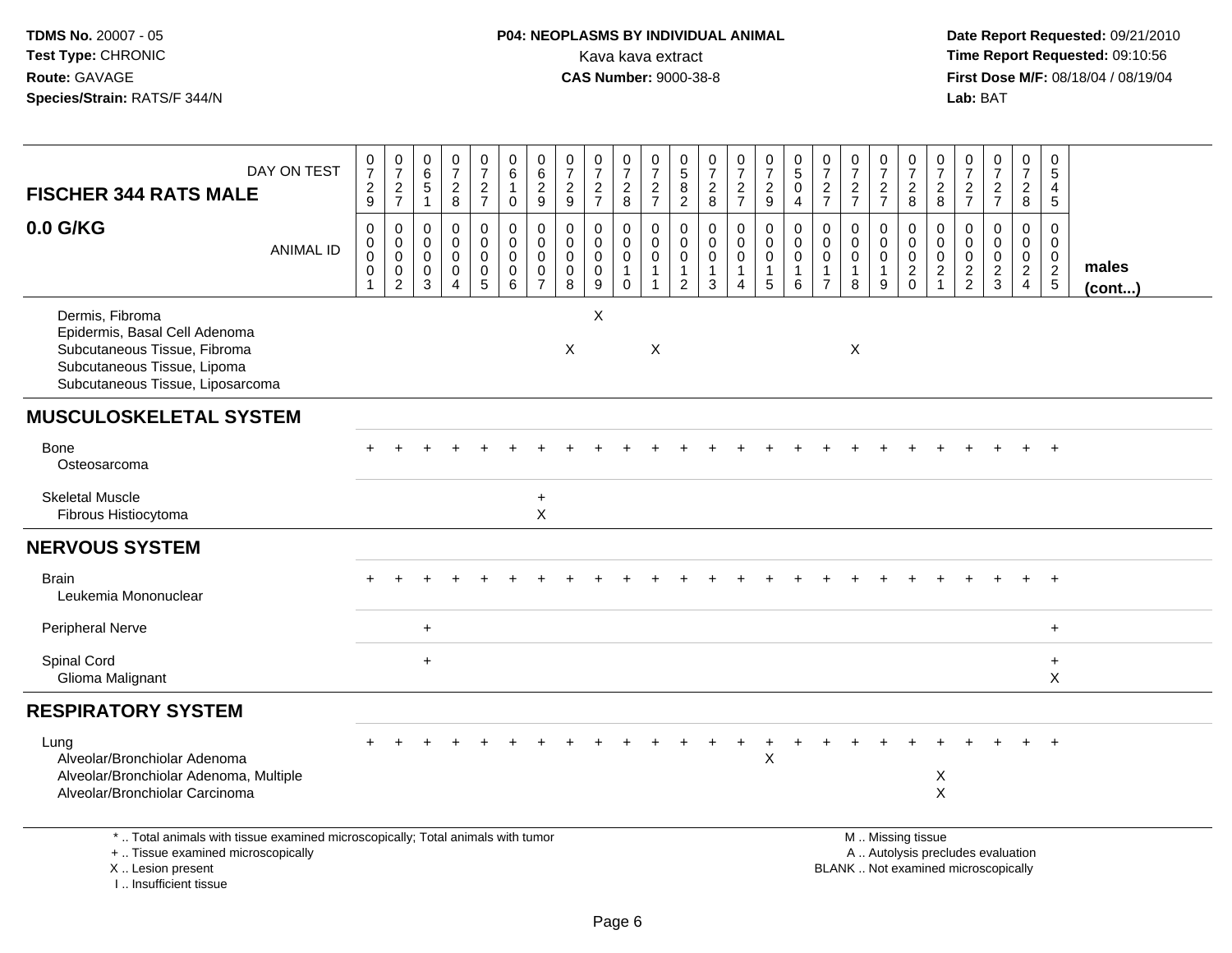# **P04: NEOPLASMS BY INDIVIDUAL ANIMAL**<br>Kava kava extract Kava kava extract **Time Report Requested:** 09:10:56<br>**CAS Number:** 9000-38-8<br>**Tirst Dose M/F:** 08/18/04 / 08/19/04

 **Date Report Requested:** 09/21/2010 **First Dose M/F:** 08/18/04 / 08/19/04<br>Lab: BAT **Lab:** BAT

|                                                                                                                             |                                                                           |                                                      |                                                                          |                                                                |                                                      | $\pmb{0}$                                                   | $\pmb{0}$                                                         |                                                               |                                 | 0                                                         |                                                           |                                                                             |                                                                         |                                                      |                                                              |                                                    |                                                                   |                                      |                                                              | 0                                                          | 0                                                | 0                                                |                                                   |                                                              | 0                                                          |                 |
|-----------------------------------------------------------------------------------------------------------------------------|---------------------------------------------------------------------------|------------------------------------------------------|--------------------------------------------------------------------------|----------------------------------------------------------------|------------------------------------------------------|-------------------------------------------------------------|-------------------------------------------------------------------|---------------------------------------------------------------|---------------------------------|-----------------------------------------------------------|-----------------------------------------------------------|-----------------------------------------------------------------------------|-------------------------------------------------------------------------|------------------------------------------------------|--------------------------------------------------------------|----------------------------------------------------|-------------------------------------------------------------------|--------------------------------------|--------------------------------------------------------------|------------------------------------------------------------|--------------------------------------------------|--------------------------------------------------|---------------------------------------------------|--------------------------------------------------------------|------------------------------------------------------------|-----------------|
| DAY ON TEST                                                                                                                 | $\begin{array}{c} 0 \\ 7 \end{array}$<br>$\overline{c}$                   | $\frac{0}{7}$<br>$\overline{c}$                      | $_{6}^{\rm 0}$<br>$5\,$                                                  | $\frac{0}{7}$                                                  | $\frac{0}{7}$<br>$\overline{a}$                      | 6<br>$\mathbf{1}$                                           | $6\phantom{a}$<br>$\overline{c}$                                  | $\frac{0}{7}$                                                 | $\frac{0}{7}$                   | $\overline{7}$                                            | $\frac{0}{7}$                                             | $\begin{array}{c} 0 \\ 5 \end{array}$<br>$\overline{8}$                     | $\begin{array}{c} 0 \\ 7 \end{array}$                                   | $\frac{0}{7}$                                        | $\frac{0}{7}$<br>$\overline{a}$                              | $\begin{array}{c} 0 \\ 5 \end{array}$<br>$\pmb{0}$ | $\frac{0}{7}$                                                     | $\frac{0}{7}$                        | $\begin{array}{c} 0 \\ 7 \end{array}$                        | $\overline{7}$                                             | $\overline{7}$                                   | $\overline{7}$                                   | $\frac{0}{7}$                                     | $\begin{smallmatrix}0\\7\end{smallmatrix}$<br>$\overline{2}$ | $\overline{5}$<br>4                                        |                 |
| <b>FISCHER 344 RATS MALE</b>                                                                                                | 9                                                                         | $\overline{7}$                                       | $\overline{1}$                                                           | $_{8}^2$                                                       | $\overline{7}$                                       | $\mathbf 0$                                                 | $\boldsymbol{9}$                                                  | $\frac{2}{9}$                                                 | $\frac{2}{7}$                   | $_{\rm 8}^2$                                              | $\frac{2}{7}$                                             | $\sqrt{2}$                                                                  | $\frac{2}{8}$                                                           | $\frac{2}{7}$                                        | $9\,$                                                        | $\overline{4}$                                     | $\frac{2}{7}$                                                     | $\frac{2}{7}$                        | $\frac{2}{7}$                                                | $\frac{2}{8}$                                              | $\frac{2}{8}$                                    | $\frac{2}{7}$                                    | $rac{2}{7}$                                       | 8                                                            | $5\phantom{.0}$                                            |                 |
| 0.0 G/KG<br><b>ANIMAL ID</b>                                                                                                | $\boldsymbol{0}$<br>$\mathbf 0$<br>$\pmb{0}$<br>$\pmb{0}$<br>$\mathbf{1}$ | 0<br>$\mathbf 0$<br>0<br>$\pmb{0}$<br>$\overline{c}$ | $\mathbf 0$<br>$\mathbf 0$<br>$\mathbf 0$<br>$\pmb{0}$<br>$\overline{3}$ | $\mathsf 0$<br>$\mathbf 0$<br>0<br>$\pmb{0}$<br>$\overline{4}$ | 0<br>0<br>0<br>$\begin{array}{c} 0 \\ 5 \end{array}$ | $\mathbf 0$<br>$\mathbf 0$<br>$\mathbf 0$<br>$\pmb{0}$<br>6 | $\mathbf 0$<br>$\mathbf{0}$<br>$\mathbf 0$<br>0<br>$\overline{7}$ | $\mathbf 0$<br>$\mathbf 0$<br>$\mathbf 0$<br>$\mathbf 0$<br>8 | 0<br>$\mathbf 0$<br>0<br>0<br>9 | 0<br>$\pmb{0}$<br>$\mathbf 0$<br>$\mathbf{1}$<br>$\Omega$ | $\pmb{0}$<br>$\mathbf 0$<br>$\pmb{0}$<br>$\mathbf 1$<br>1 | $\mathbf 0$<br>$\mathbf 0$<br>$\mathbf 0$<br>$\mathbf{1}$<br>$\overline{2}$ | $\pmb{0}$<br>$\mathbf 0$<br>$\mathbf 0$<br>$\mathbf{1}$<br>$\mathbf{3}$ | 0<br>$\mathbf 0$<br>$\mathbf 0$<br>$\mathbf{1}$<br>4 | $\pmb{0}$<br>$\mathbf 0$<br>$\mathbf 0$<br>$\mathbf{1}$<br>5 | $\mathbf 0$<br>$\pmb{0}$<br>$\mathbf 0$<br>1<br>6  | $\mathbf 0$<br>$\mathbf 0$<br>0<br>$\mathbf{1}$<br>$\overline{7}$ | $\mathbf 0$<br>$\mathbf 0$<br>0<br>8 | $\mathbf 0$<br>$\mathbf 0$<br>$\pmb{0}$<br>$\mathbf{1}$<br>9 | $\mathbf 0$<br>$\mathbf 0$<br>$\mathbf 0$<br>$\frac{2}{0}$ | $\mathbf 0$<br>$\mathbf 0$<br>0<br>$\frac{2}{1}$ | 0<br>$\mathbf 0$<br>$\mathbf 0$<br>$\frac{2}{2}$ | $\mathsf{O}$<br>$\mathbf 0$<br>0<br>$\frac{2}{3}$ | $\mathsf 0$<br>$\mathbf 0$<br>$\frac{0}{2}$                  | $\mathbf 0$<br>$\mathbf 0$<br>$\mathbf 0$<br>$\frac{2}{5}$ | males<br>(cont) |
| Fibrous Histiocytoma, Metastatic, Skeletal<br>Muscle<br>Leukemia Mononuclear<br>Mediastinum, Osteosarcoma, Metastatic, Bone |                                                                           |                                                      | $\boldsymbol{\mathsf{X}}$                                                |                                                                |                                                      |                                                             | $\sf X$                                                           | $\sf X$                                                       |                                 |                                                           |                                                           |                                                                             |                                                                         |                                                      |                                                              |                                                    |                                                                   |                                      |                                                              |                                                            |                                                  |                                                  |                                                   |                                                              |                                                            |                 |
| Nose                                                                                                                        |                                                                           |                                                      |                                                                          |                                                                |                                                      |                                                             |                                                                   |                                                               |                                 |                                                           |                                                           |                                                                             |                                                                         |                                                      |                                                              |                                                    |                                                                   |                                      |                                                              |                                                            |                                                  |                                                  |                                                   |                                                              | $\ddot{}$                                                  |                 |
| Trachea                                                                                                                     |                                                                           |                                                      |                                                                          |                                                                |                                                      |                                                             |                                                                   |                                                               |                                 |                                                           |                                                           |                                                                             |                                                                         |                                                      |                                                              |                                                    |                                                                   |                                      |                                                              |                                                            |                                                  |                                                  |                                                   |                                                              | $\overline{1}$                                             |                 |
| <b>SPECIAL SENSES SYSTEM</b>                                                                                                |                                                                           |                                                      |                                                                          |                                                                |                                                      |                                                             |                                                                   |                                                               |                                 |                                                           |                                                           |                                                                             |                                                                         |                                                      |                                                              |                                                    |                                                                   |                                      |                                                              |                                                            |                                                  |                                                  |                                                   |                                                              |                                                            |                 |
| Eye                                                                                                                         |                                                                           |                                                      |                                                                          |                                                                |                                                      |                                                             |                                                                   |                                                               |                                 |                                                           |                                                           |                                                                             |                                                                         |                                                      |                                                              |                                                    |                                                                   |                                      |                                                              |                                                            |                                                  |                                                  |                                                   | ÷                                                            | $+$                                                        |                 |
| <b>Harderian Gland</b>                                                                                                      |                                                                           |                                                      |                                                                          |                                                                |                                                      |                                                             |                                                                   |                                                               |                                 |                                                           |                                                           |                                                                             |                                                                         |                                                      |                                                              |                                                    |                                                                   |                                      |                                                              |                                                            |                                                  |                                                  |                                                   |                                                              | $\overline{+}$                                             |                 |
| <b>URINARY SYSTEM</b>                                                                                                       |                                                                           |                                                      |                                                                          |                                                                |                                                      |                                                             |                                                                   |                                                               |                                 |                                                           |                                                           |                                                                             |                                                                         |                                                      |                                                              |                                                    |                                                                   |                                      |                                                              |                                                            |                                                  |                                                  |                                                   |                                                              |                                                            |                 |
| Kidney<br>Leukemia Mononuclear                                                                                              |                                                                           | ÷                                                    | Χ                                                                        |                                                                |                                                      |                                                             |                                                                   | Χ                                                             |                                 |                                                           |                                                           |                                                                             |                                                                         |                                                      |                                                              |                                                    |                                                                   | ÷<br>X                               |                                                              |                                                            |                                                  |                                                  |                                                   | $+$                                                          | $\overline{1}$                                             |                 |
| Ureter                                                                                                                      |                                                                           |                                                      |                                                                          |                                                                |                                                      |                                                             |                                                                   |                                                               |                                 |                                                           |                                                           |                                                                             |                                                                         |                                                      |                                                              |                                                    |                                                                   |                                      |                                                              |                                                            |                                                  |                                                  |                                                   |                                                              | $+$                                                        |                 |
| Urethra                                                                                                                     |                                                                           |                                                      |                                                                          |                                                                |                                                      |                                                             |                                                                   |                                                               |                                 |                                                           |                                                           |                                                                             |                                                                         |                                                      |                                                              |                                                    |                                                                   |                                      |                                                              |                                                            |                                                  |                                                  |                                                   |                                                              | $\ddot{}$                                                  |                 |
| <b>Urinary Bladder</b>                                                                                                      |                                                                           |                                                      |                                                                          |                                                                |                                                      |                                                             |                                                                   |                                                               |                                 |                                                           |                                                           |                                                                             |                                                                         |                                                      |                                                              |                                                    |                                                                   |                                      |                                                              |                                                            |                                                  |                                                  |                                                   | $+$                                                          | $+$                                                        |                 |
| <b>SYSTEMIC LESIONS</b>                                                                                                     |                                                                           |                                                      |                                                                          |                                                                |                                                      |                                                             |                                                                   |                                                               |                                 |                                                           |                                                           |                                                                             |                                                                         |                                                      |                                                              |                                                    |                                                                   |                                      |                                                              |                                                            |                                                  |                                                  |                                                   |                                                              |                                                            |                 |
| Multiple Organ<br>Leukemia Mononuclear<br>Lymphoma Malignant                                                                | $\ddot{}$                                                                 | $\ddot{}$                                            | X                                                                        |                                                                | $\ddot{}$                                            | $\pmb{\times}$                                              |                                                                   | +<br>$\times$                                                 | $\div$                          |                                                           |                                                           |                                                                             |                                                                         |                                                      |                                                              |                                                    |                                                                   | $\mathbf +$<br>$X$ $X$               | +                                                            |                                                            |                                                  |                                                  |                                                   | $+$                                                          | $+$                                                        |                 |
| *  Total animals with tissue examined microscopically; Total animals with tumor<br>+  Tissue examined microscopically       |                                                                           |                                                      |                                                                          |                                                                |                                                      |                                                             |                                                                   |                                                               |                                 |                                                           |                                                           |                                                                             |                                                                         |                                                      |                                                              |                                                    |                                                                   |                                      |                                                              | M  Missing tissue                                          |                                                  |                                                  | A  Autolysis precludes evaluation                 |                                                              |                                                            |                 |

X .. Lesion present

I .. Insufficient tissue

 A .. Autolysis precludes evaluationLesion present BLANK .. Not examined microscopically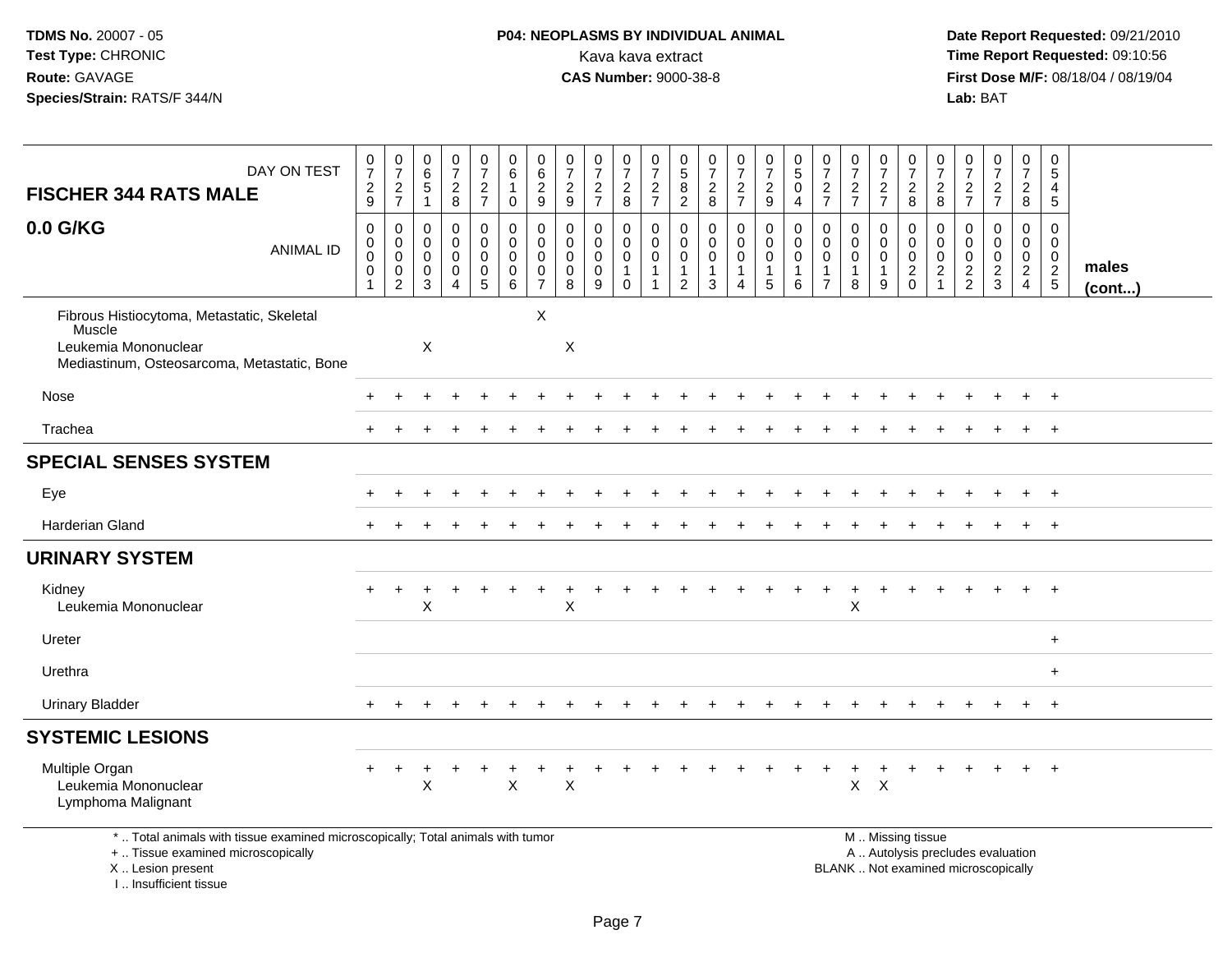#### **P04: NEOPLASMS BY INDIVIDUAL ANIMAL**<br>Kava kava extract Kava kava extract **Time Report Requested:** 09:10:56<br>**CAS Number:** 9000-38-8<br>**Tirst Dose M/F:** 08/18/04 / 08/19/04

 **Date Report Requested:** 09/21/2010 **First Dose M/F:** 08/18/04 / 08/19/04 Lab: BAT **Lab:** BAT

| DAY ON TEST<br><b>FISCHER 344 RATS MALE</b> | 0<br>$\rightarrow$<br>ົ<br>$\epsilon$<br>9 | U<br>$\rightarrow$<br><u>_</u><br>$\rightarrow$ | $\mathbf 0$<br>ັ                      | ∼ | -<br>- | ν<br>6                | U<br>$\sim$<br>b<br><u>_</u><br>9 | 0<br>ົ<br><u>_</u><br>9 | 0<br>-<br><u>_</u><br>$\rightarrow$ | 0<br>ົ<br><u>_</u><br>8 | <u>_</u> |  | υ<br><u>.</u> | ◡<br><u>_</u><br>9 | U<br>່ວ<br>◡<br>$\overline{a}$ | U<br>$\sim$<br><u>_</u><br>- | v<br>റ | ∼ | U<br>_<br>8             | U<br><u>_</u>             | 0<br>റ<br><u>_</u><br>-           | v<br>-<br><u>_</u>            | 0<br>. ა<br>. 5        |                       |
|---------------------------------------------|--------------------------------------------|-------------------------------------------------|---------------------------------------|---|--------|-----------------------|-----------------------------------|-------------------------|-------------------------------------|-------------------------|----------|--|---------------|--------------------|--------------------------------|------------------------------|--------|---|-------------------------|---------------------------|-----------------------------------|-------------------------------|------------------------|-----------------------|
| $0.0$ G/KG<br><b>ANIMAL ID</b>              | 0<br>0<br>0<br>0                           | U<br>U<br>U<br>U<br>2<br><u>_</u>               | υ<br>0<br>U<br>υ<br><sup>o</sup><br>ບ | 4 | -<br>5 | U<br>u<br>u<br>U<br>6 | U<br>U<br>U<br>U                  | 0<br>0<br>0<br>0<br>8   | 0<br>0<br>U<br>U<br>9               | 0<br>0<br>0<br>0        |          |  | U<br>U<br>O   | .ರ                 | U<br>U<br>U<br>6               | U<br>v<br>U                  | 8      |   | υ<br>v<br>υ<br><u>.</u> | <u>_</u><br>c<br><u>_</u> | 0<br>0<br>0<br>c<br><u>_</u><br>3 | U<br>ັບ<br>◡<br><u>_</u><br>4 | 0<br>0<br>0<br>່າ<br>ಾ | males<br>$($ cont $)$ |

Mesothelioma Malignant

\* .. Total animals with tissue examined microscopically; Total animals with tumor

X

+ .. Tissue examined microscopically

X .. Lesion present

I .. Insufficient tissue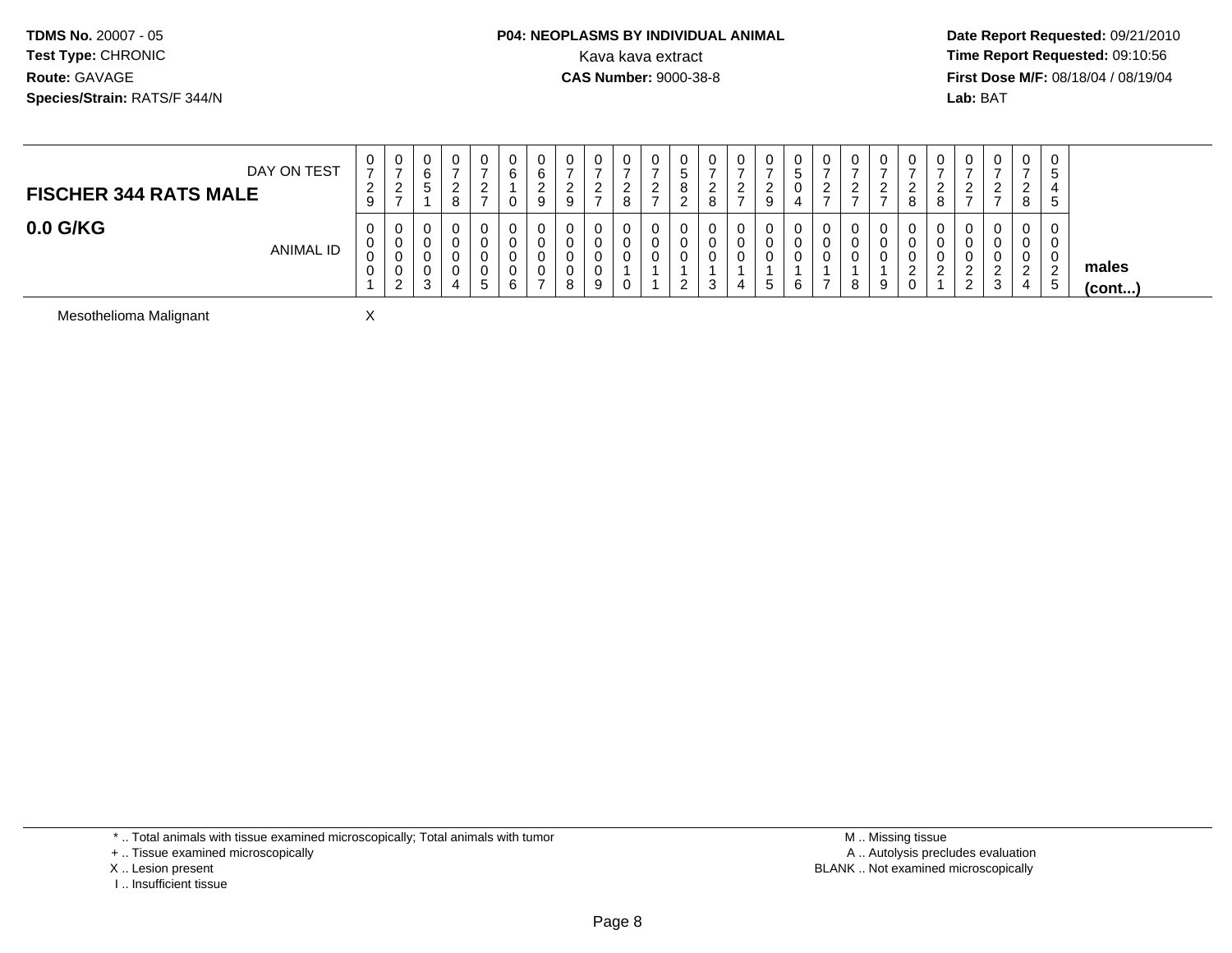I .. Insufficient tissue

## **P04: NEOPLASMS BY INDIVIDUAL ANIMAL**<br>Kava kava extract Kava kava extract **Time Report Requested:** 09:10:56<br>**CAS Number:** 9000-38-8 **CAS Number:** 9000-38-8

| DAY ON TEST<br><b>FISCHER 344 RATS MALE</b>                                                                                                | $\frac{0}{7}$<br>$_{8}^2$            | $\frac{0}{7}$<br>$\begin{array}{c} 2 \\ 8 \end{array}$ | 0<br>$\overline{7}$<br>0<br>9                | 0<br>$\,6\,$<br>$\mathbf{1}$<br>3                             | $\frac{0}{7}$<br>$\overline{c}$<br>8   | 0<br>$\overline{7}$<br>$\overline{a}$<br>$\boldsymbol{9}$ | $\pmb{0}$<br>$\overline{6}$<br>$\boldsymbol{9}$<br>$\overline{4}$  | 0<br>$\sqrt{5}$                                      | $\frac{0}{7}$<br>$\sqrt{2}$<br>8                                   | 0<br>6<br>$\bf 8$<br>9                                 | 0<br>$\overline{7}$<br>$\sqrt{2}$<br>8                     | 0<br>$\overline{7}$<br>$\boldsymbol{2}$<br>8         | 0<br>$\overline{7}$<br>$\frac{2}{7}$              | $\frac{0}{7}$<br>$\frac{2}{8}$                                | $\begin{smallmatrix}0\\7\end{smallmatrix}$<br>$\frac{2}{8}$ | 0<br>$\overline{5}$<br>0<br>$\overline{4}$                          | 0<br>$\overline{7}$<br>$\sqrt{2}$<br>8                                      | 0<br>$\overline{7}$<br>$\boldsymbol{2}$<br>$\overline{7}$                           | 0<br>$\overline{5}$<br>9<br>$\overline{4}$ | $\pmb{0}$<br>$\overline{7}$<br>$\sqrt{2}$<br>$\overline{7}$ | $\boldsymbol{0}$<br>$\,6\,$<br>$\overline{7}$<br>$\sqrt{5}$         | $\begin{array}{c} 0 \\ 6 \end{array}$<br>$\,8\,$<br>$\,6\,$            | $\begin{array}{c} 0 \\ 7 \end{array}$<br>$\frac{2}{7}$                   | 0<br>$\overline{7}$<br>$\sqrt{2}$<br>$\overline{7}$                 |                      |
|--------------------------------------------------------------------------------------------------------------------------------------------|--------------------------------------|--------------------------------------------------------|----------------------------------------------|---------------------------------------------------------------|----------------------------------------|-----------------------------------------------------------|--------------------------------------------------------------------|------------------------------------------------------|--------------------------------------------------------------------|--------------------------------------------------------|------------------------------------------------------------|------------------------------------------------------|---------------------------------------------------|---------------------------------------------------------------|-------------------------------------------------------------|---------------------------------------------------------------------|-----------------------------------------------------------------------------|-------------------------------------------------------------------------------------|--------------------------------------------|-------------------------------------------------------------|---------------------------------------------------------------------|------------------------------------------------------------------------|--------------------------------------------------------------------------|---------------------------------------------------------------------|----------------------|
| 0.0 G/KG<br><b>ANIMAL ID</b>                                                                                                               | 0<br>0<br>$\pmb{0}$<br>$\frac{2}{6}$ | 0<br>$\pmb{0}$<br>$\mathbf 0$<br>$\frac{2}{7}$         | 0<br>0<br>$\mathbf 0$<br>$\overline{2}$<br>8 | $\Omega$<br>$\mathbf 0$<br>$\mathbf 0$<br>$\overline{c}$<br>9 | 0<br>$\mathbf 0$<br>0<br>3<br>$\Omega$ | 0<br>$\mathbf 0$<br>0<br>$\mathbf{3}$<br>1                | 0<br>$\pmb{0}$<br>0<br>$\ensuremath{\mathsf{3}}$<br>$\overline{2}$ | $\mathbf{0}$<br>$\mathbf 0$<br>$\mathbf 0$<br>3<br>3 | $\Omega$<br>$\mathbf 0$<br>$\mathbf 0$<br>$\mathbf{3}$<br>$\Delta$ | 0<br>0<br>$\mathbf 0$<br>$\mathsf 3$<br>$\overline{5}$ | $\mathbf 0$<br>$\mathbf 0$<br>$\mathbf 0$<br>$\frac{3}{7}$ | 0<br>$\mathbf 0$<br>$\mathbf 0$<br>$\mathbf{3}$<br>8 | $\Omega$<br>$\mathbf 0$<br>0<br>$\mathbf{3}$<br>9 | 0<br>$\mathbf 0$<br>$\mathbf 0$<br>$\overline{4}$<br>$\Omega$ | $\mathbf 0$<br>$\mathbf 0$<br>$\mathbf 0$<br>$\overline{4}$ | 0<br>$\mathbf 0$<br>$\mathbf 0$<br>$\overline{4}$<br>$\overline{2}$ | $\mathbf 0$<br>$\mathbf 0$<br>$\mathbf 0$<br>$\overline{4}$<br>$\mathbf{3}$ | $\Omega$<br>$\mathbf 0$<br>$\mathbf 0$<br>$\overline{\mathbf{4}}$<br>$\overline{A}$ | 0<br>0<br>0<br>4<br>5                      | $\mathbf 0$<br>0<br>0<br>$\overline{4}$<br>$\,6\,$          | 0<br>$\mathbf 0$<br>$\mathbf 0$<br>$\overline{4}$<br>$\overline{7}$ | $\mathbf 0$<br>$\mathbf 0$<br>$\mathbf 0$<br>$\overline{4}$<br>$\,8\,$ | $\Omega$<br>$\mathbf 0$<br>$\mathbf 0$<br>4<br>9                         | $\Omega$<br>$\mathbf 0$<br>$\mathbf 0$<br>$\sqrt{5}$<br>$\mathbf 0$ | * TOTALS             |
| <b>ALIMENTARY SYSTEM</b>                                                                                                                   |                                      |                                                        |                                              |                                                               |                                        |                                                           |                                                                    |                                                      |                                                                    |                                                        |                                                            |                                                      |                                                   |                                                               |                                                             |                                                                     |                                                                             |                                                                                     |                                            |                                                             |                                                                     |                                                                        |                                                                          |                                                                     |                      |
| Esophagus                                                                                                                                  |                                      |                                                        |                                              |                                                               |                                        |                                                           |                                                                    |                                                      |                                                                    |                                                        |                                                            |                                                      |                                                   |                                                               |                                                             |                                                                     |                                                                             |                                                                                     |                                            |                                                             |                                                                     |                                                                        |                                                                          | $\ddot{}$                                                           | 49                   |
| Intestine Large, Cecum                                                                                                                     |                                      |                                                        |                                              |                                                               |                                        |                                                           |                                                                    |                                                      |                                                                    |                                                        |                                                            |                                                      |                                                   |                                                               |                                                             |                                                                     |                                                                             |                                                                                     |                                            |                                                             |                                                                     |                                                                        |                                                                          |                                                                     | 49                   |
| Intestine Large, Colon                                                                                                                     |                                      |                                                        |                                              |                                                               |                                        |                                                           |                                                                    |                                                      |                                                                    |                                                        |                                                            |                                                      |                                                   |                                                               |                                                             |                                                                     |                                                                             |                                                                                     |                                            |                                                             |                                                                     |                                                                        |                                                                          | $\ddot{}$                                                           | 49                   |
| Intestine Large, Rectum                                                                                                                    |                                      |                                                        |                                              |                                                               |                                        |                                                           |                                                                    |                                                      |                                                                    |                                                        |                                                            |                                                      |                                                   |                                                               |                                                             |                                                                     |                                                                             |                                                                                     |                                            |                                                             |                                                                     |                                                                        |                                                                          | $\div$                                                              | 49                   |
| Intestine Small, Duodenum                                                                                                                  |                                      |                                                        |                                              |                                                               |                                        |                                                           |                                                                    |                                                      |                                                                    |                                                        |                                                            |                                                      |                                                   |                                                               |                                                             |                                                                     |                                                                             |                                                                                     |                                            |                                                             |                                                                     |                                                                        |                                                                          |                                                                     | 49                   |
| Intestine Small, Ileum<br>Lymphoma Malignant                                                                                               |                                      |                                                        |                                              | X                                                             |                                        |                                                           |                                                                    |                                                      |                                                                    |                                                        |                                                            |                                                      |                                                   |                                                               |                                                             |                                                                     |                                                                             |                                                                                     |                                            |                                                             |                                                                     |                                                                        |                                                                          |                                                                     | 49<br>$\mathbf{1}$   |
| Intestine Small, Jejunum                                                                                                                   |                                      |                                                        |                                              |                                                               |                                        |                                                           |                                                                    |                                                      |                                                                    |                                                        |                                                            |                                                      |                                                   |                                                               |                                                             |                                                                     |                                                                             |                                                                                     |                                            |                                                             |                                                                     |                                                                        |                                                                          |                                                                     | 49                   |
| Liver<br>Fibrous Histiocytoma, Metastatic, Skeletal<br>Muscle                                                                              |                                      |                                                        |                                              |                                                               |                                        |                                                           |                                                                    |                                                      |                                                                    |                                                        |                                                            |                                                      |                                                   |                                                               |                                                             |                                                                     |                                                                             |                                                                                     |                                            |                                                             |                                                                     |                                                                        |                                                                          | $\div$                                                              | 49<br>1              |
| Hepatocellular Adenoma<br>Leukemia Mononuclear                                                                                             |                                      |                                                        |                                              |                                                               |                                        |                                                           |                                                                    |                                                      |                                                                    | X                                                      |                                                            |                                                      |                                                   |                                                               |                                                             |                                                                     |                                                                             |                                                                                     |                                            |                                                             |                                                                     |                                                                        | X                                                                        |                                                                     | -1<br>$\overline{7}$ |
| Mesentery<br>Mesothelioma Malignant                                                                                                        | $+$                                  |                                                        |                                              |                                                               |                                        |                                                           |                                                                    |                                                      |                                                                    |                                                        |                                                            |                                                      |                                                   |                                                               |                                                             | $\ddot{}$                                                           |                                                                             | ÷.                                                                                  |                                            |                                                             | $\ddot{}$<br>X                                                      |                                                                        |                                                                          |                                                                     | 6<br>1               |
| Oral Mucosa<br>Squamous Cell Papilloma                                                                                                     |                                      |                                                        |                                              |                                                               |                                        |                                                           |                                                                    |                                                      |                                                                    |                                                        |                                                            |                                                      | $+$<br>X                                          |                                                               |                                                             |                                                                     |                                                                             |                                                                                     |                                            |                                                             |                                                                     |                                                                        |                                                                          |                                                                     | 1<br>1               |
| Pancreas<br>Leukemia Mononuclear                                                                                                           |                                      |                                                        |                                              |                                                               |                                        |                                                           |                                                                    |                                                      |                                                                    |                                                        |                                                            |                                                      |                                                   |                                                               |                                                             |                                                                     |                                                                             |                                                                                     |                                            |                                                             |                                                                     |                                                                        |                                                                          |                                                                     | 49<br>$\mathbf{1}$   |
| *  Total animals with tissue examined microscopically; Total animals with tumor<br>+  Tissue examined microscopically<br>X  Lesion present |                                      |                                                        |                                              |                                                               |                                        |                                                           |                                                                    |                                                      |                                                                    |                                                        |                                                            |                                                      |                                                   |                                                               |                                                             |                                                                     |                                                                             |                                                                                     |                                            | M  Missing tissue                                           |                                                                     |                                                                        | A  Autolysis precludes evaluation<br>BLANK  Not examined microscopically |                                                                     |                      |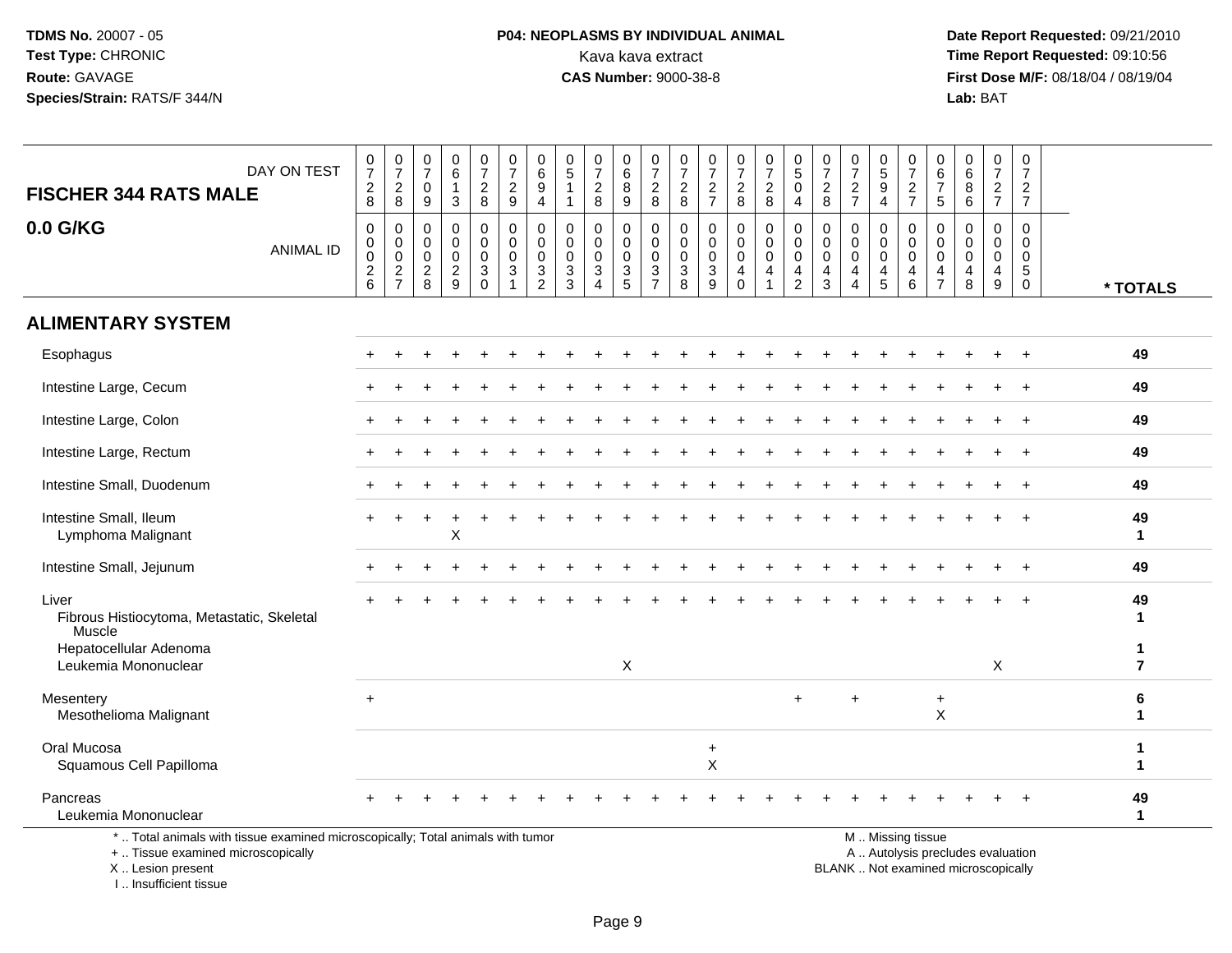#### **P04: NEOPLASMS BY INDIVIDUAL ANIMAL**<br>Kava kava extract Kava kava extract **Time Report Requested:** 09:10:56<br>**CAS Number:** 9000-38-8<br>**Tirst Dose M/F:** 08/18/04 / 08/19/04

 **Date Report Requested:** 09/21/2010 **First Dose M/F:** 08/18/04 / 08/19/04 Lab: BAT **Lab:** BAT

| DAY ON TEST<br><b>FISCHER 344 RATS MALE</b>                                                              | $\frac{0}{7}$<br>$\overline{c}$<br>8             | $\frac{0}{7}$<br>$\boldsymbol{2}$<br>$\bf 8$           | $\frac{0}{7}$<br>$\mathbf 0$<br>9                                  | $\begin{array}{c} 0 \\ 6 \end{array}$<br>$\mathbf{1}$<br>$\mathbf{3}$ | $\frac{0}{7}$<br>$\overline{a}$<br>8                        | $\frac{0}{7}$<br>$\overline{2}$<br>$\boldsymbol{9}$                                | $\begin{array}{c} 0 \\ 6 \end{array}$<br>$\overline{9}$<br>$\overline{4}$ | 0<br>5                                               | $\frac{0}{7}$<br>$\overline{2}$<br>8                           | 0<br>$\,6\,$<br>$\bf 8$<br>9                                              | 0<br>$\overline{7}$<br>$\overline{2}$<br>$\,8\,$                                         | 0<br>$\overline{7}$<br>$_{8}^2$                  | $\frac{0}{7}$<br>$\boldsymbol{2}$<br>$\overline{7}$                   | $\frac{0}{7}$<br>$\overline{c}$<br>$\,8\,$           | $\frac{0}{7}$<br>$\boldsymbol{2}$<br>$\bf 8$                          | $\begin{array}{c} 0 \\ 5 \end{array}$<br>$\overline{0}$<br>$\overline{4}$   | 0<br>$\overline{7}$<br>$\overline{2}$<br>8   | $\frac{0}{7}$<br>$\overline{2}$<br>$\overline{7}$              | $\begin{array}{c} 0 \\ 5 \\ 9 \end{array}$<br>$\overline{4}$ | 0<br>$\boldsymbol{7}$<br>$\sqrt{2}$<br>$\overline{7}$               | 0<br>$\,6\,$<br>$\overline{7}$<br>$\sqrt{5}$                                  | 0<br>6<br>8<br>$\,6\,$                    | $\mathbf 0$<br>$\overline{7}$<br>$\overline{2}$<br>$\overline{7}$ | 0<br>$\overline{7}$<br>$\overline{a}$<br>$\overline{7}$ |                         |
|----------------------------------------------------------------------------------------------------------|--------------------------------------------------|--------------------------------------------------------|--------------------------------------------------------------------|-----------------------------------------------------------------------|-------------------------------------------------------------|------------------------------------------------------------------------------------|---------------------------------------------------------------------------|------------------------------------------------------|----------------------------------------------------------------|---------------------------------------------------------------------------|------------------------------------------------------------------------------------------|--------------------------------------------------|-----------------------------------------------------------------------|------------------------------------------------------|-----------------------------------------------------------------------|-----------------------------------------------------------------------------|----------------------------------------------|----------------------------------------------------------------|--------------------------------------------------------------|---------------------------------------------------------------------|-------------------------------------------------------------------------------|-------------------------------------------|-------------------------------------------------------------------|---------------------------------------------------------|-------------------------|
| 0.0 G/KG<br><b>ANIMAL ID</b>                                                                             | $\mathbf 0$<br>0<br>$\mathsf 0$<br>$\frac{2}{6}$ | $\mathbf 0$<br>$\pmb{0}$<br>$\pmb{0}$<br>$\frac{2}{7}$ | $\mathbf 0$<br>$\mathbf 0$<br>$\mathsf{O}\xspace$<br>$\frac{2}{8}$ | $\pmb{0}$<br>$\mathbf 0$<br>$\pmb{0}$<br>$\overline{c}$<br>9          | 0<br>$\mathbf 0$<br>$\mathbf 0$<br>$\mathbf{3}$<br>$\Omega$ | $\pmb{0}$<br>$\pmb{0}$<br>$\pmb{0}$<br>$\ensuremath{\mathsf{3}}$<br>$\overline{1}$ | 0<br>$\mathbf 0$<br>$\mathbf 0$<br>$\mathbf{3}$<br>$\overline{2}$         | 0<br>$\mathbf 0$<br>$\mathbf 0$<br>$\mathbf{3}$<br>3 | $\mathbf 0$<br>$\mathbf 0$<br>$\mathbf 0$<br>$\mathbf{3}$<br>Δ | 0<br>$\mathsf{O}\xspace$<br>$\mathbf 0$<br>$\ensuremath{\mathsf{3}}$<br>5 | $\mathbf 0$<br>$\mathbf 0$<br>$\mathbf 0$<br>$\ensuremath{\mathsf{3}}$<br>$\overline{7}$ | 0<br>$\pmb{0}$<br>$\mathbf 0$<br>$\sqrt{3}$<br>8 | $\mathbf 0$<br>$\mathbf 0$<br>$\mathsf{O}\xspace$<br>$\mathsf 3$<br>9 | $\pmb{0}$<br>$\pmb{0}$<br>$\pmb{0}$<br>4<br>$\Omega$ | $\pmb{0}$<br>$\mathbf 0$<br>$\pmb{0}$<br>4<br>$\overline{\mathbf{1}}$ | $\pmb{0}$<br>$\mathbf 0$<br>$\mathbf 0$<br>$\overline{4}$<br>$\overline{2}$ | 0<br>$\boldsymbol{0}$<br>$\pmb{0}$<br>4<br>3 | 0<br>$\pmb{0}$<br>$\mathbf 0$<br>4<br>$\boldsymbol{\varDelta}$ | 0<br>$\pmb{0}$<br>$\mathsf{O}\xspace$<br>4<br>5              | $\mathbf 0$<br>$\mathsf{O}\xspace$<br>$\mathsf{O}\xspace$<br>4<br>6 | $\mathbf 0$<br>$\mathbf 0$<br>$\mathbf 0$<br>$\overline{4}$<br>$\overline{7}$ | $\mathbf 0$<br>0<br>$\mathbf 0$<br>4<br>8 | $\mathbf 0$<br>$\mathbf 0$<br>$\mathbf 0$<br>4<br>9               | $\mathbf 0$<br>0<br>$\Omega$<br>5<br>$\Omega$           | * TOTALS                |
| Acinus, Adenoma                                                                                          |                                                  |                                                        |                                                                    |                                                                       |                                                             |                                                                                    |                                                                           |                                                      |                                                                |                                                                           |                                                                                          |                                                  |                                                                       |                                                      |                                                                       |                                                                             |                                              |                                                                |                                                              |                                                                     |                                                                               |                                           |                                                                   |                                                         | 1                       |
| Salivary Glands                                                                                          |                                                  |                                                        |                                                                    |                                                                       |                                                             |                                                                                    |                                                                           |                                                      |                                                                |                                                                           |                                                                                          |                                                  |                                                                       |                                                      |                                                                       |                                                                             |                                              |                                                                |                                                              |                                                                     |                                                                               |                                           |                                                                   |                                                         | 49                      |
| Stomach, Forestomach<br>Leukemia Mononuclear                                                             |                                                  |                                                        |                                                                    |                                                                       |                                                             |                                                                                    |                                                                           |                                                      |                                                                |                                                                           |                                                                                          |                                                  |                                                                       |                                                      |                                                                       |                                                                             |                                              |                                                                |                                                              |                                                                     |                                                                               |                                           |                                                                   |                                                         | 49<br>1                 |
| Stomach, Glandular                                                                                       |                                                  |                                                        |                                                                    |                                                                       |                                                             |                                                                                    |                                                                           |                                                      |                                                                |                                                                           |                                                                                          |                                                  |                                                                       |                                                      |                                                                       |                                                                             |                                              |                                                                |                                                              |                                                                     |                                                                               |                                           |                                                                   |                                                         | 49                      |
| Tooth                                                                                                    |                                                  |                                                        |                                                                    |                                                                       |                                                             |                                                                                    |                                                                           |                                                      |                                                                |                                                                           | $\ddot{}$                                                                                |                                                  |                                                                       | $\ddot{}$                                            |                                                                       |                                                                             | $+$                                          | $\overline{+}$                                                 |                                                              |                                                                     |                                                                               |                                           |                                                                   |                                                         | 10                      |
| <b>CARDIOVASCULAR SYSTEM</b>                                                                             |                                                  |                                                        |                                                                    |                                                                       |                                                             |                                                                                    |                                                                           |                                                      |                                                                |                                                                           |                                                                                          |                                                  |                                                                       |                                                      |                                                                       |                                                                             |                                              |                                                                |                                                              |                                                                     |                                                                               |                                           |                                                                   |                                                         |                         |
| <b>Blood Vessel</b>                                                                                      |                                                  |                                                        |                                                                    |                                                                       |                                                             |                                                                                    |                                                                           |                                                      |                                                                |                                                                           |                                                                                          |                                                  |                                                                       |                                                      |                                                                       |                                                                             |                                              |                                                                |                                                              |                                                                     |                                                                               |                                           |                                                                   |                                                         | 49                      |
| Heart<br>Leukemia Mononuclear                                                                            |                                                  |                                                        |                                                                    |                                                                       |                                                             |                                                                                    |                                                                           |                                                      |                                                                | X                                                                         |                                                                                          |                                                  |                                                                       |                                                      |                                                                       |                                                                             |                                              |                                                                |                                                              |                                                                     |                                                                               |                                           |                                                                   |                                                         | 49<br>$\mathbf{2}$      |
| <b>ENDOCRINE SYSTEM</b>                                                                                  |                                                  |                                                        |                                                                    |                                                                       |                                                             |                                                                                    |                                                                           |                                                      |                                                                |                                                                           |                                                                                          |                                                  |                                                                       |                                                      |                                                                       |                                                                             |                                              |                                                                |                                                              |                                                                     |                                                                               |                                           |                                                                   |                                                         |                         |
| <b>Adrenal Cortex</b><br>Carcinoma<br>Fibrous Histiocytoma, Metastatic, Skeletal<br>Muscle               |                                                  |                                                        |                                                                    |                                                                       |                                                             |                                                                                    |                                                                           |                                                      |                                                                |                                                                           |                                                                                          |                                                  |                                                                       |                                                      |                                                                       |                                                                             |                                              |                                                                |                                                              |                                                                     |                                                                               |                                           |                                                                   | $\ddot{}$<br>$\times$                                   | 49<br>$\mathbf{1}$<br>1 |
| Leukemia Mononuclear                                                                                     |                                                  |                                                        |                                                                    |                                                                       |                                                             |                                                                                    |                                                                           |                                                      |                                                                | X                                                                         |                                                                                          |                                                  |                                                                       |                                                      |                                                                       |                                                                             |                                              |                                                                |                                                              |                                                                     |                                                                               |                                           |                                                                   |                                                         | 3                       |
| Adrenal Medulla<br>Leukemia Mononuclear<br>Pheochromocytoma Benign<br>Bilateral, Pheochromocytoma Benign |                                                  |                                                        | X                                                                  |                                                                       |                                                             |                                                                                    |                                                                           |                                                      |                                                                | $\mathsf{X}$                                                              |                                                                                          | X                                                |                                                                       |                                                      |                                                                       |                                                                             |                                              |                                                                |                                                              | X                                                                   |                                                                               |                                           |                                                                   |                                                         | 49<br>3<br>4<br>1       |
|                                                                                                          |                                                  |                                                        |                                                                    |                                                                       |                                                             |                                                                                    |                                                                           |                                                      |                                                                |                                                                           |                                                                                          |                                                  |                                                                       |                                                      |                                                                       |                                                                             |                                              |                                                                |                                                              |                                                                     |                                                                               |                                           |                                                                   |                                                         |                         |

\* .. Total animals with tissue examined microscopically; Total animals with tumor

+ .. Tissue examined microscopically

X .. Lesion present

I .. Insufficient tissue

M .. Missing tissue

y the contract of the contract of the contract of the contract of the contract of the contract of the contract of  $A$ . Autolysis precludes evaluation

Lesion present BLANK .. Not examined microscopically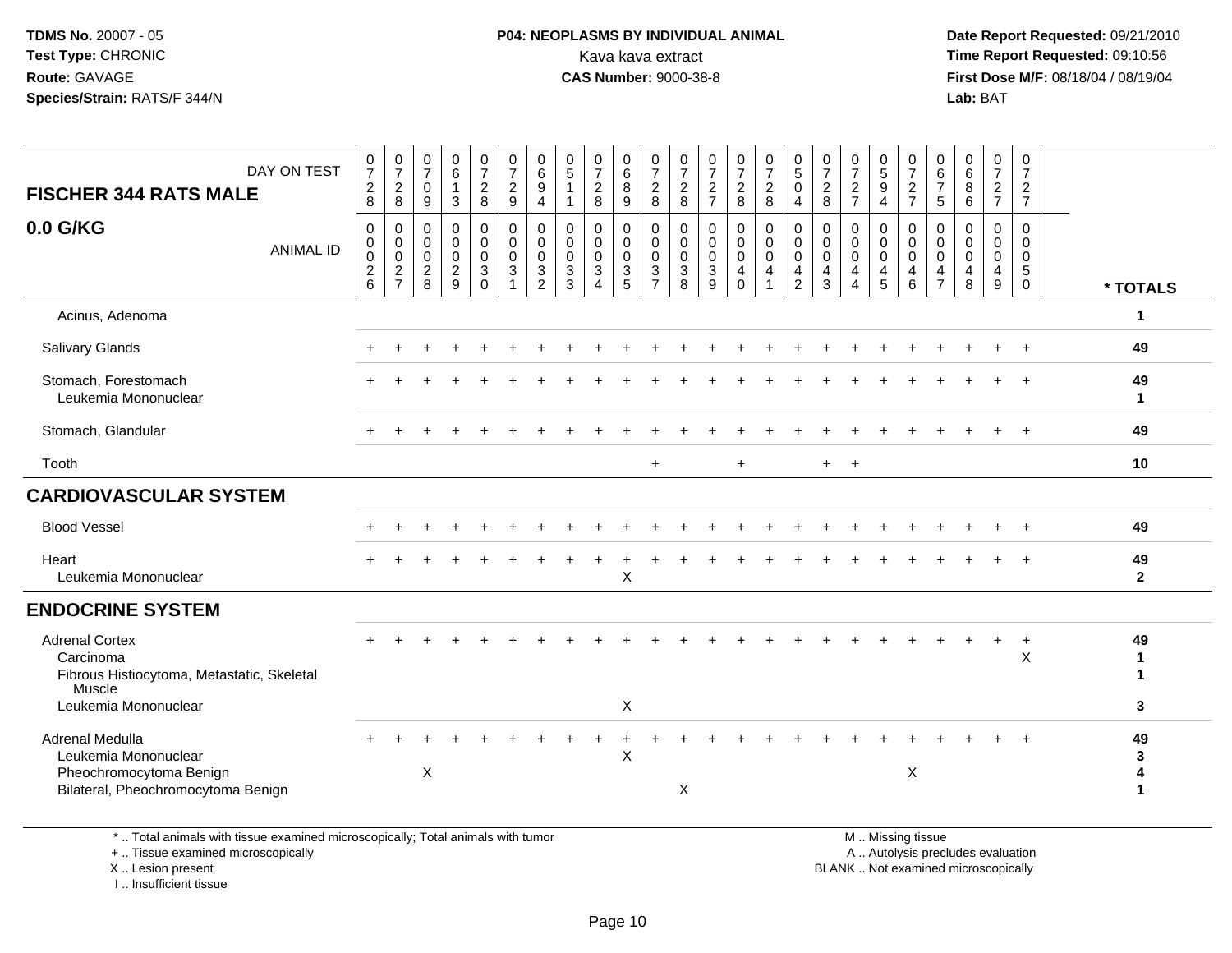### **P04: NEOPLASMS BY INDIVIDUAL ANIMAL**<br>Kava kava extract Kava kava extract **Time Report Requested:** 09:10:56<br>**CAS Number:** 9000-38-8<br>**Tirst Dose M/F:** 08/18/04 / 08/19/04

 **Date Report Requested:** 09/21/2010 **First Dose M/F:** 08/18/04 / 08/19/04 Lab: BAT **Lab:** BAT

| <b>FISCHER 344 RATS MALE</b>                                             | DAY ON TEST      | $\frac{0}{7}$<br>$_{8}^2$                      | $\begin{array}{c} 0 \\ 7 \end{array}$<br>$\sqrt{2}$<br>$\bf 8$ | $\pmb{0}$<br>$\overline{7}$<br>$\mathbf 0$<br>$\boldsymbol{9}$ | $\pmb{0}$<br>$\,6\,$<br>$\mathbf{1}$<br>$\sqrt{3}$         | $\frac{0}{7}$<br>$\frac{2}{8}$                                      | $\begin{smallmatrix}0\\7\end{smallmatrix}$<br>$\overline{2}$<br>9 | $\begin{array}{c} 0 \\ 6 \\ 9 \end{array}$<br>4                                         | $\begin{array}{c} 0 \\ 5 \end{array}$<br>$\mathbf{1}$         | $\begin{array}{c} 0 \\ 7 \end{array}$<br>$\sqrt{2}$<br>8            | $\pmb{0}$<br>$\,6\,$<br>$\overline{8}$<br>9                     | $\begin{smallmatrix}0\\7\end{smallmatrix}$<br>$\overline{c}$<br>8 | $\frac{0}{7}$<br>$\overline{c}$<br>8         | $\begin{smallmatrix}0\\7\end{smallmatrix}$<br>$\frac{2}{7}$ | $\begin{array}{c} 0 \\ 7 \end{array}$<br>$\frac{2}{8}$        | $\begin{array}{c} 0 \\ 7 \end{array}$<br>$\sqrt{2}$<br>$\bf 8$ | $\begin{matrix} 0 \\ 5 \\ 0 \end{matrix}$<br>$\overline{4}$      | $\frac{0}{7}$<br>$\sqrt{2}$<br>8                 | $\frac{0}{7}$<br>$\frac{2}{7}$                                           | $\begin{array}{c} 0 \\ 5 \\ 9 \end{array}$<br>$\overline{\mathbf{4}}$ | $\pmb{0}$<br>$\boldsymbol{7}$<br>$\frac{2}{7}$                 | $\boldsymbol{0}$<br>$\,6\,$<br>$\overline{7}$<br>$\sqrt{5}$ | $\pmb{0}$<br>6<br>$\bf 8$<br>$\,6\,$ | $\begin{array}{c} 0 \\ 7 \end{array}$<br>$\frac{2}{7}$                   | $\pmb{0}$<br>$\overline{7}$<br>$\frac{2}{7}$       |                            |
|--------------------------------------------------------------------------|------------------|------------------------------------------------|----------------------------------------------------------------|----------------------------------------------------------------|------------------------------------------------------------|---------------------------------------------------------------------|-------------------------------------------------------------------|-----------------------------------------------------------------------------------------|---------------------------------------------------------------|---------------------------------------------------------------------|-----------------------------------------------------------------|-------------------------------------------------------------------|----------------------------------------------|-------------------------------------------------------------|---------------------------------------------------------------|----------------------------------------------------------------|------------------------------------------------------------------|--------------------------------------------------|--------------------------------------------------------------------------|-----------------------------------------------------------------------|----------------------------------------------------------------|-------------------------------------------------------------|--------------------------------------|--------------------------------------------------------------------------|----------------------------------------------------|----------------------------|
| 0.0 G/KG                                                                 | <b>ANIMAL ID</b> | $\,0\,$<br>$_{\rm 0}^{\rm 0}$<br>$\frac{2}{6}$ | $\mathbf 0$<br>$\overline{0}$ <sub>0</sub><br>$\frac{2}{7}$    | 0<br>$\mathbf 0$<br>$\mathbf 0$<br>$\sqrt{2}$<br>8             | $\pmb{0}$<br>$\mathbf 0$<br>$\mathbf 0$<br>$\sqrt{2}$<br>9 | $\pmb{0}$<br>$\mathsf 0$<br>$\mathbf 0$<br>$\mathbf{3}$<br>$\Omega$ | 0<br>$\mathbf 0$<br>$\mathbf 0$<br>$\sqrt{3}$<br>$\overline{ }$   | $\pmb{0}$<br>$\overline{0}$<br>$\pmb{0}$<br>$\ensuremath{\mathsf{3}}$<br>$\overline{2}$ | 0<br>$\pmb{0}$<br>$\mathbf 0$<br>$\sqrt{3}$<br>$\overline{3}$ | $\mathbf 0$<br>$\mathbf 0$<br>$\mathbf 0$<br>$\sqrt{3}$<br>$\Delta$ | 0<br>$\pmb{0}$<br>$\mathbf 0$<br>$\mathbf{3}$<br>$\overline{5}$ | $\pmb{0}$<br>$\mathsf 0$<br>$\mathbf 0$<br>$\frac{3}{7}$          | 0<br>$\mathbf 0$<br>0<br>3<br>$\overline{8}$ | 0<br>$\pmb{0}$<br>$\mathbf 0$<br>$\frac{3}{9}$              | $\mathbf 0$<br>$\overline{0}$<br>$\mathbf 0$<br>4<br>$\Omega$ | 0<br>$\mathbf 0$<br>$\mathbf 0$<br>4<br>$\overline{A}$         | $\pmb{0}$<br>$\ddot{\mathbf{0}}$<br>$\mathbf 0$<br>$\frac{4}{2}$ | 0<br>$\mathbf 0$<br>$\mathbf 0$<br>$\frac{4}{3}$ | $\mathbf 0$<br>$\mathbf 0$<br>$\mathbf 0$<br>4<br>$\boldsymbol{\Lambda}$ | 0<br>$\pmb{0}$<br>0<br>4<br>5                                         | 0<br>$\mathbf 0$<br>0<br>$\begin{array}{c} 4 \\ 6 \end{array}$ | 0<br>$\mathbf 0$<br>$\mathbf 0$<br>$\frac{4}{7}$            | 0<br>$\mathbf 0$<br>0<br>4<br>8      | $\mathbf 0$<br>0<br>$\mathbf 0$<br>$\begin{array}{c} 4 \\ 9 \end{array}$ | $\mathbf 0$<br>0<br>0<br>$\sqrt{5}$<br>$\mathbf 0$ | * TOTALS                   |
| Islets, Pancreatic<br>Adenoma                                            |                  |                                                |                                                                |                                                                |                                                            |                                                                     |                                                                   |                                                                                         |                                                               |                                                                     |                                                                 |                                                                   |                                              |                                                             |                                                               |                                                                |                                                                  |                                                  |                                                                          |                                                                       |                                                                |                                                             |                                      |                                                                          | $\overline{+}$                                     | 49<br>4                    |
| Parathyroid Gland<br>Adenoma                                             |                  |                                                |                                                                |                                                                |                                                            |                                                                     |                                                                   |                                                                                         |                                                               |                                                                     |                                                                 |                                                                   |                                              |                                                             |                                                               |                                                                |                                                                  |                                                  |                                                                          |                                                                       |                                                                |                                                             |                                      |                                                                          | $\ddot{}$<br>X                                     | 49<br>$\mathbf{1}$         |
| <b>Pituitary Gland</b><br>Leukemia Mononuclear<br>Pars Distalis, Adenoma |                  | X                                              |                                                                |                                                                |                                                            |                                                                     |                                                                   |                                                                                         | $X$ $X$                                                       |                                                                     | X                                                               |                                                                   |                                              |                                                             |                                                               |                                                                | X.                                                               |                                                  | X X X X                                                                  |                                                                       |                                                                |                                                             |                                      |                                                                          | X                                                  | 49<br>$\overline{2}$<br>21 |
| <b>Thyroid Gland</b><br>C-cell, Adenoma<br>Follicular Cell, Adenoma      |                  | $\pm$                                          | X                                                              |                                                                |                                                            |                                                                     |                                                                   |                                                                                         |                                                               |                                                                     |                                                                 |                                                                   |                                              |                                                             | Χ                                                             |                                                                |                                                                  | $\mathsf X$                                      |                                                                          |                                                                       |                                                                |                                                             |                                      |                                                                          | $\overline{+}$                                     | 49<br>8<br>1               |
| <b>GENERAL BODY SYSTEM</b>                                               |                  |                                                |                                                                |                                                                |                                                            |                                                                     |                                                                   |                                                                                         |                                                               |                                                                     |                                                                 |                                                                   |                                              |                                                             |                                                               |                                                                |                                                                  |                                                  |                                                                          |                                                                       |                                                                |                                                             |                                      |                                                                          |                                                    |                            |
| <b>NONE</b>                                                              |                  |                                                |                                                                |                                                                |                                                            |                                                                     |                                                                   |                                                                                         |                                                               |                                                                     |                                                                 |                                                                   |                                              |                                                             |                                                               |                                                                |                                                                  |                                                  |                                                                          |                                                                       |                                                                |                                                             |                                      |                                                                          |                                                    |                            |
| <b>GENITAL SYSTEM</b>                                                    |                  |                                                |                                                                |                                                                |                                                            |                                                                     |                                                                   |                                                                                         |                                                               |                                                                     |                                                                 |                                                                   |                                              |                                                             |                                                               |                                                                |                                                                  |                                                  |                                                                          |                                                                       |                                                                |                                                             |                                      |                                                                          |                                                    |                            |
| <b>Coagulating Gland</b>                                                 |                  |                                                |                                                                |                                                                |                                                            |                                                                     |                                                                   |                                                                                         |                                                               |                                                                     |                                                                 |                                                                   |                                              |                                                             |                                                               |                                                                |                                                                  |                                                  |                                                                          |                                                                       |                                                                |                                                             |                                      | $+$                                                                      |                                                    | $\mathbf{2}$               |
| Epididymis<br>Mesothelioma Malignant                                     |                  |                                                |                                                                |                                                                |                                                            |                                                                     |                                                                   |                                                                                         |                                                               |                                                                     |                                                                 |                                                                   |                                              | X                                                           |                                                               |                                                                |                                                                  |                                                  |                                                                          |                                                                       |                                                                | $\times$                                                    |                                      |                                                                          | $\ddot{}$                                          | 49<br>3                    |
| <b>Preputial Gland</b><br>Carcinoma                                      |                  |                                                |                                                                |                                                                |                                                            |                                                                     |                                                                   |                                                                                         |                                                               |                                                                     |                                                                 |                                                                   |                                              |                                                             |                                                               |                                                                |                                                                  |                                                  |                                                                          |                                                                       |                                                                |                                                             |                                      | X                                                                        | $\ddot{}$                                          | 49<br>$\mathbf{1}$         |
| Prostate                                                                 |                  |                                                |                                                                |                                                                |                                                            |                                                                     |                                                                   |                                                                                         |                                                               |                                                                     |                                                                 |                                                                   |                                              |                                                             |                                                               |                                                                |                                                                  |                                                  |                                                                          |                                                                       |                                                                |                                                             |                                      |                                                                          | $\overline{+}$                                     | 49                         |

\* .. Total animals with tissue examined microscopically; Total animals with tumor

+ .. Tissue examined microscopically

 Lesion present BLANK .. Not examined microscopicallyX .. Lesion present

I .. Insufficient tissue

M .. Missing tissue

y the contract of the contract of the contract of the contract of the contract of the contract of the contract of  $A$ . Autolysis precludes evaluation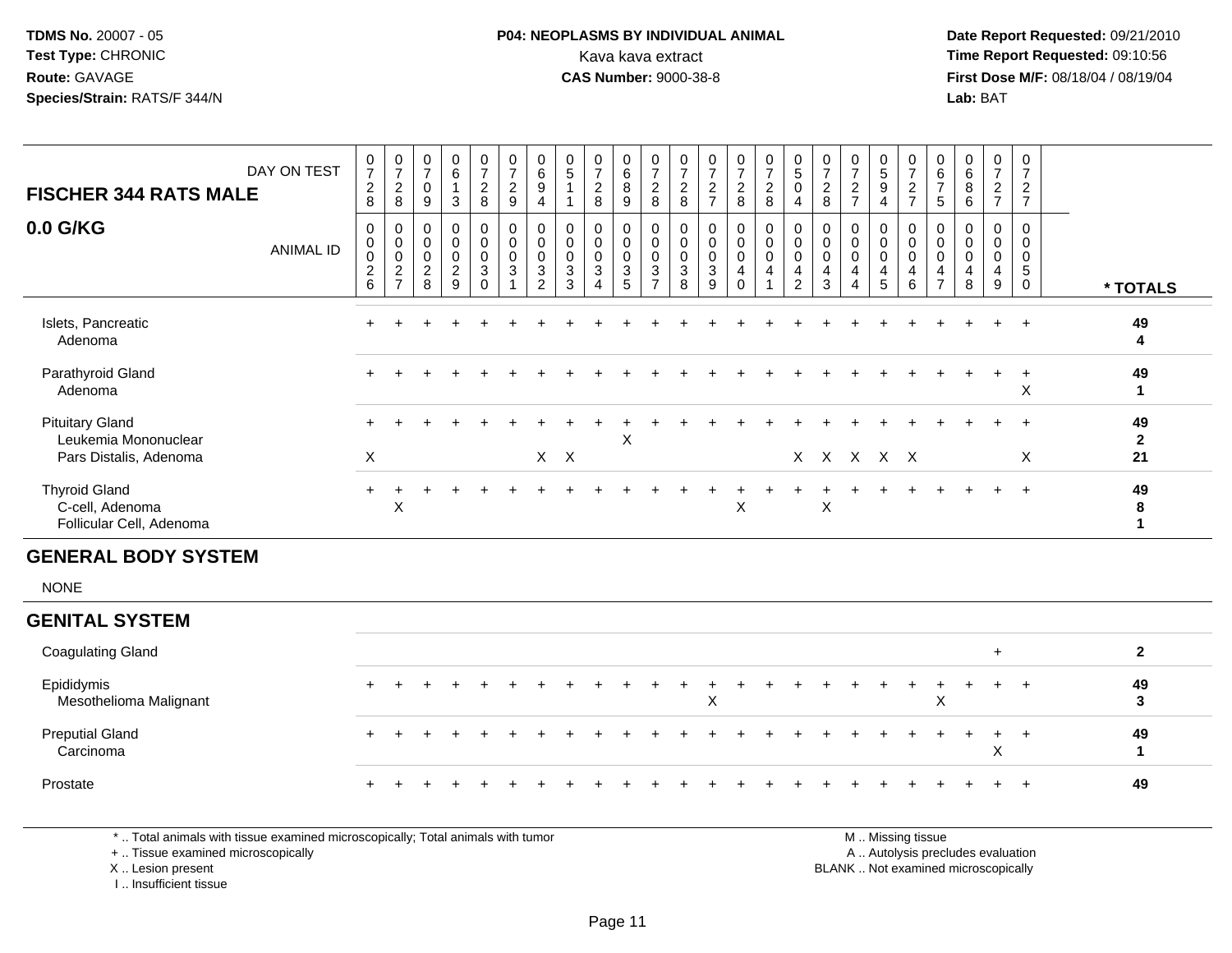## **P04: NEOPLASMS BY INDIVIDUAL ANIMAL**Kava kava extract **Time Report Requested:** 09:10:56<br>**CAS Number:** 9000-38-8 **CAS Number:** 9000-38-8

| DAY ON TEST<br><b>FISCHER 344 RATS MALE</b>                                                                                                                         | $\frac{0}{7}$<br>$\overline{c}$<br>8             | $\frac{0}{7}$<br>$\overline{c}$<br>8                               | 0<br>$\overline{7}$<br>$\pmb{0}$<br>9            | $\begin{array}{c} 0 \\ 6 \end{array}$<br>3                 | $\frac{0}{7}$<br>$\overline{c}$<br>8                        | $\frac{0}{7}$<br>$\sqrt{2}$<br>9                              | 0<br>$6\phantom{a}$<br>9<br>4                       | 0<br>$\sqrt{5}$<br>$\overline{1}$<br>$\mathbf{1}$ | $\frac{0}{7}$<br>$\sqrt{2}$<br>8                                                | $\begin{array}{c} 0 \\ 6 \end{array}$<br>$\bf 8$<br>9             | 0<br>$\overline{7}$<br>$\sqrt{2}$<br>8                                      | 0<br>$\overline{7}$<br>$\overline{c}$<br>8       | $\frac{0}{7}$<br>$\frac{2}{7}$                               | $\frac{0}{7}$<br>$\overline{2}$<br>8                | 0<br>$\boldsymbol{7}$<br>$\overline{c}$<br>8 | $\begin{array}{c} 0 \\ 5 \end{array}$<br>$\mathbf 0$<br>$\overline{4}$ | 0<br>$\overline{7}$<br>$\sqrt{2}$<br>8                            | 0<br>$\overline{7}$<br>$\boldsymbol{2}$<br>$\overline{7}$ | $\begin{array}{c} 0 \\ 5 \end{array}$<br>$\overline{9}$<br>$\overline{4}$ | $\pmb{0}$<br>$\overline{7}$<br>$\frac{2}{7}$ | $\mathbf 0$<br>$\,6\,$<br>$\overline{7}$<br>$\sqrt{5}$           | 0<br>6<br>8<br>$\,6\,$                      | $\mathbf 0$<br>$\overline{7}$<br>$\sqrt{2}$<br>$\overline{7}$            | 0<br>$\overline{7}$<br>$\overline{a}$<br>$\overline{7}$ |                               |
|---------------------------------------------------------------------------------------------------------------------------------------------------------------------|--------------------------------------------------|--------------------------------------------------------------------|--------------------------------------------------|------------------------------------------------------------|-------------------------------------------------------------|---------------------------------------------------------------|-----------------------------------------------------|---------------------------------------------------|---------------------------------------------------------------------------------|-------------------------------------------------------------------|-----------------------------------------------------------------------------|--------------------------------------------------|--------------------------------------------------------------|-----------------------------------------------------|----------------------------------------------|------------------------------------------------------------------------|-------------------------------------------------------------------|-----------------------------------------------------------|---------------------------------------------------------------------------|----------------------------------------------|------------------------------------------------------------------|---------------------------------------------|--------------------------------------------------------------------------|---------------------------------------------------------|-------------------------------|
| 0.0 G/KG<br><b>ANIMAL ID</b>                                                                                                                                        | $\mathbf 0$<br>0<br>$\mathbf 0$<br>$\frac{2}{6}$ | $\mathbf 0$<br>$\mathsf{O}\xspace$<br>$\mathbf 0$<br>$\frac{2}{7}$ | $\mathbf 0$<br>0<br>$\mathbf 0$<br>$\frac{2}{8}$ | $\mathbf 0$<br>$\mathbf 0$<br>$\mathbf 0$<br>$\frac{2}{9}$ | 0<br>$\mathbf 0$<br>$\mathbf 0$<br>$\mathbf{3}$<br>$\Omega$ | $\mathbf 0$<br>$\mathbf 0$<br>$\Omega$<br>3<br>$\overline{1}$ | $\mathbf 0$<br>$\mathbf 0$<br>$\mathbf 0$<br>3<br>2 | $\Omega$<br>$\Omega$<br>$\Omega$<br>3<br>3        | $\Omega$<br>$\mathbf 0$<br>$\mathbf 0$<br>$\ensuremath{\mathsf{3}}$<br>$\Delta$ | 0<br>$\mathbf 0$<br>$\mathbf 0$<br>$\ensuremath{\mathsf{3}}$<br>5 | 0<br>$\mathbf 0$<br>$\Omega$<br>$\ensuremath{\mathsf{3}}$<br>$\overline{7}$ | $\mathbf 0$<br>$\mathbf 0$<br>$\Omega$<br>3<br>8 | $\mathbf 0$<br>$\mathbf 0$<br>$\mathbf 0$<br>$\sqrt{3}$<br>9 | 0<br>$\overline{0}$<br>$\mathbf 0$<br>4<br>$\Omega$ | 0<br>$\mathbf 0$<br>$\mathbf 0$<br>4         | $\mathbf 0$<br>$\pmb{0}$<br>$\mathbf 0$<br>4<br>$\overline{2}$         | $\mathbf 0$<br>$\mathbf 0$<br>$\mathbf{0}$<br>$\overline{4}$<br>3 | $\Omega$<br>$\mathbf 0$<br>$\Omega$<br>4<br>4             | $\Omega$<br>$\mathbf 0$<br>$\Omega$<br>4<br>5                             | 0<br>$\mathbf 0$<br>0<br>$\overline{4}$<br>6 | $\mathbf 0$<br>$\mathbf 0$<br>$\mathbf 0$<br>4<br>$\overline{7}$ | 0<br>$\mathbf{0}$<br>$\mathbf{0}$<br>4<br>8 | $\Omega$<br>$\mathbf 0$<br>$\Omega$<br>4<br>9                            | 0<br>$\mathbf 0$<br>0<br>5<br>$\mathbf 0$               | * TOTALS                      |
| <b>Seminal Vesicle</b>                                                                                                                                              |                                                  |                                                                    |                                                  |                                                            |                                                             |                                                               |                                                     |                                                   |                                                                                 |                                                                   |                                                                             |                                                  |                                                              |                                                     |                                              |                                                                        |                                                                   |                                                           |                                                                           |                                              |                                                                  |                                             |                                                                          | $\overline{1}$                                          | 49                            |
| <b>Testes</b><br>Mesothelioma Malignant<br>Bilateral, Interstitial Cell, Adenoma<br>Interstitial Cell, Adenoma                                                      |                                                  |                                                                    |                                                  | X X X X X                                                  |                                                             |                                                               |                                                     |                                                   |                                                                                 | $X$ $X$                                                           | $\times$                                                                    |                                                  |                                                              | X X X                                               |                                              |                                                                        | X                                                                 |                                                           |                                                                           | X                                            | $\mathsf X$<br>X                                                 | $X -$                                       |                                                                          | $\overline{1}$<br>$X$ $X$                               | 49<br>$\mathbf{2}$<br>29<br>8 |
| <b>HEMATOPOIETIC SYSTEM</b>                                                                                                                                         |                                                  |                                                                    |                                                  |                                                            |                                                             |                                                               |                                                     |                                                   |                                                                                 |                                                                   |                                                                             |                                                  |                                                              |                                                     |                                              |                                                                        |                                                                   |                                                           |                                                                           |                                              |                                                                  |                                             |                                                                          |                                                         |                               |
| <b>Bone Marrow</b>                                                                                                                                                  |                                                  |                                                                    |                                                  |                                                            |                                                             |                                                               |                                                     |                                                   |                                                                                 |                                                                   |                                                                             |                                                  |                                                              |                                                     |                                              |                                                                        |                                                                   |                                                           |                                                                           |                                              |                                                                  |                                             |                                                                          | $+$                                                     | 49                            |
| Lymph Node<br>Deep Cervical, Leukemia Mononuclear                                                                                                                   |                                                  | $\ddot{}$                                                          |                                                  |                                                            |                                                             |                                                               |                                                     |                                                   |                                                                                 |                                                                   |                                                                             |                                                  |                                                              |                                                     |                                              |                                                                        |                                                                   |                                                           |                                                                           |                                              |                                                                  |                                             |                                                                          |                                                         | 4<br>$\mathbf{1}$             |
| Lymph Node, Mandibular                                                                                                                                              | М                                                | М                                                                  | м                                                | м                                                          | M                                                           | M                                                             | M                                                   | м                                                 | M                                                                               | M                                                                 | М                                                                           | M                                                | M                                                            | M                                                   | M                                            | M                                                                      | М                                                                 | М                                                         | M                                                                         | M                                            | M                                                                | М                                           |                                                                          | M M                                                     | $\bf{0}$                      |
| Lymph Node, Mesenteric<br>Leukemia Mononuclear<br>Lymphoma Malignant                                                                                                |                                                  |                                                                    |                                                  | X                                                          |                                                             |                                                               |                                                     |                                                   |                                                                                 |                                                                   |                                                                             |                                                  |                                                              |                                                     |                                              |                                                                        |                                                                   |                                                           |                                                                           |                                              |                                                                  |                                             |                                                                          |                                                         | 49<br>3<br>$\mathbf{1}$       |
| Spleen<br>Leukemia Mononuclear                                                                                                                                      |                                                  |                                                                    |                                                  |                                                            |                                                             |                                                               |                                                     |                                                   |                                                                                 | $\pmb{\times}$                                                    |                                                                             |                                                  |                                                              |                                                     |                                              |                                                                        |                                                                   |                                                           |                                                                           |                                              |                                                                  |                                             | X                                                                        | $\overline{1}$                                          | 49<br>$\overline{7}$          |
| Thymus<br>Leukemia Mononuclear                                                                                                                                      |                                                  |                                                                    |                                                  |                                                            |                                                             |                                                               |                                                     |                                                   |                                                                                 |                                                                   |                                                                             |                                                  |                                                              |                                                     |                                              |                                                                        |                                                                   |                                                           |                                                                           |                                              |                                                                  |                                             |                                                                          |                                                         | 48<br>$\mathbf{1}$            |
| <b>INTEGUMENTARY SYSTEM</b>                                                                                                                                         |                                                  |                                                                    |                                                  |                                                            |                                                             |                                                               |                                                     |                                                   |                                                                                 |                                                                   |                                                                             |                                                  |                                                              |                                                     |                                              |                                                                        |                                                                   |                                                           |                                                                           |                                              |                                                                  |                                             |                                                                          |                                                         |                               |
| <b>Mammary Gland</b>                                                                                                                                                |                                                  |                                                                    |                                                  |                                                            |                                                             |                                                               |                                                     |                                                   |                                                                                 |                                                                   |                                                                             |                                                  |                                                              |                                                     |                                              |                                                                        |                                                                   |                                                           |                                                                           |                                              |                                                                  |                                             |                                                                          |                                                         | 48                            |
| Skin                                                                                                                                                                |                                                  |                                                                    |                                                  |                                                            |                                                             |                                                               |                                                     |                                                   | ÷                                                                               | ÷                                                                 |                                                                             |                                                  |                                                              | +                                                   |                                              |                                                                        |                                                                   |                                                           | $\pm$                                                                     | $\ddot{}$                                    | $\ddot{}$                                                        | $+$                                         | $+$                                                                      | $+$                                                     | 49                            |
| *  Total animals with tissue examined microscopically; Total animals with tumor<br>+  Tissue examined microscopically<br>X  Lesion present<br>I Insufficient tissue |                                                  |                                                                    |                                                  |                                                            |                                                             |                                                               |                                                     |                                                   |                                                                                 |                                                                   |                                                                             |                                                  |                                                              |                                                     |                                              |                                                                        |                                                                   |                                                           |                                                                           | M  Missing tissue                            |                                                                  |                                             | A  Autolysis precludes evaluation<br>BLANK  Not examined microscopically |                                                         |                               |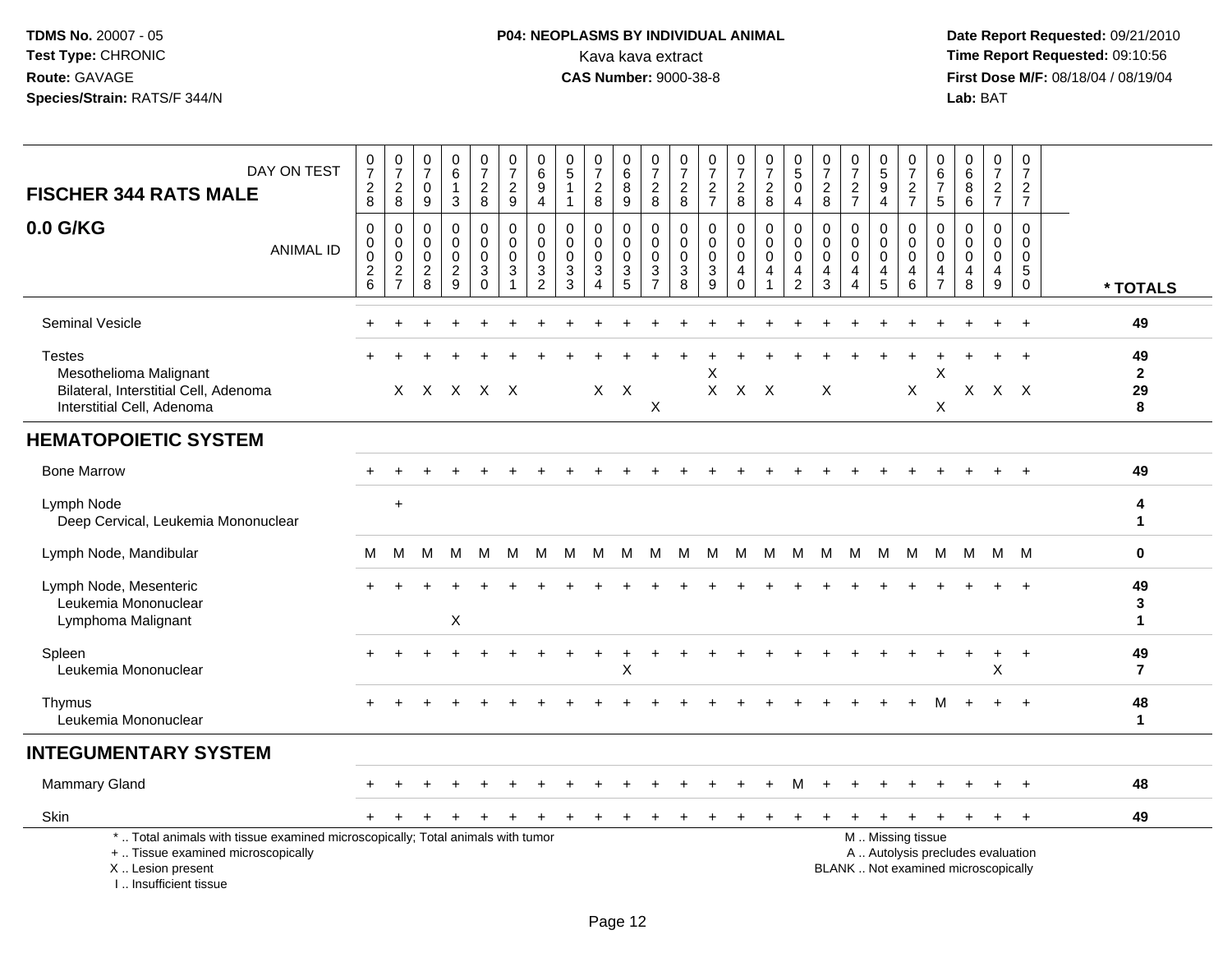## **P04: NEOPLASMS BY INDIVIDUAL ANIMAL**<br>Kava kava extract Kava kava extract **Time Report Requested:** 09:10:56<br>**CAS Number:** 9000-38-8<br>**Tirst Dose M/F:** 08/18/04 / 08/19/04

 **Date Report Requested:** 09/21/2010 **First Dose M/F:** 08/18/04 / 08/19/04<br>Lab: BAT **Lab:** BAT

| DAY ON TEST<br><b>FISCHER 344 RATS MALE</b>                                                                                                         | 0<br>$\overline{7}$<br>$\overline{c}$<br>8 | $\begin{array}{c} 0 \\ 7 \end{array}$<br>$\overline{c}$<br>$\,8\,$ | 0<br>$\overline{7}$<br>$\mathbf 0$<br>$\boldsymbol{9}$    | 0<br>6<br>$\mathbf{1}$<br>$\mathfrak{Z}$                   | $\frac{0}{7}$<br>$\overline{c}$<br>$\,8\,$               | 0<br>$\overline{7}$<br>$\overline{c}$<br>$\boldsymbol{9}$       | 0<br>$\overline{6}$<br>$\boldsymbol{9}$<br>$\overline{4}$        | 0<br>$\overline{5}$<br>$\mathbf{1}$<br>$\mathbf{1}$                     | $\frac{0}{7}$<br>$\sqrt{2}$<br>8                                                         | $\begin{array}{c} 0 \\ 6 \end{array}$<br>$\overline{8}$<br>$\boldsymbol{9}$ | $\frac{0}{7}$<br>$\overline{c}$<br>8                       | $\frac{0}{7}$<br>$\overline{c}$<br>8                                              | 0<br>$\overline{7}$<br>$\overline{2}$<br>$\overline{7}$           | $\frac{0}{7}$<br>$\boldsymbol{2}$<br>$\,8\,$                          | $\frac{0}{7}$<br>$\boldsymbol{2}$<br>$\bf 8$                                  | 0<br>$\overline{5}$<br>$\pmb{0}$<br>4                      | $\frac{0}{7}$<br>$\overline{c}$<br>8                          | $\frac{0}{7}$<br>$\overline{c}$<br>$\overline{7}$    | $\begin{array}{c} 0 \\ 5 \\ 9 \end{array}$<br>$\overline{4}$ | 0<br>$\overline{7}$<br>$\boldsymbol{2}$<br>$\overline{7}$                     | 0<br>$\,6\,$<br>$\overline{7}$<br>$\sqrt{5}$               | 0<br>6<br>8<br>$\,6\,$                                                 | $\begin{smallmatrix}0\\7\end{smallmatrix}$<br>$\overline{2}$<br>$\overline{7}$ | $\mathbf 0$<br>$\overline{7}$<br>$\overline{c}$<br>$\overline{7}$ |                              |
|-----------------------------------------------------------------------------------------------------------------------------------------------------|--------------------------------------------|--------------------------------------------------------------------|-----------------------------------------------------------|------------------------------------------------------------|----------------------------------------------------------|-----------------------------------------------------------------|------------------------------------------------------------------|-------------------------------------------------------------------------|------------------------------------------------------------------------------------------|-----------------------------------------------------------------------------|------------------------------------------------------------|-----------------------------------------------------------------------------------|-------------------------------------------------------------------|-----------------------------------------------------------------------|-------------------------------------------------------------------------------|------------------------------------------------------------|---------------------------------------------------------------|------------------------------------------------------|--------------------------------------------------------------|-------------------------------------------------------------------------------|------------------------------------------------------------|------------------------------------------------------------------------|--------------------------------------------------------------------------------|-------------------------------------------------------------------|------------------------------|
| 0.0 G/KG<br><b>ANIMAL ID</b>                                                                                                                        | 0<br>0<br>0<br>$\frac{2}{6}$               | $\mathbf 0$<br>$\mathbf 0$<br>$\overline{0}$<br>$\frac{2}{7}$      | $\mathbf 0$<br>$\mathbf 0$<br>$\mathbf 0$<br>$^2_{\bf 8}$ | $\mathbf 0$<br>$\mathbf 0$<br>$\mathbf 0$<br>$\frac{2}{9}$ | 0<br>$\mathsf 0$<br>$\ddot{\mathbf{0}}$<br>$\frac{3}{0}$ | 0<br>$\overline{0}$<br>$\mathbf 0$<br>$\ensuremath{\mathsf{3}}$ | $\mathbf 0$<br>$\pmb{0}$<br>$\ddot{\mathbf{0}}$<br>$\frac{3}{2}$ | $\mathbf 0$<br>$\mathbf 0$<br>$\mathbf 0$<br>$\sqrt{3}$<br>$\mathbf{3}$ | $\mathbf 0$<br>$\mathbf 0$<br>$\mathbf 0$<br>$\ensuremath{\mathsf{3}}$<br>$\overline{A}$ | $\mathbf 0$<br>$\mathbf 0$<br>$\mathsf{O}\xspace$<br>$\frac{3}{5}$          | $\mathbf 0$<br>$\mathbf 0$<br>$\mathsf 0$<br>$\frac{3}{7}$ | $\mathbf 0$<br>$\mathsf{O}\xspace$<br>$\pmb{0}$<br>$\ensuremath{\mathsf{3}}$<br>8 | $\mathbf 0$<br>$\mathbf 0$<br>0<br>$\ensuremath{\mathsf{3}}$<br>9 | $\mathbf 0$<br>$\mathbf 0$<br>$\ddot{\mathbf{0}}$<br>4<br>$\mathbf 0$ | 0<br>$\mathbf 0$<br>$\overline{0}$<br>$\overline{\mathbf{4}}$<br>$\mathbf{1}$ | $\mathbf 0$<br>$\mathbf 0$<br>$\mathbf 0$<br>$\frac{4}{2}$ | 0<br>$\pmb{0}$<br>$\pmb{0}$<br>$\overline{4}$<br>$\mathbf{3}$ | 0<br>0<br>$\mathbf 0$<br>4<br>$\boldsymbol{\Lambda}$ | $\mathbf 0$<br>0<br>$\pmb{0}$<br>$\frac{4}{5}$               | $\mathbf 0$<br>$\mathbf 0$<br>$\mathbf 0$<br>$\overline{4}$<br>$6\phantom{1}$ | $\mathbf 0$<br>$\mathbf 0$<br>$\mathbf 0$<br>$\frac{4}{7}$ | $\mathbf 0$<br>$\mathbf 0$<br>$\mathbf 0$<br>$\overline{4}$<br>$\,8\,$ | $\mathbf 0$<br>$\mathbf 0$<br>$\mathbf 0$<br>4<br>$\boldsymbol{9}$             | $\mathbf 0$<br>$\mathbf 0$<br>$\mathbf 0$<br>5<br>$\mathbf 0$     | * TOTALS                     |
| Dermis, Fibroma<br>Epidermis, Basal Cell Adenoma<br>Subcutaneous Tissue, Fibroma<br>Subcutaneous Tissue, Lipoma<br>Subcutaneous Tissue, Liposarcoma |                                            |                                                                    | X<br>X                                                    |                                                            | X                                                        | X                                                               |                                                                  |                                                                         | $\boldsymbol{\mathsf{X}}$                                                                |                                                                             |                                                            | X                                                                                 |                                                                   |                                                                       |                                                                               |                                                            | X                                                             |                                                      |                                                              |                                                                               |                                                            |                                                                        |                                                                                |                                                                   | 2                            |
| <b>MUSCULOSKELETAL SYSTEM</b>                                                                                                                       |                                            |                                                                    |                                                           |                                                            |                                                          |                                                                 |                                                                  |                                                                         |                                                                                          |                                                                             |                                                            |                                                                                   |                                                                   |                                                                       |                                                                               |                                                            |                                                               |                                                      |                                                              |                                                                               |                                                            |                                                                        |                                                                                |                                                                   |                              |
| Bone<br>Osteosarcoma                                                                                                                                |                                            |                                                                    |                                                           |                                                            |                                                          |                                                                 |                                                                  |                                                                         |                                                                                          |                                                                             |                                                            |                                                                                   |                                                                   |                                                                       |                                                                               |                                                            |                                                               |                                                      |                                                              |                                                                               |                                                            | X                                                                      |                                                                                |                                                                   | 49<br>$\mathbf{1}$           |
| <b>Skeletal Muscle</b><br>Fibrous Histiocytoma                                                                                                      |                                            |                                                                    |                                                           |                                                            |                                                          |                                                                 |                                                                  |                                                                         |                                                                                          |                                                                             |                                                            |                                                                                   |                                                                   |                                                                       |                                                                               |                                                            |                                                               |                                                      |                                                              |                                                                               |                                                            |                                                                        |                                                                                |                                                                   | 1<br>1                       |
| <b>NERVOUS SYSTEM</b>                                                                                                                               |                                            |                                                                    |                                                           |                                                            |                                                          |                                                                 |                                                                  |                                                                         |                                                                                          |                                                                             |                                                            |                                                                                   |                                                                   |                                                                       |                                                                               |                                                            |                                                               |                                                      |                                                              |                                                                               |                                                            |                                                                        |                                                                                |                                                                   |                              |
| <b>Brain</b><br>Leukemia Mononuclear                                                                                                                |                                            |                                                                    |                                                           |                                                            |                                                          |                                                                 |                                                                  |                                                                         |                                                                                          | Χ                                                                           |                                                            |                                                                                   |                                                                   |                                                                       |                                                                               |                                                            |                                                               |                                                      |                                                              |                                                                               |                                                            |                                                                        |                                                                                |                                                                   | 49<br>$\mathbf 1$            |
| <b>Peripheral Nerve</b>                                                                                                                             |                                            |                                                                    |                                                           |                                                            |                                                          |                                                                 |                                                                  |                                                                         |                                                                                          |                                                                             |                                                            |                                                                                   |                                                                   |                                                                       |                                                                               |                                                            |                                                               |                                                      |                                                              |                                                                               |                                                            |                                                                        |                                                                                |                                                                   | $\mathbf{2}$                 |
| Spinal Cord<br>Glioma Malignant                                                                                                                     |                                            |                                                                    |                                                           |                                                            |                                                          |                                                                 |                                                                  |                                                                         |                                                                                          |                                                                             |                                                            |                                                                                   |                                                                   |                                                                       |                                                                               |                                                            |                                                               |                                                      |                                                              |                                                                               |                                                            |                                                                        |                                                                                |                                                                   | $\mathbf{2}$<br>$\mathbf{1}$ |
| <b>RESPIRATORY SYSTEM</b>                                                                                                                           |                                            |                                                                    |                                                           |                                                            |                                                          |                                                                 |                                                                  |                                                                         |                                                                                          |                                                                             |                                                            |                                                                                   |                                                                   |                                                                       |                                                                               |                                                            |                                                               |                                                      |                                                              |                                                                               |                                                            |                                                                        |                                                                                |                                                                   |                              |
| Lung<br>Alveolar/Bronchiolar Adenoma<br>Alveolar/Bronchiolar Adenoma, Multiple<br>Alveolar/Bronchiolar Carcinoma                                    |                                            |                                                                    |                                                           |                                                            |                                                          |                                                                 |                                                                  |                                                                         |                                                                                          |                                                                             |                                                            |                                                                                   |                                                                   |                                                                       |                                                                               |                                                            |                                                               |                                                      |                                                              |                                                                               |                                                            |                                                                        |                                                                                |                                                                   | 49<br>-1<br>1                |
| *  Total animals with tissue examined microscopically; Total animals with tumor<br>+  Tissue examined microscopically                               |                                            |                                                                    |                                                           |                                                            |                                                          |                                                                 |                                                                  |                                                                         |                                                                                          |                                                                             |                                                            |                                                                                   |                                                                   |                                                                       |                                                                               |                                                            |                                                               |                                                      |                                                              | M Missing tissue                                                              |                                                            |                                                                        | A  Autolysis precludes evaluation                                              |                                                                   |                              |

 Lesion present BLANK .. Not examined microscopicallyX .. Lesion present

I .. Insufficient tissue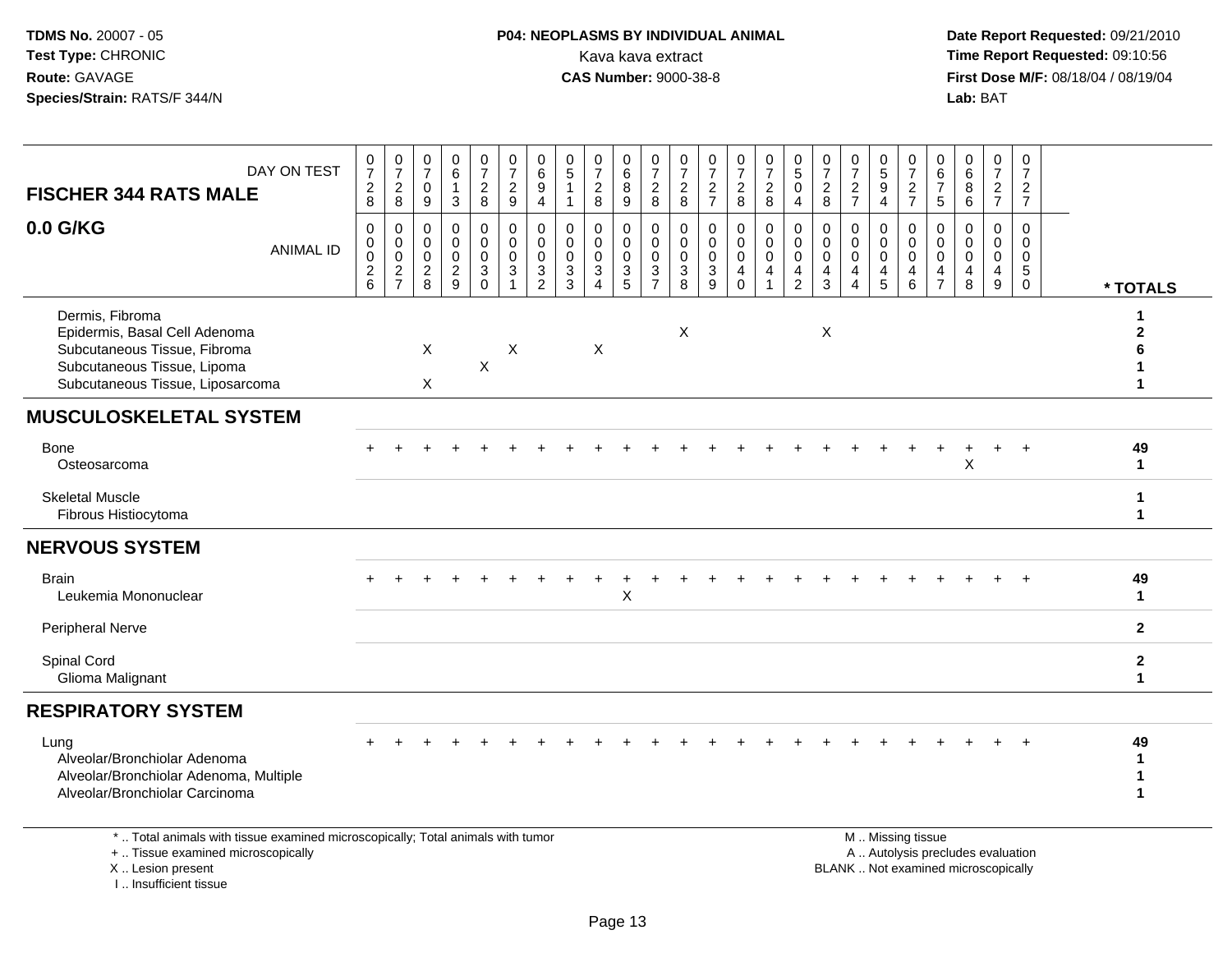## **P04: NEOPLASMS BY INDIVIDUAL ANIMAL**<br>Kava kava extract Kava kava extract **Time Report Requested:** 09:10:56<br>**CAS Number:** 9000-38-8<br>**Tirst Dose M/F:** 08/18/04 / 08/19/04

 **Date Report Requested:** 09/21/2010 **First Dose M/F:** 08/18/04 / 08/19/04<br>Lab: BAT **Lab:** BAT

| DAY ON TEST<br><b>FISCHER 344 RATS MALE</b>                                                                                 | $\frac{0}{7}$<br>$_{\rm 8}^2$                                      | $\frac{0}{7}$<br>$\sqrt{2}$<br>8                    | 0<br>$\overline{7}$<br>$\mathbf 0$<br>9                      | $\pmb{0}$<br>$6\phantom{a}$<br>$\mathbf{1}$<br>3           | $\frac{0}{7}$<br>$\overline{a}$<br>8    | $\frac{0}{7}$<br>$\sqrt{2}$<br>9                                                            | 0<br>$\overline{6}$<br>$\boldsymbol{9}$<br>$\overline{4}$ | 0<br>$\overline{5}$<br>-1                                         | $\begin{array}{c} 0 \\ 7 \end{array}$<br>$\sqrt{2}$<br>8                         | 0<br>$\overline{6}$<br>$\,8\,$<br>9  | $\frac{0}{7}$<br>$_{8}^2$                                        | $\frac{0}{7}$<br>$\boldsymbol{2}$<br>8                                              | $\frac{0}{7}$<br>$\sqrt{2}$<br>$\overline{7}$                                       | $\frac{0}{7}$<br>$\sqrt{2}$<br>8                                              | $\begin{smallmatrix}0\\7\end{smallmatrix}$<br>$\frac{2}{8}$               | $\begin{smallmatrix}0\0\0\end{smallmatrix}$<br>$\mathsf{O}\xspace$<br>$\overline{4}$ | $\frac{0}{7}$<br>$_{8}^{2}$                                             | $\frac{0}{7}$<br>$\frac{2}{7}$                            | $\begin{array}{c} 0 \\ 5 \\ 9 \end{array}$<br>$\overline{4}$             | $\frac{0}{7}$<br>$\frac{2}{7}$                                                             | 0<br>$\,6\,$<br>$\overline{7}$<br>5              | 0<br>$\,6\,$<br>8<br>6                    | $\frac{0}{7}$<br>$rac{2}{7}$                                                       | $\pmb{0}$<br>$\overline{7}$<br>$\overline{c}$<br>$\overline{7}$ |                                     |
|-----------------------------------------------------------------------------------------------------------------------------|--------------------------------------------------------------------|-----------------------------------------------------|--------------------------------------------------------------|------------------------------------------------------------|-----------------------------------------|---------------------------------------------------------------------------------------------|-----------------------------------------------------------|-------------------------------------------------------------------|----------------------------------------------------------------------------------|--------------------------------------|------------------------------------------------------------------|-------------------------------------------------------------------------------------|-------------------------------------------------------------------------------------|-------------------------------------------------------------------------------|---------------------------------------------------------------------------|--------------------------------------------------------------------------------------|-------------------------------------------------------------------------|-----------------------------------------------------------|--------------------------------------------------------------------------|--------------------------------------------------------------------------------------------|--------------------------------------------------|-------------------------------------------|------------------------------------------------------------------------------------|-----------------------------------------------------------------|-------------------------------------|
| 0.0 G/KG<br><b>ANIMAL ID</b>                                                                                                | $\mathbf 0$<br>$\mathbf 0$<br>$\mathsf{O}\xspace$<br>$\frac{2}{6}$ | 0<br>$\mathbf 0$<br>$\overline{0}$<br>$\frac{2}{7}$ | $\mathbf 0$<br>$\mathbf 0$<br>$\mathbf 0$<br>$\sqrt{2}$<br>8 | $\mathbf 0$<br>$\mathbf 0$<br>$\mathbf 0$<br>$\frac{2}{9}$ | 0<br>0<br>$\mathsf{O}$<br>3<br>$\Omega$ | $\mathbf 0$<br>$\mathbf 0$<br>$\overline{0}$<br>$\ensuremath{\mathsf{3}}$<br>$\overline{1}$ | $\pmb{0}$<br>$\mathbf 0$<br>$\pmb{0}$<br>$\frac{3}{2}$    | $\mathbf 0$<br>0<br>$\mathbf 0$<br>$\ensuremath{\mathsf{3}}$<br>3 | $\mathbf 0$<br>$\mathbf 0$<br>$\pmb{0}$<br>$\mathsf 3$<br>$\boldsymbol{\Lambda}$ | 0<br>0<br>$\pmb{0}$<br>$\frac{3}{5}$ | $\pmb{0}$<br>$\mathsf 0$<br>$\ddot{\mathbf{0}}$<br>$\frac{3}{7}$ | $\mathbf 0$<br>$\mathbf 0$<br>$\ddot{\mathbf{0}}$<br>$\ensuremath{\mathsf{3}}$<br>8 | $\mathbf 0$<br>$\mathbf 0$<br>$\mathsf{O}\xspace$<br>$\ensuremath{\mathsf{3}}$<br>9 | $\mathbf 0$<br>$\pmb{0}$<br>$\ddot{\mathbf{0}}$<br>$\overline{4}$<br>$\Omega$ | 0<br>$\mathbf 0$<br>$\ddot{\mathbf{0}}$<br>$\overline{4}$<br>$\mathbf{1}$ | 0<br>$\mathbf 0$<br>$\ddot{\mathbf{0}}$<br>$\overline{4}$<br>$\overline{2}$          | 0<br>$\mathbf 0$<br>$\mathsf{O}\xspace$<br>$\overline{\mathbf{4}}$<br>3 | 0<br>0<br>$\mathsf 0$<br>$\overline{4}$<br>$\overline{4}$ | $\mathbf 0$<br>$\mathbf 0$<br>$\ddot{\mathbf{0}}$<br>$\overline{4}$<br>5 | $\mathbf 0$<br>$\mathbf 0$<br>$\ddot{\mathbf{0}}$<br>$\begin{array}{c} 4 \\ 6 \end{array}$ | $\mathbf 0$<br>0<br>$\mathbf 0$<br>$\frac{4}{7}$ | 0<br>$\mathbf 0$<br>$\mathbf 0$<br>4<br>8 | $\mathsf 0$<br>$\mathbf 0$<br>$\mathbf 0$<br>$\begin{array}{c} 4 \\ 9 \end{array}$ | 0<br>$\mathbf 0$<br>$\mathbf 0$<br>$5\phantom{.0}$<br>$\Omega$  | * TOTALS                            |
| Fibrous Histiocytoma, Metastatic, Skeletal<br>Muscle<br>Leukemia Mononuclear<br>Mediastinum, Osteosarcoma, Metastatic, Bone |                                                                    |                                                     |                                                              |                                                            |                                         |                                                                                             |                                                           |                                                                   |                                                                                  | X                                    |                                                                  |                                                                                     |                                                                                     |                                                                               |                                                                           |                                                                                      |                                                                         |                                                           |                                                                          |                                                                                            |                                                  | $\boldsymbol{\mathsf{X}}$                 |                                                                                    |                                                                 | $\mathbf{1}$<br>3<br>1              |
| Nose                                                                                                                        |                                                                    |                                                     |                                                              |                                                            |                                         |                                                                                             |                                                           |                                                                   |                                                                                  |                                      |                                                                  |                                                                                     |                                                                                     |                                                                               |                                                                           |                                                                                      |                                                                         |                                                           |                                                                          |                                                                                            |                                                  |                                           |                                                                                    | $\overline{+}$                                                  | 49                                  |
| Trachea                                                                                                                     |                                                                    |                                                     |                                                              |                                                            |                                         |                                                                                             |                                                           |                                                                   |                                                                                  |                                      |                                                                  |                                                                                     |                                                                                     |                                                                               |                                                                           |                                                                                      |                                                                         |                                                           |                                                                          |                                                                                            |                                                  |                                           |                                                                                    |                                                                 | 49                                  |
| <b>SPECIAL SENSES SYSTEM</b>                                                                                                |                                                                    |                                                     |                                                              |                                                            |                                         |                                                                                             |                                                           |                                                                   |                                                                                  |                                      |                                                                  |                                                                                     |                                                                                     |                                                                               |                                                                           |                                                                                      |                                                                         |                                                           |                                                                          |                                                                                            |                                                  |                                           |                                                                                    |                                                                 |                                     |
| Eye                                                                                                                         |                                                                    |                                                     |                                                              |                                                            |                                         |                                                                                             |                                                           |                                                                   |                                                                                  |                                      |                                                                  |                                                                                     |                                                                                     |                                                                               |                                                                           |                                                                                      |                                                                         |                                                           |                                                                          |                                                                                            |                                                  |                                           |                                                                                    | $\overline{1}$                                                  | 49                                  |
| Harderian Gland                                                                                                             |                                                                    |                                                     |                                                              |                                                            |                                         |                                                                                             |                                                           |                                                                   |                                                                                  |                                      |                                                                  |                                                                                     |                                                                                     |                                                                               |                                                                           |                                                                                      |                                                                         |                                                           |                                                                          |                                                                                            |                                                  |                                           |                                                                                    |                                                                 | 49                                  |
| <b>URINARY SYSTEM</b>                                                                                                       |                                                                    |                                                     |                                                              |                                                            |                                         |                                                                                             |                                                           |                                                                   |                                                                                  |                                      |                                                                  |                                                                                     |                                                                                     |                                                                               |                                                                           |                                                                                      |                                                                         |                                                           |                                                                          |                                                                                            |                                                  |                                           |                                                                                    |                                                                 |                                     |
| Kidney<br>Leukemia Mononuclear                                                                                              |                                                                    |                                                     |                                                              |                                                            |                                         |                                                                                             |                                                           |                                                                   |                                                                                  | $\pmb{\times}$                       |                                                                  |                                                                                     |                                                                                     |                                                                               |                                                                           |                                                                                      |                                                                         |                                                           |                                                                          |                                                                                            |                                                  |                                           |                                                                                    | $\overline{1}$                                                  | 49<br>4                             |
| Ureter                                                                                                                      |                                                                    |                                                     |                                                              |                                                            |                                         |                                                                                             |                                                           |                                                                   |                                                                                  |                                      |                                                                  |                                                                                     |                                                                                     |                                                                               |                                                                           |                                                                                      |                                                                         |                                                           |                                                                          |                                                                                            |                                                  |                                           |                                                                                    |                                                                 | $\mathbf{1}$                        |
| Urethra                                                                                                                     |                                                                    |                                                     |                                                              |                                                            |                                         |                                                                                             |                                                           |                                                                   |                                                                                  |                                      |                                                                  |                                                                                     |                                                                                     |                                                                               |                                                                           |                                                                                      |                                                                         |                                                           |                                                                          |                                                                                            |                                                  |                                           |                                                                                    |                                                                 | $\mathbf{1}$                        |
| <b>Urinary Bladder</b>                                                                                                      |                                                                    |                                                     |                                                              |                                                            |                                         |                                                                                             |                                                           |                                                                   |                                                                                  |                                      |                                                                  |                                                                                     |                                                                                     |                                                                               |                                                                           |                                                                                      |                                                                         |                                                           |                                                                          |                                                                                            |                                                  |                                           |                                                                                    | $\ddot{}$                                                       | 49                                  |
| <b>SYSTEMIC LESIONS</b>                                                                                                     |                                                                    |                                                     |                                                              |                                                            |                                         |                                                                                             |                                                           |                                                                   |                                                                                  |                                      |                                                                  |                                                                                     |                                                                                     |                                                                               |                                                                           |                                                                                      |                                                                         |                                                           |                                                                          |                                                                                            |                                                  |                                           |                                                                                    |                                                                 |                                     |
| Multiple Organ<br>Leukemia Mononuclear<br>Lymphoma Malignant                                                                |                                                                    |                                                     |                                                              | X                                                          |                                         |                                                                                             |                                                           |                                                                   |                                                                                  | X                                    |                                                                  |                                                                                     |                                                                                     |                                                                               |                                                                           |                                                                                      |                                                                         |                                                           |                                                                          |                                                                                            |                                                  |                                           | X                                                                                  | $\overline{1}$                                                  | 49<br>$\overline{7}$<br>$\mathbf 1$ |
| *  Total animals with tissue examined microscopically; Total animals with tumor<br>+  Tissue examined microscopically       |                                                                    |                                                     |                                                              |                                                            |                                         |                                                                                             |                                                           |                                                                   |                                                                                  |                                      |                                                                  |                                                                                     |                                                                                     |                                                                               |                                                                           |                                                                                      |                                                                         |                                                           |                                                                          |                                                                                            | M  Missing tissue                                |                                           | A  Autolysis precludes evaluation                                                  |                                                                 |                                     |

X .. Lesion present

I .. Insufficient tissue

Lesion present BLANK .. Not examined microscopically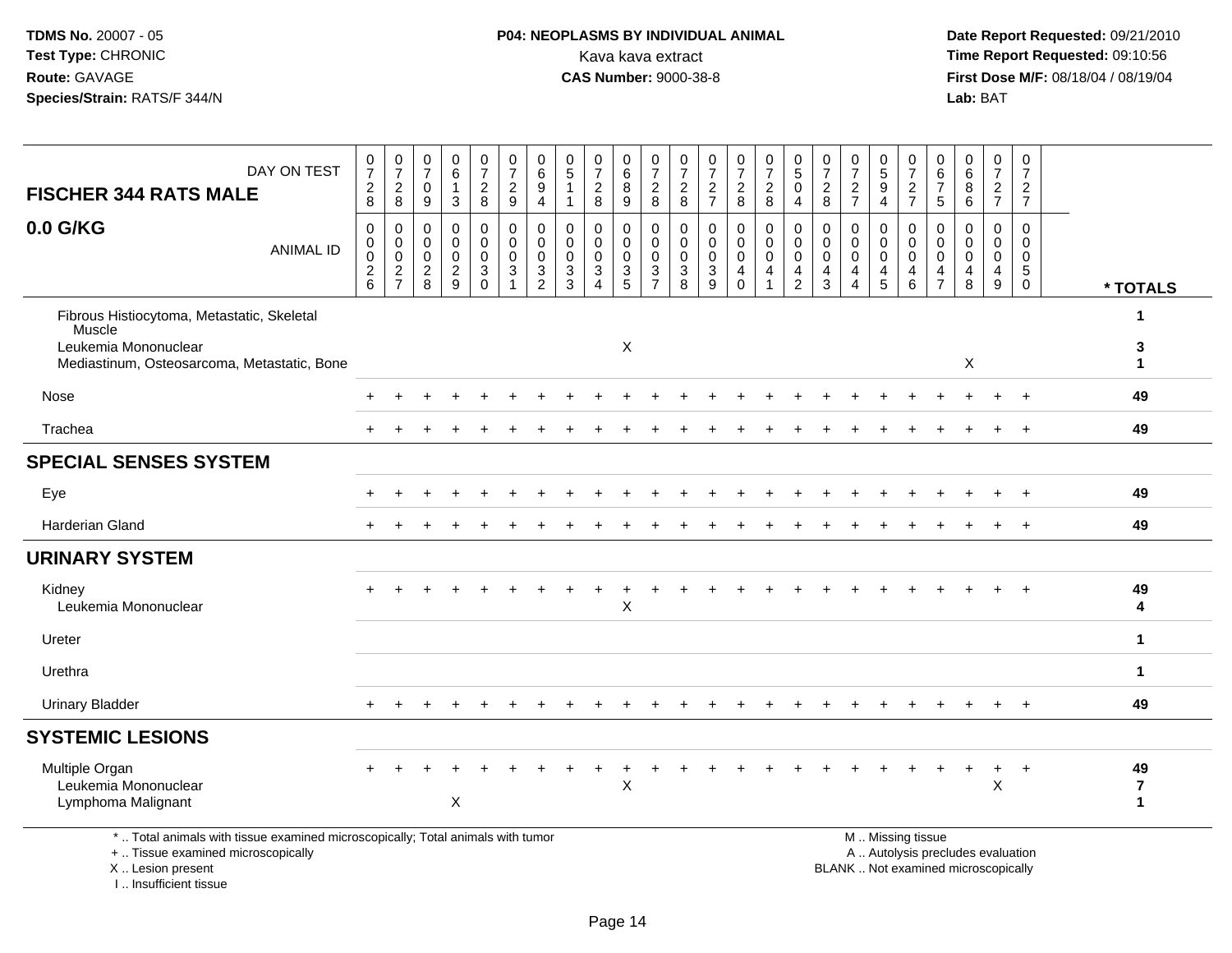## **P04: NEOPLASMS BY INDIVIDUAL ANIMAL**<br>Kava kava extract Kava kava extract **Time Report Requested:** 09:10:56<br>**CAS Number:** 9000-38-8<br>**Tirst Dose M/F:** 08/18/04 / 08/19/04

 **Date Report Requested:** 09/21/2010 **First Dose M/F:** 08/18/04 / 08/19/04 Lab: BAT **Lab:** BAT

| DAY ON TEST<br><b>FISCHER 344 RATS MALE</b> | v<br>$\rightarrow$<br>$\epsilon$<br>8 | U<br>∼      | $\mathbf{0}$<br>U<br>9 | U<br>⌒<br>- 0           | 0<br><u>_</u><br>8    | 0<br>⇁<br>$\epsilon$<br>9 | U<br>6<br>9<br>4      | 0<br>∽<br>◡                     | -<br><u>.</u><br>റ |   | ∼ | v<br><u>_</u><br>റ         | <u>_</u> | U<br>-<br>ີ<br>_<br>$\circ$ | U<br><sup>o</sup><br><u>_</u><br>$\circ$<br>o | U<br>IJ<br>4 | <u>_</u> | ∼ | $\mathbf{0}$<br>b.<br>9 | ν<br>ے      | 0<br>6<br>.5 | 0<br>6<br>O<br>6 | 0<br>$\rightarrow$<br>າ<br><u>_</u><br>$\overline{ }$ | 0<br>ົ<br><u>_</u>     |          |
|---------------------------------------------|---------------------------------------|-------------|------------------------|-------------------------|-----------------------|---------------------------|-----------------------|---------------------------------|--------------------|---|---|----------------------------|----------|-----------------------------|-----------------------------------------------|--------------|----------|---|-------------------------|-------------|--------------|------------------|-------------------------------------------------------|------------------------|----------|
| $0.0$ G/KG<br>ANIMAL ID                     | v<br>υ<br>$\sim$<br>$\epsilon$<br>6   | v<br>▵<br>- | 0<br>0<br>U<br>ົ<br>8  | U<br>◠<br><u>.</u><br>9 | 0<br>0<br>0<br>3<br>0 | 0<br>0<br>0<br>◠<br>ູບ    | 0<br>U<br>U<br>3<br>ົ | 0<br>0<br>0<br>ີ<br>ັ<br>ົ<br>ٮ | ີ<br>◡             | ت | N | υ<br>U<br>U<br>⌒<br>ں<br>8 | 9        | 0<br>0                      | 0<br>U<br>U                                   | v<br>U.<br>ົ |          |   | 0<br>0<br>0<br>b.       | U<br>U<br>6 | 0<br>O<br>0  | 0<br>8           | 0<br>0<br>0<br>4<br>9                                 | 0<br>0<br>0<br>C.<br>0 | * TOTALS |

Mesothelioma Malignantt and the contract of the contract of the contract of the contract of the contract of the contract of the contract of the contract of the contract of the contract of the contract of the contract of the contract of the cont

\* .. Total animals with tissue examined microscopically; Total animals with tumor

+ .. Tissue examined microscopically

X .. Lesion present

I .. Insufficient tissue

 M .. Missing tissuey the contract of the contract of the contract of the contract of the contract of the contract of the contract of  $A$ . Autolysis precludes evaluation Lesion present BLANK .. Not examined microscopically

<sup>X</sup> **<sup>3</sup>**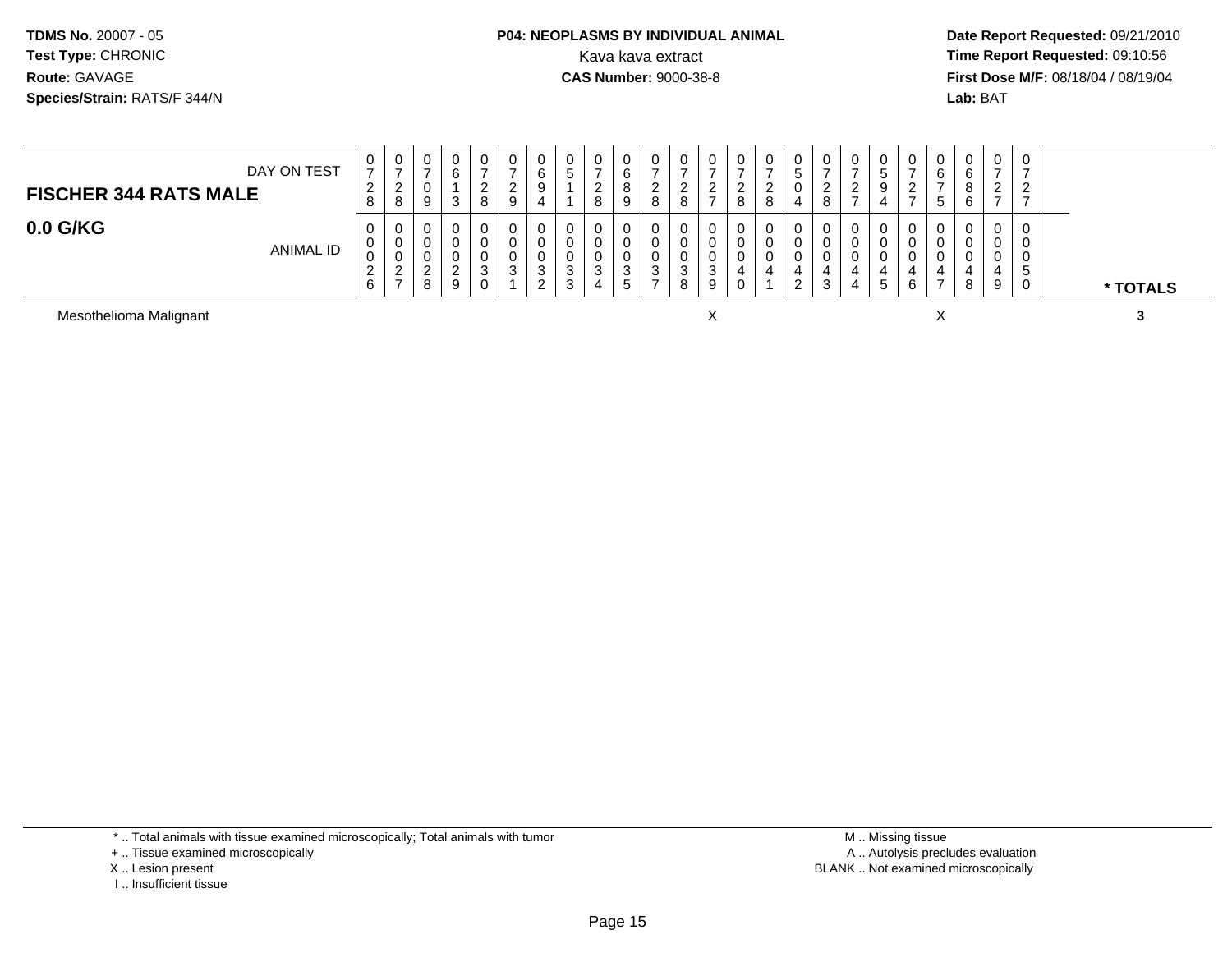# **P04: NEOPLASMS BY INDIVIDUAL ANIMAL**<br>Kava kava extract Kava kava extract **Time Report Requested:** 09:10:56<br>**CAS Number:** 9000-38-8<br>**Tirst Dose M/F:** 08/18/04 / 08/19/04

 **Date Report Requested:** 09/21/2010 **First Dose M/F:** 08/18/04 / 08/19/04 Lab: BAT **Lab:** BAT

| DAY ON TEST<br><b>FISCHER 344 RATS MALE</b>                                     | $\frac{0}{7}$<br>$_{8}^2$                         | $\begin{array}{c} 0 \\ 7 \end{array}$<br>$rac{2}{7}$                       | $\frac{0}{7}$<br>$\sqrt{2}$<br>$\overline{7}$                 | $\begin{smallmatrix}0\\7\end{smallmatrix}$<br>$\frac{2}{7}$                     | $\frac{0}{7}$<br>$\overline{1}$<br>$\overline{4}$  | $\frac{0}{7}$<br>$\frac{2}{7}$                               | $\frac{0}{7}$<br>$\sqrt{2}$<br>9                                        | $\frac{0}{7}$<br>$\pmb{0}$<br>$9\,$                        | $\frac{0}{7}$<br>$\overline{a}$<br>$\bf8$ | $\begin{array}{c} 0 \\ 6 \\ 7 \end{array}$<br>9     | $\frac{0}{7}$<br>$\frac{2}{8}$                            | $\boldsymbol{0}$<br>$\overline{7}$<br>$\overline{2}$<br>8 | $\pmb{0}$<br>$\mathbf{1}$<br>$\,6\,$<br>8                 | $\begin{array}{c} 0 \\ 5 \\ 7 \end{array}$         | $\frac{0}{7}$<br>8                                              | $\frac{0}{7}$<br>$\overline{c}$<br>8      | $\pmb{0}$<br>$\,6\,$<br>8<br>$9\,$                     | $\begin{smallmatrix}0\\7\end{smallmatrix}$<br>$\frac{2}{7}$ | $\frac{0}{7}$<br>$\sqrt{2}$<br>8              | $\frac{0}{7}$<br>$\frac{2}{8}$                                             | 0<br>6<br>$\overline{7}$<br>3                               | $\frac{0}{7}$<br>$\frac{2}{9}$                                        | $_{6}^{\rm 0}$<br>6<br>6                     | $\frac{0}{7}$<br>$\frac{2}{7}$                         | $\mathbf 0$<br>$\overline{7}$<br>$\mathbf{1}$<br>$\overline{4}$                |                 |
|---------------------------------------------------------------------------------|---------------------------------------------------|----------------------------------------------------------------------------|---------------------------------------------------------------|---------------------------------------------------------------------------------|----------------------------------------------------|--------------------------------------------------------------|-------------------------------------------------------------------------|------------------------------------------------------------|-------------------------------------------|-----------------------------------------------------|-----------------------------------------------------------|-----------------------------------------------------------|-----------------------------------------------------------|----------------------------------------------------|-----------------------------------------------------------------|-------------------------------------------|--------------------------------------------------------|-------------------------------------------------------------|-----------------------------------------------|----------------------------------------------------------------------------|-------------------------------------------------------------|-----------------------------------------------------------------------|----------------------------------------------|--------------------------------------------------------|--------------------------------------------------------------------------------|-----------------|
| 0.1 G/KG<br><b>ANIMAL ID</b>                                                    | 0<br>$\boldsymbol{0}$<br>$\pmb{0}$<br>$5\,$<br>-1 | $\mathbf 0$<br>$\mathbf 0$<br>$\mathbf 0$<br>$\,$ 5 $\,$<br>$\overline{2}$ | $\mathbf 0$<br>$\mathbf 0$<br>$\mathbf 0$<br>$\,$ 5 $\,$<br>3 | $\mathbf 0$<br>$\pmb{0}$<br>$\mathbf 0$<br>$\sqrt{5}$<br>$\boldsymbol{\Lambda}$ | 0<br>0<br>$\mathbf 0$<br>$\,$ 5 $\,$<br>$\sqrt{5}$ | $\mathbf 0$<br>$\mathbf 0$<br>$\mathbf 0$<br>$\sqrt{5}$<br>6 | $\mathbf 0$<br>$\mathbf 0$<br>$\Omega$<br>$\,$ 5 $\,$<br>$\overline{7}$ | 0<br>$\mathsf{O}\xspace$<br>$\mathbf 0$<br>$\sqrt{5}$<br>8 | 0<br>0<br>$\mathbf 0$<br>5<br>9           | 0<br>$\mathbf 0$<br>$\mathbf 0$<br>6<br>$\mathbf 0$ | $\mathbf 0$<br>$\mathbf 0$<br>$\mathbf 0$<br>$\,6\,$<br>1 | 0<br>$\mathbf 0$<br>$\mathbf 0$<br>6<br>2                 | $\mathbf 0$<br>$\mathbf 0$<br>$\mathbf 0$<br>$\,6\,$<br>3 | 0<br>0<br>$\mathbf 0$<br>$\,6\,$<br>$\overline{4}$ | $\mathbf 0$<br>$\mathsf{O}\xspace$<br>$\mathbf 0$<br>$\,6$<br>5 | 0<br>$\mathbf 0$<br>$\mathbf 0$<br>6<br>6 | $\mathbf 0$<br>0<br>$\mathbf 0$<br>6<br>$\overline{7}$ | $\mathbf 0$<br>$\pmb{0}$<br>$\mathbf 0$<br>$\,6\,$<br>8     | 0<br>$\mathbf 0$<br>$\mathbf 0$<br>$\,6$<br>9 | $\mathbf 0$<br>$\mathbf 0$<br>$\mathbf 0$<br>$\overline{7}$<br>$\mathsf 0$ | $\mathbf 0$<br>$\mathbf 0$<br>$\mathbf 0$<br>$\overline{7}$ | 0<br>$\mathbf 0$<br>$\mathbf 0$<br>$\boldsymbol{7}$<br>$\overline{2}$ | 0<br>0<br>$\mathsf 0$<br>$\overline{7}$<br>3 | 0<br>$\mathbf 0$<br>$\mathbf 0$<br>$\overline{7}$<br>4 | $\mathbf 0$<br>$\mathbf 0$<br>$\mathbf 0$<br>$\overline{7}$<br>$5\phantom{.0}$ | males<br>(cont) |
| <b>ALIMENTARY SYSTEM</b>                                                        |                                                   |                                                                            |                                                               |                                                                                 |                                                    |                                                              |                                                                         |                                                            |                                           |                                                     |                                                           |                                                           |                                                           |                                                    |                                                                 |                                           |                                                        |                                                             |                                               |                                                                            |                                                             |                                                                       |                                              |                                                        |                                                                                |                 |
| Esophagus                                                                       |                                                   |                                                                            |                                                               |                                                                                 |                                                    |                                                              |                                                                         |                                                            |                                           |                                                     |                                                           |                                                           |                                                           |                                                    |                                                                 |                                           |                                                        |                                                             |                                               |                                                                            |                                                             |                                                                       |                                              | $\pm$                                                  | $+$                                                                            |                 |
| Intestine Large, Cecum                                                          |                                                   |                                                                            |                                                               |                                                                                 |                                                    |                                                              |                                                                         |                                                            |                                           |                                                     |                                                           |                                                           |                                                           |                                                    |                                                                 |                                           |                                                        |                                                             |                                               |                                                                            |                                                             |                                                                       |                                              |                                                        | $\overline{+}$                                                                 |                 |
| Intestine Large, Colon                                                          |                                                   |                                                                            |                                                               |                                                                                 |                                                    |                                                              |                                                                         |                                                            |                                           |                                                     |                                                           |                                                           |                                                           |                                                    |                                                                 |                                           |                                                        |                                                             |                                               |                                                                            |                                                             |                                                                       |                                              |                                                        | $+$                                                                            |                 |
| Intestine Large, Rectum                                                         |                                                   |                                                                            |                                                               |                                                                                 |                                                    |                                                              |                                                                         |                                                            |                                           |                                                     |                                                           |                                                           |                                                           |                                                    |                                                                 |                                           |                                                        |                                                             |                                               |                                                                            |                                                             |                                                                       |                                              |                                                        |                                                                                |                 |
| Intestine Small, Duodenum                                                       |                                                   |                                                                            |                                                               |                                                                                 |                                                    |                                                              |                                                                         |                                                            |                                           |                                                     |                                                           |                                                           |                                                           |                                                    |                                                                 |                                           |                                                        |                                                             |                                               |                                                                            |                                                             |                                                                       |                                              |                                                        | $+$                                                                            |                 |
| Intestine Small, Ileum                                                          |                                                   |                                                                            |                                                               |                                                                                 |                                                    |                                                              |                                                                         |                                                            |                                           |                                                     |                                                           |                                                           |                                                           |                                                    |                                                                 |                                           |                                                        |                                                             |                                               |                                                                            |                                                             |                                                                       |                                              |                                                        | $+$                                                                            |                 |
| Intestine Small, Jejunum                                                        |                                                   |                                                                            |                                                               |                                                                                 |                                                    |                                                              |                                                                         |                                                            |                                           |                                                     |                                                           |                                                           |                                                           |                                                    |                                                                 |                                           |                                                        |                                                             |                                               |                                                                            |                                                             |                                                                       |                                              |                                                        | $\overline{1}$                                                                 |                 |
| Liver<br>Cholangioma<br>Fibrous Histiocytoma, Metastatic, Skin                  |                                                   |                                                                            |                                                               |                                                                                 |                                                    |                                                              |                                                                         |                                                            |                                           |                                                     |                                                           |                                                           |                                                           | X                                                  |                                                                 |                                           |                                                        |                                                             |                                               |                                                                            |                                                             |                                                                       |                                              |                                                        | $\overline{+}$                                                                 |                 |
| Hepatocellular Adenoma<br>Leukemia Mononuclear                                  |                                                   |                                                                            |                                                               |                                                                                 |                                                    |                                                              |                                                                         |                                                            |                                           |                                                     |                                                           |                                                           |                                                           |                                                    |                                                                 |                                           | $\mathsf X$                                            |                                                             |                                               |                                                                            |                                                             |                                                                       |                                              | X                                                      |                                                                                |                 |
| Mesentery<br>Mesothelioma Malignant                                             |                                                   |                                                                            |                                                               |                                                                                 |                                                    |                                                              |                                                                         |                                                            | $\ddot{}$                                 |                                                     | $\ddot{}$                                                 |                                                           |                                                           |                                                    | $+$                                                             |                                           |                                                        |                                                             |                                               |                                                                            | $\ddot{}$<br>$\mathsf{X}$                                   |                                                                       |                                              |                                                        |                                                                                |                 |
| Oral Mucosa                                                                     |                                                   |                                                                            |                                                               |                                                                                 |                                                    |                                                              |                                                                         |                                                            |                                           |                                                     |                                                           |                                                           |                                                           |                                                    |                                                                 |                                           |                                                        |                                                             |                                               |                                                                            |                                                             |                                                                       |                                              |                                                        | $\ddot{+}$                                                                     |                 |
| Pancreas<br>Leukemia Mononuclear<br>Mast Cell Tumor Malignant                   |                                                   |                                                                            |                                                               |                                                                                 | $\mathsf X$                                        |                                                              |                                                                         |                                                            |                                           |                                                     |                                                           |                                                           |                                                           |                                                    |                                                                 |                                           |                                                        |                                                             |                                               |                                                                            |                                                             |                                                                       |                                              |                                                        | $\overline{1}$                                                                 |                 |
| *  Total animals with tissue examined microscopically; Total animals with tumor |                                                   |                                                                            |                                                               |                                                                                 |                                                    |                                                              |                                                                         |                                                            |                                           |                                                     |                                                           |                                                           |                                                           |                                                    |                                                                 |                                           |                                                        |                                                             |                                               | M  Missing tissue                                                          |                                                             |                                                                       |                                              |                                                        |                                                                                |                 |

+ .. Tissue examined microscopically

X .. Lesion present

I .. Insufficient tissue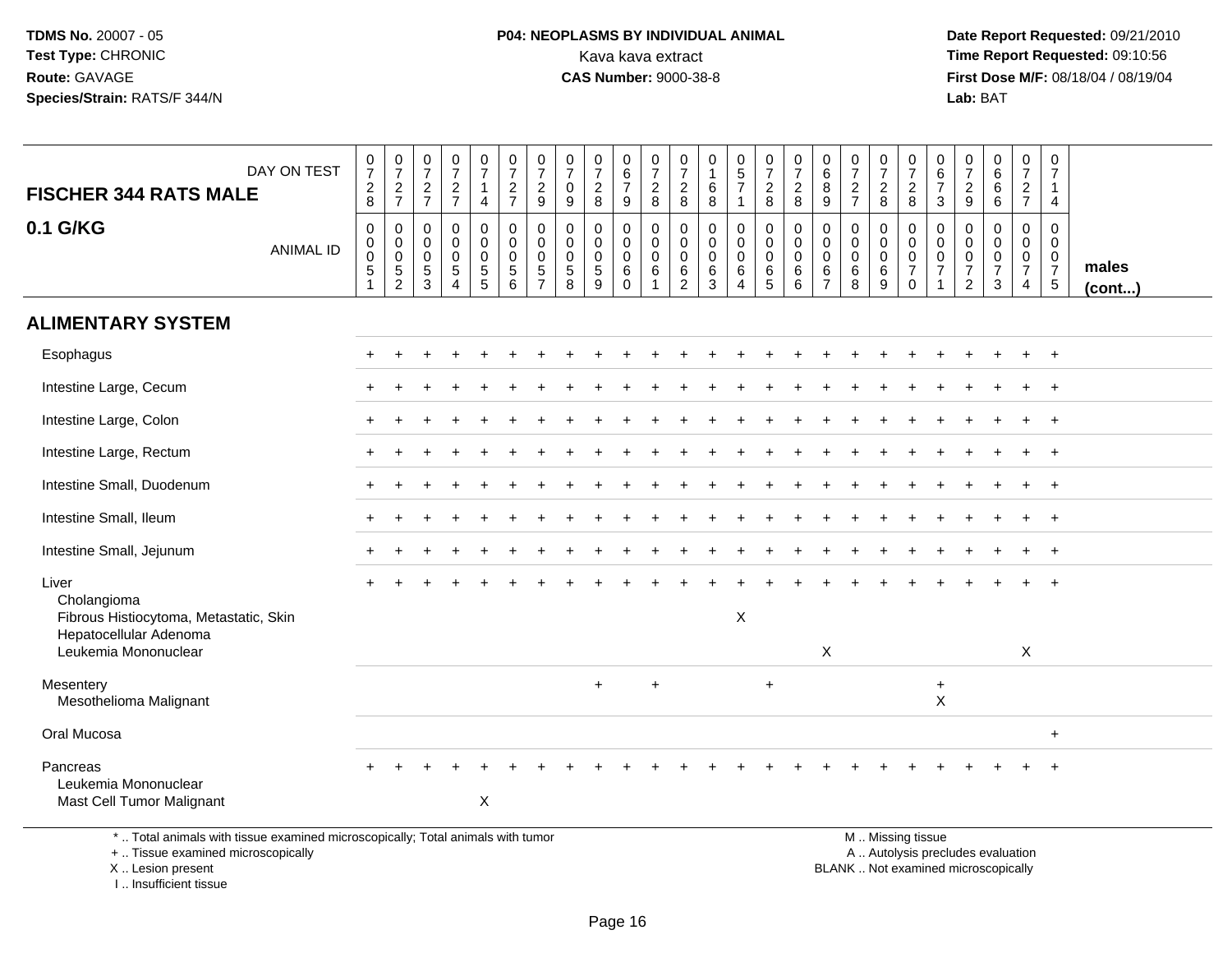# **P04: NEOPLASMS BY INDIVIDUAL ANIMAL**<br>Kava kava extract Kava kava extract **Time Report Requested:** 09:10:56<br>**CAS Number:** 9000-38-8 **CAS Number:** 9000-38-8

 **Date Report Requested:** 09/21/2010 **First Dose M/F:** 08/18/04 / 08/19/04<br>Lab: BAT **Lab:** BAT

| DAY ON TEST<br><b>FISCHER 344 RATS MALE</b>                                                                                                | $\frac{0}{7}$<br>$^2_{\bf 8}$                          | $\frac{0}{7}$<br>$\frac{2}{7}$                             | $\frac{0}{7}$<br>$\frac{2}{7}$                                      | $\frac{0}{7}$<br>$\frac{2}{7}$                                  | $\frac{0}{7}$<br>$\mathbf{1}$<br>$\overline{4}$                                  | $\frac{0}{7}$<br>$\overline{c}$<br>$\overline{7}$   | $\frac{0}{7}$<br>$\overline{c}$<br>9           | $\frac{0}{7}$<br>$\pmb{0}$<br>9                                           | 0<br>$\overline{7}$<br>$\mathbf{2}$<br>8               | 0<br>$\,6\,$<br>$\boldsymbol{7}$<br>9                                    | 0<br>$\overline{7}$<br>$\overline{c}$<br>8 | $\frac{0}{7}$<br>$\sqrt{2}$<br>8          | $\pmb{0}$<br>$\mathbf{1}$<br>$\,6$<br>8                   | $\begin{array}{c} 0 \\ 5 \\ 7 \end{array}$<br>$\overline{1}$     | $\frac{0}{7}$<br>$\sqrt{2}$<br>8                | 0<br>$\overline{7}$<br>$\overline{c}$<br>8          | $\begin{matrix} 0 \\ 6 \end{matrix}$<br>$\,8\,$<br>9                 | $\frac{0}{7}$<br>$\overline{c}$<br>$\overline{7}$ | $\frac{0}{7}$<br>$_{8}^2$ | 0<br>$\overline{7}$<br>$\frac{2}{8}$                                                          | 0<br>$\,6$<br>$\overline{7}$<br>3                        | $\frac{0}{7}$<br>$\sqrt{2}$<br>9                                        | $_{6}^{\rm 0}$<br>6<br>6                                      | 0<br>$\overline{7}$<br>$\overline{2}$<br>$\overline{7}$ | 0<br>$\overline{7}$<br>4                                                      |                       |
|--------------------------------------------------------------------------------------------------------------------------------------------|--------------------------------------------------------|------------------------------------------------------------|---------------------------------------------------------------------|-----------------------------------------------------------------|----------------------------------------------------------------------------------|-----------------------------------------------------|------------------------------------------------|---------------------------------------------------------------------------|--------------------------------------------------------|--------------------------------------------------------------------------|--------------------------------------------|-------------------------------------------|-----------------------------------------------------------|------------------------------------------------------------------|-------------------------------------------------|-----------------------------------------------------|----------------------------------------------------------------------|---------------------------------------------------|---------------------------|-----------------------------------------------------------------------------------------------|----------------------------------------------------------|-------------------------------------------------------------------------|---------------------------------------------------------------|---------------------------------------------------------|-------------------------------------------------------------------------------|-----------------------|
| 0.1 G/KG<br><b>ANIMAL ID</b>                                                                                                               | $\mathbf 0$<br>$\pmb{0}$<br>$\mathbf 0$<br>$\,$ 5 $\,$ | $\mathbf 0$<br>$\mathbf 0$<br>$\mathbf 0$<br>$\frac{5}{2}$ | 0<br>$\mathbf 0$<br>$\mathbf 0$<br>$\overline{5}$<br>$\overline{3}$ | 0<br>$\mathbf 0$<br>$\mathbf 0$<br>$\sqrt{5}$<br>$\overline{4}$ | 0<br>$\mathsf{O}\xspace$<br>$\mathbf 0$<br>$\begin{array}{c} 5 \\ 5 \end{array}$ | $\mathbf 0$<br>$\mathbf 0$<br>0<br>5<br>$6^{\circ}$ | $\mathbf 0$<br>$\mathbf{0}$<br>0<br>$\sqrt{5}$ | $\mathbf 0$<br>$\mathbf 0$<br>$\mathbf 0$<br>$\sqrt{5}$<br>$\overline{8}$ | 0<br>$\mathbf 0$<br>$\mathbf 0$<br>$\sqrt{5}$<br>$9\,$ | $\mathbf 0$<br>$\mathbf 0$<br>$\mathbf 0$<br>$6\phantom{1}6$<br>$\Omega$ | 0<br>$\mathbf 0$<br>$\mathbf 0$<br>6       | 0<br>$\Omega$<br>0<br>6<br>$\overline{2}$ | $\mathbf 0$<br>$\mathbf 0$<br>$\mathbf 0$<br>$\,6\,$<br>3 | $\mathbf 0$<br>$\mathbf 0$<br>$\mathbf 0$<br>6<br>$\overline{4}$ | $\mathbf 0$<br>$\mathbf 0$<br>0<br>$\,6\,$<br>5 | $\mathbf 0$<br>$\mathbf 0$<br>$\mathbf 0$<br>6<br>6 | $\mathbf 0$<br>$\mathbf 0$<br>$\mathbf 0$<br>$\,6$<br>$\overline{7}$ | $\mathbf 0$<br>$\Omega$<br>0<br>6<br>8            | 0<br>0<br>0<br>6<br>9     | $\mathbf 0$<br>$\Omega$<br>$\mathbf 0$<br>$\overline{7}$<br>$\mathbf 0$                       | $\mathbf 0$<br>$\Omega$<br>$\mathbf 0$<br>$\overline{7}$ | $\Omega$<br>$\Omega$<br>$\mathbf 0$<br>$\overline{7}$<br>$\overline{2}$ | $\mathbf 0$<br>$\Omega$<br>$\mathbf 0$<br>$\overline{7}$<br>3 | $\mathbf 0$<br>$\Omega$<br>0<br>$\overline{7}$<br>4     | $\mathbf 0$<br>$\mathbf 0$<br>$\mathbf 0$<br>$\overline{7}$<br>$\overline{5}$ | males<br>$($ cont $)$ |
| Salivary Glands<br>Carcinoma                                                                                                               | $\ddot{}$                                              |                                                            |                                                                     | $\ddot{}$                                                       |                                                                                  | $\ddot{}$                                           |                                                |                                                                           |                                                        |                                                                          |                                            |                                           |                                                           |                                                                  |                                                 |                                                     |                                                                      |                                                   |                           |                                                                                               |                                                          |                                                                         | $\ddot{}$                                                     | $\ddot{}$                                               | $\ddot{}$<br>X                                                                |                       |
| Stomach, Forestomach                                                                                                                       |                                                        |                                                            |                                                                     |                                                                 |                                                                                  |                                                     |                                                |                                                                           |                                                        |                                                                          |                                            |                                           |                                                           |                                                                  |                                                 |                                                     |                                                                      |                                                   |                           |                                                                                               |                                                          |                                                                         |                                                               |                                                         | $\overline{+}$                                                                |                       |
| Stomach, Glandular                                                                                                                         |                                                        |                                                            |                                                                     |                                                                 |                                                                                  |                                                     |                                                |                                                                           |                                                        |                                                                          |                                            |                                           |                                                           |                                                                  |                                                 |                                                     |                                                                      |                                                   |                           |                                                                                               |                                                          |                                                                         |                                                               |                                                         | $\ddot{}$                                                                     |                       |
| Tooth                                                                                                                                      |                                                        |                                                            |                                                                     |                                                                 |                                                                                  |                                                     |                                                |                                                                           |                                                        |                                                                          |                                            |                                           |                                                           |                                                                  |                                                 |                                                     |                                                                      |                                                   |                           |                                                                                               |                                                          | $\ddot{}$                                                               |                                                               |                                                         | $\ddot{}$                                                                     |                       |
| <b>CARDIOVASCULAR SYSTEM</b>                                                                                                               |                                                        |                                                            |                                                                     |                                                                 |                                                                                  |                                                     |                                                |                                                                           |                                                        |                                                                          |                                            |                                           |                                                           |                                                                  |                                                 |                                                     |                                                                      |                                                   |                           |                                                                                               |                                                          |                                                                         |                                                               |                                                         |                                                                               |                       |
| <b>Blood Vessel</b>                                                                                                                        |                                                        |                                                            |                                                                     |                                                                 |                                                                                  |                                                     |                                                |                                                                           |                                                        |                                                                          |                                            |                                           |                                                           |                                                                  |                                                 |                                                     |                                                                      |                                                   |                           |                                                                                               |                                                          |                                                                         |                                                               |                                                         | $\overline{+}$                                                                |                       |
| Heart<br>Fibrous Histiocytoma, Metastatic, Skin<br>Leukemia Mononuclear                                                                    |                                                        |                                                            |                                                                     |                                                                 |                                                                                  |                                                     |                                                |                                                                           |                                                        |                                                                          |                                            |                                           |                                                           | $\boldsymbol{\mathsf{X}}$                                        |                                                 |                                                     |                                                                      |                                                   |                           |                                                                                               |                                                          |                                                                         |                                                               |                                                         |                                                                               |                       |
| <b>ENDOCRINE SYSTEM</b>                                                                                                                    |                                                        |                                                            |                                                                     |                                                                 |                                                                                  |                                                     |                                                |                                                                           |                                                        |                                                                          |                                            |                                           |                                                           |                                                                  |                                                 |                                                     |                                                                      |                                                   |                           |                                                                                               |                                                          |                                                                         |                                                               |                                                         |                                                                               |                       |
| <b>Adrenal Cortex</b><br>Leukemia Mononuclear                                                                                              |                                                        |                                                            |                                                                     |                                                                 |                                                                                  |                                                     |                                                |                                                                           |                                                        |                                                                          |                                            |                                           |                                                           |                                                                  |                                                 |                                                     |                                                                      |                                                   |                           |                                                                                               |                                                          |                                                                         |                                                               | $\mathsf X$                                             | $\ddot{}$                                                                     |                       |
| Adrenal Medulla<br>Pheochromocytoma Benign                                                                                                 | +<br>X                                                 | $\boldsymbol{\mathsf{X}}$                                  |                                                                     |                                                                 |                                                                                  | X                                                   |                                                |                                                                           |                                                        |                                                                          | X                                          |                                           |                                                           |                                                                  |                                                 | X                                                   |                                                                      | $\overline{ }$<br>X                               |                           |                                                                                               |                                                          |                                                                         |                                                               |                                                         |                                                                               |                       |
| Pheochromocytoma Malignant                                                                                                                 |                                                        |                                                            |                                                                     |                                                                 |                                                                                  |                                                     |                                                |                                                                           |                                                        |                                                                          |                                            |                                           |                                                           |                                                                  |                                                 |                                                     |                                                                      |                                                   |                           | X                                                                                             |                                                          |                                                                         | X                                                             |                                                         |                                                                               |                       |
| Islets, Pancreatic<br>Adenoma                                                                                                              |                                                        |                                                            |                                                                     |                                                                 |                                                                                  |                                                     |                                                |                                                                           |                                                        |                                                                          | X                                          | $\mathsf{X}$                              |                                                           |                                                                  |                                                 |                                                     |                                                                      |                                                   |                           |                                                                                               |                                                          |                                                                         |                                                               |                                                         | $\ddot{}$                                                                     |                       |
| Parathyroid Gland                                                                                                                          |                                                        |                                                            |                                                                     |                                                                 |                                                                                  |                                                     |                                                |                                                                           |                                                        |                                                                          |                                            |                                           |                                                           |                                                                  |                                                 |                                                     |                                                                      |                                                   |                           |                                                                                               |                                                          |                                                                         |                                                               |                                                         | $\overline{+}$                                                                |                       |
| *  Total animals with tissue examined microscopically; Total animals with tumor<br>+  Tissue examined microscopically<br>X  Lesion present |                                                        |                                                            |                                                                     |                                                                 |                                                                                  |                                                     |                                                |                                                                           |                                                        |                                                                          |                                            |                                           |                                                           |                                                                  |                                                 |                                                     |                                                                      |                                                   |                           | M  Missing tissue<br>A  Autolysis precludes evaluation<br>BLANK  Not examined microscopically |                                                          |                                                                         |                                                               |                                                         |                                                                               |                       |

I .. Insufficient tissue

BLANK .. Not examined microscopically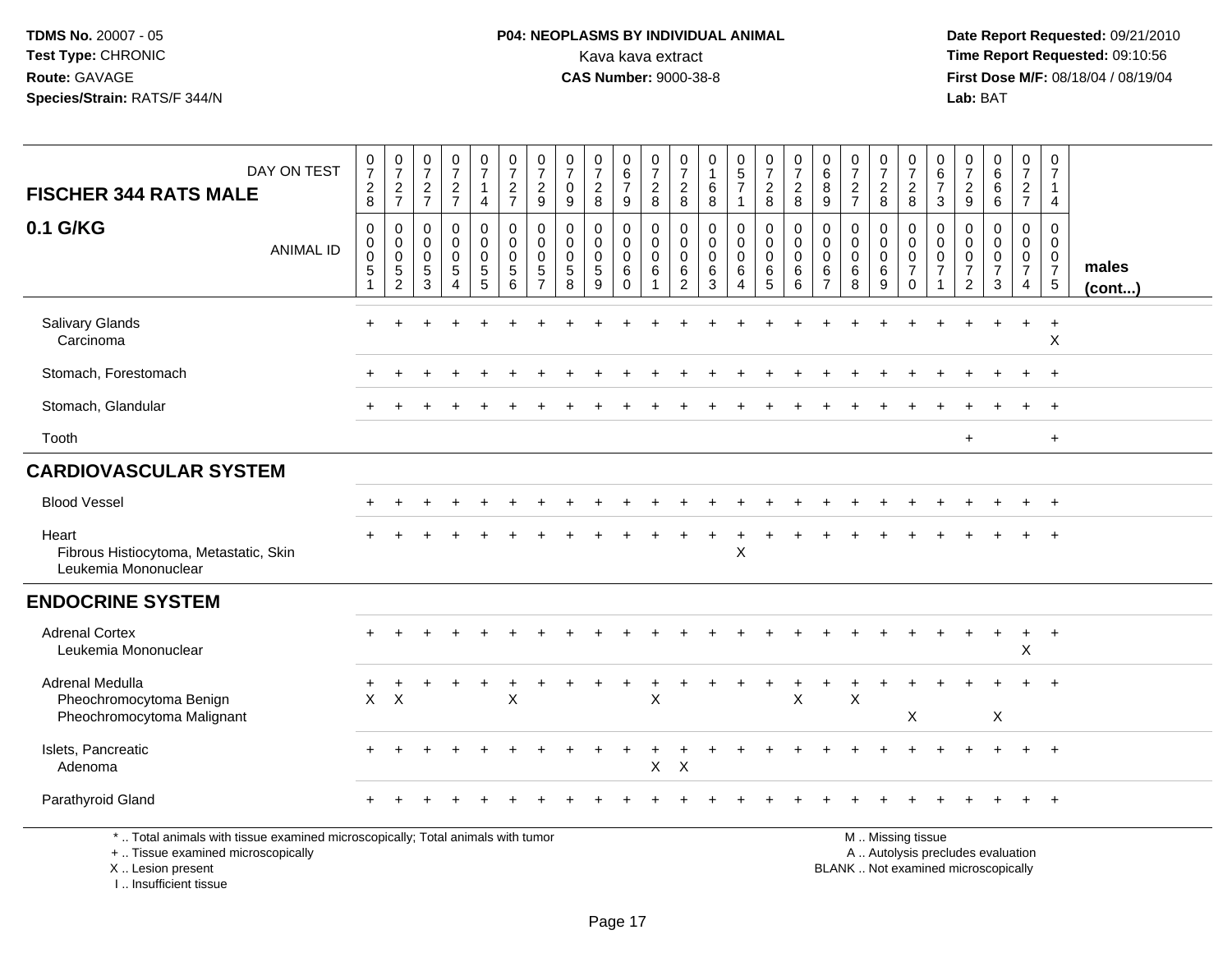# **P04: NEOPLASMS BY INDIVIDUAL ANIMAL**<br>Kava kava extract Kava kava extract **Time Report Requested:** 09:10:56<br>**CAS Number:** 9000-38-8<br>**Tirst Dose M/F:** 08/18/04 / 08/19/04

 **Date Report Requested:** 09/21/2010 **First Dose M/F:** 08/18/04 / 08/19/04 Lab: BAT **Lab:** BAT

| <b>FISCHER 344 RATS MALE</b>                                                    | DAY ON TEST      | $\frac{0}{7}$<br>$\sqrt{2}$                        | $\frac{0}{7}$<br>$\frac{2}{7}$                                           | $\frac{0}{7}$<br>$\overline{2}$                            | $\frac{0}{7}$<br>$\sqrt{2}$                                                  | $\frac{0}{7}$<br>$\mathbf{1}$                          | $\frac{0}{7}$<br>$\overline{2}$                              | $\frac{0}{7}$<br>$\overline{2}$                                    | $\frac{0}{7}$<br>$\mathbf 0$    | $\frac{0}{7}$<br>$\overline{c}$                            | $\begin{array}{c} 0 \\ 6 \\ 7 \end{array}$                 | $\frac{0}{7}$<br>$\sqrt{2}$                                            | 0<br>$\overline{7}$<br>$\overline{c}$                             | 0<br>$\mathbf{1}$<br>$6\phantom{1}6$           | $\begin{array}{c} 0 \\ 5 \\ 7 \end{array}$   | $\frac{0}{7}$<br>$\overline{c}$           | $\frac{0}{7}$<br>$\overline{c}$                             | $\begin{matrix} 0 \\ 6 \end{matrix}$<br>8              | $\frac{0}{7}$<br>$\sqrt{2}$                               | 0<br>$\overline{7}$<br>$\overline{2}$ | $\frac{0}{7}$<br>$\overline{c}$                                              | 0<br>$\,6\,$<br>$\overline{7}$                              | $\frac{0}{7}$<br>$\overline{a}$                                       | $_{6}^{\rm 0}$<br>6                           | $\begin{smallmatrix}0\\7\end{smallmatrix}$<br>$\overline{a}$        | 0<br>$\overline{7}$<br>$\overline{1}$                                          |                       |
|---------------------------------------------------------------------------------|------------------|----------------------------------------------------|--------------------------------------------------------------------------|------------------------------------------------------------|------------------------------------------------------------------------------|--------------------------------------------------------|--------------------------------------------------------------|--------------------------------------------------------------------|---------------------------------|------------------------------------------------------------|------------------------------------------------------------|------------------------------------------------------------------------|-------------------------------------------------------------------|------------------------------------------------|----------------------------------------------|-------------------------------------------|-------------------------------------------------------------|--------------------------------------------------------|-----------------------------------------------------------|---------------------------------------|------------------------------------------------------------------------------|-------------------------------------------------------------|-----------------------------------------------------------------------|-----------------------------------------------|---------------------------------------------------------------------|--------------------------------------------------------------------------------|-----------------------|
|                                                                                 |                  | 8                                                  |                                                                          | $\overline{7}$                                             | $\overline{7}$                                                               | $\overline{4}$                                         | $\overline{7}$                                               | 9                                                                  | 9                               | 8                                                          | 9                                                          | 8                                                                      | 8                                                                 | 8                                              | 1                                            | 8                                         | 8                                                           | $\boldsymbol{9}$                                       | $\overline{7}$                                            | 8                                     | 8                                                                            | 3                                                           | 9                                                                     | 6                                             | $\overline{7}$                                                      | $\overline{4}$                                                                 |                       |
| 0.1 G/KG                                                                        | <b>ANIMAL ID</b> | $\pmb{0}$<br>$\pmb{0}$<br>$\pmb{0}$<br>$\,$ 5 $\,$ | $\mathsf 0$<br>$\pmb{0}$<br>$\mathbf 0$<br>$\mathbf 5$<br>$\overline{2}$ | $\mathbf 0$<br>$\mathbf 0$<br>$\mathbf 0$<br>$\frac{5}{3}$ | $\pmb{0}$<br>$\mathbf 0$<br>$\Omega$<br>$\sqrt{5}$<br>$\boldsymbol{\Lambda}$ | $\pmb{0}$<br>$\pmb{0}$<br>$\mathbf 0$<br>$\frac{5}{5}$ | $\mathbf 0$<br>$\mathbf 0$<br>$\mathbf 0$<br>$\sqrt{5}$<br>6 | $\mathsf{O}\xspace$<br>$\mathbf 0$<br>$\mathbf 0$<br>$\frac{5}{7}$ | 0<br>0<br>$\mathbf 0$<br>5<br>8 | $\mathsf{O}\xspace$<br>0<br>$\mathbf 0$<br>$\sqrt{5}$<br>9 | $\mathbf 0$<br>0<br>$\mathbf 0$<br>$\,6\,$<br>$\mathbf{0}$ | $\mathbf 0$<br>$\mathbf 0$<br>$\mathbf 0$<br>$\,6\,$<br>$\overline{1}$ | $\mathbf 0$<br>$\mathbf 0$<br>$\mathbf 0$<br>$6\phantom{1}6$<br>2 | $\pmb{0}$<br>$\mathbf 0$<br>$\Omega$<br>6<br>3 | 0<br>0<br>$\mathbf 0$<br>6<br>$\overline{4}$ | $\mathbf 0$<br>0<br>$\mathbf 0$<br>6<br>5 | $\pmb{0}$<br>$\pmb{0}$<br>$\mathbf 0$<br>$\,6\,$<br>$\,6\,$ | $\mathbf 0$<br>0<br>$\mathbf 0$<br>6<br>$\overline{7}$ | $\mathbf 0$<br>$\mathbf 0$<br>$\mathbf 0$<br>$\,6\,$<br>8 | 0<br>0<br>$\mathbf 0$<br>6<br>9       | $\mathbf 0$<br>$\mathbf 0$<br>$\mathbf 0$<br>$\boldsymbol{7}$<br>$\mathbf 0$ | $\mathbf 0$<br>$\mathbf 0$<br>$\mathbf 0$<br>$\overline{7}$ | 0<br>$\mathbf 0$<br>$\mathbf 0$<br>$\boldsymbol{7}$<br>$\overline{2}$ | $\mathsf{O}$<br>0<br>0<br>$\overline{7}$<br>3 | $\mathbf 0$<br>$\overline{0}$<br>$\mathbf 0$<br>$\overline{7}$<br>4 | $\mathbf 0$<br>$\mathbf 0$<br>$\mathbf 0$<br>$\overline{7}$<br>$5\phantom{.0}$ | males<br>$($ cont $)$ |
| Adenoma                                                                         |                  |                                                    |                                                                          |                                                            |                                                                              |                                                        |                                                              |                                                                    |                                 |                                                            |                                                            |                                                                        |                                                                   |                                                |                                              |                                           |                                                             |                                                        |                                                           |                                       |                                                                              |                                                             |                                                                       |                                               |                                                                     |                                                                                |                       |
| <b>Pituitary Gland</b><br>Pars Distalis, Adenoma                                |                  | X                                                  |                                                                          |                                                            | Χ                                                                            |                                                        |                                                              | Χ                                                                  |                                 |                                                            |                                                            |                                                                        |                                                                   |                                                |                                              | X                                         |                                                             |                                                        | X                                                         | $\boldsymbol{\mathsf{X}}$             | $\mathsf{X}$                                                                 |                                                             |                                                                       |                                               |                                                                     | $\ddot{}$<br>$X$ $X$                                                           |                       |
| <b>Thyroid Gland</b><br>Bilateral, C-cell, Adenoma<br>C-cell, Adenoma           |                  |                                                    | X                                                                        |                                                            |                                                                              |                                                        | $\mathsf{X}$                                                 |                                                                    |                                 |                                                            |                                                            |                                                                        |                                                                   |                                                |                                              |                                           |                                                             |                                                        |                                                           |                                       |                                                                              | $\boldsymbol{\mathsf{X}}$                                   |                                                                       |                                               |                                                                     | $+$<br>X                                                                       |                       |
| <b>GENERAL BODY SYSTEM</b>                                                      |                  |                                                    |                                                                          |                                                            |                                                                              |                                                        |                                                              |                                                                    |                                 |                                                            |                                                            |                                                                        |                                                                   |                                                |                                              |                                           |                                                             |                                                        |                                                           |                                       |                                                                              |                                                             |                                                                       |                                               |                                                                     |                                                                                |                       |
| <b>Tissue NOS</b><br>Rhabdomyosarcoma                                           |                  |                                                    |                                                                          |                                                            |                                                                              |                                                        |                                                              |                                                                    |                                 |                                                            |                                                            |                                                                        |                                                                   |                                                |                                              |                                           |                                                             |                                                        |                                                           |                                       |                                                                              |                                                             |                                                                       |                                               |                                                                     |                                                                                |                       |
| <b>GENITAL SYSTEM</b>                                                           |                  |                                                    |                                                                          |                                                            |                                                                              |                                                        |                                                              |                                                                    |                                 |                                                            |                                                            |                                                                        |                                                                   |                                                |                                              |                                           |                                                             |                                                        |                                                           |                                       |                                                                              |                                                             |                                                                       |                                               |                                                                     |                                                                                |                       |
| <b>Coagulating Gland</b>                                                        |                  |                                                    |                                                                          |                                                            |                                                                              |                                                        |                                                              |                                                                    |                                 |                                                            |                                                            |                                                                        | $\ddot{}$                                                         |                                                |                                              |                                           |                                                             |                                                        |                                                           |                                       |                                                                              |                                                             |                                                                       |                                               |                                                                     |                                                                                |                       |
| Epididymis<br>Fibrous Histiocytoma, Metastatic, Skin<br>Mesothelioma Malignant  |                  |                                                    |                                                                          |                                                            |                                                                              |                                                        |                                                              |                                                                    |                                 |                                                            |                                                            |                                                                        |                                                                   |                                                | X                                            |                                           |                                                             |                                                        |                                                           |                                       |                                                                              | $\mathsf X$                                                 |                                                                       |                                               |                                                                     | $\overline{+}$                                                                 |                       |
| <b>Preputial Gland</b><br>Carcinoma                                             |                  | $+$                                                |                                                                          |                                                            |                                                                              |                                                        |                                                              |                                                                    |                                 |                                                            |                                                            |                                                                        |                                                                   |                                                |                                              |                                           |                                                             |                                                        |                                                           |                                       |                                                                              |                                                             |                                                                       |                                               | $+$                                                                 | $+$                                                                            |                       |
| Schwannoma Malignant                                                            |                  |                                                    |                                                                          |                                                            |                                                                              |                                                        |                                                              |                                                                    |                                 |                                                            |                                                            |                                                                        |                                                                   |                                                |                                              |                                           |                                                             |                                                        | $\pmb{\times}$                                            |                                       |                                                                              |                                                             |                                                                       |                                               |                                                                     |                                                                                |                       |
| Prostate<br>Adenoma                                                             |                  |                                                    |                                                                          |                                                            |                                                                              |                                                        |                                                              |                                                                    |                                 |                                                            |                                                            |                                                                        |                                                                   |                                                |                                              |                                           |                                                             |                                                        |                                                           |                                       |                                                                              |                                                             |                                                                       |                                               | $\ddot{}$                                                           | $+$                                                                            |                       |
| Seminal Vesicle                                                                 |                  |                                                    |                                                                          |                                                            |                                                                              |                                                        |                                                              |                                                                    |                                 |                                                            |                                                            |                                                                        |                                                                   |                                                |                                              |                                           |                                                             |                                                        |                                                           |                                       |                                                                              |                                                             |                                                                       |                                               |                                                                     | $\overline{1}$                                                                 |                       |
| *  Total animals with tissue examined microscopically; Total animals with tumor |                  |                                                    |                                                                          |                                                            |                                                                              |                                                        |                                                              |                                                                    |                                 |                                                            |                                                            |                                                                        |                                                                   |                                                |                                              |                                           |                                                             |                                                        |                                                           |                                       | M  Missing tissue                                                            |                                                             |                                                                       |                                               | $\sim$                                                              |                                                                                |                       |

+ .. Tissue examined microscopicallyX .. Lesion present

I .. Insufficient tissue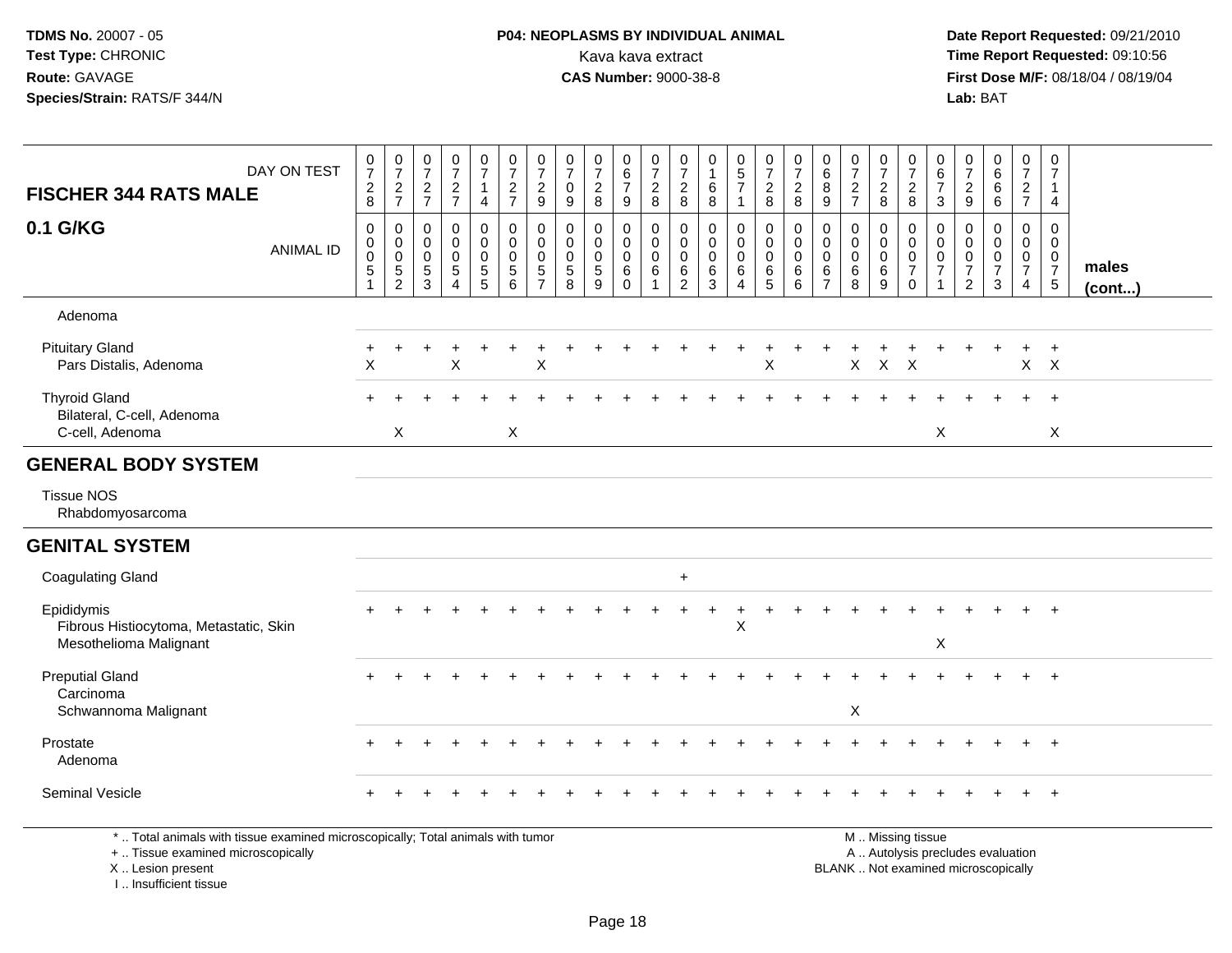# **P04: NEOPLASMS BY INDIVIDUAL ANIMAL**<br>Kava kava extract Kava kava extract **Time Report Requested:** 09:10:56<br>**CAS Number:** 9000-38-8 **CAS Number:** 9000-38-8

| DAY ON TEST<br><b>FISCHER 344 RATS MALE</b>                                                                                                                         | $\frac{0}{7}$<br>$\frac{2}{8}$ | $\frac{0}{7}$<br>$\frac{2}{7}$                                        | $\frac{0}{7}$<br>$\frac{2}{7}$ | $\frac{0}{7}$<br>$\frac{2}{7}$                                | $\frac{0}{7}$<br>1<br>$\overline{4}$                | $\frac{0}{7}$<br>$rac{2}{7}$                       | $\frac{0}{7}$<br>$\sqrt{2}$<br>9                                        | 0<br>$\overline{7}$<br>$\mathbf 0$<br>9    | $\frac{0}{7}$<br>$\boldsymbol{2}$<br>8           | $^{\rm 0}_{\rm 6}$<br>$\overline{7}$<br>9        | $\begin{smallmatrix}0\\7\end{smallmatrix}$<br>$\overline{c}$<br>8 | $\frac{0}{7}$<br>$\boldsymbol{2}$<br>8               | 0<br>$\mathbf{1}$<br>$\,6$<br>8                     | $\begin{array}{c} 0 \\ 5 \\ 7 \end{array}$<br>$\overline{1}$          | $\frac{0}{7}$<br>$\boldsymbol{2}$<br>$\,8\,$    | $\frac{0}{7}$<br>$_{\rm 8}^2$             | $\begin{matrix} 0 \\ 6 \end{matrix}$<br>$\bar{8}$<br>$9\,$     | $\frac{0}{7}$<br>$\sqrt{2}$<br>$\overline{7}$ | $\frac{0}{7}$<br>$_{\rm 8}^2$                         | $\begin{smallmatrix}0\\7\end{smallmatrix}$<br>$\frac{2}{8}$      | 0<br>6<br>$\overline{7}$<br>3                                     | 0<br>$\overline{7}$<br>$\boldsymbol{2}$<br>$9\,$                    | $\begin{array}{c} 0 \\ 6 \end{array}$<br>$\,6$<br>6              | $\frac{0}{7}$<br>$\frac{2}{7}$                            | $\mathbf 0$<br>$\overline{7}$<br>$\mathbf{1}$<br>$\overline{4}$           |                       |
|---------------------------------------------------------------------------------------------------------------------------------------------------------------------|--------------------------------|-----------------------------------------------------------------------|--------------------------------|---------------------------------------------------------------|-----------------------------------------------------|----------------------------------------------------|-------------------------------------------------------------------------|--------------------------------------------|--------------------------------------------------|--------------------------------------------------|-------------------------------------------------------------------|------------------------------------------------------|-----------------------------------------------------|-----------------------------------------------------------------------|-------------------------------------------------|-------------------------------------------|----------------------------------------------------------------|-----------------------------------------------|-------------------------------------------------------|------------------------------------------------------------------|-------------------------------------------------------------------|---------------------------------------------------------------------|------------------------------------------------------------------|-----------------------------------------------------------|---------------------------------------------------------------------------|-----------------------|
| 0.1 G/KG<br><b>ANIMAL ID</b>                                                                                                                                        | 0<br>0<br>0<br>5<br>1          | $\mathbf 0$<br>$\mathbf 0$<br>$\mathbf 0$<br>$\sqrt{5}$<br>$\sqrt{2}$ | 0<br>0<br>0<br>5<br>3          | $\mathbf 0$<br>$\mathbf 0$<br>$\Omega$<br>5<br>$\overline{4}$ | 0<br>$\mathsf 0$<br>$\mathbf 0$<br>$\mathbf 5$<br>5 | 0<br>$\mathbf 0$<br>$\mathbf 0$<br>$\sqrt{5}$<br>6 | $\mathbf 0$<br>$\pmb{0}$<br>$\mathbf 0$<br>$\sqrt{5}$<br>$\overline{7}$ | 0<br>$\mathbf 0$<br>$\mathbf{0}$<br>5<br>8 | $\mathbf 0$<br>$\mathbf 0$<br>$\Omega$<br>5<br>9 | 0<br>$\mathbf 0$<br>$\mathbf 0$<br>6<br>$\Omega$ | 0<br>$\mathbf 0$<br>$\mathbf 0$<br>6<br>$\overline{1}$            | 0<br>$\pmb{0}$<br>$\mathbf 0$<br>6<br>$\overline{2}$ | $\mathbf 0$<br>$\mathbf 0$<br>$\mathbf 0$<br>6<br>3 | $\mathbf 0$<br>$\mathbf 0$<br>$\Omega$<br>6<br>$\boldsymbol{\Lambda}$ | 0<br>$\mathbf 0$<br>$\mathbf 0$<br>$\,6\,$<br>5 | 0<br>$\mathbf 0$<br>$\mathbf 0$<br>6<br>6 | 0<br>$\mathsf{O}\xspace$<br>$\mathbf 0$<br>6<br>$\overline{7}$ | 0<br>$\mathbf 0$<br>$\mathbf 0$<br>6<br>8     | $\mathbf 0$<br>$\pmb{0}$<br>$\mathbf 0$<br>$\,6$<br>9 | 0<br>$\mathbf 0$<br>$\mathbf 0$<br>$\overline{7}$<br>$\mathbf 0$ | 0<br>$\mathbf 0$<br>$\mathbf 0$<br>$\overline{7}$<br>$\mathbf{1}$ | $\mathbf 0$<br>0<br>$\mathbf 0$<br>$\overline{7}$<br>$\overline{2}$ | $\mathbf 0$<br>$\mathbf 0$<br>$\mathbf 0$<br>$\overline{7}$<br>3 | 0<br>$\mathbf 0$<br>0<br>$\overline{7}$<br>$\overline{4}$ | $\mathbf 0$<br>$\mathbf 0$<br>$\mathbf 0$<br>$\overline{7}$<br>$\sqrt{5}$ | males<br>$($ cont $)$ |
| <b>Testes</b><br>Mesothelioma Malignant<br>Bilateral, Interstitial Cell, Adenoma<br>Interstitial Cell, Adenoma                                                      |                                | X X X                                                                 |                                |                                                               |                                                     | X X X X                                            |                                                                         |                                            | $X$ $X$                                          |                                                  |                                                                   | X X                                                  |                                                     | X                                                                     |                                                 |                                           |                                                                | X X X X X X X                                 |                                                       |                                                                  | X                                                                 |                                                                     | X                                                                | Χ                                                         | X                                                                         |                       |
| <b>HEMATOPOIETIC SYSTEM</b>                                                                                                                                         |                                |                                                                       |                                |                                                               |                                                     |                                                    |                                                                         |                                            |                                                  |                                                  |                                                                   |                                                      |                                                     |                                                                       |                                                 |                                           |                                                                |                                               |                                                       |                                                                  |                                                                   |                                                                     |                                                                  |                                                           |                                                                           |                       |
| <b>Bone Marrow</b><br>Mast Cell Tumor Malignant                                                                                                                     |                                |                                                                       |                                |                                                               | X                                                   |                                                    |                                                                         |                                            |                                                  |                                                  |                                                                   |                                                      |                                                     |                                                                       |                                                 |                                           |                                                                |                                               |                                                       |                                                                  |                                                                   |                                                                     |                                                                  |                                                           | $\overline{+}$                                                            |                       |
| Lymph Node<br>Pancreatic, Leukemia Mononuclear<br>Pancreatic, Mast Cell Tumor Malignant                                                                             |                                |                                                                       |                                |                                                               | $\ddot{}$<br>X                                      |                                                    |                                                                         |                                            |                                                  |                                                  |                                                                   |                                                      |                                                     |                                                                       |                                                 |                                           |                                                                |                                               |                                                       |                                                                  |                                                                   |                                                                     |                                                                  |                                                           |                                                                           |                       |
| Lymph Node, Mandibular                                                                                                                                              | м                              | M                                                                     | M                              | M                                                             | M                                                   | M                                                  | M                                                                       | м                                          |                                                  | M M                                              | M                                                                 |                                                      | M M M M M M M M                                     |                                                                       |                                                 |                                           |                                                                |                                               |                                                       |                                                                  | M                                                                 |                                                                     |                                                                  | M M M M                                                   |                                                                           |                       |
| Lymph Node, Mesenteric<br>Leukemia Mononuclear<br>Mast Cell Tumor Malignant                                                                                         |                                |                                                                       |                                |                                                               | X                                                   |                                                    |                                                                         |                                            |                                                  |                                                  |                                                                   |                                                      |                                                     |                                                                       |                                                 |                                           |                                                                |                                               |                                                       |                                                                  |                                                                   |                                                                     |                                                                  | $\ddot{}$<br>X                                            | $\ddot{}$                                                                 |                       |
| Spleen<br>Leukemia Mononuclear<br>Mast Cell Tumor Malignant                                                                                                         | $\ddot{}$                      | X                                                                     |                                |                                                               | Χ                                                   |                                                    |                                                                         |                                            |                                                  | X                                                |                                                                   |                                                      |                                                     |                                                                       |                                                 |                                           | X                                                              |                                               |                                                       |                                                                  |                                                                   |                                                                     |                                                                  | $\ddot{}$<br>X                                            | $+$                                                                       |                       |
| Thymus<br>Mesothelioma Malignant                                                                                                                                    |                                |                                                                       |                                |                                                               |                                                     |                                                    |                                                                         |                                            |                                                  |                                                  |                                                                   |                                                      |                                                     |                                                                       |                                                 |                                           |                                                                |                                               |                                                       |                                                                  |                                                                   |                                                                     |                                                                  |                                                           | $\div$                                                                    |                       |
| <b>INTEGUMENTARY SYSTEM</b>                                                                                                                                         |                                |                                                                       |                                |                                                               |                                                     |                                                    |                                                                         |                                            |                                                  |                                                  |                                                                   |                                                      |                                                     |                                                                       |                                                 |                                           |                                                                |                                               |                                                       |                                                                  |                                                                   |                                                                     |                                                                  |                                                           |                                                                           |                       |
| <b>Mammary Gland</b>                                                                                                                                                |                                |                                                                       |                                |                                                               |                                                     |                                                    |                                                                         |                                            |                                                  |                                                  |                                                                   |                                                      |                                                     |                                                                       |                                                 |                                           |                                                                |                                               |                                                       |                                                                  |                                                                   |                                                                     |                                                                  |                                                           |                                                                           |                       |
| *  Total animals with tissue examined microscopically; Total animals with tumor<br>+  Tissue examined microscopically<br>X  Lesion present<br>I Insufficient tissue |                                |                                                                       |                                |                                                               |                                                     |                                                    |                                                                         |                                            |                                                  |                                                  |                                                                   |                                                      |                                                     |                                                                       |                                                 |                                           |                                                                |                                               |                                                       | M  Missing tissue                                                |                                                                   |                                                                     | BLANK  Not examined microscopically                              | A  Autolysis precludes evaluation                         |                                                                           |                       |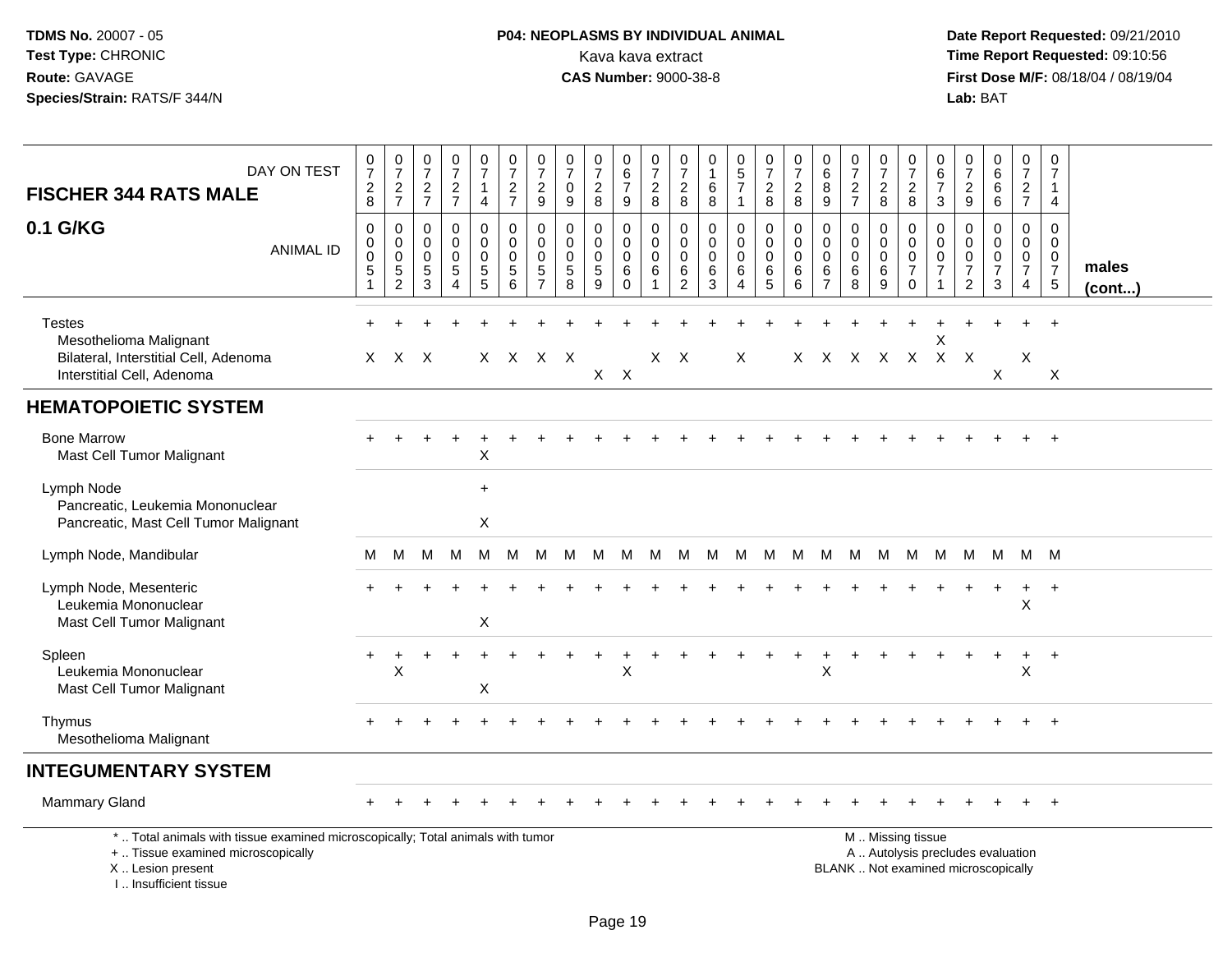## **P04: NEOPLASMS BY INDIVIDUAL ANIMAL**<br>Kava kava extract Kava kava extract **Time Report Requested:** 09:10:56<br>**CAS Number:** 9000-38-8<br>**Tirst Dose M/F:** 08/18/04 / 08/19/04

 **Date Report Requested:** 09/21/2010 **First Dose M/F:** 08/18/04 / 08/19/04 Lab: BAT **Lab:** BAT

| DAY ON TEST                                                                                                                                        | $\frac{0}{7}$                                               | 0<br>$\overline{7}$                       | $\frac{0}{7}$                                      | $\frac{0}{7}$                                                | $\frac{0}{7}$                                                            | $\frac{0}{7}$                                                                         | 0<br>$\overline{7}$                                        | 0<br>$\overline{7}$                                          | 0<br>$\overline{7}$                                   | 0<br>$6\phantom{a}$                                        | 0<br>$\overline{7}$                    | $\frac{0}{7}$                   | 0<br>$\mathbf{1}$                                 | $\begin{array}{c} 0 \\ 5 \\ 7 \end{array}$                         | $\frac{0}{7}$                                                          | 0<br>$\overline{7}$                              | $_6^0$                                                               | $\frac{0}{7}$                                       | $\frac{0}{7}$                                 | $\pmb{0}$<br>$\overline{7}$                                        | 0<br>$6\phantom{a}$                                                           | $\frac{0}{7}$                                                                 | $\pmb{0}$<br>$\,6\,$                                            | 0<br>$\boldsymbol{7}$                                               | 0<br>$\overline{7}$                                           |                 |
|----------------------------------------------------------------------------------------------------------------------------------------------------|-------------------------------------------------------------|-------------------------------------------|----------------------------------------------------|--------------------------------------------------------------|--------------------------------------------------------------------------|---------------------------------------------------------------------------------------|------------------------------------------------------------|--------------------------------------------------------------|-------------------------------------------------------|------------------------------------------------------------|----------------------------------------|---------------------------------|---------------------------------------------------|--------------------------------------------------------------------|------------------------------------------------------------------------|--------------------------------------------------|----------------------------------------------------------------------|-----------------------------------------------------|-----------------------------------------------|--------------------------------------------------------------------|-------------------------------------------------------------------------------|-------------------------------------------------------------------------------|-----------------------------------------------------------------|---------------------------------------------------------------------|---------------------------------------------------------------|-----------------|
| <b>FISCHER 344 RATS MALE</b>                                                                                                                       | $\overline{c}$<br>8                                         | $\overline{\mathbf{c}}$<br>$\overline{7}$ | $\overline{\mathbf{c}}$<br>$\overline{7}$          | $\overline{\mathbf{c}}$<br>$\overline{7}$                    | $\mathbf{1}$<br>$\overline{4}$                                           | $\frac{2}{7}$                                                                         | $\overline{c}$<br>9                                        | $\mathbf 0$<br>9                                             | $\overline{c}$<br>8                                   | $\boldsymbol{7}$<br>9                                      | $\overline{c}$<br>8                    | $\overline{c}$<br>8             | $\,6$<br>8                                        | $\overline{1}$                                                     | $\sqrt{2}$<br>8                                                        | $\overline{2}$<br>8                              | $\,8\,$<br>9                                                         | $\overline{\mathbf{c}}$<br>$\overline{7}$           | $_{8}^2$                                      | $\begin{array}{c} 2 \\ 8 \end{array}$                              | $\overline{7}$<br>3                                                           | $\sqrt{2}$<br>9                                                               | $\,6\,$<br>6                                                    | $\overline{2}$<br>$\overline{7}$                                    | 1<br>4                                                        |                 |
| 0.1 G/KG<br><b>ANIMAL ID</b>                                                                                                                       | $\mathbf 0$<br>$\pmb{0}$<br>$\Omega$<br>5<br>$\overline{1}$ | 0<br>$\pmb{0}$<br>$\mathbf 0$<br>5<br>2   | 0<br>$\mathbf 0$<br>$\mathbf 0$<br>$\sqrt{5}$<br>3 | 0<br>$\pmb{0}$<br>$\mathbf 0$<br>5<br>$\boldsymbol{\Lambda}$ | 0<br>$\mathbf 0$<br>$\mathbf 0$<br>$\begin{array}{c} 5 \\ 5 \end{array}$ | $\mathbf 0$<br>$\mathbf 0$<br>$\overline{0}$<br>$\begin{array}{c} 5 \\ 6 \end{array}$ | $\Omega$<br>$\mathbf 0$<br>$\Omega$<br>5<br>$\overline{7}$ | $\mathbf 0$<br>$\mathbf 0$<br>$\mathbf 0$<br>$\sqrt{5}$<br>8 | $\mathbf{0}$<br>$\mathbf 0$<br>$\mathbf{0}$<br>5<br>9 | $\pmb{0}$<br>$\mathbf 0$<br>$\pmb{0}$<br>$\,6$<br>$\Omega$ | 0<br>$\mathbf 0$<br>$\Omega$<br>6<br>1 | 0<br>0<br>$\mathbf 0$<br>$^6_2$ | $\mathbf 0$<br>$\pmb{0}$<br>$\mathbf 0$<br>$^6_3$ | $\mathbf 0$<br>$\mathbf 0$<br>$\pmb{0}$<br>$\,6$<br>$\overline{4}$ | $\mathbf 0$<br>$\mathbf 0$<br>$\mathbf 0$<br>$\,6\,$<br>$\overline{5}$ | $\mathbf 0$<br>$\mathbf 0$<br>$\Omega$<br>6<br>6 | $\mathbf 0$<br>$\mathbf 0$<br>$\mathbf 0$<br>$\,6$<br>$\overline{7}$ | $\mathbf 0$<br>$\mathbf 0$<br>$\mathbf 0$<br>6<br>8 | $\pmb{0}$<br>$\pmb{0}$<br>$\pmb{0}$<br>$^6_9$ | 0<br>$\mathbf 0$<br>$\mathsf 0$<br>$\boldsymbol{7}$<br>$\mathbf 0$ | $\mathbf 0$<br>$\mathbf 0$<br>$\mathbf 0$<br>$\overline{7}$<br>$\overline{1}$ | $\mathbf 0$<br>$\mathbf 0$<br>$\mathbf 0$<br>$\overline{7}$<br>$\overline{2}$ | 0<br>$\mathbf 0$<br>$\pmb{0}$<br>$\overline{7}$<br>$\mathbf{3}$ | 0<br>$\mathbf 0$<br>$\mathbf 0$<br>$\overline{7}$<br>$\overline{4}$ | $\mathbf 0$<br>$\mathbf 0$<br>$\Omega$<br>$\overline{7}$<br>5 | males<br>(cont) |
| Fibroadenoma                                                                                                                                       |                                                             |                                           |                                                    |                                                              |                                                                          |                                                                                       |                                                            | X                                                            |                                                       |                                                            |                                        |                                 |                                                   |                                                                    |                                                                        |                                                  |                                                                      |                                                     |                                               |                                                                    |                                                                               |                                                                               |                                                                 |                                                                     |                                                               |                 |
| Skin<br>Subcutaneous Tissue, Fibroma<br>Subcutaneous Tissue, Fibrous Histiocytoma<br>Subcutaneous Tissue, Osteosarcoma                             |                                                             |                                           |                                                    |                                                              |                                                                          |                                                                                       |                                                            | X                                                            |                                                       |                                                            |                                        |                                 |                                                   | $\pmb{\times}$                                                     |                                                                        |                                                  |                                                                      |                                                     |                                               |                                                                    |                                                                               |                                                                               |                                                                 |                                                                     |                                                               |                 |
| <b>MUSCULOSKELETAL SYSTEM</b>                                                                                                                      |                                                             |                                           |                                                    |                                                              |                                                                          |                                                                                       |                                                            |                                                              |                                                       |                                                            |                                        |                                 |                                                   |                                                                    |                                                                        |                                                  |                                                                      |                                                     |                                               |                                                                    |                                                                               |                                                                               |                                                                 |                                                                     |                                                               |                 |
| Bone<br>Osteosarcoma                                                                                                                               | ÷<br>X                                                      |                                           |                                                    |                                                              |                                                                          |                                                                                       |                                                            |                                                              |                                                       |                                                            |                                        |                                 |                                                   |                                                                    |                                                                        |                                                  |                                                                      |                                                     |                                               |                                                                    |                                                                               |                                                                               |                                                                 |                                                                     |                                                               |                 |
| <b>NERVOUS SYSTEM</b>                                                                                                                              |                                                             |                                           |                                                    |                                                              |                                                                          |                                                                                       |                                                            |                                                              |                                                       |                                                            |                                        |                                 |                                                   |                                                                    |                                                                        |                                                  |                                                                      |                                                     |                                               |                                                                    |                                                                               |                                                                               |                                                                 |                                                                     |                                                               |                 |
| <b>Brain</b><br>Leukemia Mononuclear<br>Meningioma Malignant                                                                                       |                                                             |                                           |                                                    |                                                              |                                                                          |                                                                                       |                                                            |                                                              |                                                       | X                                                          |                                        |                                 |                                                   |                                                                    |                                                                        |                                                  |                                                                      |                                                     |                                               |                                                                    |                                                                               |                                                                               |                                                                 |                                                                     |                                                               |                 |
| <b>RESPIRATORY SYSTEM</b>                                                                                                                          |                                                             |                                           |                                                    |                                                              |                                                                          |                                                                                       |                                                            |                                                              |                                                       |                                                            |                                        |                                 |                                                   |                                                                    |                                                                        |                                                  |                                                                      |                                                     |                                               |                                                                    |                                                                               |                                                                               |                                                                 |                                                                     |                                                               |                 |
| Lung<br>Alveolar/Bronchiolar Carcinoma<br>Carcinoma, Metastatic, Salivary Glands<br>Fibrous Histiocytoma, Metastatic, Skin<br>Leukemia Mononuclear |                                                             |                                           |                                                    |                                                              |                                                                          |                                                                                       |                                                            |                                                              |                                                       |                                                            |                                        |                                 |                                                   | X                                                                  |                                                                        |                                                  | X                                                                    |                                                     |                                               |                                                                    |                                                                               |                                                                               |                                                                 | Χ                                                                   | X                                                             |                 |
| Mesothelioma Malignant<br>Neural Crest Tumor, Metastatic, Ear<br>Osteosarcoma, Metastatic, Skin                                                    |                                                             |                                           |                                                    |                                                              |                                                                          |                                                                                       |                                                            | X                                                            |                                                       |                                                            |                                        |                                 |                                                   |                                                                    |                                                                        |                                                  |                                                                      |                                                     |                                               |                                                                    |                                                                               |                                                                               |                                                                 |                                                                     |                                                               |                 |
| Nose                                                                                                                                               |                                                             |                                           |                                                    |                                                              |                                                                          |                                                                                       |                                                            |                                                              |                                                       |                                                            |                                        |                                 |                                                   |                                                                    |                                                                        |                                                  |                                                                      |                                                     |                                               |                                                                    |                                                                               |                                                                               |                                                                 |                                                                     |                                                               |                 |
| *  Total animals with tissue examined microscopically; Total animals with tumor<br>+  Tissue examined microscopically                              |                                                             |                                           |                                                    |                                                              |                                                                          |                                                                                       |                                                            |                                                              |                                                       |                                                            |                                        |                                 |                                                   |                                                                    |                                                                        |                                                  |                                                                      |                                                     |                                               | M  Missing tissue<br>A  Autolysis precludes evaluation             |                                                                               |                                                                               |                                                                 |                                                                     |                                                               |                 |

X .. Lesion present

I .. Insufficient tissue

Lesion present BLANK .. Not examined microscopically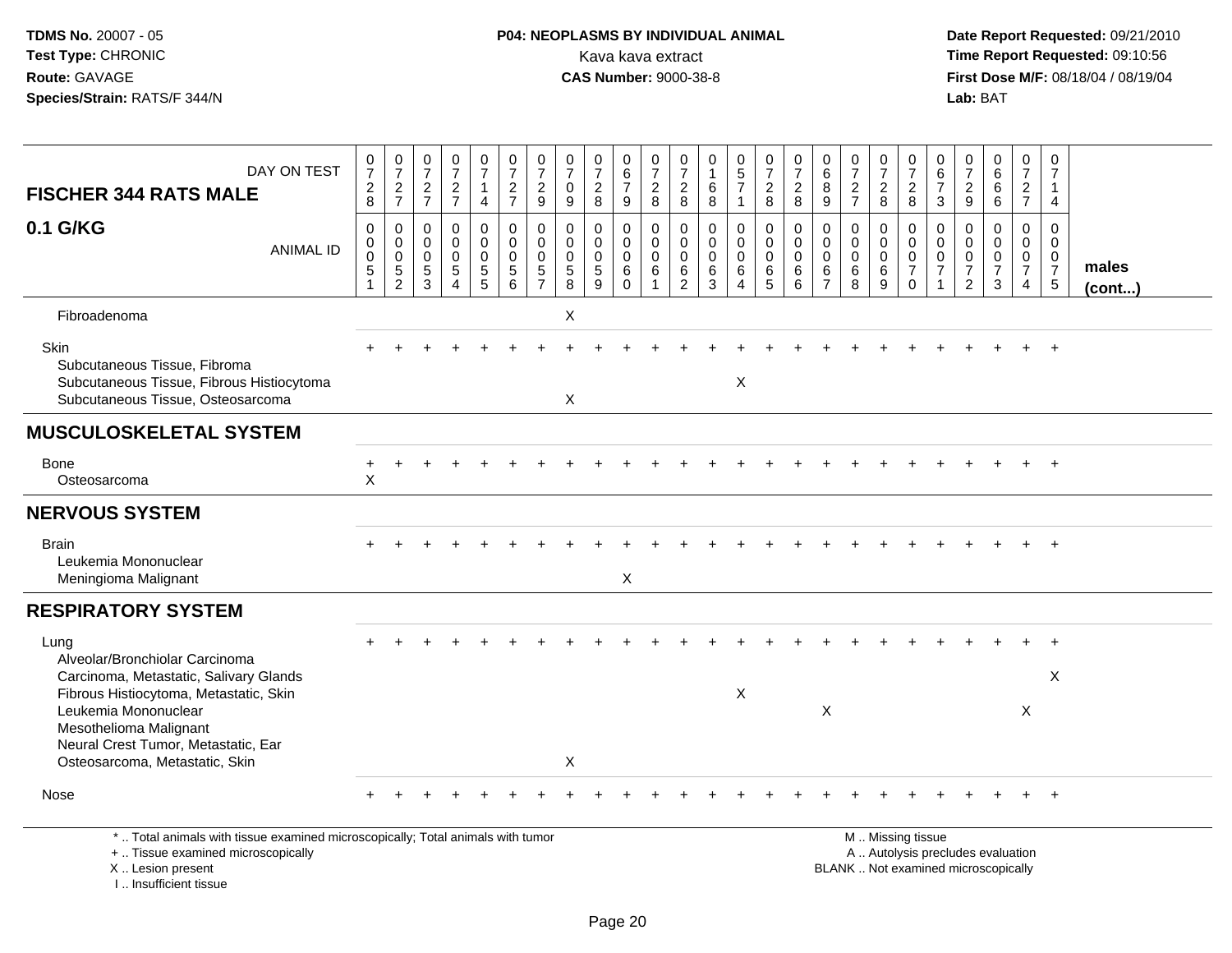# **P04: NEOPLASMS BY INDIVIDUAL ANIMAL**<br>Kava kava extract Kava kava extract **Time Report Requested:** 09:10:56<br>**CAS Number:** 9000-38-8<br>**Tirst Dose M/F:** 08/18/04 / 08/19/04

 **Date Report Requested:** 09/21/2010 **First Dose M/F:** 08/18/04 / 08/19/04 Lab: BAT **Lab:** BAT

| DAY ON TEST<br><b>FISCHER 344 RATS MALE</b>                      | $\frac{0}{7}$<br>$\begin{array}{c} 2 \\ 8 \end{array}$ | $\frac{0}{7}$<br>$\frac{2}{7}$                                | $\frac{0}{7}$<br>$\frac{2}{7}$                      | $\frac{0}{7}$<br>$\overline{a}$<br>$\overline{7}$ | $\frac{0}{7}$<br>$\mathbf{1}$<br>$\overline{4}$                                                    | $\frac{0}{7}$<br>$\overline{c}$<br>$\overline{7}$ | $\frac{0}{7}$<br>$\overline{c}$<br>9        | $\frac{0}{7}$<br>$\pmb{0}$<br>9                    | $\frac{0}{7}$<br>$\overline{c}$<br>8      | $\begin{matrix} 0 \\ 6 \\ 7 \end{matrix}$<br>$9\,$        | $\frac{0}{7}$<br>$\overline{c}$<br>8 | $\begin{array}{c} 0 \\ 7 \\ 2 \end{array}$<br>8                        | $\begin{smallmatrix}0\1\end{smallmatrix}$<br>6<br>8 | $\begin{array}{c} 0 \\ 5 \\ 7 \end{array}$                   | $\frac{0}{7}$<br>$\frac{2}{8}$                                        | $\frac{0}{7}$<br>$\overline{2}$<br>8  | $\begin{matrix} 0 \\ 6 \end{matrix}$<br>$\bf 8$<br>9         | $\frac{0}{7}$<br>$\overline{c}$<br>$\overline{7}$ | $\frac{0}{7}$<br>8                                                              | $\frac{0}{7}$<br>$\overline{a}$<br>8                             | $\begin{array}{c} 0 \\ 6 \\ 7 \end{array}$<br>$\mathbf{3}$ | $\frac{0}{7}$<br>$\frac{2}{9}$                               | $\begin{matrix}0\6\6\end{matrix}$<br>$\,6\,$                              | $\frac{0}{7}$<br>$rac{2}{7}$                                                     | 0<br>$\overline{7}$<br>4                        |                 |
|------------------------------------------------------------------|--------------------------------------------------------|---------------------------------------------------------------|-----------------------------------------------------|---------------------------------------------------|----------------------------------------------------------------------------------------------------|---------------------------------------------------|---------------------------------------------|----------------------------------------------------|-------------------------------------------|-----------------------------------------------------------|--------------------------------------|------------------------------------------------------------------------|-----------------------------------------------------|--------------------------------------------------------------|-----------------------------------------------------------------------|---------------------------------------|--------------------------------------------------------------|---------------------------------------------------|---------------------------------------------------------------------------------|------------------------------------------------------------------|------------------------------------------------------------|--------------------------------------------------------------|---------------------------------------------------------------------------|----------------------------------------------------------------------------------|-------------------------------------------------|-----------------|
| 0.1 G/KG<br><b>ANIMAL ID</b>                                     | 0<br>$\mathbf 0$<br>$\pmb{0}$<br>5<br>$\overline{1}$   | 0<br>$\mathbf 0$<br>$\pmb{0}$<br>$\sqrt{5}$<br>$\overline{2}$ | $\mathbf 0$<br>$\mathbf 0$<br>$\mathbf 0$<br>5<br>3 | 0<br>$\mathbf 0$<br>0<br>5<br>4                   | $\begin{smallmatrix}0\0\0\end{smallmatrix}$<br>$\mathsf{O}\xspace$<br>$\sqrt{5}$<br>$\overline{5}$ | $\pmb{0}$<br>$\mathbf 0$<br>$\mathbf 0$<br>5<br>6 | 0<br>0<br>0<br>$\sqrt{5}$<br>$\overline{7}$ | 0<br>$\mathbf 0$<br>$\mathbf 0$<br>$\sqrt{5}$<br>8 | 0<br>$\mathbf 0$<br>$\mathbf 0$<br>5<br>9 | 0<br>$\mathbf 0$<br>$\mathbf 0$<br>$\,6\,$<br>$\mathbf 0$ | 0<br>$\mathbf 0$<br>$\pmb{0}$<br>6   | 0<br>$\boldsymbol{0}$<br>$\boldsymbol{0}$<br>$\,6\,$<br>$\overline{c}$ | 0<br>$\mathsf{O}$<br>$\pmb{0}$<br>6<br>3            | 0<br>$\mathbf 0$<br>$\mathbf 0$<br>$\,6\,$<br>$\overline{4}$ | $\boldsymbol{0}$<br>$\mathbf 0$<br>$\pmb{0}$<br>$\,6\,$<br>$\sqrt{5}$ | 0<br>$\mathbf 0$<br>0<br>$\,6\,$<br>6 | 0<br>$\mathbf 0$<br>$\mathbf 0$<br>$\,6\,$<br>$\overline{7}$ | 0<br>$\mathbf 0$<br>$\mathbf 0$<br>6<br>8         | $\begin{smallmatrix}0\\0\\0\\0\end{smallmatrix}$<br>$\,6\,$<br>$\boldsymbol{9}$ | 0<br>$\mathbf 0$<br>$\mathbf 0$<br>$\overline{7}$<br>$\mathbf 0$ | 0<br>0<br>$\pmb{0}$<br>$\overline{7}$<br>$\overline{1}$    | 0<br>$\mathsf{O}\xspace$<br>$\pmb{0}$<br>$\overline{7}$<br>2 | $\pmb{0}$<br>$\mathbf 0$<br>$\mathbf 0$<br>$\overline{7}$<br>$\mathbf{3}$ | $\mathbf 0$<br>$\mathsf 0$<br>$\overline{0}$<br>$\overline{7}$<br>$\overline{4}$ | 0<br>0<br>$\overline{0}$<br>$\overline{7}$<br>5 | males<br>(cont) |
| Trachea                                                          | $+$                                                    | ÷                                                             |                                                     |                                                   |                                                                                                    |                                                   |                                             |                                                    |                                           |                                                           |                                      |                                                                        |                                                     |                                                              |                                                                       |                                       |                                                              |                                                   |                                                                                 | $\ddot{}$                                                        | +                                                          |                                                              | $\ddot{}$                                                                 | $+$                                                                              | $+$                                             |                 |
| <b>SPECIAL SENSES SYSTEM</b>                                     |                                                        |                                                               |                                                     |                                                   |                                                                                                    |                                                   |                                             |                                                    |                                           |                                                           |                                      |                                                                        |                                                     |                                                              |                                                                       |                                       |                                                              |                                                   |                                                                                 |                                                                  |                                                            |                                                              |                                                                           |                                                                                  |                                                 |                 |
| Ear<br><b>Neural Crest Tumor</b>                                 |                                                        |                                                               |                                                     |                                                   |                                                                                                    |                                                   |                                             |                                                    |                                           |                                                           |                                      |                                                                        |                                                     |                                                              |                                                                       |                                       |                                                              |                                                   |                                                                                 |                                                                  |                                                            |                                                              |                                                                           |                                                                                  |                                                 |                 |
| Eye                                                              |                                                        |                                                               |                                                     |                                                   |                                                                                                    |                                                   |                                             |                                                    |                                           |                                                           |                                      |                                                                        |                                                     |                                                              |                                                                       |                                       |                                                              |                                                   |                                                                                 |                                                                  |                                                            |                                                              |                                                                           |                                                                                  | $\ddot{}$                                       |                 |
| <b>Harderian Gland</b>                                           |                                                        |                                                               |                                                     |                                                   |                                                                                                    |                                                   |                                             |                                                    |                                           |                                                           |                                      |                                                                        |                                                     |                                                              |                                                                       |                                       |                                                              |                                                   |                                                                                 |                                                                  |                                                            |                                                              |                                                                           |                                                                                  | $^{+}$                                          |                 |
| <b>URINARY SYSTEM</b>                                            |                                                        |                                                               |                                                     |                                                   |                                                                                                    |                                                   |                                             |                                                    |                                           |                                                           |                                      |                                                                        |                                                     |                                                              |                                                                       |                                       |                                                              |                                                   |                                                                                 |                                                                  |                                                            |                                                              |                                                                           |                                                                                  |                                                 |                 |
| Kidney<br>Leukemia Mononuclear<br>Nephroblastoma                 |                                                        |                                                               |                                                     |                                                   |                                                                                                    |                                                   |                                             |                                                    |                                           |                                                           |                                      |                                                                        | X                                                   |                                                              |                                                                       |                                       | $\sf X$                                                      |                                                   |                                                                                 |                                                                  |                                                            |                                                              |                                                                           |                                                                                  | $+$                                             |                 |
| Ureter<br>Polyp                                                  |                                                        |                                                               |                                                     |                                                   |                                                                                                    |                                                   |                                             |                                                    |                                           |                                                           |                                      |                                                                        |                                                     |                                                              |                                                                       |                                       |                                                              |                                                   |                                                                                 |                                                                  |                                                            |                                                              |                                                                           |                                                                                  |                                                 |                 |
| <b>Urinary Bladder</b>                                           |                                                        |                                                               |                                                     |                                                   |                                                                                                    |                                                   |                                             |                                                    |                                           |                                                           |                                      |                                                                        |                                                     |                                                              |                                                                       |                                       |                                                              |                                                   |                                                                                 |                                                                  |                                                            |                                                              |                                                                           | $\pm$                                                                            | $^+$                                            |                 |
| <b>SYSTEMIC LESIONS</b>                                          |                                                        |                                                               |                                                     |                                                   |                                                                                                    |                                                   |                                             |                                                    |                                           |                                                           |                                      |                                                                        |                                                     |                                                              |                                                                       |                                       |                                                              |                                                   |                                                                                 |                                                                  |                                                            |                                                              |                                                                           |                                                                                  |                                                 |                 |
| Multiple Organ<br>Leukemia Mononuclear<br>Mesothelioma Malignant | $\ddot{}$                                              | $\ddot{}$<br>$\mathsf X$                                      |                                                     |                                                   |                                                                                                    |                                                   |                                             |                                                    | $\ddot{}$                                 | $\ddot{}$<br>$\sf X$                                      |                                      |                                                                        |                                                     |                                                              |                                                                       | +                                     | $\ddot{}$<br>$\mathsf{X}$                                    | $\ddot{}$                                         |                                                                                 |                                                                  | X                                                          |                                                              | $+$                                                                       | $+$<br>$\boldsymbol{\mathsf{X}}$                                                 | $+$                                             |                 |

\* .. Total animals with tissue examined microscopically; Total animals with tumor

+ .. Tissue examined microscopically

X .. Lesion present

I .. Insufficient tissue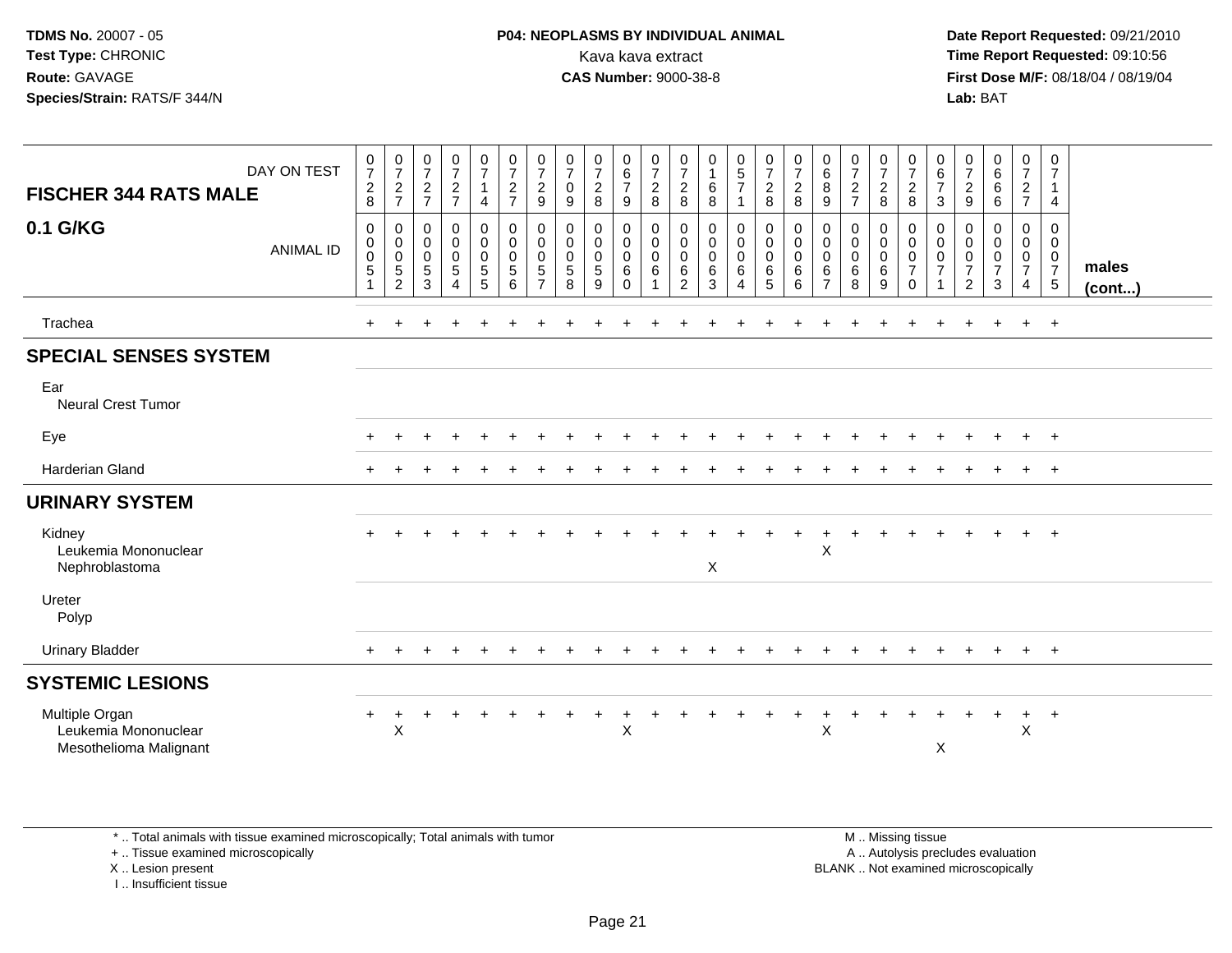#### **P04: NEOPLASMS BY INDIVIDUAL ANIMAL**<br>Kava kava extract Kava kava extract **Time Report Requested:** 09:10:56<br>**CAS Number:** 9000-38-8<br>**Tirst Dose M/F:** 08/18/04 / 08/19/04

 **Date Report Requested:** 09/21/2010 **First Dose M/F:** 08/18/04 / 08/19/04 Lab: BAT **Lab:** BAT

| DAY ON TEST<br><b>FISCHER 344 RATS MALE</b>                                                                      | $\begin{smallmatrix}0\\0\end{smallmatrix}$<br>$\ensuremath{\mathsf{3}}$<br>$\mathbf 0$ | $\begin{smallmatrix}0\\7\end{smallmatrix}$<br>$\boldsymbol{2}$<br>$\overline{7}$              | $\begin{smallmatrix}0\\7\end{smallmatrix}$<br>$\overline{2}$<br>8 | $\begin{array}{c} 0 \\ 7 \end{array}$<br>$\sqrt{2}$<br>9         | $\begin{array}{c} 0 \\ 7 \end{array}$<br>$\sqrt{2}$<br>8            | $\frac{0}{7}$<br>$\overline{2}$<br>9                | $\frac{0}{7}$<br>$\overline{c}$<br>8         | $\begin{array}{c} 0 \\ 7 \end{array}$<br>$\sqrt{2}$<br>9 | $\frac{0}{7}$<br>$\sqrt{2}$<br>$\boldsymbol{9}$                | $0$<br>$5$<br>$2$<br>$5$                                                | $\frac{0}{7}$<br>$\sqrt{2}$<br>$\overline{7}$       | $\frac{0}{7}$<br>$\overline{2}$<br>8      | $_{6}^{\rm 0}$<br>$\overline{4}$<br>6                   | $\frac{0}{7}$<br>$\overline{2}$<br>$\overline{7}$ | $\frac{0}{7}$<br>$\overline{a}$<br>9                | $\frac{0}{7}$<br>$\sqrt{2}$<br>$\overline{7}$                                 | 0<br>$\overline{7}$<br>0<br>$\mathbf 0$      | $\pmb{0}$<br>$\boldsymbol{7}$<br>$\overline{2}$<br>$\overline{7}$ | $\frac{0}{7}$<br>$\sqrt{2}$<br>$\overline{7}$ | $\begin{array}{c} 0 \\ 5 \end{array}$<br>$\overline{7}$<br>-1 | $\boldsymbol{0}$<br>$\overline{7}$<br>$\boldsymbol{2}$<br>8 | $\pmb{0}$<br>$\,6$<br>$\overline{1}$<br>$\sqrt{5}$  | $\begin{array}{c} 0 \\ 7 \end{array}$<br>$\sqrt{2}$<br>8 | $\frac{0}{7}$<br>$\sqrt{2}$<br>$\overline{7}$                 | $\mathbf 0$<br>$\boldsymbol{7}$<br>$\overline{2}$<br>$\overline{7}$ |                                    |
|------------------------------------------------------------------------------------------------------------------|----------------------------------------------------------------------------------------|-----------------------------------------------------------------------------------------------|-------------------------------------------------------------------|------------------------------------------------------------------|---------------------------------------------------------------------|-----------------------------------------------------|----------------------------------------------|----------------------------------------------------------|----------------------------------------------------------------|-------------------------------------------------------------------------|-----------------------------------------------------|-------------------------------------------|---------------------------------------------------------|---------------------------------------------------|-----------------------------------------------------|-------------------------------------------------------------------------------|----------------------------------------------|-------------------------------------------------------------------|-----------------------------------------------|---------------------------------------------------------------|-------------------------------------------------------------|-----------------------------------------------------|----------------------------------------------------------|---------------------------------------------------------------|---------------------------------------------------------------------|------------------------------------|
| 0.1 G/KG<br><b>ANIMAL ID</b>                                                                                     | $\mathbf 0$<br>0<br>$\mathsf 0$<br>$\overline{7}$<br>6                                 | $\pmb{0}$<br>$\begin{smallmatrix} 0\\0 \end{smallmatrix}$<br>$\overline{7}$<br>$\overline{7}$ | $\mathbf 0$<br>0<br>$\mathbf 0$<br>$\overline{7}$<br>8            | $\mathbf 0$<br>$\mathbf 0$<br>$\mathbf 0$<br>$\overline{7}$<br>9 | $\mathbf 0$<br>$\mathbf 0$<br>$\mathbf 0$<br>$\bf 8$<br>$\mathbf 0$ | $\mathbf 0$<br>$\mathbf 0$<br>$\mathbf 0$<br>8<br>1 | 0<br>0<br>$\mathbf 0$<br>8<br>$\overline{a}$ | 0<br>0<br>0<br>8<br>3                                    | $\mathbf 0$<br>$\pmb{0}$<br>$\mathbf 0$<br>8<br>$\overline{4}$ | $\boldsymbol{0}$<br>$\mathbf 0$<br>$\mathbf 0$<br>$\bf 8$<br>$\sqrt{5}$ | $\mathbf 0$<br>$\mathbf 0$<br>$\mathbf 0$<br>8<br>6 | 0<br>0<br>$\Omega$<br>8<br>$\overline{7}$ | $\mathbf 0$<br>$\pmb{0}$<br>$\mathbf 0$<br>$\bf 8$<br>8 | $\pmb{0}$<br>$\pmb{0}$<br>0<br>$\bf 8$<br>9       | 0<br>$\mathbf 0$<br>$\mathbf 0$<br>9<br>$\mathbf 0$ | $\mathbf 0$<br>$\pmb{0}$<br>$\mathbf 0$<br>$\boldsymbol{9}$<br>$\overline{1}$ | 0<br>0<br>$\mathbf 0$<br>9<br>$\overline{2}$ | $\mathbf 0$<br>0<br>$\mathbf 0$<br>9<br>3                         | $\mathbf 0$<br>0<br>$\mathbf{0}$<br>9<br>4    | $\mathbf 0$<br>0<br>$\mathbf 0$<br>$\boldsymbol{9}$<br>5      | 0<br>$\,0\,$<br>$\mathbf 0$<br>$\boldsymbol{9}$<br>6        | $\mathbf 0$<br>0<br>$\Omega$<br>9<br>$\overline{7}$ | $\mathbf 0$<br>$\mathbf 0$<br>$\mathbf 0$<br>9<br>8      | 0<br>0<br>$\mathbf 0$<br>$\boldsymbol{9}$<br>$\boldsymbol{9}$ | 0<br>0<br>$\mathbf{1}$<br>$\mathbf 0$<br>$\overline{0}$             | * TOTALS                           |
| <b>ALIMENTARY SYSTEM</b>                                                                                         |                                                                                        |                                                                                               |                                                                   |                                                                  |                                                                     |                                                     |                                              |                                                          |                                                                |                                                                         |                                                     |                                           |                                                         |                                                   |                                                     |                                                                               |                                              |                                                                   |                                               |                                                               |                                                             |                                                     |                                                          |                                                               |                                                                     |                                    |
| Esophagus                                                                                                        |                                                                                        |                                                                                               |                                                                   |                                                                  |                                                                     |                                                     |                                              |                                                          |                                                                |                                                                         |                                                     |                                           |                                                         |                                                   |                                                     |                                                                               |                                              |                                                                   |                                               |                                                               |                                                             |                                                     |                                                          |                                                               |                                                                     | 50                                 |
| Intestine Large, Cecum                                                                                           |                                                                                        |                                                                                               |                                                                   |                                                                  |                                                                     |                                                     |                                              |                                                          |                                                                |                                                                         |                                                     |                                           |                                                         |                                                   |                                                     |                                                                               |                                              |                                                                   |                                               |                                                               |                                                             |                                                     |                                                          |                                                               | $\overline{ }$                                                      | 50                                 |
| Intestine Large, Colon                                                                                           |                                                                                        |                                                                                               |                                                                   |                                                                  |                                                                     |                                                     |                                              |                                                          |                                                                |                                                                         |                                                     |                                           |                                                         |                                                   |                                                     |                                                                               |                                              |                                                                   |                                               |                                                               |                                                             |                                                     |                                                          |                                                               |                                                                     | 50                                 |
| Intestine Large, Rectum                                                                                          | $+$                                                                                    |                                                                                               |                                                                   |                                                                  |                                                                     |                                                     |                                              |                                                          |                                                                |                                                                         |                                                     |                                           |                                                         |                                                   |                                                     |                                                                               |                                              |                                                                   |                                               |                                                               |                                                             |                                                     |                                                          |                                                               | $\overline{1}$                                                      | 50                                 |
| Intestine Small, Duodenum                                                                                        |                                                                                        |                                                                                               |                                                                   |                                                                  |                                                                     |                                                     |                                              |                                                          |                                                                |                                                                         |                                                     |                                           |                                                         |                                                   |                                                     |                                                                               |                                              |                                                                   |                                               |                                                               |                                                             |                                                     |                                                          |                                                               |                                                                     | 50                                 |
| Intestine Small, Ileum                                                                                           |                                                                                        |                                                                                               |                                                                   |                                                                  |                                                                     |                                                     |                                              |                                                          |                                                                |                                                                         |                                                     |                                           |                                                         |                                                   |                                                     |                                                                               |                                              |                                                                   |                                               |                                                               |                                                             |                                                     |                                                          |                                                               | $\overline{1}$                                                      | 50                                 |
| Intestine Small, Jejunum                                                                                         |                                                                                        |                                                                                               |                                                                   |                                                                  |                                                                     |                                                     |                                              |                                                          |                                                                |                                                                         |                                                     |                                           |                                                         |                                                   |                                                     |                                                                               |                                              |                                                                   |                                               |                                                               |                                                             |                                                     |                                                          |                                                               | $\overline{1}$                                                      | 50                                 |
| Liver<br>Cholangioma<br>Fibrous Histiocytoma, Metastatic, Skin<br>Hepatocellular Adenoma<br>Leukemia Mononuclear |                                                                                        |                                                                                               | X                                                                 |                                                                  |                                                                     |                                                     |                                              | X                                                        |                                                                |                                                                         |                                                     | $\pmb{\times}$                            |                                                         |                                                   |                                                     | X                                                                             |                                              |                                                                   |                                               |                                                               | X                                                           | X                                                   |                                                          |                                                               | $\overline{+}$                                                      | 50<br>-1<br>ำ<br>6                 |
| Mesentery<br>Mesothelioma Malignant                                                                              |                                                                                        |                                                                                               |                                                                   |                                                                  |                                                                     |                                                     |                                              |                                                          |                                                                |                                                                         |                                                     |                                           |                                                         |                                                   |                                                     |                                                                               | $\ddot{}$<br>X                               |                                                                   |                                               | $\ddot{}$<br>$\sf X$                                          |                                                             | $+$                                                 |                                                          |                                                               | $\ddot{}$                                                           | 8<br>3                             |
| Oral Mucosa                                                                                                      |                                                                                        |                                                                                               |                                                                   |                                                                  |                                                                     |                                                     |                                              |                                                          |                                                                |                                                                         |                                                     |                                           |                                                         |                                                   |                                                     |                                                                               |                                              |                                                                   |                                               |                                                               |                                                             |                                                     |                                                          |                                                               |                                                                     | $\mathbf{1}$                       |
| Pancreas<br>Leukemia Mononuclear<br>Mast Cell Tumor Malignant                                                    |                                                                                        |                                                                                               |                                                                   |                                                                  |                                                                     |                                                     |                                              |                                                          |                                                                |                                                                         |                                                     |                                           |                                                         |                                                   |                                                     |                                                                               |                                              |                                                                   |                                               |                                                               |                                                             | $\mathsf X$                                         |                                                          |                                                               | $\overline{1}$                                                      | 50<br>$\mathbf{1}$<br>$\mathbf{1}$ |

\* .. Total animals with tissue examined microscopically; Total animals with tumor

+ .. Tissue examined microscopically

X .. Lesion present

I .. Insufficient tissue

M .. Missing tissue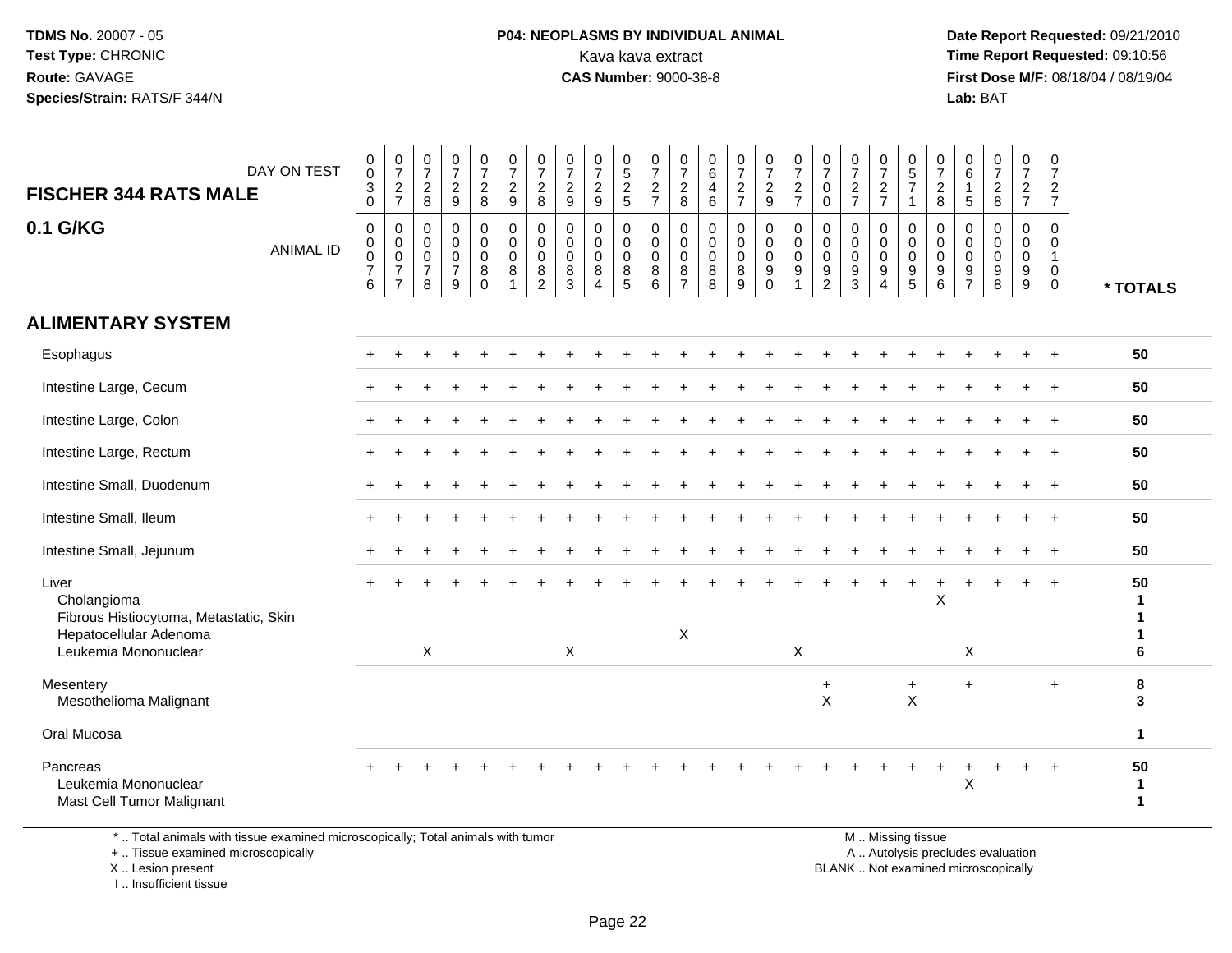## **P04: NEOPLASMS BY INDIVIDUAL ANIMAL**<br>Kava kava extract Kava kava extract **Time Report Requested:** 09:10:56<br>**CAS Number:** 9000-38-8<br>**Tirst Dose M/F:** 08/18/04 / 08/19/04

 **Date Report Requested:** 09/21/2010 **First Dose M/F:** 08/18/04 / 08/19/04 Lab: BAT **Lab:** BAT

| DAY ON TEST                                                                     | $_{\rm 0}^{\rm 0}$                                                     | $\frac{0}{7}$                                                               | $\frac{0}{7}$                                        | $\frac{0}{7}$                                        | $\frac{0}{7}$                                                 | $\frac{0}{7}$                                                     | $\frac{0}{7}$                                                       | $\frac{0}{7}$                                             | $\frac{0}{7}$                                                    |                                                           | $\frac{0}{7}$                                                         | $\frac{0}{7}$                                                      | $\begin{array}{c} 0 \\ 6 \end{array}$                     | $\frac{0}{7}$                                                | $\frac{0}{7}$                                                             | $\frac{0}{7}$                                                                 | $\frac{0}{7}$                                                                   | $\frac{0}{7}$                                       | $\frac{0}{7}$                                                                   | $\begin{array}{c} 0 \\ 5 \\ 7 \end{array}$                                           | $\frac{0}{7}$                | $\begin{array}{c} 0 \\ 6 \end{array}$                       | $\begin{smallmatrix}0\\7\end{smallmatrix}$                         | $\frac{0}{7}$                                     | $\pmb{0}$<br>$\overline{7}$                                                  |                         |
|---------------------------------------------------------------------------------|------------------------------------------------------------------------|-----------------------------------------------------------------------------|------------------------------------------------------|------------------------------------------------------|---------------------------------------------------------------|-------------------------------------------------------------------|---------------------------------------------------------------------|-----------------------------------------------------------|------------------------------------------------------------------|-----------------------------------------------------------|-----------------------------------------------------------------------|--------------------------------------------------------------------|-----------------------------------------------------------|--------------------------------------------------------------|---------------------------------------------------------------------------|-------------------------------------------------------------------------------|---------------------------------------------------------------------------------|-----------------------------------------------------|---------------------------------------------------------------------------------|--------------------------------------------------------------------------------------|------------------------------|-------------------------------------------------------------|--------------------------------------------------------------------|---------------------------------------------------|------------------------------------------------------------------------------|-------------------------|
| <b>FISCHER 344 RATS MALE</b>                                                    | $\sqrt{3}$<br>$\mathbf 0$                                              | $\frac{2}{7}$                                                               | $\overline{c}$<br>8                                  | $\frac{2}{9}$                                        | $\frac{2}{8}$                                                 | $\frac{2}{9}$                                                     | $\sqrt{2}$<br>8                                                     | $\sqrt{2}$<br>9                                           | $\frac{2}{9}$                                                    | $\frac{0}{5}$<br>5<br>2<br>5                              | $\boldsymbol{2}$<br>$\overline{7}$                                    | $\frac{2}{8}$                                                      | $\overline{4}$<br>$6\phantom{1}6$                         | $\overline{c}$<br>$\overline{7}$                             | $\frac{2}{9}$                                                             | $\boldsymbol{2}$<br>$\overline{7}$                                            | $\mathbf 0$<br>$\mathbf 0$                                                      | $\frac{2}{7}$                                       | $\frac{2}{7}$                                                                   | $\mathbf{1}$                                                                         | $\overline{c}$<br>8          | $\mathbf{1}$<br>5                                           | $\frac{2}{8}$                                                      | $rac{2}{7}$                                       | $\overline{2}$<br>$\overline{7}$                                             |                         |
| 0.1 G/KG<br><b>ANIMAL ID</b>                                                    | $\mathbf 0$<br>$\mathbf 0$<br>$\mathsf 0$<br>$\overline{7}$<br>$\,6\,$ | $\mathbf 0$<br>$\mathbf 0$<br>$\pmb{0}$<br>$\overline{7}$<br>$\overline{7}$ | 0<br>$\mathbf 0$<br>$\pmb{0}$<br>$\overline{7}$<br>8 | 0<br>$\mathsf{O}\xspace$<br>0<br>$\overline{7}$<br>9 | $\mathbf 0$<br>$\mathbf 0$<br>$\mathbf 0$<br>8<br>$\mathbf 0$ | $\mathbf 0$<br>$\pmb{0}$<br>$\mathbf 0$<br>$\bf8$<br>$\mathbf{1}$ | $\mathbf 0$<br>$\mathbf 0$<br>$\Omega$<br>$\bf 8$<br>$\overline{c}$ | $\mathbf 0$<br>$\mathbf 0$<br>$\mathbf{0}$<br>$\, 8$<br>3 | $\mathbf 0$<br>$\mathbf 0$<br>$\mathbf 0$<br>8<br>$\overline{4}$ | $\mathbf 0$<br>$\mathbf 0$<br>$\mathbf 0$<br>$\bf 8$<br>5 | $\mathbf 0$<br>$\pmb{0}$<br>$\mathbf 0$<br>$\bf 8$<br>$6\phantom{1}6$ | $\mathbf 0$<br>$\,0\,$<br>$\mathbf 0$<br>$\bf 8$<br>$\overline{7}$ | $\mathbf 0$<br>$\mathbf 0$<br>$\mathbf 0$<br>$\bf 8$<br>8 | 0<br>$\mathbf 0$<br>$\mathbf 0$<br>$\bf 8$<br>$\overline{9}$ | $\mathbf 0$<br>$\mathsf{O}\xspace$<br>$\mathbf 0$<br>$9\,$<br>$\mathbf 0$ | $\mathbf 0$<br>$\pmb{0}$<br>$\mathbf 0$<br>$\boldsymbol{9}$<br>$\overline{1}$ | $\mathbf 0$<br>$\mathbf 0$<br>$\mathbf 0$<br>$\boldsymbol{9}$<br>$\overline{2}$ | $\mathbf 0$<br>$\mathbf 0$<br>$\mathbf 0$<br>9<br>3 | $\mathbf 0$<br>$\mathbf 0$<br>$\mathbf 0$<br>$\boldsymbol{9}$<br>$\overline{4}$ | $\mathbf 0$<br>$\boldsymbol{0}$<br>$\mathbf 0$<br>$\boldsymbol{9}$<br>$\overline{5}$ | 0<br>0<br>$\Omega$<br>9<br>6 | 0<br>0<br>$\mathbf 0$<br>$\boldsymbol{9}$<br>$\overline{7}$ | $\mathbf 0$<br>$\mathbf 0$<br>$\mathbf 0$<br>$\boldsymbol{9}$<br>8 | 0<br>$\mathbf 0$<br>$\mathbf 0$<br>$9\,$<br>$9\,$ | $\Omega$<br>$\mathbf 0$<br>$\overline{1}$<br>$\mathbf 0$<br>$\boldsymbol{0}$ | * TOTALS                |
| Salivary Glands<br>Carcinoma                                                    |                                                                        |                                                                             |                                                      |                                                      |                                                               |                                                                   |                                                                     |                                                           |                                                                  |                                                           |                                                                       |                                                                    |                                                           |                                                              |                                                                           |                                                                               |                                                                                 |                                                     |                                                                                 |                                                                                      |                              |                                                             |                                                                    |                                                   | $\overline{+}$                                                               | 50<br>$\mathbf 1$       |
| Stomach, Forestomach                                                            |                                                                        |                                                                             |                                                      |                                                      |                                                               |                                                                   |                                                                     |                                                           |                                                                  |                                                           |                                                                       |                                                                    |                                                           |                                                              |                                                                           |                                                                               |                                                                                 |                                                     |                                                                                 |                                                                                      |                              |                                                             |                                                                    |                                                   | $\ddot{}$                                                                    | 50                      |
| Stomach, Glandular                                                              |                                                                        |                                                                             |                                                      |                                                      |                                                               |                                                                   |                                                                     |                                                           |                                                                  |                                                           |                                                                       |                                                                    |                                                           |                                                              |                                                                           |                                                                               |                                                                                 |                                                     |                                                                                 |                                                                                      |                              |                                                             |                                                                    |                                                   |                                                                              | 50                      |
| Tooth                                                                           |                                                                        |                                                                             |                                                      |                                                      | $+$                                                           | $+$                                                               |                                                                     | $\ddot{}$                                                 |                                                                  | $\ddot{}$                                                 |                                                                       |                                                                    |                                                           |                                                              |                                                                           |                                                                               |                                                                                 |                                                     |                                                                                 |                                                                                      |                              |                                                             |                                                                    |                                                   |                                                                              | 6                       |
| <b>CARDIOVASCULAR SYSTEM</b>                                                    |                                                                        |                                                                             |                                                      |                                                      |                                                               |                                                                   |                                                                     |                                                           |                                                                  |                                                           |                                                                       |                                                                    |                                                           |                                                              |                                                                           |                                                                               |                                                                                 |                                                     |                                                                                 |                                                                                      |                              |                                                             |                                                                    |                                                   |                                                                              |                         |
| <b>Blood Vessel</b>                                                             |                                                                        |                                                                             |                                                      |                                                      |                                                               |                                                                   |                                                                     |                                                           |                                                                  |                                                           |                                                                       |                                                                    |                                                           |                                                              |                                                                           |                                                                               |                                                                                 |                                                     |                                                                                 |                                                                                      |                              |                                                             |                                                                    |                                                   |                                                                              | 50                      |
| Heart<br>Fibrous Histiocytoma, Metastatic, Skin<br>Leukemia Mononuclear         |                                                                        |                                                                             |                                                      |                                                      |                                                               |                                                                   |                                                                     |                                                           |                                                                  |                                                           |                                                                       |                                                                    |                                                           |                                                              |                                                                           |                                                                               |                                                                                 |                                                     |                                                                                 |                                                                                      |                              | X                                                           |                                                                    |                                                   |                                                                              | 50<br>1<br>$\mathbf 1$  |
| <b>ENDOCRINE SYSTEM</b>                                                         |                                                                        |                                                                             |                                                      |                                                      |                                                               |                                                                   |                                                                     |                                                           |                                                                  |                                                           |                                                                       |                                                                    |                                                           |                                                              |                                                                           |                                                                               |                                                                                 |                                                     |                                                                                 |                                                                                      |                              |                                                             |                                                                    |                                                   |                                                                              |                         |
| <b>Adrenal Cortex</b><br>Leukemia Mononuclear                                   |                                                                        |                                                                             |                                                      |                                                      |                                                               |                                                                   |                                                                     |                                                           |                                                                  |                                                           |                                                                       |                                                                    |                                                           |                                                              |                                                                           |                                                                               |                                                                                 |                                                     |                                                                                 |                                                                                      |                              |                                                             |                                                                    |                                                   |                                                                              | 50<br>$\mathbf{1}$      |
| <b>Adrenal Medulla</b><br>Pheochromocytoma Benign<br>Pheochromocytoma Malignant |                                                                        |                                                                             |                                                      |                                                      |                                                               |                                                                   |                                                                     |                                                           |                                                                  |                                                           |                                                                       |                                                                    |                                                           | $\ddot{}$<br>X                                               |                                                                           |                                                                               |                                                                                 |                                                     |                                                                                 |                                                                                      | ÷                            | $\pm$                                                       | X                                                                  | $+$                                               | $+$                                                                          | 50<br>8<br>$\mathbf{2}$ |
| Islets, Pancreatic<br>Adenoma                                                   |                                                                        |                                                                             |                                                      |                                                      |                                                               |                                                                   |                                                                     |                                                           |                                                                  |                                                           |                                                                       |                                                                    |                                                           |                                                              |                                                                           |                                                                               |                                                                                 |                                                     |                                                                                 |                                                                                      |                              |                                                             |                                                                    |                                                   | $\ddot{}$                                                                    | 50<br>$\overline{2}$    |
| Parathyroid Gland                                                               |                                                                        |                                                                             |                                                      |                                                      |                                                               |                                                                   |                                                                     |                                                           |                                                                  |                                                           |                                                                       |                                                                    |                                                           |                                                              |                                                                           |                                                                               |                                                                                 |                                                     |                                                                                 |                                                                                      |                              |                                                             |                                                                    |                                                   |                                                                              | 50                      |
| *  Total animals with tissue examined microscopically; Total animals with tumor |                                                                        |                                                                             |                                                      |                                                      |                                                               |                                                                   |                                                                     |                                                           |                                                                  |                                                           |                                                                       |                                                                    |                                                           |                                                              |                                                                           |                                                                               |                                                                                 |                                                     |                                                                                 | M  Missing tissue                                                                    |                              |                                                             |                                                                    |                                                   |                                                                              |                         |

+ .. Tissue examined microscopically

X .. Lesion present

I .. Insufficient tissue

y the contract of the contract of the contract of the contract of the contract of the contract of the contract of  $A$ . Autolysis precludes evaluation

Lesion present BLANK .. Not examined microscopically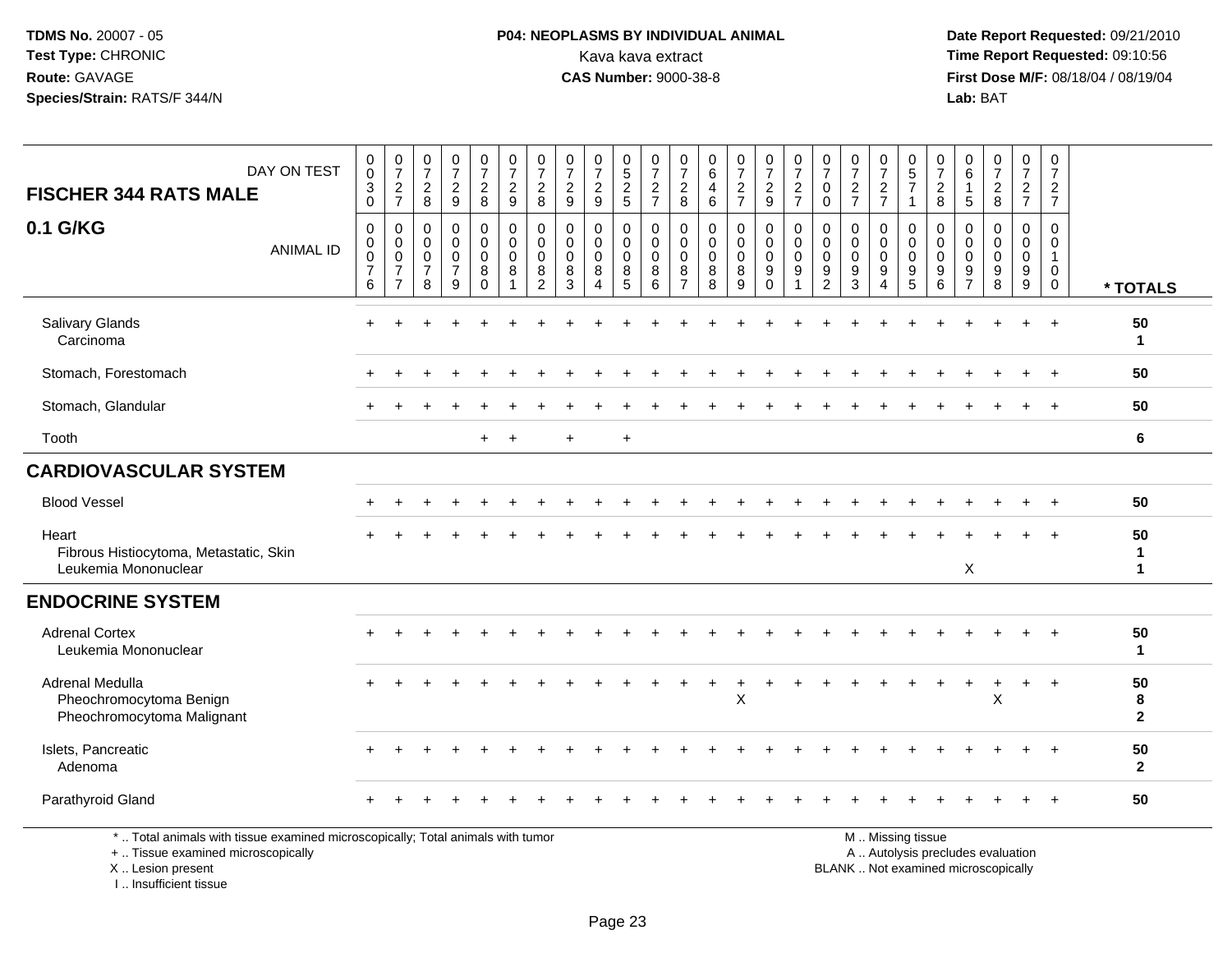### **P04: NEOPLASMS BY INDIVIDUAL ANIMAL**<br>Kava kava extract Kava kava extract **Time Report Requested:** 09:10:56<br>**CAS Number:** 9000-38-8<br>**Tirst Dose M/F:** 08/18/04 / 08/19/04

 **Date Report Requested:** 09/21/2010 **First Dose M/F:** 08/18/04 / 08/19/04 Lab: BAT **Lab:** BAT

| DAY ON TEST<br><b>FISCHER 344 RATS MALE</b>                                    | 0<br>$\mathsf{O}\xspace$<br>$\overline{3}$<br>$\pmb{0}$ | $\frac{0}{7}$<br>$\frac{2}{7}$                                          | $\frac{0}{7}$<br>$\overline{2}$<br>8                   | $\frac{0}{7}$<br>$\boldsymbol{2}$<br>9                           | $\frac{0}{7}$<br>$\overline{c}$<br>$\bf 8$                 | $\frac{0}{7}$<br>$\frac{2}{9}$                                 |         | $\frac{0}{7}$<br>$\overline{c}$<br>8                                 | 0<br>$\overline{7}$<br>$\frac{2}{9}$                           | $\frac{0}{7}$<br>$\sqrt{2}$<br>$\overline{9}$                    | $\begin{matrix} 0 \\ 5 \end{matrix}$<br>$\frac{2}{5}$ | 0<br>$\overline{7}$<br>$\frac{2}{7}$                   | $\frac{0}{7}$<br>$\overline{a}$<br>8                   | 0<br>6<br>$\overline{4}$<br>$6\phantom{1}$ | $\frac{0}{7}$<br>$\frac{2}{7}$                                                 | $\frac{0}{7}$<br>$\boldsymbol{2}$<br>$\boldsymbol{9}$                        | $\frac{0}{7}$<br>$\frac{2}{7}$                               | 0<br>$\overline{7}$<br>$\mathbf 0$<br>$\mathbf 0$      | $\frac{0}{7}$<br>$\frac{2}{7}$                             | $\frac{0}{7}$<br>$\frac{2}{7}$                 | 0<br>$\overline{5}$<br>$\overline{7}$<br>$\mathbf{1}$  | 0<br>$\overline{7}$<br>$\frac{2}{8}$            | 0<br>6<br>$\mathbf{1}$<br>$\overline{5}$               | $\frac{0}{7}$<br>$\overline{c}$<br>$\,8\,$       | $\frac{0}{7}$<br>$\frac{2}{7}$                                                | 0<br>$\overline{7}$<br>$\frac{2}{7}$                 |                         |  |
|--------------------------------------------------------------------------------|---------------------------------------------------------|-------------------------------------------------------------------------|--------------------------------------------------------|------------------------------------------------------------------|------------------------------------------------------------|----------------------------------------------------------------|---------|----------------------------------------------------------------------|----------------------------------------------------------------|------------------------------------------------------------------|-------------------------------------------------------|--------------------------------------------------------|--------------------------------------------------------|--------------------------------------------|--------------------------------------------------------------------------------|------------------------------------------------------------------------------|--------------------------------------------------------------|--------------------------------------------------------|------------------------------------------------------------|------------------------------------------------|--------------------------------------------------------|-------------------------------------------------|--------------------------------------------------------|--------------------------------------------------|-------------------------------------------------------------------------------|------------------------------------------------------|-------------------------|--|
| 0.1 G/KG<br><b>ANIMAL ID</b>                                                   | 0<br>$\pmb{0}$<br>$\pmb{0}$<br>$\overline{7}$<br>6      | $\,0\,$<br>$\pmb{0}$<br>$\mathbf 0$<br>$\overline{7}$<br>$\overline{7}$ | 0<br>$\mathbf 0$<br>$\mathbf 0$<br>$\overline{7}$<br>8 | $\mathbf 0$<br>$\mathbf 0$<br>$\mathbf 0$<br>$\overline{7}$<br>9 | $\mathbf 0$<br>$\mathsf 0$<br>$\mathbf 0$<br>8<br>$\Omega$ | $\pmb{0}$<br>$\mathbf 0$<br>$\mathbf 0$<br>8<br>$\overline{1}$ |         | $\pmb{0}$<br>$\mathsf{O}\xspace$<br>$\pmb{0}$<br>8<br>$\overline{c}$ | $\mathbf 0$<br>$\mathbf 0$<br>$\mathbf 0$<br>8<br>$\mathbf{3}$ | $\mathbf 0$<br>$\mathbf 0$<br>$\mathbf 0$<br>8<br>$\overline{4}$ | 0<br>0<br>$\mathbf 0$<br>8<br>$\overline{5}$          | 0<br>$\mathbf 0$<br>$\mathsf 0$<br>8<br>$6\phantom{a}$ | 0<br>$\mathbf 0$<br>$\mathbf 0$<br>8<br>$\overline{7}$ | 0<br>$\mathbf 0$<br>$\mathbf 0$<br>8<br>8  | $\pmb{0}$<br>$\mathbf 0$<br>$\mathsf{O}\xspace$<br>$\,8\,$<br>$\boldsymbol{9}$ | $\mathbf 0$<br>$\mathbf 0$<br>$\mathbf 0$<br>$\boldsymbol{9}$<br>$\mathbf 0$ | $\pmb{0}$<br>$\mathbf 0$<br>$\mathbf 0$<br>9<br>$\mathbf{1}$ | 0<br>$\mathbf 0$<br>$\mathbf 0$<br>9<br>$\overline{c}$ | 0<br>$\mathbf 0$<br>$\mathbf 0$<br>$9\,$<br>$\mathfrak{Z}$ | 0<br>0<br>$\pmb{0}$<br>$9\,$<br>$\overline{4}$ | 0<br>$\mathbf 0$<br>$\mathbf 0$<br>9<br>$\overline{5}$ | 0<br>$\mathbf 0$<br>$\mathbf 0$<br>9<br>$\,6\,$ | 0<br>$\mathbf 0$<br>$\mathbf 0$<br>9<br>$\overline{7}$ | $\mathbf 0$<br>$\Omega$<br>$\mathbf 0$<br>9<br>8 | 0<br>$\mathbf 0$<br>$\mathsf{O}\xspace$<br>$\boldsymbol{9}$<br>$\overline{9}$ | 0<br>$\mathbf 0$<br>$\mathbf{1}$<br>0<br>$\mathbf 0$ | * TOTALS                |  |
| Adenoma                                                                        |                                                         |                                                                         |                                                        |                                                                  |                                                            | X                                                              |         |                                                                      |                                                                |                                                                  |                                                       |                                                        |                                                        |                                            |                                                                                |                                                                              |                                                              |                                                        |                                                            |                                                |                                                        |                                                 |                                                        |                                                  |                                                                               |                                                      | $\mathbf{1}$            |  |
| <b>Pituitary Gland</b><br>Pars Distalis, Adenoma                               |                                                         | X                                                                       |                                                        |                                                                  | X                                                          | $\times$                                                       |         |                                                                      |                                                                |                                                                  | X                                                     | $\mathsf{X}$                                           | $\mathsf{X}$                                           |                                            | X                                                                              | X                                                                            |                                                              |                                                        | X                                                          |                                                |                                                        |                                                 |                                                        |                                                  | $\mathsf{X}$                                                                  | $\ddot{}$<br>$\mathsf{X}$                            | 50<br>20                |  |
| <b>Thyroid Gland</b><br>Bilateral, C-cell, Adenoma<br>C-cell, Adenoma          |                                                         | $\times$                                                                |                                                        | X                                                                |                                                            |                                                                | $X$ $X$ |                                                                      |                                                                |                                                                  |                                                       |                                                        |                                                        |                                            |                                                                                |                                                                              |                                                              |                                                        |                                                            |                                                |                                                        |                                                 |                                                        |                                                  | X                                                                             |                                                      | 50<br>$\mathbf{1}$<br>8 |  |
| <b>GENERAL BODY SYSTEM</b>                                                     |                                                         |                                                                         |                                                        |                                                                  |                                                            |                                                                |         |                                                                      |                                                                |                                                                  |                                                       |                                                        |                                                        |                                            |                                                                                |                                                                              |                                                              |                                                        |                                                            |                                                |                                                        |                                                 |                                                        |                                                  |                                                                               |                                                      |                         |  |
| <b>Tissue NOS</b><br>Rhabdomyosarcoma                                          |                                                         |                                                                         |                                                        |                                                                  |                                                            |                                                                |         |                                                                      |                                                                |                                                                  | $\ddot{}$<br>$\boldsymbol{\mathsf{X}}$                |                                                        |                                                        |                                            |                                                                                |                                                                              |                                                              |                                                        |                                                            |                                                |                                                        |                                                 |                                                        |                                                  |                                                                               |                                                      | 1<br>1                  |  |
| <b>GENITAL SYSTEM</b>                                                          |                                                         |                                                                         |                                                        |                                                                  |                                                            |                                                                |         |                                                                      |                                                                |                                                                  |                                                       |                                                        |                                                        |                                            |                                                                                |                                                                              |                                                              |                                                        |                                                            |                                                |                                                        |                                                 |                                                        |                                                  |                                                                               |                                                      |                         |  |
| <b>Coagulating Gland</b>                                                       |                                                         |                                                                         |                                                        |                                                                  |                                                            |                                                                |         |                                                                      |                                                                |                                                                  |                                                       |                                                        |                                                        |                                            |                                                                                |                                                                              |                                                              |                                                        |                                                            | $+$                                            |                                                        |                                                 |                                                        |                                                  |                                                                               |                                                      | $\mathbf{2}$            |  |
| Epididymis<br>Fibrous Histiocytoma, Metastatic, Skin<br>Mesothelioma Malignant |                                                         |                                                                         |                                                        |                                                                  |                                                            |                                                                |         |                                                                      |                                                                |                                                                  |                                                       |                                                        |                                                        |                                            |                                                                                |                                                                              |                                                              | X                                                      |                                                            |                                                | X                                                      |                                                 |                                                        |                                                  |                                                                               |                                                      | 50<br>$\mathbf{1}$<br>3 |  |
| <b>Preputial Gland</b><br>Carcinoma<br>Schwannoma Malignant                    | $+$                                                     | $\overline{+}$                                                          | ÷<br>X                                                 |                                                                  |                                                            |                                                                |         |                                                                      |                                                                |                                                                  |                                                       |                                                        |                                                        |                                            |                                                                                |                                                                              |                                                              |                                                        |                                                            |                                                |                                                        |                                                 |                                                        |                                                  | $\ddot{}$                                                                     | $\ddot{}$                                            | 50<br>-1<br>1           |  |
| Prostate<br>Adenoma                                                            |                                                         |                                                                         |                                                        | X                                                                |                                                            |                                                                |         |                                                                      |                                                                |                                                                  |                                                       |                                                        |                                                        |                                            |                                                                                |                                                                              |                                                              |                                                        |                                                            |                                                |                                                        |                                                 |                                                        |                                                  |                                                                               |                                                      | 50<br>$\mathbf{1}$      |  |
| <b>Seminal Vesicle</b>                                                         |                                                         |                                                                         |                                                        |                                                                  |                                                            |                                                                |         |                                                                      |                                                                |                                                                  |                                                       |                                                        |                                                        |                                            |                                                                                |                                                                              |                                                              |                                                        |                                                            |                                                |                                                        |                                                 |                                                        |                                                  |                                                                               |                                                      | 50                      |  |

\* .. Total animals with tissue examined microscopically; Total animals with tumor

+ .. Tissue examined microscopically

X .. Lesion present

I .. Insufficient tissue

M .. Missing tissue

y the contract of the contract of the contract of the contract of the contract of the contract of the contract of  $A$ . Autolysis precludes evaluation

Lesion present BLANK .. Not examined microscopically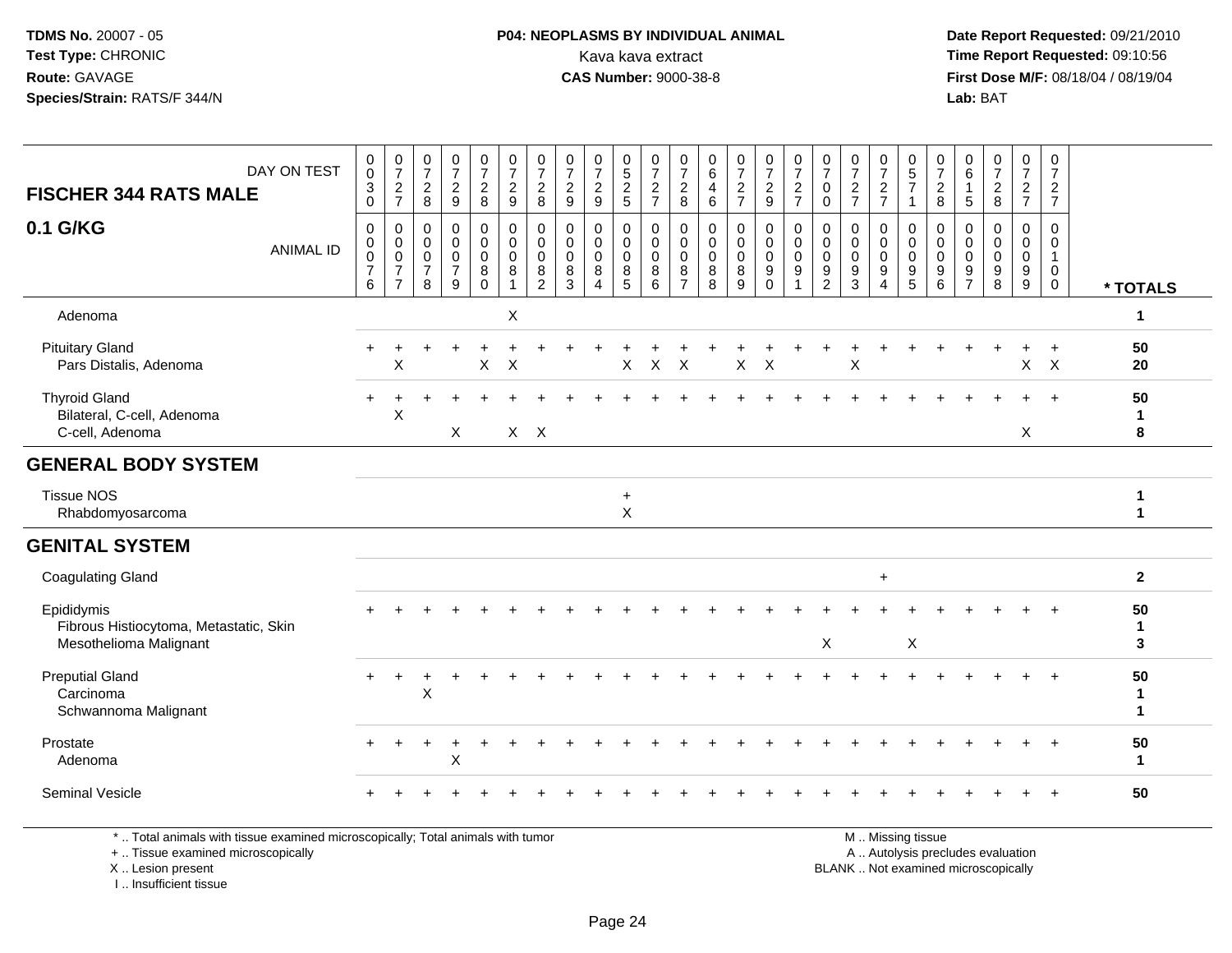## **P04: NEOPLASMS BY INDIVIDUAL ANIMAL**<br>Kava kava extract Kava kava extract **Time Report Requested:** 09:10:56<br>**CAS Number:** 9000-38-8 **CAS Number:** 9000-38-8

| DAY ON TEST<br><b>FISCHER 344 RATS MALE</b>                                                                                                                         | 0<br>$\mathsf{O}\xspace$<br>$_{0}^{3}$             | $\frac{0}{7}$<br>$\frac{2}{7}$                                                  | 0<br>$\overline{7}$<br>$\overline{c}$<br>8 | 0<br>$\overline{7}$<br>$\frac{2}{9}$                             | $\frac{0}{7}$<br>$\overline{c}$<br>8             | 0<br>$\overline{7}$<br>$\overline{a}$<br>9 | $\pmb{0}$<br>$\overline{7}$<br>$\boldsymbol{2}$<br>8           | 0<br>$\overline{7}$<br>$\overline{c}$<br>9    | 0<br>$\overline{7}$<br>$\overline{c}$<br>9                 | 0<br>$\overline{5}$<br>$\overline{c}$<br>5 | 0<br>$\overline{7}$<br>$\frac{2}{7}$    | 0<br>$\overline{7}$<br>$\boldsymbol{2}$<br>8           | 0<br>6<br>4<br>$\,6\,$          | $\begin{smallmatrix}0\\7\end{smallmatrix}$<br>$\frac{2}{7}$ | $\frac{0}{7}$<br>$\overline{c}$<br>$\overline{9}$   | $\pmb{0}$<br>$\overline{7}$<br>$\frac{2}{7}$                          | 0<br>$\overline{7}$<br>0<br>$\mathbf 0$                | 0<br>$\overline{7}$<br>$\overline{c}$<br>$\overline{7}$     | $\pmb{0}$<br>$\overline{7}$<br>$\boldsymbol{2}$<br>$\overline{7}$ | 0<br>5<br>$\overline{7}$<br>$\mathbf{1}$           | 0<br>$\overline{7}$<br>$\overline{c}$<br>8                        | 0<br>6<br>$\mathbf{1}$<br>5                             | 0<br>$\overline{7}$<br>$\boldsymbol{2}$<br>8                             | 0<br>$\overline{7}$<br>$\frac{2}{7}$      | $\mathbf 0$<br>$\overline{7}$<br>$\overline{c}$<br>$\overline{7}$ |                                   |
|---------------------------------------------------------------------------------------------------------------------------------------------------------------------|----------------------------------------------------|---------------------------------------------------------------------------------|--------------------------------------------|------------------------------------------------------------------|--------------------------------------------------|--------------------------------------------|----------------------------------------------------------------|-----------------------------------------------|------------------------------------------------------------|--------------------------------------------|-----------------------------------------|--------------------------------------------------------|---------------------------------|-------------------------------------------------------------|-----------------------------------------------------|-----------------------------------------------------------------------|--------------------------------------------------------|-------------------------------------------------------------|-------------------------------------------------------------------|----------------------------------------------------|-------------------------------------------------------------------|---------------------------------------------------------|--------------------------------------------------------------------------|-------------------------------------------|-------------------------------------------------------------------|-----------------------------------|
| 0.1 G/KG<br><b>ANIMAL ID</b>                                                                                                                                        | 0<br>0<br>$\pmb{0}$<br>$\boldsymbol{7}$<br>$\,6\,$ | $\mathbf 0$<br>$\mathbf 0$<br>$\mathbf 0$<br>$\boldsymbol{7}$<br>$\overline{7}$ | 0<br>$\mathbf 0$<br>$\mathbf 0$<br>7<br>8  | $\mathbf 0$<br>$\mathbf 0$<br>$\mathbf 0$<br>$\overline{7}$<br>9 | 0<br>$\mathbf 0$<br>$\mathbf 0$<br>8<br>$\Omega$ | 0<br>$\mathbf 0$<br>$\mathbf 0$<br>8       | $\mathbf 0$<br>$\pmb{0}$<br>$\mathbf 0$<br>8<br>$\overline{2}$ | $\mathbf 0$<br>$\Omega$<br>$\Omega$<br>8<br>3 | $\Omega$<br>$\mathbf 0$<br>$\Omega$<br>8<br>$\overline{4}$ | 0<br>$\mathbf 0$<br>$\Omega$<br>8<br>5     | 0<br>$\pmb{0}$<br>$\mathbf 0$<br>8<br>6 | 0<br>$\mathbf 0$<br>$\mathbf 0$<br>8<br>$\overline{7}$ | 0<br>0<br>$\mathbf 0$<br>8<br>8 | $\mathbf 0$<br>$\mathsf{O}\xspace$<br>$\mathbf 0$<br>8<br>9 | 0<br>$\mathbf 0$<br>$\mathbf 0$<br>9<br>$\mathbf 0$ | $\mathbf 0$<br>$\boldsymbol{0}$<br>$\mathbf 0$<br>9<br>$\overline{1}$ | 0<br>$\mathbf 0$<br>$\mathbf 0$<br>9<br>$\overline{c}$ | $\mathbf 0$<br>$\mathbf 0$<br>$\Omega$<br>9<br>$\mathbf{3}$ | $\mathbf 0$<br>$\mathbf 0$<br>$\mathbf 0$<br>9<br>$\overline{4}$  | 0<br>$\mathbf 0$<br>$\mathbf 0$<br>9<br>$\sqrt{5}$ | $\mathbf 0$<br>$\mathbf 0$<br>$\mathbf 0$<br>9<br>$6\phantom{1}6$ | $\Omega$<br>$\Omega$<br>$\Omega$<br>9<br>$\overline{7}$ | $\Omega$<br>$\Omega$<br>$\Omega$<br>9<br>8                               | 0<br>$\mathbf 0$<br>$\mathbf 0$<br>9<br>9 | $\Omega$<br>$\mathbf 0$<br>$\mathbf{1}$<br>0<br>0                 | * TOTALS                          |
| <b>Testes</b><br>Mesothelioma Malignant<br>Bilateral, Interstitial Cell, Adenoma<br>Interstitial Cell, Adenoma                                                      |                                                    | X                                                                               | X                                          |                                                                  | X X                                              | X                                          | $\times$                                                       |                                               | $X$ $X$                                                    |                                            | X                                       |                                                        | x x x x x                       |                                                             |                                                     |                                                                       | X<br>X                                                 | $\times$                                                    |                                                                   | X                                                  | $X$ $X$                                                           | X                                                       |                                                                          | $X$ $X$                                   | $\times$                                                          | 50<br>3<br>32<br>12               |
| <b>HEMATOPOIETIC SYSTEM</b>                                                                                                                                         |                                                    |                                                                                 |                                            |                                                                  |                                                  |                                            |                                                                |                                               |                                                            |                                            |                                         |                                                        |                                 |                                                             |                                                     |                                                                       |                                                        |                                                             |                                                                   |                                                    |                                                                   |                                                         |                                                                          |                                           |                                                                   |                                   |
| <b>Bone Marrow</b><br>Mast Cell Tumor Malignant                                                                                                                     |                                                    |                                                                                 |                                            |                                                                  |                                                  |                                            |                                                                |                                               |                                                            |                                            |                                         |                                                        |                                 |                                                             |                                                     |                                                                       |                                                        |                                                             |                                                                   |                                                    |                                                                   |                                                         |                                                                          |                                           |                                                                   | 50<br>$\blacktriangleleft$        |
| Lymph Node<br>Pancreatic, Leukemia Mononuclear<br>Pancreatic, Mast Cell Tumor Malignant                                                                             |                                                    |                                                                                 | $\ddot{}$                                  |                                                                  |                                                  |                                            |                                                                |                                               |                                                            |                                            |                                         |                                                        |                                 |                                                             |                                                     |                                                                       |                                                        |                                                             |                                                                   |                                                    |                                                                   | +<br>$\times$                                           |                                                                          |                                           |                                                                   | 3<br>-1                           |
| Lymph Node, Mandibular                                                                                                                                              | м                                                  | M                                                                               | М                                          | M                                                                | M                                                | M                                          | M                                                              | м                                             | M                                                          | M                                          | M                                       |                                                        | M M M M                         |                                                             |                                                     | M                                                                     | M                                                      |                                                             | M M M                                                             |                                                    | M                                                                 | M                                                       |                                                                          | M M M                                     |                                                                   | 0                                 |
| Lymph Node, Mesenteric<br>Leukemia Mononuclear<br>Mast Cell Tumor Malignant                                                                                         |                                                    |                                                                                 |                                            |                                                                  |                                                  |                                            |                                                                |                                               |                                                            |                                            |                                         |                                                        |                                 |                                                             |                                                     |                                                                       |                                                        |                                                             |                                                                   |                                                    |                                                                   | $\mathsf X$                                             |                                                                          |                                           | $\ddot{}$                                                         | 50<br>$\mathbf{2}$<br>$\mathbf 1$ |
| Spleen<br>Leukemia Mononuclear<br>Mast Cell Tumor Malignant                                                                                                         |                                                    | $\ddot{}$                                                                       | X                                          |                                                                  |                                                  |                                            |                                                                | X                                             |                                                            |                                            |                                         |                                                        |                                 |                                                             | $\ddot{}$                                           | X                                                                     |                                                        |                                                             |                                                                   |                                                    |                                                                   | X                                                       |                                                                          |                                           | $\ddot{}$                                                         | 50<br>8<br>$\blacktriangleleft$   |
| Thymus<br>Mesothelioma Malignant                                                                                                                                    |                                                    |                                                                                 |                                            | Χ                                                                |                                                  |                                            |                                                                |                                               |                                                            |                                            |                                         |                                                        |                                 |                                                             |                                                     |                                                                       |                                                        |                                                             |                                                                   |                                                    |                                                                   |                                                         |                                                                          |                                           |                                                                   | 50<br>$\blacktriangleleft$        |
| <b>INTEGUMENTARY SYSTEM</b>                                                                                                                                         |                                                    |                                                                                 |                                            |                                                                  |                                                  |                                            |                                                                |                                               |                                                            |                                            |                                         |                                                        |                                 |                                                             |                                                     |                                                                       |                                                        |                                                             |                                                                   |                                                    |                                                                   |                                                         |                                                                          |                                           |                                                                   |                                   |
| <b>Mammary Gland</b>                                                                                                                                                |                                                    |                                                                                 |                                            |                                                                  |                                                  |                                            |                                                                |                                               |                                                            |                                            |                                         |                                                        |                                 |                                                             |                                                     |                                                                       |                                                        |                                                             |                                                                   |                                                    |                                                                   |                                                         |                                                                          |                                           |                                                                   | 50                                |
| *  Total animals with tissue examined microscopically; Total animals with tumor<br>+  Tissue examined microscopically<br>X  Lesion present<br>I Insufficient tissue |                                                    |                                                                                 |                                            |                                                                  |                                                  |                                            |                                                                |                                               |                                                            |                                            |                                         |                                                        |                                 |                                                             |                                                     |                                                                       |                                                        |                                                             |                                                                   | M  Missing tissue                                  |                                                                   |                                                         | A  Autolysis precludes evaluation<br>BLANK  Not examined microscopically |                                           |                                                                   |                                   |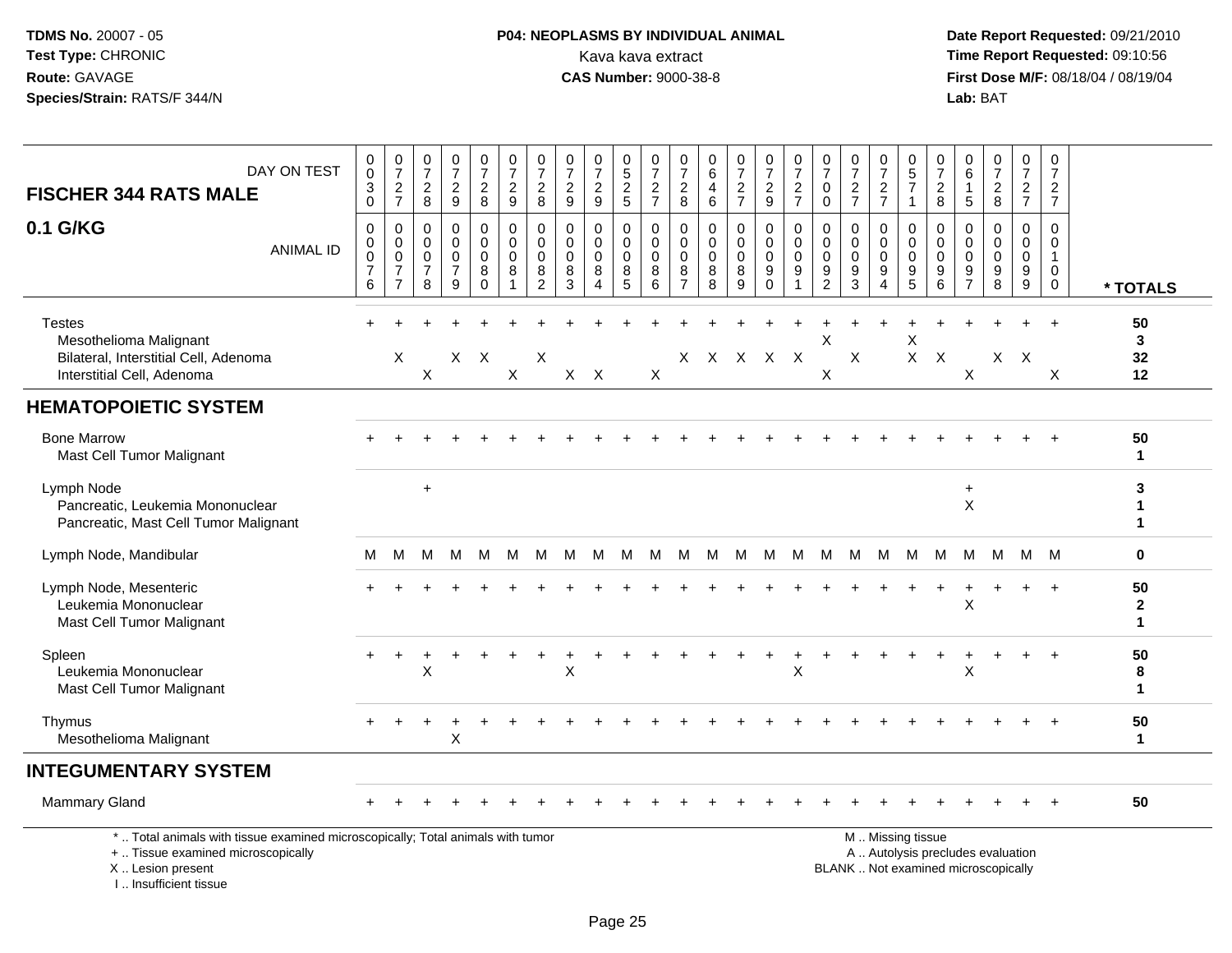### **P04: NEOPLASMS BY INDIVIDUAL ANIMAL**<br>Kava kava extract Kava kava extract **Time Report Requested:** 09:10:56<br>**CAS Number:** 9000-38-8<br>**Tirst Dose M/F:** 08/18/04 / 08/19/04

 **Date Report Requested:** 09/21/2010 **First Dose M/F:** 08/18/04 / 08/19/04 Lab: BAT **Lab:** BAT

|                                                                                                                            | 0                                                              |                                                                               | 0                                                                |                                                         |                                                  | 0                                    |                                                               | 0                                             |                                       | 0                                                | 0                                          | 0                                                                | 0                                             |                                                     |                                                                | 0                                           | 0                                                                | 0                                                      |                                                     | 0                                                | 0                                          | 0                                         |                                                           | 0                                                  | 0                                                                  |                              |
|----------------------------------------------------------------------------------------------------------------------------|----------------------------------------------------------------|-------------------------------------------------------------------------------|------------------------------------------------------------------|---------------------------------------------------------|--------------------------------------------------|--------------------------------------|---------------------------------------------------------------|-----------------------------------------------|---------------------------------------|--------------------------------------------------|--------------------------------------------|------------------------------------------------------------------|-----------------------------------------------|-----------------------------------------------------|----------------------------------------------------------------|---------------------------------------------|------------------------------------------------------------------|--------------------------------------------------------|-----------------------------------------------------|--------------------------------------------------|--------------------------------------------|-------------------------------------------|-----------------------------------------------------------|----------------------------------------------------|--------------------------------------------------------------------|------------------------------|
| DAY ON TEST                                                                                                                | $\mathbf 0$<br>$\ensuremath{\mathsf{3}}$                       | $\frac{0}{7}$                                                                 | $\overline{7}$                                                   | $\frac{0}{7}$<br>$\overline{2}$                         | $\frac{0}{7}$                                    | $\overline{7}$                       | $\frac{0}{7}$<br>$\overline{\mathbf{c}}$                      | $\overline{7}$<br>$\boldsymbol{2}$            | $\frac{0}{7}$<br>$\overline{2}$       | $\frac{5}{2}$                                    | $\overline{7}$                             | $\overline{7}$                                                   | 6<br>4                                        | $\frac{0}{7}$                                       | $\frac{0}{7}$                                                  | $\overline{7}$                              | $\overline{7}$<br>$\mathbf 0$                                    | $\overline{7}$                                         | $\frac{0}{7}$                                       | $\sqrt{5}$<br>$\overline{7}$                     | $\overline{7}$                             | 6                                         | $\frac{0}{7}$                                             | $\overline{7}$                                     | $\overline{7}$                                                     |                              |
| <b>FISCHER 344 RATS MALE</b>                                                                                               | $\mathbf 0$                                                    | $\frac{2}{7}$                                                                 | $\frac{2}{8}$                                                    | 9                                                       | $\frac{2}{8}$                                    | $\frac{2}{9}$                        | 8                                                             | 9                                             | 9                                     |                                                  | $\frac{2}{7}$                              | $_{\rm 8}^2$                                                     | $6\phantom{1}$                                | $\frac{2}{7}$                                       | $\frac{2}{9}$                                                  | $\frac{2}{7}$                               | $\mathbf 0$                                                      | $\frac{2}{7}$                                          | $\frac{2}{7}$                                       | $\mathbf{1}$                                     | $_{\rm 8}^2$                               | 5                                         | $\frac{2}{8}$                                             | $rac{2}{7}$                                        | $\frac{2}{7}$                                                      |                              |
| 0.1 G/KG<br><b>ANIMAL ID</b>                                                                                               | $\mathbf 0$<br>0<br>$\mathsf{O}\xspace$<br>$\overline{7}$<br>6 | $\mathbf 0$<br>$\mathbf 0$<br>$\mathsf 0$<br>$\overline{7}$<br>$\overline{7}$ | $\mathbf 0$<br>$\mathbf 0$<br>$\mathbf 0$<br>$\overline{7}$<br>8 | $\Omega$<br>$\Omega$<br>$\Omega$<br>$\overline{7}$<br>9 | 0<br>$\mathbf 0$<br>$\mathbf 0$<br>8<br>$\Omega$ | 0<br>$\mathbf 0$<br>$\mathbf 0$<br>8 | $\mathbf 0$<br>$\Omega$<br>$\mathbf 0$<br>8<br>$\overline{2}$ | $\Omega$<br>$\Omega$<br>$\mathbf 0$<br>8<br>3 | $\Omega$<br>$\Omega$<br>$\Omega$<br>8 | $\mathbf 0$<br>$\Omega$<br>$\mathbf 0$<br>8<br>5 | $\Omega$<br>$\Omega$<br>$\Omega$<br>8<br>6 | $\mathbf 0$<br>$\Omega$<br>$\overline{0}$<br>8<br>$\overline{7}$ | $\mathbf 0$<br>$\Omega$<br>$\Omega$<br>8<br>8 | $\mathbf 0$<br>$\mathbf 0$<br>$\mathbf 0$<br>8<br>9 | $\mathbf 0$<br>$\overline{0}$<br>$\mathsf{O}$<br>9<br>$\Omega$ | $\mathbf 0$<br>$\Omega$<br>$\mathbf 0$<br>9 | $\mathbf 0$<br>$\mathbf 0$<br>$\mathbf 0$<br>9<br>$\overline{2}$ | $\Omega$<br>$\Omega$<br>$\Omega$<br>9<br>$\mathcal{R}$ | $\mathbf 0$<br>$\mathbf 0$<br>$\mathbf 0$<br>9<br>4 | $\mathbf 0$<br>$\Omega$<br>$\mathbf 0$<br>9<br>5 | $\Omega$<br>$\Omega$<br>$\Omega$<br>9<br>6 | $\Omega$<br>$\mathbf{0}$<br>$\Omega$<br>9 | $\Omega$<br>$\Omega$<br>$\Omega$<br>$\boldsymbol{9}$<br>8 | $\mathbf{0}$<br>$\Omega$<br>$\mathbf{0}$<br>9<br>9 | $\Omega$<br>$\Omega$<br>$\overline{1}$<br>$\Omega$<br>$\mathbf{0}$ | * TOTALS                     |
| Fibroadenoma                                                                                                               |                                                                |                                                                               |                                                                  |                                                         |                                                  |                                      |                                                               |                                               |                                       |                                                  |                                            |                                                                  |                                               |                                                     |                                                                |                                             |                                                                  |                                                        |                                                     |                                                  |                                            |                                           |                                                           |                                                    |                                                                    | 1                            |
| Skin<br>Subcutaneous Tissue, Fibroma<br>Subcutaneous Tissue, Fibrous Histiocytoma<br>Subcutaneous Tissue, Osteosarcoma     |                                                                |                                                                               | X                                                                |                                                         |                                                  | $\times$                             |                                                               | X                                             |                                       |                                                  | X                                          |                                                                  |                                               |                                                     |                                                                |                                             | X                                                                |                                                        |                                                     |                                                  |                                            |                                           |                                                           |                                                    |                                                                    | 50<br>5<br>$\mathbf{1}$<br>1 |
| <b>MUSCULOSKELETAL SYSTEM</b>                                                                                              |                                                                |                                                                               |                                                                  |                                                         |                                                  |                                      |                                                               |                                               |                                       |                                                  |                                            |                                                                  |                                               |                                                     |                                                                |                                             |                                                                  |                                                        |                                                     |                                                  |                                            |                                           |                                                           |                                                    |                                                                    |                              |
| <b>Bone</b><br>Osteosarcoma                                                                                                |                                                                |                                                                               |                                                                  |                                                         |                                                  |                                      |                                                               |                                               |                                       |                                                  |                                            |                                                                  |                                               |                                                     |                                                                |                                             |                                                                  |                                                        |                                                     |                                                  |                                            |                                           |                                                           |                                                    |                                                                    | 50<br>1.                     |
| <b>NERVOUS SYSTEM</b>                                                                                                      |                                                                |                                                                               |                                                                  |                                                         |                                                  |                                      |                                                               |                                               |                                       |                                                  |                                            |                                                                  |                                               |                                                     |                                                                |                                             |                                                                  |                                                        |                                                     |                                                  |                                            |                                           |                                                           |                                                    |                                                                    |                              |
| <b>Brain</b><br>Leukemia Mononuclear<br>Meningioma Malignant                                                               |                                                                |                                                                               |                                                                  |                                                         |                                                  |                                      |                                                               |                                               |                                       |                                                  |                                            |                                                                  |                                               |                                                     |                                                                |                                             |                                                                  |                                                        |                                                     |                                                  |                                            | X                                         |                                                           |                                                    |                                                                    | 50<br>1<br>$\mathbf{1}$      |
| <b>RESPIRATORY SYSTEM</b>                                                                                                  |                                                                |                                                                               |                                                                  |                                                         |                                                  |                                      |                                                               |                                               |                                       |                                                  |                                            |                                                                  |                                               |                                                     |                                                                |                                             |                                                                  |                                                        |                                                     |                                                  |                                            |                                           |                                                           |                                                    |                                                                    |                              |
| Lung<br>Alveolar/Bronchiolar Carcinoma<br>Carcinoma, Metastatic, Salivary Glands<br>Fibrous Histiocytoma, Metastatic, Skin |                                                                |                                                                               |                                                                  |                                                         |                                                  |                                      |                                                               |                                               |                                       |                                                  |                                            |                                                                  |                                               |                                                     |                                                                |                                             |                                                                  | X                                                      |                                                     |                                                  |                                            |                                           |                                                           |                                                    |                                                                    | 50                           |
| Leukemia Mononuclear<br>Mesothelioma Malignant<br>Neural Crest Tumor, Metastatic, Ear<br>Osteosarcoma, Metastatic, Skin    |                                                                |                                                                               |                                                                  | $\times$                                                |                                                  |                                      |                                                               | X                                             |                                       |                                                  |                                            |                                                                  | $\sf X$                                       |                                                     |                                                                |                                             |                                                                  |                                                        |                                                     |                                                  |                                            | X                                         |                                                           |                                                    |                                                                    |                              |
| Nose                                                                                                                       |                                                                |                                                                               |                                                                  |                                                         |                                                  |                                      |                                                               |                                               |                                       |                                                  |                                            |                                                                  |                                               |                                                     |                                                                |                                             |                                                                  |                                                        |                                                     |                                                  |                                            |                                           |                                                           |                                                    |                                                                    | 50                           |
| * Total animals with tissue examined microsconically: Total animals with tumor                                             |                                                                |                                                                               |                                                                  |                                                         |                                                  |                                      |                                                               |                                               |                                       |                                                  |                                            |                                                                  |                                               |                                                     |                                                                |                                             |                                                                  |                                                        |                                                     | M Miccinaticcup                                  |                                            |                                           |                                                           |                                                    |                                                                    |                              |

\* .. Total animals with tissue examined microscopically; Total animals with tumor

+ .. Tissue examined microscopically

X .. Lesion present

I .. Insufficient tissue

M .. Missing tissue

y the contract of the contract of the contract of the contract of the contract of the contract of the contract of  $A$ . Autolysis precludes evaluation

Lesion present BLANK .. Not examined microscopically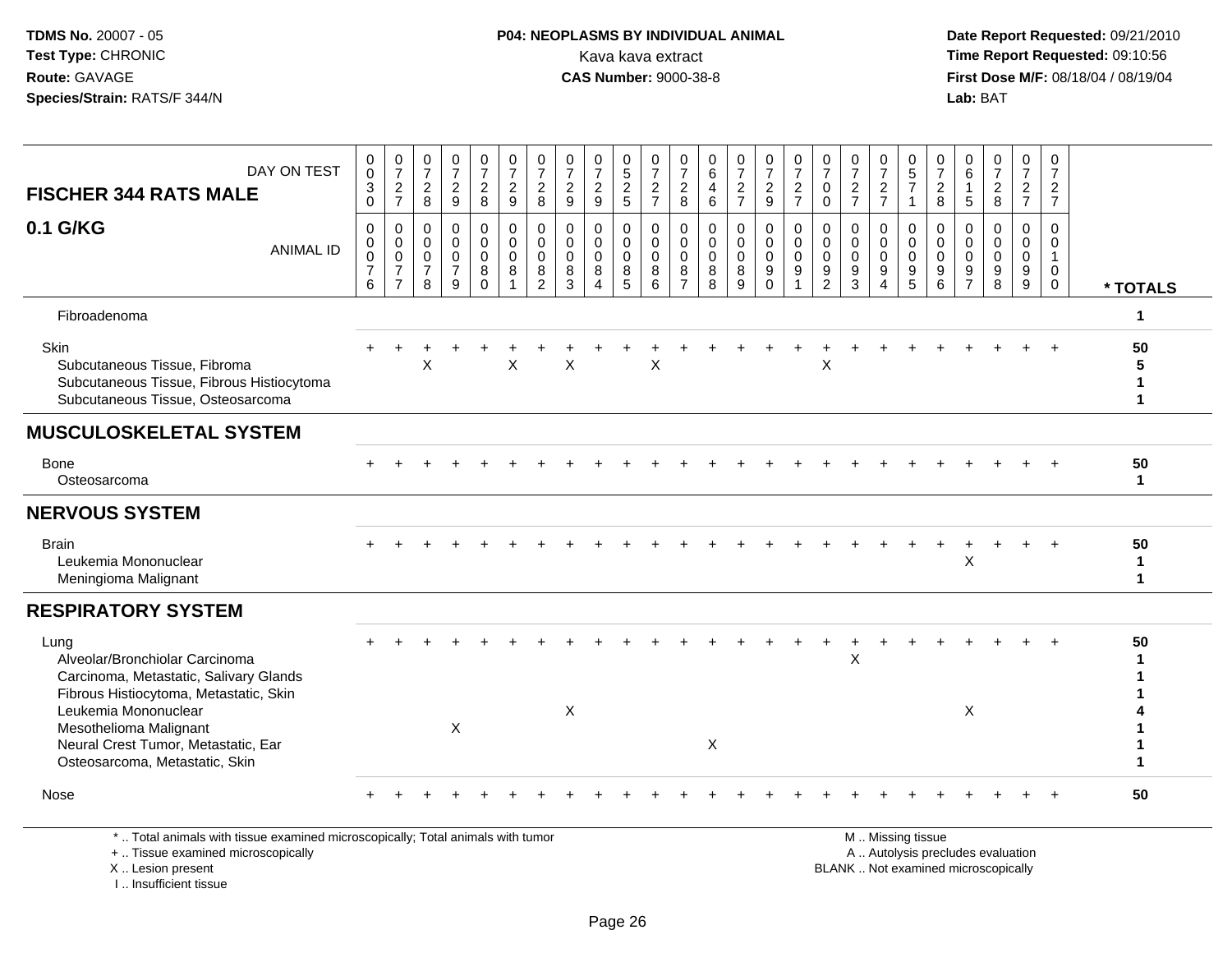#### **P04: NEOPLASMS BY INDIVIDUAL ANIMAL**<br>Kava kava extract Kava kava extract **Time Report Requested:** 09:10:56<br>**CAS Number:** 9000-38-8<br>**Tirst Dose M/F:** 08/18/04 / 08/19/04

 **Date Report Requested:** 09/21/2010 **First Dose M/F:** 08/18/04 / 08/19/04 Lab: BAT **Lab:** BAT

| DAY ON TEST<br><b>FISCHER 344 RATS MALE</b>                      | 0<br>$\mathsf{O}\xspace$<br>$\ensuremath{\mathsf{3}}$<br>$\mathbf 0$ | $\frac{0}{7}$<br>$\overline{c}$<br>$\overline{7}$                   | 0<br>$\overline{7}$<br>$\boldsymbol{2}$<br>8 | $\frac{0}{7}$<br>$\sqrt{2}$<br>$9\,$                                        | $\frac{0}{7}$<br>$\overline{c}$<br>8      | $\frac{0}{7}$<br>$\overline{c}$<br>$9\,$        | $\frac{0}{7}$<br>$\overline{c}$<br>8                   | $\frac{0}{7}$<br>$\boldsymbol{2}$<br>$\boldsymbol{9}$ | $\frac{0}{7}$<br>$\overline{c}$<br>9                         | $\begin{array}{c} 0 \\ 5 \end{array}$<br>$\frac{2}{5}$                 | $\frac{0}{7}$<br>$\sqrt{2}$<br>$\overline{7}$ | 0<br>$\overline{7}$<br>$\boldsymbol{2}$<br>8           | $\begin{array}{c} 0 \\ 6 \end{array}$<br>4<br>6 | $\frac{0}{7}$<br>$\overline{c}$<br>$\overline{7}$ | $\frac{0}{7}$<br>$\overline{2}$<br>9               | $\frac{0}{7}$<br>$\sqrt{2}$<br>$\overline{7}$      | $\frac{0}{7}$<br>0<br>$\mathbf 0$                      | $\frac{0}{7}$<br>$\boldsymbol{2}$<br>$\overline{7}$ | $\frac{0}{7}$<br>$\overline{\mathbf{c}}$<br>$\overline{7}$ | 0<br>$\frac{5}{7}$<br>$\overline{1}$                                               | $\frac{0}{7}$<br>$\boldsymbol{2}$<br>8                            | $\begin{array}{c} 0 \\ 6 \end{array}$<br>$\overline{1}$<br>5         | $\frac{0}{7}$<br>$\frac{2}{8}$            | $\frac{0}{7}$<br>$\frac{2}{7}$                 | 0<br>$\overline{7}$<br>$\overline{c}$<br>$\overline{7}$        |                                |
|------------------------------------------------------------------|----------------------------------------------------------------------|---------------------------------------------------------------------|----------------------------------------------|-----------------------------------------------------------------------------|-------------------------------------------|-------------------------------------------------|--------------------------------------------------------|-------------------------------------------------------|--------------------------------------------------------------|------------------------------------------------------------------------|-----------------------------------------------|--------------------------------------------------------|-------------------------------------------------|---------------------------------------------------|----------------------------------------------------|----------------------------------------------------|--------------------------------------------------------|-----------------------------------------------------|------------------------------------------------------------|------------------------------------------------------------------------------------|-------------------------------------------------------------------|----------------------------------------------------------------------|-------------------------------------------|------------------------------------------------|----------------------------------------------------------------|--------------------------------|
| 0.1 G/KG<br><b>ANIMAL ID</b>                                     | $\mathbf 0$<br>$\mathbf 0$<br>0<br>$\overline{7}$<br>$\,6$           | 0<br>$\mathbf 0$<br>$\mathbf 0$<br>$\overline{7}$<br>$\overline{7}$ | 0<br>0<br>0<br>$\overline{7}$<br>8           | $\boldsymbol{0}$<br>$\mathsf{O}\xspace$<br>$\pmb{0}$<br>$\overline{7}$<br>9 | 0<br>$\overline{0}$<br>0<br>8<br>$\Omega$ | $\pmb{0}$<br>$\pmb{0}$<br>$\mathbf 0$<br>8<br>1 | 0<br>$\mathbf 0$<br>$\mathbf 0$<br>8<br>$\overline{2}$ | 0<br>$\mathbf 0$<br>$\mathbf 0$<br>8<br>3             | 0<br>$\mathsf{O}\xspace$<br>0<br>8<br>$\boldsymbol{\Lambda}$ | $\pmb{0}$<br>$\mathsf{O}\xspace$<br>$\mathbf 0$<br>8<br>$\overline{5}$ | 0<br>$\mathbf 0$<br>$\mathbf 0$<br>8<br>6     | 0<br>$\mathbf 0$<br>$\mathbf 0$<br>8<br>$\overline{7}$ | 0<br>$\mathbf 0$<br>$\mathbf 0$<br>$\bf 8$<br>8 | $_0^0$<br>$_{8}^{\rm 0}$<br>9                     | 0<br>$\mathsf{O}\xspace$<br>0<br>$9\,$<br>$\Omega$ | 0<br>$\pmb{0}$<br>$\pmb{0}$<br>9<br>$\overline{ }$ | 0<br>$\mathbf 0$<br>$\mathbf 0$<br>9<br>$\overline{c}$ | 0<br>$\mathbf 0$<br>$\mathbf 0$<br>9<br>3           | 0<br>0<br>0<br>9<br>4                                      | 0<br>$\mathsf{O}\xspace$<br>$\boldsymbol{0}$<br>$\boldsymbol{9}$<br>$\overline{5}$ | 0<br>$\pmb{0}$<br>$\pmb{0}$<br>$\boldsymbol{9}$<br>$6\phantom{1}$ | $\mathbf 0$<br>$\mathbf 0$<br>$\mathbf 0$<br>$9\,$<br>$\overline{7}$ | 0<br>$\mathbf 0$<br>$\mathbf 0$<br>9<br>8 | 0<br>$\mathbf 0$<br>0<br>9<br>$\boldsymbol{9}$ | 0<br>$\mathbf 0$<br>$\mathbf{1}$<br>$\mathbf 0$<br>$\mathbf 0$ | * TOTALS                       |
| Trachea                                                          |                                                                      |                                                                     |                                              |                                                                             |                                           |                                                 |                                                        |                                                       |                                                              |                                                                        |                                               |                                                        |                                                 |                                                   |                                                    |                                                    |                                                        |                                                     |                                                            |                                                                                    |                                                                   |                                                                      |                                           | $\ddot{}$                                      | $\ddot{}$                                                      | 50                             |
| <b>SPECIAL SENSES SYSTEM</b>                                     |                                                                      |                                                                     |                                              |                                                                             |                                           |                                                 |                                                        |                                                       |                                                              |                                                                        |                                               |                                                        |                                                 |                                                   |                                                    |                                                    |                                                        |                                                     |                                                            |                                                                                    |                                                                   |                                                                      |                                           |                                                |                                                                |                                |
| Ear<br><b>Neural Crest Tumor</b>                                 |                                                                      |                                                                     |                                              |                                                                             |                                           |                                                 |                                                        |                                                       |                                                              |                                                                        |                                               |                                                        | $\ddot{}$<br>X                                  |                                                   |                                                    |                                                    |                                                        |                                                     |                                                            |                                                                                    |                                                                   |                                                                      | $\ddot{}$<br>$\sf X$                      |                                                |                                                                | $\mathbf{2}$<br>$\overline{2}$ |
| Eye                                                              |                                                                      |                                                                     |                                              |                                                                             |                                           |                                                 |                                                        |                                                       |                                                              |                                                                        |                                               |                                                        |                                                 |                                                   |                                                    |                                                    |                                                        |                                                     |                                                            |                                                                                    |                                                                   |                                                                      |                                           |                                                |                                                                | 50                             |
| Harderian Gland                                                  |                                                                      |                                                                     |                                              |                                                                             |                                           |                                                 |                                                        |                                                       |                                                              |                                                                        |                                               |                                                        |                                                 |                                                   |                                                    |                                                    |                                                        |                                                     |                                                            |                                                                                    |                                                                   |                                                                      |                                           |                                                | $\overline{ }$                                                 | 50                             |
| <b>URINARY SYSTEM</b>                                            |                                                                      |                                                                     |                                              |                                                                             |                                           |                                                 |                                                        |                                                       |                                                              |                                                                        |                                               |                                                        |                                                 |                                                   |                                                    |                                                    |                                                        |                                                     |                                                            |                                                                                    |                                                                   |                                                                      |                                           |                                                |                                                                |                                |
| Kidney<br>Leukemia Mononuclear<br>Nephroblastoma                 |                                                                      |                                                                     |                                              |                                                                             |                                           |                                                 |                                                        | $\sf X$                                               |                                                              |                                                                        |                                               |                                                        |                                                 |                                                   |                                                    |                                                    |                                                        |                                                     |                                                            |                                                                                    | $\ddot{}$                                                         | X                                                                    |                                           | $\ddot{}$                                      | $\overline{+}$                                                 | 50<br>3<br>$\mathbf 1$         |
| Ureter<br>Polyp                                                  |                                                                      |                                                                     |                                              |                                                                             |                                           |                                                 |                                                        |                                                       |                                                              |                                                                        |                                               |                                                        |                                                 |                                                   |                                                    |                                                    |                                                        |                                                     | $\ddot{}$<br>X                                             |                                                                                    |                                                                   |                                                                      |                                           |                                                |                                                                |                                |
| <b>Urinary Bladder</b>                                           |                                                                      |                                                                     |                                              |                                                                             |                                           |                                                 |                                                        |                                                       |                                                              |                                                                        |                                               |                                                        |                                                 |                                                   |                                                    |                                                    |                                                        |                                                     |                                                            |                                                                                    |                                                                   |                                                                      |                                           |                                                |                                                                | 50                             |
| <b>SYSTEMIC LESIONS</b>                                          |                                                                      |                                                                     |                                              |                                                                             |                                           |                                                 |                                                        |                                                       |                                                              |                                                                        |                                               |                                                        |                                                 |                                                   |                                                    |                                                    |                                                        |                                                     |                                                            |                                                                                    |                                                                   |                                                                      |                                           |                                                |                                                                |                                |
| Multiple Organ<br>Leukemia Mononuclear<br>Mesothelioma Malignant |                                                                      | $\pm$                                                               | X                                            | X                                                                           |                                           |                                                 |                                                        | X                                                     |                                                              |                                                                        |                                               |                                                        |                                                 |                                                   |                                                    | X                                                  | X                                                      |                                                     |                                                            | X                                                                                  |                                                                   | X                                                                    |                                           | $\div$                                         | $\overline{+}$                                                 | 50<br>8<br>4                   |

\* .. Total animals with tissue examined microscopically; Total animals with tumor

+ .. Tissue examined microscopically

X .. Lesion present

I .. Insufficient tissue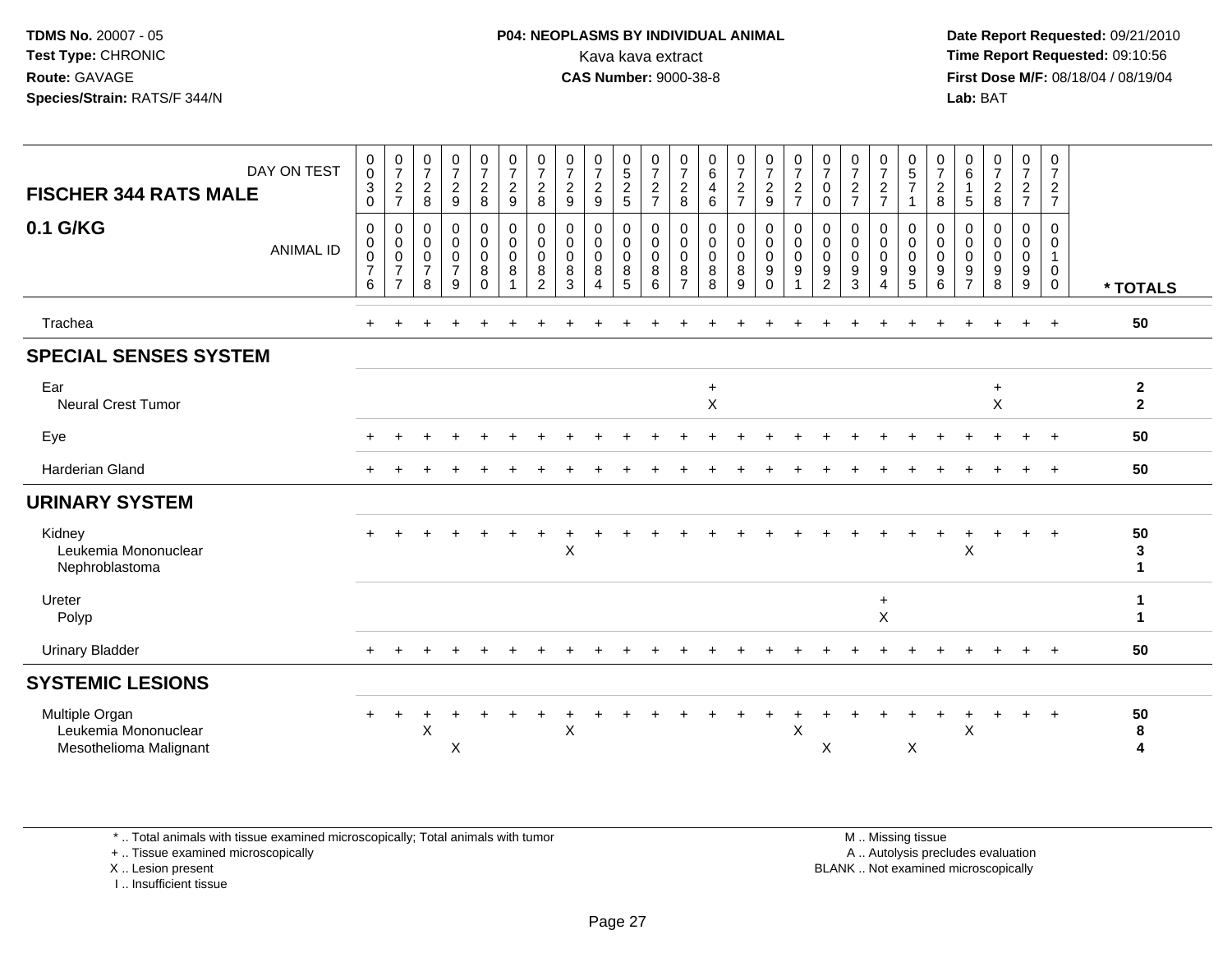# **P04: NEOPLASMS BY INDIVIDUAL ANIMAL**<br>Kava kava extract Kava kava extract **Time Report Requested:** 09:10:56<br>**CAS Number:** 9000-38-8 **CAS Number:** 9000-38-8

 **Date Report Requested:** 09/21/2010 **First Dose M/F:** 08/18/04 / 08/19/04 Lab: BAT **Lab:** BAT

| DAY ON TEST<br><b>FISCHER 344 RATS MALE</b>                                                                                                | $\frac{0}{7}$<br>$\frac{2}{9}$                                                    | $\begin{smallmatrix}0\\7\end{smallmatrix}$<br>$\frac{2}{7}$                    | 0<br>$\,6\,$<br>6<br>4                            | $\begin{array}{c} 0 \\ 6 \end{array}$<br>$\ensuremath{\mathsf{3}}$<br>$\mathbf 0$ | $\frac{0}{7}$<br>$_{8}^2$                           | $\frac{0}{7}$<br>$\frac{2}{7}$                             | $\frac{0}{7}$<br>$_{\rm 8}^2$                           | $\frac{0}{7}$<br>$_{\rm 8}^2$                        | $\frac{0}{7}$<br>$\overline{2}$<br>9 | $\begin{smallmatrix}0\\7\end{smallmatrix}$<br>$\frac{2}{9}$    | 0<br>$\overline{7}$<br>$\frac{2}{8}$                                             | 0<br>$\overline{7}$<br>$_{\rm 8}^2$                                       | 0<br>$\overline{7}$<br>$_{\rm 8}^2$                         | $\frac{0}{7}$<br>0<br>$\mathbf{1}$                             | $\frac{0}{7}$<br>$\frac{2}{8}$                                    | $\frac{0}{7}$<br>$\frac{2}{7}$                                 | $\frac{0}{7}$<br>$\mathbf 0$<br>$\overline{2}$  | $\pmb{0}$<br>$\,6\,$<br>8<br>9                                   | $\frac{0}{7}$<br>$_{\rm 8}^2$   | $\frac{0}{7}$<br>$\frac{2}{8}$                    | $\frac{0}{7}$<br>$\frac{2}{9}$                                               | 0<br>$\overline{7}$<br>$\frac{2}{7}$         | $\begin{smallmatrix}0\\7\end{smallmatrix}$<br>$\frac{2}{7}$              | $\frac{0}{7}$<br>$\frac{2}{8}$                                       | $\pmb{0}$<br>$\overline{7}$<br>$\overline{2}$<br>8                   |                       |
|--------------------------------------------------------------------------------------------------------------------------------------------|-----------------------------------------------------------------------------------|--------------------------------------------------------------------------------|---------------------------------------------------|-----------------------------------------------------------------------------------|-----------------------------------------------------|------------------------------------------------------------|---------------------------------------------------------|------------------------------------------------------|--------------------------------------|----------------------------------------------------------------|----------------------------------------------------------------------------------|---------------------------------------------------------------------------|-------------------------------------------------------------|----------------------------------------------------------------|-------------------------------------------------------------------|----------------------------------------------------------------|-------------------------------------------------|------------------------------------------------------------------|---------------------------------|---------------------------------------------------|------------------------------------------------------------------------------|----------------------------------------------|--------------------------------------------------------------------------|----------------------------------------------------------------------|----------------------------------------------------------------------|-----------------------|
| 0.3 G/KG<br><b>ANIMAL ID</b>                                                                                                               | $\mathsf{O}\xspace$<br>$\mathbf 0$<br>$\mathbf{1}$<br>$\pmb{0}$<br>$\overline{1}$ | $\pmb{0}$<br>$\mathbf 0$<br>$\mathbf{1}$<br>$\boldsymbol{0}$<br>$\overline{c}$ | $\mathbf 0$<br>$\Omega$<br>$\mathbf{1}$<br>0<br>3 | 0<br>$\mathbf 0$<br>$\mathbf 1$<br>0<br>4                                         | 0<br>$\mathbf 0$<br>$\mathbf{1}$<br>0<br>$\sqrt{5}$ | $\mathbf 0$<br>$\mathbf 0$<br>$\mathbf{1}$<br>0<br>$\,6\,$ | 0<br>$\mathbf 0$<br>$\mathbf{1}$<br>0<br>$\overline{7}$ | $\mathbf 0$<br>$\mathbf 0$<br>$\mathbf{1}$<br>0<br>8 | $\mathbf 0$<br>$\mathbf 0$<br>0<br>9 | $\mathbf 0$<br>$\mathbf 0$<br>$\mathbf{1}$<br>$\mathbf 1$<br>0 | $\mathbf 0$<br>$\mathbf 0$<br>$\overline{1}$<br>$\overline{1}$<br>$\overline{1}$ | $\mathbf 0$<br>$\Omega$<br>$\mathbf{1}$<br>$\mathbf{1}$<br>$\overline{c}$ | $\mathbf 0$<br>$\Omega$<br>$\mathbf 1$<br>$\mathbf{1}$<br>3 | $\mathbf 0$<br>$\mathbf 0$<br>$\mathbf 1$<br>$\mathbf{1}$<br>4 | 0<br>$\mathbf 0$<br>$\mathbf{1}$<br>$\mathbf 1$<br>$\overline{5}$ | $\mathbf 0$<br>$\Omega$<br>$\mathbf{1}$<br>$\overline{1}$<br>6 | $\mathbf 0$<br>$\Omega$<br>-1<br>$\overline{7}$ | $\mathbf{0}$<br>$\mathbf 0$<br>$\mathbf{1}$<br>$\mathbf{1}$<br>8 | 0<br>$\mathbf 0$<br>1<br>1<br>9 | 0<br>$\mathbf 0$<br>$\mathbf{1}$<br>$\frac{2}{0}$ | $\mathbf 0$<br>$\mathbf 0$<br>$\mathbf{1}$<br>$\overline{c}$<br>$\mathbf{1}$ | $\mathbf 0$<br>$\mathbf{0}$<br>$\frac{2}{2}$ | $\mathbf 0$<br>$\mathbf 0$<br>$\overline{1}$<br>$\frac{2}{3}$            | 0<br>$\mathbf 0$<br>$\mathbf{1}$<br>$\overline{2}$<br>$\overline{4}$ | $\Omega$<br>$\Omega$<br>$\mathbf{1}$<br>$\overline{2}$<br>$\sqrt{5}$ | males<br>$($ cont $)$ |
| <b>ALIMENTARY SYSTEM</b>                                                                                                                   |                                                                                   |                                                                                |                                                   |                                                                                   |                                                     |                                                            |                                                         |                                                      |                                      |                                                                |                                                                                  |                                                                           |                                                             |                                                                |                                                                   |                                                                |                                                 |                                                                  |                                 |                                                   |                                                                              |                                              |                                                                          |                                                                      |                                                                      |                       |
| Esophagus                                                                                                                                  |                                                                                   |                                                                                |                                                   |                                                                                   |                                                     |                                                            |                                                         |                                                      |                                      |                                                                |                                                                                  |                                                                           |                                                             |                                                                |                                                                   |                                                                |                                                 |                                                                  |                                 |                                                   |                                                                              |                                              |                                                                          | $\ddot{}$                                                            | $+$                                                                  |                       |
| Intestine Large, Cecum                                                                                                                     |                                                                                   |                                                                                |                                                   |                                                                                   |                                                     |                                                            |                                                         |                                                      |                                      |                                                                |                                                                                  |                                                                           |                                                             |                                                                |                                                                   |                                                                |                                                 |                                                                  |                                 |                                                   |                                                                              |                                              |                                                                          |                                                                      |                                                                      |                       |
| Intestine Large, Colon                                                                                                                     |                                                                                   |                                                                                |                                                   |                                                                                   |                                                     |                                                            |                                                         |                                                      |                                      |                                                                |                                                                                  |                                                                           |                                                             |                                                                |                                                                   |                                                                |                                                 |                                                                  |                                 |                                                   |                                                                              |                                              |                                                                          | $\ddot{}$                                                            | $+$                                                                  |                       |
| Intestine Large, Rectum                                                                                                                    |                                                                                   |                                                                                |                                                   |                                                                                   |                                                     |                                                            |                                                         |                                                      |                                      |                                                                |                                                                                  |                                                                           |                                                             |                                                                |                                                                   |                                                                |                                                 |                                                                  |                                 |                                                   |                                                                              |                                              |                                                                          |                                                                      | $\overline{+}$                                                       |                       |
| Intestine Small, Duodenum                                                                                                                  |                                                                                   |                                                                                |                                                   |                                                                                   |                                                     |                                                            |                                                         |                                                      |                                      |                                                                |                                                                                  |                                                                           |                                                             |                                                                |                                                                   |                                                                |                                                 |                                                                  |                                 |                                                   |                                                                              |                                              |                                                                          |                                                                      |                                                                      |                       |
| Intestine Small, Ileum                                                                                                                     |                                                                                   |                                                                                |                                                   |                                                                                   |                                                     |                                                            |                                                         |                                                      |                                      |                                                                |                                                                                  |                                                                           |                                                             |                                                                |                                                                   |                                                                |                                                 |                                                                  |                                 |                                                   |                                                                              |                                              |                                                                          | $\ddot{}$                                                            | $+$                                                                  |                       |
| Intestine Small, Jejunum                                                                                                                   |                                                                                   |                                                                                |                                                   |                                                                                   |                                                     |                                                            |                                                         |                                                      |                                      |                                                                |                                                                                  |                                                                           |                                                             |                                                                |                                                                   |                                                                |                                                 |                                                                  |                                 |                                                   |                                                                              |                                              |                                                                          |                                                                      | $\overline{+}$                                                       |                       |
| Liver<br>Fibrosarcoma, Metastatic, Stomach, Glandular<br>Leukemia Mononuclear                                                              |                                                                                   |                                                                                |                                                   |                                                                                   |                                                     |                                                            |                                                         |                                                      |                                      |                                                                |                                                                                  |                                                                           | $X$ $X$ $X$                                                 |                                                                |                                                                   |                                                                |                                                 |                                                                  |                                 | X                                                 |                                                                              |                                              |                                                                          |                                                                      |                                                                      |                       |
| Mesentery<br>Leukemia Mononuclear<br>Lymphoma Malignant                                                                                    |                                                                                   |                                                                                |                                                   |                                                                                   |                                                     |                                                            |                                                         | $\ddot{}$                                            |                                      |                                                                |                                                                                  |                                                                           |                                                             |                                                                |                                                                   |                                                                |                                                 |                                                                  |                                 |                                                   |                                                                              | $\ddot{}$                                    |                                                                          |                                                                      |                                                                      |                       |
| Pancreas<br>Lymphoma Malignant<br>Acinus, Adenoma                                                                                          |                                                                                   |                                                                                |                                                   |                                                                                   |                                                     |                                                            |                                                         |                                                      |                                      |                                                                |                                                                                  |                                                                           |                                                             |                                                                |                                                                   |                                                                |                                                 |                                                                  |                                 |                                                   |                                                                              |                                              |                                                                          |                                                                      | $+$                                                                  |                       |
| Salivary Glands<br>Schwannoma Malignant                                                                                                    |                                                                                   |                                                                                |                                                   |                                                                                   |                                                     |                                                            |                                                         |                                                      |                                      |                                                                |                                                                                  |                                                                           |                                                             |                                                                |                                                                   |                                                                |                                                 |                                                                  |                                 |                                                   |                                                                              |                                              |                                                                          |                                                                      |                                                                      |                       |
| *  Total animals with tissue examined microscopically; Total animals with tumor<br>+  Tissue examined microscopically<br>X  Lesion present |                                                                                   |                                                                                |                                                   |                                                                                   |                                                     |                                                            |                                                         |                                                      |                                      |                                                                |                                                                                  |                                                                           |                                                             |                                                                |                                                                   |                                                                |                                                 |                                                                  |                                 | M  Missing tissue                                 |                                                                              |                                              | A  Autolysis precludes evaluation<br>BLANK  Not examined microscopically |                                                                      |                                                                      |                       |

I .. Insufficient tissue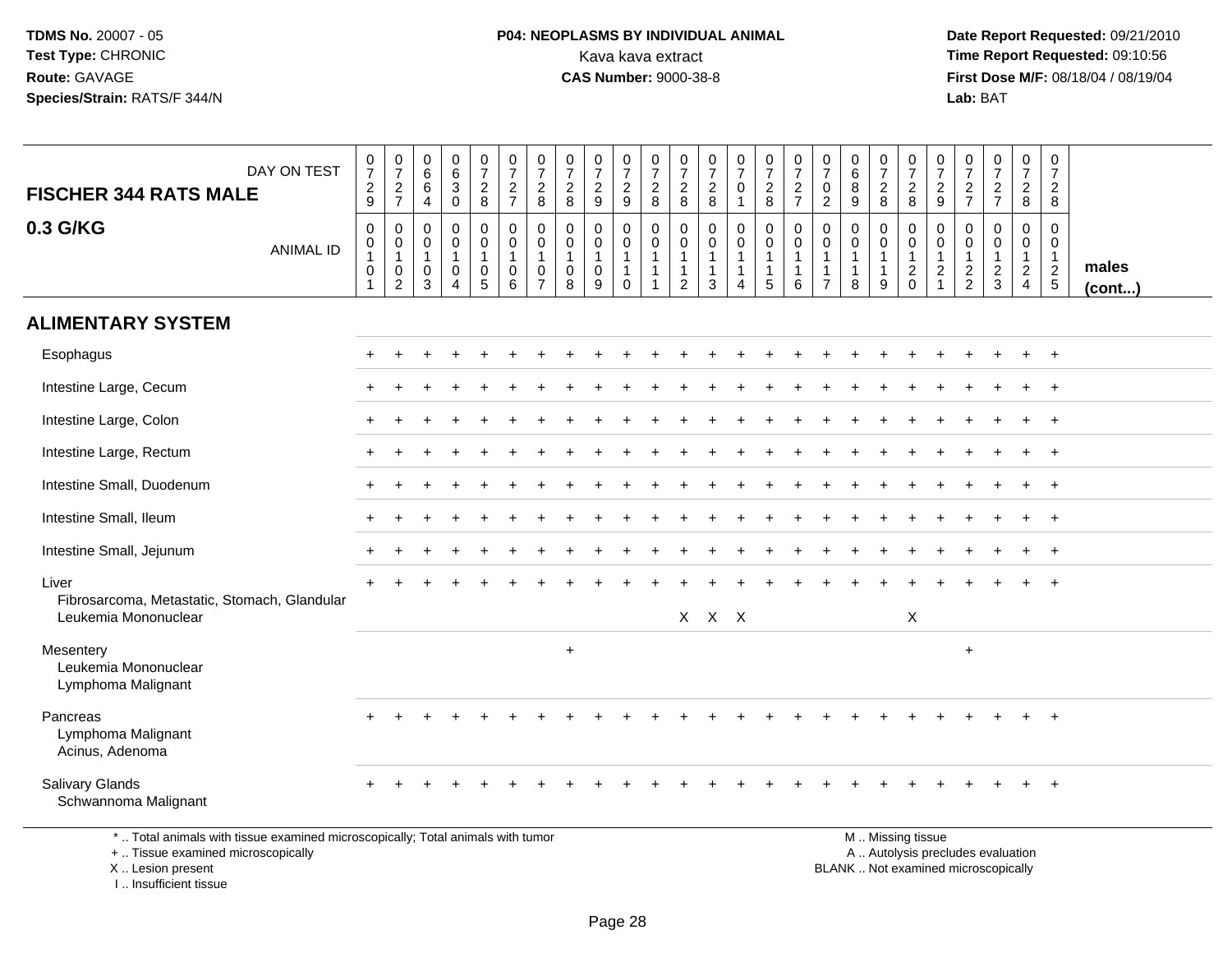#### **P04: NEOPLASMS BY INDIVIDUAL ANIMAL**<br>Kava kava extract Kava kava extract **Time Report Requested:** 09:10:56<br>**CAS Number:** 9000-38-8<br>**Tirst Dose M/F:** 08/18/04 / 08/19/04

 **Date Report Requested:** 09/21/2010 **First Dose M/F:** 08/18/04 / 08/19/04 Lab: BAT **Lab:** BAT

| <b>FISCHER 344 RATS MALE</b>                                                                      | DAY ON TEST      | $\begin{smallmatrix}0\\7\end{smallmatrix}$<br>$\overline{c}$<br>9              | $\frac{0}{7}$<br>$\sqrt{2}$<br>$\overline{7}$                       | $\begin{array}{c} 0 \\ 6 \end{array}$<br>6<br>4                    | $\begin{matrix} 0 \\ 6 \\ 3 \end{matrix}$<br>0                 | $\frac{0}{7}$<br>$\overline{2}$<br>8                                                     | $\frac{0}{7}$<br>$\boldsymbol{2}$<br>$\overline{7}$                    | $\frac{0}{7}$<br>$\boldsymbol{2}$<br>8                            | $\frac{0}{7}$<br>$\sqrt{2}$<br>8                               | $\frac{0}{7}$<br>$\overline{\mathbf{c}}$<br>9        | $\frac{0}{7}$<br>9                                                                                 | $\begin{smallmatrix}0\\7\end{smallmatrix}$<br>$\sqrt{2}$<br>8                    | $\frac{0}{7}$<br>$\overline{c}$<br>8                             | $\frac{0}{7}$<br>$\frac{2}{8}$                                            | $\frac{0}{7}$<br>$\mathbf 0$<br>$\mathbf{1}$ | $\frac{0}{7}$<br>$\overline{a}$<br>8                                          | $\frac{0}{7}$<br>$\frac{2}{7}$                                          | $\frac{0}{7}$<br>$\pmb{0}$<br>$\overline{2}$             | $\begin{matrix}0\\6\\8\end{matrix}$<br>$\boldsymbol{9}$ | $\frac{0}{7}$<br>$\frac{2}{8}$                                     | $\frac{0}{7}$<br>$\frac{2}{8}$                                   | $\frac{0}{7}$<br>$\overline{c}$<br>9     | $\frac{0}{7}$<br>$\frac{2}{7}$                  | $\frac{0}{7}$<br>$\frac{2}{7}$                | $\frac{0}{7}$<br>$\frac{2}{8}$                    | 0<br>$\overline{7}$<br>$\sqrt{2}$<br>8            |                       |
|---------------------------------------------------------------------------------------------------|------------------|--------------------------------------------------------------------------------|---------------------------------------------------------------------|--------------------------------------------------------------------|----------------------------------------------------------------|------------------------------------------------------------------------------------------|------------------------------------------------------------------------|-------------------------------------------------------------------|----------------------------------------------------------------|------------------------------------------------------|----------------------------------------------------------------------------------------------------|----------------------------------------------------------------------------------|------------------------------------------------------------------|---------------------------------------------------------------------------|----------------------------------------------|-------------------------------------------------------------------------------|-------------------------------------------------------------------------|----------------------------------------------------------|---------------------------------------------------------|--------------------------------------------------------------------|------------------------------------------------------------------|------------------------------------------|-------------------------------------------------|-----------------------------------------------|---------------------------------------------------|---------------------------------------------------|-----------------------|
| 0.3 G/KG                                                                                          | <b>ANIMAL ID</b> | $\pmb{0}$<br>$\boldsymbol{0}$<br>$\mathbf{1}$<br>$\mathbf 0$<br>$\overline{1}$ | 0<br>$\mathbf 0$<br>$\mathbf{1}$<br>$\mathbf 0$<br>$\boldsymbol{2}$ | $\boldsymbol{0}$<br>$\mathbf 0$<br>$\overline{1}$<br>$\Omega$<br>3 | $\mathbf 0$<br>$\mathbf 0$<br>$\mathbf{1}$<br>$\mathbf 0$<br>4 | $\boldsymbol{0}$<br>$\mathsf{O}\xspace$<br>$\mathbf{1}$<br>$\mathbf 0$<br>$\overline{5}$ | $\mathbf 0$<br>$\ddot{\mathbf{0}}$<br>$\mathbf{1}$<br>$\mathbf 0$<br>6 | 0<br>$\pmb{0}$<br>$\overline{1}$<br>$\mathbf 0$<br>$\overline{7}$ | $\mathbf 0$<br>$\mathbf 0$<br>$\mathbf{1}$<br>$\mathbf 0$<br>8 | 0<br>$\mathbf 0$<br>$\mathbf{1}$<br>$\mathbf 0$<br>9 | $\begin{smallmatrix}0\0\0\end{smallmatrix}$<br>$\mathbf{1}$<br>$\mathbf{1}$<br>$\mathsf{O}\xspace$ | $\pmb{0}$<br>$\ddot{\mathbf{0}}$<br>$\mathbf{1}$<br>$\mathbf{1}$<br>$\mathbf{1}$ | $\mathbf 0$<br>0<br>$\overline{1}$<br>$\mathbf{1}$<br>$\sqrt{2}$ | $\mathbf 0$<br>$\ddot{\mathbf{0}}$<br>$\overline{1}$<br>$\mathbf{1}$<br>3 | 0<br>$\mathbf 0$<br>$\mathbf{1}$<br>1<br>4   | $\mathbf 0$<br>$\mathbf 0$<br>$\mathbf{1}$<br>$\mathbf{1}$<br>$5\phantom{.0}$ | $\mathbf 0$<br>$\mathsf{O}\xspace$<br>$\mathbf{1}$<br>$\mathbf{1}$<br>6 | 0<br>0<br>$\mathbf{1}$<br>$\mathbf{1}$<br>$\overline{7}$ | $\mathbf 0$<br>$\ddot{\mathbf{0}}$<br>$\mathbf{1}$<br>8 | 0<br>$\mathbf 0$<br>$\overline{1}$<br>$\overline{\mathbf{1}}$<br>9 | 0<br>$\overline{0}$<br>$\mathbf{1}$<br>$\sqrt{2}$<br>$\mathbf 0$ | 0<br>0<br>$\mathbf{1}$<br>$\overline{c}$ | 0<br>$\pmb{0}$<br>$\mathbf{1}$<br>$\frac{2}{2}$ | 0<br>0<br>$\mathbf{1}$<br>$\overline{c}$<br>3 | 0<br>$\mathbf 0$<br>$\mathbf{1}$<br>$\frac{2}{4}$ | 0<br>$\mathbf 0$<br>$\mathbf{1}$<br>$\frac{2}{5}$ | males<br>$($ cont $)$ |
| Stomach, Forestomach<br>Lymphoma Malignant                                                        |                  |                                                                                |                                                                     |                                                                    |                                                                |                                                                                          |                                                                        |                                                                   |                                                                |                                                      |                                                                                                    |                                                                                  |                                                                  |                                                                           |                                              |                                                                               |                                                                         |                                                          |                                                         |                                                                    |                                                                  |                                          |                                                 |                                               |                                                   | $\div$                                            |                       |
| Stomach, Glandular<br>Carcinoid Tumor Malignant<br>Lymphoma Malignant<br>Muscularis, Fibrosarcoma |                  |                                                                                |                                                                     |                                                                    |                                                                |                                                                                          |                                                                        |                                                                   |                                                                |                                                      |                                                                                                    |                                                                                  |                                                                  |                                                                           | $\ddot{}$<br>X                               |                                                                               |                                                                         |                                                          |                                                         |                                                                    |                                                                  |                                          |                                                 |                                               |                                                   |                                                   |                       |
| Tooth                                                                                             |                  |                                                                                |                                                                     |                                                                    |                                                                |                                                                                          |                                                                        | $+$                                                               |                                                                |                                                      | $+$                                                                                                |                                                                                  |                                                                  | $+$                                                                       |                                              |                                                                               |                                                                         |                                                          |                                                         |                                                                    |                                                                  |                                          |                                                 |                                               |                                                   | $+$                                               |                       |
| <b>CARDIOVASCULAR SYSTEM</b>                                                                      |                  |                                                                                |                                                                     |                                                                    |                                                                |                                                                                          |                                                                        |                                                                   |                                                                |                                                      |                                                                                                    |                                                                                  |                                                                  |                                                                           |                                              |                                                                               |                                                                         |                                                          |                                                         |                                                                    |                                                                  |                                          |                                                 |                                               |                                                   |                                                   |                       |
| <b>Blood Vessel</b>                                                                               |                  |                                                                                |                                                                     |                                                                    |                                                                |                                                                                          |                                                                        |                                                                   |                                                                |                                                      |                                                                                                    |                                                                                  |                                                                  |                                                                           |                                              |                                                                               |                                                                         |                                                          |                                                         |                                                                    |                                                                  |                                          |                                                 |                                               |                                                   | $\ddot{}$                                         |                       |
| Heart<br>Lymphoma Malignant                                                                       |                  |                                                                                |                                                                     |                                                                    |                                                                |                                                                                          |                                                                        |                                                                   |                                                                |                                                      |                                                                                                    |                                                                                  |                                                                  |                                                                           |                                              |                                                                               |                                                                         |                                                          |                                                         |                                                                    |                                                                  |                                          |                                                 |                                               |                                                   |                                                   |                       |
| <b>ENDOCRINE SYSTEM</b>                                                                           |                  |                                                                                |                                                                     |                                                                    |                                                                |                                                                                          |                                                                        |                                                                   |                                                                |                                                      |                                                                                                    |                                                                                  |                                                                  |                                                                           |                                              |                                                                               |                                                                         |                                                          |                                                         |                                                                    |                                                                  |                                          |                                                 |                                               |                                                   |                                                   |                       |
| <b>Adrenal Cortex</b><br>Leukemia Mononuclear                                                     |                  |                                                                                |                                                                     |                                                                    |                                                                |                                                                                          |                                                                        |                                                                   |                                                                |                                                      |                                                                                                    |                                                                                  |                                                                  | $\boldsymbol{\mathsf{X}}$                                                 |                                              |                                                                               |                                                                         |                                                          |                                                         |                                                                    | $\times$                                                         |                                          |                                                 |                                               | $+$                                               | $+$                                               |                       |
| Adrenal Medulla<br>Leukemia Mononuclear<br>Pheochromocytoma Benign                                |                  |                                                                                |                                                                     |                                                                    |                                                                | X                                                                                        |                                                                        |                                                                   |                                                                |                                                      |                                                                                                    |                                                                                  |                                                                  | X                                                                         |                                              |                                                                               |                                                                         |                                                          |                                                         |                                                                    |                                                                  |                                          |                                                 |                                               |                                                   | $\div$                                            |                       |
| Islets, Pancreatic<br>Adenoma<br>Adenoma, Multiple                                                |                  |                                                                                |                                                                     |                                                                    |                                                                |                                                                                          |                                                                        |                                                                   |                                                                |                                                      |                                                                                                    |                                                                                  |                                                                  |                                                                           |                                              |                                                                               |                                                                         | $\boldsymbol{\mathsf{X}}$                                |                                                         |                                                                    |                                                                  |                                          |                                                 |                                               |                                                   |                                                   |                       |

\* .. Total animals with tissue examined microscopically; Total animals with tumor

+ .. Tissue examined microscopically

X .. Lesion present

I .. Insufficient tissue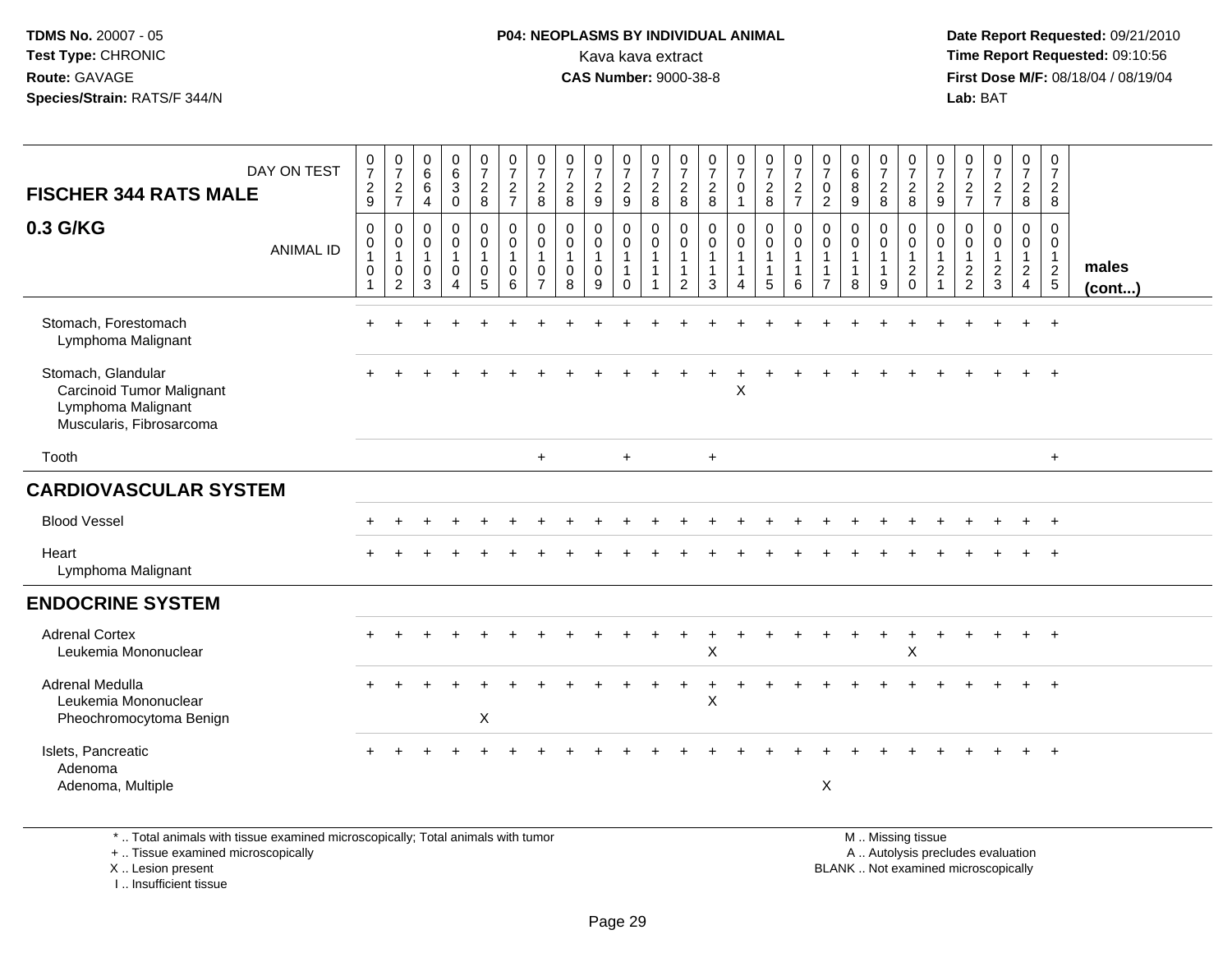# **P04: NEOPLASMS BY INDIVIDUAL ANIMAL**Kava kava extract **Time Report Requested:** 09:10:56<br>**CAS Number:** 9000-38-8 **CAS Number:** 9000-38-8

| DAY ON TEST<br><b>FISCHER 344 RATS MALE</b>                                                                                                                         | $\begin{smallmatrix}0\\7\end{smallmatrix}$<br>$\frac{2}{9}$     | $\frac{0}{7}$<br>$\frac{2}{7}$               | $\pmb{0}$<br>$\,6\,$<br>$\,6\,$<br>$\overline{4}$                | $\begin{array}{c} 0 \\ 6 \end{array}$<br>$\sqrt{3}$<br>$\mathbf 0$ | $\frac{0}{7}$<br>$\overline{2}$<br>8       | $\frac{0}{7}$<br>$\overline{2}$<br>$\overline{7}$          | $\pmb{0}$<br>$\overline{7}$<br>$\sqrt{2}$<br>8                      | $\frac{0}{7}$<br>$\sqrt{2}$<br>8                                | $\frac{0}{7}$<br>$\sqrt{2}$<br>9                   | $\frac{0}{7}$<br>$\overline{c}$<br>9                            | $\frac{0}{7}$<br>$\overline{\mathbf{c}}$<br>8                      | $\pmb{0}$<br>$\overline{7}$<br>$\frac{2}{8}$             | $\frac{0}{7}$<br>$\frac{2}{8}$      | $\begin{array}{c} 0 \\ 7 \end{array}$<br>$\pmb{0}$<br>$\mathbf{1}$           | $\frac{0}{7}$<br>$\sqrt{2}$<br>8                                             | $\frac{0}{7}$<br>$\boldsymbol{2}$<br>$\overline{7}$ | $\frac{0}{7}$<br>$\pmb{0}$<br>$\overline{2}$                                 | $_6^0$<br>8<br>9                                      | $\begin{array}{c} 0 \\ 7 \end{array}$<br>$_{8}^2$ | $\frac{0}{7}$<br>$\frac{2}{8}$                                          | 0<br>$\overline{7}$<br>$\overline{c}$<br>9                         | $\frac{0}{7}$<br>$\frac{2}{7}$                                                | $\frac{0}{7}$<br>$\frac{2}{7}$                                           | $\begin{smallmatrix}0\\7\end{smallmatrix}$<br>$\overline{2}$<br>8              | $\mathbf 0$<br>$\overline{7}$<br>$\overline{c}$<br>8     |                       |
|---------------------------------------------------------------------------------------------------------------------------------------------------------------------|-----------------------------------------------------------------|----------------------------------------------|------------------------------------------------------------------|--------------------------------------------------------------------|--------------------------------------------|------------------------------------------------------------|---------------------------------------------------------------------|-----------------------------------------------------------------|----------------------------------------------------|-----------------------------------------------------------------|--------------------------------------------------------------------|----------------------------------------------------------|-------------------------------------|------------------------------------------------------------------------------|------------------------------------------------------------------------------|-----------------------------------------------------|------------------------------------------------------------------------------|-------------------------------------------------------|---------------------------------------------------|-------------------------------------------------------------------------|--------------------------------------------------------------------|-------------------------------------------------------------------------------|--------------------------------------------------------------------------|--------------------------------------------------------------------------------|----------------------------------------------------------|-----------------------|
| 0.3 G/KG<br><b>ANIMAL ID</b>                                                                                                                                        | 0<br>$\mathsf{O}\xspace$<br>$\mathbf{1}$<br>0<br>$\overline{1}$ | 0<br>$\mathbf 0$<br>$\overline{1}$<br>0<br>2 | $\mathbf 0$<br>$\mathbf 0$<br>$\overline{1}$<br>$\mathbf 0$<br>3 | 0<br>$\mathbf 0$<br>0<br>$\boldsymbol{\Lambda}$                    | 0<br>$\mathbf 0$<br>$\mathbf{1}$<br>0<br>5 | $\mathbf 0$<br>$\pmb{0}$<br>$\mathbf{1}$<br>$\pmb{0}$<br>6 | $\mathbf 0$<br>$\mathbf 0$<br>$\overline{1}$<br>0<br>$\overline{7}$ | $\mathbf 0$<br>$\mathbf 0$<br>$\mathbf{1}$<br>0<br>$\mathbf{8}$ | 0<br>$\mathbf 0$<br>$\mathbf{1}$<br>$\pmb{0}$<br>9 | 0<br>$\mathsf 0$<br>$\mathbf{1}$<br>$\mathbf{1}$<br>$\mathbf 0$ | $\mathbf 0$<br>$\mathsf{O}\xspace$<br>$\mathbf{1}$<br>$\mathbf{1}$ | 0<br>0<br>$\mathbf{1}$<br>$\mathbf{1}$<br>$\overline{2}$ | 0<br>$\pmb{0}$<br>$\mathbf{1}$<br>3 | $\mathbf 0$<br>$\pmb{0}$<br>$\overline{1}$<br>$\mathbf{1}$<br>$\overline{4}$ | $\mathbf 0$<br>$\mathbf 0$<br>$\mathbf{1}$<br>$\mathbf{1}$<br>$5\phantom{1}$ | 0<br>$\mathbf 0$<br>1<br>6                          | $\mathbf 0$<br>$\mathbf 0$<br>$\mathbf{1}$<br>$\mathbf{1}$<br>$\overline{7}$ | 0<br>$\mathbf 0$<br>$\mathbf{1}$<br>$\mathbf{1}$<br>8 | 0<br>$\mathbf 0$<br>$\mathbf{1}$<br>9             | $\mathbf 0$<br>$\mathbf 0$<br>$\mathbf{1}$<br>$\sqrt{2}$<br>$\mathbf 0$ | 0<br>$\mathbf 0$<br>$\mathbf{1}$<br>$\overline{c}$<br>$\mathbf{1}$ | $\Omega$<br>$\mathbf 0$<br>$\overline{1}$<br>$\overline{c}$<br>$\overline{2}$ | 0<br>$\mathbf 0$<br>1<br>$\frac{2}{3}$                                   | $\mathbf 0$<br>$\mathbf 0$<br>$\mathbf{1}$<br>$\overline{2}$<br>$\overline{4}$ | $\Omega$<br>$\mathbf 0$<br>$\mathbf{1}$<br>$\frac{2}{5}$ | males<br>$($ cont $)$ |
| Parathyroid Gland                                                                                                                                                   |                                                                 |                                              |                                                                  |                                                                    |                                            |                                                            |                                                                     |                                                                 |                                                    |                                                                 |                                                                    |                                                          |                                     |                                                                              |                                                                              |                                                     |                                                                              |                                                       |                                                   | м                                                                       |                                                                    |                                                                               |                                                                          |                                                                                | $+$                                                      |                       |
| <b>Pituitary Gland</b><br>Pars Distalis, Adenoma                                                                                                                    |                                                                 |                                              |                                                                  |                                                                    |                                            |                                                            |                                                                     | $\boldsymbol{\mathsf{X}}$                                       | $\sf X$                                            | $\times$                                                        |                                                                    |                                                          | $\pmb{\times}$                      | $\mathsf X$                                                                  | $\times$                                                                     |                                                     | X                                                                            | $\boldsymbol{\mathsf{X}}$                             |                                                   |                                                                         |                                                                    |                                                                               | $\ddot{}$<br>X                                                           | $+$                                                                            | $+$                                                      |                       |
| <b>Thyroid Gland</b><br>Bilateral, C-cell, Adenoma<br>C-cell, Adenoma<br>C-cell, Carcinoma<br>Follicular Cell, Adenoma<br>Follicular Cell, Carcinoma                |                                                                 | $\mathsf X$                                  |                                                                  |                                                                    |                                            |                                                            |                                                                     |                                                                 |                                                    |                                                                 |                                                                    | X                                                        |                                     | X                                                                            |                                                                              |                                                     |                                                                              |                                                       |                                                   |                                                                         |                                                                    | X                                                                             | Х<br>$\boldsymbol{\mathsf{X}}$                                           |                                                                                | $+$                                                      |                       |
| <b>GENERAL BODY SYSTEM</b>                                                                                                                                          |                                                                 |                                              |                                                                  |                                                                    |                                            |                                                            |                                                                     |                                                                 |                                                    |                                                                 |                                                                    |                                                          |                                     |                                                                              |                                                                              |                                                     |                                                                              |                                                       |                                                   |                                                                         |                                                                    |                                                                               |                                                                          |                                                                                |                                                          |                       |
| Peritoneum<br>Paraganglioma                                                                                                                                         |                                                                 |                                              |                                                                  | $\bf{+}$<br>$\mathsf{X}$                                           |                                            |                                                            |                                                                     |                                                                 |                                                    |                                                                 |                                                                    |                                                          |                                     |                                                                              |                                                                              |                                                     |                                                                              |                                                       |                                                   |                                                                         |                                                                    |                                                                               |                                                                          |                                                                                |                                                          |                       |
| <b>GENITAL SYSTEM</b>                                                                                                                                               |                                                                 |                                              |                                                                  |                                                                    |                                            |                                                            |                                                                     |                                                                 |                                                    |                                                                 |                                                                    |                                                          |                                     |                                                                              |                                                                              |                                                     |                                                                              |                                                       |                                                   |                                                                         |                                                                    |                                                                               |                                                                          |                                                                                |                                                          |                       |
| Epididymis<br>Lymphoma Malignant<br>Mesothelioma Malignant                                                                                                          |                                                                 |                                              |                                                                  |                                                                    |                                            |                                                            |                                                                     |                                                                 |                                                    |                                                                 |                                                                    |                                                          |                                     |                                                                              | X                                                                            |                                                     |                                                                              |                                                       |                                                   |                                                                         |                                                                    |                                                                               |                                                                          |                                                                                |                                                          |                       |
| <b>Preputial Gland</b><br>Lymphoma Malignant                                                                                                                        |                                                                 |                                              |                                                                  |                                                                    |                                            |                                                            |                                                                     |                                                                 |                                                    |                                                                 |                                                                    |                                                          |                                     |                                                                              |                                                                              |                                                     |                                                                              |                                                       |                                                   |                                                                         |                                                                    |                                                                               |                                                                          |                                                                                | $\ddot{}$                                                |                       |
| Prostate<br>Adenoma<br>Lymphoma Malignant                                                                                                                           |                                                                 |                                              |                                                                  |                                                                    |                                            |                                                            |                                                                     |                                                                 |                                                    |                                                                 |                                                                    |                                                          |                                     |                                                                              |                                                                              |                                                     |                                                                              |                                                       |                                                   |                                                                         |                                                                    |                                                                               |                                                                          |                                                                                | $+$                                                      |                       |
| Seminal Vesicle                                                                                                                                                     | $+$                                                             | $+$                                          | $+$                                                              | $+$                                                                | $+$                                        | $+$                                                        | $+$                                                                 | $+$                                                             | $+$                                                | $+$                                                             | $+$                                                                | $+$                                                      | $\ddot{}$                           | $\ddot{}$                                                                    |                                                                              |                                                     |                                                                              | $+$                                                   | $+$                                               | $+$                                                                     | $+$                                                                |                                                                               | $+$ $+$                                                                  | $+$                                                                            | $+$                                                      |                       |
| *  Total animals with tissue examined microscopically; Total animals with tumor<br>+  Tissue examined microscopically<br>X  Lesion present<br>I Insufficient tissue |                                                                 |                                              |                                                                  |                                                                    |                                            |                                                            |                                                                     |                                                                 |                                                    |                                                                 |                                                                    |                                                          |                                     |                                                                              |                                                                              |                                                     |                                                                              |                                                       |                                                   | M  Missing tissue                                                       |                                                                    |                                                                               | A  Autolysis precludes evaluation<br>BLANK  Not examined microscopically |                                                                                |                                                          |                       |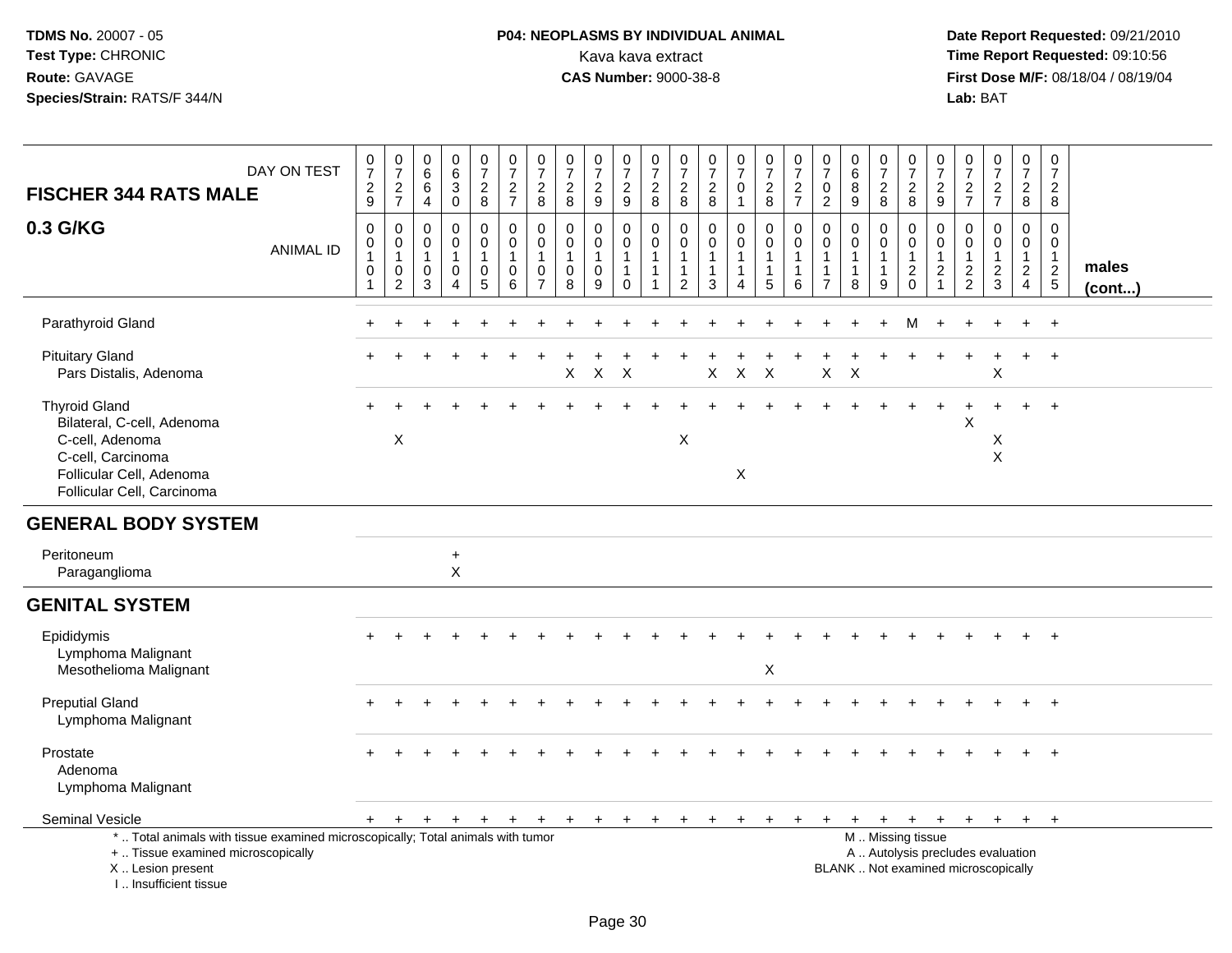## **P04: NEOPLASMS BY INDIVIDUAL ANIMAL**<br>Kava kava extract Kava kava extract **Time Report Requested:** 09:10:56<br>**CAS Number:** 9000-38-8 **CAS Number:** 9000-38-8

| DAY ON TEST<br><b>FISCHER 344 RATS MALE</b>                                                                                                                         | $\frac{0}{7}$<br>$\frac{2}{9}$                                                        | $\frac{0}{7}$<br>$\frac{2}{7}$                                      | $\mathbf 0$<br>$\,6\,$<br>6<br>$\overline{4}$        | 0<br>$6\phantom{a}$<br>$\mathbf{3}$<br>$\mathbf 0$              | $\frac{0}{7}$<br>$\frac{2}{8}$                                     | $\begin{smallmatrix}0\\7\end{smallmatrix}$<br>$rac{2}{7}$               | $\frac{0}{7}$<br>$_{\rm 8}^2$                                 | $\begin{array}{c} 0 \\ 7 \end{array}$<br>$_{\rm 8}^2$ | $\frac{0}{7}$<br>$\frac{2}{9}$                               | $\frac{0}{7}$<br>$\frac{2}{9}$                                            | $\frac{0}{7}$<br>$_{8}^{\rm 2}$                                                 | $\frac{0}{7}$<br>$_{8}^2$                                                  | $\frac{0}{7}$<br>$_{\rm 8}^2$                                 | $\begin{array}{c} 0 \\ 7 \end{array}$<br>$\mathbf 0$<br>$\mathbf{1}$ | $\begin{smallmatrix}0\\7\end{smallmatrix}$<br>$\frac{2}{8}$                    | $\begin{array}{c} 0 \\ 7 \end{array}$<br>$\frac{2}{7}$            | 0<br>$\overline{7}$<br>$\mathbf 0$<br>$\sqrt{2}$                           | $\pmb{0}$<br>$6\phantom{a}$<br>8<br>$\boldsymbol{9}$          | $\frac{0}{7}$<br>$_{\rm 8}^2$                                   | $\begin{array}{c} 0 \\ 7 \end{array}$<br>$_{8}^{\rm 2}$ | $\frac{0}{7}$<br>$\frac{2}{9}$                               | $\frac{0}{7}$<br>$\frac{2}{7}$                    | $\begin{array}{c} 0 \\ 7 \end{array}$<br>$\frac{2}{7}$                   | $\begin{smallmatrix}0\\7\end{smallmatrix}$<br>$\frac{2}{8}$                    | $\pmb{0}$<br>$\overline{7}$<br>$\frac{2}{8}$              |                 |
|---------------------------------------------------------------------------------------------------------------------------------------------------------------------|---------------------------------------------------------------------------------------|---------------------------------------------------------------------|------------------------------------------------------|-----------------------------------------------------------------|--------------------------------------------------------------------|-------------------------------------------------------------------------|---------------------------------------------------------------|-------------------------------------------------------|--------------------------------------------------------------|---------------------------------------------------------------------------|---------------------------------------------------------------------------------|----------------------------------------------------------------------------|---------------------------------------------------------------|----------------------------------------------------------------------|--------------------------------------------------------------------------------|-------------------------------------------------------------------|----------------------------------------------------------------------------|---------------------------------------------------------------|-----------------------------------------------------------------|---------------------------------------------------------|--------------------------------------------------------------|---------------------------------------------------|--------------------------------------------------------------------------|--------------------------------------------------------------------------------|-----------------------------------------------------------|-----------------|
| 0.3 G/KG<br><b>ANIMAL ID</b>                                                                                                                                        | $\boldsymbol{0}$<br>$\boldsymbol{0}$<br>$\mathbf{1}$<br>$\mathbf 0$<br>$\overline{1}$ | $\mathsf 0$<br>$\mathbf 0$<br>$\overline{1}$<br>0<br>$\overline{2}$ | $\pmb{0}$<br>0<br>$\overline{1}$<br>$\mathbf 0$<br>3 | $\pmb{0}$<br>$\mathbf 0$<br>$\mathbf{1}$<br>0<br>$\overline{4}$ | $\mathsf{O}$<br>$\mathbf 0$<br>$\mathbf{1}$<br>0<br>$\overline{5}$ | $\pmb{0}$<br>$\mathbf 0$<br>$\mathbf{1}$<br>$\pmb{0}$<br>$\overline{6}$ | $\pmb{0}$<br>0<br>$\mathbf{1}$<br>$\pmb{0}$<br>$\overline{7}$ | $\pmb{0}$<br>0<br>$\overline{1}$<br>$\mathbf 0$<br>8  | $\mathbf 0$<br>$\mathbf 0$<br>$\mathbf{1}$<br>$\pmb{0}$<br>9 | $\mathbf 0$<br>$\mathbf 0$<br>$\mathbf{1}$<br>$\mathbf{1}$<br>$\mathbf 0$ | $\boldsymbol{0}$<br>$\mathbf 0$<br>$\mathbf{1}$<br>$\mathbf{1}$<br>$\mathbf{1}$ | $\pmb{0}$<br>$\mathbf 0$<br>$\mathbf{1}$<br>$\mathbf{1}$<br>$\overline{2}$ | $\pmb{0}$<br>$\mathbf 0$<br>$\mathbf{1}$<br>$\mathbf{1}$<br>3 | $\pmb{0}$<br>0<br>1<br>$\boldsymbol{\Lambda}$                        | $\mathbf 0$<br>$\mathbf 0$<br>$\overline{1}$<br>$\mathbf{1}$<br>$\overline{5}$ | $\mathbf 0$<br>$\mathbf 0$<br>$\overline{1}$<br>$\mathbf{1}$<br>6 | $\pmb{0}$<br>$\mathbf 0$<br>$\mathbf{1}$<br>$\mathbf{1}$<br>$\overline{7}$ | $\pmb{0}$<br>$\mathbf 0$<br>$\mathbf{1}$<br>$\mathbf{1}$<br>8 | $\mathbf 0$<br>$\mathbf 0$<br>$\mathbf{1}$<br>$\mathbf{1}$<br>9 | $\pmb{0}$<br>0<br>$\mathbf{1}$<br>$^2_{\rm 0}$          | $\mathbf 0$<br>$\mathbf 0$<br>$\mathbf{1}$<br>$\overline{c}$ | $\mathbf 0$<br>0<br>$\mathbf{1}$<br>$\frac{2}{2}$ | $\mathbf 0$<br>$\mathbf 0$<br>$\mathbf{1}$<br>$\frac{2}{3}$              | $\mathbf 0$<br>$\mathbf 0$<br>$\mathbf{1}$<br>$\overline{c}$<br>$\overline{4}$ | $\mathbf 0$<br>$\mathbf 0$<br>$\mathbf{1}$<br>$rac{2}{5}$ | males<br>(cont) |
| Lymphoma Malignant                                                                                                                                                  |                                                                                       |                                                                     |                                                      |                                                                 |                                                                    |                                                                         |                                                               |                                                       |                                                              |                                                                           |                                                                                 |                                                                            |                                                               |                                                                      |                                                                                |                                                                   |                                                                            |                                                               |                                                                 |                                                         |                                                              |                                                   |                                                                          |                                                                                |                                                           |                 |
| <b>Testes</b><br>Bilateral, Interstitial Cell, Adenoma<br>Interstitial Cell, Adenoma                                                                                | $\mathsf{X}$                                                                          | $\mathsf{X}$                                                        | $\times$                                             | X                                                               | X                                                                  | $\mathsf{X}$                                                            | $\mathsf{X}$                                                  |                                                       | X X X                                                        |                                                                           | X                                                                               | X                                                                          | $\mathsf{X}$                                                  | X                                                                    | $\mathsf{X}$                                                                   | X X X X                                                           |                                                                            |                                                               |                                                                 | $X$ X                                                   |                                                              | X                                                 |                                                                          | $X$ $X$                                                                        | Χ                                                         |                 |
| <b>HEMATOPOIETIC SYSTEM</b>                                                                                                                                         |                                                                                       |                                                                     |                                                      |                                                                 |                                                                    |                                                                         |                                                               |                                                       |                                                              |                                                                           |                                                                                 |                                                                            |                                                               |                                                                      |                                                                                |                                                                   |                                                                            |                                                               |                                                                 |                                                         |                                                              |                                                   |                                                                          |                                                                                |                                                           |                 |
| <b>Bone Marrow</b>                                                                                                                                                  |                                                                                       |                                                                     |                                                      |                                                                 |                                                                    |                                                                         |                                                               |                                                       |                                                              |                                                                           |                                                                                 |                                                                            |                                                               |                                                                      |                                                                                |                                                                   |                                                                            |                                                               |                                                                 |                                                         |                                                              |                                                   |                                                                          |                                                                                |                                                           |                 |
| Lymph Node                                                                                                                                                          |                                                                                       |                                                                     |                                                      |                                                                 |                                                                    |                                                                         |                                                               |                                                       |                                                              |                                                                           |                                                                                 |                                                                            |                                                               |                                                                      |                                                                                |                                                                   |                                                                            |                                                               |                                                                 |                                                         |                                                              |                                                   |                                                                          |                                                                                |                                                           |                 |
| Lymph Node, Mandibular                                                                                                                                              | м                                                                                     | м                                                                   | M                                                    | M                                                               | M                                                                  | M                                                                       | M                                                             | M                                                     | M                                                            | - M                                                                       | M                                                                               | M                                                                          |                                                               | M M M                                                                |                                                                                |                                                                   | M M                                                                        | M M                                                           |                                                                 | M                                                       |                                                              | M M                                               |                                                                          | M M M                                                                          |                                                           |                 |
| Lymph Node, Mesenteric<br>Leukemia Mononuclear<br>Lymphoma Malignant                                                                                                |                                                                                       |                                                                     |                                                      |                                                                 |                                                                    |                                                                         |                                                               |                                                       |                                                              |                                                                           |                                                                                 |                                                                            |                                                               |                                                                      |                                                                                |                                                                   |                                                                            |                                                               |                                                                 | $\mathsf X$                                             |                                                              |                                                   |                                                                          |                                                                                |                                                           |                 |
| Spleen<br>Leukemia Mononuclear                                                                                                                                      |                                                                                       |                                                                     |                                                      |                                                                 |                                                                    |                                                                         |                                                               |                                                       |                                                              |                                                                           |                                                                                 | X                                                                          | $\mathsf{X}$                                                  | $\times$                                                             |                                                                                |                                                                   |                                                                            |                                                               |                                                                 | $\div$<br>$\mathsf X$                                   |                                                              |                                                   |                                                                          |                                                                                | $\overline{ }$                                            |                 |
| Thymus<br>Lymphoma Malignant                                                                                                                                        |                                                                                       |                                                                     |                                                      |                                                                 |                                                                    |                                                                         |                                                               |                                                       |                                                              |                                                                           |                                                                                 |                                                                            |                                                               |                                                                      |                                                                                |                                                                   |                                                                            |                                                               |                                                                 |                                                         |                                                              |                                                   |                                                                          |                                                                                |                                                           |                 |
| <b>INTEGUMENTARY SYSTEM</b>                                                                                                                                         |                                                                                       |                                                                     |                                                      |                                                                 |                                                                    |                                                                         |                                                               |                                                       |                                                              |                                                                           |                                                                                 |                                                                            |                                                               |                                                                      |                                                                                |                                                                   |                                                                            |                                                               |                                                                 |                                                         |                                                              |                                                   |                                                                          |                                                                                |                                                           |                 |
| <b>Mammary Gland</b><br>Fibroadenoma                                                                                                                                |                                                                                       | Χ                                                                   |                                                      |                                                                 |                                                                    |                                                                         |                                                               |                                                       |                                                              |                                                                           |                                                                                 | Χ                                                                          |                                                               |                                                                      |                                                                                |                                                                   |                                                                            |                                                               |                                                                 |                                                         |                                                              |                                                   |                                                                          |                                                                                |                                                           |                 |
| <b>Skin</b><br>Basal Cell Adenoma                                                                                                                                   |                                                                                       |                                                                     |                                                      |                                                                 |                                                                    |                                                                         |                                                               |                                                       |                                                              |                                                                           |                                                                                 |                                                                            |                                                               |                                                                      |                                                                                |                                                                   |                                                                            |                                                               |                                                                 |                                                         |                                                              |                                                   |                                                                          |                                                                                |                                                           |                 |
| *  Total animals with tissue examined microscopically; Total animals with tumor<br>+  Tissue examined microscopically<br>X  Lesion present<br>I Insufficient tissue |                                                                                       |                                                                     |                                                      |                                                                 |                                                                    |                                                                         |                                                               |                                                       |                                                              |                                                                           |                                                                                 |                                                                            |                                                               |                                                                      |                                                                                |                                                                   |                                                                            |                                                               |                                                                 | M  Missing tissue                                       |                                                              |                                                   | A  Autolysis precludes evaluation<br>BLANK  Not examined microscopically |                                                                                |                                                           |                 |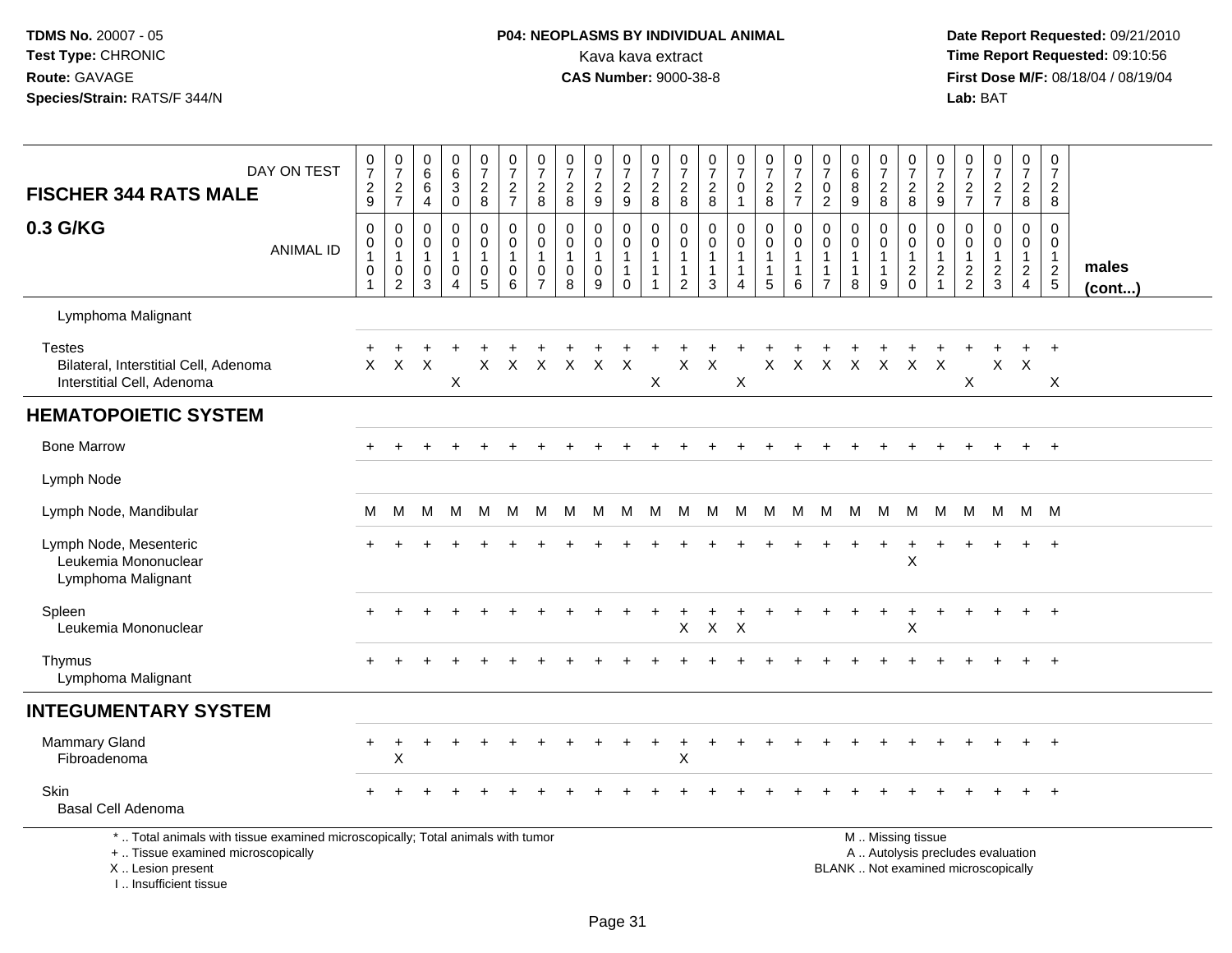# **P04: NEOPLASMS BY INDIVIDUAL ANIMAL**<br>Kava kava extract Kava kava extract **Time Report Requested:** 09:10:56<br>**CAS Number:** 9000-38-8 **CAS Number:** 9000-38-8

| DAY ON TEST<br><b>FISCHER 344 RATS MALE</b>                                                                                                                                                                                                                                                                               | $\frac{0}{7}$<br>$\frac{2}{9}$                                | $\frac{0}{7}$<br>$\frac{2}{7}$                                          | 0<br>6<br>$\,6$<br>4                                 | $\begin{array}{c} 0 \\ 6 \end{array}$<br>$\sqrt{3}$<br>$\mathbf 0$          | $\begin{smallmatrix}0\\7\end{smallmatrix}$<br>$\sqrt{2}$<br>8     | $\frac{0}{7}$<br>$\frac{2}{7}$                               | $\begin{array}{c} 0 \\ 7 \end{array}$<br>$\overline{\mathbf{c}}$<br>8 | $\frac{0}{7}$<br>$\sqrt{2}$<br>8                               | $\begin{array}{c} 0 \\ 7 \end{array}$<br>$\overline{c}$<br>9   | $\frac{0}{7}$<br>$\frac{2}{9}$                        | $\begin{array}{c} 0 \\ 7 \end{array}$<br>$_{\rm 8}^2$           | $\frac{0}{7}$<br>$\frac{2}{8}$                                       | $\frac{0}{7}$<br>$\frac{2}{8}$                                               | $\frac{0}{7}$<br>$\pmb{0}$<br>$\mathbf{1}$                      | $\frac{0}{7}$<br>$\frac{2}{8}$                                                | $\frac{0}{7}$<br>$\overline{a}$<br>$\overline{7}$            | $\frac{0}{7}$<br>$\mathbf 0$<br>$\overline{c}$                               | $\begin{array}{c} 0 \\ 6 \end{array}$<br>$\overline{8}$<br>9 | $\frac{0}{7}$<br>$\frac{2}{8}$                            | $\frac{0}{7}$<br>$\sqrt{2}$<br>8                                                              | 0<br>$\overline{7}$<br>$\overline{c}$<br>9                            | 0<br>$\overline{7}$<br>$\frac{2}{7}$                     | $\frac{0}{7}$<br>$\frac{2}{7}$         | 0<br>$\overline{7}$<br>$\overline{a}$<br>8                                     | $\pmb{0}$<br>$\overline{7}$<br>$\overline{a}$<br>8          |                       |
|---------------------------------------------------------------------------------------------------------------------------------------------------------------------------------------------------------------------------------------------------------------------------------------------------------------------------|---------------------------------------------------------------|-------------------------------------------------------------------------|------------------------------------------------------|-----------------------------------------------------------------------------|-------------------------------------------------------------------|--------------------------------------------------------------|-----------------------------------------------------------------------|----------------------------------------------------------------|----------------------------------------------------------------|-------------------------------------------------------|-----------------------------------------------------------------|----------------------------------------------------------------------|------------------------------------------------------------------------------|-----------------------------------------------------------------|-------------------------------------------------------------------------------|--------------------------------------------------------------|------------------------------------------------------------------------------|--------------------------------------------------------------|-----------------------------------------------------------|-----------------------------------------------------------------------------------------------|-----------------------------------------------------------------------|----------------------------------------------------------|----------------------------------------|--------------------------------------------------------------------------------|-------------------------------------------------------------|-----------------------|
| 0.3 G/KG<br><b>ANIMAL ID</b>                                                                                                                                                                                                                                                                                              | $\mathbf 0$<br>0<br>$\mathbf{1}$<br>$\pmb{0}$<br>$\mathbf{1}$ | $\mathbf 0$<br>$\pmb{0}$<br>$\mathbf{1}$<br>$\pmb{0}$<br>$\overline{2}$ | 0<br>$\mathbf 0$<br>$\mathbf{1}$<br>$\mathsf 0$<br>3 | $\mathbf 0$<br>$\mathbf 0$<br>$\mathbf{1}$<br>$\mathbf 0$<br>$\overline{4}$ | 0<br>$\mathbf{0}$<br>$\mathbf{1}$<br>$\pmb{0}$<br>$5\phantom{.0}$ | $\pmb{0}$<br>$\mathbf 0$<br>$\mathbf{1}$<br>$\mathbf 0$<br>6 | $\mathbf 0$<br>$\mathbf 0$<br>1<br>$\mathbf 0$<br>$\overline{7}$      | $\mathbf 0$<br>$\mathbf 0$<br>$\overline{1}$<br>$\pmb{0}$<br>8 | $\mathbf 0$<br>$\mathbf 0$<br>$\mathbf{1}$<br>$\mathbf 0$<br>9 | 0<br>$\mathbf 0$<br>$\mathbf{1}$<br>$\mathbf{1}$<br>0 | 0<br>$\Omega$<br>$\mathbf{1}$<br>$\mathbf{1}$<br>$\overline{1}$ | 0<br>$\mathbf 0$<br>$\overline{1}$<br>$\mathbf{1}$<br>$\overline{c}$ | $\mathbf 0$<br>$\mathbf 0$<br>$\mathbf{1}$<br>$\mathbf{1}$<br>$\overline{3}$ | $\mathbf 0$<br>$\mathbf 0$<br>$\mathbf{1}$<br>$\mathbf{1}$<br>4 | $\pmb{0}$<br>$\overline{0}$<br>$\mathbf{1}$<br>$\mathbf{1}$<br>$\overline{5}$ | $\mathbf 0$<br>$\Omega$<br>$\mathbf{1}$<br>$\mathbf{1}$<br>6 | $\mathbf 0$<br>$\mathbf 0$<br>$\mathbf{1}$<br>$\mathbf{1}$<br>$\overline{7}$ | $\mathbf 0$<br>$\Omega$<br>$\mathbf{1}$<br>$\mathbf{1}$<br>8 | 0<br>$\mathbf 0$<br>$\overline{1}$<br>$\overline{1}$<br>9 | 0<br>$\Omega$<br>$\overline{1}$<br>$\sqrt{2}$<br>$\Omega$                                     | $\mathbf 0$<br>$\Omega$<br>$\mathbf{1}$<br>$\sqrt{2}$<br>$\mathbf{1}$ | $\mathbf 0$<br>$\Omega$<br>$\mathbf{1}$<br>$\frac{2}{2}$ | 0<br>$\mathbf 0$<br>1<br>$\frac{2}{3}$ | $\mathbf 0$<br>$\mathbf 0$<br>$\mathbf{1}$<br>$\overline{2}$<br>$\overline{4}$ | $\mathbf 0$<br>$\mathbf 0$<br>$\mathbf{1}$<br>$\frac{2}{5}$ | males<br>$($ cont $)$ |
| Epidermis, Keratoacanthoma<br>Epidermis, Squamous Cell Carcinoma<br>Epidermis, Trichoepithelioma<br>Subcutaneous Tissue, Fibroma<br>Subcutaneous Tissue, Hemangiosarcoma<br>Subcutaneous Tissue, Lipoma<br>Subcutaneous Tissue, Osteosarcoma<br>Subcutaneous Tissue, Schwannoma<br>Malignant, Metastatic, Salivary Glands |                                                               |                                                                         | $\times$                                             |                                                                             | $\times$                                                          |                                                              |                                                                       | X                                                              |                                                                |                                                       |                                                                 |                                                                      |                                                                              |                                                                 | $\times$                                                                      | $\boldsymbol{\mathsf{X}}$                                    | X                                                                            |                                                              |                                                           |                                                                                               |                                                                       | $\times$                                                 |                                        |                                                                                |                                                             |                       |
| <b>MUSCULOSKELETAL SYSTEM</b>                                                                                                                                                                                                                                                                                             |                                                               |                                                                         |                                                      |                                                                             |                                                                   |                                                              |                                                                       |                                                                |                                                                |                                                       |                                                                 |                                                                      |                                                                              |                                                                 |                                                                               |                                                              |                                                                              |                                                              |                                                           |                                                                                               |                                                                       |                                                          |                                        |                                                                                |                                                             |                       |
| <b>Bone</b>                                                                                                                                                                                                                                                                                                               |                                                               |                                                                         |                                                      |                                                                             |                                                                   |                                                              |                                                                       |                                                                |                                                                |                                                       |                                                                 |                                                                      |                                                                              |                                                                 |                                                                               |                                                              |                                                                              |                                                              |                                                           |                                                                                               |                                                                       |                                                          |                                        |                                                                                | $\overline{+}$                                              |                       |
| <b>Skeletal Muscle</b><br>Rhabdomyosarcoma                                                                                                                                                                                                                                                                                |                                                               | $\ddot{}$<br>$\boldsymbol{\mathsf{X}}$                                  |                                                      |                                                                             |                                                                   |                                                              |                                                                       |                                                                |                                                                |                                                       |                                                                 |                                                                      |                                                                              |                                                                 |                                                                               |                                                              |                                                                              |                                                              |                                                           |                                                                                               |                                                                       |                                                          |                                        |                                                                                |                                                             |                       |
| <b>NERVOUS SYSTEM</b>                                                                                                                                                                                                                                                                                                     |                                                               |                                                                         |                                                      |                                                                             |                                                                   |                                                              |                                                                       |                                                                |                                                                |                                                       |                                                                 |                                                                      |                                                                              |                                                                 |                                                                               |                                                              |                                                                              |                                                              |                                                           |                                                                                               |                                                                       |                                                          |                                        |                                                                                |                                                             |                       |
| <b>Brain</b>                                                                                                                                                                                                                                                                                                              | $+$                                                           | $+$                                                                     |                                                      |                                                                             |                                                                   |                                                              |                                                                       |                                                                |                                                                |                                                       |                                                                 |                                                                      |                                                                              |                                                                 |                                                                               |                                                              |                                                                              |                                                              |                                                           |                                                                                               |                                                                       |                                                          |                                        | $+$                                                                            | $+$                                                         |                       |
| <b>RESPIRATORY SYSTEM</b>                                                                                                                                                                                                                                                                                                 |                                                               |                                                                         |                                                      |                                                                             |                                                                   |                                                              |                                                                       |                                                                |                                                                |                                                       |                                                                 |                                                                      |                                                                              |                                                                 |                                                                               |                                                              |                                                                              |                                                              |                                                           |                                                                                               |                                                                       |                                                          |                                        |                                                                                |                                                             |                       |
| Lung<br>Alveolar/Bronchiolar Adenoma<br>Carcinoma, Metastatic, Thyroid Gland<br>Leukemia Mononuclear<br>Lymphoma Malignant<br>Neural Crest Tumor, Metastatic, Ear<br>Osteosarcoma, Metastatic, Skin                                                                                                                       |                                                               |                                                                         |                                                      |                                                                             |                                                                   |                                                              |                                                                       |                                                                |                                                                |                                                       |                                                                 |                                                                      | X                                                                            |                                                                 |                                                                               |                                                              | X                                                                            |                                                              |                                                           | X<br>X                                                                                        |                                                                       |                                                          |                                        |                                                                                | $\overline{ }$                                              |                       |
| *  Total animals with tissue examined microscopically; Total animals with tumor<br>+  Tissue examined microscopically<br>X  Lesion present<br>I Insufficient tissue                                                                                                                                                       |                                                               |                                                                         |                                                      |                                                                             |                                                                   |                                                              |                                                                       |                                                                |                                                                |                                                       |                                                                 |                                                                      |                                                                              |                                                                 |                                                                               |                                                              |                                                                              |                                                              |                                                           | M  Missing tissue<br>A  Autolysis precludes evaluation<br>BLANK  Not examined microscopically |                                                                       |                                                          |                                        |                                                                                |                                                             |                       |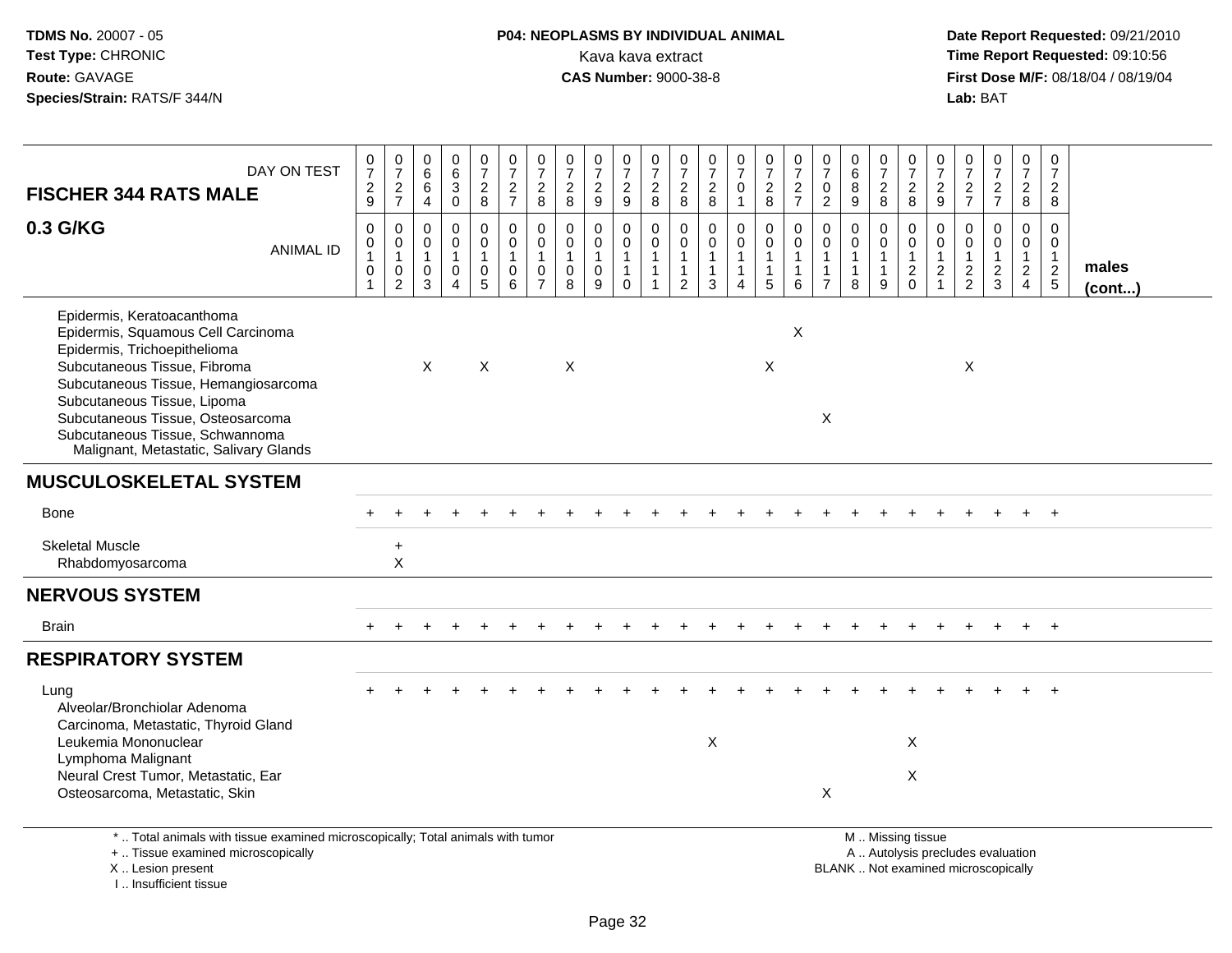# **P04: NEOPLASMS BY INDIVIDUAL ANIMAL**Kava kava extract **Time Report Requested:** 09:10:56<br>**CAS Number:** 9000-38-8 **CAS Number:** 9000-38-8

| DAY ON TEST<br><b>FISCHER 344 RATS MALE</b>                                                                                                                         | $\frac{0}{7}$<br>$\frac{2}{9}$       | $072$<br>$727$                                                                        | 0<br>$6\phantom{a}$<br>$\,6\,$<br>4          | $\pmb{0}$<br>6<br>$\mathbf{3}$<br>$\mathbf 0$                             | $\frac{0}{7}$<br>$_{\rm 8}^2$     | $\frac{0}{7}$<br>$\frac{2}{7}$                                   | $\begin{array}{c} 0 \\ 7 \end{array}$<br>$_{\rm 8}^2$             | $\frac{0}{7}$<br>$\overline{2}$<br>8                            | $\begin{array}{c} 0 \\ 7 \end{array}$<br>$\frac{2}{9}$                    | $\frac{0}{7}$<br>$\frac{2}{9}$                                            | $\begin{smallmatrix}0\\7\end{smallmatrix}$<br>$\frac{2}{8}$                | 0<br>$\overline{7}$<br>$^2_{\bf 8}$                                          | $\begin{array}{c} 0 \\ 7 \end{array}$<br>$\frac{2}{8}$                   | $\frac{0}{7}$<br>$\mathsf{O}$<br>$\mathbf{1}$                                             | $\begin{smallmatrix}0\\7\end{smallmatrix}$<br>$\frac{2}{8}$                  | $\begin{array}{c} 0 \\ 7 \end{array}$<br>$\frac{2}{7}$ | $\frac{0}{7}$<br>$\mathbf 0$<br>$\sqrt{2}$                         | $\pmb{0}$<br>$6\phantom{a}$<br>8<br>9                           | $\begin{array}{c} 0 \\ 7 \end{array}$<br>$\frac{2}{8}$    | $\frac{0}{7}$<br>$\frac{2}{8}$                               | $\frac{0}{7}$<br>$\mathbf{2}$<br>$\overline{9}$                              | $\frac{0}{7}$<br>$\frac{2}{7}$                              | $\frac{0}{7}$<br>$\frac{2}{7}$                                           | $\begin{smallmatrix}0\\7\end{smallmatrix}$<br>$\frac{2}{8}$   | $\begin{array}{c} 0 \\ 7 \end{array}$<br>$\overline{2}$<br>8 |                 |
|---------------------------------------------------------------------------------------------------------------------------------------------------------------------|--------------------------------------|---------------------------------------------------------------------------------------|----------------------------------------------|---------------------------------------------------------------------------|-----------------------------------|------------------------------------------------------------------|-------------------------------------------------------------------|-----------------------------------------------------------------|---------------------------------------------------------------------------|---------------------------------------------------------------------------|----------------------------------------------------------------------------|------------------------------------------------------------------------------|--------------------------------------------------------------------------|-------------------------------------------------------------------------------------------|------------------------------------------------------------------------------|--------------------------------------------------------|--------------------------------------------------------------------|-----------------------------------------------------------------|-----------------------------------------------------------|--------------------------------------------------------------|------------------------------------------------------------------------------|-------------------------------------------------------------|--------------------------------------------------------------------------|---------------------------------------------------------------|--------------------------------------------------------------|-----------------|
| 0.3 G/KG<br><b>ANIMAL ID</b>                                                                                                                                        | $\mathsf 0$<br>$\mathbf 0$<br>1<br>0 | $\boldsymbol{0}$<br>$\boldsymbol{0}$<br>$\overline{1}$<br>$\pmb{0}$<br>$\overline{2}$ | $\mathbf 0$<br>0<br>$\overline{1}$<br>0<br>3 | $\pmb{0}$<br>$\mathbf 0$<br>$\mathbf{1}$<br>$\mathbf 0$<br>$\overline{4}$ | 0<br>$\mathbf 0$<br>$\frac{0}{5}$ | $\pmb{0}$<br>$\ddot{\mathbf{0}}$<br>$\overline{1}$<br>$0\over 6$ | $\mathbf 0$<br>$\mathbf 0$<br>$\mathbf{1}$<br>0<br>$\overline{7}$ | $\mathbf 0$<br>0<br>$\mathbf{1}$<br>$\pmb{0}$<br>$\overline{8}$ | $\pmb{0}$<br>$\mathbf 0$<br>$\mathbf{1}$<br>$\mathbf 0$<br>$\overline{9}$ | $\pmb{0}$<br>$\mathbf 0$<br>$\overline{1}$<br>$\mathbf{1}$<br>$\mathbf 0$ | $\pmb{0}$<br>$\mathbf 0$<br>$\overline{1}$<br>$\mathbf{1}$<br>$\mathbf{1}$ | $\pmb{0}$<br>$\mathbf 0$<br>$\overline{1}$<br>$\mathbf{1}$<br>$\overline{c}$ | $\pmb{0}$<br>$\mathbf 0$<br>$\mathbf{1}$<br>$\mathbf{1}$<br>$\mathbf{3}$ | $\boldsymbol{0}$<br>$\mathbf 0$<br>$\mathbf{1}$<br>$\mathbf{1}$<br>$\boldsymbol{\Lambda}$ | $\mathsf 0$<br>$\mathbf 0$<br>$\mathbf{1}$<br>$\mathbf{1}$<br>$\overline{5}$ | $\mathbf 0$<br>$\mathbf 0$<br>1<br>1<br>6              | $\mathbf 0$<br>0<br>$\mathbf{1}$<br>$\mathbf{1}$<br>$\overline{7}$ | $\mathbf 0$<br>$\mathbf 0$<br>$\mathbf{1}$<br>$\mathbf{1}$<br>8 | 0<br>$\mathbf 0$<br>$\mathbf{1}$<br>$\mathbf{1}$<br>$9\,$ | $\mathbf 0$<br>$\mathbf 0$<br>$\overline{1}$<br>$^2_{\rm 0}$ | $\mathbf 0$<br>$\mathbf 0$<br>$\mathbf{1}$<br>$\overline{c}$<br>$\mathbf{1}$ | $\mathbf 0$<br>$\mathbf 0$<br>$\mathbf{1}$<br>$\frac{2}{2}$ | $\mathsf 0$<br>0<br>$\mathbf{1}$<br>$\frac{2}{3}$                        | $\mathsf{O}$<br>$\mathbf{0}$<br>$\mathbf{1}$<br>$\frac{2}{4}$ | $\mathbf 0$<br>$\mathbf 0$<br>$\frac{1}{2}$                  | males<br>(cont) |
| Schwannoma Malignant, Metastatic, Salivary<br>Glands<br>Squamous Cell Carcinoma, Metastatic, Skin                                                                   |                                      |                                                                                       |                                              |                                                                           |                                   |                                                                  |                                                                   |                                                                 |                                                                           |                                                                           |                                                                            |                                                                              |                                                                          |                                                                                           |                                                                              | X                                                      |                                                                    |                                                                 |                                                           |                                                              |                                                                              |                                                             |                                                                          |                                                               |                                                              |                 |
| Nose                                                                                                                                                                |                                      |                                                                                       |                                              |                                                                           |                                   |                                                                  |                                                                   |                                                                 |                                                                           |                                                                           |                                                                            |                                                                              |                                                                          |                                                                                           |                                                                              |                                                        |                                                                    |                                                                 |                                                           |                                                              |                                                                              |                                                             |                                                                          | +                                                             | $+$                                                          |                 |
| Trachea                                                                                                                                                             |                                      |                                                                                       |                                              |                                                                           |                                   |                                                                  |                                                                   |                                                                 |                                                                           |                                                                           |                                                                            |                                                                              |                                                                          |                                                                                           |                                                                              |                                                        |                                                                    |                                                                 |                                                           |                                                              |                                                                              |                                                             |                                                                          | $\ddot{}$                                                     | $+$                                                          |                 |
| <b>SPECIAL SENSES SYSTEM</b>                                                                                                                                        |                                      |                                                                                       |                                              |                                                                           |                                   |                                                                  |                                                                   |                                                                 |                                                                           |                                                                           |                                                                            |                                                                              |                                                                          |                                                                                           |                                                                              |                                                        |                                                                    |                                                                 |                                                           |                                                              |                                                                              |                                                             |                                                                          |                                                               |                                                              |                 |
| Ear<br><b>Neural Crest Tumor</b>                                                                                                                                    |                                      |                                                                                       |                                              |                                                                           |                                   |                                                                  |                                                                   |                                                                 |                                                                           |                                                                           |                                                                            |                                                                              |                                                                          |                                                                                           |                                                                              |                                                        |                                                                    |                                                                 |                                                           | $\ddot{}$<br>$\mathsf X$                                     |                                                                              |                                                             |                                                                          |                                                               |                                                              |                 |
| Eye                                                                                                                                                                 |                                      |                                                                                       |                                              |                                                                           |                                   |                                                                  |                                                                   |                                                                 |                                                                           |                                                                           |                                                                            |                                                                              |                                                                          |                                                                                           |                                                                              |                                                        |                                                                    |                                                                 |                                                           |                                                              |                                                                              |                                                             |                                                                          |                                                               | $\overline{+}$                                               |                 |
| Harderian Gland                                                                                                                                                     |                                      |                                                                                       |                                              |                                                                           |                                   |                                                                  |                                                                   |                                                                 |                                                                           |                                                                           |                                                                            |                                                                              |                                                                          |                                                                                           |                                                                              |                                                        |                                                                    |                                                                 |                                                           |                                                              |                                                                              |                                                             |                                                                          |                                                               | $\overline{+}$                                               |                 |
| Zymbal's Gland<br>Carcinoma                                                                                                                                         |                                      |                                                                                       |                                              |                                                                           |                                   |                                                                  |                                                                   |                                                                 |                                                                           |                                                                           |                                                                            |                                                                              |                                                                          |                                                                                           |                                                                              |                                                        |                                                                    |                                                                 |                                                           |                                                              |                                                                              |                                                             |                                                                          |                                                               |                                                              |                 |
| <b>URINARY SYSTEM</b>                                                                                                                                               |                                      |                                                                                       |                                              |                                                                           |                                   |                                                                  |                                                                   |                                                                 |                                                                           |                                                                           |                                                                            |                                                                              |                                                                          |                                                                                           |                                                                              |                                                        |                                                                    |                                                                 |                                                           |                                                              |                                                                              |                                                             |                                                                          |                                                               |                                                              |                 |
| Kidney                                                                                                                                                              |                                      |                                                                                       |                                              |                                                                           |                                   |                                                                  |                                                                   |                                                                 |                                                                           |                                                                           |                                                                            |                                                                              |                                                                          |                                                                                           |                                                                              |                                                        |                                                                    |                                                                 |                                                           |                                                              |                                                                              |                                                             |                                                                          |                                                               |                                                              |                 |
| <b>Urinary Bladder</b><br>Lymphoma Malignant                                                                                                                        |                                      |                                                                                       |                                              |                                                                           |                                   |                                                                  |                                                                   |                                                                 |                                                                           |                                                                           |                                                                            |                                                                              |                                                                          |                                                                                           |                                                                              |                                                        |                                                                    |                                                                 |                                                           |                                                              |                                                                              |                                                             |                                                                          |                                                               | $\overline{+}$                                               |                 |
| <b>SYSTEMIC LESIONS</b>                                                                                                                                             |                                      |                                                                                       |                                              |                                                                           |                                   |                                                                  |                                                                   |                                                                 |                                                                           |                                                                           |                                                                            |                                                                              |                                                                          |                                                                                           |                                                                              |                                                        |                                                                    |                                                                 |                                                           |                                                              |                                                                              |                                                             |                                                                          |                                                               |                                                              |                 |
| Multiple Organ<br>Leukemia Mononuclear<br>Lymphoma Malignant                                                                                                        |                                      |                                                                                       |                                              |                                                                           |                                   |                                                                  |                                                                   |                                                                 |                                                                           |                                                                           |                                                                            | X                                                                            | $X$ $X$                                                                  |                                                                                           |                                                                              |                                                        |                                                                    |                                                                 |                                                           | $\sf X$                                                      |                                                                              |                                                             |                                                                          |                                                               |                                                              |                 |
| *  Total animals with tissue examined microscopically; Total animals with tumor<br>+  Tissue examined microscopically<br>X  Lesion present<br>I Insufficient tissue |                                      |                                                                                       |                                              |                                                                           |                                   |                                                                  |                                                                   |                                                                 |                                                                           |                                                                           |                                                                            |                                                                              |                                                                          |                                                                                           |                                                                              |                                                        |                                                                    |                                                                 |                                                           | M  Missing tissue                                            |                                                                              |                                                             | A  Autolysis precludes evaluation<br>BLANK  Not examined microscopically |                                                               |                                                              |                 |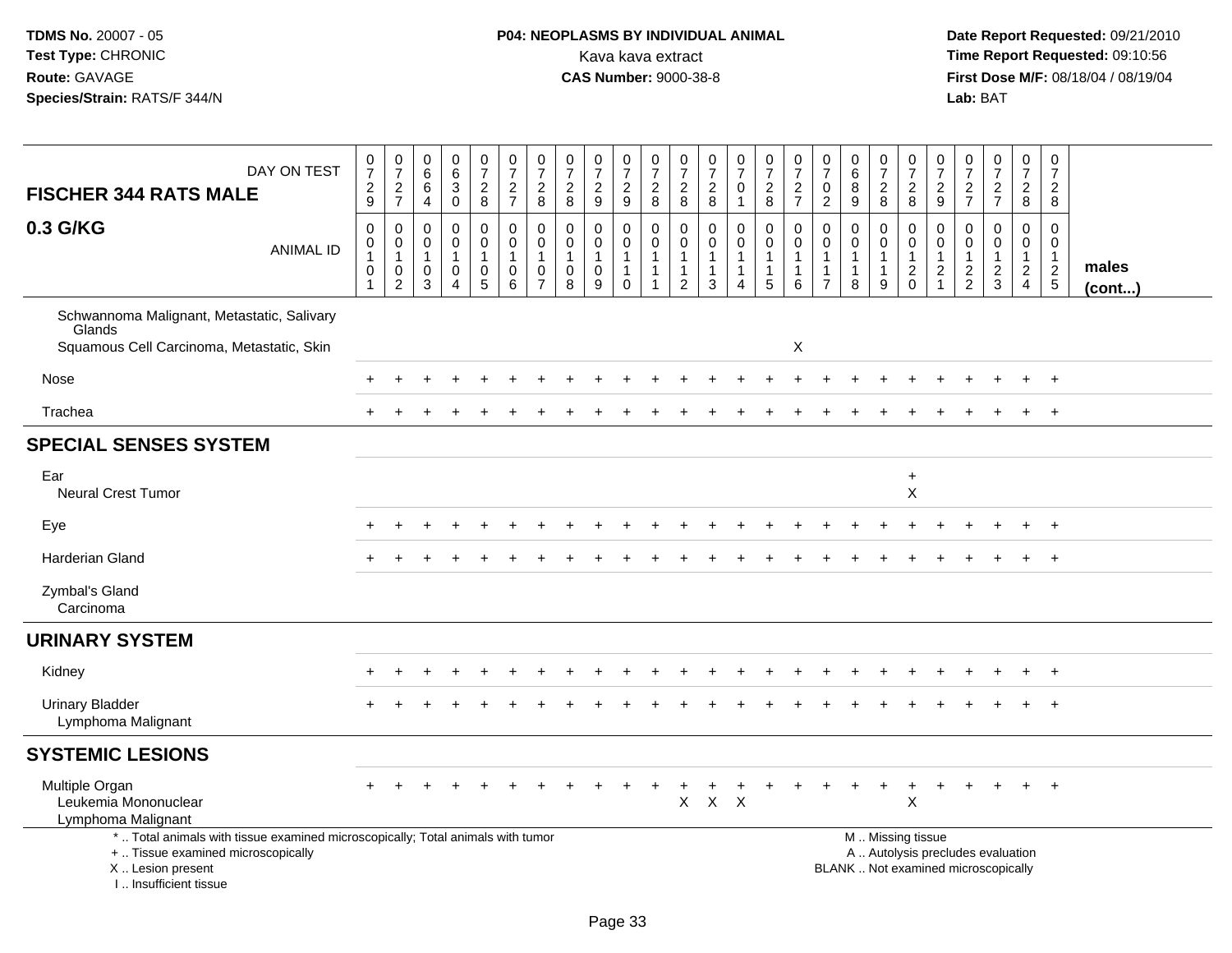#### **P04: NEOPLASMS BY INDIVIDUAL ANIMAL**<br>Kava kava extract Kava kava extract **Time Report Requested:** 09:10:56<br>**CAS Number:** 9000-38-8<br>**Tirst Dose M/F:** 08/18/04 / 08/19/04

 **Date Report Requested:** 09/21/2010 **First Dose M/F:** 08/18/04 / 08/19/04 Lab: BAT **Lab:** BAT

| DAY ON TEST<br><b>FISCHER 344 RATS MALE</b> | 0<br>⇁<br>$\sim$<br><u>_</u><br>9 | ◡<br>∠<br>$\rightarrow$ | ◡<br>Ö<br>~<br>Ö | ν<br>6<br>ັ<br>U | 0<br>ີ<br><u>_</u><br>8 | 0<br>⇁<br><u>_</u><br>$\rightarrow$ | U<br>-<br><u>_</u><br>8 | 0<br><sup>o</sup><br>∸<br>8 | 9 | <u>_</u> | ◡<br>∼<br>8 | v<br>$\circ$<br>O | <b>U</b><br><u>_</u> | 0<br>- | 0<br>ົ<br><u>_</u><br>8 | ັບ<br>- | <u>_</u> | U | v<br>8 | J<br>8   | U<br>9                 | U<br><u>_</u>                                 | 0<br>ົ<br>∼<br>-      | $\sim$<br><u>_</u><br>8 | U<br>∼               |                       |
|---------------------------------------------|-----------------------------------|-------------------------|------------------|------------------|-------------------------|-------------------------------------|-------------------------|-----------------------------|---|----------|-------------|-------------------|----------------------|--------|-------------------------|---------|----------|---|--------|----------|------------------------|-----------------------------------------------|-----------------------|-------------------------|----------------------|-----------------------|
| 0.3 G/KG<br><b>ANIMAL ID</b>                | 0<br>0<br>0                       | ◡                       | ັ<br>$\sim$<br>د | u                | 0<br>0<br>U<br>5        | 0<br>0<br>0<br>6                    | U<br>v<br>$\rightarrow$ | 0<br>0<br>0<br>8            | 9 |          | U           | U<br>U<br>▃       |                      | 0<br>4 | 0<br>0<br>G             |         |          |   | v<br>9 | <u>_</u> | $\sqrt{2}$<br><u>_</u> | U<br>v<br>ົ<br><u>_</u><br>$\sim$<br><u>_</u> | 0<br>0<br>ົ<br>_<br>3 | $\sim$<br>-<br>4        | $\overline{2}$<br>ີວ | males<br>$($ cont $)$ |

Mesothelioma Malignant

t and the contract of the contract of the contract of the contract of the contract of the contract of the contract of the contract of the contract of the contract of the contract of the contract of the contract of the cont

I .. Insufficient tissue

<sup>\* ..</sup> Total animals with tissue examined microscopically; Total animals with tumor

<sup>+ ..</sup> Tissue examined microscopically

X .. Lesion present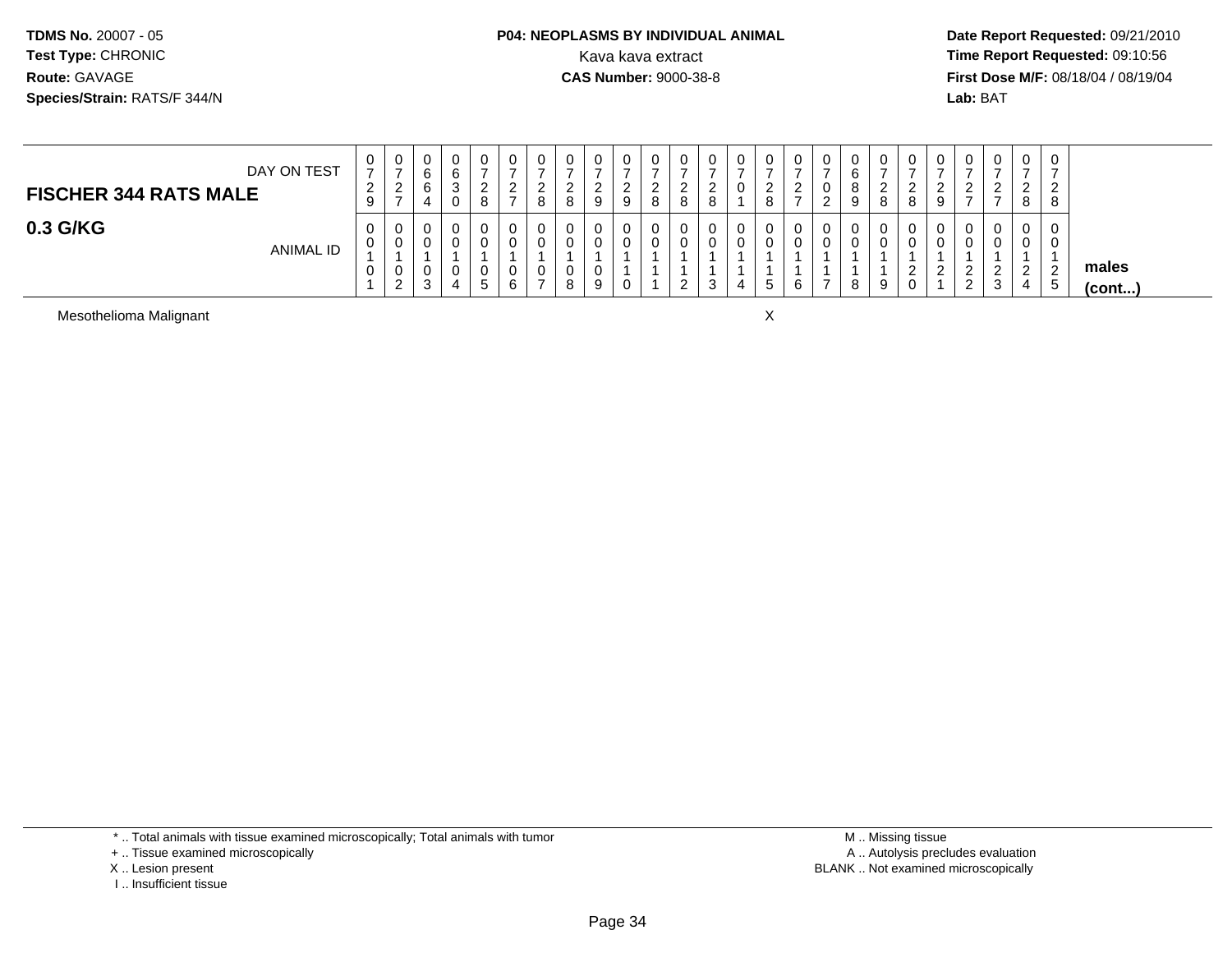#### **P04: NEOPLASMS BY INDIVIDUAL ANIMAL**<br>Kava kava extract Kava kava extract **Time Report Requested:** 09:10:56<br>**CAS Number:** 9000-38-8<br>**Tirst Dose M/F:** 08/18/04 / 08/19/04

 **Date Report Requested:** 09/21/2010 **First Dose M/F:** 08/18/04 / 08/19/04 Lab: BAT **Lab:** BAT

| DAY ON TEST<br><b>FISCHER 344 RATS MALE</b>                                   | $\frac{0}{7}$<br>$\frac{2}{7}$                | $\frac{0}{7}$<br>$\frac{2}{7}$                                   | $\frac{0}{7}$<br>$\overline{c}$<br>$\overline{7}$     | $\begin{array}{c} 0 \\ 7 \end{array}$<br>$\overline{c}$<br>$\,8\,$ | $\begin{array}{c} 0 \\ 5 \\ 9 \end{array}$<br>8                               | $\pmb{0}$<br>$6\phantom{1}6$<br>6<br>$\overline{4}$                          | 0<br>$\overline{7}$<br>$\mathbf{0}$<br>9 | $\begin{array}{c} 0 \\ 6 \end{array}$<br>9<br>$\overline{4}$ | $\frac{0}{7}$<br>$\overline{2}$<br>8                                     | $\begin{smallmatrix}0\\7\end{smallmatrix}$<br>$\overline{2}$<br>$9\,$ | $\frac{0}{7}$<br>$\frac{2}{7}$                                   | 0<br>$\overline{7}$<br>$\overline{2}$<br>$\overline{7}$                      | 0<br>$\,6\,$<br>8<br>9                                             | $_{6}^{\rm 0}$<br>$\mathbf 0$<br>8 | $\begin{array}{c} 0 \\ 7 \end{array}$<br>$\frac{2}{7}$                                     | $\begin{array}{c} 0 \\ 6 \end{array}$<br>$\mathbf{1}$<br>6 | $\begin{array}{c} 0 \\ 6 \end{array}$<br>$\overline{7}$<br>3 | $\frac{0}{7}$<br>$\frac{2}{7}$                                             | 0<br>$\overline{7}$<br>$\overline{2}$<br>9 | 0<br>5<br>0<br>0                                                                   | $\frac{0}{7}$<br>$\overline{2}$<br>8                              | 0<br>$\overline{7}$<br>$\overline{c}$<br>$9\,$         | $\begin{smallmatrix}0\0\4\end{smallmatrix}$<br>$\sqrt{5}$<br>$\overline{4}$ | 0<br>$\,6\,$<br>$\,6\,$<br>$\overline{4}$               | 0<br>$\boldsymbol{7}$<br>$\overline{2}$<br>8                       |                                                |
|-------------------------------------------------------------------------------|-----------------------------------------------|------------------------------------------------------------------|-------------------------------------------------------|--------------------------------------------------------------------|-------------------------------------------------------------------------------|------------------------------------------------------------------------------|------------------------------------------|--------------------------------------------------------------|--------------------------------------------------------------------------|-----------------------------------------------------------------------|------------------------------------------------------------------|------------------------------------------------------------------------------|--------------------------------------------------------------------|------------------------------------|--------------------------------------------------------------------------------------------|------------------------------------------------------------|--------------------------------------------------------------|----------------------------------------------------------------------------|--------------------------------------------|------------------------------------------------------------------------------------|-------------------------------------------------------------------|--------------------------------------------------------|-----------------------------------------------------------------------------|---------------------------------------------------------|--------------------------------------------------------------------|------------------------------------------------|
| 0.3 G/KG<br><b>ANIMAL ID</b>                                                  | 0<br>0<br>$\mathbf{1}$<br>$\overline{c}$<br>6 | 0<br>$\mathbf 0$<br>$\mathbf{1}$<br>$\sqrt{2}$<br>$\overline{7}$ | $\mathbf 0$<br>0<br>$\overline{1}$<br>$\sqrt{2}$<br>8 | $\pmb{0}$<br>$\mathbf 0$<br>$\mathbf{1}$<br>$\frac{2}{9}$          | $\pmb{0}$<br>$\mathbf 0$<br>$\overline{\mathbf{1}}$<br>$\sqrt{3}$<br>$\Omega$ | $\mathbf 0$<br>$\mathbf 0$<br>$\overline{1}$<br>$\mathbf{3}$<br>$\mathbf{1}$ | 0<br>$\mathbf 0$<br>3<br>2               | 0<br>$\mathbf 0$<br>$\overline{1}$<br>$\mathbf 3$<br>3       | 0<br>$\mathbf 0$<br>$\mathbf{1}$<br>$\sqrt{3}$<br>$\boldsymbol{\Lambda}$ | 0<br>$\mathbf 0$<br>$\overline{1}$<br>$\mathsf 3$<br>5                | $\mathbf 0$<br>$\mathsf{O}$<br>$\overline{1}$<br>$\sqrt{3}$<br>6 | $\mathbf 0$<br>$\mathbf 0$<br>$\overline{1}$<br>$\sqrt{3}$<br>$\overline{7}$ | 0<br>$\mathbf 0$<br>$\mathbf{1}$<br>$\ensuremath{\mathsf{3}}$<br>8 | 0<br>0<br>$\mathbf{1}$<br>3<br>9   | $\begin{smallmatrix} 0\\0 \end{smallmatrix}$<br>$\mathbf{1}$<br>$\overline{4}$<br>$\Omega$ | $\mathbf 0$<br>$\pmb{0}$<br>$\overline{1}$<br>4            | 0<br>0<br>$\overline{1}$<br>$\overline{a}$<br>$\overline{2}$ | $\mathbf 0$<br>$\mathbf 0$<br>$\mathbf{1}$<br>$\overline{\mathbf{4}}$<br>3 | 0<br>$\mathbf 0$<br>$\overline{4}$<br>4    | $\begin{smallmatrix}0\0\0\end{smallmatrix}$<br>$\mathbf{1}$<br>$\overline{4}$<br>5 | $\mathbf 0$<br>$\mathbf 0$<br>$\mathbf{1}$<br>$\overline{4}$<br>6 | 0<br>$\Omega$<br>$\overline{1}$<br>4<br>$\overline{7}$ | $\mathbf 0$<br>$\mathbf 0$<br>$\overline{1}$<br>4<br>8                      | 0<br>$\mathbf 0$<br>$\mathbf{1}$<br>$\overline{4}$<br>9 | $\mathbf 0$<br>0<br>$\mathbf{1}$<br>$5\phantom{.0}$<br>$\mathbf 0$ | * TOTALS                                       |
| <b>ALIMENTARY SYSTEM</b>                                                      |                                               |                                                                  |                                                       |                                                                    |                                                                               |                                                                              |                                          |                                                              |                                                                          |                                                                       |                                                                  |                                                                              |                                                                    |                                    |                                                                                            |                                                            |                                                              |                                                                            |                                            |                                                                                    |                                                                   |                                                        |                                                                             |                                                         |                                                                    |                                                |
| Esophagus                                                                     |                                               |                                                                  |                                                       |                                                                    |                                                                               |                                                                              |                                          |                                                              |                                                                          |                                                                       |                                                                  |                                                                              |                                                                    |                                    |                                                                                            |                                                            |                                                              |                                                                            |                                            |                                                                                    |                                                                   |                                                        |                                                                             |                                                         |                                                                    | 50                                             |
| Intestine Large, Cecum                                                        |                                               |                                                                  |                                                       |                                                                    |                                                                               |                                                                              |                                          |                                                              |                                                                          |                                                                       |                                                                  |                                                                              |                                                                    |                                    |                                                                                            |                                                            |                                                              |                                                                            |                                            |                                                                                    |                                                                   |                                                        |                                                                             |                                                         | $\overline{1}$                                                     | 50                                             |
| Intestine Large, Colon                                                        |                                               |                                                                  |                                                       |                                                                    |                                                                               |                                                                              |                                          |                                                              |                                                                          |                                                                       |                                                                  |                                                                              |                                                                    |                                    |                                                                                            |                                                            |                                                              |                                                                            |                                            |                                                                                    |                                                                   |                                                        |                                                                             |                                                         |                                                                    | 50                                             |
| Intestine Large, Rectum                                                       |                                               |                                                                  |                                                       |                                                                    |                                                                               |                                                                              |                                          |                                                              |                                                                          |                                                                       |                                                                  |                                                                              |                                                                    |                                    |                                                                                            |                                                            |                                                              |                                                                            |                                            |                                                                                    |                                                                   |                                                        |                                                                             |                                                         |                                                                    | 50                                             |
| Intestine Small, Duodenum                                                     |                                               |                                                                  |                                                       |                                                                    |                                                                               |                                                                              |                                          |                                                              |                                                                          |                                                                       |                                                                  |                                                                              |                                                                    |                                    |                                                                                            |                                                            |                                                              |                                                                            |                                            |                                                                                    |                                                                   |                                                        |                                                                             |                                                         |                                                                    | 50                                             |
| Intestine Small, Ileum                                                        |                                               |                                                                  |                                                       |                                                                    |                                                                               |                                                                              |                                          |                                                              |                                                                          |                                                                       |                                                                  |                                                                              |                                                                    |                                    |                                                                                            |                                                            |                                                              |                                                                            |                                            |                                                                                    |                                                                   |                                                        |                                                                             |                                                         |                                                                    | 50                                             |
| Intestine Small, Jejunum                                                      |                                               |                                                                  |                                                       |                                                                    |                                                                               |                                                                              |                                          |                                                              |                                                                          |                                                                       |                                                                  |                                                                              |                                                                    |                                    |                                                                                            |                                                            |                                                              |                                                                            |                                            |                                                                                    |                                                                   |                                                        |                                                                             |                                                         | $+$                                                                | 50                                             |
| Liver<br>Fibrosarcoma, Metastatic, Stomach, Glandular<br>Leukemia Mononuclear |                                               |                                                                  |                                                       |                                                                    |                                                                               |                                                                              |                                          |                                                              | X                                                                        | X                                                                     |                                                                  |                                                                              |                                                                    |                                    | X                                                                                          |                                                            |                                                              |                                                                            |                                            | X                                                                                  |                                                                   |                                                        |                                                                             |                                                         |                                                                    | 50<br>$\mathbf{1}$<br>$\overline{7}$           |
| Mesentery<br>Leukemia Mononuclear<br>Lymphoma Malignant                       | $\div$                                        |                                                                  |                                                       |                                                                    | $\ddot{}$                                                                     |                                                                              |                                          |                                                              |                                                                          | $+$                                                                   |                                                                  |                                                                              |                                                                    |                                    |                                                                                            |                                                            | $+$<br>$\boldsymbol{\mathsf{X}}$                             |                                                                            |                                            | $\ddot{}$<br>$\mathsf X$                                                           |                                                                   |                                                        |                                                                             |                                                         |                                                                    | $\overline{7}$<br>$\mathbf{1}$<br>$\mathbf{1}$ |
| Pancreas<br>Lymphoma Malignant<br>Acinus, Adenoma                             | $\pmb{\times}$                                |                                                                  |                                                       |                                                                    |                                                                               |                                                                              |                                          |                                                              |                                                                          |                                                                       |                                                                  |                                                                              |                                                                    |                                    |                                                                                            |                                                            | X                                                            |                                                                            |                                            |                                                                                    |                                                                   |                                                        |                                                                             |                                                         |                                                                    | 50<br>-1<br>$\mathbf{1}$                       |
| <b>Salivary Glands</b><br>Schwannoma Malignant                                |                                               |                                                                  |                                                       |                                                                    |                                                                               |                                                                              |                                          |                                                              |                                                                          |                                                                       |                                                                  |                                                                              | X                                                                  |                                    |                                                                                            | X                                                          |                                                              |                                                                            |                                            |                                                                                    |                                                                   |                                                        |                                                                             |                                                         |                                                                    | 50<br>$\overline{2}$                           |

\* .. Total animals with tissue examined microscopically; Total animals with tumor

+ .. Tissue examined microscopically

X .. Lesion present

I .. Insufficient tissue

M .. Missing tissue

y the contract of the contract of the contract of the contract of the contract of the contract of the contract of  $A$ . Autolysis precludes evaluation

Lesion present BLANK .. Not examined microscopically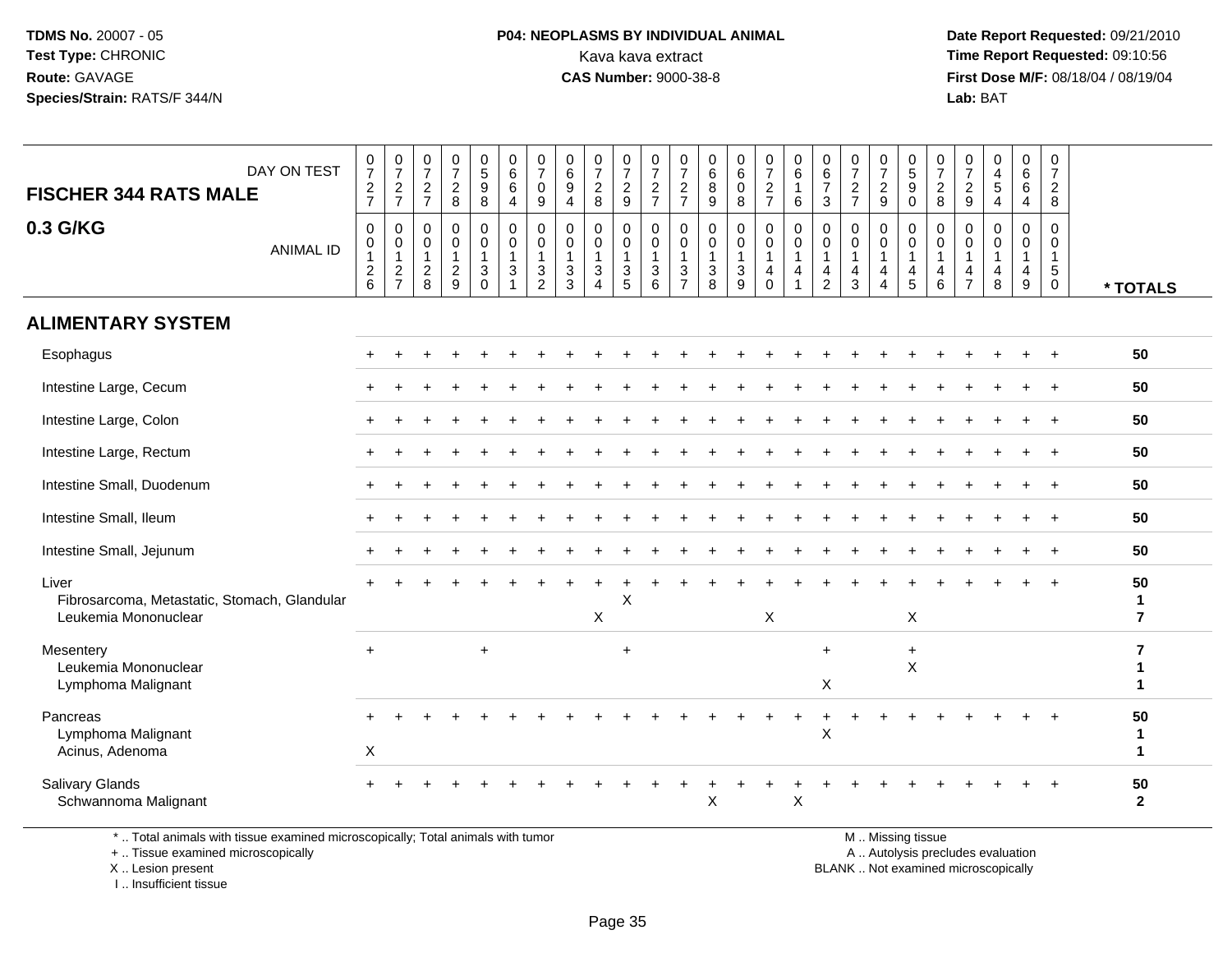#### **P04: NEOPLASMS BY INDIVIDUAL ANIMAL**<br>Kava kava extract Kava kava extract **Time Report Requested:** 09:10:56<br>**CAS Number:** 9000-38-8<br>**Tirst Dose M/F:** 08/18/04 / 08/19/04

 **Date Report Requested:** 09/21/2010 **First Dose M/F:** 08/18/04 / 08/19/04 Lab: BAT **Lab:** BAT

| DAY ON TEST<br><b>FISCHER 344 RATS MALE</b>                                                       | $\frac{0}{7}$<br>$\frac{2}{7}$                      | $\frac{0}{7}$<br>$\frac{2}{7}$                                   | $\frac{0}{7}$<br>$\frac{2}{7}$                                  | $\frac{0}{7}$<br>$\frac{2}{8}$          | $\begin{array}{c} 0 \\ 5 \end{array}$<br>9<br>$\overline{8}$ | $\begin{array}{c} 0 \\ 6 \end{array}$<br>$\,6\,$<br>$\overline{4}$ | $\frac{0}{7}$<br>$\mathbf 0$<br>$\boldsymbol{9}$       | $\begin{array}{c} 0 \\ 6 \end{array}$<br>$\boldsymbol{9}$<br>$\overline{4}$    | $\frac{0}{7}$<br>$\overline{2}$<br>8    | $\frac{0}{7}$<br>$\frac{2}{9}$                            | $\frac{0}{7}$<br>$\frac{2}{7}$                                             | $\frac{0}{7}$<br>$\frac{2}{7}$                         | $\begin{array}{c} 0 \\ 6 \end{array}$<br>$\bf 8$<br>$9\,$       | $0\over 6$<br>$\pmb{0}$<br>8               | $\begin{smallmatrix}0\\7\end{smallmatrix}$<br>$\frac{2}{7}$ | $_{\rm 6}^{\rm 0}$<br>$\,6\,$               | $\begin{array}{c} 0 \\ 6 \end{array}$<br>$\overline{7}$<br>3 | $\frac{0}{7}$<br>$\frac{2}{7}$                                      | $\frac{0}{7}$<br>$\frac{2}{9}$   | $\begin{array}{c} 0 \\ 5 \\ 9 \end{array}$<br>$\mathsf 0$ | $\frac{0}{7}$<br>$^2_8$                    | $\frac{0}{7}$<br>$\frac{2}{9}$                                      | $_4^{\rm O}$<br>$\overline{5}$<br>$\overline{4}$ | 0<br>$\overline{6}$<br>6<br>4    | $\frac{0}{7}$<br>$\frac{2}{8}$                                     |                         |
|---------------------------------------------------------------------------------------------------|-----------------------------------------------------|------------------------------------------------------------------|-----------------------------------------------------------------|-----------------------------------------|--------------------------------------------------------------|--------------------------------------------------------------------|--------------------------------------------------------|--------------------------------------------------------------------------------|-----------------------------------------|-----------------------------------------------------------|----------------------------------------------------------------------------|--------------------------------------------------------|-----------------------------------------------------------------|--------------------------------------------|-------------------------------------------------------------|---------------------------------------------|--------------------------------------------------------------|---------------------------------------------------------------------|----------------------------------|-----------------------------------------------------------|--------------------------------------------|---------------------------------------------------------------------|--------------------------------------------------|----------------------------------|--------------------------------------------------------------------|-------------------------|
| 0.3 G/KG<br><b>ANIMAL ID</b>                                                                      | $\mathbf 0$<br>0<br>$\overline{1}$<br>$\frac{2}{6}$ | $\mathbf 0$<br>$\boldsymbol{0}$<br>$\mathbf{1}$<br>$\frac{2}{7}$ | $\mathbf 0$<br>$\,0\,$<br>$\mathbf{1}$<br>$\boldsymbol{2}$<br>8 | 0<br>0<br>$\mathbf{1}$<br>$\frac{2}{9}$ | 0<br>0<br>$\mathbf{1}$<br>3<br>$\Omega$                      | $\pmb{0}$<br>$\pmb{0}$<br>$\overline{1}$<br>$\sqrt{3}$             | 0<br>0<br>$\mathbf{1}$<br>$\sqrt{3}$<br>$\overline{2}$ | $\mathbf 0$<br>$\mathbf 0$<br>$\overline{1}$<br>$\ensuremath{\mathsf{3}}$<br>3 | 0<br>0<br>$\mathbf{1}$<br>3<br>$\Delta$ | $\pmb{0}$<br>$\pmb{0}$<br>$\overline{1}$<br>$\frac{3}{5}$ | $\mathbf 0$<br>$\pmb{0}$<br>$\mathbf{1}$<br>$\ensuremath{\mathsf{3}}$<br>6 | 0<br>0<br>$\mathbf{1}$<br>$\sqrt{3}$<br>$\overline{7}$ | $\mathbf 0$<br>$\mathbf 0$<br>$\overline{1}$<br>$\sqrt{3}$<br>8 | 0<br>$\mathbf 0$<br>$\mathbf{1}$<br>3<br>9 | $\pmb{0}$<br>$\pmb{0}$<br>$\mathbf{1}$<br>4<br>$\Omega$     | $\pmb{0}$<br>$\pmb{0}$<br>$\mathbf{1}$<br>4 | 0<br>0<br>$\overline{1}$<br>4<br>$\overline{2}$              | $\mathbf 0$<br>$\mathbf 0$<br>$\overline{1}$<br>$\overline{4}$<br>3 | 0<br>0<br>$\mathbf{1}$<br>4<br>4 | 0<br>0<br>$\mathbf{1}$<br>4<br>5                          | 0<br>$\mathbf 0$<br>$\mathbf{1}$<br>4<br>6 | $\mathbf 0$<br>$\mathbf 0$<br>$\overline{1}$<br>4<br>$\overline{7}$ | $\mathbf 0$<br>0<br>$\mathbf{1}$<br>4<br>8       | 0<br>0<br>$\mathbf{1}$<br>4<br>9 | $\mathbf 0$<br>$\mathbf 0$<br>$\mathbf{1}$<br>$5\,$<br>$\mathbf 0$ | * TOTALS                |
| Stomach, Forestomach<br>Lymphoma Malignant                                                        |                                                     |                                                                  |                                                                 |                                         |                                                              |                                                                    |                                                        |                                                                                |                                         |                                                           |                                                                            |                                                        |                                                                 |                                            |                                                             |                                             | X                                                            |                                                                     |                                  |                                                           |                                            |                                                                     |                                                  |                                  | $\ddot{+}$                                                         | 50<br>$\mathbf 1$       |
| Stomach, Glandular<br>Carcinoid Tumor Malignant<br>Lymphoma Malignant<br>Muscularis, Fibrosarcoma |                                                     |                                                                  |                                                                 |                                         |                                                              |                                                                    |                                                        |                                                                                |                                         | X                                                         |                                                                            |                                                        |                                                                 |                                            |                                                             |                                             | $\mathsf X$                                                  |                                                                     |                                  |                                                           |                                            |                                                                     |                                                  |                                  | $\div$                                                             | 50                      |
| Tooth                                                                                             |                                                     |                                                                  |                                                                 |                                         |                                                              | $+$                                                                |                                                        | $\ddot{}$                                                                      |                                         |                                                           |                                                                            |                                                        |                                                                 |                                            |                                                             |                                             |                                                              |                                                                     |                                  | $+$                                                       |                                            |                                                                     |                                                  | $+$                              | $+$                                                                | 9                       |
| <b>CARDIOVASCULAR SYSTEM</b>                                                                      |                                                     |                                                                  |                                                                 |                                         |                                                              |                                                                    |                                                        |                                                                                |                                         |                                                           |                                                                            |                                                        |                                                                 |                                            |                                                             |                                             |                                                              |                                                                     |                                  |                                                           |                                            |                                                                     |                                                  |                                  |                                                                    |                         |
| <b>Blood Vessel</b>                                                                               |                                                     |                                                                  |                                                                 |                                         |                                                              |                                                                    |                                                        |                                                                                |                                         |                                                           |                                                                            |                                                        |                                                                 |                                            |                                                             |                                             |                                                              |                                                                     |                                  |                                                           |                                            |                                                                     |                                                  |                                  |                                                                    | 50                      |
| Heart<br>Lymphoma Malignant                                                                       |                                                     |                                                                  |                                                                 |                                         |                                                              |                                                                    |                                                        |                                                                                |                                         |                                                           |                                                                            |                                                        |                                                                 |                                            |                                                             |                                             | X                                                            |                                                                     |                                  |                                                           |                                            |                                                                     |                                                  |                                  |                                                                    | 50<br>$\mathbf{1}$      |
| <b>ENDOCRINE SYSTEM</b>                                                                           |                                                     |                                                                  |                                                                 |                                         |                                                              |                                                                    |                                                        |                                                                                |                                         |                                                           |                                                                            |                                                        |                                                                 |                                            |                                                             |                                             |                                                              |                                                                     |                                  |                                                           |                                            |                                                                     |                                                  |                                  |                                                                    |                         |
| <b>Adrenal Cortex</b><br>Leukemia Mononuclear                                                     |                                                     |                                                                  |                                                                 |                                         |                                                              |                                                                    |                                                        |                                                                                |                                         |                                                           |                                                                            |                                                        |                                                                 |                                            | X                                                           |                                             |                                                              |                                                                     |                                  |                                                           |                                            |                                                                     |                                                  |                                  |                                                                    | 50<br>3                 |
| Adrenal Medulla<br>Leukemia Mononuclear<br>Pheochromocytoma Benign                                |                                                     | $\mathsf X$                                                      |                                                                 |                                         |                                                              |                                                                    |                                                        |                                                                                |                                         |                                                           |                                                                            |                                                        |                                                                 |                                            |                                                             |                                             |                                                              |                                                                     |                                  |                                                           |                                            |                                                                     |                                                  |                                  |                                                                    | 50<br>1<br>$\mathbf{2}$ |
| Islets, Pancreatic<br>Adenoma<br>Adenoma, Multiple                                                |                                                     |                                                                  |                                                                 |                                         |                                                              |                                                                    |                                                        | X                                                                              |                                         |                                                           |                                                                            |                                                        |                                                                 |                                            |                                                             |                                             |                                                              |                                                                     |                                  |                                                           |                                            |                                                                     |                                                  |                                  |                                                                    | 50                      |

\* .. Total animals with tissue examined microscopically; Total animals with tumor

+ .. Tissue examined microscopically

X .. Lesion present

I .. Insufficient tissue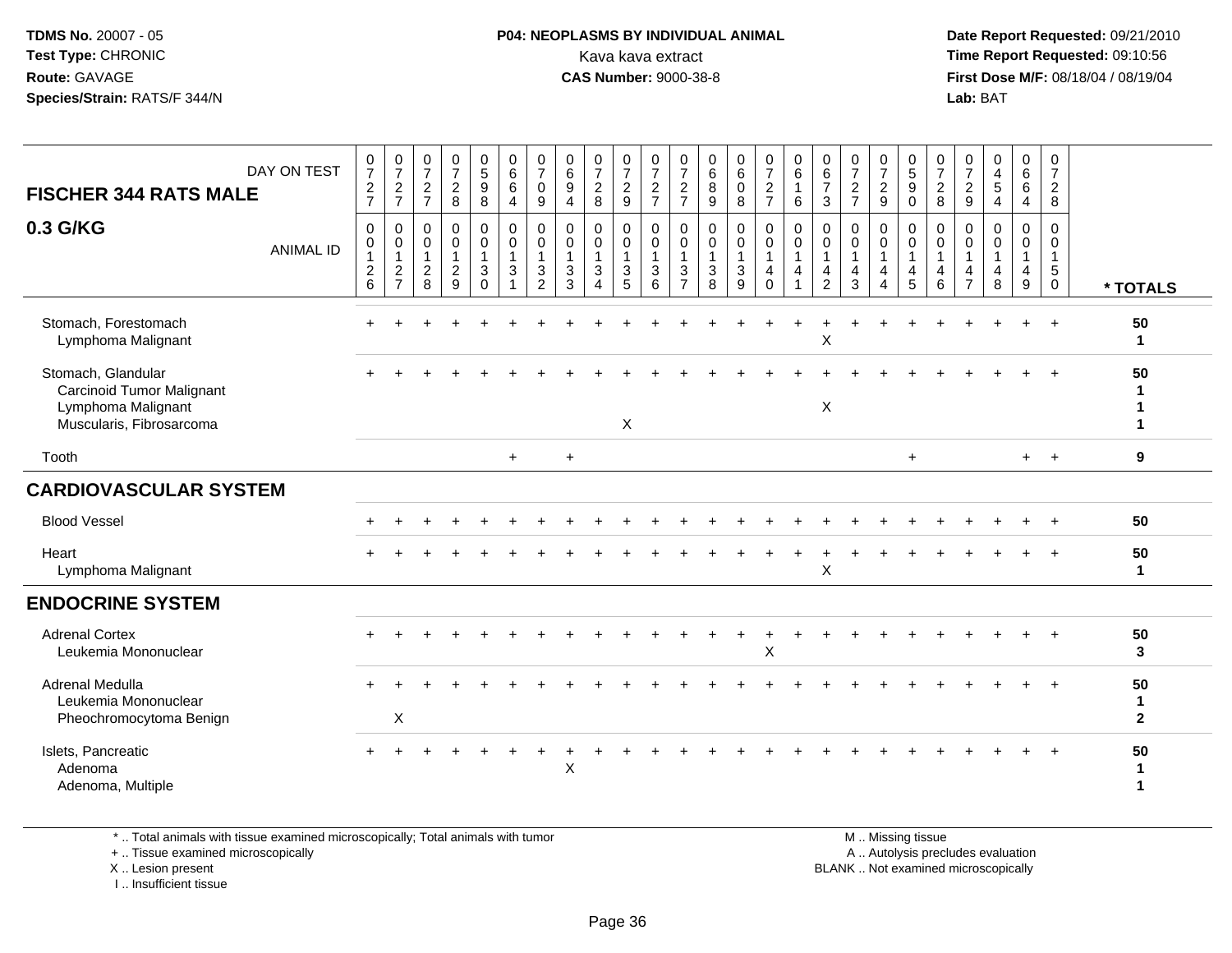## **P04: NEOPLASMS BY INDIVIDUAL ANIMAL**<br>Kava kava extract Kava kava extract **Time Report Requested:** 09:10:56<br>**CAS Number:** 9000-38-8 **CAS Number:** 9000-38-8

 **Date Report Requested:** 09/21/2010 **First Dose M/F:** 08/18/04 / 08/19/04<br>Lab: BAT **Lab:** BAT

| <b>FISCHER 344 RATS MALE</b>                                                                                                                         | DAY ON TEST      | $\pmb{0}$<br>$\overline{7}$<br>$\frac{2}{7}$                           | $\frac{0}{7}$<br>$\frac{2}{7}$                    | $\frac{0}{7}$<br>$\frac{2}{7}$                                    | $\frac{0}{7}$<br>$\boldsymbol{2}$<br>8            | $\begin{array}{c} 0 \\ 5 \end{array}$<br>$\boldsymbol{9}$<br>8 | $\begin{array}{c} 0 \\ 6 \end{array}$<br>6<br>$\overline{4}$      | 0<br>$\overline{7}$<br>0<br>9                        | $\pmb{0}$<br>$\,6\,$<br>9<br>$\overline{4}$          | 0<br>$\overline{7}$<br>$\boldsymbol{2}$<br>8          | 0<br>$\overline{7}$<br>$\overline{a}$<br>9 | 0<br>$\overline{7}$<br>$\overline{c}$<br>$\overline{7}$ | $\pmb{0}$<br>$\boldsymbol{7}$<br>$\frac{2}{7}$                                  | $\begin{array}{c} 0 \\ 6 \end{array}$<br>$\bf 8$<br>$\overline{9}$ | $\pmb{0}$<br>$\,6\,$<br>$\pmb{0}$<br>8                 | $\frac{0}{7}$<br>$\frac{2}{7}$                                    | 0<br>$\,6$<br>$\mathbf{1}$<br>6 | 0<br>$\,6$<br>$\overline{7}$<br>$\mathbf{3}$                               | $\pmb{0}$<br>$\overline{7}$<br>$\overline{c}$<br>$\overline{7}$ | $\frac{0}{7}$<br>$\boldsymbol{2}$<br>9                                         | 0<br>$\sqrt{5}$<br>9<br>$\mathbf 0$                                                           | 0<br>$\overline{7}$<br>$\sqrt{2}$<br>8 | $\frac{0}{7}$<br>$\boldsymbol{2}$<br>$\boldsymbol{9}$ | $_4^{\rm 0}$<br>$\overline{5}$<br>$\overline{4}$ | 0<br>$\,6\,$<br>6<br>$\overline{4}$ | 0<br>$\overline{7}$<br>$\overline{2}$<br>8                              |                                                                          |
|------------------------------------------------------------------------------------------------------------------------------------------------------|------------------|------------------------------------------------------------------------|---------------------------------------------------|-------------------------------------------------------------------|---------------------------------------------------|----------------------------------------------------------------|-------------------------------------------------------------------|------------------------------------------------------|------------------------------------------------------|-------------------------------------------------------|--------------------------------------------|---------------------------------------------------------|---------------------------------------------------------------------------------|--------------------------------------------------------------------|--------------------------------------------------------|-------------------------------------------------------------------|---------------------------------|----------------------------------------------------------------------------|-----------------------------------------------------------------|--------------------------------------------------------------------------------|-----------------------------------------------------------------------------------------------|----------------------------------------|-------------------------------------------------------|--------------------------------------------------|-------------------------------------|-------------------------------------------------------------------------|--------------------------------------------------------------------------|
| 0.3 G/KG                                                                                                                                             | <b>ANIMAL ID</b> | $\mathbf 0$<br>0<br>$\overline{1}$<br>$\overline{c}$<br>$6\phantom{a}$ | $\mathbf 0$<br>0<br>$\mathbf{1}$<br>$\frac{2}{7}$ | $\mathbf 0$<br>$\mathbf 0$<br>$\mathbf{1}$<br>$\overline{c}$<br>8 | 0<br>$\mathbf 0$<br>$\mathbf{1}$<br>$\frac{2}{9}$ | 0<br>$\mathsf{O}\xspace$<br>$\mathbf{1}$<br>$_0^3$             | $\mathbf 0$<br>$\mathbf 0$<br>$\mathbf{1}$<br>3<br>$\overline{1}$ | $\mathbf 0$<br>$\Omega$<br>-1<br>3<br>$\overline{2}$ | 0<br>$\Omega$<br>$\mathbf{1}$<br>3<br>$\overline{3}$ | 0<br>0<br>$\mathbf{1}$<br>3<br>$\boldsymbol{\Lambda}$ | 0<br>$\mathbf 0$<br>$\mathbf{1}$<br>3<br>5 | 0<br>$\mathbf 0$<br>$\mathbf{1}$<br>3<br>6              | $\mathbf 0$<br>0<br>$\mathbf{1}$<br>$\ensuremath{\mathsf{3}}$<br>$\overline{7}$ | 0<br>0<br>$\mathbf{1}$<br>$\mathbf{3}$<br>$\overline{8}$           | 0<br>0<br>$\mathbf{1}$<br>$\sqrt{3}$<br>$\overline{9}$ | 0<br>$\mathbf 0$<br>$\mathbf{1}$<br>$\overline{4}$<br>$\mathbf 0$ | 0<br>0<br>1<br>4<br>1           | $\Omega$<br>$\Omega$<br>$\overline{1}$<br>$\overline{4}$<br>$\overline{2}$ | $\mathbf 0$<br>$\mathbf 0$<br>4<br>3                            | 0<br>$\mathbf 0$<br>$\overline{1}$<br>$\overline{4}$<br>$\boldsymbol{\Lambda}$ | 0<br>$\mathbf 0$<br>$\mathbf{1}$<br>4<br>$5\phantom{1}$                                       | 0<br>$\Omega$<br>1<br>4<br>6           | 0<br>$\Omega$<br>$\mathbf 1$<br>4<br>$\overline{7}$   | 0<br>$\mathbf 0$<br>$\mathbf{1}$<br>4<br>8       | 0<br>$\Omega$<br>1<br>4<br>9        | $\mathbf 0$<br>$\mathbf 0$<br>$\mathbf{1}$<br>$\sqrt{5}$<br>$\mathbf 0$ | * TOTALS                                                                 |
| Parathyroid Gland                                                                                                                                    |                  |                                                                        |                                                   |                                                                   |                                                   |                                                                |                                                                   |                                                      |                                                      |                                                       |                                            |                                                         |                                                                                 |                                                                    |                                                        |                                                                   |                                 | м                                                                          |                                                                 |                                                                                |                                                                                               |                                        |                                                       |                                                  |                                     | $+$                                                                     | 48                                                                       |
| <b>Pituitary Gland</b><br>Pars Distalis, Adenoma                                                                                                     |                  | X                                                                      |                                                   |                                                                   |                                                   |                                                                |                                                                   | X                                                    | X                                                    | X                                                     | X                                          |                                                         |                                                                                 |                                                                    |                                                        |                                                                   |                                 |                                                                            |                                                                 |                                                                                | X                                                                                             |                                        |                                                       |                                                  |                                     |                                                                         | 50<br>15                                                                 |
| <b>Thyroid Gland</b><br>Bilateral, C-cell, Adenoma<br>C-cell, Adenoma<br>C-cell, Carcinoma<br>Follicular Cell, Adenoma<br>Follicular Cell, Carcinoma |                  |                                                                        |                                                   |                                                                   |                                                   | $\mathsf{X}$                                                   |                                                                   | X                                                    | X                                                    |                                                       |                                            | $X$ $X$ $X$                                             |                                                                                 |                                                                    |                                                        |                                                                   |                                 |                                                                            |                                                                 |                                                                                |                                                                                               |                                        |                                                       |                                                  |                                     |                                                                         | 50<br>$\mathbf{2}$<br>$6\phantom{a}$<br>$\mathbf 2$<br>1<br>$\mathbf{1}$ |
| <b>GENERAL BODY SYSTEM</b>                                                                                                                           |                  |                                                                        |                                                   |                                                                   |                                                   |                                                                |                                                                   |                                                      |                                                      |                                                       |                                            |                                                         |                                                                                 |                                                                    |                                                        |                                                                   |                                 |                                                                            |                                                                 |                                                                                |                                                                                               |                                        |                                                       |                                                  |                                     |                                                                         |                                                                          |
| Peritoneum<br>Paraganglioma                                                                                                                          |                  |                                                                        |                                                   |                                                                   |                                                   |                                                                |                                                                   |                                                      |                                                      |                                                       |                                            |                                                         |                                                                                 |                                                                    |                                                        |                                                                   |                                 |                                                                            |                                                                 |                                                                                |                                                                                               |                                        |                                                       |                                                  |                                     |                                                                         | $\mathbf{1}$<br>$\mathbf{1}$                                             |
| <b>GENITAL SYSTEM</b>                                                                                                                                |                  |                                                                        |                                                   |                                                                   |                                                   |                                                                |                                                                   |                                                      |                                                      |                                                       |                                            |                                                         |                                                                                 |                                                                    |                                                        |                                                                   |                                 |                                                                            |                                                                 |                                                                                |                                                                                               |                                        |                                                       |                                                  |                                     |                                                                         |                                                                          |
| Epididymis<br>Lymphoma Malignant<br>Mesothelioma Malignant                                                                                           |                  |                                                                        |                                                   |                                                                   |                                                   |                                                                |                                                                   |                                                      |                                                      |                                                       |                                            |                                                         |                                                                                 |                                                                    |                                                        |                                                                   |                                 | $\mathsf X$                                                                |                                                                 |                                                                                |                                                                                               |                                        |                                                       |                                                  |                                     |                                                                         | 50<br>$\mathbf{1}$<br>1                                                  |
| <b>Preputial Gland</b><br>Lymphoma Malignant                                                                                                         |                  |                                                                        |                                                   |                                                                   |                                                   |                                                                |                                                                   |                                                      |                                                      |                                                       |                                            |                                                         |                                                                                 | м                                                                  |                                                        |                                                                   |                                 | X                                                                          |                                                                 |                                                                                |                                                                                               |                                        |                                                       |                                                  |                                     |                                                                         | 49<br>$\mathbf 1$                                                        |
| Prostate<br>Adenoma<br>Lymphoma Malignant                                                                                                            |                  |                                                                        |                                                   |                                                                   |                                                   |                                                                |                                                                   |                                                      |                                                      |                                                       |                                            |                                                         |                                                                                 |                                                                    |                                                        |                                                                   |                                 | X                                                                          | X                                                               |                                                                                |                                                                                               |                                        |                                                       |                                                  |                                     |                                                                         | 50<br>$\mathbf 1$<br>$\mathbf{1}$                                        |
| Seminal Vesicle                                                                                                                                      |                  | $+$                                                                    | $+$                                               | $\ddot{}$                                                         | $\ddot{}$                                         | $\ddot{}$                                                      | $\ddot{}$                                                         | +                                                    | $\ddot{}$                                            | $\ddot{}$                                             | $+$                                        | $+$                                                     | $+$                                                                             | $\ddot{}$                                                          | $\ddot{}$                                              | $\pm$                                                             |                                 | $\ddot{}$                                                                  | $+$                                                             | $+$                                                                            | $+$                                                                                           | $+$                                    | $+$                                                   | $+$                                              | $+$                                 | $+$                                                                     | 50                                                                       |
| *  Total animals with tissue examined microscopically; Total animals with tumor<br>+  Tissue examined microscopically<br>X  Lesion present           |                  |                                                                        |                                                   |                                                                   |                                                   |                                                                |                                                                   |                                                      |                                                      |                                                       |                                            |                                                         |                                                                                 |                                                                    |                                                        |                                                                   |                                 |                                                                            |                                                                 |                                                                                | M  Missing tissue<br>A  Autolysis precludes evaluation<br>BLANK  Not examined microscopically |                                        |                                                       |                                                  |                                     |                                                                         |                                                                          |

I .. Insufficient tissue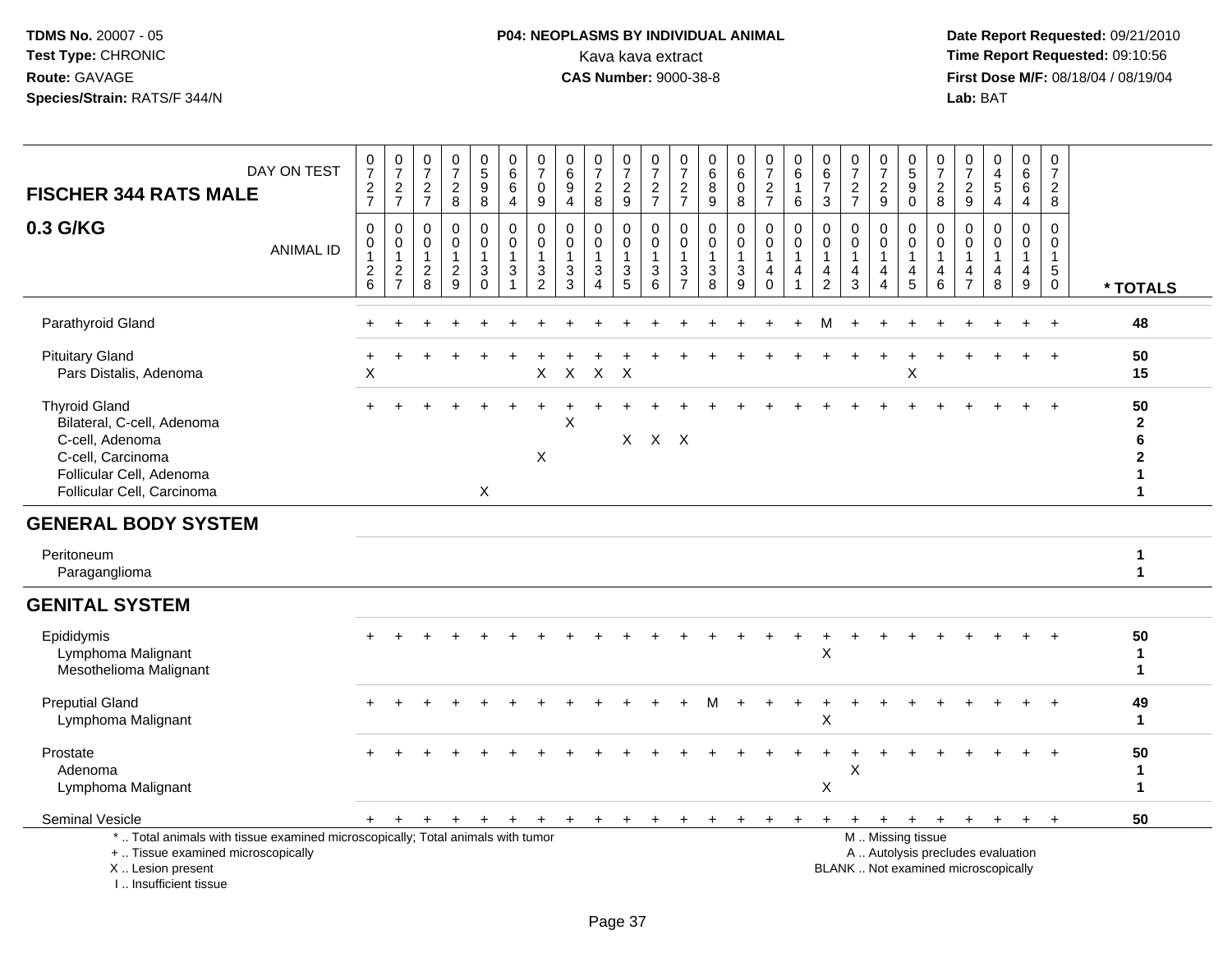## **P04: NEOPLASMS BY INDIVIDUAL ANIMAL**<br>Kava kava extract Kava kava extract **Time Report Requested:** 09:10:56<br>**CAS Number:** 9000-38-8<br>**Tirst Dose M/F:** 08/18/04 / 08/19/04

 **Date Report Requested:** 09/21/2010 **First Dose M/F:** 08/18/04 / 08/19/04<br>Lab: BAT **Lab:** BAT

| DAY ON TEST<br><b>FISCHER 344 RATS MALE</b>                                                                                                | $\frac{0}{7}$<br>$\frac{2}{7}$                                            | $\frac{0}{7}$<br>$\frac{2}{7}$                  | 0<br>$\overline{7}$<br>$\overline{c}$<br>$\overline{7}$ | 0<br>$\overline{7}$<br>$\sqrt{2}$<br>8                            | $\begin{smallmatrix}0\0\0\end{smallmatrix}$<br>$\boldsymbol{9}$<br>$\bf8$ | 0<br>6<br>6<br>4                           | $\frac{0}{7}$<br>$\mathbf 0$<br>$9\,$                  | 0<br>6<br>9<br>$\overline{4}$                        | $\frac{0}{7}$<br>$\sqrt{2}$<br>8                  | 0<br>$\overline{7}$<br>$\frac{2}{9}$                                          | 0<br>$\overline{7}$<br>$\frac{2}{7}$              | 0<br>$\overline{7}$<br>$\overline{c}$<br>$\overline{7}$                   | 0<br>6<br>8<br>9                       | $\begin{array}{c} 0 \\ 6 \end{array}$<br>$\pmb{0}$<br>8 | $\begin{smallmatrix}0\\7\end{smallmatrix}$<br>$\sqrt{2}$<br>$\overline{7}$ | 0<br>$\,6\,$<br>1<br>6                | $\begin{array}{c} 0 \\ 6 \end{array}$<br>$\overline{7}$<br>$\mathbf{3}$     | 0<br>$\overline{7}$<br>$\sqrt{2}$<br>$\overline{7}$ | 0<br>$\overline{7}$<br>$\sqrt{2}$<br>9                            | 0<br>5<br>9<br>$\mathbf 0$              | 0<br>$\overline{7}$<br>$\boldsymbol{2}$<br>8 | 0<br>$\boldsymbol{7}$<br>$\sqrt{2}$<br>9          | $\begin{smallmatrix}0\\4\end{smallmatrix}$<br>$\,$ 5 $\,$<br>$\overline{4}$ | 0<br>6<br>6<br>$\overline{4}$                                  | 0<br>$\overline{7}$<br>$\boldsymbol{2}$<br>8                        |                        |
|--------------------------------------------------------------------------------------------------------------------------------------------|---------------------------------------------------------------------------|-------------------------------------------------|---------------------------------------------------------|-------------------------------------------------------------------|---------------------------------------------------------------------------|--------------------------------------------|--------------------------------------------------------|------------------------------------------------------|---------------------------------------------------|-------------------------------------------------------------------------------|---------------------------------------------------|---------------------------------------------------------------------------|----------------------------------------|---------------------------------------------------------|----------------------------------------------------------------------------|---------------------------------------|-----------------------------------------------------------------------------|-----------------------------------------------------|-------------------------------------------------------------------|-----------------------------------------|----------------------------------------------|---------------------------------------------------|-----------------------------------------------------------------------------|----------------------------------------------------------------|---------------------------------------------------------------------|------------------------|
| 0.3 G/KG<br><b>ANIMAL ID</b>                                                                                                               | $\mathbf 0$<br>0<br>$\mathbf{1}$<br>$\begin{array}{c} 2 \\ 6 \end{array}$ | 0<br>$\pmb{0}$<br>$\mathbf{1}$<br>$\frac{2}{7}$ | $\mathbf 0$<br>0<br>$\overline{1}$<br>$_{\rm 8}^2$      | $\mathbf 0$<br>$\mathbf 0$<br>$\mathbf{1}$<br>$\overline{c}$<br>9 | $\mathbf 0$<br>$\mathbf 0$<br>$\mathbf{1}$<br>3<br>$\mathbf 0$            | 0<br>$\mathbf 0$<br>$\mathbf{1}$<br>3<br>1 | $\mathbf 0$<br>$\mathbf 0$<br>1<br>3<br>$\overline{2}$ | 0<br>$\Omega$<br>$\mathbf{1}$<br>3<br>$\overline{3}$ | $\mathbf 0$<br>$\Omega$<br>1<br>$\mathbf{3}$<br>Δ | $\mathbf 0$<br>$\mathbf{0}$<br>$\mathbf{1}$<br>$\mathbf{3}$<br>$\overline{5}$ | $\mathbf 0$<br>$\Omega$<br>$\mathbf{1}$<br>3<br>6 | $\mathbf 0$<br>$\Omega$<br>$\mathbf{1}$<br>$\mathbf{3}$<br>$\overline{7}$ | $\mathbf 0$<br>$\Omega$<br>1<br>3<br>8 | 0<br>$\mathbf 0$<br>$\mathbf 1$<br>3<br>$\overline{9}$  | $\mathbf 0$<br>$\mathbf 0$<br>$\mathbf{1}$<br>4<br>$\mathbf 0$             | $\mathbf 0$<br>$\mathbf 0$<br>-1<br>4 | $\mathbf 0$<br>$\Omega$<br>$\mathbf{1}$<br>$\overline{4}$<br>$\overline{2}$ | $\mathbf 0$<br>$\Omega$<br>$\mathbf{1}$<br>4<br>3   | $\mathbf 0$<br>$\mathbf 0$<br>$\mathbf{1}$<br>4<br>$\overline{4}$ | 0<br>$\Omega$<br>$\mathbf{1}$<br>4<br>5 | 0<br>$\Omega$<br>1<br>4<br>6                 | $\Omega$<br>$\Omega$<br>-1<br>4<br>$\overline{7}$ | $\mathbf 0$<br>$\Omega$<br>1<br>$\overline{4}$<br>8                         | $\mathbf 0$<br>$\Omega$<br>$\mathbf{1}$<br>$\overline{4}$<br>9 | $\Omega$<br>$\Omega$<br>$\overline{1}$<br>$\sqrt{5}$<br>$\mathbf 0$ | * TOTALS               |
| Lymphoma Malignant                                                                                                                         |                                                                           |                                                 |                                                         |                                                                   |                                                                           |                                            |                                                        |                                                      |                                                   |                                                                               |                                                   |                                                                           |                                        |                                                         |                                                                            |                                       | X                                                                           |                                                     |                                                                   |                                         |                                              |                                                   |                                                                             |                                                                |                                                                     | 1                      |
| <b>Testes</b><br>Bilateral, Interstitial Cell, Adenoma<br>Interstitial Cell, Adenoma                                                       | X                                                                         | X                                               | X                                                       | $\times$                                                          | $\mathsf{X}$                                                              | X                                          | X                                                      |                                                      | X                                                 | $\boldsymbol{\mathsf{X}}$                                                     | $\times$                                          | X                                                                         | X                                      | X                                                       | $\mathsf{X}$                                                               | Χ                                     | X                                                                           | $\times$                                            | $\boldsymbol{\mathsf{X}}$                                         | $\mathsf{X}$                            | $\sf X$                                      | $\sf X$                                           | $\mathsf{X}$                                                                | X                                                              | X                                                                   | 50<br>40<br>9          |
| <b>HEMATOPOIETIC SYSTEM</b>                                                                                                                |                                                                           |                                                 |                                                         |                                                                   |                                                                           |                                            |                                                        |                                                      |                                                   |                                                                               |                                                   |                                                                           |                                        |                                                         |                                                                            |                                       |                                                                             |                                                     |                                                                   |                                         |                                              |                                                   |                                                                             |                                                                |                                                                     |                        |
| <b>Bone Marrow</b>                                                                                                                         |                                                                           |                                                 |                                                         |                                                                   |                                                                           |                                            |                                                        |                                                      |                                                   |                                                                               |                                                   |                                                                           |                                        |                                                         |                                                                            |                                       |                                                                             |                                                     |                                                                   |                                         |                                              |                                                   |                                                                             |                                                                |                                                                     | 50                     |
| Lymph Node                                                                                                                                 |                                                                           |                                                 |                                                         |                                                                   |                                                                           |                                            |                                                        |                                                      |                                                   |                                                                               |                                                   |                                                                           |                                        | $\ddot{}$                                               |                                                                            |                                       |                                                                             |                                                     |                                                                   |                                         |                                              | $\ddot{}$                                         |                                                                             |                                                                |                                                                     | $\overline{2}$         |
| Lymph Node, Mandibular                                                                                                                     | M                                                                         | M                                               | м                                                       | м                                                                 | M                                                                         | M                                          | M                                                      | M                                                    | M                                                 | M                                                                             | М                                                 | M                                                                         | M                                      | M                                                       | M                                                                          | M                                     | М                                                                           | м                                                   | M                                                                 | M                                       | M                                            | M                                                 | M                                                                           | M                                                              | M                                                                   | 0                      |
| Lymph Node, Mesenteric<br>Leukemia Mononuclear<br>Lymphoma Malignant                                                                       |                                                                           |                                                 |                                                         |                                                                   |                                                                           |                                            |                                                        |                                                      |                                                   |                                                                               |                                                   |                                                                           |                                        |                                                         |                                                                            |                                       | X                                                                           |                                                     |                                                                   |                                         |                                              |                                                   |                                                                             |                                                                |                                                                     | 50<br>1<br>$\mathbf 1$ |
| Spleen<br>Leukemia Mononuclear                                                                                                             |                                                                           |                                                 |                                                         |                                                                   |                                                                           |                                            |                                                        |                                                      | X                                                 |                                                                               |                                                   |                                                                           |                                        |                                                         | $\sf X$                                                                    |                                       |                                                                             |                                                     |                                                                   | X                                       |                                              |                                                   |                                                                             |                                                                |                                                                     | 50<br>$\overline{7}$   |
| Thymus<br>Lymphoma Malignant                                                                                                               |                                                                           |                                                 |                                                         |                                                                   |                                                                           |                                            |                                                        |                                                      |                                                   |                                                                               |                                                   |                                                                           |                                        |                                                         |                                                                            |                                       | X                                                                           |                                                     |                                                                   |                                         |                                              |                                                   |                                                                             |                                                                |                                                                     | 50<br>1                |
| <b>INTEGUMENTARY SYSTEM</b>                                                                                                                |                                                                           |                                                 |                                                         |                                                                   |                                                                           |                                            |                                                        |                                                      |                                                   |                                                                               |                                                   |                                                                           |                                        |                                                         |                                                                            |                                       |                                                                             |                                                     |                                                                   |                                         |                                              |                                                   |                                                                             |                                                                |                                                                     |                        |
| <b>Mammary Gland</b><br>Fibroadenoma                                                                                                       |                                                                           |                                                 |                                                         |                                                                   |                                                                           |                                            |                                                        |                                                      |                                                   |                                                                               |                                                   |                                                                           |                                        |                                                         |                                                                            |                                       |                                                                             |                                                     |                                                                   |                                         |                                              |                                                   |                                                                             |                                                                |                                                                     | 50<br>$\overline{2}$   |
| Skin<br>Basal Cell Adenoma                                                                                                                 |                                                                           |                                                 | X                                                       |                                                                   |                                                                           |                                            |                                                        |                                                      |                                                   |                                                                               |                                                   |                                                                           |                                        |                                                         |                                                                            |                                       |                                                                             |                                                     |                                                                   |                                         |                                              |                                                   |                                                                             | $\pmb{\times}$                                                 |                                                                     | 50<br>$\overline{2}$   |
| *  Total animals with tissue examined microscopically; Total animals with tumor<br>+  Tissue examined microscopically<br>X  Lesion present |                                                                           |                                                 |                                                         |                                                                   |                                                                           |                                            |                                                        |                                                      |                                                   |                                                                               |                                                   |                                                                           |                                        |                                                         |                                                                            |                                       |                                                                             |                                                     |                                                                   | M  Missing tissue                       |                                              |                                                   | A  Autolysis precludes evaluation<br>BLANK  Not examined microscopically    |                                                                |                                                                     |                        |

I .. Insufficient tissue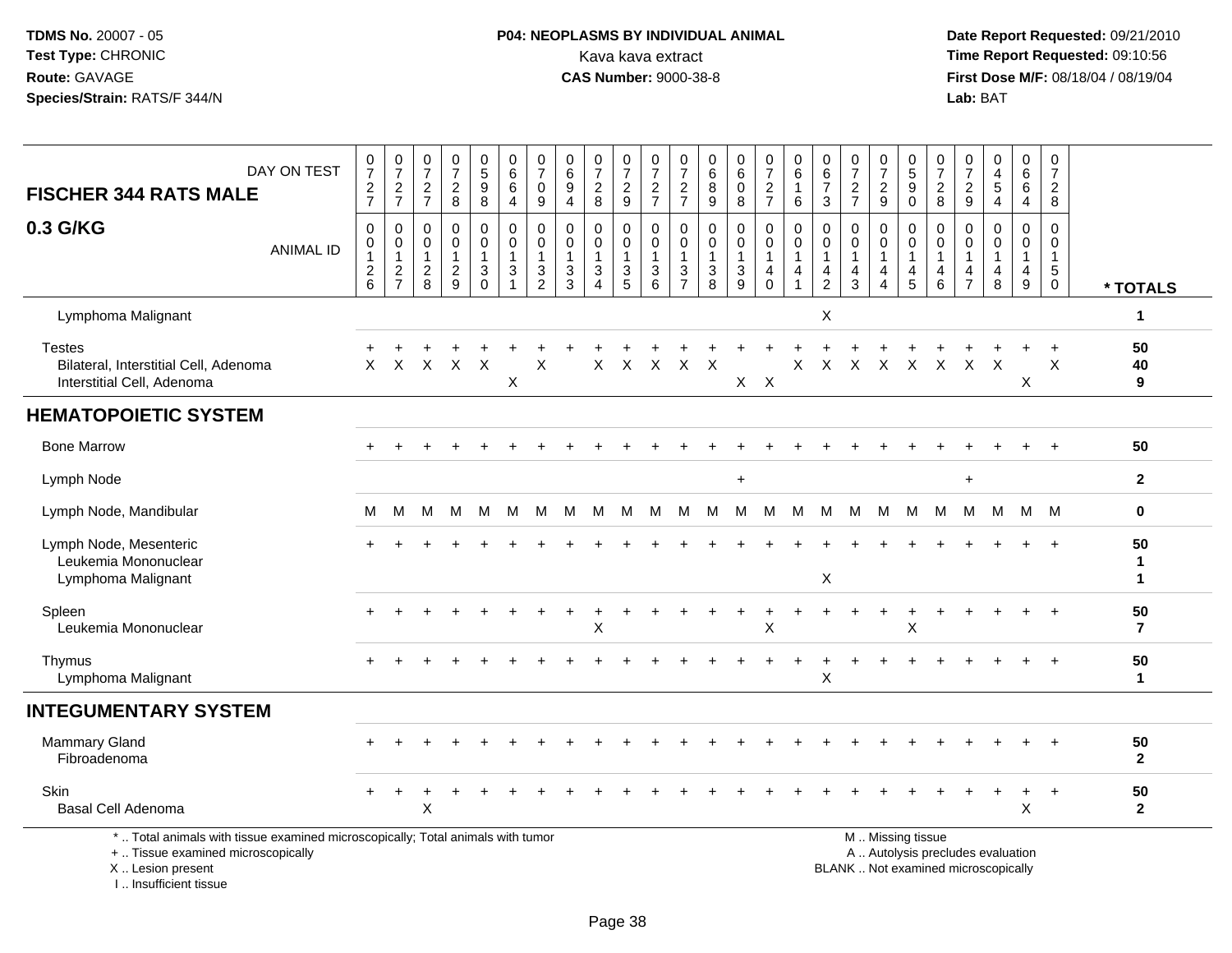# **P04: NEOPLASMS BY INDIVIDUAL ANIMAL**<br>Kava kava extract Kava kava extract **Time Report Requested:** 09:10:56<br>**CAS Number:** 9000-38-8<br>**Tirst Dose M/F:** 08/18/04 / 08/19/04

 **Date Report Requested:** 09/21/2010 **First Dose M/F:** 08/18/04 / 08/19/04<br>Lab: BAT **Lab:** BAT

| DAY ON TEST<br><b>FISCHER 344 RATS MALE</b>                                                                                                                                                                                                                                                                               | $\frac{0}{7}$<br>$\frac{2}{7}$                                              | 0<br>$\overline{7}$<br>$\frac{2}{7}$                        | 0<br>$\overline{7}$<br>$\frac{2}{7}$                             | 0<br>$\overline{7}$<br>$\frac{2}{8}$                        | $\frac{0}{5}$<br>9<br>8                 | 0<br>$6\phantom{a}$<br>6<br>$\overline{4}$                                              | 0<br>$\overline{7}$<br>$\mathsf{O}\xspace$<br>$9\,$ | 0<br>$6\phantom{a}$<br>$\boldsymbol{9}$<br>$\overline{4}$ | $\frac{0}{7}$<br>$\frac{2}{8}$                                                         | $\frac{0}{7}$<br>$\frac{2}{9}$                                   | 0<br>$\overline{7}$<br>$\frac{2}{7}$              | 0<br>$\overline{7}$<br>$\frac{2}{7}$                                 | 0<br>6<br>8<br>9                                  | 0<br>$\,6\,$<br>$\pmb{0}$<br>$\,8\,$                                         | 0<br>$\overline{7}$<br>$\frac{2}{7}$                          | 0<br>$\,6$<br>$\mathbf{1}$<br>6                                  | 0<br>$\,6\,$<br>$\overline{7}$<br>$\mathbf{3}$                              | 0<br>$\overline{7}$<br>$\frac{2}{7}$                           | $\frac{0}{7}$<br>$\frac{2}{9}$                           | 0<br>$\overline{5}$<br>$\boldsymbol{9}$<br>$\mathbf 0$     | $\frac{0}{7}$<br>$\sqrt{2}$<br>8                     | 0<br>$\overline{7}$<br>$\frac{2}{9}$ | 0<br>$\overline{4}$<br>$\sqrt{5}$<br>$\overline{4}$     | 0<br>6<br>6<br>4                               | 0<br>$\overline{7}$<br>$\overline{2}$<br>8                           |                           |
|---------------------------------------------------------------------------------------------------------------------------------------------------------------------------------------------------------------------------------------------------------------------------------------------------------------------------|-----------------------------------------------------------------------------|-------------------------------------------------------------|------------------------------------------------------------------|-------------------------------------------------------------|-----------------------------------------|-----------------------------------------------------------------------------------------|-----------------------------------------------------|-----------------------------------------------------------|----------------------------------------------------------------------------------------|------------------------------------------------------------------|---------------------------------------------------|----------------------------------------------------------------------|---------------------------------------------------|------------------------------------------------------------------------------|---------------------------------------------------------------|------------------------------------------------------------------|-----------------------------------------------------------------------------|----------------------------------------------------------------|----------------------------------------------------------|------------------------------------------------------------|------------------------------------------------------|--------------------------------------|---------------------------------------------------------|------------------------------------------------|----------------------------------------------------------------------|---------------------------|
| 0.3 G/KG<br><b>ANIMAL ID</b>                                                                                                                                                                                                                                                                                              | $\mathbf 0$<br>0<br>$\overline{1}$<br>$\begin{array}{c} 2 \\ 6 \end{array}$ | $\mathbf 0$<br>$\mathbf 0$<br>$\mathbf{1}$<br>$\frac{2}{7}$ | $\Omega$<br>$\mathbf 0$<br>$\overline{1}$<br>$\overline{c}$<br>8 | $\mathbf 0$<br>$\mathbf 0$<br>$\mathbf{1}$<br>$\frac{2}{9}$ | 0<br>$\mathsf{O}$<br>1<br>3<br>$\Omega$ | $\mathbf 0$<br>$\mathbf 0$<br>$\mathbf{1}$<br>$\ensuremath{\mathsf{3}}$<br>$\mathbf{1}$ | $\mathbf 0$<br>0<br>$\mathbf{1}$<br>$\frac{3}{2}$   | $\mathbf 0$<br>0<br>$\overline{1}$<br>$\frac{3}{3}$       | $\Omega$<br>$\mathbf 0$<br>$\mathbf{1}$<br>$\ensuremath{\mathsf{3}}$<br>$\overline{A}$ | 0<br>$\pmb{0}$<br>$\mathbf{1}$<br>$\ensuremath{\mathsf{3}}$<br>5 | $\Omega$<br>$\mathbf 0$<br>$\mathbf{1}$<br>3<br>6 | $\Omega$<br>$\mathbf 0$<br>$\mathbf{1}$<br>$\ensuremath{\mathsf{3}}$ | $\Omega$<br>$\mathbf 0$<br>$\mathbf{1}$<br>3<br>8 | $\mathbf 0$<br>$\mathbf 0$<br>$\mathbf{1}$<br>$\ensuremath{\mathsf{3}}$<br>9 | $\mathbf 0$<br>$\mathbf 0$<br>$\overline{1}$<br>4<br>$\Omega$ | $\Omega$<br>$\mathbf 0$<br>$\overline{1}$<br>4<br>$\overline{1}$ | $\Omega$<br>$\mathbf 0$<br>$\mathbf{1}$<br>$\overline{4}$<br>$\overline{c}$ | $\Omega$<br>$\mathbf 0$<br>$\mathbf{1}$<br>$\overline{4}$<br>3 | $\Omega$<br>$\mathbf 0$<br>$\mathbf{1}$<br>4<br>$\Delta$ | $\Omega$<br>$\mathbf 0$<br>$\overline{1}$<br>$\frac{4}{5}$ | $\mathbf 0$<br>$\mathbf 0$<br>$\mathbf{1}$<br>4<br>6 | $\Omega$<br>4                        | $\mathbf 0$<br>0<br>$\mathbf{1}$<br>$\overline{4}$<br>8 | 0<br>$\mathbf 0$<br>$\mathbf{1}$<br>4<br>$9\,$ | $\Omega$<br>$\mathbf 0$<br>$\mathbf{1}$<br>$\sqrt{5}$<br>$\mathbf 0$ | * TOTALS                  |
| Epidermis, Keratoacanthoma<br>Epidermis, Squamous Cell Carcinoma<br>Epidermis, Trichoepithelioma<br>Subcutaneous Tissue, Fibroma<br>Subcutaneous Tissue, Hemangiosarcoma<br>Subcutaneous Tissue, Lipoma<br>Subcutaneous Tissue, Osteosarcoma<br>Subcutaneous Tissue, Schwannoma<br>Malignant, Metastatic, Salivary Glands |                                                                             |                                                             |                                                                  | X                                                           |                                         | X                                                                                       |                                                     |                                                           |                                                                                        |                                                                  |                                                   |                                                                      | $\mathsf X$                                       | X                                                                            |                                                               |                                                                  |                                                                             |                                                                |                                                          |                                                            | X<br>X                                               | X                                    |                                                         |                                                |                                                                      |                           |
| <b>MUSCULOSKELETAL SYSTEM</b>                                                                                                                                                                                                                                                                                             |                                                                             |                                                             |                                                                  |                                                             |                                         |                                                                                         |                                                     |                                                           |                                                                                        |                                                                  |                                                   |                                                                      |                                                   |                                                                              |                                                               |                                                                  |                                                                             |                                                                |                                                          |                                                            |                                                      |                                      |                                                         |                                                |                                                                      |                           |
| <b>Bone</b>                                                                                                                                                                                                                                                                                                               |                                                                             |                                                             |                                                                  |                                                             |                                         |                                                                                         |                                                     |                                                           |                                                                                        |                                                                  |                                                   |                                                                      |                                                   |                                                                              |                                                               |                                                                  |                                                                             |                                                                |                                                          |                                                            |                                                      |                                      |                                                         |                                                |                                                                      | 50                        |
| <b>Skeletal Muscle</b><br>Rhabdomyosarcoma                                                                                                                                                                                                                                                                                |                                                                             |                                                             |                                                                  |                                                             |                                         |                                                                                         |                                                     |                                                           |                                                                                        |                                                                  |                                                   |                                                                      |                                                   |                                                                              |                                                               |                                                                  |                                                                             |                                                                |                                                          |                                                            |                                                      |                                      |                                                         |                                                |                                                                      | 1<br>$\blacktriangleleft$ |
| <b>NERVOUS SYSTEM</b>                                                                                                                                                                                                                                                                                                     |                                                                             |                                                             |                                                                  |                                                             |                                         |                                                                                         |                                                     |                                                           |                                                                                        |                                                                  |                                                   |                                                                      |                                                   |                                                                              |                                                               |                                                                  |                                                                             |                                                                |                                                          |                                                            |                                                      |                                      |                                                         |                                                |                                                                      |                           |
| <b>Brain</b>                                                                                                                                                                                                                                                                                                              |                                                                             |                                                             |                                                                  |                                                             |                                         |                                                                                         |                                                     |                                                           |                                                                                        |                                                                  |                                                   |                                                                      |                                                   |                                                                              |                                                               |                                                                  |                                                                             |                                                                |                                                          |                                                            |                                                      |                                      |                                                         | $\ddot{}$                                      | $+$                                                                  | 50                        |
| <b>RESPIRATORY SYSTEM</b>                                                                                                                                                                                                                                                                                                 |                                                                             |                                                             |                                                                  |                                                             |                                         |                                                                                         |                                                     |                                                           |                                                                                        |                                                                  |                                                   |                                                                      |                                                   |                                                                              |                                                               |                                                                  |                                                                             |                                                                |                                                          |                                                            |                                                      |                                      |                                                         |                                                |                                                                      |                           |
| Lung<br>Alveolar/Bronchiolar Adenoma<br>Carcinoma, Metastatic, Thyroid Gland<br>Leukemia Mononuclear<br>Lymphoma Malignant<br>Neural Crest Tumor, Metastatic, Ear<br>Osteosarcoma, Metastatic, Skin                                                                                                                       | $\pm$                                                                       | X                                                           |                                                                  |                                                             |                                         |                                                                                         | $\times$                                            |                                                           |                                                                                        |                                                                  |                                                   |                                                                      |                                                   | X                                                                            |                                                               |                                                                  | X                                                                           |                                                                |                                                          | X                                                          |                                                      |                                      |                                                         |                                                |                                                                      | 50<br>$\mathbf{2}$        |
| *  Total animals with tissue examined microscopically; Total animals with tumor<br>+  Tissue examined microscopically                                                                                                                                                                                                     |                                                                             |                                                             |                                                                  |                                                             |                                         |                                                                                         |                                                     |                                                           |                                                                                        |                                                                  |                                                   |                                                                      |                                                   |                                                                              |                                                               |                                                                  |                                                                             |                                                                |                                                          | M  Missing tissue                                          |                                                      |                                      | A  Autolysis precludes evaluation                       |                                                |                                                                      |                           |

X .. Lesion present

I .. Insufficient tissue

A .. Autolysis precludes evaluation

Lesion present BLANK .. Not examined microscopically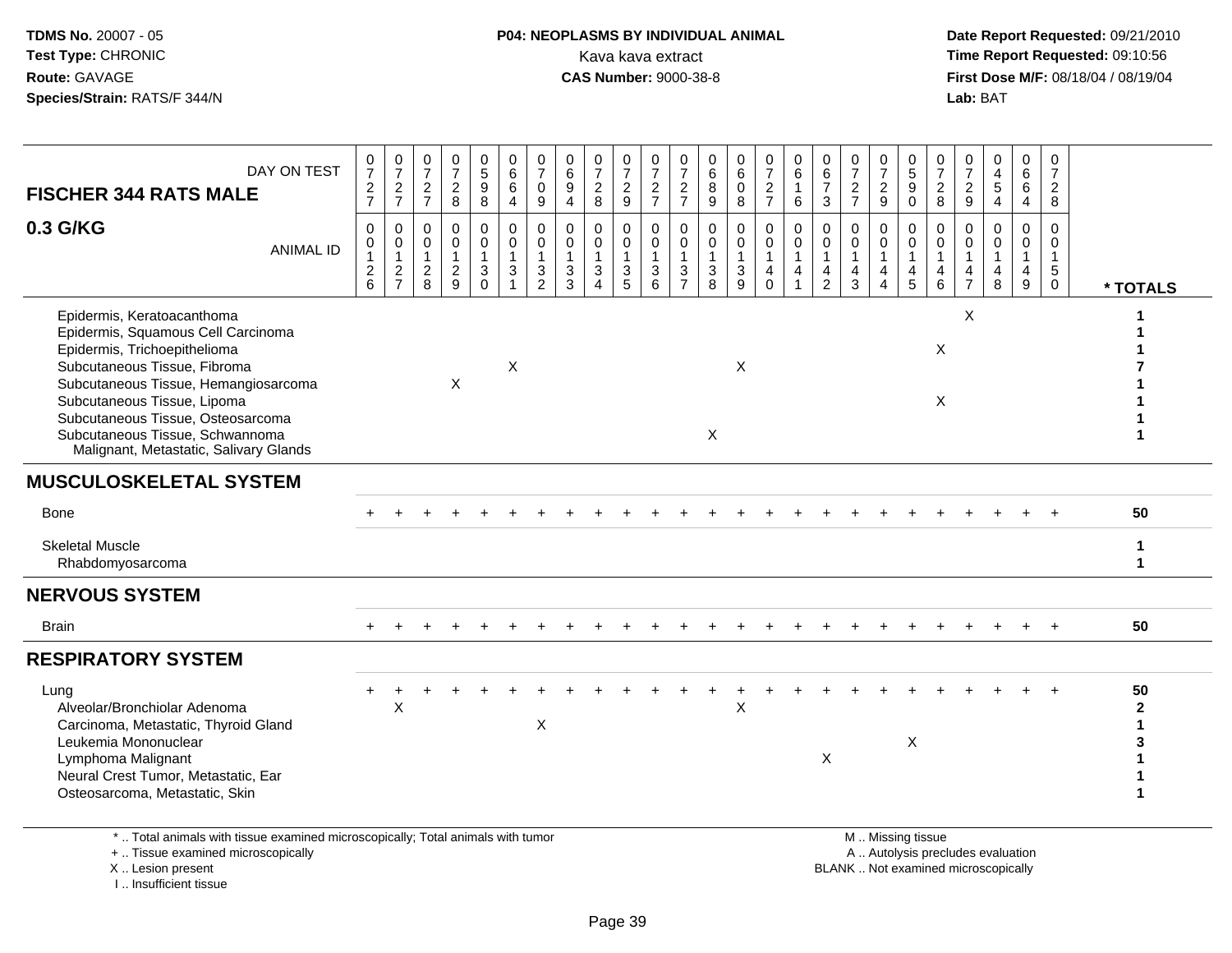### **P04: NEOPLASMS BY INDIVIDUAL ANIMAL**Kava kava extract **Time Report Requested:** 09:10:56<br>**CAS Number:** 9000-38-8 **CAS Number:** 9000-38-8

 **Date Report Requested:** 09/21/2010 **First Dose M/F:** 08/18/04 / 08/19/04<br>Lab: BAT **Lab:** BAT

| DAY ON TEST<br><b>FISCHER 344 RATS MALE</b>                                                                                                                         | $\frac{0}{7}$<br>$\frac{2}{7}$                          | $\frac{0}{7}$<br>$\frac{2}{7}$                    | $\frac{0}{7}$<br>$\frac{2}{7}$                         | 0<br>$\overline{7}$<br>$\frac{2}{8}$             | $\begin{array}{c} 0 \\ 5 \\ 9 \end{array}$<br>$\overline{8}$ | 0<br>$6\phantom{a}$<br>6<br>$\overline{4}$                              | $\frac{0}{7}$<br>$\pmb{0}$<br>$9\,$                     | $\begin{array}{c} 0 \\ 6 \end{array}$<br>$\boldsymbol{9}$<br>$\overline{4}$ | $\frac{0}{7}$<br>$\boldsymbol{2}$<br>8                            | $\frac{0}{7}$<br>$\frac{2}{9}$                            | 0<br>$\overline{7}$<br>$\frac{2}{7}$              | 0<br>$\overline{7}$<br>$\frac{2}{7}$              | 0<br>6<br>$_{9}^{8}$                                      | $\begin{array}{c} 0 \\ 6 \end{array}$<br>$\pmb{0}$<br>8                                           | $\frac{0}{7}$<br>$\frac{2}{7}$                                            | $\pmb{0}$<br>$\,6\,$<br>$\mathbf{1}$<br>6                                            | $\begin{array}{c} 0 \\ 6 \end{array}$<br>$\overline{7}$<br>3 | 0<br>$\overline{7}$<br>$\frac{2}{7}$                              | $\frac{0}{7}$<br>$\overline{c}$<br>9                    | $\begin{array}{c} 0 \\ 5 \end{array}$<br>$_{0}^{9}$ | $\mathbf 0$<br>$\overline{7}$<br>$\frac{2}{8}$          | 0<br>$\overline{7}$<br>$\frac{2}{9}$       | 0<br>$\overline{4}$<br>$\sqrt{5}$<br>$\overline{4}$                      | 0<br>6<br>6<br>$\overline{4}$                       | 0<br>$\overline{7}$<br>$\overline{2}$<br>8              |                                               |
|---------------------------------------------------------------------------------------------------------------------------------------------------------------------|---------------------------------------------------------|---------------------------------------------------|--------------------------------------------------------|--------------------------------------------------|--------------------------------------------------------------|-------------------------------------------------------------------------|---------------------------------------------------------|-----------------------------------------------------------------------------|-------------------------------------------------------------------|-----------------------------------------------------------|---------------------------------------------------|---------------------------------------------------|-----------------------------------------------------------|---------------------------------------------------------------------------------------------------|---------------------------------------------------------------------------|--------------------------------------------------------------------------------------|--------------------------------------------------------------|-------------------------------------------------------------------|---------------------------------------------------------|-----------------------------------------------------|---------------------------------------------------------|--------------------------------------------|--------------------------------------------------------------------------|-----------------------------------------------------|---------------------------------------------------------|-----------------------------------------------|
| 0.3 G/KG<br><b>ANIMAL ID</b>                                                                                                                                        | $\pmb{0}$<br>0<br>$\begin{array}{c} 2 \\ 6 \end{array}$ | $\pmb{0}$<br>$\overline{0}$<br>1<br>$\frac{2}{7}$ | $\mathbf 0$<br>$\mathbf 0$<br>$\mathbf{1}$<br>$_{8}^2$ | $\mathbf 0$<br>$\mathbf 0$<br>1<br>$\frac{2}{9}$ | $\boldsymbol{0}$<br>$\mathbf 0$<br>1<br>3<br>$\Omega$        | $\boldsymbol{0}$<br>$\mathbf 0$<br>$\overline{1}$<br>$\mathbf{3}$<br>-1 | $\pmb{0}$<br>$\pmb{0}$<br>$\mathbf{1}$<br>$\frac{3}{2}$ | $\mathbf 0$<br>$\mathbf 0$<br>$\mathbf{1}$<br>$\frac{3}{3}$                 | $\mathbf 0$<br>$\mathbf 0$<br>$\mathbf{1}$<br>3<br>$\overline{4}$ | 0<br>$\mathsf{O}\xspace$<br>$\mathbf{1}$<br>$\frac{3}{5}$ | 0<br>$\mathbf 0$<br>$\mathbf{1}$<br>$\frac{3}{6}$ | 0<br>$\mathbf 0$<br>$\mathbf{1}$<br>$\frac{3}{7}$ | $\boldsymbol{0}$<br>$\mathbf 0$<br>$\mathbf{1}$<br>$_8^3$ | $\mathbf 0$<br>$\mathsf{O}\xspace$<br>$\mathbf{1}$<br>$\ensuremath{\mathsf{3}}$<br>$\overline{9}$ | $\mathbf 0$<br>$\pmb{0}$<br>$\mathbf{1}$<br>$\overline{4}$<br>$\mathbf 0$ | $\pmb{0}$<br>$\mathsf{O}\xspace$<br>$\mathbf{1}$<br>$\overline{4}$<br>$\overline{1}$ | 0<br>$\mathbf 0$<br>-1<br>4<br>$\overline{2}$                | $\mathbf 0$<br>$\mathbf 0$<br>$\mathbf{1}$<br>$\overline{4}$<br>3 | 0<br>$\mathbf 0$<br>$\mathbf{1}$<br>4<br>$\overline{4}$ | 0<br>0<br>$\mathbf{1}$<br>4<br>5                    | 0<br>$\mathbf 0$<br>$\mathbf{1}$<br>4<br>$6\phantom{a}$ | 0<br>$\Omega$<br>-1<br>4<br>$\overline{7}$ | $\Omega$<br>$\Omega$<br>$\mathbf{1}$<br>$\overline{4}$<br>8              | $\mathbf 0$<br>$\Omega$<br>1<br>$\overline{4}$<br>9 | 0<br>$\mathbf 0$<br>$\mathbf{1}$<br>$\overline{5}$<br>0 | * TOTALS                                      |
| Schwannoma Malignant, Metastatic, Salivary                                                                                                                          |                                                         |                                                   |                                                        |                                                  |                                                              |                                                                         |                                                         |                                                                             |                                                                   |                                                           |                                                   |                                                   | X                                                         |                                                                                                   |                                                                           |                                                                                      |                                                              |                                                                   |                                                         |                                                     |                                                         |                                            |                                                                          |                                                     |                                                         |                                               |
| Glands<br>Squamous Cell Carcinoma, Metastatic, Skin                                                                                                                 |                                                         |                                                   |                                                        |                                                  |                                                              |                                                                         |                                                         |                                                                             |                                                                   |                                                           |                                                   |                                                   |                                                           |                                                                                                   |                                                                           |                                                                                      |                                                              |                                                                   |                                                         |                                                     |                                                         |                                            |                                                                          |                                                     |                                                         | $\mathbf 1$                                   |
| Nose                                                                                                                                                                |                                                         |                                                   |                                                        |                                                  |                                                              |                                                                         |                                                         |                                                                             |                                                                   |                                                           |                                                   |                                                   |                                                           |                                                                                                   |                                                                           |                                                                                      |                                                              |                                                                   |                                                         |                                                     |                                                         |                                            |                                                                          |                                                     |                                                         | 50                                            |
| Trachea                                                                                                                                                             |                                                         |                                                   |                                                        |                                                  |                                                              |                                                                         |                                                         |                                                                             |                                                                   |                                                           |                                                   |                                                   |                                                           |                                                                                                   |                                                                           |                                                                                      |                                                              |                                                                   |                                                         |                                                     |                                                         |                                            |                                                                          |                                                     |                                                         | 50                                            |
| <b>SPECIAL SENSES SYSTEM</b>                                                                                                                                        |                                                         |                                                   |                                                        |                                                  |                                                              |                                                                         |                                                         |                                                                             |                                                                   |                                                           |                                                   |                                                   |                                                           |                                                                                                   |                                                                           |                                                                                      |                                                              |                                                                   |                                                         |                                                     |                                                         |                                            |                                                                          |                                                     |                                                         |                                               |
| Ear<br><b>Neural Crest Tumor</b>                                                                                                                                    |                                                         |                                                   |                                                        |                                                  |                                                              |                                                                         |                                                         |                                                                             |                                                                   |                                                           |                                                   |                                                   |                                                           |                                                                                                   |                                                                           |                                                                                      |                                                              |                                                                   |                                                         |                                                     |                                                         |                                            |                                                                          |                                                     |                                                         | 1<br>$\mathbf 1$                              |
| Eye                                                                                                                                                                 |                                                         |                                                   |                                                        |                                                  |                                                              |                                                                         |                                                         |                                                                             |                                                                   |                                                           |                                                   |                                                   |                                                           |                                                                                                   |                                                                           |                                                                                      |                                                              |                                                                   |                                                         |                                                     |                                                         |                                            |                                                                          |                                                     |                                                         | 50                                            |
| <b>Harderian Gland</b>                                                                                                                                              |                                                         |                                                   |                                                        |                                                  |                                                              |                                                                         |                                                         |                                                                             |                                                                   |                                                           |                                                   |                                                   |                                                           |                                                                                                   |                                                                           |                                                                                      |                                                              |                                                                   |                                                         |                                                     |                                                         |                                            |                                                                          |                                                     |                                                         | 50                                            |
| Zymbal's Gland<br>Carcinoma                                                                                                                                         |                                                         |                                                   |                                                        |                                                  |                                                              |                                                                         |                                                         |                                                                             |                                                                   |                                                           |                                                   |                                                   |                                                           | $\ddot{}$<br>X                                                                                    |                                                                           |                                                                                      |                                                              |                                                                   |                                                         |                                                     |                                                         |                                            |                                                                          |                                                     |                                                         | $\mathbf 1$<br>$\mathbf 1$                    |
| <b>URINARY SYSTEM</b>                                                                                                                                               |                                                         |                                                   |                                                        |                                                  |                                                              |                                                                         |                                                         |                                                                             |                                                                   |                                                           |                                                   |                                                   |                                                           |                                                                                                   |                                                                           |                                                                                      |                                                              |                                                                   |                                                         |                                                     |                                                         |                                            |                                                                          |                                                     |                                                         |                                               |
| Kidney                                                                                                                                                              |                                                         |                                                   |                                                        |                                                  |                                                              |                                                                         |                                                         |                                                                             |                                                                   |                                                           |                                                   |                                                   |                                                           |                                                                                                   |                                                                           |                                                                                      |                                                              |                                                                   |                                                         |                                                     |                                                         |                                            |                                                                          |                                                     |                                                         | 50                                            |
| <b>Urinary Bladder</b><br>Lymphoma Malignant                                                                                                                        |                                                         |                                                   |                                                        |                                                  |                                                              |                                                                         |                                                         |                                                                             |                                                                   |                                                           |                                                   |                                                   |                                                           |                                                                                                   |                                                                           |                                                                                      | $\boldsymbol{\mathsf{X}}$                                    |                                                                   |                                                         |                                                     |                                                         |                                            |                                                                          |                                                     |                                                         | 50<br>$\mathbf{1}$                            |
| <b>SYSTEMIC LESIONS</b>                                                                                                                                             |                                                         |                                                   |                                                        |                                                  |                                                              |                                                                         |                                                         |                                                                             |                                                                   |                                                           |                                                   |                                                   |                                                           |                                                                                                   |                                                                           |                                                                                      |                                                              |                                                                   |                                                         |                                                     |                                                         |                                            |                                                                          |                                                     |                                                         |                                               |
| Multiple Organ<br>Leukemia Mononuclear<br>Lymphoma Malignant                                                                                                        |                                                         |                                                   |                                                        |                                                  |                                                              |                                                                         |                                                         |                                                                             | $\mathsf{X}$                                                      |                                                           |                                                   |                                                   |                                                           |                                                                                                   | $\mathsf{X}$                                                              |                                                                                      | X                                                            |                                                                   |                                                         | $\boldsymbol{\mathsf{X}}$                           |                                                         |                                            |                                                                          |                                                     |                                                         | 50<br>$\overline{\mathbf{z}}$<br>$\mathbf{1}$ |
| *  Total animals with tissue examined microscopically; Total animals with tumor<br>+  Tissue examined microscopically<br>X  Lesion present<br>I Insufficient tissue |                                                         |                                                   |                                                        |                                                  |                                                              |                                                                         |                                                         |                                                                             |                                                                   |                                                           |                                                   |                                                   |                                                           |                                                                                                   |                                                                           |                                                                                      |                                                              |                                                                   |                                                         | M  Missing tissue                                   |                                                         |                                            | A  Autolysis precludes evaluation<br>BLANK  Not examined microscopically |                                                     |                                                         |                                               |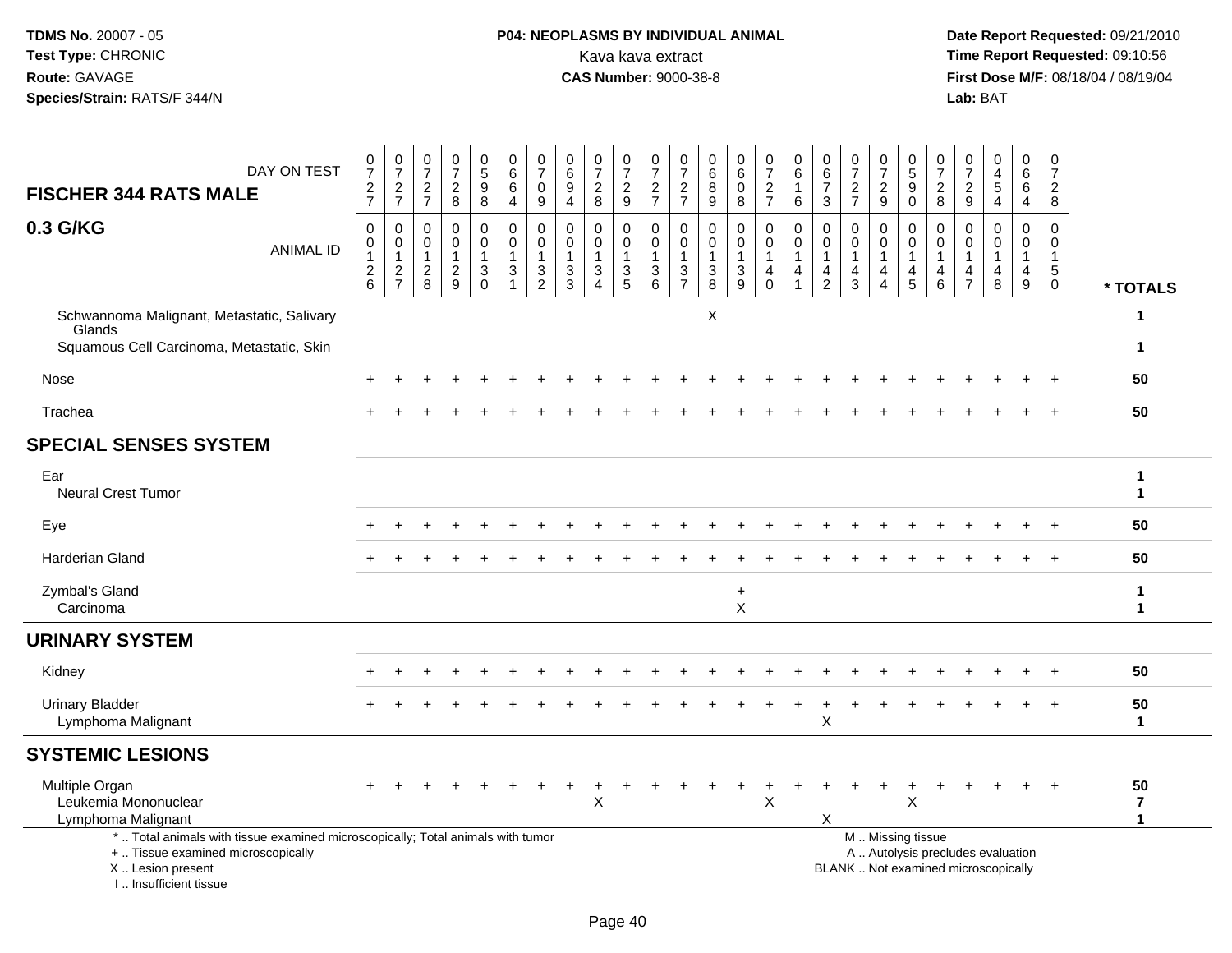#### **P04: NEOPLASMS BY INDIVIDUAL ANIMAL**<br>Kava kava extract Kava kava extract **Time Report Requested:** 09:10:56<br>**CAS Number:** 9000-38-8<br>**Tirst Dose M/F:** 08/18/04 / 08/19/04

 **Date Report Requested:** 09/21/2010 **First Dose M/F:** 08/18/04 / 08/19/04 Lab: BAT **Lab:** BAT

| DAY ON TEST<br><b>FISCHER 344 RATS MALE</b> | 0<br>$\overline{ }$<br>ົ<br>$\epsilon$ | 0<br>ົ<br>∠                              | ◡ | 0 | 0<br>$\circ$ | U | U<br>υ<br>9 | 0<br>6<br>9<br>4 | 0<br>ົ<br>_<br>8 | 0<br>9                           | ∼   |   | U<br>o<br>g | U<br>6<br>O<br>$\circ$<br>o | 0<br><u>_</u> | 0<br>6<br>6 | 0<br>6<br>n<br>ت       |   | 0<br>9      | U<br>o<br>o | 0<br><u>_</u><br>9 | 0<br>4<br>э              | 0<br>6<br>6<br>4 | 8  |          |
|---------------------------------------------|----------------------------------------|------------------------------------------|---|---|--------------|---|-------------|------------------|------------------|----------------------------------|-----|---|-------------|-----------------------------|---------------|-------------|------------------------|---|-------------|-------------|--------------------|--------------------------|------------------|----|----------|
| 0.3 G/KG<br><b>ANIMAL ID</b>                | 0<br>0<br>$\sim$<br>$\epsilon$<br>6    | 0<br>0<br>റ<br><u>_</u><br>$\rightarrow$ | 8 | 9 | 0<br>3<br>0  | J | υ<br>0<br>3 | 0<br>0<br>3<br>3 | 0<br>0<br>3      | 0<br>0<br><sup>o</sup><br>ັ<br>ັ | - 0 | ◡ | U<br>ت      | Ü<br>U<br>3<br>9            | 0<br>0        | 0<br>U      | 0<br>0<br><sup>o</sup> | 3 | 0<br>U<br>đ | U<br>U<br>6 | 0                  | 0<br>$\overline{a}$<br>8 | 0<br>0<br>4<br>9 | .5 | * TOTALS |

Mesothelioma Malignant**1**

\* .. Total animals with tissue examined microscopically; Total animals with tumor

+ .. Tissue examined microscopically

X .. Lesion present

I .. Insufficient tissue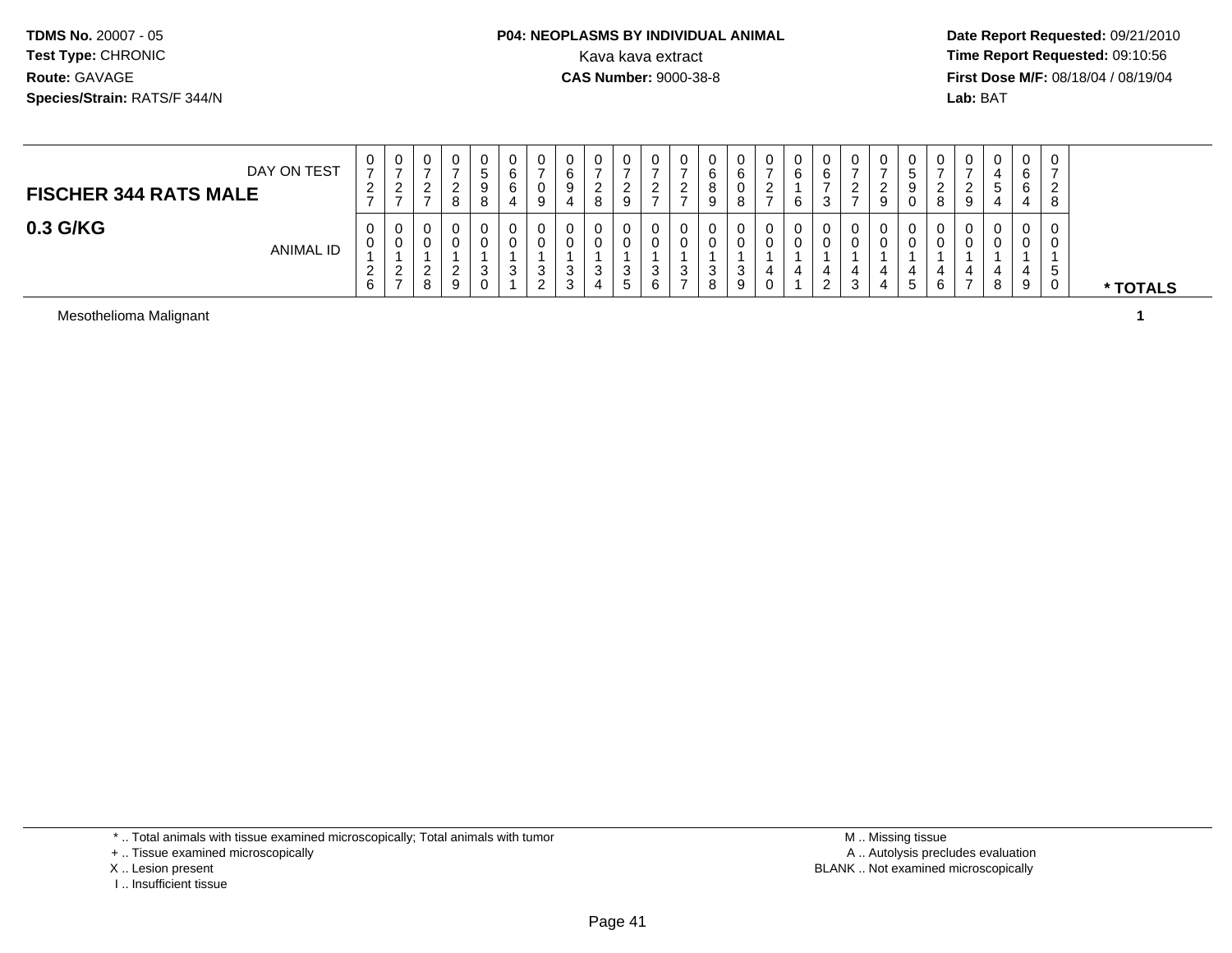# **P04: NEOPLASMS BY INDIVIDUAL ANIMAL**<br>Kava kava extract Kava kava extract **Time Report Requested:** 09:10:56<br>**CAS Number:** 9000-38-8 **CAS Number:** 9000-38-8

 **Date Report Requested:** 09/21/2010 **First Dose M/F:** 08/18/04 / 08/19/04<br>Lab: BAT **Lab:** BAT

| DAY ON TEST<br><b>FISCHER 344 RATS MALE</b>                                                                                                                         | $\frac{0}{7}$<br>$\frac{2}{7}$                                                        | $\begin{array}{c} 0 \\ 7 \end{array}$<br>$\frac{2}{7}$                      | $\begin{array}{c} 0 \\ 5 \end{array}$<br>5<br>$\,6$                           | $^{\rm 0}_{\rm 5}$<br>8<br>9                               | $\begin{array}{c} 0 \\ 7 \end{array}$<br>$_{8}^{\rm 2}$                             | $\frac{0}{7}$<br>$\frac{2}{9}$                                            | $\begin{array}{c} 0 \\ 6 \end{array}$<br>$\frac{2}{9}$        | $\begin{array}{c} 0 \\ 7 \end{array}$<br>$\frac{2}{7}$                   | $\pmb{0}$<br>$\overline{7}$<br>$\mathbf 0$<br>$\overline{9}$               | $\,0\,$<br>$\overline{\mathbf{4}}$<br>4<br>$\overline{7}$      | 0<br>$6\phantom{a}$<br>$\overline{7}$<br>$\mathbf{3}$ | $\frac{0}{7}$<br>$_{8}^{\rm 2}$                                 | $\begin{array}{c} 0 \\ 6 \end{array}$<br>$\overline{4}$<br>$\pmb{0}$ | $\begin{smallmatrix} 0\\7 \end{smallmatrix}$<br>$\frac{2}{9}$         | $\begin{array}{c} 0 \\ 7 \end{array}$<br>$\frac{2}{9}$                | 0<br>$\overline{7}$<br>$\frac{2}{7}$                                 | $\begin{array}{c} 0 \\ 6 \end{array}$<br>$\boldsymbol{9}$<br>$\overline{4}$ | $_{6}^{\rm 0}$<br>6<br>$\overline{5}$      | $\begin{array}{c} 0 \\ 7 \end{array}$<br>$rac{2}{7}$ | $\frac{0}{7}$<br>$\frac{2}{7}$                                    | $\begin{array}{c} 0 \\ 6 \\ 7 \end{array}$<br>$\boldsymbol{9}$       | $\begin{array}{c} 0 \\ 7 \end{array}$<br>$\frac{2}{7}$                         | 0<br>$\ddot{\mathbf{0}}$<br>$_{\rm 0}^3$                                 | $\begin{smallmatrix} 0\\7 \end{smallmatrix}$<br>$\frac{2}{7}$                  | $\begin{array}{c} 0 \\ 7 \end{array}$<br>$\overline{2}$<br>8       |                       |
|---------------------------------------------------------------------------------------------------------------------------------------------------------------------|---------------------------------------------------------------------------------------|-----------------------------------------------------------------------------|-------------------------------------------------------------------------------|------------------------------------------------------------|-------------------------------------------------------------------------------------|---------------------------------------------------------------------------|---------------------------------------------------------------|--------------------------------------------------------------------------|----------------------------------------------------------------------------|----------------------------------------------------------------|-------------------------------------------------------|-----------------------------------------------------------------|----------------------------------------------------------------------|-----------------------------------------------------------------------|-----------------------------------------------------------------------|----------------------------------------------------------------------|-----------------------------------------------------------------------------|--------------------------------------------|------------------------------------------------------|-------------------------------------------------------------------|----------------------------------------------------------------------|--------------------------------------------------------------------------------|--------------------------------------------------------------------------|--------------------------------------------------------------------------------|--------------------------------------------------------------------|-----------------------|
| <b>1.0 G/KG</b><br><b>ANIMAL ID</b>                                                                                                                                 | $\boldsymbol{0}$<br>$\boldsymbol{0}$<br>$\mathbf{1}$<br>$\,$ 5 $\,$<br>$\overline{1}$ | $\mathsf 0$<br>$\mathbf 0$<br>$\mathbf{1}$<br>$\,$ 5 $\,$<br>$\overline{2}$ | $\mathbf 0$<br>$\mathbf 0$<br>$\overline{1}$<br>$\,$ 5 $\,$<br>$\overline{3}$ | 0<br>$\mathbf 0$<br>1<br>$5\phantom{.0}$<br>$\overline{A}$ | $\mathsf 0$<br>$\mathbf 0$<br>$\mathbf{1}$<br>$\begin{array}{c} 5 \\ 5 \end{array}$ | $\pmb{0}$<br>$\mathbf 0$<br>$\mathbf{1}$<br>$\,$ 5 $\,$<br>$\overline{6}$ | $\mathbf 0$<br>$\mathbf 0$<br>$\overline{1}$<br>$\frac{5}{7}$ | $\pmb{0}$<br>$\mathbf 0$<br>$\mathbf{1}$<br>$\sqrt{5}$<br>$\overline{8}$ | $\mathbf 0$<br>$\mathbf 0$<br>$\mathbf{1}$<br>$\sqrt{5}$<br>$\overline{9}$ | $\mathbf 0$<br>$\mathbf 0$<br>$\mathbf{1}$<br>6<br>$\mathbf 0$ | $\mathsf{O}\xspace$<br>0<br>$\mathbf{1}$<br>6<br>1    | $\pmb{0}$<br>$\mathbf 0$<br>$\mathbf{1}$<br>6<br>$\overline{2}$ | $\pmb{0}$<br>0<br>1<br>$^6_3$                                        | $\mathbf 0$<br>$\mathbf 0$<br>$\mathbf{1}$<br>$\,6$<br>$\overline{4}$ | $\pmb{0}$<br>$\mathbf 0$<br>$\overline{1}$<br>$\,6$<br>$\overline{5}$ | $\mathbf 0$<br>$\mathbf 0$<br>$\overline{1}$<br>6<br>$6\phantom{1}6$ | $\pmb{0}$<br>$\mathbf 0$<br>$\mathbf{1}$<br>$\,6\,$<br>$\overline{7}$       | 0<br>$\mathbf 0$<br>$\mathbf{1}$<br>$^6_8$ | 0<br>$\mathbf 0$<br>$\mathbf{1}$<br>$^6_9$           | $\mathbf 0$<br>0<br>$\mathbf{1}$<br>$\overline{7}$<br>$\mathsf 0$ | $\mathbf 0$<br>0<br>$\mathbf{1}$<br>$\overline{7}$<br>$\overline{1}$ | $\mathsf 0$<br>$\mathbf 0$<br>$\mathbf{1}$<br>$\overline{7}$<br>$\overline{2}$ | 0<br>$\mathbf 0$<br>$\mathbf{1}$<br>$\overline{7}$<br>3                  | $\pmb{0}$<br>$\mathbf 0$<br>$\mathbf{1}$<br>$\boldsymbol{7}$<br>$\overline{4}$ | $\mathbf 0$<br>$\Omega$<br>-1<br>$\overline{7}$<br>$5\phantom{.0}$ | males<br>$($ cont $)$ |
| <b>ALIMENTARY SYSTEM</b>                                                                                                                                            |                                                                                       |                                                                             |                                                                               |                                                            |                                                                                     |                                                                           |                                                               |                                                                          |                                                                            |                                                                |                                                       |                                                                 |                                                                      |                                                                       |                                                                       |                                                                      |                                                                             |                                            |                                                      |                                                                   |                                                                      |                                                                                |                                                                          |                                                                                |                                                                    |                       |
| Esophagus                                                                                                                                                           |                                                                                       |                                                                             |                                                                               |                                                            |                                                                                     |                                                                           |                                                               |                                                                          |                                                                            |                                                                |                                                       |                                                                 |                                                                      |                                                                       |                                                                       |                                                                      |                                                                             |                                            |                                                      |                                                                   |                                                                      |                                                                                |                                                                          |                                                                                | $\ddot{}$                                                          |                       |
| Intestine Large, Cecum                                                                                                                                              |                                                                                       |                                                                             |                                                                               |                                                            |                                                                                     |                                                                           |                                                               |                                                                          |                                                                            |                                                                |                                                       |                                                                 |                                                                      |                                                                       |                                                                       |                                                                      |                                                                             |                                            |                                                      |                                                                   |                                                                      |                                                                                |                                                                          |                                                                                | $\overline{ }$                                                     |                       |
| Intestine Large, Colon                                                                                                                                              |                                                                                       |                                                                             |                                                                               |                                                            |                                                                                     |                                                                           |                                                               |                                                                          |                                                                            |                                                                |                                                       |                                                                 |                                                                      |                                                                       |                                                                       |                                                                      |                                                                             |                                            |                                                      |                                                                   |                                                                      |                                                                                |                                                                          |                                                                                | $\ddot{}$                                                          |                       |
| Intestine Large, Rectum                                                                                                                                             |                                                                                       |                                                                             |                                                                               |                                                            |                                                                                     |                                                                           |                                                               |                                                                          |                                                                            |                                                                |                                                       |                                                                 |                                                                      |                                                                       |                                                                       |                                                                      |                                                                             |                                            |                                                      |                                                                   |                                                                      |                                                                                |                                                                          |                                                                                | $\ddot{}$                                                          |                       |
| Intestine Small, Duodenum                                                                                                                                           |                                                                                       |                                                                             |                                                                               |                                                            |                                                                                     |                                                                           |                                                               |                                                                          |                                                                            |                                                                |                                                       |                                                                 |                                                                      |                                                                       |                                                                       |                                                                      |                                                                             |                                            |                                                      |                                                                   |                                                                      |                                                                                |                                                                          |                                                                                | $\div$                                                             |                       |
| Intestine Small, Ileum                                                                                                                                              |                                                                                       |                                                                             |                                                                               |                                                            |                                                                                     |                                                                           |                                                               |                                                                          |                                                                            |                                                                |                                                       |                                                                 |                                                                      |                                                                       |                                                                       |                                                                      |                                                                             |                                            |                                                      |                                                                   |                                                                      |                                                                                |                                                                          |                                                                                | $\ddot{}$                                                          |                       |
| Intestine Small, Jejunum                                                                                                                                            |                                                                                       |                                                                             |                                                                               |                                                            |                                                                                     |                                                                           |                                                               |                                                                          |                                                                            |                                                                |                                                       |                                                                 |                                                                      |                                                                       |                                                                       |                                                                      |                                                                             |                                            |                                                      |                                                                   |                                                                      |                                                                                |                                                                          |                                                                                | $\ddot{}$                                                          |                       |
| Liver<br>Fibrous Histiocytoma, Metastatic, Skeletal<br>Muscle<br>Hepatocellular Adenoma                                                                             |                                                                                       |                                                                             |                                                                               |                                                            |                                                                                     |                                                                           |                                                               |                                                                          |                                                                            |                                                                |                                                       |                                                                 |                                                                      |                                                                       |                                                                       |                                                                      |                                                                             |                                            |                                                      | X                                                                 | X                                                                    |                                                                                |                                                                          |                                                                                |                                                                    |                       |
| Leukemia Mononuclear                                                                                                                                                |                                                                                       |                                                                             |                                                                               |                                                            |                                                                                     |                                                                           |                                                               | X                                                                        |                                                                            |                                                                |                                                       |                                                                 |                                                                      |                                                                       |                                                                       |                                                                      |                                                                             | $X$ $X$ $X$                                |                                                      |                                                                   |                                                                      |                                                                                |                                                                          |                                                                                |                                                                    |                       |
| Mesentery<br>Mesothelioma Malignant                                                                                                                                 |                                                                                       |                                                                             |                                                                               |                                                            |                                                                                     | $\ddot{}$<br>$\mathsf{X}$                                                 |                                                               |                                                                          |                                                                            |                                                                |                                                       |                                                                 |                                                                      |                                                                       |                                                                       | $\pm$                                                                |                                                                             |                                            |                                                      |                                                                   |                                                                      |                                                                                |                                                                          | $+$                                                                            |                                                                    |                       |
| Oral Mucosa<br>Squamous Cell Carcinoma                                                                                                                              |                                                                                       |                                                                             | $\ddot{}$<br>X                                                                |                                                            |                                                                                     |                                                                           |                                                               |                                                                          |                                                                            |                                                                |                                                       |                                                                 |                                                                      |                                                                       |                                                                       |                                                                      |                                                                             |                                            |                                                      |                                                                   |                                                                      |                                                                                |                                                                          |                                                                                |                                                                    |                       |
| Pancreas                                                                                                                                                            |                                                                                       |                                                                             |                                                                               |                                                            |                                                                                     |                                                                           |                                                               |                                                                          |                                                                            |                                                                |                                                       |                                                                 |                                                                      |                                                                       |                                                                       |                                                                      |                                                                             |                                            |                                                      |                                                                   |                                                                      |                                                                                |                                                                          |                                                                                |                                                                    |                       |
| Salivary Glands                                                                                                                                                     |                                                                                       |                                                                             |                                                                               |                                                            |                                                                                     |                                                                           |                                                               |                                                                          |                                                                            |                                                                |                                                       |                                                                 |                                                                      |                                                                       |                                                                       |                                                                      |                                                                             |                                            |                                                      |                                                                   |                                                                      |                                                                                |                                                                          |                                                                                | $\ddot{}$                                                          |                       |
| *  Total animals with tissue examined microscopically; Total animals with tumor<br>+  Tissue examined microscopically<br>X  Lesion present<br>I Insufficient tissue |                                                                                       |                                                                             |                                                                               |                                                            |                                                                                     |                                                                           |                                                               |                                                                          |                                                                            |                                                                |                                                       |                                                                 |                                                                      |                                                                       |                                                                       |                                                                      |                                                                             |                                            |                                                      | M  Missing tissue                                                 |                                                                      |                                                                                | A  Autolysis precludes evaluation<br>BLANK  Not examined microscopically |                                                                                |                                                                    |                       |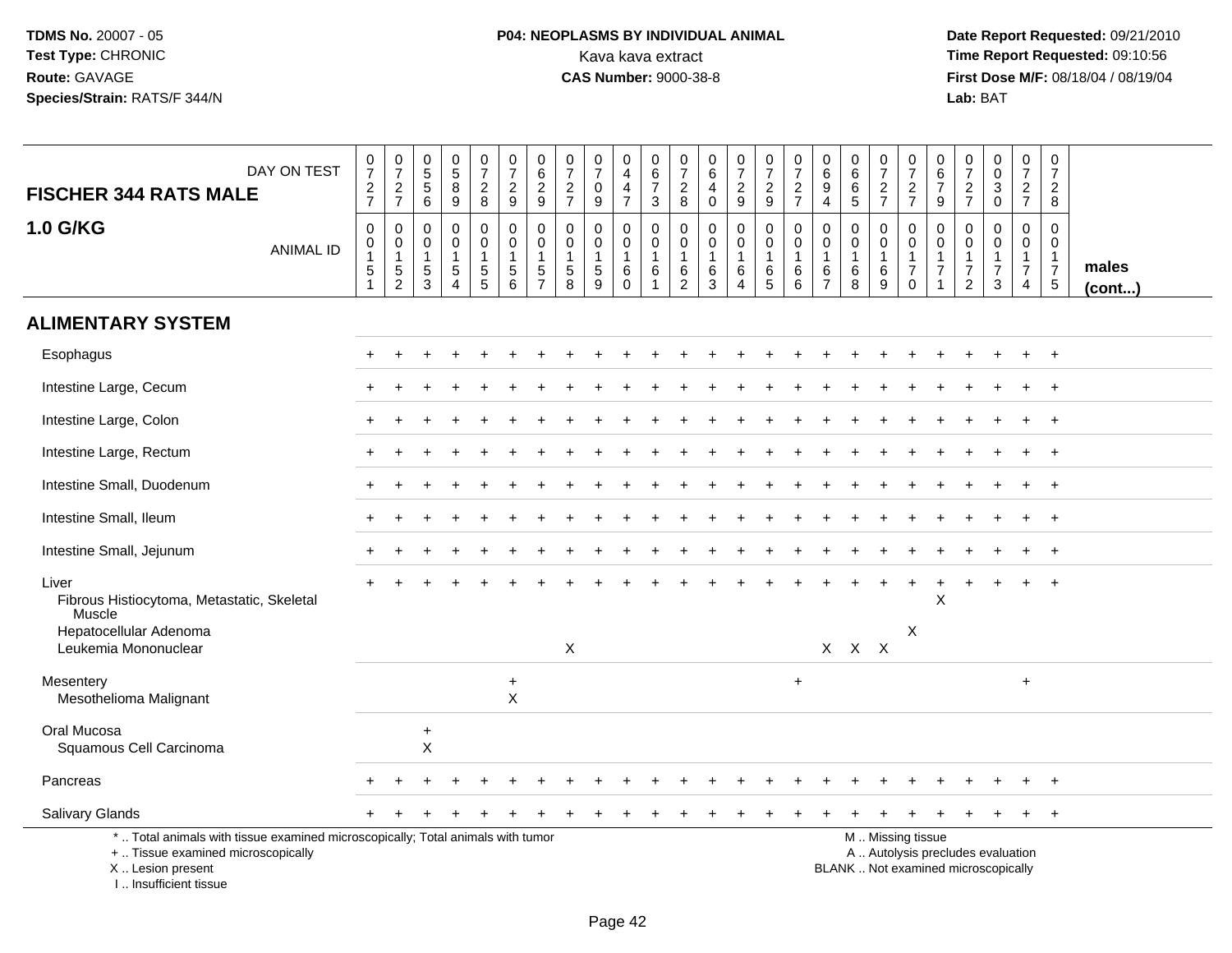# **P04: NEOPLASMS BY INDIVIDUAL ANIMAL**<br>Kava kava extract Kava kava extract **Time Report Requested:** 09:10:56<br>**CAS Number:** 9000-38-8 **CAS Number:** 9000-38-8

 **Date Report Requested:** 09/21/2010 **First Dose M/F:** 08/18/04 / 08/19/04<br>Lab: BAT **Lab:** BAT

| DAY ON TEST<br><b>FISCHER 344 RATS MALE</b>                                                                                                                         | $\frac{0}{7}$<br>$\frac{2}{7}$                                                  | $\frac{0}{7}$<br>$\frac{2}{7}$               | 0<br>5<br>5<br>6                                    | $\begin{array}{c} 0 \\ 5 \\ 8 \end{array}$<br>9         | $\begin{array}{c} 0 \\ 7 \end{array}$<br>$\frac{2}{8}$ | $\frac{0}{7}$<br>$\sqrt{2}$<br>9                                            | $\begin{array}{c} 0 \\ 6 \end{array}$<br>$\sqrt{2}$<br>9                   | $\frac{0}{7}$<br>$\sqrt{2}$<br>$\overline{7}$                 | $\frac{0}{7}$<br>0<br>$9\,$                         | 0<br>$\overline{4}$<br>$\overline{\mathbf{4}}$<br>$\overline{7}$ | $\begin{array}{c} 0 \\ 6 \\ 7 \end{array}$<br>3   | 0<br>$\overline{7}$<br>$\frac{2}{8}$                                | $\begin{array}{c} 0 \\ 6 \end{array}$<br>$\overline{4}$<br>$\mathbf 0$ | $\frac{0}{7}$<br>$\sqrt{2}$<br>9                           | $\frac{0}{7}$<br>$\frac{2}{9}$                  | $\begin{smallmatrix}0\\7\end{smallmatrix}$<br>$\overline{2}$<br>$\overline{7}$ | 0<br>6<br>9<br>$\overline{4}$                                     | $\begin{array}{c} 0 \\ 6 \end{array}$<br>$\,6\,$<br>5      | $\frac{0}{7}$<br>$\frac{2}{7}$                   | $\frac{0}{7}$<br>$\frac{2}{7}$                                                                | 0<br>$\overline{6}$<br>$\overline{7}$<br>9         | $\frac{0}{7}$<br>$\frac{2}{7}$                          | $_{\rm 0}^{\rm 0}$<br>$\overline{3}$<br>$\pmb{0}$    | $\pmb{0}$<br>$\boldsymbol{7}$<br>$rac{2}{7}$                         | 0<br>$\overline{7}$<br>$\boldsymbol{2}$<br>8                            |                       |
|---------------------------------------------------------------------------------------------------------------------------------------------------------------------|---------------------------------------------------------------------------------|----------------------------------------------|-----------------------------------------------------|---------------------------------------------------------|--------------------------------------------------------|-----------------------------------------------------------------------------|----------------------------------------------------------------------------|---------------------------------------------------------------|-----------------------------------------------------|------------------------------------------------------------------|---------------------------------------------------|---------------------------------------------------------------------|------------------------------------------------------------------------|------------------------------------------------------------|-------------------------------------------------|--------------------------------------------------------------------------------|-------------------------------------------------------------------|------------------------------------------------------------|--------------------------------------------------|-----------------------------------------------------------------------------------------------|----------------------------------------------------|---------------------------------------------------------|------------------------------------------------------|----------------------------------------------------------------------|-------------------------------------------------------------------------|-----------------------|
| 1.0 G/KG<br><b>ANIMAL ID</b>                                                                                                                                        | $\pmb{0}$<br>$\mathsf{O}\xspace$<br>$\mathbf{1}$<br>$\mathbf 5$<br>$\mathbf{1}$ | 0<br>$\mathbf 0$<br>1<br>5<br>$\overline{c}$ | $\mathbf 0$<br>0<br>$\mathbf{1}$<br>$\sqrt{5}$<br>3 | 0<br>$\mathbf 0$<br>$\mathbf{1}$<br>5<br>$\overline{4}$ | 0<br>$\mathbf 0$<br>1<br>$\frac{5}{5}$                 | $\mathbf 0$<br>$\pmb{0}$<br>$\overline{1}$<br>$\sqrt{5}$<br>$6\phantom{1}6$ | $\mathbf 0$<br>$\mathbf 0$<br>$\mathbf{1}$<br>$\sqrt{5}$<br>$\overline{7}$ | $\mathbf 0$<br>$\mathbf 0$<br>$\mathbf{1}$<br>$\sqrt{5}$<br>8 | 0<br>$\mathbf 0$<br>$\mathbf{1}$<br>$\sqrt{5}$<br>9 | 0<br>$\mathbf 0$<br>$\mathbf{1}$<br>6<br>0                       | $\mathbf 0$<br>$\mathsf 0$<br>$\overline{1}$<br>6 | $\mathbf 0$<br>$\mathbf 0$<br>$\overline{1}$<br>6<br>$\overline{2}$ | $\mathbf 0$<br>$\mathbf 0$<br>$\mathbf{1}$<br>6<br>3                   | 0<br>$\mathbf 0$<br>1<br>$6\phantom{.}6$<br>$\overline{4}$ | 0<br>$\boldsymbol{0}$<br>$\mathbf{1}$<br>6<br>5 | 0<br>$\mathbf 0$<br>$\mathbf{1}$<br>6<br>6                                     | $\mathbf 0$<br>$\mathbf 0$<br>$\mathbf{1}$<br>6<br>$\overline{7}$ | $\mathbf 0$<br>$\mathbf 0$<br>$\overline{1}$<br>$\,6$<br>8 | 0<br>$\mathbf 0$<br>$\mathbf{1}$<br>$\,6\,$<br>9 | $\mathbf 0$<br>$\mathbf 0$<br>$\mathbf{1}$<br>$\boldsymbol{7}$<br>$\mathbf 0$                 | 0<br>$\mathbf 0$<br>$\mathbf{1}$<br>$\overline{7}$ | 0<br>$\mathbf 0$<br>$\mathbf{1}$<br>7<br>$\overline{2}$ | $\mathbf 0$<br>$\pmb{0}$<br>1<br>$\overline{7}$<br>3 | 0<br>$\mathbf 0$<br>$\mathbf{1}$<br>$\overline{7}$<br>$\overline{4}$ | $\Omega$<br>$\mathbf 0$<br>$\mathbf{1}$<br>$\overline{7}$<br>$\sqrt{5}$ | males<br>$($ cont $)$ |
| Sarcoma                                                                                                                                                             |                                                                                 |                                              |                                                     |                                                         |                                                        |                                                                             |                                                                            |                                                               |                                                     |                                                                  |                                                   |                                                                     |                                                                        |                                                            |                                                 |                                                                                |                                                                   |                                                            |                                                  |                                                                                               |                                                    |                                                         |                                                      |                                                                      |                                                                         |                       |
| Stomach, Forestomach<br>Mesothelioma Malignant                                                                                                                      |                                                                                 |                                              |                                                     |                                                         |                                                        | $\pmb{\times}$                                                              |                                                                            |                                                               |                                                     |                                                                  |                                                   |                                                                     |                                                                        |                                                            |                                                 |                                                                                |                                                                   |                                                            |                                                  |                                                                                               |                                                    |                                                         |                                                      |                                                                      | $\ddot{}$                                                               |                       |
| Stomach, Glandular                                                                                                                                                  |                                                                                 |                                              |                                                     |                                                         |                                                        |                                                                             |                                                                            |                                                               |                                                     |                                                                  |                                                   |                                                                     |                                                                        |                                                            |                                                 |                                                                                |                                                                   |                                                            |                                                  |                                                                                               |                                                    |                                                         |                                                      |                                                                      | $+$                                                                     |                       |
| Tooth                                                                                                                                                               |                                                                                 |                                              |                                                     | $\ddot{}$                                               |                                                        |                                                                             | $+$                                                                        |                                                               |                                                     |                                                                  | $+$                                               |                                                                     |                                                                        |                                                            | $+$                                             |                                                                                |                                                                   |                                                            | $+$                                              |                                                                                               |                                                    |                                                         |                                                      |                                                                      |                                                                         |                       |
| <b>CARDIOVASCULAR SYSTEM</b>                                                                                                                                        |                                                                                 |                                              |                                                     |                                                         |                                                        |                                                                             |                                                                            |                                                               |                                                     |                                                                  |                                                   |                                                                     |                                                                        |                                                            |                                                 |                                                                                |                                                                   |                                                            |                                                  |                                                                                               |                                                    |                                                         |                                                      |                                                                      |                                                                         |                       |
| <b>Blood Vessel</b>                                                                                                                                                 |                                                                                 |                                              |                                                     |                                                         |                                                        |                                                                             |                                                                            |                                                               |                                                     |                                                                  |                                                   |                                                                     |                                                                        |                                                            |                                                 |                                                                                |                                                                   |                                                            |                                                  |                                                                                               |                                                    |                                                         |                                                      |                                                                      |                                                                         |                       |
| Heart<br>Fibrous Histiocytoma, Metastatic, Skeletal<br>Muscle<br>Leukemia Mononuclear                                                                               |                                                                                 |                                              |                                                     |                                                         |                                                        |                                                                             |                                                                            |                                                               |                                                     |                                                                  |                                                   |                                                                     |                                                                        |                                                            |                                                 |                                                                                |                                                                   |                                                            |                                                  |                                                                                               | X                                                  |                                                         |                                                      |                                                                      |                                                                         |                       |
| <b>ENDOCRINE SYSTEM</b>                                                                                                                                             |                                                                                 |                                              |                                                     |                                                         |                                                        |                                                                             |                                                                            |                                                               |                                                     |                                                                  |                                                   |                                                                     |                                                                        |                                                            |                                                 |                                                                                |                                                                   |                                                            |                                                  |                                                                                               |                                                    |                                                         |                                                      |                                                                      |                                                                         |                       |
| <b>Adrenal Cortex</b><br>Leukemia Mononuclear                                                                                                                       |                                                                                 |                                              |                                                     |                                                         |                                                        |                                                                             |                                                                            | х                                                             |                                                     |                                                                  |                                                   |                                                                     |                                                                        |                                                            |                                                 | $\ddot{}$                                                                      | ÷<br>Χ                                                            |                                                            |                                                  |                                                                                               |                                                    |                                                         |                                                      |                                                                      | $^{+}$                                                                  |                       |
| Adrenal Medulla<br>Leukemia Mononuclear<br>Pheochromocytoma Benign                                                                                                  |                                                                                 |                                              |                                                     |                                                         |                                                        |                                                                             |                                                                            | Χ                                                             |                                                     |                                                                  |                                                   |                                                                     |                                                                        |                                                            |                                                 |                                                                                |                                                                   |                                                            |                                                  | $\boldsymbol{\mathsf{X}}$                                                                     |                                                    |                                                         |                                                      |                                                                      | $^{+}$                                                                  |                       |
| Islets, Pancreatic<br>Adenoma                                                                                                                                       |                                                                                 | $\div$                                       |                                                     |                                                         |                                                        |                                                                             |                                                                            |                                                               |                                                     |                                                                  |                                                   |                                                                     |                                                                        |                                                            |                                                 |                                                                                |                                                                   |                                                            |                                                  |                                                                                               |                                                    |                                                         |                                                      |                                                                      |                                                                         |                       |
| Parathyroid Gland                                                                                                                                                   |                                                                                 |                                              |                                                     |                                                         |                                                        |                                                                             |                                                                            |                                                               |                                                     |                                                                  |                                                   |                                                                     |                                                                        |                                                            |                                                 |                                                                                |                                                                   |                                                            |                                                  |                                                                                               |                                                    |                                                         |                                                      |                                                                      |                                                                         |                       |
| *  Total animals with tissue examined microscopically; Total animals with tumor<br>+  Tissue examined microscopically<br>X  Lesion present<br>I Insufficient tissue |                                                                                 |                                              |                                                     |                                                         |                                                        |                                                                             |                                                                            |                                                               |                                                     |                                                                  |                                                   |                                                                     |                                                                        |                                                            |                                                 |                                                                                |                                                                   |                                                            |                                                  | M  Missing tissue<br>A  Autolysis precludes evaluation<br>BLANK  Not examined microscopically |                                                    |                                                         |                                                      |                                                                      |                                                                         |                       |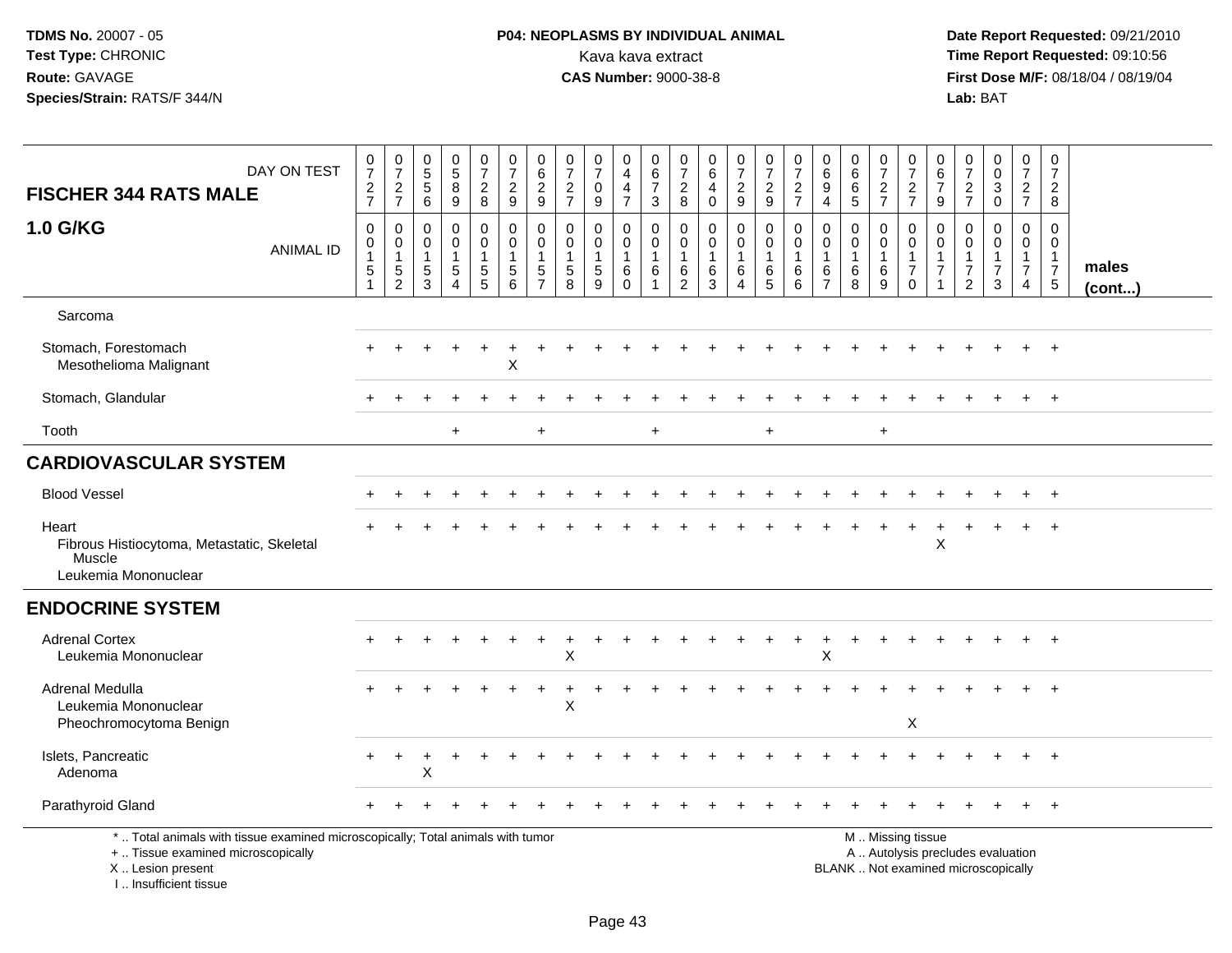#### **P04: NEOPLASMS BY INDIVIDUAL ANIMAL**Kava kava extract **Time Report Requested:** 09:10:56<br>**CAS Number:** 9000-38-8<br>**Tirst Dose M/F:** 08/18/04 / 08/19/04

 **Date Report Requested:** 09/21/2010 **First Dose M/F:** 08/18/04 / 08/19/04 Lab: BAT **Lab:** BAT

| $\frac{2}{7}$         | 0<br>$\rightarrow$<br>$\frac{2}{7}$            | $\frac{0}{5}$<br>$\frac{5}{6}$                                                  | 0<br>$\mathbf 5$<br>$\frac{8}{9}$                  | 0<br>$\overline{ }$<br>$\frac{2}{8}$ | $\boldsymbol{0}$<br>$\overline{7}$<br>$\frac{2}{9}$ | 0<br>6<br>$\frac{2}{9}$  | $\frac{0}{7}$<br>$\frac{2}{7}$ | $\mathbf 0$<br>$\rightarrow$<br>$\mathbf 0$<br>$\boldsymbol{9}$ | $\frac{0}{4}$<br>4<br>$\overline{z}$                            | $\begin{matrix} 0 \\ 6 \end{matrix}$<br>$\overline{z}$<br>$\mathbf{3}$ | 0<br>$\overline{ }$<br>$_{\rm 8}^2$ | 0<br>$\,6$<br>4<br>$\mathbf 0$ | 0<br>$\overline{ }$<br>$\frac{2}{9}$ | $\frac{0}{7}$<br>$\frac{2}{9}$             | 0<br>$\overline{ }$<br>$\frac{2}{7}$   | $\begin{matrix} 0 \\ 6 \end{matrix}$<br>$\frac{9}{4}$ | 0<br>$\,6\,$<br>$\frac{6}{5}$          | 0<br>$\overline{ }$<br>$\frac{2}{7}$ | 0<br>$\overline{7}$<br>$\frac{2}{7}$ | 0<br>6<br>$\overline{ }$<br>9 | $\frac{2}{7}$       | 0<br>$\pmb{0}$<br>$\mathbf{3}$<br>$\mathbf 0$ | $\mathbf 0$<br>$\overline{ }$<br>$\frac{2}{7}$ | 0<br>$\overline{7}$<br>$\overline{2}$<br>$\bf8$ |                 |
|-----------------------|------------------------------------------------|---------------------------------------------------------------------------------|----------------------------------------------------|--------------------------------------|-----------------------------------------------------|--------------------------|--------------------------------|-----------------------------------------------------------------|-----------------------------------------------------------------|------------------------------------------------------------------------|-------------------------------------|--------------------------------|--------------------------------------|--------------------------------------------|----------------------------------------|-------------------------------------------------------|----------------------------------------|--------------------------------------|--------------------------------------|-------------------------------|---------------------|-----------------------------------------------|------------------------------------------------|-------------------------------------------------|-----------------|
| 0<br>0<br>$\mathbf 5$ | 0<br>$\pmb{0}$<br>$\sqrt{5}$<br>$\overline{2}$ | $\begin{smallmatrix} 0\\0 \end{smallmatrix}$<br>$5\phantom{.0}$<br>$\mathbf{3}$ | $_{\rm 0}^{\rm 0}$<br>$\sqrt{5}$<br>$\overline{4}$ | 0<br>$\mathsf 0$<br>5<br>5           | $\mathbf 0$<br>$5\phantom{.0}$<br>6                 | 0<br>5<br>$\overline{ }$ | 0<br>$\,$ 5 $\,$<br>8          | 0<br>$\pmb{0}$<br>$\sqrt{5}$<br>$\boldsymbol{9}$                | $\begin{smallmatrix}0\0\0\end{smallmatrix}$<br>6<br>$\mathbf 0$ | 0<br>$\pmb{0}$<br>6                                                    | 0<br>$\mathbf 0$<br>$\,6$<br>2      | $\mathbf 0$<br>6<br>3          | 0<br>0<br>6<br>$\overline{4}$        | 0<br>$\begin{array}{c} 6 \\ 5 \end{array}$ | 0<br>$\pmb{0}$<br>6<br>$6\phantom{1}6$ | $_{0}^{0}$<br>6<br>$\overline{ }$                     | 0<br>$\mathbf 0$<br>$\,6\,$<br>$\,8\,$ | 0<br>$\pmb{0}$<br>6<br>9             | $\pmb{0}$<br>$\overline{z}$<br>0     | 0<br>0<br>$\overline{ }$      | 0<br>$\overline{c}$ | 0<br>$\mathsf{O}\xspace$<br>⇁<br>$\mathbf{3}$ | $\mathbf 0$<br>$\mathbf 0$<br>$\overline{ }$   | 0<br>0<br>$\overline{7}$<br>$\sqrt{5}$          | males<br>(cont) |
|                       |                                                |                                                                                 |                                                    |                                      | X                                                   |                          |                                |                                                                 | X                                                               |                                                                        |                                     | X                              |                                      |                                            |                                        |                                                       |                                        |                                      |                                      |                               |                     |                                               | $+$<br>X                                       | $+$                                             |                 |
|                       |                                                |                                                                                 |                                                    |                                      |                                                     |                          |                                |                                                                 |                                                                 |                                                                        |                                     |                                |                                      | X                                          |                                        |                                                       |                                        |                                      |                                      |                               |                     |                                               | $+$                                            | $+$                                             |                 |
|                       |                                                |                                                                                 |                                                    |                                      |                                                     |                          |                                |                                                                 |                                                                 |                                                                        |                                     |                                |                                      |                                            |                                        |                                                       |                                        |                                      |                                      |                               |                     |                                               |                                                |                                                 |                 |
|                       | DAY ON TEST<br>ANIMAL ID                       | $\frac{0}{7}$                                                                   |                                                    |                                      |                                                     |                          |                                |                                                                 |                                                                 |                                                                        |                                     |                                |                                      |                                            |                                        |                                                       |                                        |                                      |                                      |                               |                     |                                               |                                                |                                                 | $\overline{4}$  |

#### **GENITAL SYSTEM**

| JENITAL STSTEM                                                      |       |    |   |   |           |   |              |     |           |    |    |    |    |   |    |     |  |     |         |  |
|---------------------------------------------------------------------|-------|----|---|---|-----------|---|--------------|-----|-----------|----|----|----|----|---|----|-----|--|-----|---------|--|
| Epididymis<br>Mesothelioma Malignant                                | $\pm$ | X  |   |   | X         |   |              |     |           |    |    |    |    |   |    |     |  |     | $+$ $+$ |  |
| <b>Preputial Gland</b><br>Adenoma                                   | $+$   |    |   | X |           |   |              |     |           |    |    |    |    |   |    |     |  |     | $+$ $+$ |  |
| Prostate<br>Lymphoma Malignant                                      | $+$   |    |   |   |           |   |              | X   | ÷         |    |    |    |    |   |    |     |  |     | $+$ $+$ |  |
| Seminal Vesicle                                                     |       |    |   |   |           |   |              |     |           |    |    |    |    |   |    |     |  |     | $+$ $+$ |  |
| <b>Testes</b><br>Mesothelioma Malignant                             | ÷     | X  |   |   | X         |   |              |     |           |    |    |    |    |   |    |     |  | $+$ | $+$     |  |
| Bilateral, Interstitial Cell, Adenoma<br>Interstitial Cell, Adenoma | X.    | X. | X | X | $\lambda$ | x | $\mathsf{X}$ | X X | $\lambda$ | XX | X. | X. | X. | X | X. | x x |  |     | X X     |  |

#### **HEMATOPOIETIC SYSTEM**

\* .. Total animals with tissue examined microscopically; Total animals with tumor

+ .. Tissue examined microscopically

X .. Lesion present

I .. Insufficient tissue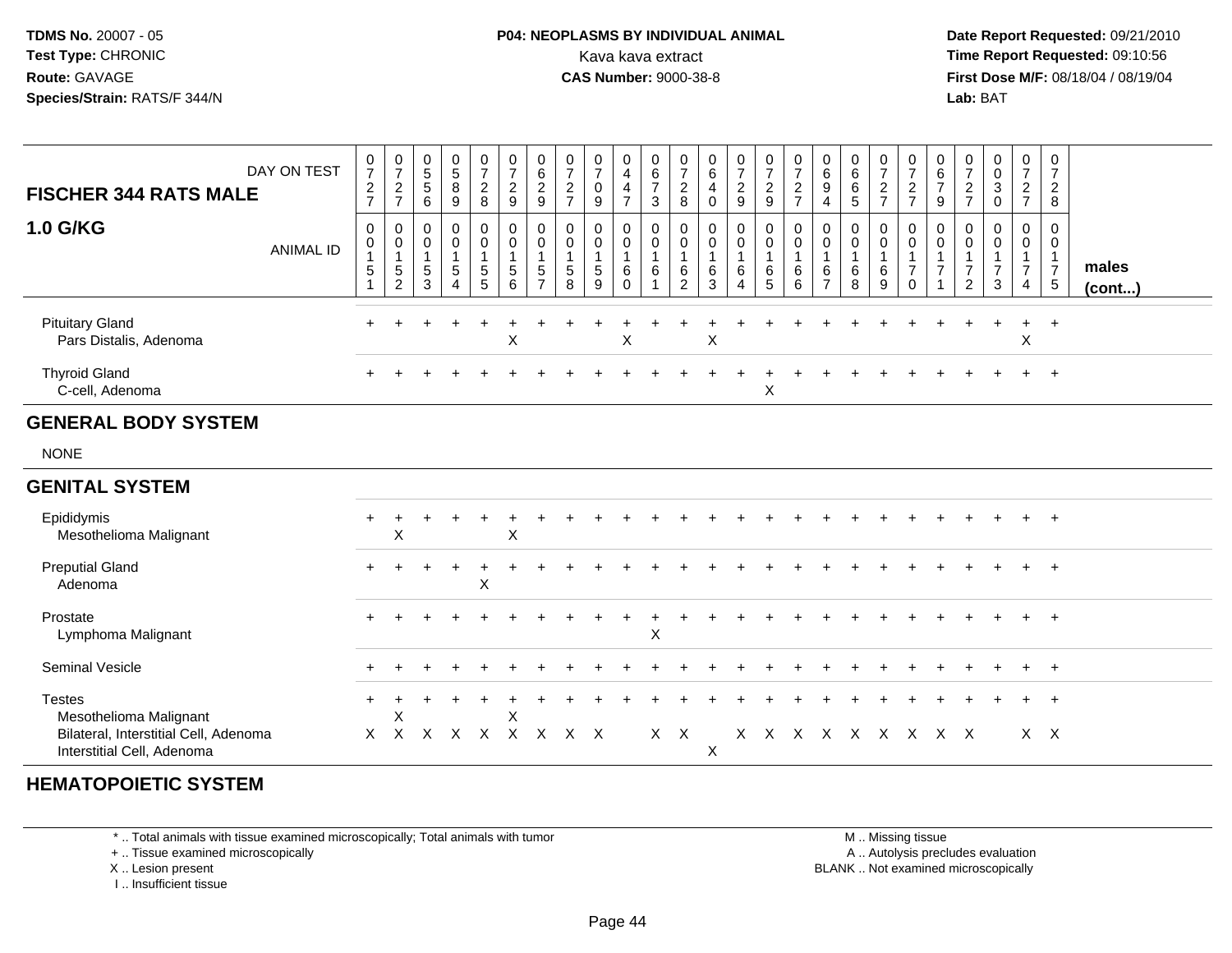#### **P04: NEOPLASMS BY INDIVIDUAL ANIMAL**Kava kava extract **Time Report Requested:** 09:10:56<br>**CAS Number:** 9000-38-8 **CAS Number:** 9000-38-8

 **Date Report Requested:** 09/21/2010 **First Dose M/F:** 08/18/04 / 08/19/04<br>Lab: BAT **Lab:** BAT

| DAY ON TEST<br><b>FISCHER 344 RATS MALE</b>                                                                                                                         | $\frac{0}{7}$<br>$\frac{2}{7}$                                               | $\begin{array}{c} 0 \\ 7 \end{array}$<br>$\sqrt{2}$<br>$\overline{7}$      | $\begin{array}{c} 0 \\ 5 \end{array}$<br>5<br>6 | $\begin{array}{c} 0 \\ 5 \end{array}$<br>$\overline{8}$<br>$\boldsymbol{9}$ | $\begin{array}{c} 0 \\ 7 \end{array}$<br>$\sqrt{2}$<br>8                  | $\frac{0}{7}$<br>$\sqrt{2}$<br>9                            | $\boldsymbol{0}$<br>$\,6$<br>$\sqrt{2}$<br>9                       | $\frac{0}{7}$<br>$\sqrt{2}$<br>$\overline{7}$           | $\frac{0}{7}$<br>$\mathbf 0$<br>9    | 0<br>$\overline{4}$<br>$\overline{\mathbf{4}}$<br>$\overline{7}$ | 0<br>$6\phantom{a}$<br>$\overline{7}$<br>3         | 0<br>$\overline{7}$<br>$\sqrt{2}$<br>8     | $\begin{array}{c} 0 \\ 6 \end{array}$<br>$\overline{4}$<br>$\mathbf 0$ | $\begin{smallmatrix}0\\7\end{smallmatrix}$<br>$\sqrt{2}$<br>9 | $\frac{0}{7}$<br>$\overline{c}$<br>9             | $\frac{0}{7}$<br>$\overline{\mathbf{c}}$<br>$\overline{7}$ | 0<br>$\,6\,$<br>$\boldsymbol{9}$<br>$\overline{4}$                | $\begin{array}{c} 0 \\ 6 \end{array}$<br>$\,6\,$<br>$\sqrt{5}$ | $\pmb{0}$<br>$\overline{7}$<br>$\frac{2}{7}$   | 0<br>$\overline{7}$<br>$\frac{2}{7}$                                                          | 0<br>$\,6\,$<br>$\overline{7}$<br>9                     | $\frac{0}{7}$<br>$\frac{2}{7}$                                                        | $_0^0$<br>$\overline{3}$<br>$\mathbf 0$      | 0<br>$\overline{7}$<br>$\frac{2}{7}$                                 | 0<br>$\overline{7}$<br>$\overline{a}$<br>8                                   |                       |
|---------------------------------------------------------------------------------------------------------------------------------------------------------------------|------------------------------------------------------------------------------|----------------------------------------------------------------------------|-------------------------------------------------|-----------------------------------------------------------------------------|---------------------------------------------------------------------------|-------------------------------------------------------------|--------------------------------------------------------------------|---------------------------------------------------------|--------------------------------------|------------------------------------------------------------------|----------------------------------------------------|--------------------------------------------|------------------------------------------------------------------------|---------------------------------------------------------------|--------------------------------------------------|------------------------------------------------------------|-------------------------------------------------------------------|----------------------------------------------------------------|------------------------------------------------|-----------------------------------------------------------------------------------------------|---------------------------------------------------------|---------------------------------------------------------------------------------------|----------------------------------------------|----------------------------------------------------------------------|------------------------------------------------------------------------------|-----------------------|
| <b>1.0 G/KG</b><br><b>ANIMAL ID</b>                                                                                                                                 | $\mathbf 0$<br>$\pmb{0}$<br>$\mathbf{1}$<br>$\overline{5}$<br>$\overline{1}$ | $\mathbf 0$<br>$\mathbf 0$<br>$\mathbf{1}$<br>$\overline{5}$<br>$\sqrt{2}$ | 0<br>0<br>1<br>5<br>3                           | 0<br>$\mathbf 0$<br>5<br>$\overline{4}$                                     | 0<br>$\mathbf 0$<br>$\mathbf{1}$<br>$\begin{array}{c} 5 \\ 5 \end{array}$ | $\mathbf 0$<br>$\pmb{0}$<br>$\mathbf{1}$<br>$\sqrt{5}$<br>6 | 0<br>$\mathbf 0$<br>$\overline{1}$<br>$\sqrt{5}$<br>$\overline{7}$ | 0<br>$\mathbf 0$<br>$\mathbf{1}$<br>$\overline{5}$<br>8 | 0<br>$\mathbf 0$<br>$\,$ 5 $\,$<br>9 | 0<br>$\mathsf{O}\xspace$<br>$\mathbf{1}$<br>6<br>$\mathbf 0$     | 0<br>$\mathsf{O}\xspace$<br>$\mathbf{1}$<br>6<br>1 | $\mathbf 0$<br>0<br>$\mathbf{1}$<br>6<br>2 | 0<br>$\mathbf 0$<br>$\overline{1}$<br>$\,6\,$<br>3                     | 0<br>$\mathbf 0$<br>$\mathbf{1}$<br>$\,6$<br>4                | 0<br>$\mathbf 0$<br>$\mathbf{1}$<br>$\,6\,$<br>5 | $\mathbf 0$<br>$\pmb{0}$<br>$\mathbf{1}$<br>$\,6\,$<br>6   | $\mathbf 0$<br>$\mathbf 0$<br>$\mathbf{1}$<br>6<br>$\overline{7}$ | $\mathbf 0$<br>$\mathsf{O}\xspace$<br>$\mathbf{1}$<br>6<br>8   | 0<br>$\mathbf 0$<br>$\mathbf{1}$<br>$\,6$<br>9 | 0<br>$\mathbf 0$<br>$\mathbf{1}$<br>$\overline{7}$<br>$\Omega$                                | 0<br>$\mathbf 0$<br>$\mathbf{1}$<br>$\overline{7}$<br>1 | $\mathbf 0$<br>$\boldsymbol{0}$<br>$\mathbf{1}$<br>$\boldsymbol{7}$<br>$\overline{2}$ | 0<br>$\mathbf 0$<br>1<br>$\overline{7}$<br>3 | 0<br>$\mathbf 0$<br>$\mathbf{1}$<br>$\overline{7}$<br>$\overline{4}$ | $\mathbf 0$<br>$\mathbf 0$<br>$\overline{1}$<br>$\overline{7}$<br>$\sqrt{5}$ | males<br>$($ cont $)$ |
| <b>Bone Marrow</b>                                                                                                                                                  |                                                                              |                                                                            |                                                 |                                                                             |                                                                           |                                                             |                                                                    |                                                         |                                      |                                                                  |                                                    |                                            |                                                                        |                                                               |                                                  |                                                            |                                                                   |                                                                |                                                |                                                                                               |                                                         |                                                                                       |                                              | $\ddot{}$                                                            | $+$                                                                          |                       |
| Lymph Node<br>Deep Cervical, Fibrous Histiocytoma,<br>Metastatic, Skeletal Muscle<br>Mediastinal, Leukemia Mononuclear<br>Pancreatic, Leukemia Mononuclear          |                                                                              |                                                                            |                                                 |                                                                             |                                                                           |                                                             |                                                                    | $\ddot{}$<br>X                                          |                                      |                                                                  |                                                    |                                            |                                                                        |                                                               |                                                  |                                                            |                                                                   |                                                                |                                                |                                                                                               | $\ddot{}$<br>X                                          |                                                                                       |                                              |                                                                      |                                                                              |                       |
| Lymph Node, Mandibular                                                                                                                                              | м                                                                            | М                                                                          | M                                               | M                                                                           | M                                                                         | M                                                           | M                                                                  | М                                                       | M                                    | M                                                                | M                                                  |                                            | M M                                                                    | <b>M</b>                                                      | M                                                | M                                                          | M                                                                 | M                                                              | M                                              | M                                                                                             | M                                                       | M                                                                                     | M                                            | M M                                                                  |                                                                              |                       |
| Lymph Node, Mesenteric<br>Fibrous Histiocytoma, Metastatic, Skeletal<br>Muscle                                                                                      |                                                                              |                                                                            |                                                 |                                                                             |                                                                           |                                                             |                                                                    |                                                         |                                      |                                                                  |                                                    |                                            |                                                                        |                                                               |                                                  |                                                            |                                                                   |                                                                |                                                |                                                                                               | Χ                                                       |                                                                                       |                                              |                                                                      |                                                                              |                       |
| Leukemia Mononuclear                                                                                                                                                |                                                                              |                                                                            |                                                 |                                                                             |                                                                           |                                                             |                                                                    | $\times$                                                |                                      |                                                                  |                                                    |                                            |                                                                        |                                                               |                                                  |                                                            |                                                                   | X                                                              |                                                |                                                                                               |                                                         |                                                                                       |                                              |                                                                      |                                                                              |                       |
| Spleen<br>Leukemia Mononuclear<br>Lymphoma Malignant                                                                                                                | X                                                                            |                                                                            |                                                 |                                                                             |                                                                           |                                                             |                                                                    | X                                                       |                                      |                                                                  | X                                                  |                                            |                                                                        |                                                               |                                                  |                                                            | X                                                                 | $X$ $X$                                                        |                                                |                                                                                               |                                                         |                                                                                       |                                              |                                                                      | $+$                                                                          |                       |
| Thymus<br>Fibrous Histiocytoma, Metastatic, Skeletal<br>Muscle<br>Lymphoma Malignant                                                                                |                                                                              |                                                                            |                                                 |                                                                             |                                                                           |                                                             |                                                                    |                                                         |                                      |                                                                  | X                                                  |                                            |                                                                        |                                                               |                                                  |                                                            |                                                                   |                                                                |                                                |                                                                                               | X                                                       |                                                                                       |                                              | ÷                                                                    | $^{+}$                                                                       |                       |
| <b>INTEGUMENTARY SYSTEM</b>                                                                                                                                         |                                                                              |                                                                            |                                                 |                                                                             |                                                                           |                                                             |                                                                    |                                                         |                                      |                                                                  |                                                    |                                            |                                                                        |                                                               |                                                  |                                                            |                                                                   |                                                                |                                                |                                                                                               |                                                         |                                                                                       |                                              |                                                                      |                                                                              |                       |
| <b>Mammary Gland</b><br>Fibroadenoma                                                                                                                                |                                                                              |                                                                            |                                                 |                                                                             |                                                                           |                                                             |                                                                    |                                                         |                                      |                                                                  |                                                    |                                            |                                                                        |                                                               |                                                  |                                                            |                                                                   |                                                                |                                                |                                                                                               |                                                         |                                                                                       |                                              |                                                                      | $+$                                                                          |                       |
| Skin<br><b>Basal Cell Adenoma</b>                                                                                                                                   |                                                                              |                                                                            |                                                 | X                                                                           |                                                                           |                                                             |                                                                    |                                                         |                                      |                                                                  |                                                    |                                            |                                                                        |                                                               |                                                  |                                                            |                                                                   |                                                                |                                                |                                                                                               |                                                         |                                                                                       |                                              |                                                                      | $\overline{+}$                                                               |                       |
| *  Total animals with tissue examined microscopically; Total animals with tumor<br>+  Tissue examined microscopically<br>X  Lesion present<br>I Insufficient tissue |                                                                              |                                                                            |                                                 |                                                                             |                                                                           |                                                             |                                                                    |                                                         |                                      |                                                                  |                                                    |                                            |                                                                        |                                                               |                                                  |                                                            |                                                                   |                                                                |                                                | M  Missing tissue<br>A  Autolysis precludes evaluation<br>BLANK  Not examined microscopically |                                                         |                                                                                       |                                              |                                                                      |                                                                              |                       |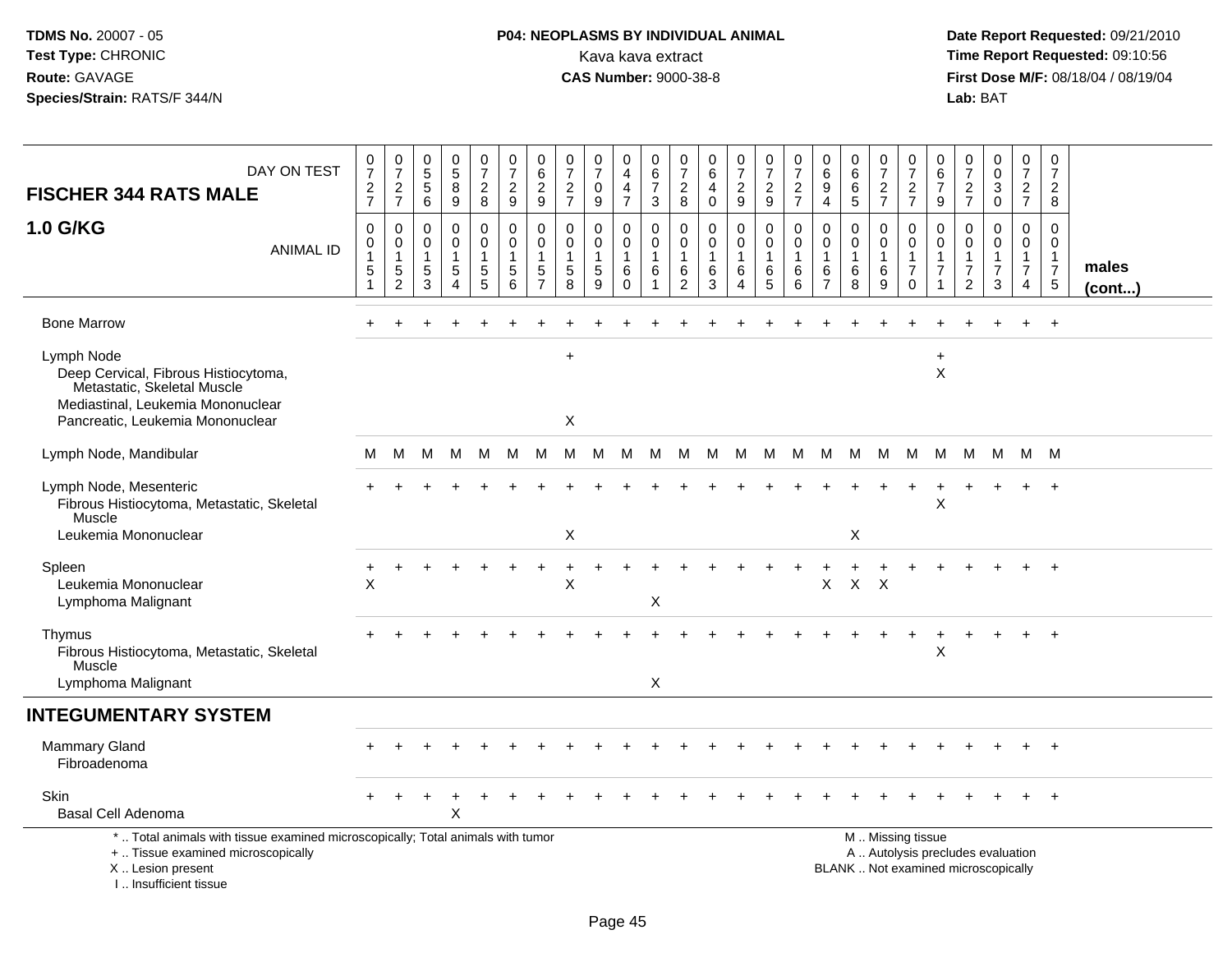# **P04: NEOPLASMS BY INDIVIDUAL ANIMAL**<br>Kava kava extract Kava kava extract **Time Report Requested:** 09:10:56<br>**CAS Number:** 9000-38-8 **CAS Number:** 9000-38-8

 **Date Report Requested:** 09/21/2010 **First Dose M/F:** 08/18/04 / 08/19/04<br>Lab: BAT **Lab:** BAT

| DAY ON TEST                                                                                                                                                         | $\frac{0}{7}$                                                                     | $\begin{smallmatrix} 0\\7 \end{smallmatrix}$                                        | 0<br>5<br>5<br>6                                    | $\begin{array}{c} 0 \\ 5 \\ 8 \end{array}$                                          | $\frac{0}{7}$                                     | $\begin{array}{c} 0 \\ 7 \end{array}$                                               | $\begin{array}{c} 0 \\ 6 \end{array}$   | $\frac{0}{7}$<br>$\frac{2}{7}$                                | $\frac{0}{7}$                                                  | $_4^{\rm 0}$                                                       | $\begin{array}{c} 0 \\ 6 \\ 7 \end{array}$      | $\frac{0}{7}$                                                 | $\begin{array}{c} 0 \\ 6 \end{array}$                              | $\frac{0}{7}$                                                 | $\frac{0}{7}$                              | $\frac{0}{7}$                            | 0<br>$\,6\,$                                                      | $\begin{array}{c} 0 \\ 6 \end{array}$                              | $\begin{array}{c} 0 \\ 7 \end{array}$            | $\frac{0}{7}$                                                              | 0<br>6                                                                         | $\frac{0}{7}$                                                                 | $\begin{smallmatrix} 0\\0 \end{smallmatrix}$         | $\begin{array}{c} 0 \\ 7 \end{array}$                                | $\pmb{0}$<br>$\overline{7}$                                             |                       |
|---------------------------------------------------------------------------------------------------------------------------------------------------------------------|-----------------------------------------------------------------------------------|-------------------------------------------------------------------------------------|-----------------------------------------------------|-------------------------------------------------------------------------------------|---------------------------------------------------|-------------------------------------------------------------------------------------|-----------------------------------------|---------------------------------------------------------------|----------------------------------------------------------------|--------------------------------------------------------------------|-------------------------------------------------|---------------------------------------------------------------|--------------------------------------------------------------------|---------------------------------------------------------------|--------------------------------------------|------------------------------------------|-------------------------------------------------------------------|--------------------------------------------------------------------|--------------------------------------------------|----------------------------------------------------------------------------|--------------------------------------------------------------------------------|-------------------------------------------------------------------------------|------------------------------------------------------|----------------------------------------------------------------------|-------------------------------------------------------------------------|-----------------------|
| <b>FISCHER 344 RATS MALE</b>                                                                                                                                        | $\frac{2}{7}$                                                                     | $\frac{2}{7}$                                                                       |                                                     | 9                                                                                   | $\frac{2}{8}$                                     | $\sqrt{2}$<br>9                                                                     | $\sqrt{2}$<br>$9\,$                     |                                                               | $\mathbf 0$<br>9                                               | $\frac{4}{7}$                                                      | 3                                               | $\frac{2}{8}$                                                 | $\overline{4}$<br>$\mathbf 0$                                      | $\frac{2}{9}$                                                 | $\frac{2}{9}$                              | $\frac{2}{7}$                            | $\overline{9}$<br>$\overline{4}$                                  | $\frac{6}{5}$                                                      | $\frac{2}{7}$                                    | $\frac{2}{7}$                                                              | $\overline{7}$<br>$\boldsymbol{9}$                                             | $\sqrt{2}$<br>$\overline{7}$                                                  | $\mathbf 3$<br>$\mathbf 0$                           | $rac{2}{7}$                                                          | $\overline{c}$<br>8                                                     |                       |
| 1.0 G/KG<br><b>ANIMAL ID</b>                                                                                                                                        | $\pmb{0}$<br>$\mathsf{O}\xspace$<br>$\mathbf{1}$<br>$\,$ 5 $\,$<br>$\overline{1}$ | $\mathbf 0$<br>$\mathsf{O}\xspace$<br>$\mathbf{1}$<br>$\,$ 5 $\,$<br>$\overline{2}$ | $\mathbf 0$<br>$\mathbf 0$<br>$\mathbf 1$<br>5<br>3 | $\mathbf 0$<br>$\mathsf{O}\xspace$<br>$\mathbf{1}$<br>$\,$ 5 $\,$<br>$\overline{A}$ | 0<br>$\mathbf 0$<br>$\mathbf{1}$<br>$\frac{5}{5}$ | $\mathbf 0$<br>$\mathbf 0$<br>$\mathbf{1}$<br>$\begin{array}{c} 5 \\ 6 \end{array}$ | 0<br>$\mathbf 0$<br>5<br>$\overline{7}$ | $\mathbf 0$<br>$\mathbf 0$<br>$\mathbf{1}$<br>$\sqrt{5}$<br>8 | $\mathbf{0}$<br>$\mathbf 0$<br>$\mathbf{1}$<br>$\sqrt{5}$<br>9 | 0<br>$\mathsf{O}\xspace$<br>$\mathbf{1}$<br>$\,6\,$<br>$\mathbf 0$ | $\mathbf 0$<br>$\mathbf 0$<br>$\mathbf{1}$<br>6 | $\mathbf 0$<br>$\mathbf 0$<br>$\overline{1}$<br>$\frac{6}{2}$ | $\mathbf 0$<br>$\mathbf 0$<br>$\mathbf{1}$<br>$6\phantom{.}6$<br>3 | 0<br>$\mathbf 0$<br>$\mathbf{1}$<br>$\,6\,$<br>$\overline{4}$ | 0<br>$\mathbf 0$<br>$\mathbf{1}$<br>6<br>5 | 0<br>$\pmb{0}$<br>$\mathbf{1}$<br>6<br>6 | $\mathbf 0$<br>$\mathbf 0$<br>$\mathbf{1}$<br>6<br>$\overline{7}$ | $\mathbf 0$<br>$\mathsf{O}\xspace$<br>$\mathbf{1}$<br>$\,6\,$<br>8 | 0<br>$\mathbf 0$<br>$\mathbf{1}$<br>$\,6\,$<br>9 | $\mathbf 0$<br>$\mathbf 0$<br>$\mathbf{1}$<br>$\boldsymbol{7}$<br>$\Omega$ | $\mathbf 0$<br>$\mathbf 0$<br>$\mathbf{1}$<br>$\overline{7}$<br>$\overline{ }$ | $\Omega$<br>$\mathbf 0$<br>$\overline{1}$<br>$\overline{7}$<br>$\overline{2}$ | $\mathbf 0$<br>$\overline{0}$<br>$\overline{7}$<br>3 | 0<br>$\mathbf 0$<br>$\mathbf{1}$<br>$\overline{7}$<br>$\overline{4}$ | $\Omega$<br>$\mathbf 0$<br>$\mathbf{1}$<br>$\overline{7}$<br>$\sqrt{5}$ | males<br>$($ cont $)$ |
| Dermis, Fibroma<br>Subcutaneous Tissue, Fibroma                                                                                                                     |                                                                                   |                                                                                     |                                                     |                                                                                     |                                                   |                                                                                     |                                         |                                                               |                                                                |                                                                    |                                                 |                                                               |                                                                    |                                                               |                                            |                                          |                                                                   |                                                                    |                                                  |                                                                            | X                                                                              |                                                                               |                                                      |                                                                      |                                                                         |                       |
| <b>MUSCULOSKELETAL SYSTEM</b>                                                                                                                                       |                                                                                   |                                                                                     |                                                     |                                                                                     |                                                   |                                                                                     |                                         |                                                               |                                                                |                                                                    |                                                 |                                                               |                                                                    |                                                               |                                            |                                          |                                                                   |                                                                    |                                                  |                                                                            |                                                                                |                                                                               |                                                      |                                                                      |                                                                         |                       |
| <b>Bone</b>                                                                                                                                                         |                                                                                   |                                                                                     |                                                     |                                                                                     |                                                   |                                                                                     |                                         |                                                               |                                                                |                                                                    |                                                 |                                                               |                                                                    |                                                               |                                            |                                          |                                                                   |                                                                    |                                                  |                                                                            |                                                                                |                                                                               |                                                      |                                                                      | $+$                                                                     |                       |
| <b>Skeletal Muscle</b><br>Fibrous Histiocytoma                                                                                                                      |                                                                                   |                                                                                     |                                                     |                                                                                     |                                                   |                                                                                     |                                         |                                                               |                                                                |                                                                    |                                                 |                                                               |                                                                    |                                                               |                                            |                                          |                                                                   |                                                                    |                                                  |                                                                            | $\ddot{}$<br>X                                                                 |                                                                               |                                                      |                                                                      |                                                                         |                       |
| <b>NERVOUS SYSTEM</b>                                                                                                                                               |                                                                                   |                                                                                     |                                                     |                                                                                     |                                                   |                                                                                     |                                         |                                                               |                                                                |                                                                    |                                                 |                                                               |                                                                    |                                                               |                                            |                                          |                                                                   |                                                                    |                                                  |                                                                            |                                                                                |                                                                               |                                                      |                                                                      |                                                                         |                       |
| <b>Brain</b>                                                                                                                                                        |                                                                                   |                                                                                     |                                                     |                                                                                     |                                                   |                                                                                     |                                         |                                                               |                                                                |                                                                    |                                                 |                                                               |                                                                    |                                                               |                                            |                                          |                                                                   |                                                                    |                                                  |                                                                            |                                                                                |                                                                               |                                                      | $+$                                                                  | $+$                                                                     |                       |
| <b>RESPIRATORY SYSTEM</b>                                                                                                                                           |                                                                                   |                                                                                     |                                                     |                                                                                     |                                                   |                                                                                     |                                         |                                                               |                                                                |                                                                    |                                                 |                                                               |                                                                    |                                                               |                                            |                                          |                                                                   |                                                                    |                                                  |                                                                            |                                                                                |                                                                               |                                                      |                                                                      |                                                                         |                       |
| Lung<br>Alveolar/Bronchiolar Adenoma<br>Fibrous Histiocytoma, Metastatic, Skeletal                                                                                  |                                                                                   |                                                                                     |                                                     |                                                                                     |                                                   |                                                                                     |                                         |                                                               |                                                                |                                                                    |                                                 |                                                               |                                                                    |                                                               |                                            |                                          |                                                                   |                                                                    |                                                  |                                                                            | X                                                                              |                                                                               | $\ddot{}$                                            | $+$<br>$\mathsf{X}$                                                  | $+$                                                                     |                       |
| Muscle<br>Leukemia Mononuclear                                                                                                                                      |                                                                                   |                                                                                     |                                                     |                                                                                     |                                                   |                                                                                     |                                         | X                                                             |                                                                |                                                                    |                                                 |                                                               |                                                                    |                                                               |                                            |                                          |                                                                   | $X$ $X$ $X$                                                        |                                                  |                                                                            |                                                                                |                                                                               |                                                      |                                                                      |                                                                         |                       |
| Nose                                                                                                                                                                |                                                                                   |                                                                                     |                                                     |                                                                                     |                                                   |                                                                                     |                                         |                                                               |                                                                |                                                                    |                                                 |                                                               |                                                                    |                                                               |                                            |                                          |                                                                   |                                                                    |                                                  |                                                                            |                                                                                |                                                                               |                                                      |                                                                      |                                                                         |                       |
| Trachea                                                                                                                                                             |                                                                                   |                                                                                     |                                                     |                                                                                     |                                                   |                                                                                     |                                         |                                                               |                                                                |                                                                    |                                                 |                                                               |                                                                    |                                                               |                                            |                                          |                                                                   |                                                                    |                                                  |                                                                            |                                                                                |                                                                               |                                                      |                                                                      | $\overline{+}$                                                          |                       |
| <b>SPECIAL SENSES SYSTEM</b>                                                                                                                                        |                                                                                   |                                                                                     |                                                     |                                                                                     |                                                   |                                                                                     |                                         |                                                               |                                                                |                                                                    |                                                 |                                                               |                                                                    |                                                               |                                            |                                          |                                                                   |                                                                    |                                                  |                                                                            |                                                                                |                                                                               |                                                      |                                                                      |                                                                         |                       |
| Eye                                                                                                                                                                 |                                                                                   |                                                                                     |                                                     |                                                                                     |                                                   |                                                                                     |                                         |                                                               |                                                                |                                                                    |                                                 |                                                               |                                                                    |                                                               |                                            |                                          |                                                                   |                                                                    |                                                  |                                                                            |                                                                                |                                                                               |                                                      |                                                                      | $+$                                                                     |                       |
| <b>Harderian Gland</b>                                                                                                                                              |                                                                                   |                                                                                     |                                                     |                                                                                     |                                                   |                                                                                     |                                         |                                                               |                                                                |                                                                    |                                                 |                                                               |                                                                    |                                                               |                                            |                                          |                                                                   |                                                                    |                                                  |                                                                            |                                                                                |                                                                               |                                                      |                                                                      |                                                                         |                       |
| *  Total animals with tissue examined microscopically; Total animals with tumor<br>+  Tissue examined microscopically<br>X  Lesion present<br>I Insufficient tissue |                                                                                   |                                                                                     |                                                     |                                                                                     |                                                   |                                                                                     |                                         |                                                               |                                                                |                                                                    |                                                 |                                                               |                                                                    |                                                               |                                            |                                          |                                                                   | BLANK  Not examined microscopically                                |                                                  | M  Missing tissue<br>A  Autolysis precludes evaluation                     |                                                                                |                                                                               |                                                      |                                                                      |                                                                         |                       |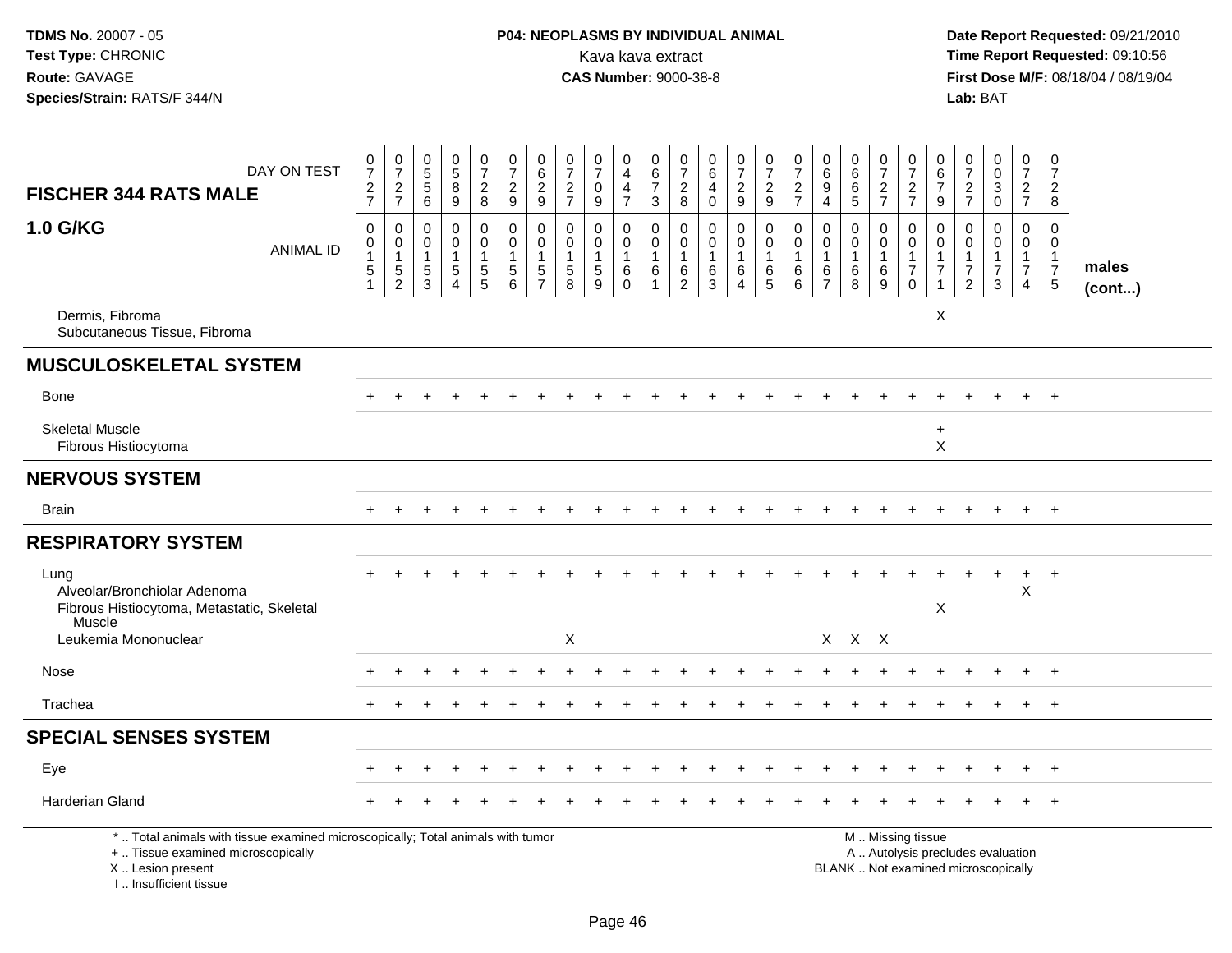**Date Report Requested:** 09/21/2010 **First Dose M/F:** 08/18/04 / 08/19/04 Lab: BAT **Lab:** BAT

| <b>FISCHER 344 RATS MALE</b>                                                           | DAY ON TEST      | 0<br>$\overline{7}$<br>$\overline{c}$<br>$\overline{z}$ | $\frac{0}{7}$<br>$\overline{c}$<br>$\rightarrow$               | 0<br>$\,$ 5 $\,$<br>$\sqrt{5}$<br>6 | $\begin{array}{c} 0 \\ 5 \end{array}$<br>$\,8\,$<br>$9\,$ | $\frac{0}{7}$<br>$_{8}^2$                  | $\boldsymbol{0}$<br>$\overline{7}$<br>$\overline{c}$<br>$\boldsymbol{9}$ | 0<br>$\,6\,$<br>$\overline{\mathbf{c}}$<br>9 | $\frac{0}{7}$<br>$\overline{\mathbf{c}}$<br>$\overline{7}$ | $\frac{0}{7}$<br>$\pmb{0}$<br>9 | $\begin{smallmatrix}0\0\4\end{smallmatrix}$<br>4<br>$\overline{ }$ | $\begin{array}{c} 0 \\ 6 \end{array}$<br>$\overline{7}$<br>3 | $\frac{0}{7}$<br>$_{\rm 8}^2$                 | $\begin{matrix} 0 \\ 6 \\ 4 \end{matrix}$<br>$\mathbf 0$ | $\frac{0}{7}$<br>$\overline{c}$<br>9 | $\frac{0}{7}$<br>$\overline{c}$<br>$\boldsymbol{9}$ | $\frac{0}{7}$<br>$\overline{c}$<br>$\overline{ }$ | $_{6}^{\rm 0}$<br>$\boldsymbol{9}$<br>$\overline{4}$ | $\begin{array}{c} 0 \\ 6 \end{array}$<br>$\,6\,$<br>$\sqrt{5}$ | $\begin{array}{c} 0 \\ 7 \end{array}$<br>$\frac{2}{7}$ | $\frac{0}{7}$<br>$\boldsymbol{2}$<br>$\overline{z}$ | $\begin{array}{c} 0 \\ 6 \end{array}$<br>$\overline{7}$<br>9 | 0<br>$\overline{7}$<br>$\overline{c}$<br>$\overline{ }$ | 0<br>0<br>3<br>$\Omega$ | $\begin{array}{c} 0 \\ 7 \end{array}$<br>$\boldsymbol{2}$<br>$\overline{ }$ | 0<br>$\overline{ }$<br>$\overline{c}$<br>8 |                       |
|----------------------------------------------------------------------------------------|------------------|---------------------------------------------------------|----------------------------------------------------------------|-------------------------------------|-----------------------------------------------------------|--------------------------------------------|--------------------------------------------------------------------------|----------------------------------------------|------------------------------------------------------------|---------------------------------|--------------------------------------------------------------------|--------------------------------------------------------------|-----------------------------------------------|----------------------------------------------------------|--------------------------------------|-----------------------------------------------------|---------------------------------------------------|------------------------------------------------------|----------------------------------------------------------------|--------------------------------------------------------|-----------------------------------------------------|--------------------------------------------------------------|---------------------------------------------------------|-------------------------|-----------------------------------------------------------------------------|--------------------------------------------|-----------------------|
| <b>1.0 G/KG</b>                                                                        | <b>ANIMAL ID</b> | 0<br>0<br>$\overline{A}$<br>5                           | $\boldsymbol{0}$<br>$\pmb{0}$<br>$\,$ 5 $\,$<br>$\overline{2}$ | 0<br>$\pmb{0}$<br>$\sqrt{5}$<br>3   | 0<br>$\pmb{0}$<br>$\overline{5}$<br>$\overline{4}$        | 0<br>$\bar{0}$<br>$\overline{A}$<br>5<br>5 | 0<br>$\overline{0}$<br>$\overline{5}$<br>6                               | 0<br>$\pmb{0}$<br>5<br>$\rightarrow$         | $\mathbf 0$<br>5<br>8                                      | 0<br>0<br>5<br>9                | $_0^0$<br>6<br>$\mathbf 0$                                         | 0<br>$\pmb{0}$<br>$\,6\,$                                    | 0<br>$\mathbf 0$<br>$\,6\,$<br>$\overline{2}$ | 0<br>$\overline{0}$<br>1<br>$\,6\,$<br>3                 | 0<br>0<br>6<br>$\overline{4}$        | $\pmb{0}$<br>$\mathbf{1}$<br>6<br>5                 | 0<br>0<br>6<br>6                                  | $\mathsf 0$<br>6<br>$\overline{7}$                   | $\pmb{0}$<br>6<br>8                                            | 0<br>$\ddot{\mathbf{0}}$<br>6<br>9                     | 0<br>$\pmb{0}$<br>$\overline{7}$<br>$\Omega$        | 0<br>$\pmb{0}$<br>$\overline{7}$                             | $\overline{2}$                                          | 0<br>$\mathbf 0$<br>3   | 0<br>0<br>$\overline{7}$                                                    | 0<br>0<br>$\overline{7}$<br>5              | males<br>$($ cont $)$ |
| Carcinoma, Metastatic, Oral Mucosa                                                     |                  |                                                         |                                                                | X                                   |                                                           |                                            |                                                                          |                                              |                                                            |                                 |                                                                    |                                                              |                                               |                                                          |                                      |                                                     |                                                   |                                                      |                                                                |                                                        |                                                     |                                                              |                                                         |                         |                                                                             |                                            |                       |
| <b>URINARY SYSTEM</b>                                                                  |                  |                                                         |                                                                |                                     |                                                           |                                            |                                                                          |                                              |                                                            |                                 |                                                                    |                                                              |                                               |                                                          |                                      |                                                     |                                                   |                                                      |                                                                |                                                        |                                                     |                                                              |                                                         |                         |                                                                             |                                            |                       |
| Kidney<br>Leukemia Mononuclear                                                         |                  | $+$                                                     |                                                                |                                     |                                                           |                                            |                                                                          |                                              | X                                                          |                                 |                                                                    |                                                              |                                               |                                                          |                                      |                                                     |                                                   |                                                      |                                                                |                                                        |                                                     |                                                              |                                                         |                         | $+$                                                                         | $+$                                        |                       |
| <b>Urinary Bladder</b>                                                                 |                  | $+$                                                     |                                                                |                                     |                                                           |                                            |                                                                          |                                              |                                                            |                                 |                                                                    |                                                              |                                               |                                                          |                                      |                                                     |                                                   |                                                      |                                                                |                                                        |                                                     |                                                              |                                                         |                         | $+$                                                                         | $+$                                        |                       |
| <b>SYSTEMIC LESIONS</b>                                                                |                  |                                                         |                                                                |                                     |                                                           |                                            |                                                                          |                                              |                                                            |                                 |                                                                    |                                                              |                                               |                                                          |                                      |                                                     |                                                   |                                                      |                                                                |                                                        |                                                     |                                                              |                                                         |                         |                                                                             |                                            |                       |
| Multiple Organ<br>Leukemia Mononuclear<br>Lymphoma Malignant<br>Mesothelioma Malignant |                  | X                                                       | X                                                              |                                     |                                                           |                                            | X                                                                        |                                              | X                                                          |                                 |                                                                    | X                                                            |                                               |                                                          |                                      |                                                     |                                                   | X.                                                   | $X$ $X$                                                        |                                                        |                                                     |                                                              |                                                         |                         | $+$                                                                         | $+$                                        |                       |

\* .. Total animals with tissue examined microscopically; Total animals with tumor

+ .. Tissue examined microscopically

X .. Lesion present

I .. Insufficient tissue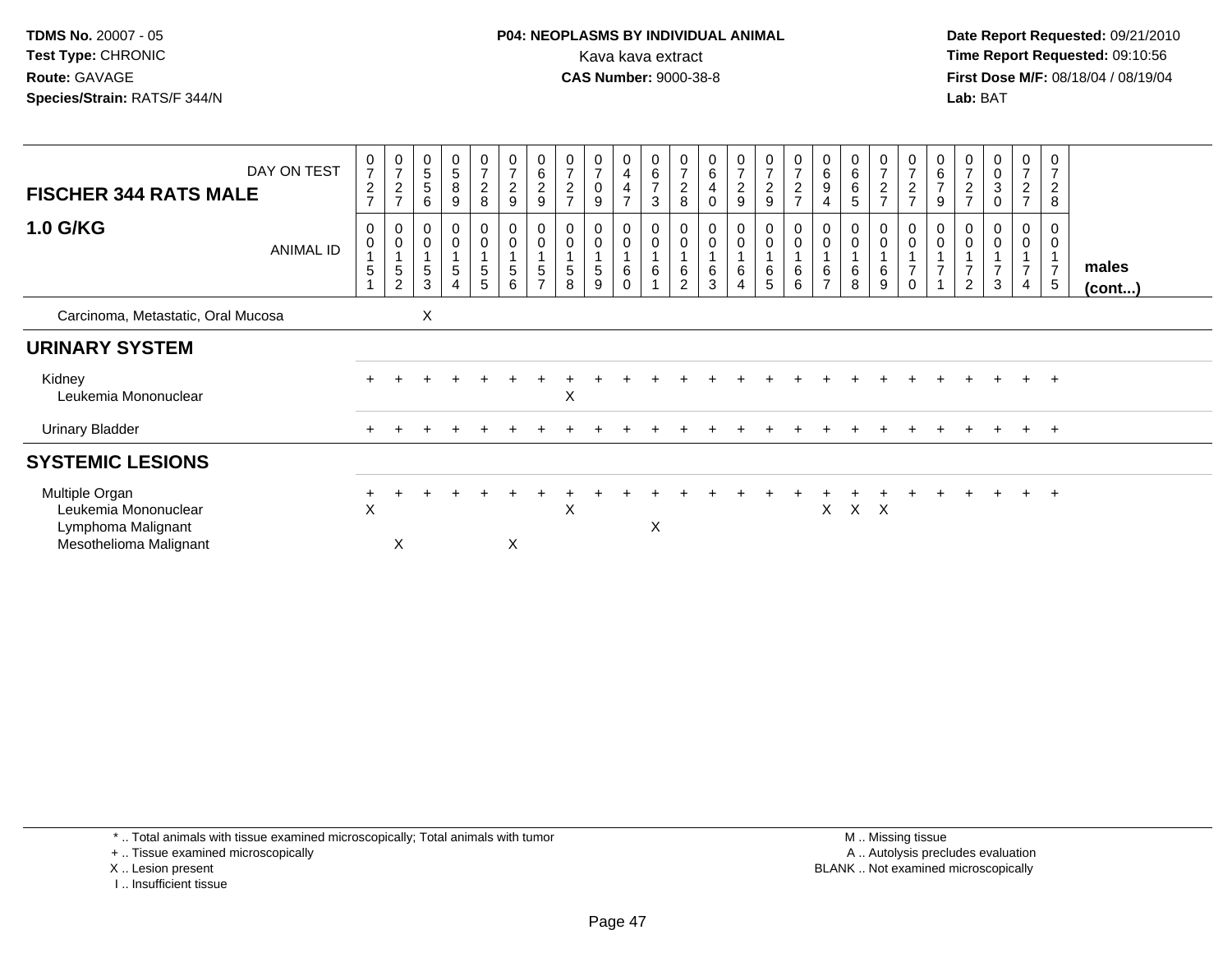I .. Insufficient tissue

# **P04: NEOPLASMS BY INDIVIDUAL ANIMAL**<br>Kava kava extract Kava kava extract **Time Report Requested:** 09:10:56<br>**CAS Number:** 9000-38-8 **CAS Number:** 9000-38-8

 **Date Report Requested:** 09/21/2010 **First Dose M/F:** 08/18/04 / 08/19/04<br>Lab: BAT **Lab:** BAT

| DAY ON TEST<br><b>FISCHER 344 RATS MALE</b>                                                                                                | $\frac{0}{7}$<br>$\frac{2}{9}$                          | $\frac{0}{7}$<br>$\frac{2}{9}$                                       | $\begin{smallmatrix}0\\7\end{smallmatrix}$<br>$\frac{2}{7}$ | $\frac{0}{7}$<br>$\frac{2}{8}$                         | $\frac{0}{7}$<br>$\frac{2}{7}$                                       | $\frac{0}{7}$<br>$\frac{2}{8}$                        | $\pmb{0}$<br>$\,6\,$<br>8                               | $0$<br>5<br>2<br>8                                        | $\begin{array}{c} 0 \\ 6 \\ 7 \end{array}$              | 0<br>$\frac{6}{7}$                                                        | 0<br>$\overline{4}$<br>$\sqrt{5}$                  | $\frac{0}{7}$<br>$_{\rm 8}^2$                                   | 0<br>$\overline{4}$<br>$\overline{5}$                | $\frac{0}{7}$<br>$\frac{2}{7}$                   | $\frac{0}{7}$<br>$\frac{2}{9}$                                      | $\frac{0}{7}$<br>$\overline{c}$  | 0<br>$\overline{7}$<br>$\frac{2}{9}$    | $\begin{smallmatrix}0\0\0\end{smallmatrix}$<br>$\mathbf 0$  | $\frac{0}{7}$<br>$\frac{2}{8}$                | $\frac{0}{7}$<br>$\frac{2}{7}$                              | $\frac{0}{7}$<br>$_{8}^2$                      | $\frac{0}{7}$<br>$\frac{2}{9}$                    | $\frac{0}{7}$<br>$\frac{2}{9}$            | $\pmb{0}$<br>$\frac{5}{9}$                          | $\pmb{0}$<br>$\overline{7}$<br>$\frac{2}{9}$                     |                   |
|--------------------------------------------------------------------------------------------------------------------------------------------|---------------------------------------------------------|----------------------------------------------------------------------|-------------------------------------------------------------|--------------------------------------------------------|----------------------------------------------------------------------|-------------------------------------------------------|---------------------------------------------------------|-----------------------------------------------------------|---------------------------------------------------------|---------------------------------------------------------------------------|----------------------------------------------------|-----------------------------------------------------------------|------------------------------------------------------|--------------------------------------------------|---------------------------------------------------------------------|----------------------------------|-----------------------------------------|-------------------------------------------------------------|-----------------------------------------------|-------------------------------------------------------------|------------------------------------------------|---------------------------------------------------|-------------------------------------------|-----------------------------------------------------|------------------------------------------------------------------|-------------------|
|                                                                                                                                            |                                                         |                                                                      |                                                             |                                                        |                                                                      |                                                       | $9\,$                                                   |                                                           | 3                                                       | $\pmb{0}$                                                                 | $\overline{4}$                                     |                                                                 | $\mathbf{1}$                                         |                                                  |                                                                     | 9                                |                                         | $\overline{3}$                                              |                                               |                                                             |                                                |                                                   |                                           |                                                     |                                                                  |                   |
| 1.0 G/KG<br><b>ANIMAL ID</b>                                                                                                               | 0<br>$\mathbf 0$<br>$\mathbf{1}$<br>$\overline{7}$<br>6 | $\mathbf 0$<br>0<br>$\mathbf{1}$<br>$\overline{7}$<br>$\overline{7}$ | 0<br>0<br>$\mathbf{1}$<br>$\overline{7}$<br>8               | $\mathbf 0$<br>$\mathbf 0$<br>1<br>$\overline{7}$<br>9 | $\mathbf 0$<br>$\mathbf 0$<br>$\mathbf{1}$<br>$\bf 8$<br>$\mathbf 0$ | 0<br>$\mathbf 0$<br>$\mathbf{1}$<br>8<br>$\mathbf{1}$ | 0<br>$\mathbf 0$<br>$\mathbf{1}$<br>8<br>$\overline{c}$ | $\mathbf 0$<br>$\mathbf 0$<br>$\mathbf{1}$<br>$\bf8$<br>3 | 0<br>$\mathbf 0$<br>$\mathbf{1}$<br>8<br>$\overline{A}$ | 0<br>$\mathbf 0$<br>$\mathbf{1}$<br>$\begin{array}{c} 8 \\ 5 \end{array}$ | 0<br>$\mathbf 0$<br>$\overline{1}$<br>$\bf 8$<br>6 | 0<br>$\mathbf 0$<br>$\overline{1}$<br>$\bf 8$<br>$\overline{7}$ | $\mathbf 0$<br>$\mathbf 0$<br>$\mathbf{1}$<br>8<br>8 | 0<br>$\mathbf 0$<br>$\mathbf{1}$<br>$\bf 8$<br>9 | 0<br>$\mathbf 0$<br>$\mathbf{1}$<br>$\boldsymbol{9}$<br>$\mathbf 0$ | 0<br>0<br>$\mathbf{1}$<br>9<br>1 | 0<br>0<br>$\mathbf{1}$<br>$\frac{9}{2}$ | $\mathbf 0$<br>$\mathbf 0$<br>$\mathbf{1}$<br>$\frac{9}{3}$ | 0<br>0<br>$\mathbf{1}$<br>9<br>$\overline{4}$ | 0<br>$\mathbf 0$<br>$\mathbf{1}$<br>$9\,$<br>$\overline{5}$ | 0<br>$\mathbf 0$<br>$\mathbf{1}$<br>$9\,$<br>6 | 0<br>$\mathbf 0$<br>$\mathbf{1}$<br>$\frac{9}{7}$ | 0<br>$\mathbf 0$<br>$\mathbf 1$<br>9<br>8 | 0<br>0<br>$\mathbf{1}$<br>$\boldsymbol{9}$<br>$9\,$ | 0<br>$\mathbf 0$<br>$\overline{c}$<br>$\mathbf 0$<br>$\mathbf 0$ |                   |
|                                                                                                                                            |                                                         |                                                                      |                                                             |                                                        |                                                                      |                                                       |                                                         |                                                           |                                                         |                                                                           |                                                    |                                                                 |                                                      |                                                  |                                                                     |                                  |                                         |                                                             |                                               |                                                             |                                                |                                                   |                                           |                                                     |                                                                  | * TOTALS          |
| <b>ALIMENTARY SYSTEM</b>                                                                                                                   |                                                         |                                                                      |                                                             |                                                        |                                                                      |                                                       |                                                         |                                                           |                                                         |                                                                           |                                                    |                                                                 |                                                      |                                                  |                                                                     |                                  |                                         |                                                             |                                               |                                                             |                                                |                                                   |                                           |                                                     |                                                                  |                   |
| Esophagus                                                                                                                                  |                                                         |                                                                      |                                                             |                                                        |                                                                      |                                                       |                                                         |                                                           |                                                         |                                                                           |                                                    |                                                                 |                                                      |                                                  |                                                                     |                                  |                                         |                                                             |                                               |                                                             |                                                |                                                   |                                           |                                                     |                                                                  | 50                |
| Intestine Large, Cecum                                                                                                                     |                                                         |                                                                      |                                                             |                                                        |                                                                      |                                                       |                                                         |                                                           |                                                         |                                                                           |                                                    |                                                                 |                                                      |                                                  |                                                                     |                                  |                                         |                                                             |                                               |                                                             |                                                |                                                   |                                           |                                                     |                                                                  | 50                |
| Intestine Large, Colon                                                                                                                     |                                                         |                                                                      |                                                             |                                                        |                                                                      |                                                       |                                                         |                                                           |                                                         |                                                                           |                                                    |                                                                 |                                                      |                                                  |                                                                     |                                  |                                         |                                                             |                                               |                                                             |                                                |                                                   |                                           |                                                     | $\overline{1}$                                                   | 50                |
| Intestine Large, Rectum                                                                                                                    |                                                         |                                                                      |                                                             |                                                        |                                                                      |                                                       |                                                         |                                                           |                                                         |                                                                           |                                                    |                                                                 |                                                      |                                                  |                                                                     |                                  |                                         |                                                             |                                               |                                                             |                                                |                                                   |                                           |                                                     |                                                                  | 50                |
| Intestine Small, Duodenum                                                                                                                  |                                                         |                                                                      |                                                             |                                                        |                                                                      |                                                       |                                                         |                                                           |                                                         |                                                                           |                                                    |                                                                 |                                                      |                                                  |                                                                     |                                  |                                         |                                                             |                                               |                                                             |                                                |                                                   |                                           |                                                     |                                                                  | 50                |
| Intestine Small, Ileum                                                                                                                     |                                                         |                                                                      |                                                             |                                                        |                                                                      |                                                       |                                                         |                                                           |                                                         |                                                                           |                                                    |                                                                 |                                                      |                                                  |                                                                     |                                  |                                         |                                                             |                                               |                                                             |                                                |                                                   |                                           |                                                     | $\overline{1}$                                                   | 50                |
| Intestine Small, Jejunum                                                                                                                   |                                                         |                                                                      |                                                             |                                                        |                                                                      |                                                       |                                                         |                                                           |                                                         |                                                                           |                                                    |                                                                 |                                                      |                                                  |                                                                     |                                  |                                         |                                                             |                                               |                                                             |                                                |                                                   |                                           |                                                     |                                                                  | 50                |
| Liver<br>Fibrous Histiocytoma, Metastatic, Skeletal<br>Muscle                                                                              |                                                         |                                                                      |                                                             |                                                        |                                                                      |                                                       |                                                         |                                                           |                                                         |                                                                           |                                                    |                                                                 |                                                      |                                                  |                                                                     |                                  |                                         |                                                             |                                               |                                                             |                                                |                                                   |                                           |                                                     | $\overline{+}$                                                   | 50<br>1.          |
| Hepatocellular Adenoma<br>Leukemia Mononuclear                                                                                             |                                                         |                                                                      |                                                             |                                                        |                                                                      |                                                       | $\mathsf{X}$                                            |                                                           |                                                         |                                                                           |                                                    | X                                                               |                                                      |                                                  |                                                                     |                                  | X                                       |                                                             | X                                             |                                                             |                                                |                                                   |                                           |                                                     | Χ                                                                | 1<br>9            |
| Mesentery<br>Mesothelioma Malignant                                                                                                        |                                                         |                                                                      |                                                             |                                                        |                                                                      |                                                       |                                                         |                                                           |                                                         |                                                                           |                                                    | $+$                                                             |                                                      |                                                  |                                                                     |                                  |                                         |                                                             |                                               |                                                             |                                                |                                                   |                                           | $+$                                                 | $+$                                                              | $\bf 6$<br>1      |
| Oral Mucosa<br>Squamous Cell Carcinoma                                                                                                     |                                                         |                                                                      |                                                             |                                                        |                                                                      |                                                       |                                                         |                                                           |                                                         |                                                                           |                                                    |                                                                 |                                                      |                                                  |                                                                     |                                  |                                         |                                                             |                                               |                                                             |                                                |                                                   |                                           |                                                     |                                                                  | 1<br>$\mathbf{1}$ |
| Pancreas                                                                                                                                   |                                                         |                                                                      |                                                             |                                                        |                                                                      |                                                       |                                                         |                                                           |                                                         |                                                                           |                                                    |                                                                 |                                                      |                                                  |                                                                     |                                  |                                         |                                                             |                                               |                                                             |                                                |                                                   |                                           |                                                     |                                                                  | 50                |
| Salivary Glands                                                                                                                            |                                                         |                                                                      |                                                             |                                                        |                                                                      |                                                       |                                                         |                                                           |                                                         |                                                                           |                                                    |                                                                 |                                                      |                                                  |                                                                     |                                  |                                         |                                                             |                                               |                                                             |                                                |                                                   |                                           | $\ddot{}$                                           | $+$                                                              | 50                |
| *  Total animals with tissue examined microscopically; Total animals with tumor<br>+  Tissue examined microscopically<br>X  Lesion present |                                                         |                                                                      |                                                             |                                                        |                                                                      |                                                       |                                                         |                                                           |                                                         |                                                                           |                                                    |                                                                 |                                                      |                                                  |                                                                     |                                  |                                         | BLANK  Not examined microscopically                         |                                               | M  Missing tissue                                           |                                                |                                                   | A  Autolysis precludes evaluation         |                                                     |                                                                  |                   |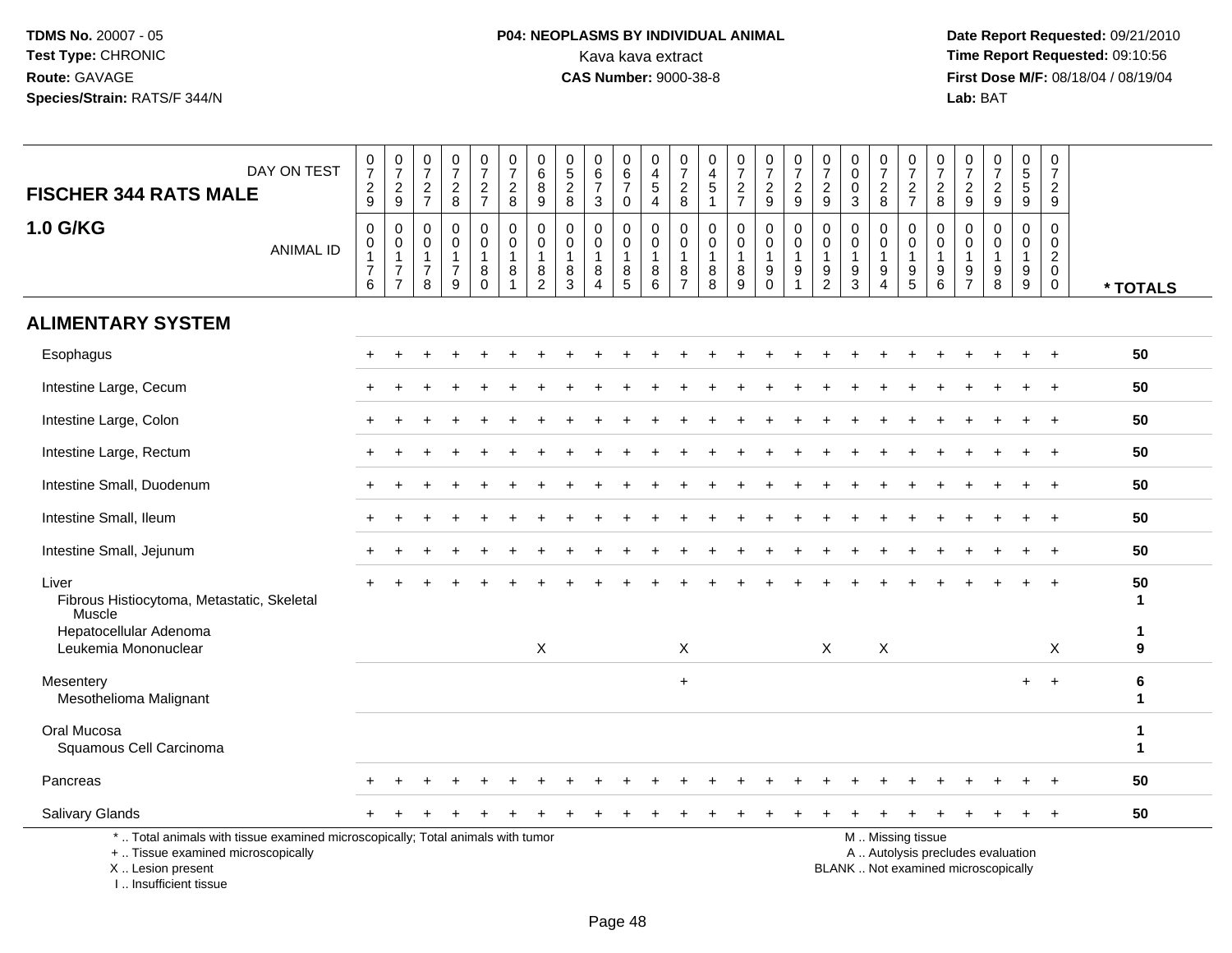## **P04: NEOPLASMS BY INDIVIDUAL ANIMAL**<br>Kava kava extract Kava kava extract **Time Report Requested:** 09:10:56<br>**CAS Number:** 9000-38-8 **CAS Number:** 9000-38-8

 **Date Report Requested:** 09/21/2010 **First Dose M/F:** 08/18/04 / 08/19/04<br>Lab: BAT **Lab:** BAT

| DAY ON TEST<br><b>FISCHER 344 RATS MALE</b>                                                                                                | $\frac{0}{7}$<br>$\frac{2}{9}$                | $\frac{0}{7}$<br>$\frac{2}{9}$                                                 | $\frac{0}{7}$<br>$\frac{2}{7}$                          | $\frac{0}{7}$<br>$\frac{2}{8}$                          | $\begin{smallmatrix}0\\7\end{smallmatrix}$<br>$\frac{2}{7}$ | $\frac{0}{7}$<br>$\frac{2}{8}$                    | $\begin{matrix} 0 \\ 6 \end{matrix}$<br>8<br>9            | $\begin{array}{c} 0 \\ 5 \end{array}$<br>$\overline{2}$<br>8 | $^{\rm 0}_{\rm 6}$<br>$\overline{7}$<br>3 | $\begin{array}{c} 0 \\ 6 \end{array}$<br>$\overline{7}$<br>$\mathbf 0$ | 0<br>$\overline{4}$<br>$\sqrt{5}$<br>$\overline{4}$      | $\frac{0}{7}$<br>$\sqrt{2}$<br>8 | $\begin{smallmatrix}0\0\4\end{smallmatrix}$<br>$\,$ 5 $\,$<br>$\overline{1}$ | $\frac{0}{7}$<br>$\sqrt{2}$<br>$\overline{7}$ | $\frac{0}{7}$<br>$\boldsymbol{2}$<br>9                | $\frac{0}{7}$<br>$\frac{2}{9}$  | $\frac{0}{7}$<br>$\overline{c}$<br>9                               | $\begin{smallmatrix} 0\\0 \end{smallmatrix}$<br>$\pmb{0}$<br>$\mathbf{3}$ | $\begin{array}{c} 0 \\ 7 \end{array}$<br>$^2_8$           | $\frac{0}{7}$<br>$\frac{2}{7}$                                                                | $\frac{0}{7}$<br>$\overline{c}$<br>8                       | $\frac{0}{7}$<br>$\overline{c}$<br>$\mathsf g$      | $\frac{0}{7}$<br>$\frac{2}{9}$                     | $\begin{array}{c} 0 \\ 5 \\ 5 \end{array}$<br>9 | 0<br>$\overline{7}$<br>$\overline{2}$<br>9   |                         |
|--------------------------------------------------------------------------------------------------------------------------------------------|-----------------------------------------------|--------------------------------------------------------------------------------|---------------------------------------------------------|---------------------------------------------------------|-------------------------------------------------------------|---------------------------------------------------|-----------------------------------------------------------|--------------------------------------------------------------|-------------------------------------------|------------------------------------------------------------------------|----------------------------------------------------------|----------------------------------|------------------------------------------------------------------------------|-----------------------------------------------|-------------------------------------------------------|---------------------------------|--------------------------------------------------------------------|---------------------------------------------------------------------------|-----------------------------------------------------------|-----------------------------------------------------------------------------------------------|------------------------------------------------------------|-----------------------------------------------------|----------------------------------------------------|-------------------------------------------------|----------------------------------------------|-------------------------|
| <b>1.0 G/KG</b><br><b>ANIMAL ID</b>                                                                                                        | 0<br>0<br>$\mathbf{1}$<br>$\overline{7}$<br>6 | $\mathbf 0$<br>$\mathbf 0$<br>$\mathbf{1}$<br>$\overline{7}$<br>$\overline{7}$ | 0<br>$\mathbf 0$<br>$\mathbf{1}$<br>$\overline{7}$<br>8 | 0<br>$\mathbf 0$<br>$\mathbf{1}$<br>$\overline{7}$<br>9 | 0<br>$\mathbf 0$<br>$\mathbf{1}$<br>$_{0}^{8}$              | 0<br>$\mathbf 0$<br>$\overline{1}$<br>$\bf8$<br>1 | 0<br>$\mathbf 0$<br>$\overline{1}$<br>8<br>$\overline{2}$ | $\mathbf 0$<br>$\mathbf 0$<br>$\mathbf{1}$<br>8<br>3         | 0<br>$\mathbf 0$<br>1<br>8<br>4           | 0<br>$\mathbf 0$<br>$\mathbf{1}$<br>8<br>$\overline{5}$                | 0<br>$\mathbf 0$<br>$\mathbf{1}$<br>8<br>$6\overline{6}$ | 0<br>0<br>8<br>$\overline{7}$    | $\mathbf 0$<br>$\pmb{0}$<br>$\mathbf{1}$<br>$\bf 8$<br>$\overline{8}$        | 0<br>0<br>$\mathbf{1}$<br>8<br>9              | 0<br>$\mathbf 0$<br>$\mathbf{1}$<br>$9\,$<br>$\Omega$ | 0<br>0<br>$\mathbf{1}$<br>$9\,$ | $\mathbf 0$<br>$\Omega$<br>$\mathbf{1}$<br>$9\,$<br>$\overline{2}$ | 0<br>0<br>$\mathbf{1}$<br>$\boldsymbol{9}$<br>$\overline{3}$              | 0<br>$\mathbf 0$<br>$\overline{1}$<br>9<br>$\overline{4}$ | $\mathbf 0$<br>$\mathbf 0$<br>$\overline{1}$<br>$\boldsymbol{9}$<br>$\overline{5}$            | $\mathbf 0$<br>$\mathbf 0$<br>$\overline{1}$<br>9<br>$\,6$ | 0<br>$\Omega$<br>$\mathbf 1$<br>9<br>$\overline{7}$ | 0<br>$\mathbf 0$<br>$\mathbf{1}$<br>$_{8}^{\rm 9}$ | 0<br>$\mathbf 0$<br>$\mathbf{1}$<br>$^9_9$      | 0<br>0<br>$\overline{2}$<br>0<br>$\mathsf 0$ | * TOTALS                |
| Sarcoma                                                                                                                                    |                                               |                                                                                |                                                         |                                                         |                                                             |                                                   |                                                           |                                                              |                                           |                                                                        |                                                          |                                  | X                                                                            |                                               |                                                       |                                 |                                                                    |                                                                           |                                                           |                                                                                               |                                                            |                                                     |                                                    |                                                 |                                              | 1                       |
| Stomach, Forestomach<br>Mesothelioma Malignant                                                                                             |                                               |                                                                                |                                                         |                                                         |                                                             |                                                   |                                                           |                                                              |                                           |                                                                        |                                                          |                                  |                                                                              |                                               |                                                       |                                 |                                                                    |                                                                           |                                                           |                                                                                               |                                                            |                                                     |                                                    |                                                 |                                              | 50<br>1                 |
| Stomach, Glandular                                                                                                                         |                                               |                                                                                |                                                         |                                                         |                                                             |                                                   |                                                           |                                                              |                                           |                                                                        |                                                          |                                  |                                                                              |                                               |                                                       |                                 |                                                                    |                                                                           |                                                           |                                                                                               |                                                            |                                                     |                                                    |                                                 |                                              | 50                      |
| Tooth                                                                                                                                      |                                               |                                                                                | $\ddot{}$                                               |                                                         | $+$                                                         | $\overline{1}$                                    |                                                           |                                                              | $+$                                       |                                                                        |                                                          | $+$                              |                                                                              |                                               |                                                       |                                 |                                                                    |                                                                           |                                                           |                                                                                               | $\ddot{}$                                                  |                                                     |                                                    |                                                 |                                              | 11                      |
| <b>CARDIOVASCULAR SYSTEM</b>                                                                                                               |                                               |                                                                                |                                                         |                                                         |                                                             |                                                   |                                                           |                                                              |                                           |                                                                        |                                                          |                                  |                                                                              |                                               |                                                       |                                 |                                                                    |                                                                           |                                                           |                                                                                               |                                                            |                                                     |                                                    |                                                 |                                              |                         |
| <b>Blood Vessel</b>                                                                                                                        |                                               |                                                                                |                                                         |                                                         |                                                             |                                                   |                                                           |                                                              |                                           |                                                                        |                                                          |                                  |                                                                              |                                               |                                                       |                                 |                                                                    |                                                                           |                                                           |                                                                                               |                                                            |                                                     |                                                    |                                                 |                                              | 50                      |
| Heart<br>Fibrous Histiocytoma, Metastatic, Skeletal<br>Muscle                                                                              |                                               |                                                                                |                                                         |                                                         |                                                             |                                                   |                                                           |                                                              |                                           |                                                                        |                                                          |                                  |                                                                              |                                               |                                                       |                                 |                                                                    |                                                                           |                                                           |                                                                                               |                                                            |                                                     |                                                    |                                                 |                                              | 50<br>1                 |
| Leukemia Mononuclear                                                                                                                       |                                               |                                                                                |                                                         |                                                         |                                                             |                                                   |                                                           |                                                              |                                           |                                                                        |                                                          | X                                |                                                                              |                                               |                                                       |                                 | $\boldsymbol{\mathsf{X}}$                                          |                                                                           |                                                           |                                                                                               |                                                            |                                                     |                                                    |                                                 |                                              | $\mathbf{2}$            |
| <b>ENDOCRINE SYSTEM</b>                                                                                                                    |                                               |                                                                                |                                                         |                                                         |                                                             |                                                   |                                                           |                                                              |                                           |                                                                        |                                                          |                                  |                                                                              |                                               |                                                       |                                 |                                                                    |                                                                           |                                                           |                                                                                               |                                                            |                                                     |                                                    |                                                 |                                              |                         |
| <b>Adrenal Cortex</b><br>Leukemia Mononuclear                                                                                              |                                               |                                                                                |                                                         |                                                         |                                                             |                                                   |                                                           |                                                              |                                           |                                                                        |                                                          | X                                |                                                                              |                                               |                                                       |                                 | X                                                                  |                                                                           | X                                                         |                                                                                               |                                                            |                                                     |                                                    |                                                 |                                              | 50<br>5                 |
| Adrenal Medulla<br>Leukemia Mononuclear<br>Pheochromocytoma Benign                                                                         |                                               |                                                                                |                                                         |                                                         |                                                             | X                                                 |                                                           |                                                              |                                           |                                                                        |                                                          | X                                |                                                                              |                                               |                                                       |                                 |                                                                    |                                                                           | ÷.<br>X                                                   |                                                                                               |                                                            |                                                     |                                                    |                                                 |                                              | 50<br>3<br>$\mathbf{2}$ |
| Islets, Pancreatic<br>Adenoma                                                                                                              |                                               |                                                                                |                                                         |                                                         |                                                             | X                                                 |                                                           |                                                              |                                           |                                                                        |                                                          |                                  |                                                                              |                                               |                                                       | X                               |                                                                    |                                                                           |                                                           |                                                                                               |                                                            |                                                     |                                                    |                                                 |                                              | 50<br>3                 |
| Parathyroid Gland                                                                                                                          |                                               |                                                                                |                                                         |                                                         |                                                             |                                                   |                                                           |                                                              |                                           |                                                                        |                                                          |                                  |                                                                              |                                               |                                                       |                                 |                                                                    |                                                                           |                                                           |                                                                                               |                                                            |                                                     |                                                    |                                                 | $^{+}$                                       | 50                      |
| *  Total animals with tissue examined microscopically; Total animals with tumor<br>+  Tissue examined microscopically<br>X  Lesion present |                                               |                                                                                |                                                         |                                                         |                                                             |                                                   |                                                           |                                                              |                                           |                                                                        |                                                          |                                  |                                                                              |                                               |                                                       |                                 |                                                                    |                                                                           |                                                           | M  Missing tissue<br>A  Autolysis precludes evaluation<br>BLANK  Not examined microscopically |                                                            |                                                     |                                                    |                                                 |                                              |                         |

I .. Insufficient tissue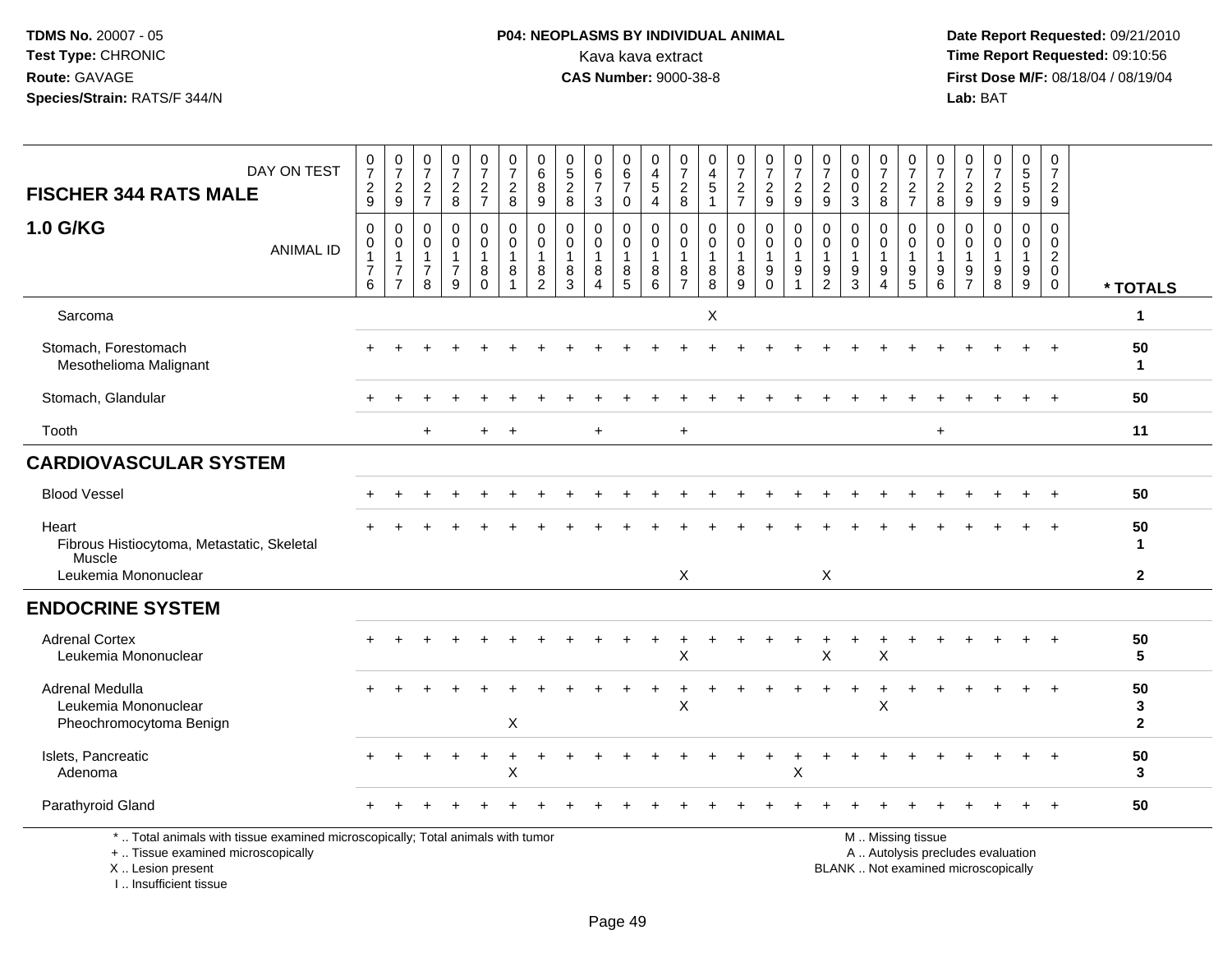#### **P04: NEOPLASMS BY INDIVIDUAL ANIMAL**Kava kava extract **Time Report Requested:** 09:10:56<br>**CAS Number:** 9000-38-8<br>**Tirst Dose M/F:** 08/18/04 / 08/19/04

 **Date Report Requested:** 09/21/2010 **First Dose M/F:** 08/18/04 / 08/19/04 Lab: BAT **Lab:** BAT

| <b>Thyroid Gland</b><br>C-cell, Adenoma          |                  |                                                   |                                                    |                                       |                                                 |                                      |                                                |                                 |                                 |                                                |                               |                                         |                                     |                      |                                      |                                          |                                                | X                                   |                  |                                                  |                                                 |                                                 |                                |                                      |                                                                | $\div$                               | 50<br>$\mathbf{2}$ |
|--------------------------------------------------|------------------|---------------------------------------------------|----------------------------------------------------|---------------------------------------|-------------------------------------------------|--------------------------------------|------------------------------------------------|---------------------------------|---------------------------------|------------------------------------------------|-------------------------------|-----------------------------------------|-------------------------------------|----------------------|--------------------------------------|------------------------------------------|------------------------------------------------|-------------------------------------|------------------|--------------------------------------------------|-------------------------------------------------|-------------------------------------------------|--------------------------------|--------------------------------------|----------------------------------------------------------------|--------------------------------------|--------------------|
| <b>Pituitary Gland</b><br>Pars Distalis, Adenoma |                  | X                                                 |                                                    |                                       |                                                 |                                      |                                                |                                 |                                 | $X$ $X$                                        |                               |                                         |                                     |                      |                                      |                                          |                                                |                                     |                  |                                                  | X                                               |                                                 |                                |                                      |                                                                | $\overline{ }$                       | 50<br>8            |
| <b>1.0 G/KG</b>                                  | <b>ANIMAL ID</b> | 0<br>$\mathbf 0$<br>$\overline{7}$<br>6           | 0<br>$\pmb{0}$<br>$\overline{ }$<br>$\overline{ }$ | 0<br>$\pmb{0}$<br>$\overline{ }$<br>8 | $\mathbf 0$<br>$\pmb{0}$<br>$\overline{ }$<br>9 | 0<br>0<br>8<br>0                     | 0<br>$\mathbf 0$<br>8                          | 0<br>0<br>8<br>$\overline{c}$   | 0<br>0<br>8<br>3                | 0<br>$\pmb{0}$<br>8<br>$\overline{4}$          | 0<br>0<br>8<br>5              | $\mathbf 0$<br>8<br>6                   | 0<br>0<br>8<br>$\rightarrow$        | 0<br>0<br>8<br>8     | 0<br>$\mathbf 0$<br>8<br>9           | 0<br>0<br>9<br>0                         | 0<br>9                                         | 0<br>0<br>9<br>$\overline{2}$       | 0<br>9<br>3      | 0<br>$\mathbf 0$<br>9<br>$\overline{4}$          | 0<br>0<br>9<br>5                                | 0<br>$\mathbf 0$<br>$\boldsymbol{9}$<br>$\,6\,$ | 9<br>$\overline{ }$            | 9<br>8                               | 0<br>0<br>9<br>9                                               | 0<br>0<br>2<br>0<br>$\mathbf{0}$     | * TOTALS           |
| <b>FISCHER 344 RATS MALE</b>                     | DAY ON TEST      | $\overline{0}$<br>$\overline{7}$<br>$\frac{2}{9}$ | 0<br>$\overline{ }$<br>$\frac{2}{9}$               | 0<br>$\frac{2}{7}$                    | $\mathbf 0$<br>$\overline{ }$<br>$\frac{2}{8}$  | 0<br>$\overline{ }$<br>$\frac{2}{7}$ | $\mathbf 0$<br>$\overline{ }$<br>$\frac{2}{8}$ | 0<br>6<br>8<br>$\boldsymbol{9}$ | 0<br>$\,$ 5 $\,$<br>⌒<br>ے<br>8 | 0<br>$\,6\,$<br>$\overline{ }$<br>$\mathbf{3}$ | 0<br>6<br>$\overline{ }$<br>0 | $\mathbf 0$<br>$\overline{4}$<br>5<br>4 | 0<br>$\rightarrow$<br>$\frac{2}{8}$ | 0<br>4<br>$\sqrt{5}$ | 0<br>$\overline{ }$<br>$\frac{2}{7}$ | $\mathbf{0}$<br>$\overline{ }$<br>2<br>9 | $\mathbf 0$<br>$\overline{z}$<br>$\frac{2}{9}$ | 0<br>$\rightarrow$<br>$\frac{2}{9}$ | 0<br>0<br>0<br>3 | 0<br>$\overline{ }$<br>$\overline{2}$<br>$\,8\,$ | $\mathbf{0}$<br>$\overline{ }$<br>$\frac{2}{7}$ | 0<br>$\overline{ }$<br>$\frac{2}{8}$            | $\rightarrow$<br>$\frac{2}{9}$ | 0<br>$\overline{ }$<br>$\frac{2}{9}$ | $\overline{0}$<br>$\sqrt{5}$<br>$\sqrt{5}$<br>$\boldsymbol{9}$ | 0<br>$\overline{ }$<br>$\frac{2}{9}$ |                    |

#### **GENERAL BODY SYSTEM**

NONE

#### **GENITAL SYSTEM**

| Epididymis<br>Mesothelioma Malignant                                | $+$   |   |   |   |    |     |        |     |   |   | + |     |     | X |  |     |   | $+$ | $\div$ | $+$ |         | 50<br>3 |
|---------------------------------------------------------------------|-------|---|---|---|----|-----|--------|-----|---|---|---|-----|-----|---|--|-----|---|-----|--------|-----|---------|---------|
| <b>Preputial Gland</b><br>Adenoma                                   | $+$   |   |   |   |    |     |        |     |   |   |   |     |     |   |  |     |   |     |        |     | $+$ $+$ | 50      |
| Prostate<br>Lymphoma Malignant                                      | $+$   |   |   |   |    |     |        |     |   |   |   |     |     |   |  |     |   |     |        |     |         | 50      |
| <b>Seminal Vesicle</b>                                              | $+$   |   |   |   |    |     |        |     |   |   |   |     |     |   |  |     |   |     |        |     |         | 50      |
| <b>Testes</b><br>Mesothelioma Malignant                             | $\pm$ |   |   |   |    |     |        |     |   |   |   |     |     |   |  |     |   |     |        | $+$ | $+$     | 50<br>ົ |
| Bilateral, Interstitial Cell, Adenoma<br>Interstitial Cell, Adenoma | X.    | X | X | X | X. | X X | $\sim$ | x x | ⋏ | X |   | X X | X X |   |  | X X | X | X.  | X      | x x |         | 43<br>ີ |

#### **HEMATOPOIETIC SYSTEM**

\* .. Total animals with tissue examined microscopically; Total animals with tumor

+ .. Tissue examined microscopically

X .. Lesion present

I .. Insufficient tissue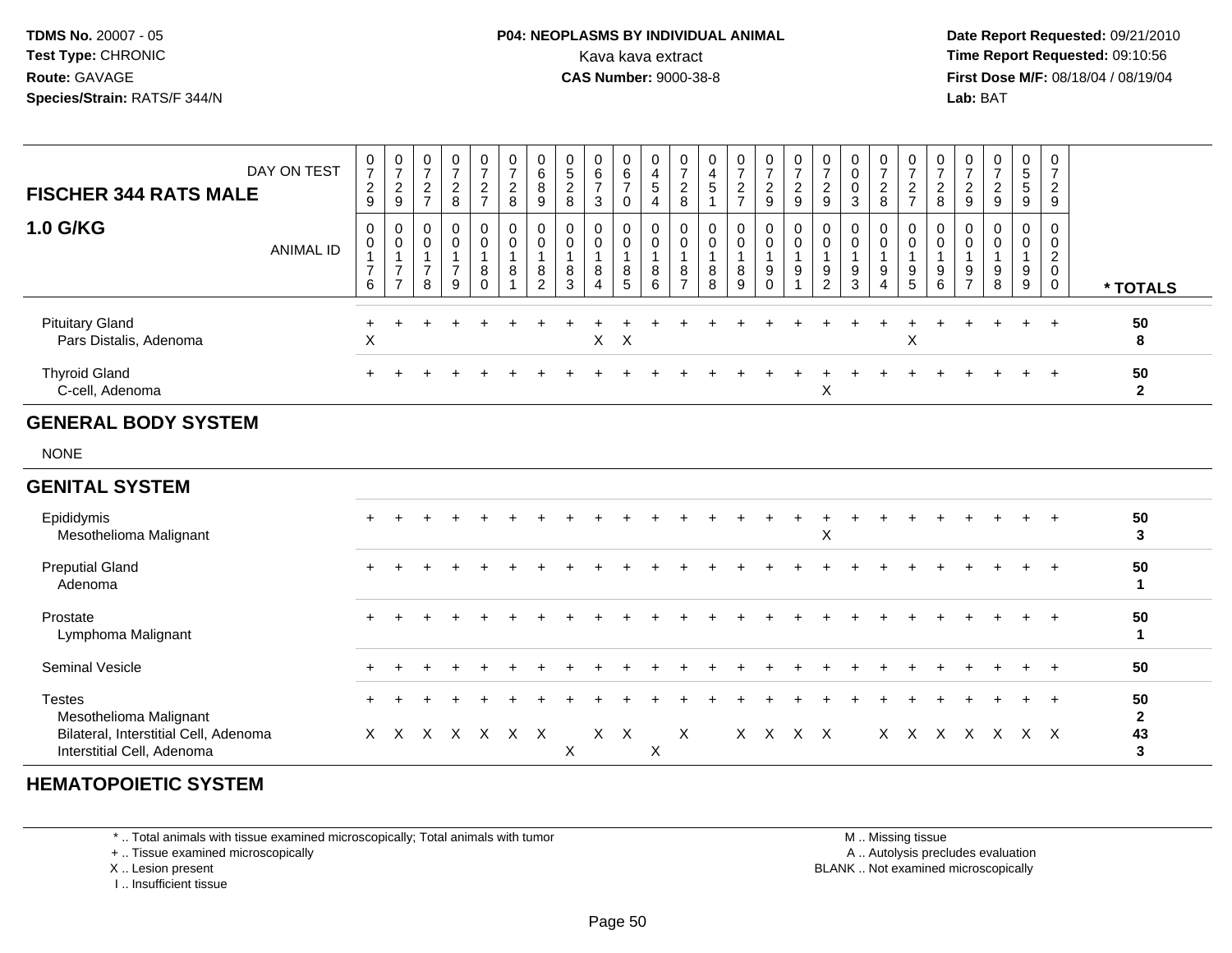#### **P04: NEOPLASMS BY INDIVIDUAL ANIMAL**<br>Kava kava extract Kava kava extract **Time Report Requested:** 09:10:56<br>**CAS Number:** 9000-38-8 **CAS Number:** 9000-38-8

 **Date Report Requested:** 09/21/2010 **First Dose M/F:** 08/18/04 / 08/19/04 Lab: BAT **Lab:** BAT

| DAY ON TEST<br><b>FISCHER 344 RATS MALE</b><br>1.0 G/KG<br><b>ANIMAL ID</b>                                                                                | $\frac{0}{7}$<br>$\overline{a}$<br>9<br>$\mathbf 0$<br>0<br>$\mathbf{1}$<br>$\overline{7}$ | $\begin{smallmatrix} 0\\7 \end{smallmatrix}$<br>$\overline{c}$<br>9<br>0<br>$\pmb{0}$<br>$\mathbf{1}$<br>$\overline{7}$ | 0<br>$\overline{7}$<br>$\overline{c}$<br>$\overline{7}$<br>$\mathbf 0$<br>0<br>$\overline{7}$ | $\frac{0}{7}$<br>$\overline{c}$<br>$\,8\,$<br>$\mathbf 0$<br>$\mathbf 0$<br>$\mathbf{1}$<br>$\overline{7}$ | 0<br>$\overline{7}$<br>$\overline{c}$<br>$\overline{7}$<br>0<br>$\mathbf 0$<br>1<br>8 | 0<br>$\overline{7}$<br>$\overline{c}$<br>8<br>$\mathbf 0$<br>$\mathbf 0$<br>1<br>8 | 0<br>6<br>8<br>9<br>0<br>$\mathbf 0$<br>$\mathbf{1}$<br>8 | 0<br>$\sqrt{5}$<br>$\sqrt{2}$<br>8<br>$\mathbf 0$<br>$\Omega$<br>-1<br>8 | 0<br>$\,6$<br>$\overline{7}$<br>3<br>$\mathbf 0$<br>$\mathbf 0$<br>8 | 0<br>$\,6$<br>$\overline{7}$<br>$\mathbf 0$<br>$\mathbf 0$<br>$\mathbf 0$<br>$\overline{1}$<br>8 | 0<br>$\overline{4}$<br>$\overline{5}$<br>$\overline{4}$<br>0<br>$\Omega$<br>$\overline{1}$<br>8 | 0<br>$\overline{7}$<br>$\overline{c}$<br>8<br>$\mathbf 0$<br>0<br>1<br>8 | 0<br>$\overline{\mathbf{4}}$<br>$\mathbf 5$<br>$\mathbf{1}$<br>$\mathbf 0$<br>$\mathbf 0$<br>$\mathbf{1}$<br>8 | $\frac{0}{7}$<br>$\overline{a}$<br>$\overline{7}$<br>0<br>$\mathbf 0$<br>1<br>8 | $\pmb{0}$<br>$\boldsymbol{7}$<br>$\overline{a}$<br>$9\,$<br>0<br>0<br>9 | $\frac{0}{7}$<br>$\overline{c}$<br>9<br>$\mathbf 0$<br>$\mathbf 0$<br>$\overline{1}$<br>9 | 0<br>$\overline{7}$<br>$\overline{2}$<br>9<br>$\mathbf 0$<br>$\Omega$<br>-1<br>9 | 0<br>$\mathbf 0$<br>$\mathbf 0$<br>3<br>$\mathbf 0$<br>$\Omega$<br>1<br>9 | $\frac{0}{7}$<br>$\overline{c}$<br>8<br>0<br>$\mathbf 0$<br>1<br>9 | $\frac{0}{7}$<br>$\overline{c}$<br>$\overline{7}$<br>0<br>$\mathbf 0$<br>$\mathbf{1}$<br>9 | 0<br>$\overline{7}$<br>$\overline{2}$<br>8<br>0<br>$\mathbf 0$<br>$\overline{1}$<br>9 | $\mathbf 0$<br>$\overline{7}$<br>$\overline{c}$<br>9<br>$\mathbf 0$<br>$\Omega$<br>-1<br>9 | 0<br>$\overline{7}$<br>$\boldsymbol{2}$<br>9<br>$\mathbf 0$<br>$\Omega$<br>-1<br>9 | 0<br>$\sqrt{5}$<br>$\sqrt{5}$<br>9<br>0<br>$\mathbf 0$<br>$\mathbf 1$<br>9 | $\mathbf 0$<br>$\overline{7}$<br>$\overline{2}$<br>9<br>$\mathbf 0$<br>$\mathbf 0$<br>$\overline{c}$<br>$\mathbf 0$ |                                    |
|------------------------------------------------------------------------------------------------------------------------------------------------------------|--------------------------------------------------------------------------------------------|-------------------------------------------------------------------------------------------------------------------------|-----------------------------------------------------------------------------------------------|------------------------------------------------------------------------------------------------------------|---------------------------------------------------------------------------------------|------------------------------------------------------------------------------------|-----------------------------------------------------------|--------------------------------------------------------------------------|----------------------------------------------------------------------|--------------------------------------------------------------------------------------------------|-------------------------------------------------------------------------------------------------|--------------------------------------------------------------------------|----------------------------------------------------------------------------------------------------------------|---------------------------------------------------------------------------------|-------------------------------------------------------------------------|-------------------------------------------------------------------------------------------|----------------------------------------------------------------------------------|---------------------------------------------------------------------------|--------------------------------------------------------------------|--------------------------------------------------------------------------------------------|---------------------------------------------------------------------------------------|--------------------------------------------------------------------------------------------|------------------------------------------------------------------------------------|----------------------------------------------------------------------------|---------------------------------------------------------------------------------------------------------------------|------------------------------------|
|                                                                                                                                                            | 6                                                                                          | $\overline{7}$                                                                                                          | 8                                                                                             | 9                                                                                                          | $\Omega$                                                                              | 1                                                                                  | $\overline{c}$                                            | 3                                                                        | $\overline{4}$                                                       | 5                                                                                                | 6                                                                                               | $\overline{7}$                                                           | 8                                                                                                              | 9                                                                               | $\mathbf 0$                                                             | 1                                                                                         | $\overline{c}$                                                                   | 3                                                                         | $\overline{4}$                                                     | 5                                                                                          | 6                                                                                     | $\overline{7}$                                                                             | 8                                                                                  | 9                                                                          | 0                                                                                                                   | * TOTALS                           |
| <b>Bone Marrow</b>                                                                                                                                         |                                                                                            | $\div$                                                                                                                  |                                                                                               |                                                                                                            |                                                                                       |                                                                                    |                                                           |                                                                          |                                                                      |                                                                                                  |                                                                                                 |                                                                          |                                                                                                                |                                                                                 |                                                                         |                                                                                           |                                                                                  |                                                                           |                                                                    |                                                                                            |                                                                                       |                                                                                            |                                                                                    | $+$                                                                        | $+$                                                                                                                 | 50                                 |
| Lymph Node<br>Deep Cervical, Fibrous Histiocytoma,<br>Metastatic, Skeletal Muscle<br>Mediastinal, Leukemia Mononuclear<br>Pancreatic, Leukemia Mononuclear |                                                                                            |                                                                                                                         |                                                                                               |                                                                                                            |                                                                                       |                                                                                    |                                                           |                                                                          |                                                                      |                                                                                                  |                                                                                                 | $\ddot{}$<br>Χ<br>$\sf X$                                                |                                                                                                                |                                                                                 |                                                                         |                                                                                           | $\ddot{}$<br>$\boldsymbol{\mathsf{X}}$                                           |                                                                           |                                                                    | ÷                                                                                          |                                                                                       |                                                                                            |                                                                                    |                                                                            |                                                                                                                     | 5<br>3                             |
| Lymph Node, Mandibular                                                                                                                                     | м                                                                                          | M                                                                                                                       | М                                                                                             | м                                                                                                          | м                                                                                     | М                                                                                  | M                                                         | M                                                                        | M                                                                    | M                                                                                                | M                                                                                               | M                                                                        | M                                                                                                              | M                                                                               | M                                                                       | M                                                                                         | м                                                                                | M                                                                         | M                                                                  | M                                                                                          | M                                                                                     | M                                                                                          | м                                                                                  |                                                                            | M M                                                                                                                 | $\mathbf 0$                        |
| Lymph Node, Mesenteric<br>Fibrous Histiocytoma, Metastatic, Skeletal<br>Muscle<br>Leukemia Mononuclear                                                     |                                                                                            |                                                                                                                         |                                                                                               |                                                                                                            |                                                                                       |                                                                                    |                                                           |                                                                          |                                                                      |                                                                                                  |                                                                                                 | X                                                                        |                                                                                                                |                                                                                 |                                                                         |                                                                                           |                                                                                  |                                                                           |                                                                    |                                                                                            |                                                                                       |                                                                                            |                                                                                    |                                                                            |                                                                                                                     | 50<br>-1<br>3                      |
| Spleen<br>Leukemia Mononuclear<br>Lymphoma Malignant                                                                                                       |                                                                                            |                                                                                                                         |                                                                                               |                                                                                                            |                                                                                       |                                                                                    | X                                                         |                                                                          |                                                                      |                                                                                                  | $\ddot{}$                                                                                       | +<br>X                                                                   |                                                                                                                |                                                                                 |                                                                         |                                                                                           | X                                                                                |                                                                           | X                                                                  |                                                                                            |                                                                                       | X                                                                                          |                                                                                    | $\ddot{}$                                                                  | $\ddot{}$<br>$\times$                                                                                               | 50<br>11<br>$\mathbf{1}$           |
| Thymus<br>Fibrous Histiocytoma, Metastatic, Skeletal<br>Muscle<br>Lymphoma Malignant                                                                       |                                                                                            |                                                                                                                         |                                                                                               |                                                                                                            |                                                                                       |                                                                                    |                                                           |                                                                          |                                                                      |                                                                                                  |                                                                                                 |                                                                          |                                                                                                                |                                                                                 |                                                                         |                                                                                           |                                                                                  |                                                                           |                                                                    |                                                                                            |                                                                                       |                                                                                            |                                                                                    |                                                                            |                                                                                                                     | 50<br>$\mathbf{1}$<br>$\mathbf{1}$ |
| <b>INTEGUMENTARY SYSTEM</b>                                                                                                                                |                                                                                            |                                                                                                                         |                                                                                               |                                                                                                            |                                                                                       |                                                                                    |                                                           |                                                                          |                                                                      |                                                                                                  |                                                                                                 |                                                                          |                                                                                                                |                                                                                 |                                                                         |                                                                                           |                                                                                  |                                                                           |                                                                    |                                                                                            |                                                                                       |                                                                                            |                                                                                    |                                                                            |                                                                                                                     |                                    |
| <b>Mammary Gland</b><br>Fibroadenoma                                                                                                                       |                                                                                            |                                                                                                                         |                                                                                               |                                                                                                            |                                                                                       |                                                                                    |                                                           |                                                                          |                                                                      |                                                                                                  |                                                                                                 |                                                                          |                                                                                                                |                                                                                 | $\ddot{}$<br>X                                                          |                                                                                           |                                                                                  |                                                                           |                                                                    |                                                                                            |                                                                                       |                                                                                            |                                                                                    |                                                                            | $\ddot{}$<br>X                                                                                                      | 50<br>$\mathbf{3}$                 |
| Skin<br><b>Basal Cell Adenoma</b>                                                                                                                          |                                                                                            |                                                                                                                         |                                                                                               |                                                                                                            |                                                                                       |                                                                                    |                                                           |                                                                          |                                                                      |                                                                                                  |                                                                                                 |                                                                          |                                                                                                                |                                                                                 |                                                                         |                                                                                           |                                                                                  |                                                                           |                                                                    |                                                                                            |                                                                                       |                                                                                            |                                                                                    |                                                                            |                                                                                                                     | 50<br>$\mathbf 1$                  |
| *  Total animals with tissue examined microscopically; Total animals with tumor<br>+  Tissue examined microscopically<br>X  Lesion present                 |                                                                                            |                                                                                                                         |                                                                                               |                                                                                                            |                                                                                       |                                                                                    |                                                           |                                                                          |                                                                      |                                                                                                  |                                                                                                 |                                                                          |                                                                                                                |                                                                                 |                                                                         |                                                                                           |                                                                                  | BLANK  Not examined microscopically                                       |                                                                    | M  Missing tissue                                                                          |                                                                                       |                                                                                            | A  Autolysis precludes evaluation                                                  |                                                                            |                                                                                                                     |                                    |

I .. Insufficient tissue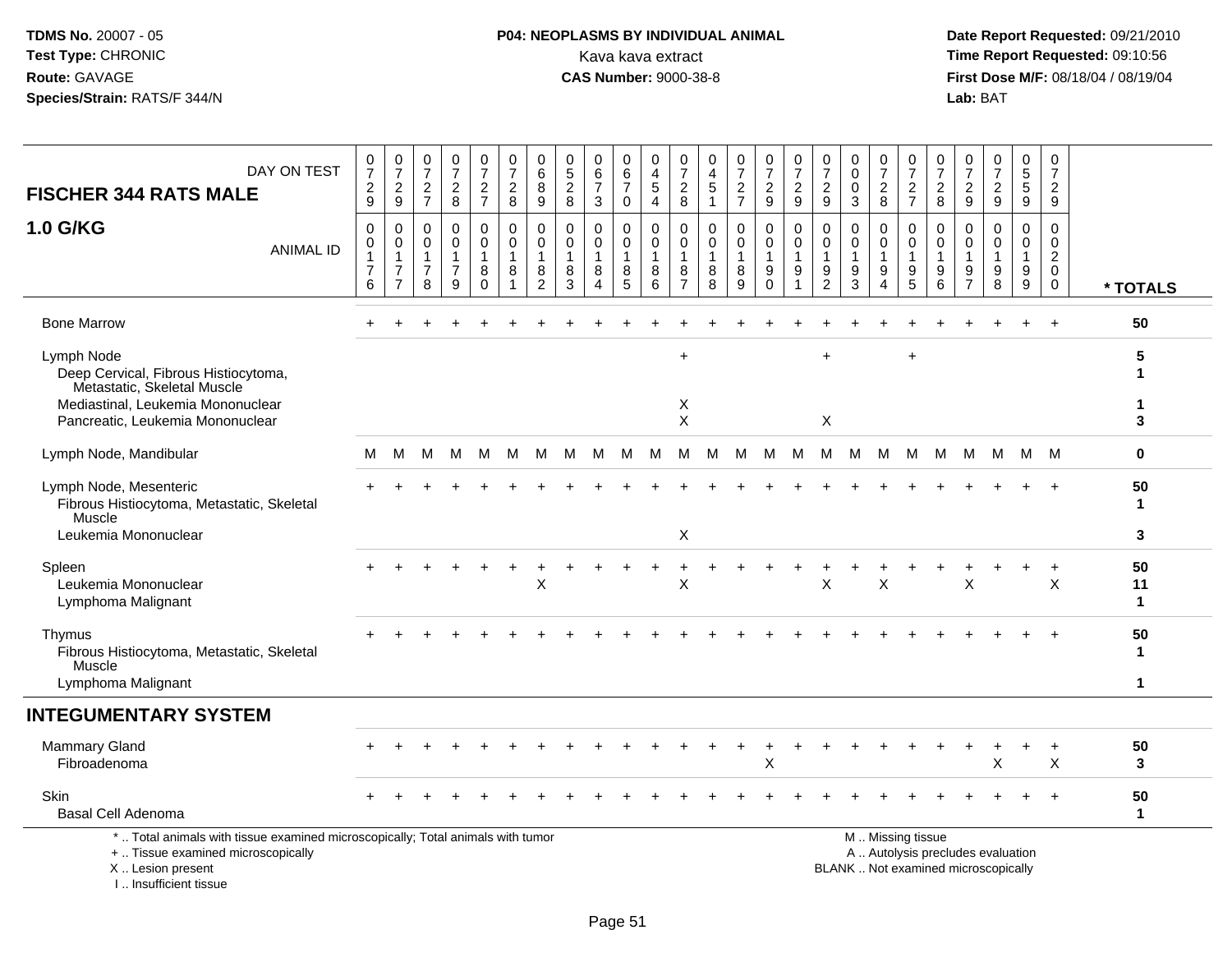# **P04: NEOPLASMS BY INDIVIDUAL ANIMAL**<br>Kava kava extract Kava kava extract **Time Report Requested:** 09:10:56<br>**CAS Number:** 9000-38-8 **CAS Number:** 9000-38-8

 **Date Report Requested:** 09/21/2010 **First Dose M/F:** 08/18/04 / 08/19/04 Lab: BAT **Lab:** BAT

| <b>FISCHER 344 RATS MALE</b>                                                                                                               | DAY ON TEST      | $\frac{0}{7}$<br>$\frac{2}{9}$                            | $\frac{0}{7}$<br>$\overline{c}$<br>9                                           | 0<br>$\overline{7}$<br>$\overline{\mathbf{c}}$<br>$\overline{7}$ | 0<br>$\overline{7}$<br>$\overline{c}$<br>8         | $\frac{0}{7}$<br>$\overline{c}$<br>$\overline{7}$ | $\frac{0}{7}$<br>$\overline{c}$<br>8 | 0<br>$6\phantom{a}$<br>8<br>9                                     | 0<br>$\sqrt{5}$<br>$\sqrt{2}$<br>8       | 0<br>$\,6$<br>$\overline{7}$<br>3              | 0<br>6<br>$\overline{7}$<br>$\Omega$ | 0<br>$\overline{4}$<br>$\,$ 5 $\,$<br>$\overline{4}$            | 0<br>$\overline{7}$<br>$\boldsymbol{2}$<br>8            | 0<br>$\overline{4}$<br>$\sqrt{5}$    | $\frac{0}{7}$<br>$\frac{2}{7}$                       | $\frac{0}{7}$<br>$\sqrt{2}$<br>9                     | 0<br>$\overline{7}$<br>$\sqrt{2}$<br>9                                      | 0<br>$\overline{7}$<br>$\boldsymbol{2}$<br>9   | 0<br>$\pmb{0}$<br>$\mathbf 0$<br>3                          | $\frac{0}{7}$<br>$\overline{c}$<br>8                       | $\frac{0}{7}$<br>$\frac{2}{7}$                                  | 0<br>$\overline{7}$<br>$\frac{2}{8}$                                         | 0<br>$\overline{7}$<br>$\overline{2}$<br>9  | 0<br>$\overline{7}$<br>$\sqrt{2}$<br>9                                   | 0<br>$\overline{5}$<br>$\sqrt{5}$<br>9 | 0<br>$\overline{7}$<br>$\overline{a}$<br>$\boldsymbol{9}$     |                             |
|--------------------------------------------------------------------------------------------------------------------------------------------|------------------|-----------------------------------------------------------|--------------------------------------------------------------------------------|------------------------------------------------------------------|----------------------------------------------------|---------------------------------------------------|--------------------------------------|-------------------------------------------------------------------|------------------------------------------|------------------------------------------------|--------------------------------------|-----------------------------------------------------------------|---------------------------------------------------------|--------------------------------------|------------------------------------------------------|------------------------------------------------------|-----------------------------------------------------------------------------|------------------------------------------------|-------------------------------------------------------------|------------------------------------------------------------|-----------------------------------------------------------------|------------------------------------------------------------------------------|---------------------------------------------|--------------------------------------------------------------------------|----------------------------------------|---------------------------------------------------------------|-----------------------------|
| 1.0 G/KG                                                                                                                                   | <b>ANIMAL ID</b> | $\mathbf 0$<br>0<br>$\overline{1}$<br>$\overline{7}$<br>6 | $\mathbf 0$<br>$\mathbf 0$<br>$\mathbf{1}$<br>$\overline{7}$<br>$\overline{7}$ | $\mathbf 0$<br>$\Omega$<br>1<br>$\overline{7}$<br>8              | $\Omega$<br>$\Omega$<br>1<br>$\boldsymbol{7}$<br>9 | 0<br>$\Omega$<br>$\mathbf{1}$<br>8<br>$\mathbf 0$ | 0<br>$\Omega$<br>1<br>8              | $\mathbf 0$<br>$\mathbf 0$<br>$\mathbf{1}$<br>8<br>$\overline{2}$ | $\mathbf{0}$<br>$\Omega$<br>-1<br>8<br>3 | $\Omega$<br>$\Omega$<br>$\mathbf{1}$<br>8<br>4 | 0<br>$\mathbf{0}$<br>1<br>8<br>5     | 0<br>$\mathsf{O}\xspace$<br>$\mathbf{1}$<br>8<br>$\overline{6}$ | $\mathbf 0$<br>0<br>$\mathbf{1}$<br>8<br>$\overline{7}$ | $\Omega$<br>$\Omega$<br>-1<br>8<br>8 | $\mathbf 0$<br>$\mathbf 0$<br>$\mathbf{1}$<br>8<br>9 | $\mathbf 0$<br>0<br>$\mathbf{1}$<br>9<br>$\mathbf 0$ | $\mathbf 0$<br>$\Omega$<br>$\mathbf{1}$<br>$\boldsymbol{9}$<br>$\mathbf{1}$ | $\mathbf 0$<br>$\Omega$<br>9<br>$\overline{2}$ | $\Omega$<br>$\Omega$<br>$\mathbf{1}$<br>9<br>$\overline{3}$ | 0<br>$\Omega$<br>$\mathbf 1$<br>9<br>$\boldsymbol{\Delta}$ | 0<br>0<br>$\mathbf{1}$<br>$\begin{array}{c} 9 \\ 5 \end{array}$ | $\mathbf 0$<br>$\Omega$<br>$\mathbf 1$<br>$\boldsymbol{9}$<br>$6\phantom{1}$ | $\Omega$<br>$\Omega$<br>9<br>$\overline{7}$ | $\Omega$<br>$\Omega$<br>$\mathbf{1}$<br>9<br>$\overline{8}$              | $\mathbf 0$<br>$\Omega$<br>1<br>9<br>9 | $\Omega$<br>0<br>$\overline{a}$<br>$\mathbf 0$<br>$\mathbf 0$ | * TOTALS                    |
| Dermis, Fibroma<br>Subcutaneous Tissue, Fibroma                                                                                            |                  |                                                           |                                                                                |                                                                  |                                                    |                                                   |                                      |                                                                   |                                          |                                                |                                      | X                                                               |                                                         |                                      |                                                      |                                                      |                                                                             |                                                |                                                             |                                                            |                                                                 |                                                                              |                                             |                                                                          |                                        |                                                               | 1<br>$\mathbf 1$            |
| <b>MUSCULOSKELETAL SYSTEM</b>                                                                                                              |                  |                                                           |                                                                                |                                                                  |                                                    |                                                   |                                      |                                                                   |                                          |                                                |                                      |                                                                 |                                                         |                                      |                                                      |                                                      |                                                                             |                                                |                                                             |                                                            |                                                                 |                                                                              |                                             |                                                                          |                                        |                                                               |                             |
| Bone                                                                                                                                       |                  |                                                           |                                                                                |                                                                  |                                                    |                                                   |                                      |                                                                   |                                          |                                                |                                      |                                                                 |                                                         |                                      |                                                      |                                                      |                                                                             |                                                |                                                             |                                                            |                                                                 |                                                                              |                                             |                                                                          |                                        |                                                               | 50                          |
| <b>Skeletal Muscle</b><br>Fibrous Histiocytoma                                                                                             |                  |                                                           |                                                                                |                                                                  |                                                    |                                                   |                                      |                                                                   |                                          |                                                |                                      |                                                                 |                                                         |                                      |                                                      |                                                      |                                                                             |                                                |                                                             |                                                            |                                                                 |                                                                              |                                             |                                                                          |                                        |                                                               | $\mathbf 1$<br>$\mathbf 1$  |
| <b>NERVOUS SYSTEM</b>                                                                                                                      |                  |                                                           |                                                                                |                                                                  |                                                    |                                                   |                                      |                                                                   |                                          |                                                |                                      |                                                                 |                                                         |                                      |                                                      |                                                      |                                                                             |                                                |                                                             |                                                            |                                                                 |                                                                              |                                             |                                                                          |                                        |                                                               |                             |
| <b>Brain</b>                                                                                                                               |                  |                                                           |                                                                                |                                                                  |                                                    |                                                   |                                      |                                                                   |                                          |                                                |                                      |                                                                 |                                                         |                                      |                                                      |                                                      |                                                                             |                                                |                                                             |                                                            |                                                                 |                                                                              |                                             |                                                                          |                                        |                                                               | 50                          |
| <b>RESPIRATORY SYSTEM</b>                                                                                                                  |                  |                                                           |                                                                                |                                                                  |                                                    |                                                   |                                      |                                                                   |                                          |                                                |                                      |                                                                 |                                                         |                                      |                                                      |                                                      |                                                                             |                                                |                                                             |                                                            |                                                                 |                                                                              |                                             |                                                                          |                                        |                                                               |                             |
| Lung<br>Alveolar/Bronchiolar Adenoma<br>Fibrous Histiocytoma, Metastatic, Skeletal<br>Muscle<br>Leukemia Mononuclear                       |                  | +<br>$\mathsf{X}$                                         |                                                                                |                                                                  |                                                    |                                                   |                                      | X                                                                 |                                          |                                                |                                      |                                                                 | $\boldsymbol{\mathsf{X}}$                               |                                      |                                                      |                                                      | $\pmb{\times}$                                                              | $\boldsymbol{\mathsf{X}}$                      |                                                             | $\mathsf X$<br>X                                           |                                                                 |                                                                              |                                             |                                                                          |                                        |                                                               | 50<br>4<br>$\mathbf 1$<br>8 |
| Nose                                                                                                                                       |                  |                                                           |                                                                                |                                                                  |                                                    |                                                   |                                      |                                                                   |                                          |                                                |                                      |                                                                 |                                                         |                                      |                                                      |                                                      |                                                                             |                                                |                                                             |                                                            |                                                                 |                                                                              |                                             |                                                                          |                                        |                                                               | 50                          |
| Trachea                                                                                                                                    |                  | ٠.                                                        |                                                                                |                                                                  |                                                    |                                                   |                                      |                                                                   |                                          |                                                |                                      |                                                                 |                                                         |                                      |                                                      |                                                      |                                                                             |                                                |                                                             |                                                            |                                                                 |                                                                              |                                             |                                                                          |                                        | $\overline{ }$                                                | 50                          |
| <b>SPECIAL SENSES SYSTEM</b>                                                                                                               |                  |                                                           |                                                                                |                                                                  |                                                    |                                                   |                                      |                                                                   |                                          |                                                |                                      |                                                                 |                                                         |                                      |                                                      |                                                      |                                                                             |                                                |                                                             |                                                            |                                                                 |                                                                              |                                             |                                                                          |                                        |                                                               |                             |
| Eye                                                                                                                                        |                  |                                                           |                                                                                |                                                                  |                                                    |                                                   |                                      |                                                                   |                                          |                                                |                                      |                                                                 |                                                         |                                      |                                                      |                                                      |                                                                             |                                                |                                                             |                                                            |                                                                 |                                                                              |                                             |                                                                          |                                        |                                                               | 50                          |
| Harderian Gland                                                                                                                            |                  |                                                           |                                                                                |                                                                  |                                                    |                                                   |                                      |                                                                   |                                          |                                                |                                      |                                                                 |                                                         |                                      |                                                      |                                                      |                                                                             |                                                |                                                             |                                                            |                                                                 |                                                                              |                                             |                                                                          |                                        |                                                               | 50                          |
| *  Total animals with tissue examined microscopically; Total animals with tumor<br>+  Tissue examined microscopically<br>X  Lesion present |                  |                                                           |                                                                                |                                                                  |                                                    |                                                   |                                      |                                                                   |                                          |                                                |                                      |                                                                 |                                                         |                                      |                                                      |                                                      |                                                                             |                                                |                                                             |                                                            | M  Missing tissue                                               |                                                                              |                                             | A  Autolysis precludes evaluation<br>BLANK  Not examined microscopically |                                        |                                                               |                             |

I .. Insufficient tissue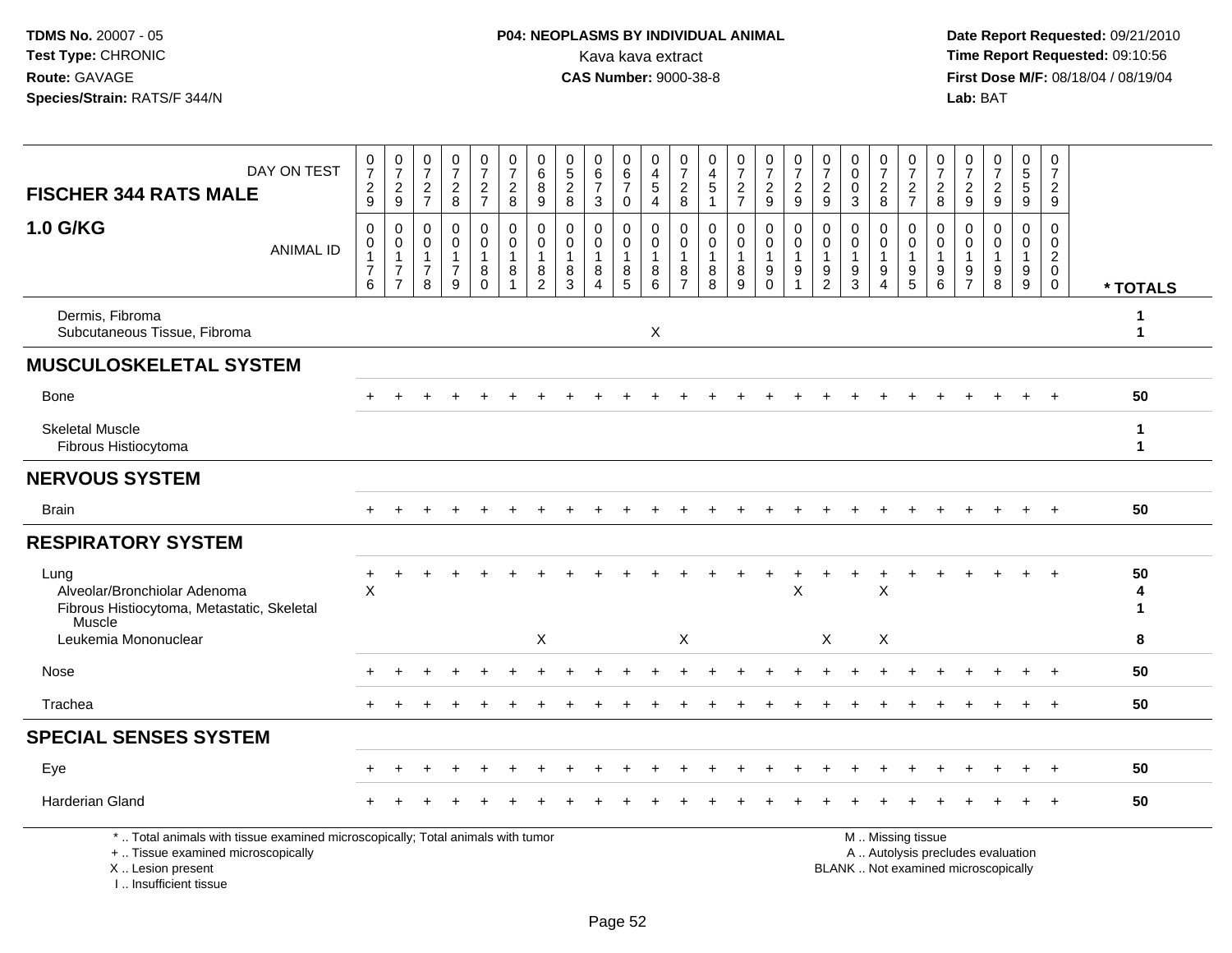**Date Report Requested:** 09/21/2010 **First Dose M/F:** 08/18/04 / 08/19/04 Lab: BAT **Lab:** BAT

| <b>FISCHER 344 RATS MALE</b><br><b>1.0 G/KG</b>                                        | DAY ON TEST      | $\frac{0}{7}$<br>$\overline{c}$<br>9<br>0 | $\begin{array}{c} 0 \\ 7 \end{array}$<br>$\frac{2}{9}$<br>$\boldsymbol{0}$ | $\frac{0}{7}$<br>$\frac{2}{7}$<br>$\boldsymbol{0}$ | $\pmb{0}$<br>$\boldsymbol{7}$<br>$\frac{2}{8}$<br>$\pmb{0}$ | 0<br>$\overline{7}$<br>$\overline{a}$<br>$\overline{7}$<br>0 | $\frac{0}{7}$<br>$\begin{array}{c} 2 \\ 8 \end{array}$<br>$\boldsymbol{0}$ | 0<br>$\,6\,$<br>8<br>9<br>0      | 0<br>$\sqrt{5}$<br>$\boldsymbol{2}$<br>8 | $\begin{array}{c} 0 \\ 6 \end{array}$<br>$\overline{7}$<br>$\mathbf{3}$<br>$\pmb{0}$ | $\begin{array}{c} 0 \\ 6 \\ 7 \end{array}$<br>$\mathbf 0$<br>0 | 0<br>$\overline{\mathbf{4}}$<br>$\,$ 5 $\,$<br>$\overline{4}$<br>0 | $\pmb{0}$<br>$\overline{7}$<br>$\sqrt{2}$<br>8<br>0 | 0<br>4<br>5         | $\frac{0}{7}$<br>$\frac{2}{7}$<br>0 | $\frac{0}{7}$<br>$\frac{2}{9}$<br>0 | $\frac{0}{7}$<br>$\frac{2}{9}$<br>0 | $\begin{array}{c} 0 \\ 7 \end{array}$<br>$\frac{2}{9}$<br>$\pmb{0}$ | 0<br>$_{\rm 0}^{\rm 0}$<br>$\mathbf{3}$<br>0 | $\frac{0}{7}$<br>$\frac{2}{8}$<br>0 | $\mathbf 0$<br>$\overline{7}$<br>$\overline{c}$<br>$\overline{7}$ | 0<br>$\overline{7}$<br>$\overline{c}$<br>8 | 0<br>$\overline{7}$<br>$\overline{c}$<br>9 | 0<br>$\overline{ }$<br>$\overline{c}$<br>9 | 0<br>$\sqrt{5}$<br>$\sqrt{5}$<br>9<br>0 | 0<br>$\overline{7}$<br>$\overline{c}$<br>9<br>0 |                      |
|----------------------------------------------------------------------------------------|------------------|-------------------------------------------|----------------------------------------------------------------------------|----------------------------------------------------|-------------------------------------------------------------|--------------------------------------------------------------|----------------------------------------------------------------------------|----------------------------------|------------------------------------------|--------------------------------------------------------------------------------------|----------------------------------------------------------------|--------------------------------------------------------------------|-----------------------------------------------------|---------------------|-------------------------------------|-------------------------------------|-------------------------------------|---------------------------------------------------------------------|----------------------------------------------|-------------------------------------|-------------------------------------------------------------------|--------------------------------------------|--------------------------------------------|--------------------------------------------|-----------------------------------------|-------------------------------------------------|----------------------|
|                                                                                        | <b>ANIMAL ID</b> | $\pmb{0}$<br>$\overline{7}$<br>6          | $\pmb{0}$<br>$\overline{7}$<br>$\overline{ }$                              | $\pmb{0}$<br>$\overline{7}$<br>$\,8\,$             | $\pmb{0}$<br>$\mathbf{1}$<br>$\overline{7}$<br>9            | $\mathbf 0$<br>8<br>$\Omega$                                 | $\mathbf 0$<br>$\overline{1}$<br>$\,8\,$                                   | $\pmb{0}$<br>8<br>$\overline{2}$ | 0<br>8<br>3                              | $\pmb{0}$<br>8<br>$\overline{4}$                                                     | $\pmb{0}$<br>8<br>$5\phantom{.0}$                              | $\pmb{0}$<br>$\overline{1}$<br>$\bf 8$<br>6                        | $\pmb{0}$<br>8<br>$\overline{ }$                    | $\pmb{0}$<br>8<br>8 | $\boldsymbol{0}$<br>8<br>9          | 0<br>9<br>0                         | $\pmb{0}$<br>9                      | $\pmb{0}$<br>9<br>$\overline{2}$                                    | 0<br>9<br>3                                  | $\mathsf 0$<br>9<br>4               | 0<br>$9\,$<br>5                                                   | 0<br>9<br>6                                | 0<br>9<br>$\overline{z}$                   | 0<br>9<br>8                                | 0<br>9<br>9                             | 0<br>$\overline{c}$<br>0<br>0                   | * TOTALS             |
| Carcinoma, Metastatic, Oral Mucosa                                                     |                  |                                           |                                                                            |                                                    |                                                             |                                                              |                                                                            |                                  |                                          |                                                                                      |                                                                |                                                                    |                                                     |                     |                                     |                                     |                                     |                                                                     |                                              |                                     |                                                                   |                                            |                                            |                                            |                                         |                                                 |                      |
| <b>URINARY SYSTEM</b>                                                                  |                  |                                           |                                                                            |                                                    |                                                             |                                                              |                                                                            |                                  |                                          |                                                                                      |                                                                |                                                                    |                                                     |                     |                                     |                                     |                                     |                                                                     |                                              |                                     |                                                                   |                                            |                                            |                                            |                                         |                                                 |                      |
| Kidney<br>Leukemia Mononuclear                                                         |                  |                                           |                                                                            |                                                    |                                                             |                                                              |                                                                            |                                  |                                          |                                                                                      |                                                                |                                                                    | X                                                   |                     |                                     |                                     |                                     |                                                                     |                                              |                                     |                                                                   |                                            |                                            |                                            | $+$                                     | $+$                                             | 50<br>$\overline{2}$ |
| <b>Urinary Bladder</b>                                                                 |                  | $+$                                       |                                                                            |                                                    |                                                             |                                                              |                                                                            |                                  |                                          |                                                                                      |                                                                |                                                                    |                                                     |                     |                                     |                                     |                                     |                                                                     |                                              |                                     |                                                                   |                                            |                                            | $\div$                                     | $\pm$                                   | $+$                                             | 50                   |
| <b>SYSTEMIC LESIONS</b>                                                                |                  |                                           |                                                                            |                                                    |                                                             |                                                              |                                                                            |                                  |                                          |                                                                                      |                                                                |                                                                    |                                                     |                     |                                     |                                     |                                     |                                                                     |                                              |                                     |                                                                   |                                            |                                            |                                            |                                         |                                                 |                      |
| Multiple Organ<br>Leukemia Mononuclear<br>Lymphoma Malignant<br>Mesothelioma Malignant |                  |                                           |                                                                            |                                                    |                                                             |                                                              |                                                                            | X                                |                                          |                                                                                      |                                                                |                                                                    | X                                                   |                     |                                     |                                     |                                     | X<br>X                                                              |                                              | X                                   |                                                                   |                                            | X                                          |                                            |                                         | $\pm$<br>X                                      | 50<br>11<br>3        |

\*\*\* END OF MALE DATA \*\*\*

\* .. Total animals with tissue examined microscopically; Total animals with tumor

+ .. Tissue examined microscopically

X .. Lesion present

I .. Insufficient tissue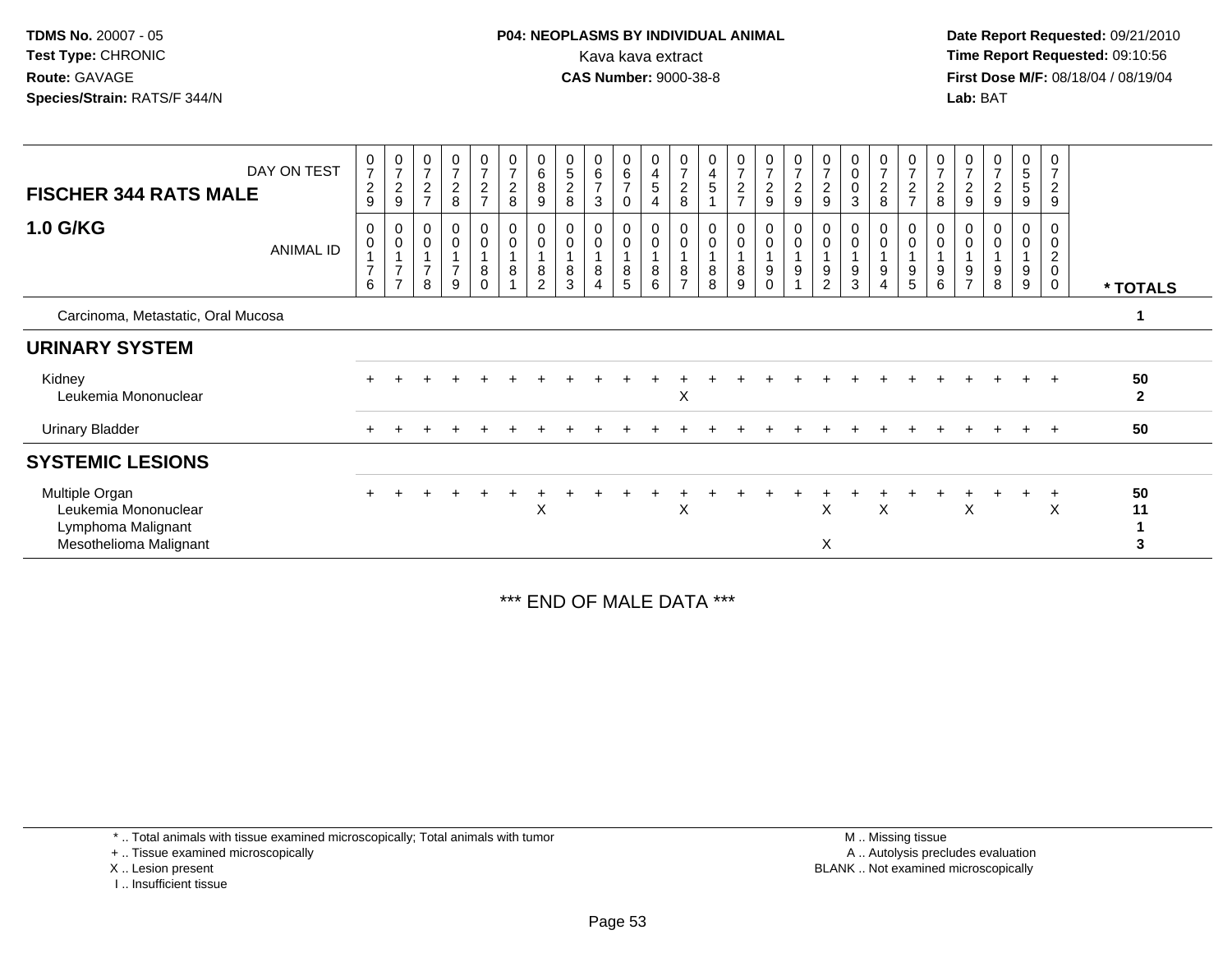# **P04: NEOPLASMS BY INDIVIDUAL ANIMAL**<br>Kava kava extract Kava kava extract **Time Report Requested:** 09:10:56<br>**CAS Number:** 9000-38-8 **CAS Number:** 9000-38-8

 **Date Report Requested:** 09/21/2010 **First Dose M/F:** 08/18/04 / 08/19/04 Lab: BAT **Lab:** BAT

| DAY ON TEST<br><b>FISCHER 344 RATS FEMALE</b>                                                                                                                         | $\begin{smallmatrix}0\\7\end{smallmatrix}$<br>$\boldsymbol{0}$<br>$\sqrt{5}$           | $\frac{0}{7}$<br>$\overline{\mathbf{c}}$<br>8                            | $\frac{0}{7}$<br>$\sqrt{3}$<br>$\mathbf 0$                            | $\frac{0}{7}$<br>$\overline{\mathbf{c}}$<br>9                       | $\frac{0}{7}$<br>$\overline{a}$<br>9                              | $\frac{0}{7}$<br>$\sqrt{2}$<br>9                                         | 0<br>$\overline{7}$<br>3<br>$\mathbf 0$                           | $\pmb{0}$<br>$\overline{7}$<br>$\overline{2}$<br>9               | $\begin{array}{c} 0 \\ 5 \end{array}$<br>$\mathbf 0$<br>6 | $\begin{array}{c} 0 \\ 7 \end{array}$<br>$\ensuremath{\mathsf{3}}$<br>$\mathbf 0$ | $\frac{0}{7}$<br>$\sqrt{3}$<br>$\mathbf 0$                                  | 0<br>$\overline{7}$<br>$\mathsf 3$<br>$\mathbf 0$                                | $\begin{array}{c} 0 \\ 7 \end{array}$<br>$\boldsymbol{2}$<br>8  | 0<br>$\overline{6}$<br>$\sqrt{2}$<br>$\mathbf{1}$                    | $\begin{array}{c} 0 \\ 7 \end{array}$<br>3<br>0         | $\frac{0}{7}$<br>$\sqrt{2}$<br>9                                | 0<br>$\overline{7}$<br>$\mathbf 0$<br>$5\phantom{.0}$                          | $\begin{array}{c} 0 \\ 7 \end{array}$<br>$\sqrt{2}$<br>$9\,$    | $\begin{array}{c} 0 \\ 7 \end{array}$<br>$\frac{2}{8}$ | 0<br>$\overline{7}$<br>$\sqrt{2}$<br>9                                                        | $\mathbf 0$<br>$\overline{5}$<br>$\mathbf{1}$<br>0                             | 0<br>$\overline{7}$<br>$\overline{c}$<br>8            | $_0^0$<br>$\mathbf 0$<br>9        | $\begin{array}{c} 0 \\ 7 \end{array}$<br>$\overline{a}$<br>9 | $\mathbf 0$<br>$\overline{7}$<br>$\boldsymbol{2}$<br>8 |                         |
|-----------------------------------------------------------------------------------------------------------------------------------------------------------------------|----------------------------------------------------------------------------------------|--------------------------------------------------------------------------|-----------------------------------------------------------------------|---------------------------------------------------------------------|-------------------------------------------------------------------|--------------------------------------------------------------------------|-------------------------------------------------------------------|------------------------------------------------------------------|-----------------------------------------------------------|-----------------------------------------------------------------------------------|-----------------------------------------------------------------------------|----------------------------------------------------------------------------------|-----------------------------------------------------------------|----------------------------------------------------------------------|---------------------------------------------------------|-----------------------------------------------------------------|--------------------------------------------------------------------------------|-----------------------------------------------------------------|--------------------------------------------------------|-----------------------------------------------------------------------------------------------|--------------------------------------------------------------------------------|-------------------------------------------------------|-----------------------------------|--------------------------------------------------------------|--------------------------------------------------------|-------------------------|
| 0.0 G/KG<br><b>ANIMAL ID</b>                                                                                                                                          | $\pmb{0}$<br>$\begin{smallmatrix} 0\\2 \end{smallmatrix}$<br>$\pmb{0}$<br>$\mathbf{1}$ | 0<br>$\boldsymbol{0}$<br>$\overline{2}$<br>$\mathbf 0$<br>$\overline{c}$ | $\mathbf 0$<br>$\boldsymbol{0}$<br>$\overline{2}$<br>$\mathbf 0$<br>3 | 0<br>$\mathbf 0$<br>$\overline{c}$<br>$\mathbf 0$<br>$\overline{4}$ | 0<br>$\overline{0}$<br>$\overline{2}$<br>$\mathsf{O}\xspace$<br>5 | $\mathbf 0$<br>$\mathbf 0$<br>$\overline{2}$<br>$\mathsf{O}\xspace$<br>6 | 0<br>$\mathbf 0$<br>$\overline{2}$<br>$\pmb{0}$<br>$\overline{7}$ | $\mathbf 0$<br>$\mathbf 0$<br>$\overline{2}$<br>$\mathbf 0$<br>8 | 0<br>$\mathbf 0$<br>$\overline{c}$<br>$\mathbf 0$<br>9    | 0<br>$\mathbf 0$<br>$\overline{2}$<br>$\mathbf{1}$<br>$\Omega$                    | $\mathbf 0$<br>$\begin{smallmatrix} 0\\2 \end{smallmatrix}$<br>$\mathbf{1}$ | $\mathbf 0$<br>$\mathbf 0$<br>$\boldsymbol{2}$<br>$\mathbf{1}$<br>$\overline{2}$ | $\mathbf 0$<br>$\pmb{0}$<br>$\overline{2}$<br>$\mathbf{1}$<br>3 | 0<br>$\mathbf 0$<br>$\overline{c}$<br>$\mathbf{1}$<br>$\overline{4}$ | 0<br>$\mathbf 0$<br>$\overline{c}$<br>$\mathbf{1}$<br>5 | $\mathbf 0$<br>$\pmb{0}$<br>$\overline{2}$<br>$\mathbf{1}$<br>6 | $\mathbf 0$<br>$\mathbf 0$<br>$\overline{2}$<br>$\mathbf{1}$<br>$\overline{7}$ | $\mathbf 0$<br>$\pmb{0}$<br>$\overline{c}$<br>$\mathbf{1}$<br>8 | 0<br>$\mathbf 0$<br>$\frac{2}{1}$<br>9                 | 0<br>$\pmb{0}$<br>$\frac{2}{2}$<br>$\Omega$                                                   | $\mathbf 0$<br>$\mathbf 0$<br>$\boldsymbol{2}$<br>$\sqrt{2}$<br>$\overline{1}$ | 0<br>$\mathbf 0$<br>$\boldsymbol{2}$<br>$\frac{2}{2}$ | 0<br>$\mathbf 0$<br>$\frac{2}{3}$ | 0<br>$\mathbf 0$<br>$\frac{2}{2}$<br>$\overline{4}$          | $\mathbf 0$<br>$\mathbf 0$<br>$\frac{2}{2}$<br>5       | females<br>$($ cont $)$ |
| <b>ALIMENTARY SYSTEM</b>                                                                                                                                              |                                                                                        |                                                                          |                                                                       |                                                                     |                                                                   |                                                                          |                                                                   |                                                                  |                                                           |                                                                                   |                                                                             |                                                                                  |                                                                 |                                                                      |                                                         |                                                                 |                                                                                |                                                                 |                                                        |                                                                                               |                                                                                |                                                       |                                   |                                                              |                                                        |                         |
| Esophagus                                                                                                                                                             |                                                                                        |                                                                          |                                                                       |                                                                     |                                                                   |                                                                          |                                                                   |                                                                  |                                                           |                                                                                   |                                                                             |                                                                                  |                                                                 |                                                                      |                                                         |                                                                 |                                                                                |                                                                 |                                                        |                                                                                               |                                                                                |                                                       |                                   |                                                              | $\overline{1}$                                         |                         |
| Intestine Large, Cecum                                                                                                                                                |                                                                                        |                                                                          |                                                                       |                                                                     |                                                                   |                                                                          |                                                                   |                                                                  |                                                           |                                                                                   |                                                                             |                                                                                  |                                                                 |                                                                      |                                                         |                                                                 |                                                                                |                                                                 |                                                        |                                                                                               |                                                                                |                                                       |                                   |                                                              | $+$                                                    |                         |
| Intestine Large, Colon                                                                                                                                                |                                                                                        |                                                                          |                                                                       |                                                                     |                                                                   |                                                                          |                                                                   |                                                                  |                                                           |                                                                                   |                                                                             |                                                                                  |                                                                 |                                                                      |                                                         |                                                                 |                                                                                |                                                                 |                                                        |                                                                                               |                                                                                |                                                       |                                   |                                                              | $\overline{1}$                                         |                         |
| Intestine Large, Rectum                                                                                                                                               |                                                                                        |                                                                          |                                                                       |                                                                     |                                                                   |                                                                          |                                                                   |                                                                  |                                                           |                                                                                   |                                                                             |                                                                                  |                                                                 |                                                                      |                                                         |                                                                 |                                                                                |                                                                 |                                                        |                                                                                               |                                                                                |                                                       |                                   |                                                              |                                                        |                         |
| Intestine Small, Duodenum                                                                                                                                             |                                                                                        |                                                                          |                                                                       |                                                                     |                                                                   |                                                                          |                                                                   |                                                                  |                                                           |                                                                                   |                                                                             |                                                                                  |                                                                 |                                                                      |                                                         |                                                                 |                                                                                |                                                                 |                                                        |                                                                                               |                                                                                |                                                       |                                   |                                                              | $\overline{1}$                                         |                         |
| Intestine Small, Ileum                                                                                                                                                |                                                                                        |                                                                          |                                                                       |                                                                     |                                                                   |                                                                          |                                                                   |                                                                  |                                                           |                                                                                   |                                                                             |                                                                                  |                                                                 |                                                                      |                                                         |                                                                 |                                                                                |                                                                 |                                                        |                                                                                               |                                                                                |                                                       |                                   |                                                              | $^{+}$                                                 |                         |
| Intestine Small, Jejunum                                                                                                                                              |                                                                                        |                                                                          |                                                                       |                                                                     |                                                                   |                                                                          |                                                                   |                                                                  |                                                           |                                                                                   |                                                                             |                                                                                  |                                                                 |                                                                      |                                                         |                                                                 |                                                                                |                                                                 |                                                        |                                                                                               |                                                                                |                                                       |                                   |                                                              | $\overline{1}$                                         |                         |
| Liver<br>Leukemia Mononuclear<br>Lymphoma Malignant                                                                                                                   |                                                                                        |                                                                          |                                                                       |                                                                     |                                                                   |                                                                          |                                                                   |                                                                  | X                                                         |                                                                                   |                                                                             |                                                                                  |                                                                 |                                                                      |                                                         |                                                                 | X                                                                              |                                                                 |                                                        |                                                                                               | X                                                                              |                                                       |                                   |                                                              |                                                        |                         |
| Mesentery                                                                                                                                                             |                                                                                        |                                                                          | $\ddot{}$                                                             |                                                                     |                                                                   |                                                                          |                                                                   |                                                                  | $\ddot{}$                                                 |                                                                                   |                                                                             |                                                                                  |                                                                 | $\ddot{}$                                                            |                                                         |                                                                 |                                                                                |                                                                 |                                                        | $+$                                                                                           | $\overline{+}$                                                                 |                                                       |                                   | $+$                                                          |                                                        |                         |
| Pancreas<br>Leukemia Mononuclear                                                                                                                                      |                                                                                        |                                                                          |                                                                       |                                                                     |                                                                   |                                                                          |                                                                   |                                                                  |                                                           |                                                                                   |                                                                             |                                                                                  |                                                                 |                                                                      |                                                         |                                                                 |                                                                                |                                                                 |                                                        |                                                                                               |                                                                                |                                                       |                                   |                                                              |                                                        |                         |
| <b>Salivary Glands</b>                                                                                                                                                |                                                                                        |                                                                          |                                                                       |                                                                     |                                                                   |                                                                          |                                                                   |                                                                  |                                                           |                                                                                   |                                                                             |                                                                                  |                                                                 |                                                                      |                                                         |                                                                 |                                                                                |                                                                 |                                                        |                                                                                               |                                                                                |                                                       |                                   |                                                              |                                                        |                         |
| Stomach, Forestomach<br>Sarcoma, Metastatic, Stomach, Glandular                                                                                                       |                                                                                        |                                                                          |                                                                       |                                                                     |                                                                   |                                                                          |                                                                   |                                                                  |                                                           |                                                                                   |                                                                             |                                                                                  |                                                                 |                                                                      |                                                         |                                                                 |                                                                                |                                                                 |                                                        |                                                                                               |                                                                                |                                                       |                                   |                                                              |                                                        |                         |
| Stomach, Glandular                                                                                                                                                    |                                                                                        |                                                                          |                                                                       |                                                                     |                                                                   |                                                                          |                                                                   |                                                                  |                                                           |                                                                                   |                                                                             |                                                                                  |                                                                 |                                                                      |                                                         |                                                                 |                                                                                |                                                                 |                                                        |                                                                                               |                                                                                |                                                       |                                   | $+$                                                          | $+$                                                    |                         |
| *  Total animals with tissue examined microscopically; Total animals with tumor<br>+  Tissue examined microscopically<br>X  Lesion present<br>I., Insufficient tissue |                                                                                        |                                                                          |                                                                       |                                                                     |                                                                   |                                                                          |                                                                   |                                                                  |                                                           |                                                                                   |                                                                             |                                                                                  |                                                                 |                                                                      |                                                         |                                                                 |                                                                                |                                                                 |                                                        | M. Missing tissue<br>A  Autolysis precludes evaluation<br>BLANK  Not examined microscopically |                                                                                |                                                       |                                   |                                                              |                                                        |                         |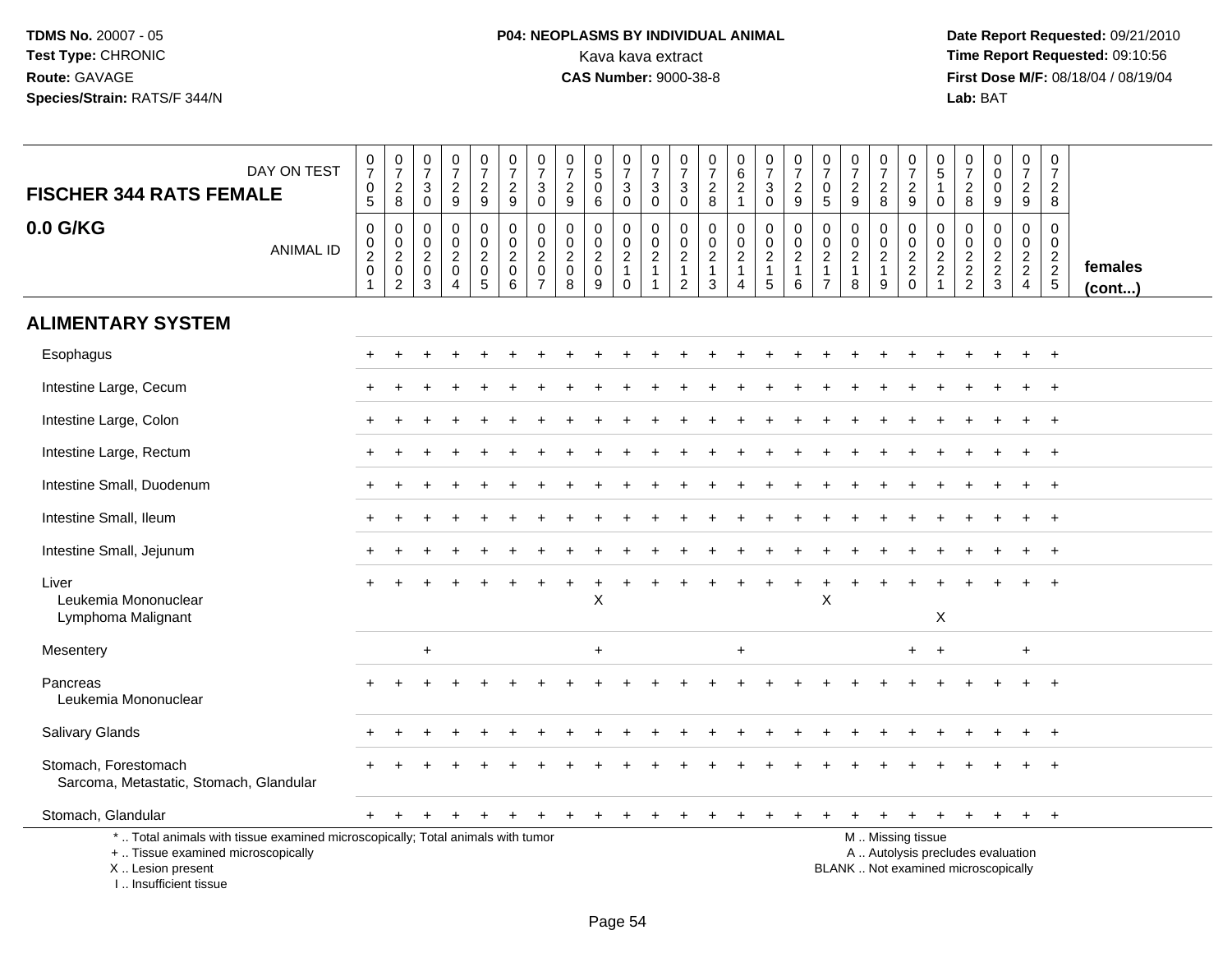**Date Report Requested:** 09/21/2010 **First Dose M/F:** 08/18/04 / 08/19/04 Lab: BAT **Lab:** BAT

|                                                                                                                       |                  | $\begin{array}{c} 0 \\ 7 \end{array}$                          | $\begin{array}{c} 0 \\ 7 \end{array}$                      | $\frac{0}{7}$                                               | $\begin{array}{c} 0 \\ 7 \end{array}$                                       | $\frac{0}{7}$                                                    | $\frac{0}{7}$                                | $\frac{0}{7}$                                             | $\frac{0}{7}$                                    |                                                           | $\begin{array}{c} 0 \\ 7 \end{array}$                        | $\frac{0}{7}$                        | $\frac{0}{7}$                                                                  | $\frac{0}{7}$                                       |                                              | $\begin{array}{c} 0 \\ 7 \end{array}$       | $\begin{array}{c} 0 \\ 7 \end{array}$ | $\frac{0}{7}$                        | $\frac{0}{7}$                                                            | $\frac{0}{7}$                            | $\frac{0}{7}$                                        | $\begin{array}{c} 0 \\ 5 \end{array}$     | $\frac{0}{7}$                          | $\begin{smallmatrix} 0\\0 \end{smallmatrix}$ | $\begin{array}{c} 0 \\ 7 \end{array}$          | 0                                                |                         |
|-----------------------------------------------------------------------------------------------------------------------|------------------|----------------------------------------------------------------|------------------------------------------------------------|-------------------------------------------------------------|-----------------------------------------------------------------------------|------------------------------------------------------------------|----------------------------------------------|-----------------------------------------------------------|--------------------------------------------------|-----------------------------------------------------------|--------------------------------------------------------------|--------------------------------------|--------------------------------------------------------------------------------|-----------------------------------------------------|----------------------------------------------|---------------------------------------------|---------------------------------------|--------------------------------------|--------------------------------------------------------------------------|------------------------------------------|------------------------------------------------------|-------------------------------------------|----------------------------------------|----------------------------------------------|------------------------------------------------|--------------------------------------------------|-------------------------|
| <b>FISCHER 344 RATS FEMALE</b>                                                                                        | DAY ON TEST      | 0                                                              | $_{\rm 8}^2$                                               | 3                                                           | $\frac{2}{9}$                                                               | $\frac{2}{9}$                                                    | $\overline{2}$                               | $\sqrt{3}$                                                | $\overline{c}$                                   | $\begin{smallmatrix}0\0\5\end{smallmatrix}$<br>$\pmb{0}$  | $\mathsf 3$                                                  | $\mathbf 3$                          | $\mathbf{3}$                                                                   | $\frac{2}{8}$                                       | $\begin{matrix} 0 \\ 6 \\ 2 \end{matrix}$    | $\mathbf{3}$                                | $\frac{2}{9}$                         | 0                                    | $\sqrt{2}$                                                               | $\overline{c}$                           | $\overline{c}$                                       | $\mathbf{1}$                              | $\begin{array}{c} 2 \\ 8 \end{array}$  | $\pmb{0}$                                    | $\frac{2}{9}$                                  | $\overline{7}$<br>$\overline{2}$                 |                         |
|                                                                                                                       |                  | $\overline{5}$                                                 |                                                            | $\Omega$                                                    |                                                                             |                                                                  | 9                                            | $\mathbf 0$                                               | 9                                                | $6\phantom{1}$                                            | $\mathbf 0$                                                  | $\mathbf 0$                          | $\mathbf 0$                                                                    |                                                     | $\mathbf{1}$                                 | $\mathbf 0$                                 |                                       | $\overline{5}$                       | $\overline{9}$                                                           | 8                                        | $\overline{9}$                                       | $\Omega$                                  |                                        | $\overline{9}$                               |                                                | 8                                                |                         |
| 0.0 G/KG                                                                                                              | <b>ANIMAL ID</b> | $\mathsf 0$<br>$\begin{smallmatrix} 0\\2\\0 \end{smallmatrix}$ | $\,0\,$<br>$\begin{array}{c} 0 \\ 2 \\ 0 \\ 2 \end{array}$ | $\mathbf 0$<br>$\mathbf 0$<br>$\frac{2}{0}$<br>$\mathbf{3}$ | $\pmb{0}$<br>$\pmb{0}$<br>$\sqrt{2}$<br>$\pmb{0}$<br>$\boldsymbol{\Lambda}$ | $\boldsymbol{0}$<br>$\pmb{0}$<br>$\frac{2}{0}$<br>$\overline{5}$ | $\pmb{0}$<br>$\pmb{0}$<br>$\frac{2}{0}$<br>6 | $\pmb{0}$<br>$\pmb{0}$<br>$\frac{2}{0}$<br>$\overline{7}$ | $\mathbf 0$<br>$\mathbf 0$<br>$\frac{2}{0}$<br>8 | 0<br>$\begin{smallmatrix} 0\\2\\0 \end{smallmatrix}$<br>9 | $\mathbf 0$<br>$_{2}^{\rm 0}$<br>$\mathbf{1}$<br>$\mathbf 0$ | 0<br>$\frac{0}{2}$<br>$\overline{1}$ | $\mathbf 0$<br>$\mathbf 0$<br>$\overline{c}$<br>$\mathbf{1}$<br>$\overline{c}$ | 0<br>$\mathbf 0$<br>$\sqrt{2}$<br>$\mathbf{1}$<br>3 | 0<br>$^{\rm 0}_{\rm 2}$<br>$\mathbf{1}$<br>4 | $\boldsymbol{0}$<br>$\frac{0}{2}$<br>1<br>5 | $\pmb{0}$<br>$\frac{0}{2}$<br>$\,6\,$ | 0<br>$\frac{0}{2}$<br>$\overline{7}$ | $\mathbf 0$<br>$\begin{matrix} 0 \\ 2 \\ 1 \end{matrix}$<br>$\mathbf{8}$ | 0<br>$_{2}^{\rm 0}$<br>$\mathbf{1}$<br>9 | 0<br>$\begin{array}{c} 0 \\ 2 \\ 2 \\ 0 \end{array}$ | 0<br>0<br>$\frac{2}{2}$<br>$\overline{1}$ | 0<br>$\boldsymbol{0}$<br>$\frac{2}{2}$ | $\mathsf 0$<br>$\frac{0}{2}$<br>3            | $\mathbf 0$<br>$\frac{0}{2}$<br>$\overline{4}$ | $\mathbf 0$<br>$\mathbf 0$<br>$\frac{2}{2}$<br>5 | females<br>$($ cont $)$ |
| Sarcoma                                                                                                               |                  |                                                                |                                                            |                                                             |                                                                             |                                                                  |                                              |                                                           |                                                  |                                                           |                                                              |                                      |                                                                                |                                                     |                                              |                                             |                                       |                                      |                                                                          |                                          |                                                      |                                           |                                        |                                              |                                                |                                                  |                         |
| Tooth                                                                                                                 |                  |                                                                |                                                            |                                                             |                                                                             | $+$ $+$                                                          |                                              |                                                           |                                                  |                                                           |                                                              |                                      |                                                                                | $\ddot{}$                                           |                                              |                                             |                                       |                                      |                                                                          |                                          |                                                      |                                           |                                        |                                              |                                                | $+$                                              |                         |
| <b>CARDIOVASCULAR SYSTEM</b>                                                                                          |                  |                                                                |                                                            |                                                             |                                                                             |                                                                  |                                              |                                                           |                                                  |                                                           |                                                              |                                      |                                                                                |                                                     |                                              |                                             |                                       |                                      |                                                                          |                                          |                                                      |                                           |                                        |                                              |                                                |                                                  |                         |
| <b>Blood Vessel</b>                                                                                                   |                  |                                                                |                                                            |                                                             |                                                                             |                                                                  |                                              |                                                           |                                                  |                                                           |                                                              |                                      |                                                                                |                                                     |                                              |                                             |                                       |                                      |                                                                          |                                          |                                                      |                                           |                                        |                                              |                                                | $+$                                              |                         |
| Heart<br>Fibrosarcoma, Metastatic, Lung<br>Lymphoma Malignant                                                         |                  |                                                                |                                                            |                                                             |                                                                             |                                                                  |                                              |                                                           |                                                  |                                                           |                                                              |                                      |                                                                                |                                                     |                                              |                                             |                                       |                                      |                                                                          |                                          |                                                      | X                                         |                                        |                                              |                                                |                                                  |                         |
| <b>ENDOCRINE SYSTEM</b>                                                                                               |                  |                                                                |                                                            |                                                             |                                                                             |                                                                  |                                              |                                                           |                                                  |                                                           |                                                              |                                      |                                                                                |                                                     |                                              |                                             |                                       |                                      |                                                                          |                                          |                                                      |                                           |                                        |                                              |                                                |                                                  |                         |
| <b>Adrenal Cortex</b>                                                                                                 |                  |                                                                |                                                            |                                                             |                                                                             |                                                                  |                                              |                                                           |                                                  |                                                           |                                                              |                                      |                                                                                |                                                     |                                              |                                             |                                       |                                      |                                                                          |                                          |                                                      |                                           |                                        |                                              | $\pm$                                          | $\overline{+}$                                   |                         |
| Adrenal Medulla<br>Leukemia Mononuclear<br>Pheochromocytoma Benign                                                    |                  |                                                                |                                                            |                                                             |                                                                             |                                                                  |                                              |                                                           |                                                  |                                                           |                                                              |                                      |                                                                                |                                                     |                                              |                                             |                                       | X                                    |                                                                          |                                          |                                                      |                                           |                                        |                                              |                                                | X                                                |                         |
| Islets, Pancreatic<br>Adenoma                                                                                         |                  |                                                                |                                                            |                                                             |                                                                             |                                                                  |                                              |                                                           |                                                  |                                                           |                                                              |                                      |                                                                                | X                                                   |                                              |                                             |                                       |                                      |                                                                          |                                          |                                                      |                                           |                                        |                                              |                                                |                                                  |                         |
| Parathyroid Gland                                                                                                     |                  | М                                                              | м                                                          |                                                             |                                                                             |                                                                  |                                              |                                                           |                                                  |                                                           |                                                              |                                      |                                                                                |                                                     |                                              |                                             |                                       |                                      |                                                                          |                                          |                                                      |                                           |                                        |                                              |                                                |                                                  |                         |
| <b>Pituitary Gland</b><br>Pars Distalis, Adenoma<br>Pars Distalis, Carcinoma                                          |                  | $\times$                                                       |                                                            |                                                             |                                                                             |                                                                  | X X X X X X                                  |                                                           |                                                  |                                                           | X                                                            |                                      | X                                                                              |                                                     | X                                            | $\sf X$                                     |                                       | X X X                                |                                                                          | X                                        | $\times$                                             |                                           |                                        |                                              | $\mathsf{X}$                                   | $\ddot{}$<br>$\mathsf{X}$                        |                         |
| <b>Thyroid Gland</b><br>C-cell, Adenoma                                                                               |                  |                                                                |                                                            |                                                             |                                                                             |                                                                  |                                              |                                                           | X                                                |                                                           |                                                              |                                      | X                                                                              |                                                     |                                              |                                             |                                       |                                      |                                                                          | $\ddot{}$<br>Χ                           |                                                      |                                           |                                        |                                              |                                                | $\ddot{+}$                                       |                         |
| *  Total animals with tissue examined microscopically; Total animals with tumor<br>+  Tissue examined microscopically |                  |                                                                |                                                            |                                                             |                                                                             |                                                                  |                                              |                                                           |                                                  |                                                           |                                                              |                                      |                                                                                |                                                     |                                              |                                             |                                       |                                      |                                                                          |                                          | M  Missing tissue                                    |                                           |                                        | A  Autolysis precludes evaluation            |                                                |                                                  |                         |

X .. Lesion present

I .. Insufficient tissue

Lesion present BLANK .. Not examined microscopically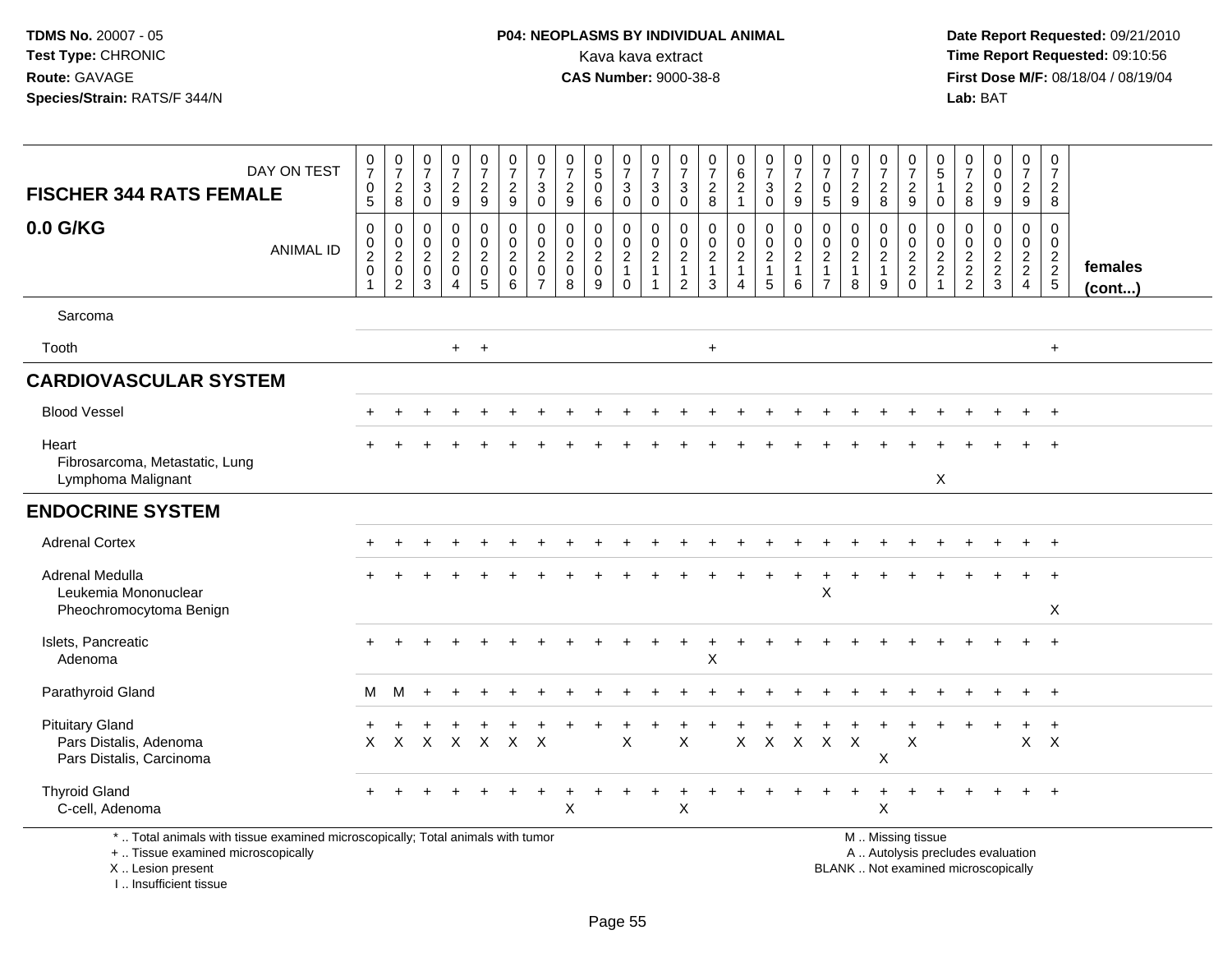## **P04: NEOPLASMS BY INDIVIDUAL ANIMAL**<br>Kava kava extract Kava kava extract **Time Report Requested:** 09:10:56<br>**CAS Number:** 9000-38-8 **CAS Number:** 9000-38-8

 **Date Report Requested:** 09/21/2010 **First Dose M/F:** 08/18/04 / 08/19/04 Lab: BAT **Lab:** BAT

| DAY ON TEST<br><b>FISCHER 344 RATS FEMALE</b><br>0.0 G/KG<br><b>ANIMAL ID</b>                                                                                         | $\frac{0}{7}$<br>$\begin{matrix}0\\5\end{matrix}$<br>$\pmb{0}$<br>$_2^0$<br>$\mathbf 0$<br>$\mathbf{1}$ | $\begin{array}{c} 0 \\ 7 \end{array}$<br>$_{8}^{2}$<br>$\mathbf 0$<br>$\mathbf 0$<br>$\overline{c}$<br>0<br>$\overline{2}$ | $\pmb{0}$<br>$\overline{7}$<br>$\sqrt{3}$<br>$\mathbf 0$<br>$\mathbf 0$<br>0<br>$\overline{c}$<br>$\mathbf 0$<br>$\mathbf{3}$ | $\frac{0}{7}$<br>$\frac{2}{9}$<br>$\pmb{0}$<br>$\mathbf 0$<br>$\boldsymbol{2}$<br>$\pmb{0}$<br>$\overline{4}$ | $\frac{0}{7}$<br>$\frac{2}{9}$<br>$\pmb{0}$<br>$\mathbf 0$<br>$\frac{2}{0}$<br>$\overline{5}$ | $\frac{0}{7}$<br>$\frac{2}{9}$<br>$\pmb{0}$<br>$\mathbf 0$<br>$\sqrt{2}$<br>$\mathbf 0$<br>6 | $\frac{0}{7}$<br>3<br>$\mathbf 0$<br>$\mathbf 0$<br>$\mathbf 0$<br>$\boldsymbol{2}$<br>$\mathbf 0$<br>$\overline{7}$ | $\frac{0}{7}$<br>$\overline{c}$<br>$9\,$<br>$\mathbf 0$<br>$\mathbf 0$<br>$\boldsymbol{2}$<br>$\mathbf 0$<br>$\overline{8}$ | $\begin{array}{c} 0 \\ 5 \end{array}$<br>$\mathbf 0$<br>$6\phantom{1}$<br>0<br>0<br>$\overline{\mathbf{c}}$<br>$\mathbf 0$<br>9 | $\frac{0}{7}$<br>$\mathbf{3}$<br>$\overline{0}$<br>0<br>$\mathsf{O}\xspace$<br>$\boldsymbol{2}$<br>$\mathbf{1}$<br>$\mathbf 0$ | $\begin{array}{c} 0 \\ 7 \end{array}$<br>$\ensuremath{\mathsf{3}}$<br>$\pmb{0}$<br>$\pmb{0}$<br>$\pmb{0}$<br>$\overline{c}$<br>$\mathbf{1}$<br>$\mathbf 1$ | $\pmb{0}$<br>$\overline{7}$<br>$\mathsf 3$<br>$\mathbf 0$<br>$\mathbf 0$<br>$\mathbf 0$<br>$\sqrt{2}$<br>$\mathbf{1}$<br>$\overline{2}$ | $\frac{0}{7}$<br>$\frac{2}{8}$<br>$\pmb{0}$<br>$\pmb{0}$<br>$\sqrt{2}$<br>$\mathbf{1}$<br>3 | $\begin{array}{c} 0 \\ 6 \end{array}$<br>$\overline{c}$<br>$\mathbf{1}$<br>$\pmb{0}$<br>$\mathbf 0$<br>$\overline{a}$<br>$\mathbf{1}$ | $\frac{0}{7}$<br>$\sqrt{3}$<br>$\mathbf 0$<br>$\pmb{0}$<br>$\mathbf 0$<br>$\boldsymbol{2}$<br>$\overline{1}$<br>$\overline{5}$ | $\frac{0}{7}$<br>$\overline{c}$<br>$\mathsf g$<br>0<br>$\mathbf 0$<br>$\overline{c}$<br>$\mathbf{1}$<br>6 | $\frac{0}{7}$<br>0<br>5<br>$\mathbf 0$<br>$\mathbf 0$<br>$\boldsymbol{2}$<br>$\mathbf{1}$<br>$\overline{7}$ | $\frac{0}{7}$<br>$\overline{2}$<br>9<br>0<br>$\mathbf 0$<br>$\overline{c}$<br>$\mathbf{1}$<br>8 | $\frac{0}{7}$<br>$_{8}^2$<br>0<br>$\mathbf 0$<br>$\overline{c}$<br>$\mathbf{1}$<br>$9\,$ | $\begin{array}{c} 0 \\ 7 \end{array}$<br>$\frac{2}{9}$<br>$\pmb{0}$<br>$\mathsf{O}\xspace$<br>$\frac{2}{2}$<br>0 | $\begin{array}{c} 0 \\ 5 \end{array}$<br>$\mathbf{1}$<br>$\mathbf 0$<br>0<br>0<br>$\frac{2}{2}$<br>1 | $\frac{0}{7}$<br>$\frac{2}{8}$<br>$\mathbf 0$<br>$\mathbf 0$<br>$\frac{2}{2}$ | 0<br>$\mathsf{O}\xspace$<br>$\mathbf 0$<br>$\boldsymbol{9}$<br>$\mathbf 0$<br>0<br>$\frac{2}{2}$<br>$\mathsf 3$ | 0<br>$\boldsymbol{7}$<br>$\frac{2}{9}$<br>$\pmb{0}$<br>$\mathsf{O}\xspace$<br>$\frac{2}{2}$ | 0<br>$\overline{7}$<br>$\overline{c}$<br>8<br>$\Omega$<br>$\Omega$<br>$\frac{2}{2}$<br>$\overline{5}$ | females |
|-----------------------------------------------------------------------------------------------------------------------------------------------------------------------|---------------------------------------------------------------------------------------------------------|----------------------------------------------------------------------------------------------------------------------------|-------------------------------------------------------------------------------------------------------------------------------|---------------------------------------------------------------------------------------------------------------|-----------------------------------------------------------------------------------------------|----------------------------------------------------------------------------------------------|----------------------------------------------------------------------------------------------------------------------|-----------------------------------------------------------------------------------------------------------------------------|---------------------------------------------------------------------------------------------------------------------------------|--------------------------------------------------------------------------------------------------------------------------------|------------------------------------------------------------------------------------------------------------------------------------------------------------|-----------------------------------------------------------------------------------------------------------------------------------------|---------------------------------------------------------------------------------------------|---------------------------------------------------------------------------------------------------------------------------------------|--------------------------------------------------------------------------------------------------------------------------------|-----------------------------------------------------------------------------------------------------------|-------------------------------------------------------------------------------------------------------------|-------------------------------------------------------------------------------------------------|------------------------------------------------------------------------------------------|------------------------------------------------------------------------------------------------------------------|------------------------------------------------------------------------------------------------------|-------------------------------------------------------------------------------|-----------------------------------------------------------------------------------------------------------------|---------------------------------------------------------------------------------------------|-------------------------------------------------------------------------------------------------------|---------|
| Follicular Cell, Adenoma                                                                                                                                              |                                                                                                         |                                                                                                                            |                                                                                                                               |                                                                                                               |                                                                                               |                                                                                              |                                                                                                                      | X                                                                                                                           |                                                                                                                                 |                                                                                                                                |                                                                                                                                                            |                                                                                                                                         |                                                                                             | 4                                                                                                                                     |                                                                                                                                |                                                                                                           |                                                                                                             |                                                                                                 |                                                                                          |                                                                                                                  |                                                                                                      |                                                                               |                                                                                                                 |                                                                                             |                                                                                                       | (cont)  |
| <b>GENERAL BODY SYSTEM</b>                                                                                                                                            |                                                                                                         |                                                                                                                            |                                                                                                                               |                                                                                                               |                                                                                               |                                                                                              |                                                                                                                      |                                                                                                                             |                                                                                                                                 |                                                                                                                                |                                                                                                                                                            |                                                                                                                                         |                                                                                             |                                                                                                                                       |                                                                                                                                |                                                                                                           |                                                                                                             |                                                                                                 |                                                                                          |                                                                                                                  |                                                                                                      |                                                                               |                                                                                                                 |                                                                                             |                                                                                                       |         |
| <b>NONE</b>                                                                                                                                                           |                                                                                                         |                                                                                                                            |                                                                                                                               |                                                                                                               |                                                                                               |                                                                                              |                                                                                                                      |                                                                                                                             |                                                                                                                                 |                                                                                                                                |                                                                                                                                                            |                                                                                                                                         |                                                                                             |                                                                                                                                       |                                                                                                                                |                                                                                                           |                                                                                                             |                                                                                                 |                                                                                          |                                                                                                                  |                                                                                                      |                                                                               |                                                                                                                 |                                                                                             |                                                                                                       |         |
| <b>GENITAL SYSTEM</b>                                                                                                                                                 |                                                                                                         |                                                                                                                            |                                                                                                                               |                                                                                                               |                                                                                               |                                                                                              |                                                                                                                      |                                                                                                                             |                                                                                                                                 |                                                                                                                                |                                                                                                                                                            |                                                                                                                                         |                                                                                             |                                                                                                                                       |                                                                                                                                |                                                                                                           |                                                                                                             |                                                                                                 |                                                                                          |                                                                                                                  |                                                                                                      |                                                                               |                                                                                                                 |                                                                                             |                                                                                                       |         |
| <b>Clitoral Gland</b><br>Adenoma<br>Carcinoma<br>Carcinoma, Multiple                                                                                                  |                                                                                                         |                                                                                                                            |                                                                                                                               |                                                                                                               |                                                                                               |                                                                                              |                                                                                                                      |                                                                                                                             |                                                                                                                                 |                                                                                                                                |                                                                                                                                                            |                                                                                                                                         |                                                                                             |                                                                                                                                       |                                                                                                                                |                                                                                                           |                                                                                                             |                                                                                                 |                                                                                          |                                                                                                                  |                                                                                                      |                                                                               |                                                                                                                 |                                                                                             | $\div$                                                                                                |         |
| Ovary<br>Cystadenoma                                                                                                                                                  |                                                                                                         |                                                                                                                            |                                                                                                                               |                                                                                                               | X                                                                                             |                                                                                              |                                                                                                                      |                                                                                                                             |                                                                                                                                 |                                                                                                                                |                                                                                                                                                            |                                                                                                                                         |                                                                                             |                                                                                                                                       |                                                                                                                                |                                                                                                           |                                                                                                             |                                                                                                 |                                                                                          |                                                                                                                  |                                                                                                      |                                                                               |                                                                                                                 |                                                                                             | $\ddot{}$                                                                                             |         |
| <b>Uterus</b><br>Polyp Stromal<br>Sarcoma Stromal<br>Bilateral, Polyp Stromal                                                                                         |                                                                                                         |                                                                                                                            |                                                                                                                               |                                                                                                               |                                                                                               |                                                                                              |                                                                                                                      |                                                                                                                             |                                                                                                                                 |                                                                                                                                | X                                                                                                                                                          |                                                                                                                                         | Χ<br>$\times$                                                                               |                                                                                                                                       |                                                                                                                                |                                                                                                           |                                                                                                             | X                                                                                               | $\times$                                                                                 |                                                                                                                  |                                                                                                      |                                                                               |                                                                                                                 |                                                                                             |                                                                                                       |         |
| <b>HEMATOPOIETIC SYSTEM</b>                                                                                                                                           |                                                                                                         |                                                                                                                            |                                                                                                                               |                                                                                                               |                                                                                               |                                                                                              |                                                                                                                      |                                                                                                                             |                                                                                                                                 |                                                                                                                                |                                                                                                                                                            |                                                                                                                                         |                                                                                             |                                                                                                                                       |                                                                                                                                |                                                                                                           |                                                                                                             |                                                                                                 |                                                                                          |                                                                                                                  |                                                                                                      |                                                                               |                                                                                                                 |                                                                                             |                                                                                                       |         |
| <b>Bone Marrow</b><br>Lymphoma Malignant                                                                                                                              |                                                                                                         |                                                                                                                            |                                                                                                                               |                                                                                                               |                                                                                               |                                                                                              |                                                                                                                      |                                                                                                                             |                                                                                                                                 |                                                                                                                                |                                                                                                                                                            |                                                                                                                                         |                                                                                             |                                                                                                                                       |                                                                                                                                |                                                                                                           |                                                                                                             |                                                                                                 |                                                                                          |                                                                                                                  | $\mathsf X$                                                                                          |                                                                               |                                                                                                                 |                                                                                             | $\div$                                                                                                |         |
| Lymph Node<br>Mediastinal, Lymphoma Malignant<br>Pancreatic, Lymphoma Malignant                                                                                       |                                                                                                         |                                                                                                                            |                                                                                                                               |                                                                                                               |                                                                                               |                                                                                              |                                                                                                                      |                                                                                                                             |                                                                                                                                 |                                                                                                                                |                                                                                                                                                            |                                                                                                                                         |                                                                                             |                                                                                                                                       |                                                                                                                                |                                                                                                           |                                                                                                             |                                                                                                 |                                                                                          |                                                                                                                  | ÷<br>$\mathsf X$<br>$\times$                                                                         |                                                                               |                                                                                                                 |                                                                                             |                                                                                                       |         |
| Lymph Node, Mandibular                                                                                                                                                | M                                                                                                       | M                                                                                                                          | M                                                                                                                             |                                                                                                               | M M                                                                                           |                                                                                              |                                                                                                                      | M M M M M M M M                                                                                                             |                                                                                                                                 |                                                                                                                                |                                                                                                                                                            |                                                                                                                                         |                                                                                             | <b>M</b>                                                                                                                              |                                                                                                                                | M M M                                                                                                     |                                                                                                             | M                                                                                               | M                                                                                        | M                                                                                                                | м                                                                                                    |                                                                               | M M M M                                                                                                         |                                                                                             |                                                                                                       |         |
| *  Total animals with tissue examined microscopically; Total animals with tumor<br>+  Tissue examined microscopically<br>X  Lesion present<br>I., Insufficient tissue |                                                                                                         |                                                                                                                            |                                                                                                                               |                                                                                                               |                                                                                               |                                                                                              |                                                                                                                      |                                                                                                                             |                                                                                                                                 |                                                                                                                                |                                                                                                                                                            |                                                                                                                                         |                                                                                             |                                                                                                                                       |                                                                                                                                |                                                                                                           |                                                                                                             |                                                                                                 |                                                                                          | M  Missing tissue                                                                                                |                                                                                                      |                                                                               | A  Autolysis precludes evaluation<br>BLANK  Not examined microscopically                                        |                                                                                             |                                                                                                       |         |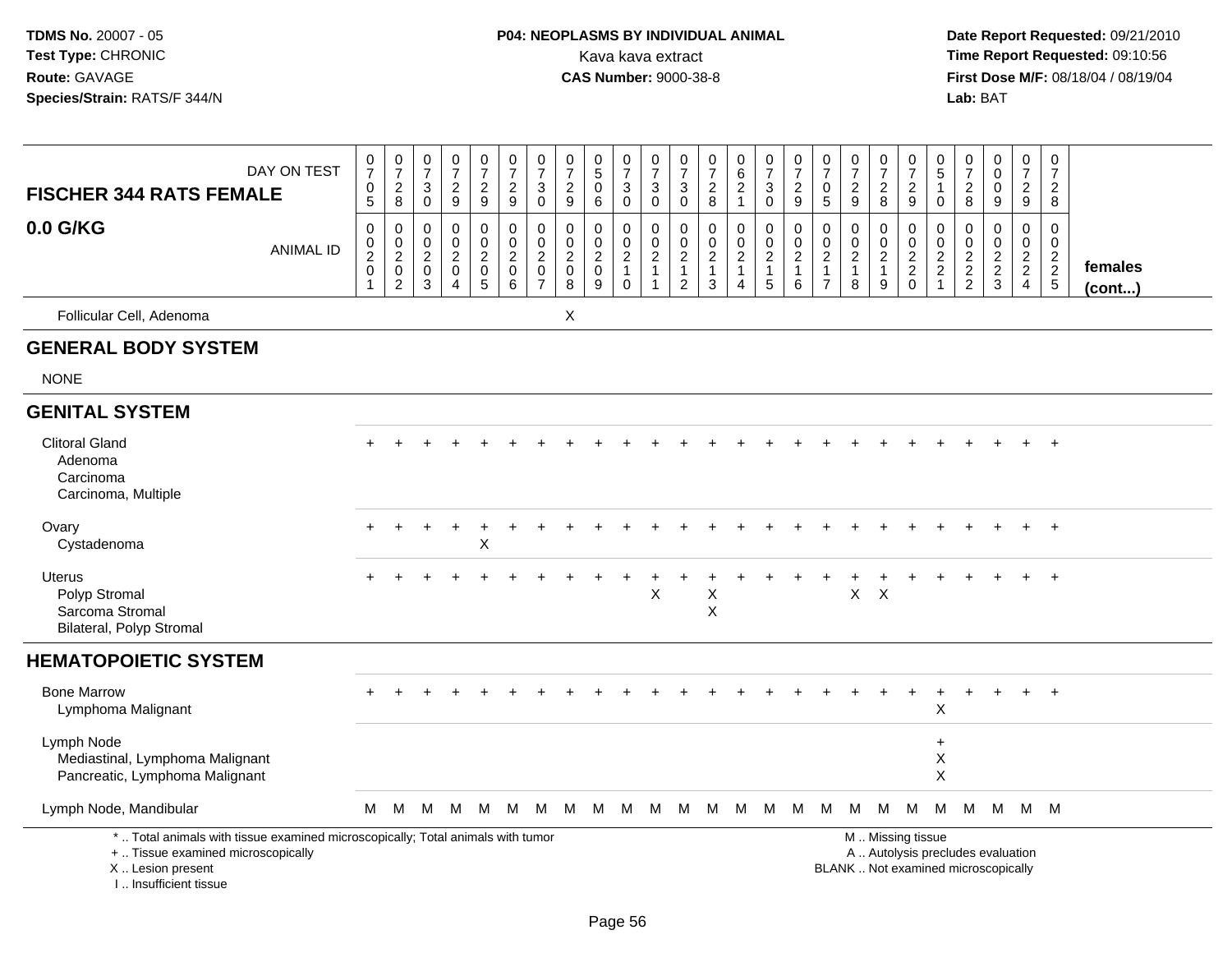I .. Insufficient tissue

## **P04: NEOPLASMS BY INDIVIDUAL ANIMAL**<br>Kava kava extract Kava kava extract **Time Report Requested:** 09:10:56<br>**CAS Number:** 9000-38-8 **CAS Number:** 9000-38-8

 **Date Report Requested:** 09/21/2010 **First Dose M/F:** 08/18/04 / 08/19/04 Lab: BAT **Lab:** BAT

| <b>FISCHER 344 RATS FEMALE</b>                                                                                                             | DAY ON TEST      | $\frac{0}{7}$<br>$\boldsymbol{0}$<br>$\overline{5}$                       | $\frac{0}{7}$<br>$_{8}^{\rm 2}$                                     | $\frac{0}{7}$<br>$\mathbf{3}$<br>$\mathbf 0$           | $\frac{0}{7}$<br>$\frac{2}{9}$                                                      | $\frac{0}{7}$<br>$\frac{2}{9}$                                                         | $\frac{0}{7}$<br>$\frac{2}{9}$                                         | $\frac{0}{7}$<br>3<br>$\mathbf 0$                                             | $\frac{0}{7}$<br>$\frac{2}{9}$                     | $\begin{smallmatrix}0\0\5\end{smallmatrix}$<br>0<br>6            | $\frac{0}{7}$<br>3<br>$\mathbf 0$                                           | $\frac{0}{7}$<br>$\mathbf{3}$<br>$\mathbf 0$               | $\frac{0}{7}$<br>3<br>$\mathbf 0$                                              | $\frac{0}{7}$<br>$\frac{2}{8}$                            | 0<br>$\frac{6}{2}$<br>$\mathbf{1}$                                   | $\begin{array}{c} 0 \\ 7 \\ 3 \end{array}$<br>$\ddot{\mathbf{0}}$                                  | $\frac{0}{7}$<br>$\frac{2}{9}$                                    | $\frac{0}{7}$<br>0<br>5                                                | $\frac{0}{7}$<br>$\frac{2}{9}$                                    | $\frac{0}{7}$<br>$\frac{2}{8}$                               | $\frac{0}{7}$<br>$\frac{2}{9}$                                                                | 0<br>5<br>$\mathbf 0$                      | $\frac{0}{7}$<br>$\frac{2}{8}$  | $_0^0$<br>$\pmb{0}$<br>9                                    | $\frac{0}{7}$<br>$\frac{2}{9}$                                         | 0<br>$\overline{7}$<br>$\overline{2}$<br>8  |                   |
|--------------------------------------------------------------------------------------------------------------------------------------------|------------------|---------------------------------------------------------------------------|---------------------------------------------------------------------|--------------------------------------------------------|-------------------------------------------------------------------------------------|----------------------------------------------------------------------------------------|------------------------------------------------------------------------|-------------------------------------------------------------------------------|----------------------------------------------------|------------------------------------------------------------------|-----------------------------------------------------------------------------|------------------------------------------------------------|--------------------------------------------------------------------------------|-----------------------------------------------------------|----------------------------------------------------------------------|----------------------------------------------------------------------------------------------------|-------------------------------------------------------------------|------------------------------------------------------------------------|-------------------------------------------------------------------|--------------------------------------------------------------|-----------------------------------------------------------------------------------------------|--------------------------------------------|---------------------------------|-------------------------------------------------------------|------------------------------------------------------------------------|---------------------------------------------|-------------------|
| 0.0 G/KG                                                                                                                                   | <b>ANIMAL ID</b> | $\mathbf 0$<br>$\pmb{0}$<br>$\overline{2}$<br>$\mathbf 0$<br>$\mathbf{1}$ | 0<br>$\pmb{0}$<br>$\boldsymbol{2}$<br>$\mathbf 0$<br>$\overline{2}$ | $\mathbf 0$<br>0<br>$\overline{2}$<br>$\mathbf 0$<br>3 | $\mathbf 0$<br>$\pmb{0}$<br>$\overline{2}$<br>$\mathbf 0$<br>$\boldsymbol{\Lambda}$ | $\mathbf 0$<br>$\mathbf 0$<br>$\overline{2}$<br>$\mathsf{O}\xspace$<br>$5\phantom{.0}$ | $\mathbf 0$<br>$\mathbf 0$<br>$\overline{c}$<br>$\mathbf 0$<br>$\,6\,$ | $\mathbf 0$<br>$\mathbf 0$<br>$\overline{c}$<br>$\mathbf 0$<br>$\overline{7}$ | $\mathbf 0$<br>0<br>$\sqrt{2}$<br>$\mathbf 0$<br>8 | $\mathbf 0$<br>$\mathbf 0$<br>$\overline{2}$<br>$\mathbf 0$<br>9 | $\mathbf 0$<br>$\mathbf 0$<br>$\overline{2}$<br>$\mathbf{1}$<br>$\mathbf 0$ | $\mathbf 0$<br>$\pmb{0}$<br>$\overline{2}$<br>$\mathbf{1}$ | $\mathbf 0$<br>$\mathbf 0$<br>$\overline{c}$<br>$\mathbf{1}$<br>$\overline{2}$ | $\mathbf 0$<br>0<br>$\overline{2}$<br>$\overline{1}$<br>3 | 0<br>$\mathbf 0$<br>$\overline{2}$<br>$\mathbf{1}$<br>$\overline{4}$ | $\pmb{0}$<br>$\begin{smallmatrix} 0\\2 \end{smallmatrix}$<br>$\begin{array}{c} 1 \\ 5 \end{array}$ | $\mathbf 0$<br>$\mathbf 0$<br>$\overline{2}$<br>$\mathbf{1}$<br>6 | $\mathbf 0$<br>0<br>$\boldsymbol{2}$<br>$\mathbf{1}$<br>$\overline{7}$ | $\mathbf 0$<br>$\mathbf 0$<br>$\overline{2}$<br>$\mathbf{1}$<br>8 | 0<br>$\boldsymbol{0}$<br>$\overline{2}$<br>$\mathbf{1}$<br>9 | $\mathbf 0$<br>$\frac{0}{2}$<br>0                                                             | 0<br>0<br>$\overline{c}$<br>$\overline{2}$ | 0<br>$\pmb{0}$<br>$\frac{2}{2}$ | $\mathbf 0$<br>$\pmb{0}$<br>$\overline{2}$<br>$\frac{2}{3}$ | $\mathbf 0$<br>0<br>$\overline{2}$<br>$\overline{2}$<br>$\overline{4}$ | $\mathbf 0$<br>$\mathbf 0$<br>$\frac{2}{5}$ | females<br>(cont) |
| Lymph Node, Mesenteric<br>Leukemia Mononuclear<br>Lymphoma Malignant                                                                       |                  |                                                                           |                                                                     |                                                        |                                                                                     |                                                                                        |                                                                        |                                                                               |                                                    | X                                                                |                                                                             |                                                            |                                                                                |                                                           |                                                                      |                                                                                                    |                                                                   |                                                                        |                                                                   |                                                              |                                                                                               | X                                          |                                 |                                                             | $+$                                                                    | $+$                                         |                   |
| Spleen<br>Leukemia Mononuclear<br>Lymphoma Malignant                                                                                       |                  |                                                                           |                                                                     |                                                        |                                                                                     |                                                                                        |                                                                        |                                                                               |                                                    | X                                                                |                                                                             |                                                            |                                                                                |                                                           |                                                                      |                                                                                                    |                                                                   | X                                                                      |                                                                   |                                                              |                                                                                               | $\sf X$                                    |                                 |                                                             |                                                                        |                                             |                   |
| Thymus<br>Lymphoma Malignant                                                                                                               |                  |                                                                           |                                                                     |                                                        |                                                                                     |                                                                                        |                                                                        |                                                                               |                                                    |                                                                  |                                                                             |                                                            |                                                                                |                                                           |                                                                      |                                                                                                    |                                                                   |                                                                        |                                                                   |                                                              |                                                                                               | Χ                                          |                                 |                                                             |                                                                        | $\overline{+}$                              |                   |
| <b>INTEGUMENTARY SYSTEM</b>                                                                                                                |                  |                                                                           |                                                                     |                                                        |                                                                                     |                                                                                        |                                                                        |                                                                               |                                                    |                                                                  |                                                                             |                                                            |                                                                                |                                                           |                                                                      |                                                                                                    |                                                                   |                                                                        |                                                                   |                                                              |                                                                                               |                                            |                                 |                                                             |                                                                        |                                             |                   |
| <b>Mammary Gland</b><br>Adenolipoma<br>Adenoma                                                                                             |                  |                                                                           |                                                                     |                                                        |                                                                                     |                                                                                        |                                                                        |                                                                               |                                                    |                                                                  |                                                                             |                                                            |                                                                                |                                                           |                                                                      |                                                                                                    | $\pmb{\times}$                                                    |                                                                        |                                                                   |                                                              |                                                                                               |                                            |                                 |                                                             |                                                                        |                                             |                   |
| Carcinoma<br>Fibroadenoma<br>Fibroadenoma, Multiple                                                                                        |                  |                                                                           | $\sf X$                                                             |                                                        |                                                                                     | $X$ $X$                                                                                | X                                                                      |                                                                               |                                                    |                                                                  | X                                                                           |                                                            | X                                                                              |                                                           |                                                                      |                                                                                                    |                                                                   | $X$ $X$                                                                |                                                                   |                                                              | $X$ $X$                                                                                       |                                            |                                 |                                                             | X                                                                      |                                             |                   |
| Skin<br>Subcutaneous Tissue, Fibroma                                                                                                       |                  | $\boldsymbol{\mathsf{X}}$                                                 |                                                                     |                                                        |                                                                                     |                                                                                        |                                                                        |                                                                               |                                                    |                                                                  |                                                                             |                                                            |                                                                                |                                                           |                                                                      |                                                                                                    |                                                                   |                                                                        |                                                                   |                                                              |                                                                                               |                                            |                                 |                                                             |                                                                        |                                             |                   |
| <b>MUSCULOSKELETAL SYSTEM</b>                                                                                                              |                  |                                                                           |                                                                     |                                                        |                                                                                     |                                                                                        |                                                                        |                                                                               |                                                    |                                                                  |                                                                             |                                                            |                                                                                |                                                           |                                                                      |                                                                                                    |                                                                   |                                                                        |                                                                   |                                                              |                                                                                               |                                            |                                 |                                                             |                                                                        |                                             |                   |
| <b>Bone</b>                                                                                                                                |                  |                                                                           |                                                                     |                                                        |                                                                                     |                                                                                        |                                                                        |                                                                               |                                                    |                                                                  |                                                                             |                                                            |                                                                                |                                                           |                                                                      |                                                                                                    |                                                                   |                                                                        |                                                                   |                                                              |                                                                                               |                                            |                                 |                                                             | $\ddot{}$                                                              | $+$                                         |                   |
| <b>Skeletal Muscle</b>                                                                                                                     |                  |                                                                           |                                                                     |                                                        |                                                                                     |                                                                                        |                                                                        |                                                                               |                                                    |                                                                  |                                                                             |                                                            |                                                                                |                                                           |                                                                      |                                                                                                    |                                                                   |                                                                        |                                                                   |                                                              |                                                                                               |                                            | $+$                             |                                                             |                                                                        |                                             |                   |
| <b>NERVOUS SYSTEM</b>                                                                                                                      |                  |                                                                           |                                                                     |                                                        |                                                                                     |                                                                                        |                                                                        |                                                                               |                                                    |                                                                  |                                                                             |                                                            |                                                                                |                                                           |                                                                      |                                                                                                    |                                                                   |                                                                        |                                                                   |                                                              |                                                                                               |                                            |                                 |                                                             |                                                                        |                                             |                   |
| *  Total animals with tissue examined microscopically; Total animals with tumor<br>+  Tissue examined microscopically<br>X  Lesion present |                  |                                                                           |                                                                     |                                                        |                                                                                     |                                                                                        |                                                                        |                                                                               |                                                    |                                                                  |                                                                             |                                                            |                                                                                |                                                           |                                                                      |                                                                                                    |                                                                   |                                                                        |                                                                   |                                                              | M  Missing tissue<br>A  Autolysis precludes evaluation<br>BLANK  Not examined microscopically |                                            |                                 |                                                             |                                                                        |                                             |                   |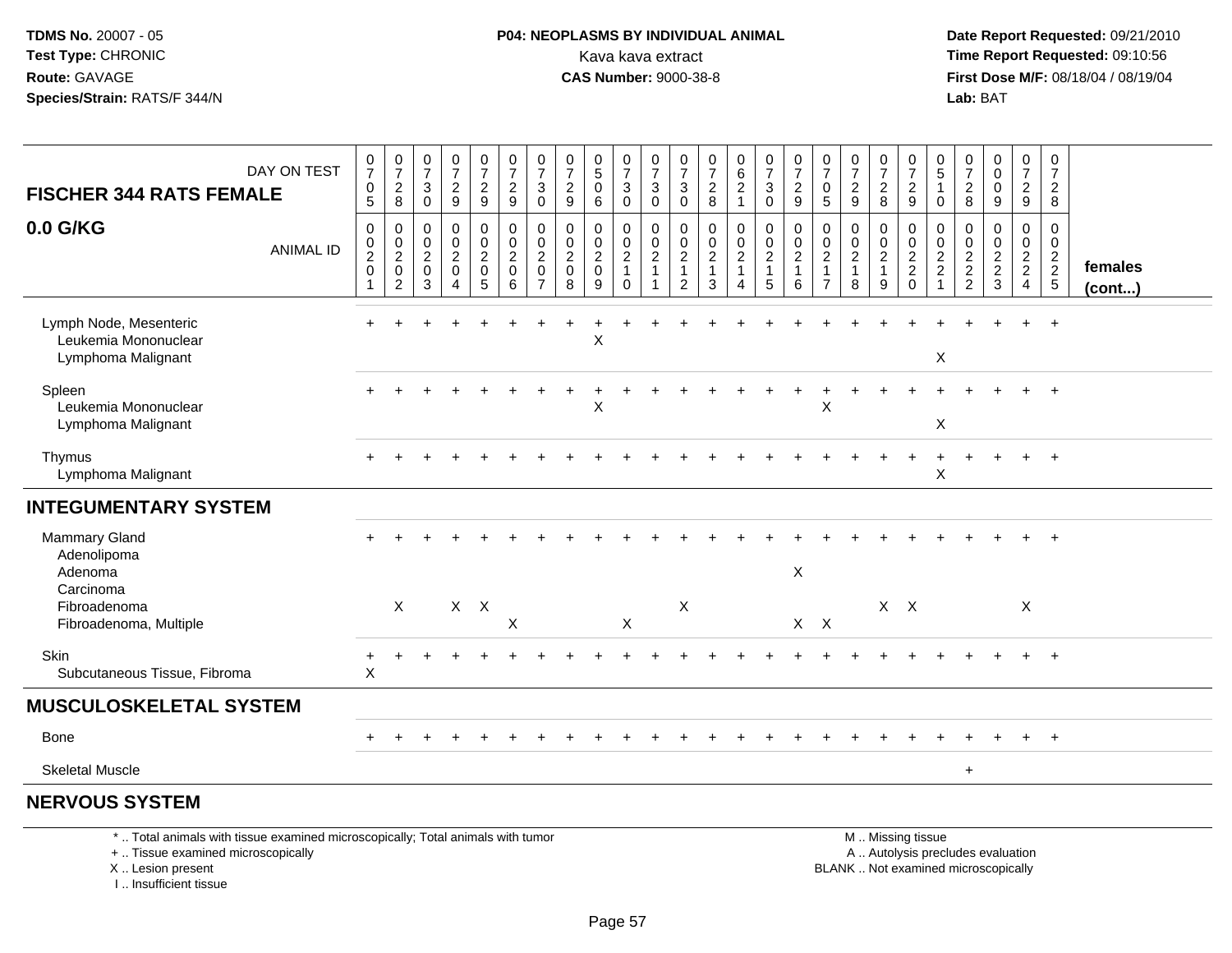**Date Report Requested:** 09/21/2010 **First Dose M/F:** 08/18/04 / 08/19/04 Lab: BAT **Lab:** BAT

| <b>FISCHER 344 RATS FEMALE</b>                                                  | DAY ON TEST      | $\pmb{0}$<br>$\overline{7}$<br>$\pmb{0}$<br>5                         | $\frac{0}{7}$<br>$\frac{2}{8}$                                       | $\frac{0}{7}$<br>$\sqrt{3}$<br>$\mathbf 0$                   | $\frac{0}{7}$<br>$\overline{a}$<br>$\boldsymbol{9}$    | $\frac{0}{7}$<br>$\frac{2}{9}$                                                | $\frac{0}{7}$<br>$\overline{c}$<br>$9\,$               | 0<br>$\overline{7}$<br>3<br>$\mathsf{O}\xspace$ | $\frac{0}{7}$<br>$\frac{2}{9}$                                              | $\begin{matrix} 0 \\ 5 \end{matrix}$<br>0<br>$\,6\,$   | $\frac{0}{7}$<br>$\mathbf{3}$<br>$\mathbf 0$                           | 0<br>$\overline{7}$<br>3<br>$\mathbf 0$  | $\frac{0}{7}$<br>3<br>$\mathbf 0$             | $\frac{0}{7}$<br>$\frac{2}{8}$                                                 | $\begin{matrix} 0 \\ 6 \\ 2 \end{matrix}$<br>$\mathbf{1}$         | $\frac{0}{7}$<br>$\sqrt{3}$<br>$\mathbf 0$                      | $\frac{0}{7}$<br>$\overline{c}$<br>$\boldsymbol{9}$ | $\frac{0}{7}$<br>0<br>5                                                                     | $\frac{0}{7}$<br>$\overline{c}$<br>9 | 0<br>$\boldsymbol{7}$<br>$_{8}^2$ | $\pmb{0}$<br>$\overline{7}$<br>$\frac{2}{9}$               | 0<br>$\sqrt{5}$<br>0                   | $\frac{0}{7}$<br>$\overline{c}$<br>8                                         | 0<br>$\pmb{0}$<br>0<br>$\boldsymbol{9}$ | 0<br>$\overline{7}$<br>$\frac{2}{9}$                | 0<br>$\overline{7}$<br>$\overline{c}$<br>8 |                   |
|---------------------------------------------------------------------------------|------------------|-----------------------------------------------------------------------|----------------------------------------------------------------------|--------------------------------------------------------------|--------------------------------------------------------|-------------------------------------------------------------------------------|--------------------------------------------------------|-------------------------------------------------|-----------------------------------------------------------------------------|--------------------------------------------------------|------------------------------------------------------------------------|------------------------------------------|-----------------------------------------------|--------------------------------------------------------------------------------|-------------------------------------------------------------------|-----------------------------------------------------------------|-----------------------------------------------------|---------------------------------------------------------------------------------------------|--------------------------------------|-----------------------------------|------------------------------------------------------------|----------------------------------------|------------------------------------------------------------------------------|-----------------------------------------|-----------------------------------------------------|--------------------------------------------|-------------------|
| 0.0 G/KG                                                                        | <b>ANIMAL ID</b> | $\,0\,$<br>$\begin{smallmatrix} 0\\ 2 \end{smallmatrix}$<br>$\pmb{0}$ | $\pmb{0}$<br>$\begin{matrix} 0 \\ 2 \\ 0 \end{matrix}$<br>$\sqrt{2}$ | $\pmb{0}$<br>$\pmb{0}$<br>$\overline{2}$<br>$\mathbf 0$<br>3 | 0<br>$\mathbf 0$<br>$\overline{2}$<br>$\mathbf 0$<br>4 | $\pmb{0}$<br>$\begin{smallmatrix} 0\\2 \end{smallmatrix}$<br>$\mathbf 0$<br>5 | $\mathbf 0$<br>$\mathsf 0$<br>$\overline{2}$<br>0<br>6 | 0<br>0<br>$\overline{2}$<br>0<br>$\overline{7}$ | $\pmb{0}$<br>$\begin{smallmatrix} 0\\2 \end{smallmatrix}$<br>$\pmb{0}$<br>8 | 0<br>$\mathbf 0$<br>$\overline{2}$<br>$\mathbf 0$<br>9 | $\,0\,$<br>$\mathbf 0$<br>$\overline{2}$<br>$\overline{1}$<br>$\Omega$ | 0<br>0<br>$\overline{c}$<br>$\mathbf{1}$ | 0<br>0<br>$\overline{2}$<br>$\mathbf{1}$<br>2 | $\pmb{0}$<br>$\begin{smallmatrix} 0\\2 \end{smallmatrix}$<br>$\mathbf{1}$<br>3 | $\mathbf 0$<br>$\mathbf 0$<br>$\overline{2}$<br>$\mathbf{1}$<br>4 | $\pmb{0}$<br>$\mathbf 0$<br>$\overline{2}$<br>$\mathbf{1}$<br>5 | 0<br>0<br>$\overline{c}$<br>1<br>6                  | $\pmb{0}$<br>$\begin{smallmatrix} 0\\2 \end{smallmatrix}$<br>$\mathbf{1}$<br>$\overline{7}$ | 0<br>$_2^0$<br>$\mathbf{1}$<br>8     | 0<br>$_2^0$<br>$\mathbf{1}$<br>9  | 0<br>$\begin{matrix} 0 \\ 2 \\ 2 \end{matrix}$<br>$\Omega$ | 0<br>0<br>$\sqrt{2}$<br>$\overline{c}$ | $\mathbf 0$<br>$\mathbf 0$<br>$\overline{2}$<br>$\sqrt{2}$<br>$\overline{2}$ | 0<br>0<br>$\frac{2}{2}$<br>3            | 0<br>$\mathsf 0$<br>$\frac{2}{2}$<br>$\overline{4}$ | 0<br>$\mathbf 0$<br>$\frac{2}{2}$<br>5     | females<br>(cont) |
| <b>Brain</b>                                                                    |                  | $\ddot{}$                                                             | $\pm$                                                                | ÷                                                            | $\ddot{}$                                              |                                                                               | ÷                                                      |                                                 |                                                                             |                                                        |                                                                        |                                          |                                               |                                                                                |                                                                   |                                                                 | ÷                                                   |                                                                                             |                                      |                                   |                                                            | ÷                                      | ÷                                                                            | $\ddot{}$                               | $+$                                                 | $+$                                        |                   |
| <b>RESPIRATORY SYSTEM</b>                                                       |                  |                                                                       |                                                                      |                                                              |                                                        |                                                                               |                                                        |                                                 |                                                                             |                                                        |                                                                        |                                          |                                               |                                                                                |                                                                   |                                                                 |                                                     |                                                                                             |                                      |                                   |                                                            |                                        |                                                                              |                                         |                                                     |                                            |                   |
| Lung<br>Leukemia Mononuclear<br>Lymphoma Malignant<br>Mediastinum, Fibrosarcoma |                  | $\ddot{}$                                                             |                                                                      |                                                              |                                                        |                                                                               |                                                        |                                                 |                                                                             | Χ                                                      |                                                                        |                                          |                                               |                                                                                |                                                                   |                                                                 |                                                     |                                                                                             |                                      |                                   |                                                            | $\sf X$                                |                                                                              |                                         | $+$                                                 | $\overline{+}$                             |                   |
| Nose                                                                            |                  | $\ddot{}$                                                             |                                                                      |                                                              |                                                        |                                                                               |                                                        |                                                 |                                                                             |                                                        |                                                                        |                                          |                                               |                                                                                |                                                                   |                                                                 |                                                     |                                                                                             |                                      |                                   |                                                            |                                        |                                                                              |                                         | $+$                                                 | $+$                                        |                   |
| Trachea                                                                         |                  | $\pm$                                                                 |                                                                      |                                                              |                                                        |                                                                               |                                                        |                                                 |                                                                             |                                                        |                                                                        |                                          |                                               |                                                                                |                                                                   |                                                                 |                                                     |                                                                                             |                                      |                                   |                                                            |                                        |                                                                              |                                         | $+$                                                 | $+$                                        |                   |
| <b>SPECIAL SENSES SYSTEM</b>                                                    |                  |                                                                       |                                                                      |                                                              |                                                        |                                                                               |                                                        |                                                 |                                                                             |                                                        |                                                                        |                                          |                                               |                                                                                |                                                                   |                                                                 |                                                     |                                                                                             |                                      |                                   |                                                            |                                        |                                                                              |                                         |                                                     |                                            |                   |
| Ear<br><b>Neural Crest Tumor</b>                                                |                  |                                                                       |                                                                      |                                                              |                                                        |                                                                               |                                                        |                                                 |                                                                             |                                                        |                                                                        |                                          |                                               |                                                                                |                                                                   |                                                                 |                                                     |                                                                                             |                                      |                                   |                                                            |                                        |                                                                              |                                         |                                                     |                                            |                   |
| Eye                                                                             |                  | $\ddot{}$                                                             |                                                                      |                                                              |                                                        |                                                                               |                                                        |                                                 |                                                                             |                                                        |                                                                        |                                          |                                               |                                                                                |                                                                   |                                                                 |                                                     |                                                                                             |                                      |                                   |                                                            |                                        |                                                                              |                                         | $\ddot{}$                                           | $+$                                        |                   |
| <b>Harderian Gland</b>                                                          |                  | $\pm$                                                                 |                                                                      |                                                              |                                                        |                                                                               |                                                        |                                                 |                                                                             |                                                        |                                                                        |                                          |                                               |                                                                                |                                                                   |                                                                 |                                                     |                                                                                             |                                      |                                   |                                                            |                                        |                                                                              |                                         | $+$                                                 | $+$                                        |                   |
| <b>URINARY SYSTEM</b>                                                           |                  |                                                                       |                                                                      |                                                              |                                                        |                                                                               |                                                        |                                                 |                                                                             |                                                        |                                                                        |                                          |                                               |                                                                                |                                                                   |                                                                 |                                                     |                                                                                             |                                      |                                   |                                                            |                                        |                                                                              |                                         |                                                     |                                            |                   |
| Kidney<br>Leukemia Mononuclear                                                  |                  | $\ddot{}$                                                             |                                                                      |                                                              |                                                        |                                                                               |                                                        |                                                 |                                                                             |                                                        |                                                                        |                                          |                                               |                                                                                |                                                                   |                                                                 |                                                     |                                                                                             |                                      |                                   |                                                            |                                        |                                                                              |                                         | $+$                                                 | $+$                                        |                   |
| <b>Urinary Bladder</b>                                                          |                  | $\pm$                                                                 |                                                                      |                                                              |                                                        |                                                                               |                                                        |                                                 |                                                                             |                                                        |                                                                        |                                          |                                               |                                                                                |                                                                   |                                                                 |                                                     |                                                                                             | $\div$                               | $\pm$                             | ÷                                                          |                                        |                                                                              | $\overline{+}$                          | $+$                                                 | $+$                                        |                   |
| <b>SYSTEMIC LESIONS</b>                                                         |                  |                                                                       |                                                                      |                                                              |                                                        |                                                                               |                                                        |                                                 |                                                                             |                                                        |                                                                        |                                          |                                               |                                                                                |                                                                   |                                                                 |                                                     |                                                                                             |                                      |                                   |                                                            |                                        |                                                                              |                                         |                                                     |                                            |                   |

\* .. Total animals with tissue examined microscopically; Total animals with tumor

+ .. Tissue examined microscopically

X .. Lesion present

I .. Insufficient tissue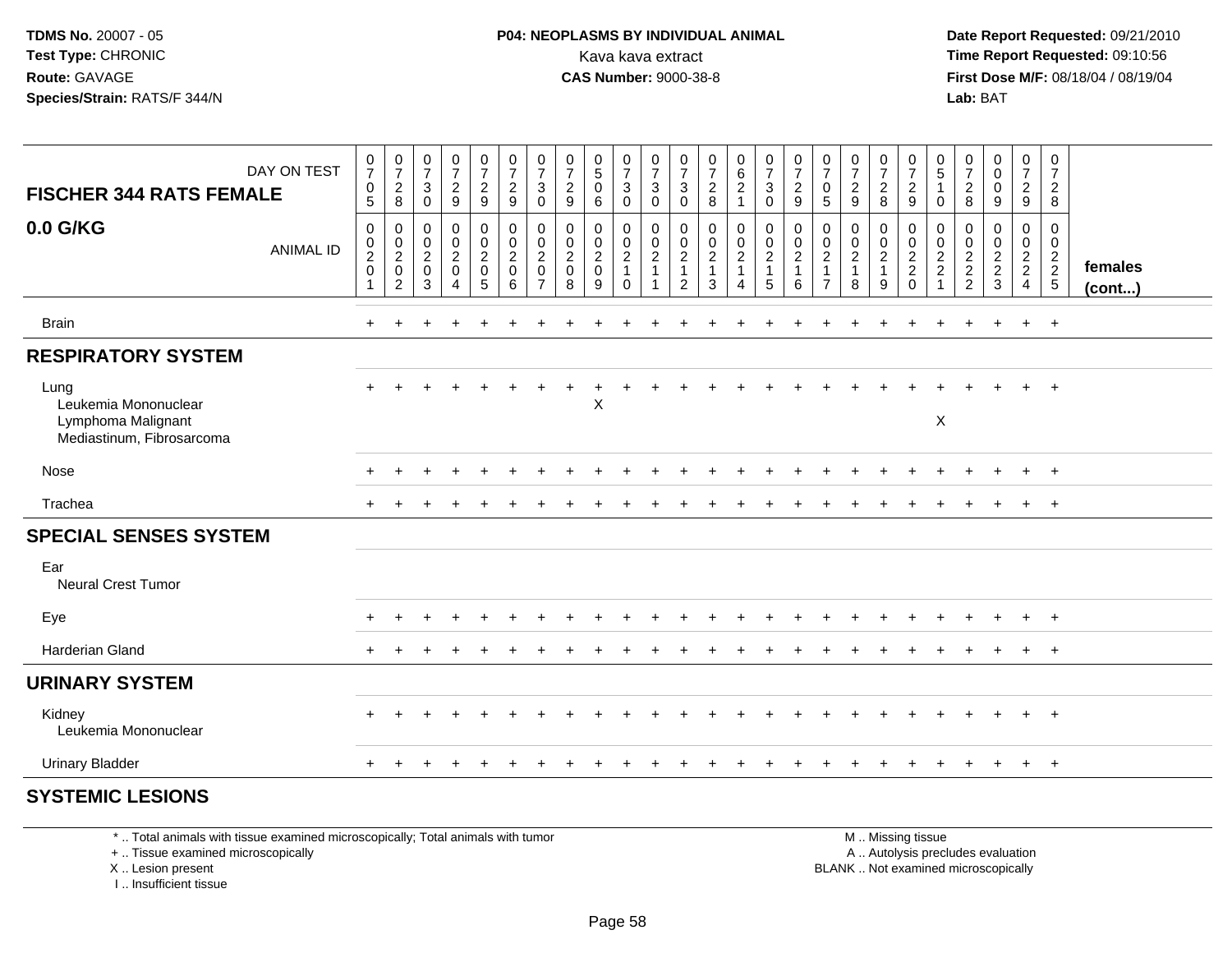#### **P04: NEOPLASMS BY INDIVIDUAL ANIMAL**<br>Kava kava extract Kava kava extract **Time Report Requested:** 09:10:56<br>**CAS Number:** 9000-38-8<br>**Tirst Dose M/F:** 08/18/04 / 08/19/04

 **Date Report Requested:** 09/21/2010 **First Dose M/F:** 08/18/04 / 08/19/04 Lab: BAT **Lab:** BAT

| DAY ON TEST<br><b>FISCHER 344 RATS FEMALE</b>                               | 0<br>$\rightarrow$<br>$\boldsymbol{0}$<br>5 | 0<br>$\rightarrow$<br>2<br>8               | 0<br>$\rightarrow$<br>3<br>0                 | $\mathbf 0$<br>⇁<br>$\overline{2}$<br>9              | $\mathbf 0$<br>-<br>ົ<br>$\epsilon$<br>9 | $\overline{0}$<br>$\rightarrow$<br>$\overline{2}$<br>9 | 0<br>3<br>0                                                      | $\frac{0}{7}$<br>$\frac{2}{9}$           | 0<br>$\overline{5}$<br>0<br>6                      | 0<br>$\rightarrow$<br>3<br>0   | $\overline{0}$<br>3 | 0<br>$\rightarrow$<br>3<br>0 | $\mathbf 0$<br>$\Omega$<br>$\epsilon$<br>8 | 0<br>6<br>$\Omega$<br>$\epsilon$ | 0<br>$\rightarrow$<br>3<br>0 | 0<br>$\rightarrow$<br>$\overline{2}$<br>9 | 0<br>-<br>U<br>5                           | $\frac{0}{7}$<br>$\overline{c}$<br>9 | 0<br>$\sim$<br>$\epsilon$<br>8    | $\frac{0}{7}$<br>2<br>9                                 | 0<br>5<br>0                   | 0<br>-<br>ົ<br>$\epsilon$<br>8                          | $\overline{0}$<br>$\mathbf 0$<br>0<br>9                      | $\overline{0}$<br>$\rightarrow$<br>$\frac{2}{9}$          | 0<br>$\rightarrow$<br>$\overline{2}$<br>8                     |                         |
|-----------------------------------------------------------------------------|---------------------------------------------|--------------------------------------------|----------------------------------------------|------------------------------------------------------|------------------------------------------|--------------------------------------------------------|------------------------------------------------------------------|------------------------------------------|----------------------------------------------------|--------------------------------|---------------------|------------------------------|--------------------------------------------|----------------------------------|------------------------------|-------------------------------------------|--------------------------------------------|--------------------------------------|-----------------------------------|---------------------------------------------------------|-------------------------------|---------------------------------------------------------|--------------------------------------------------------------|-----------------------------------------------------------|---------------------------------------------------------------|-------------------------|
| $0.0$ G/KG<br>ANIMAL ID                                                     | 0<br>0<br>$\overline{2}$<br>$\mathbf 0$     | 0<br>0<br>$\overline{2}$<br>$\pmb{0}$<br>2 | 0<br>0<br>$\overline{c}$<br>$\mathbf 0$<br>3 | $\mathbf 0$<br>0<br>$\overline{2}$<br>$\pmb{0}$<br>4 | $\sim$<br>$\sim$<br>0<br>$5\overline{)}$ | $\mathbf 0$<br>0<br>$\overline{2}$<br>$\mathsf 0$<br>6 | 0<br>0<br>$\Omega$<br>$\epsilon$<br>$\mathsf 0$<br>$\rightarrow$ | 0<br>$\pmb{0}$<br>$^2_{\rm 0}$<br>$\, 8$ | 0<br>$\pmb{0}$<br>$\overline{c}$<br>$\pmb{0}$<br>9 | 0<br>0<br>C<br>$\epsilon$<br>0 | 0<br>$\overline{2}$ | 0<br>0<br>2<br>ົ<br>∠        | 0<br>0<br>⌒<br><u>.</u><br>3               | 0<br>0<br>$\overline{2}$<br>4    | 0<br>0<br>2<br>5             | 0<br>0<br>$\overline{c}$<br>6             | 0<br>$\sim$<br>$\epsilon$<br>$\rightarrow$ | 0<br>$\overline{2}$<br>8             | 0<br>0<br>$\sim$<br><u>L</u><br>9 | 0<br>0<br>$\overline{2}$<br>$\overline{c}$<br>$\pmb{0}$ | 0<br>0<br>$\overline{2}$<br>2 | 0<br>0<br>ົ<br>∼<br>ົ<br><u>.</u><br>$\mathcal{D}$<br>∠ | $\overline{0}$<br>0<br>$\overline{2}$<br>$\overline{c}$<br>3 | $\mathbf 0$<br>0<br>$\overline{2}$<br>$\overline{c}$<br>4 | 0<br>0<br>$\overline{2}$<br>$\overline{2}$<br>$5\phantom{.0}$ | females<br>$($ cont $)$ |
| Multiple Organ<br>Adenolipoma<br>Leukemia Mononuclear<br>Lymphoma Malignant |                                             |                                            |                                              |                                                      |                                          |                                                        |                                                                  |                                          | Χ                                                  |                                |                     |                              |                                            |                                  |                              |                                           | X                                          |                                      |                                   |                                                         | X                             |                                                         |                                                              |                                                           | $+$                                                           |                         |

\* .. Total animals with tissue examined microscopically; Total animals with tumor

+ .. Tissue examined microscopically

X .. Lesion present

I .. Insufficient tissue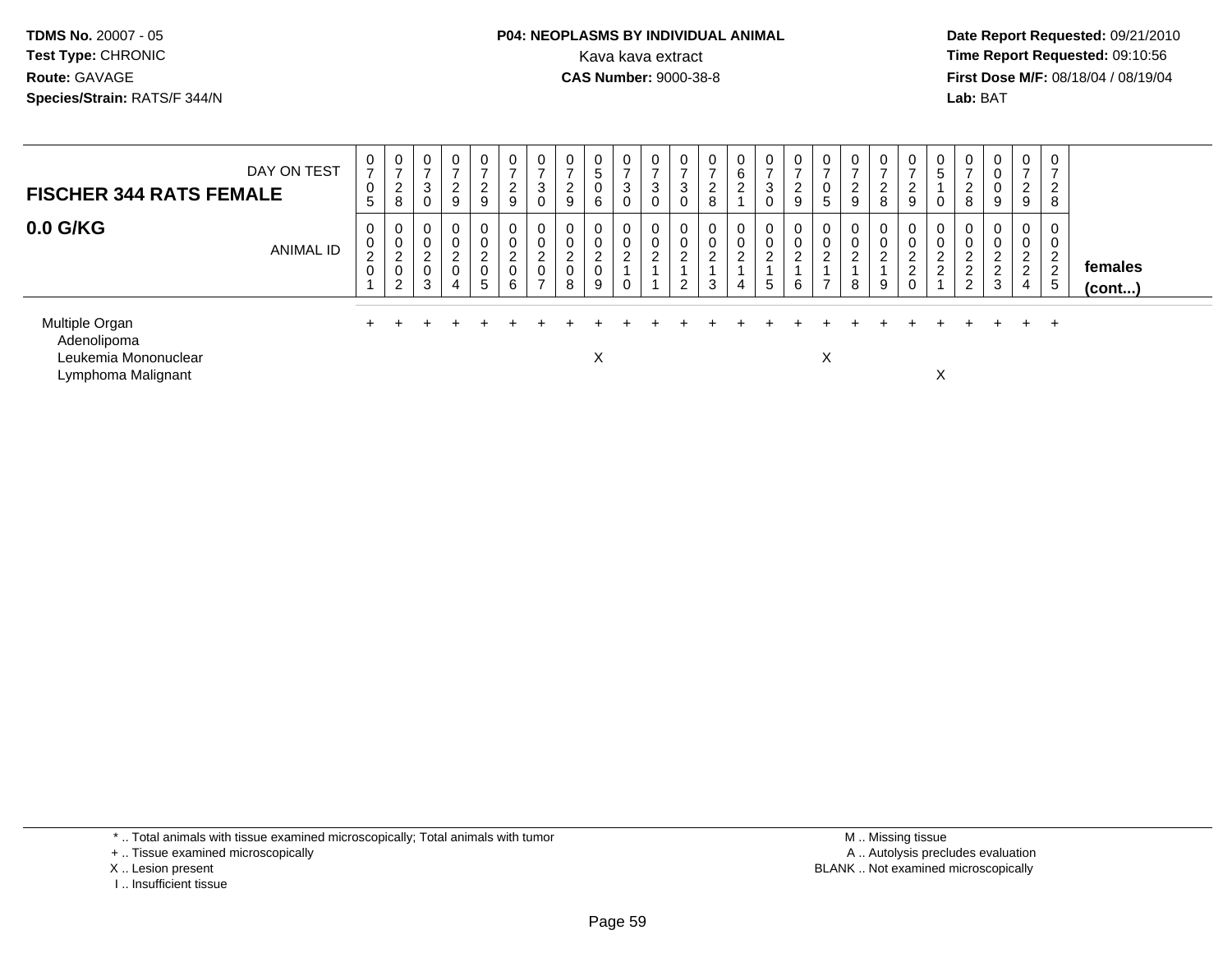# **P04: NEOPLASMS BY INDIVIDUAL ANIMAL**<br>Kava kava extract Kava kava extract **Time Report Requested:** 09:10:56<br>**CAS Number:** 9000-38-8 **CAS Number:** 9000-38-8

 **Date Report Requested:** 09/21/2010 **First Dose M/F:** 08/18/04 / 08/19/04 Lab: BAT **Lab:** BAT

|                                                                                                                                                                     |                                 | $\pmb{0}$                         | 0                                                             |                                                     |                                                 |                                                                    |                                                  | 0                                                                         |                                                                        |                                                  | 0                                                |                                                                       |                                                                           |                                         |                                                       |                                                              | 0                                                              | $\mathbf 0$                                                    | 0                                                    | 0                                   |                                           | 0                                                          |                                                                |                                                          | $\pmb{0}$                                                      |                         |
|---------------------------------------------------------------------------------------------------------------------------------------------------------------------|---------------------------------|-----------------------------------|---------------------------------------------------------------|-----------------------------------------------------|-------------------------------------------------|--------------------------------------------------------------------|--------------------------------------------------|---------------------------------------------------------------------------|------------------------------------------------------------------------|--------------------------------------------------|--------------------------------------------------|-----------------------------------------------------------------------|---------------------------------------------------------------------------|-----------------------------------------|-------------------------------------------------------|--------------------------------------------------------------|----------------------------------------------------------------|----------------------------------------------------------------|------------------------------------------------------|-------------------------------------|-------------------------------------------|------------------------------------------------------------|----------------------------------------------------------------|----------------------------------------------------------|----------------------------------------------------------------|-------------------------|
| DAY ON TEST<br><b>FISCHER 344 RATS FEMALE</b>                                                                                                                       | $_{6}^{\rm 0}$<br>$\frac{9}{2}$ | $\overline{4}$<br>5               | $\overline{7}$<br>$\mathbf 0$                                 | $\frac{0}{7}$<br>$\sqrt{3}$                         | $\frac{0}{7}$<br>$\sqrt{2}$                     | $\begin{array}{c} 0 \\ 7 \end{array}$<br>$\ensuremath{\mathsf{3}}$ | $\frac{0}{7}$<br>$\overline{c}$                  | $\overline{7}$<br>$\overline{c}$                                          | $\begin{array}{c} 0 \\ 5 \end{array}$                                  | $\begin{array}{c} 0 \\ 6 \end{array}$<br>$\,6\,$ | $\,6\,$<br>$\overline{1}$                        | $\frac{0}{7}$<br>$\sqrt{2}$                                           | $\frac{0}{7}$<br>$\frac{2}{9}$                                            | $\frac{0}{7}$<br>3                      | $\begin{array}{c} 0 \\ 7 \end{array}$<br>$\mathbf{3}$ | $\begin{array}{c} 0 \\ 6 \end{array}$<br>$\frac{9}{3}$       | $\overline{7}$<br>$\mathbf{3}$                                 | $\overline{7}$<br>$\overline{c}$                               | $\overline{6}$<br>$\boldsymbol{9}$                   | $\,6\,$<br>6                        | $\frac{0}{7}$<br>$\sqrt{2}$               | $\,6\,$<br>$\ensuremath{\mathsf{3}}$                       | $\begin{smallmatrix}0\\7\end{smallmatrix}$<br>$\sqrt{2}$       | $\begin{smallmatrix}0\\7\end{smallmatrix}$<br>$\sqrt{2}$ | $\overline{7}$<br>$\overline{c}$                               |                         |
|                                                                                                                                                                     |                                 | $\mathbf 0$                       | $\mathbf{1}$                                                  | $\mathbf 0$                                         | 9                                               | $\mathbf 0$                                                        | 9                                                | 9                                                                         | $9\,$                                                                  | 9                                                | $\sqrt{5}$                                       | $9\,$                                                                 |                                                                           | $\mathbf 0$                             | $\mathbf 0$                                           |                                                              | $\mathbf 0$                                                    | 8                                                              | 3                                                    | $\overline{4}$                      | 9                                         | $\overline{7}$                                             | 9                                                              | 8                                                        | 9                                                              |                         |
| 0.0 G/KG<br><b>ANIMAL ID</b>                                                                                                                                        | $\pmb{0}$<br>$\frac{0}{2}$<br>6 | $\mathbf 0$<br>$\frac{0}{2}$<br>7 | $\mathbf 0$<br>$\mathbf 0$<br>$\overline{2}$<br>$\frac{2}{8}$ | $\mathbf 0$<br>$\mathsf{O}\xspace$<br>$\frac{2}{9}$ | 0<br>$\overline{0}$<br>$\sqrt{2}$<br>$\sqrt{3}$ | $\mathbf 0$<br>$\mathbf 0$<br>$\overline{2}$<br>$\mathbf{3}$       | 0<br>$\pmb{0}$<br>$\overline{c}$<br>$\mathbf{3}$ | $\mathbf 0$<br>$\mathbf 0$<br>$\overline{c}$<br>$\ensuremath{\mathsf{3}}$ | $\mathbf 0$<br>$\mathsf{O}\xspace$<br>$\overline{2}$<br>$\mathfrak{B}$ | 0<br>$\mathbf 0$<br>$rac{2}{3}$                  | 0<br>$\mathbf 0$<br>$\overline{2}$<br>$\sqrt{3}$ | $\mathbf 0$<br>$\mathbf 0$<br>$\sqrt{2}$<br>$\ensuremath{\mathsf{3}}$ | $\mathbf 0$<br>$\mathbf 0$<br>$\overline{2}$<br>$\ensuremath{\mathsf{3}}$ | 0<br>$\mathbf 0$<br>$\overline{a}$<br>3 | 0<br>$\frac{0}{2}$<br>$\overline{4}$                  | 0<br>$\mathsf{O}\xspace$<br>$\overline{2}$<br>$\overline{4}$ | $\mathbf 0$<br>$\mathbf 0$<br>$\overline{2}$<br>$\overline{4}$ | $\mathbf 0$<br>$\mathbf 0$<br>$\overline{2}$<br>$\overline{4}$ | 0<br>$\mathbf 0$<br>$\overline{c}$<br>$\overline{4}$ | 0<br>$\frac{0}{2}$<br>$\frac{4}{5}$ | 0<br>$^{\rm 0}_{\rm 2}$<br>$\overline{4}$ | $\mathbf 0$<br>$\mathbf 0$<br>$\sqrt{2}$<br>$\overline{4}$ | $\mathbf 0$<br>$\mathbf 0$<br>$\overline{2}$<br>$\overline{4}$ | 0<br>$\mathbf 0$<br>$\overline{2}$<br>$\overline{4}$     | $\mathbf 0$<br>$\mathbf 0$<br>$\overline{2}$<br>$\overline{5}$ |                         |
|                                                                                                                                                                     |                                 |                                   |                                                               |                                                     | $\Omega$                                        | $\overline{1}$                                                     | $\overline{2}$                                   | 3                                                                         | $\Delta$                                                               |                                                  | 6                                                | $\overline{7}$                                                        | 8                                                                         | 9                                       | $\mathbf 0$                                           | 1                                                            | $\overline{2}$                                                 | 3                                                              | $\overline{4}$                                       |                                     | 6                                         | $\overline{7}$                                             | 8                                                              | 9                                                        | $\overline{0}$                                                 | * TOTALS                |
| <b>ALIMENTARY SYSTEM</b>                                                                                                                                            |                                 |                                   |                                                               |                                                     |                                                 |                                                                    |                                                  |                                                                           |                                                                        |                                                  |                                                  |                                                                       |                                                                           |                                         |                                                       |                                                              |                                                                |                                                                |                                                      |                                     |                                           |                                                            |                                                                |                                                          |                                                                |                         |
| Esophagus                                                                                                                                                           |                                 |                                   |                                                               |                                                     |                                                 |                                                                    |                                                  |                                                                           |                                                                        |                                                  |                                                  |                                                                       |                                                                           |                                         |                                                       |                                                              |                                                                |                                                                |                                                      |                                     |                                           |                                                            |                                                                |                                                          |                                                                | 50                      |
| Intestine Large, Cecum                                                                                                                                              |                                 |                                   |                                                               |                                                     |                                                 |                                                                    |                                                  |                                                                           |                                                                        |                                                  |                                                  |                                                                       |                                                                           |                                         |                                                       |                                                              |                                                                |                                                                |                                                      |                                     |                                           |                                                            |                                                                |                                                          |                                                                | 50                      |
| Intestine Large, Colon                                                                                                                                              |                                 |                                   |                                                               |                                                     |                                                 |                                                                    |                                                  |                                                                           |                                                                        |                                                  |                                                  |                                                                       |                                                                           |                                         |                                                       |                                                              |                                                                |                                                                |                                                      |                                     |                                           |                                                            |                                                                |                                                          |                                                                | 50                      |
| Intestine Large, Rectum                                                                                                                                             |                                 |                                   |                                                               |                                                     |                                                 |                                                                    |                                                  |                                                                           |                                                                        |                                                  |                                                  |                                                                       |                                                                           |                                         |                                                       |                                                              |                                                                |                                                                |                                                      |                                     |                                           |                                                            |                                                                |                                                          |                                                                | 50                      |
| Intestine Small, Duodenum                                                                                                                                           |                                 |                                   |                                                               |                                                     |                                                 |                                                                    |                                                  |                                                                           |                                                                        |                                                  |                                                  |                                                                       |                                                                           |                                         |                                                       |                                                              |                                                                |                                                                |                                                      |                                     |                                           |                                                            |                                                                |                                                          |                                                                | 50                      |
| Intestine Small, Ileum                                                                                                                                              |                                 |                                   |                                                               |                                                     |                                                 |                                                                    |                                                  |                                                                           |                                                                        |                                                  |                                                  |                                                                       |                                                                           |                                         |                                                       |                                                              |                                                                |                                                                |                                                      |                                     |                                           |                                                            |                                                                |                                                          |                                                                | 50                      |
| Intestine Small, Jejunum                                                                                                                                            |                                 |                                   |                                                               |                                                     |                                                 |                                                                    |                                                  |                                                                           |                                                                        |                                                  |                                                  |                                                                       |                                                                           |                                         |                                                       |                                                              |                                                                |                                                                |                                                      |                                     |                                           |                                                            |                                                                |                                                          |                                                                | 50                      |
| Liver<br>Leukemia Mononuclear<br>Lymphoma Malignant                                                                                                                 |                                 |                                   |                                                               |                                                     |                                                 |                                                                    |                                                  |                                                                           | $\mathsf X$                                                            |                                                  |                                                  |                                                                       |                                                                           |                                         |                                                       |                                                              |                                                                |                                                                | X                                                    |                                     |                                           |                                                            |                                                                |                                                          |                                                                | 50<br>4<br>$\mathbf{1}$ |
| Mesentery                                                                                                                                                           | $+$                             |                                   |                                                               |                                                     |                                                 |                                                                    | $+$                                              |                                                                           | $\ddot{}$                                                              |                                                  |                                                  |                                                                       |                                                                           |                                         |                                                       |                                                              |                                                                |                                                                |                                                      |                                     |                                           |                                                            |                                                                | $+$                                                      |                                                                | 10                      |
| Pancreas<br>Leukemia Mononuclear                                                                                                                                    |                                 |                                   |                                                               |                                                     |                                                 |                                                                    |                                                  |                                                                           |                                                                        |                                                  |                                                  |                                                                       |                                                                           |                                         |                                                       |                                                              |                                                                |                                                                | Χ                                                    |                                     |                                           |                                                            |                                                                |                                                          |                                                                | 50<br>$\mathbf{1}$      |
| Salivary Glands                                                                                                                                                     |                                 |                                   |                                                               |                                                     |                                                 |                                                                    |                                                  |                                                                           |                                                                        |                                                  |                                                  |                                                                       |                                                                           |                                         |                                                       |                                                              |                                                                |                                                                |                                                      |                                     |                                           |                                                            |                                                                |                                                          |                                                                | 50                      |
| Stomach, Forestomach<br>Sarcoma, Metastatic, Stomach, Glandular                                                                                                     |                                 |                                   |                                                               |                                                     |                                                 |                                                                    |                                                  |                                                                           |                                                                        |                                                  |                                                  |                                                                       |                                                                           |                                         |                                                       |                                                              |                                                                |                                                                |                                                      |                                     | X                                         |                                                            |                                                                |                                                          |                                                                | 50<br>$\mathbf{1}$      |
| Stomach, Glandular                                                                                                                                                  |                                 |                                   |                                                               |                                                     |                                                 |                                                                    |                                                  |                                                                           |                                                                        |                                                  |                                                  |                                                                       |                                                                           |                                         |                                                       |                                                              |                                                                |                                                                |                                                      |                                     |                                           |                                                            |                                                                |                                                          |                                                                | 50                      |
| *  Total animals with tissue examined microscopically; Total animals with tumor<br>+  Tissue examined microscopically<br>X  Lesion present<br>I Insufficient tissue |                                 |                                   |                                                               |                                                     |                                                 |                                                                    |                                                  |                                                                           |                                                                        |                                                  |                                                  |                                                                       |                                                                           |                                         |                                                       |                                                              |                                                                | BLANK  Not examined microscopically                            |                                                      | M  Missing tissue                   |                                           |                                                            | A  Autolysis precludes evaluation                              |                                                          |                                                                |                         |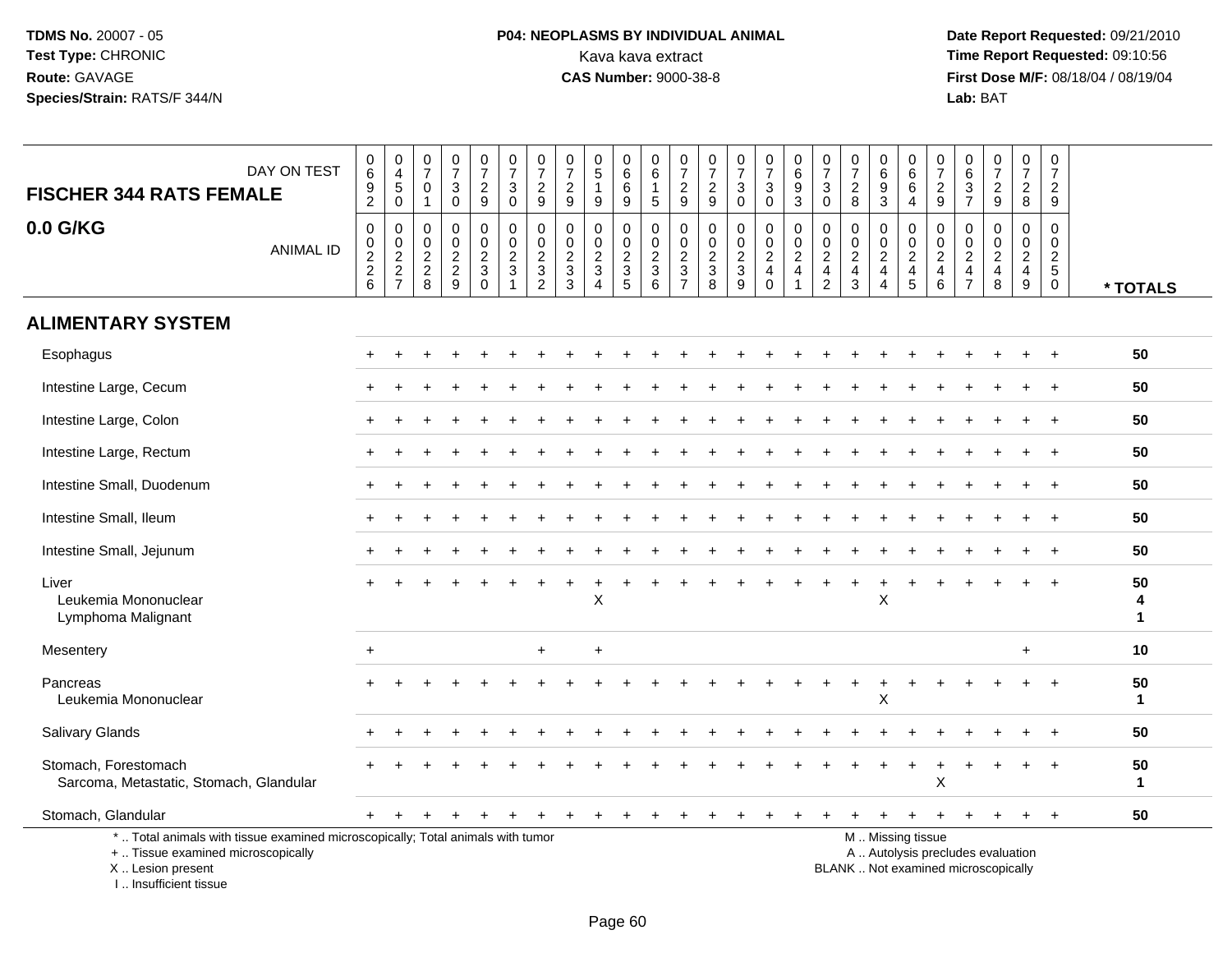## **P04: NEOPLASMS BY INDIVIDUAL ANIMAL**<br>Kava kava extract Kava kava extract **Time Report Requested:** 09:10:56<br>**CAS Number:** 9000-38-8<br>**Tirst Dose M/F:** 08/18/04 / 08/19/04

 **Date Report Requested:** 09/21/2010 **First Dose M/F:** 08/18/04 / 08/19/04 Lab: BAT **Lab:** BAT

| DAY ON TEST<br><b>FISCHER 344 RATS FEMALE</b>                                | $\begin{matrix} 0 \\ 6 \end{matrix}$<br>$\boldsymbol{9}$<br>$\overline{c}$ | $\begin{array}{c} 0 \\ 4 \\ 5 \end{array}$<br>$\mathbf 0$ | 0<br>$\overline{7}$<br>$\mathbf 0$<br>1                             | $\frac{0}{7}$<br>$\ensuremath{\mathsf{3}}$<br>$\mathbf 0$ | $\frac{0}{7}$<br>$\overline{a}$<br>9                   | $\begin{smallmatrix}0\\7\end{smallmatrix}$<br>$\mathbf{3}$<br>$\mathbf 0$ | $\frac{0}{7}$<br>$\sqrt{2}$<br>9                             | $\frac{0}{7}$<br>$\sqrt{2}$<br>$\boldsymbol{9}$                           | $\begin{array}{c} 0 \\ 5 \end{array}$<br>$\overline{1}$<br>9             | 0<br>$\,6\,$<br>6<br>9                                            | $_{6}^{\rm 0}$<br>$\mathbf{1}$<br>$\sqrt{5}$ | $\frac{0}{7}$<br>$\overline{c}$<br>9                                                      | $\frac{0}{7}$<br>$\sqrt{2}$<br>$\boldsymbol{9}$                          | $\begin{smallmatrix}0\\7\end{smallmatrix}$<br>$\ensuremath{\mathsf{3}}$<br>$\mathbf 0$ | $\frac{0}{7}$<br>$\mathbf{3}$<br>$\mathbf 0$           | $\begin{array}{c} 0 \\ 6 \end{array}$<br>$\boldsymbol{9}$<br>$\mathbf{3}$           | $\frac{0}{7}$<br>$\mathbf{3}$<br>$\mathbf 0$                                   | $\frac{0}{7}$<br>$\mathbf{2}$<br>8                                                | $_{6}^{\rm 0}$<br>$\overline{9}$<br>3                                    | $\begin{matrix}0\6\6\end{matrix}$<br>$\overline{4}$                 | $\frac{0}{7}$<br>$\sqrt{2}$<br>9                                                             | $\begin{matrix} 0 \\ 6 \end{matrix}$<br>$\mathbf{3}$<br>$\overline{7}$ | $\frac{0}{7}$<br>$\overline{2}$<br>9                          | $\frac{0}{7}$<br>$\overline{2}$<br>8                                | $\frac{0}{7}$<br>$\sqrt{2}$<br>9                                   |                                    |
|------------------------------------------------------------------------------|----------------------------------------------------------------------------|-----------------------------------------------------------|---------------------------------------------------------------------|-----------------------------------------------------------|--------------------------------------------------------|---------------------------------------------------------------------------|--------------------------------------------------------------|---------------------------------------------------------------------------|--------------------------------------------------------------------------|-------------------------------------------------------------------|----------------------------------------------|-------------------------------------------------------------------------------------------|--------------------------------------------------------------------------|----------------------------------------------------------------------------------------|--------------------------------------------------------|-------------------------------------------------------------------------------------|--------------------------------------------------------------------------------|-----------------------------------------------------------------------------------|--------------------------------------------------------------------------|---------------------------------------------------------------------|----------------------------------------------------------------------------------------------|------------------------------------------------------------------------|---------------------------------------------------------------|---------------------------------------------------------------------|--------------------------------------------------------------------|------------------------------------|
| 0.0 G/KG<br><b>ANIMAL ID</b>                                                 | $\mathbf 0$<br>$\begin{matrix} 0 \\ 2 \\ 2 \end{matrix}$<br>$6\phantom{1}$ | $\mathbf 0$<br>$\frac{0}{2}$<br>7                         | $\mathbf 0$<br>$\pmb{0}$<br>$\overline{c}$<br>$\boldsymbol{2}$<br>8 | $\pmb{0}$<br>$\pmb{0}$<br>$\sqrt{2}$<br>$\frac{2}{9}$     | $\pmb{0}$<br>$\pmb{0}$<br>$\frac{2}{3}$<br>$\mathbf 0$ | 0<br>$\overline{0}$<br>$\overline{c}$<br>3                                | $\pmb{0}$<br>$\begin{array}{c} 0 \\ 2 \\ 3 \\ 2 \end{array}$ | $\mathbf{0}$<br>$\pmb{0}$<br>$\sqrt{2}$<br>$\ensuremath{\mathsf{3}}$<br>3 | $\mathbf 0$<br>$\pmb{0}$<br>$\sqrt{2}$<br>$\mathbf{3}$<br>$\overline{4}$ | $\mathbf 0$<br>$\mathbf 0$<br>$\boldsymbol{2}$<br>$\sqrt{3}$<br>5 | $\pmb{0}$<br>$\frac{0}{2}$<br>6              | $\mathbf 0$<br>$\pmb{0}$<br>$\overline{c}$<br>$\ensuremath{\mathsf{3}}$<br>$\overline{7}$ | $\mathbf 0$<br>$\pmb{0}$<br>$\sqrt{2}$<br>$\ensuremath{\mathsf{3}}$<br>8 | $\pmb{0}$<br>$\frac{0}{2}$<br>9                                                        | $\mathbf 0$<br>$_2^0$<br>$\overline{4}$<br>$\mathbf 0$ | $\mathbf 0$<br>$\mathop{2}\limits^{\mathbb{O}}$<br>$\overline{4}$<br>$\overline{1}$ | $\mathbf 0$<br>$\pmb{0}$<br>$\overline{c}$<br>$\overline{4}$<br>$\overline{c}$ | $\mathbf 0$<br>$\mathop{2}\limits^{\mathbb{O}}$<br>$\overline{4}$<br>$\mathbf{3}$ | $\mathbf 0$<br>$\frac{0}{2}$<br>$\overline{4}$<br>$\boldsymbol{\Lambda}$ | $\mathbf 0$<br>$\mathbf 0$<br>$\overline{c}$<br>$\overline{4}$<br>5 | $\Omega$<br>$\begin{smallmatrix} 0\\2 \end{smallmatrix}$<br>$\overline{4}$<br>$6\phantom{1}$ | 0<br>0<br>$\boldsymbol{2}$<br>$\overline{4}$<br>$\overline{7}$         | $\mathbf 0$<br>$\begin{matrix} 0 \\ 2 \\ 4 \end{matrix}$<br>8 | $\mathbf 0$<br>$\mathbf 0$<br>$\overline{a}$<br>$\overline{4}$<br>9 | $\mathbf 0$<br>$\mathsf{O}\xspace$<br>$\frac{2}{5}$<br>$\mathbf 0$ | * TOTALS                           |
| Sarcoma                                                                      |                                                                            |                                                           |                                                                     |                                                           |                                                        |                                                                           |                                                              |                                                                           |                                                                          |                                                                   |                                              |                                                                                           |                                                                          |                                                                                        |                                                        |                                                                                     |                                                                                |                                                                                   |                                                                          |                                                                     | X                                                                                            |                                                                        |                                                               |                                                                     |                                                                    | $\mathbf 1$                        |
| Tooth                                                                        |                                                                            |                                                           |                                                                     |                                                           |                                                        |                                                                           |                                                              |                                                                           |                                                                          |                                                                   |                                              |                                                                                           |                                                                          |                                                                                        |                                                        |                                                                                     |                                                                                |                                                                                   |                                                                          |                                                                     |                                                                                              |                                                                        |                                                               |                                                                     | $\ddot{}$                                                          | $5\phantom{.0}$                    |
| <b>CARDIOVASCULAR SYSTEM</b>                                                 |                                                                            |                                                           |                                                                     |                                                           |                                                        |                                                                           |                                                              |                                                                           |                                                                          |                                                                   |                                              |                                                                                           |                                                                          |                                                                                        |                                                        |                                                                                     |                                                                                |                                                                                   |                                                                          |                                                                     |                                                                                              |                                                                        |                                                               |                                                                     |                                                                    |                                    |
| <b>Blood Vessel</b>                                                          |                                                                            |                                                           |                                                                     |                                                           |                                                        |                                                                           |                                                              |                                                                           |                                                                          |                                                                   |                                              |                                                                                           |                                                                          |                                                                                        |                                                        |                                                                                     |                                                                                |                                                                                   |                                                                          |                                                                     |                                                                                              |                                                                        |                                                               |                                                                     |                                                                    | 50                                 |
| Heart<br>Fibrosarcoma, Metastatic, Lung<br>Lymphoma Malignant                | $\ddot{}$                                                                  | X                                                         |                                                                     |                                                           |                                                        |                                                                           |                                                              |                                                                           |                                                                          |                                                                   |                                              |                                                                                           |                                                                          |                                                                                        |                                                        |                                                                                     |                                                                                |                                                                                   |                                                                          |                                                                     |                                                                                              |                                                                        |                                                               |                                                                     |                                                                    | 50<br>$\mathbf{1}$<br>$\mathbf 1$  |
| <b>ENDOCRINE SYSTEM</b>                                                      |                                                                            |                                                           |                                                                     |                                                           |                                                        |                                                                           |                                                              |                                                                           |                                                                          |                                                                   |                                              |                                                                                           |                                                                          |                                                                                        |                                                        |                                                                                     |                                                                                |                                                                                   |                                                                          |                                                                     |                                                                                              |                                                                        |                                                               |                                                                     |                                                                    |                                    |
| <b>Adrenal Cortex</b>                                                        |                                                                            |                                                           |                                                                     |                                                           |                                                        |                                                                           |                                                              |                                                                           |                                                                          |                                                                   |                                              |                                                                                           |                                                                          |                                                                                        |                                                        |                                                                                     |                                                                                |                                                                                   |                                                                          |                                                                     |                                                                                              |                                                                        |                                                               |                                                                     |                                                                    | 50                                 |
| Adrenal Medulla<br>Leukemia Mononuclear<br>Pheochromocytoma Benign           |                                                                            |                                                           | $\mathsf X$                                                         |                                                           |                                                        |                                                                           |                                                              |                                                                           |                                                                          |                                                                   |                                              |                                                                                           |                                                                          |                                                                                        |                                                        |                                                                                     | X                                                                              |                                                                                   |                                                                          |                                                                     |                                                                                              |                                                                        |                                                               |                                                                     |                                                                    | 50<br>$\mathbf{1}$<br>$\mathbf{3}$ |
| Islets, Pancreatic<br>Adenoma                                                |                                                                            |                                                           |                                                                     |                                                           |                                                        |                                                                           |                                                              |                                                                           |                                                                          |                                                                   |                                              |                                                                                           |                                                                          |                                                                                        |                                                        |                                                                                     |                                                                                |                                                                                   |                                                                          |                                                                     |                                                                                              |                                                                        |                                                               |                                                                     |                                                                    | 50<br>$\mathbf{1}$                 |
| Parathyroid Gland                                                            |                                                                            |                                                           |                                                                     |                                                           |                                                        |                                                                           |                                                              |                                                                           |                                                                          |                                                                   |                                              |                                                                                           |                                                                          |                                                                                        | м                                                      |                                                                                     |                                                                                |                                                                                   | M                                                                        | M                                                                   |                                                                                              |                                                                        |                                                               | $\ddot{}$                                                           | M                                                                  | 44                                 |
| <b>Pituitary Gland</b><br>Pars Distalis, Adenoma<br>Pars Distalis, Carcinoma |                                                                            |                                                           |                                                                     | X                                                         |                                                        |                                                                           |                                                              |                                                                           |                                                                          | X                                                                 | $\mathsf{X}$                                 |                                                                                           | $X$ $X$                                                                  |                                                                                        | $\mathsf{X}$                                           | $\times$                                                                            |                                                                                |                                                                                   | $\mathsf{X}$                                                             | $\boldsymbol{\mathsf{X}}$                                           |                                                                                              | X                                                                      |                                                               | $\mathsf{X}$                                                        | $+$<br>$\mathsf{X}$                                                | 50<br>29<br>$\mathbf{1}$           |
| <b>Thyroid Gland</b><br>C-cell, Adenoma                                      |                                                                            |                                                           |                                                                     |                                                           |                                                        |                                                                           |                                                              |                                                                           |                                                                          |                                                                   |                                              |                                                                                           | Χ                                                                        |                                                                                        |                                                        |                                                                                     | X                                                                              |                                                                                   |                                                                          |                                                                     |                                                                                              |                                                                        |                                                               |                                                                     | $\ddot{}$                                                          | 50<br>$5\phantom{.0}$              |

+ .. Tissue examined microscopically

X .. Lesion present

I .. Insufficient tissue

y the contract of the contract of the contract of the contract of the contract of the contract of the contract of  $A$ . Autolysis precludes evaluation

Lesion present BLANK .. Not examined microscopically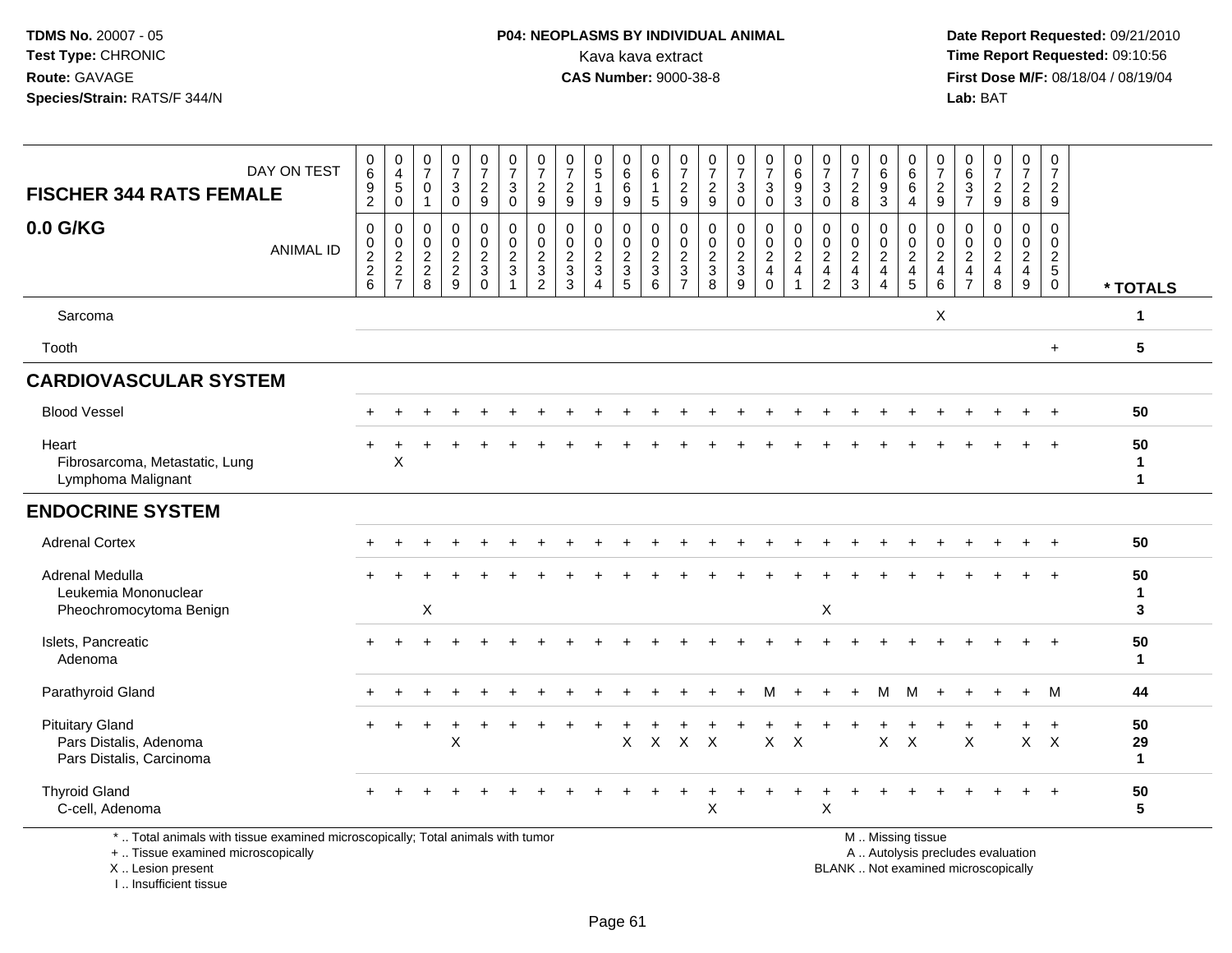#### **P04: NEOPLASMS BY INDIVIDUAL ANIMAL**Kava kava extract **Time Report Requested:** 09:10:56<br>**CAS Number:** 9000-38-8<br>**Tirst Dose M/F:** 08/18/04 / 08/19/04

 **Date Report Requested:** 09/21/2010 **First Dose M/F:** 08/18/04 / 08/19/04 Lab: BAT **Lab:** BAT

 $\overline{1}$ 

| <b>FISCHER 344 RATS FEMALE</b>                                                | DAY ON TEST      | $\begin{array}{c} 0 \\ 6 \\ 9 \\ 2 \end{array}$ | $\begin{smallmatrix}0\0\4\end{smallmatrix}$<br>$\overline{5}$ | $\frac{0}{7}$<br>$\mathsf 0$<br>$\mathbf{1}$ | $\frac{0}{7}$<br>3<br>$\Omega$       | $\begin{smallmatrix}0\\7\end{smallmatrix}$<br>$\frac{2}{9}$ | $\frac{0}{7}$<br>3<br>$\Omega$             | $\frac{0}{7}$<br>$\frac{2}{9}$                       | $\frac{0}{7}$<br>$\boldsymbol{2}$<br>9              | $\begin{array}{c} 0 \\ 5 \end{array}$<br>9 | $\begin{array}{c} 0 \\ 6 \end{array}$<br>$\,6\,$<br>9 | $\begin{matrix} 0 \\ 6 \end{matrix}$<br>1<br>5 | $\begin{array}{c} 0 \\ 7 \\ 2 \end{array}$<br>9 | $\frac{0}{7}$<br>$\overline{c}$<br>9 | $\frac{0}{7}$<br>$\sqrt{3}$<br>$\Omega$ | $\frac{0}{7}$<br>$\mathbf{3}$<br>$\overline{0}$ | $_{6}^{\rm 0}$<br>$\frac{9}{3}$ | $\frac{0}{7}$<br>$\sqrt{3}$<br>$\overline{0}$ | $\frac{0}{7}$<br>$\frac{2}{8}$               | $\begin{matrix} 0 \\ 6 \\ 9 \end{matrix}$<br>$\overline{3}$       | $\begin{array}{c} 0 \\ 6 \end{array}$<br>$6\overline{6}$<br>$\overline{4}$ | $\frac{0}{7}$<br>$\frac{2}{9}$                       | 0<br>6<br>3<br>$\overline{7}$                                         | $\frac{0}{7}$<br>$\boldsymbol{2}$<br>9 | $\frac{0}{7}$<br>$\frac{2}{8}$                    | $\frac{0}{7}$<br>$\frac{2}{9}$                   |                              |
|-------------------------------------------------------------------------------|------------------|-------------------------------------------------|---------------------------------------------------------------|----------------------------------------------|--------------------------------------|-------------------------------------------------------------|--------------------------------------------|------------------------------------------------------|-----------------------------------------------------|--------------------------------------------|-------------------------------------------------------|------------------------------------------------|-------------------------------------------------|--------------------------------------|-----------------------------------------|-------------------------------------------------|---------------------------------|-----------------------------------------------|----------------------------------------------|-------------------------------------------------------------------|----------------------------------------------------------------------------|------------------------------------------------------|-----------------------------------------------------------------------|----------------------------------------|---------------------------------------------------|--------------------------------------------------|------------------------------|
| 0.0 G/KG                                                                      | <b>ANIMAL ID</b> | 0<br>$\frac{0}{2}$ 8                            | 0<br>$\frac{0}{2}$<br>$\frac{2}{7}$                           | 0<br>$\frac{0}{2}$<br>8                      | 0<br>$\pmb{0}$<br>$\frac{2}{2}$<br>9 | 0<br>$\frac{0}{2}$<br>$\Omega$                              | 0<br>$\frac{0}{2}$<br>$\blacktriangleleft$ | 0<br>$\begin{array}{c} 0 \\ 2 \\ 3 \\ 2 \end{array}$ | 0<br>$\begin{matrix} 0 \\ 2 \\ 3 \end{matrix}$<br>3 | 0<br>$\frac{0}{2}$<br>$\overline{4}$       | 0<br>$\frac{0}{2}$<br>5                               | 0<br>0<br>$\frac{2}{3}$<br>6                   | 0<br>$\frac{0}{2}$<br>$\overline{7}$            | 0<br>$\pmb{0}$<br>$\frac{2}{3}$<br>8 | 0<br>$\frac{0}{2}$<br>9                 | 0<br>$\frac{0}{2}$<br>$\Omega$                  | 0<br>$\frac{0}{2}$              | 0<br>$\frac{0}{2}$<br>$\frac{4}{2}$           | $\mathbf 0$<br>$\frac{0}{2}$<br>$\mathbf{3}$ | 0<br>$\begin{array}{c} 0 \\ 2 \\ 4 \end{array}$<br>$\overline{4}$ | 0<br>$\frac{0}{2}$<br>$\frac{4}{5}$                                        | 0<br>$\begin{array}{c} 0 \\ 2 \\ 4 \end{array}$<br>6 | 0<br>0<br>$\overline{2}$<br>$\overline{\mathbf{4}}$<br>$\overline{7}$ | $\mathbf 0$<br>0<br>$\frac{2}{4}$<br>8 | 0<br>$\pmb{0}$<br>$\frac{2}{4}$<br>$\overline{9}$ | $\Omega$<br>0<br>$\frac{2}{5}$<br>$\overline{0}$ | * TOTALS                     |
| Follicular Cell, Adenoma                                                      |                  |                                                 |                                                               |                                              |                                      |                                                             |                                            |                                                      |                                                     |                                            |                                                       |                                                |                                                 |                                      |                                         |                                                 |                                 |                                               |                                              |                                                                   |                                                                            |                                                      |                                                                       |                                        |                                                   |                                                  | 1                            |
| <b>GENERAL BODY SYSTEM</b>                                                    |                  |                                                 |                                                               |                                              |                                      |                                                             |                                            |                                                      |                                                     |                                            |                                                       |                                                |                                                 |                                      |                                         |                                                 |                                 |                                               |                                              |                                                                   |                                                                            |                                                      |                                                                       |                                        |                                                   |                                                  |                              |
| <b>NONE</b>                                                                   |                  |                                                 |                                                               |                                              |                                      |                                                             |                                            |                                                      |                                                     |                                            |                                                       |                                                |                                                 |                                      |                                         |                                                 |                                 |                                               |                                              |                                                                   |                                                                            |                                                      |                                                                       |                                        |                                                   |                                                  |                              |
| <b>GENITAL SYSTEM</b>                                                         |                  |                                                 |                                                               |                                              |                                      |                                                             |                                            |                                                      |                                                     |                                            |                                                       |                                                |                                                 |                                      |                                         |                                                 |                                 |                                               |                                              |                                                                   |                                                                            |                                                      |                                                                       |                                        |                                                   |                                                  |                              |
| <b>Clitoral Gland</b><br>Adenoma<br>Carcinoma<br>Carcinoma, Multiple          |                  |                                                 |                                                               | $\mathsf X$                                  | Χ                                    |                                                             |                                            |                                                      |                                                     |                                            |                                                       | $\times$                                       |                                                 |                                      |                                         |                                                 |                                 |                                               |                                              |                                                                   |                                                                            | X                                                    |                                                                       |                                        |                                                   | $\overline{ }$                                   | 50<br>$\mathbf{2}$<br>1<br>1 |
| Ovary<br>Cystadenoma                                                          |                  |                                                 |                                                               |                                              |                                      |                                                             |                                            |                                                      |                                                     |                                            |                                                       |                                                |                                                 |                                      |                                         |                                                 |                                 |                                               |                                              |                                                                   |                                                                            |                                                      |                                                                       |                                        |                                                   | $+$                                              | 50<br>1                      |
| <b>Uterus</b><br>Polyp Stromal<br>Sarcoma Stromal<br>Bilateral, Polyp Stromal |                  |                                                 | X                                                             |                                              |                                      | X                                                           |                                            |                                                      |                                                     |                                            |                                                       |                                                |                                                 |                                      |                                         |                                                 |                                 |                                               | X                                            |                                                                   |                                                                            |                                                      |                                                                       |                                        |                                                   | $+$                                              | 50<br>6<br>1                 |
| <b>HEMATOPOIETIC SYSTEM</b>                                                   |                  |                                                 |                                                               |                                              |                                      |                                                             |                                            |                                                      |                                                     |                                            |                                                       |                                                |                                                 |                                      |                                         |                                                 |                                 |                                               |                                              |                                                                   |                                                                            |                                                      |                                                                       |                                        |                                                   |                                                  |                              |
| <b>Bone Marrow</b><br>Lymphoma Malignant                                      |                  |                                                 |                                                               |                                              |                                      |                                                             |                                            |                                                      |                                                     |                                            |                                                       |                                                |                                                 |                                      |                                         |                                                 |                                 |                                               |                                              |                                                                   |                                                                            |                                                      |                                                                       |                                        |                                                   | $\div$                                           | 50<br>1                      |

Lymph Node **<sup>1</sup>** Mediastinal, Lymphoma Malignant

Pancreatic, Lymphoma Malignant

Lymph Node, Mandibularr M

\* .. Total animals with tissue examined microscopically; Total animals with tumor

+ .. Tissue examined microscopically

X .. Lesion present

I .. Insufficient tissue

 M .. Missing tissuey the contract of the contract of the contract of the contract of the contract of the contract of the contract of  $A$ . Autolysis precludes evaluation

Lesion present BLANK .. Not examined microscopically

**1**

**1**

<sup>M</sup> <sup>M</sup> <sup>M</sup> <sup>M</sup> <sup>M</sup> <sup>M</sup> <sup>M</sup> <sup>M</sup> <sup>M</sup> <sup>M</sup> <sup>M</sup> <sup>M</sup> <sup>M</sup> <sup>M</sup> <sup>M</sup> <sup>M</sup> <sup>M</sup> <sup>M</sup> <sup>M</sup> <sup>M</sup> <sup>M</sup> <sup>M</sup> <sup>M</sup> <sup>M</sup> **<sup>0</sup>**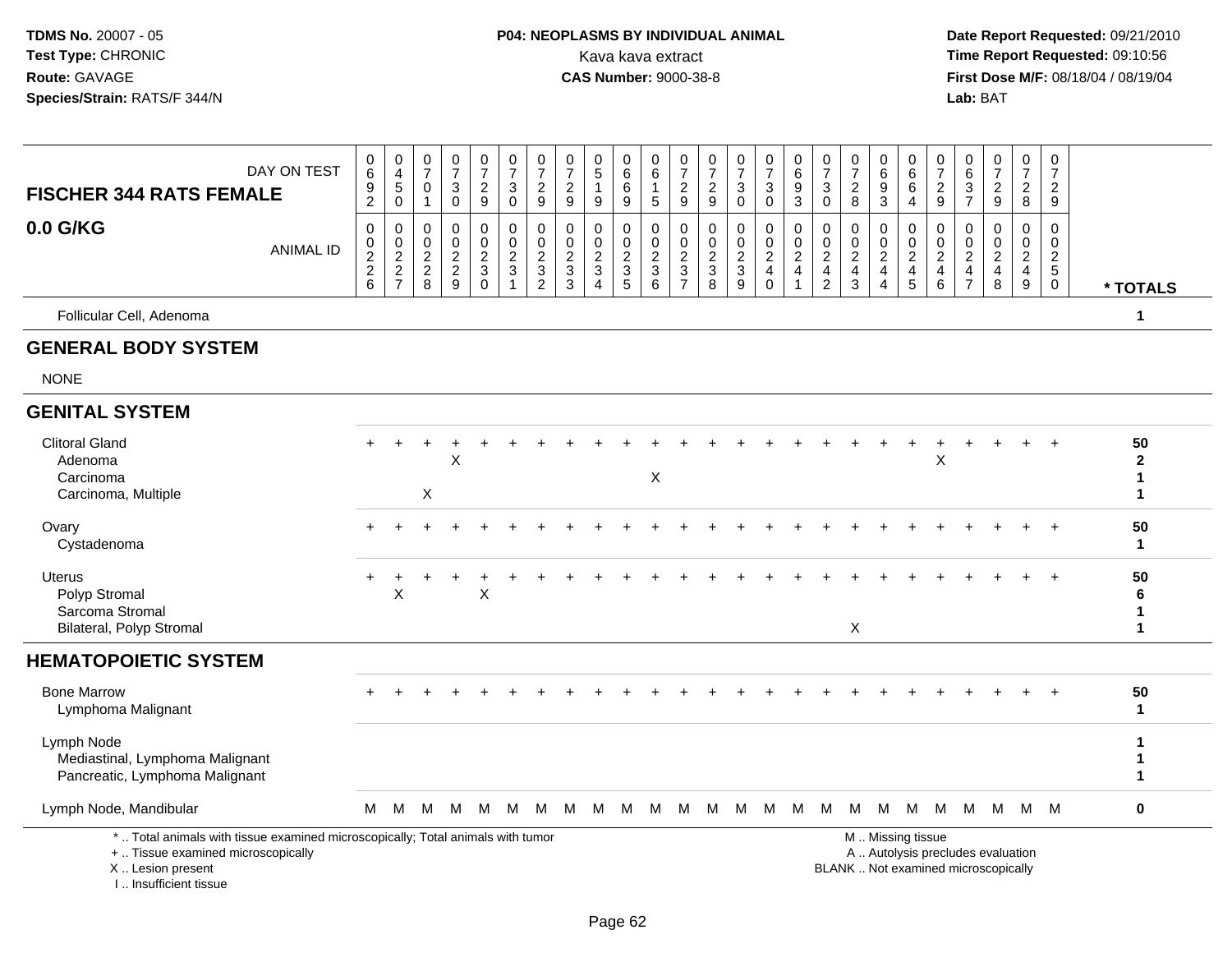### **P04: NEOPLASMS BY INDIVIDUAL ANIMAL**<br>Kava kava extract Kava kava extract **Time Report Requested:** 09:10:56<br>**CAS Number:** 9000-38-8<br>**Tirst Dose M/F:** 08/18/04 / 08/19/04

 **Date Report Requested:** 09/21/2010 **First Dose M/F:** 08/18/04 / 08/19/04 Lab: BAT **Lab:** BAT

| <b>FISCHER 344 RATS FEMALE</b>                                       | DAY ON TEST      | 0<br>6<br>9<br>$\overline{c}$                        | 0<br>$\overline{\mathbf{4}}$<br>$\,$ 5 $\,$<br>$\mathbf 0$ | 0<br>$\overline{7}$<br>$\mathbf 0$<br>$\mathbf{1}$ | $\boldsymbol{0}$<br>$\overline{7}$<br>$\mathbf{3}$<br>$\pmb{0}$ | 0<br>$\boldsymbol{7}$<br>$\frac{2}{9}$        | $\frac{0}{7}$<br>$\sqrt{3}$<br>$\mathbf 0$              | 0<br>$\overline{7}$<br>$\overline{2}$<br>9                | $\frac{0}{7}$<br>$\boldsymbol{2}$<br>$\boldsymbol{9}$ | $\begin{array}{c} 0 \\ 5 \end{array}$<br>$\mathbf{1}$<br>9        | 0<br>6<br>6<br>9                                    | 0<br>$\,6\,$<br>$\mathbf{1}$<br>$\overline{5}$ | 0<br>$\overline{7}$<br>$\overline{c}$<br>$9\,$              | 0<br>$\overline{7}$<br>$\overline{c}$<br>$\overline{9}$ | 0<br>$\overline{7}$<br>3<br>$\mathbf 0$ | $\frac{0}{7}$<br>$\mathbf{3}$<br>$\mathbf 0$       | 0<br>$\,6$<br>9<br>$\mathbf{3}$                    | 0<br>$\overline{7}$<br>$\sqrt{3}$<br>$\pmb{0}$    | 0<br>$\overline{7}$<br>$\overline{c}$<br>8                      | 0<br>$\,6\,$<br>$\boldsymbol{9}$<br>3 | 0<br>$\,6\,$<br>6<br>4       | 0<br>$\overline{7}$<br>$\overline{c}$<br>9      | 0<br>6<br>$\ensuremath{\mathsf{3}}$<br>$\overline{7}$ | $\frac{0}{7}$<br>$\overline{c}$<br>$\boldsymbol{9}$ | 0<br>$\overline{7}$<br>$\boldsymbol{2}$<br>8 | 0<br>$\boldsymbol{7}$<br>$\overline{c}$<br>$9\,$           |                                    |
|----------------------------------------------------------------------|------------------|------------------------------------------------------|------------------------------------------------------------|----------------------------------------------------|-----------------------------------------------------------------|-----------------------------------------------|---------------------------------------------------------|-----------------------------------------------------------|-------------------------------------------------------|-------------------------------------------------------------------|-----------------------------------------------------|------------------------------------------------|-------------------------------------------------------------|---------------------------------------------------------|-----------------------------------------|----------------------------------------------------|----------------------------------------------------|---------------------------------------------------|-----------------------------------------------------------------|---------------------------------------|------------------------------|-------------------------------------------------|-------------------------------------------------------|-----------------------------------------------------|----------------------------------------------|------------------------------------------------------------|------------------------------------|
|                                                                      |                  |                                                      |                                                            |                                                    |                                                                 |                                               |                                                         |                                                           |                                                       |                                                                   |                                                     |                                                |                                                             |                                                         |                                         |                                                    |                                                    |                                                   |                                                                 |                                       |                              |                                                 |                                                       |                                                     |                                              |                                                            |                                    |
| 0.0 G/KG                                                             | <b>ANIMAL ID</b> | 0<br>0<br>$\begin{array}{c} 2 \\ 2 \\ 6 \end{array}$ | 0<br>$\pmb{0}$<br>$\frac{2}{7}$                            | $\mathbf 0$<br>$\mathbf 0$<br>$\frac{2}{2}$<br>8   | 0<br>$\pmb{0}$<br>$\frac{2}{2}$<br>9                            | 0<br>$\mathbf 0$<br>$\frac{2}{3}$<br>$\Omega$ | 0<br>$\mathbf 0$<br>$\overline{2}$<br>$\mathbf{3}$<br>1 | 0<br>$\mathbf 0$<br>$\overline{c}$<br>3<br>$\overline{2}$ | 0<br>$\mathbf 0$<br>$\overline{c}$<br>$\sqrt{3}$<br>3 | 0<br>$\mathbf 0$<br>$\overline{c}$<br>3<br>$\boldsymbol{\Lambda}$ | 0<br>$\mathbf 0$<br>$\frac{2}{3}$<br>$\overline{5}$ | 0<br>$\mathbf 0$<br>$\frac{2}{3}$<br>6         | 0<br>$\mathbf 0$<br>$\boldsymbol{2}$<br>3<br>$\overline{7}$ | 0<br>$\mathbf 0$<br>$\boldsymbol{2}$<br>$\sqrt{3}$<br>8 | 0<br>0<br>$\frac{2}{3}$<br>9            | 0<br>0<br>$\sqrt{2}$<br>$\overline{4}$<br>$\Omega$ | 0<br>$\pmb{0}$<br>$\overline{c}$<br>$\overline{4}$ | 0<br>$\pmb{0}$<br>$\frac{2}{4}$<br>$\overline{2}$ | $\mathbf 0$<br>$\mathbf 0$<br>$\sqrt{2}$<br>$\overline{4}$<br>3 | 0<br>0<br>$\frac{2}{4}$<br>4          | 0<br>0<br>$\frac{2}{4}$<br>5 | 0<br>0<br>$\overline{a}$<br>$\overline{4}$<br>6 | 0<br>0<br>$_4^2$<br>$\overline{7}$                    | 0<br>$\pmb{0}$<br>$\frac{2}{4}$<br>8                | 0<br>$\mathbf 0$<br>$\frac{2}{4}$<br>$9\,$   | $\mathbf 0$<br>$\mathbf 0$<br>$\frac{2}{5}$<br>$\mathbf 0$ | * TOTALS                           |
| Lymph Node, Mesenteric<br>Leukemia Mononuclear<br>Lymphoma Malignant |                  |                                                      |                                                            |                                                    |                                                                 |                                               |                                                         |                                                           |                                                       |                                                                   |                                                     |                                                |                                                             |                                                         |                                         |                                                    |                                                    |                                                   |                                                                 |                                       |                              |                                                 |                                                       |                                                     | $+$                                          | $\ddot{}$                                                  | 50<br>$\mathbf{1}$<br>$\mathbf{1}$ |
| Spleen<br>Leukemia Mononuclear<br>Lymphoma Malignant                 |                  |                                                      |                                                            |                                                    |                                                                 |                                               |                                                         |                                                           |                                                       | $\boldsymbol{\mathsf{X}}$                                         |                                                     |                                                |                                                             |                                                         |                                         |                                                    |                                                    |                                                   |                                                                 | Χ                                     |                              | X                                               |                                                       |                                                     |                                              | $+$                                                        | 50<br>5<br>$\mathbf{1}$            |
| Thymus<br>Lymphoma Malignant                                         |                  |                                                      |                                                            |                                                    |                                                                 |                                               |                                                         |                                                           |                                                       |                                                                   |                                                     |                                                |                                                             |                                                         |                                         |                                                    |                                                    |                                                   |                                                                 |                                       |                              |                                                 |                                                       |                                                     |                                              | $\ddot{}$                                                  | 50<br>$\mathbf{1}$                 |
| <b>INTEGUMENTARY SYSTEM</b>                                          |                  |                                                      |                                                            |                                                    |                                                                 |                                               |                                                         |                                                           |                                                       |                                                                   |                                                     |                                                |                                                             |                                                         |                                         |                                                    |                                                    |                                                   |                                                                 |                                       |                              |                                                 |                                                       |                                                     |                                              |                                                            |                                    |
| <b>Mammary Gland</b><br>Adenolipoma<br>Adenoma                       |                  |                                                      |                                                            | X                                                  |                                                                 |                                               |                                                         |                                                           |                                                       |                                                                   |                                                     |                                                |                                                             |                                                         |                                         | $\boldsymbol{\mathsf{X}}$                          |                                                    |                                                   |                                                                 |                                       |                              |                                                 |                                                       |                                                     |                                              |                                                            | 50<br>$\mathbf{1}$<br>$\mathbf{2}$ |
| Carcinoma<br>Fibroadenoma<br>Fibroadenoma, Multiple                  |                  |                                                      | $\boldsymbol{\mathsf{X}}$                                  |                                                    | X                                                               |                                               | $\mathsf X$                                             | X                                                         |                                                       |                                                                   |                                                     |                                                | $\boldsymbol{\mathsf{X}}$                                   |                                                         | $X$ $X$                                 |                                                    | $\times$                                           |                                                   |                                                                 | X                                     |                              |                                                 | $X$ $X$                                               |                                                     | $X$ $X$ $X$                                  |                                                            | $\mathbf{1}$<br>14<br>10           |
| Skin<br>Subcutaneous Tissue, Fibroma                                 |                  |                                                      |                                                            |                                                    |                                                                 |                                               |                                                         |                                                           |                                                       |                                                                   |                                                     |                                                |                                                             |                                                         |                                         |                                                    |                                                    |                                                   |                                                                 |                                       |                              |                                                 |                                                       |                                                     | $\div$                                       | $+$                                                        | 50<br>$\mathbf 1$                  |
| <b>MUSCULOSKELETAL SYSTEM</b>                                        |                  |                                                      |                                                            |                                                    |                                                                 |                                               |                                                         |                                                           |                                                       |                                                                   |                                                     |                                                |                                                             |                                                         |                                         |                                                    |                                                    |                                                   |                                                                 |                                       |                              |                                                 |                                                       |                                                     |                                              |                                                            |                                    |
| <b>Bone</b>                                                          |                  |                                                      |                                                            |                                                    |                                                                 |                                               |                                                         |                                                           |                                                       |                                                                   |                                                     |                                                |                                                             |                                                         |                                         |                                                    |                                                    |                                                   |                                                                 |                                       |                              |                                                 |                                                       |                                                     |                                              | $\pm$                                                      | 50                                 |
| <b>Skeletal Muscle</b>                                               |                  |                                                      |                                                            |                                                    |                                                                 |                                               |                                                         |                                                           |                                                       |                                                                   |                                                     |                                                |                                                             |                                                         |                                         |                                                    |                                                    |                                                   |                                                                 |                                       |                              |                                                 |                                                       |                                                     |                                              |                                                            | $\mathbf{1}$                       |
| <b>NERVOUS SYSTEM</b>                                                |                  |                                                      |                                                            |                                                    |                                                                 |                                               |                                                         |                                                           |                                                       |                                                                   |                                                     |                                                |                                                             |                                                         |                                         |                                                    |                                                    |                                                   |                                                                 |                                       |                              |                                                 |                                                       |                                                     |                                              |                                                            |                                    |

\* .. Total animals with tissue examined microscopically; Total animals with tumor

+ .. Tissue examined microscopically

X .. Lesion present

I .. Insufficient tissue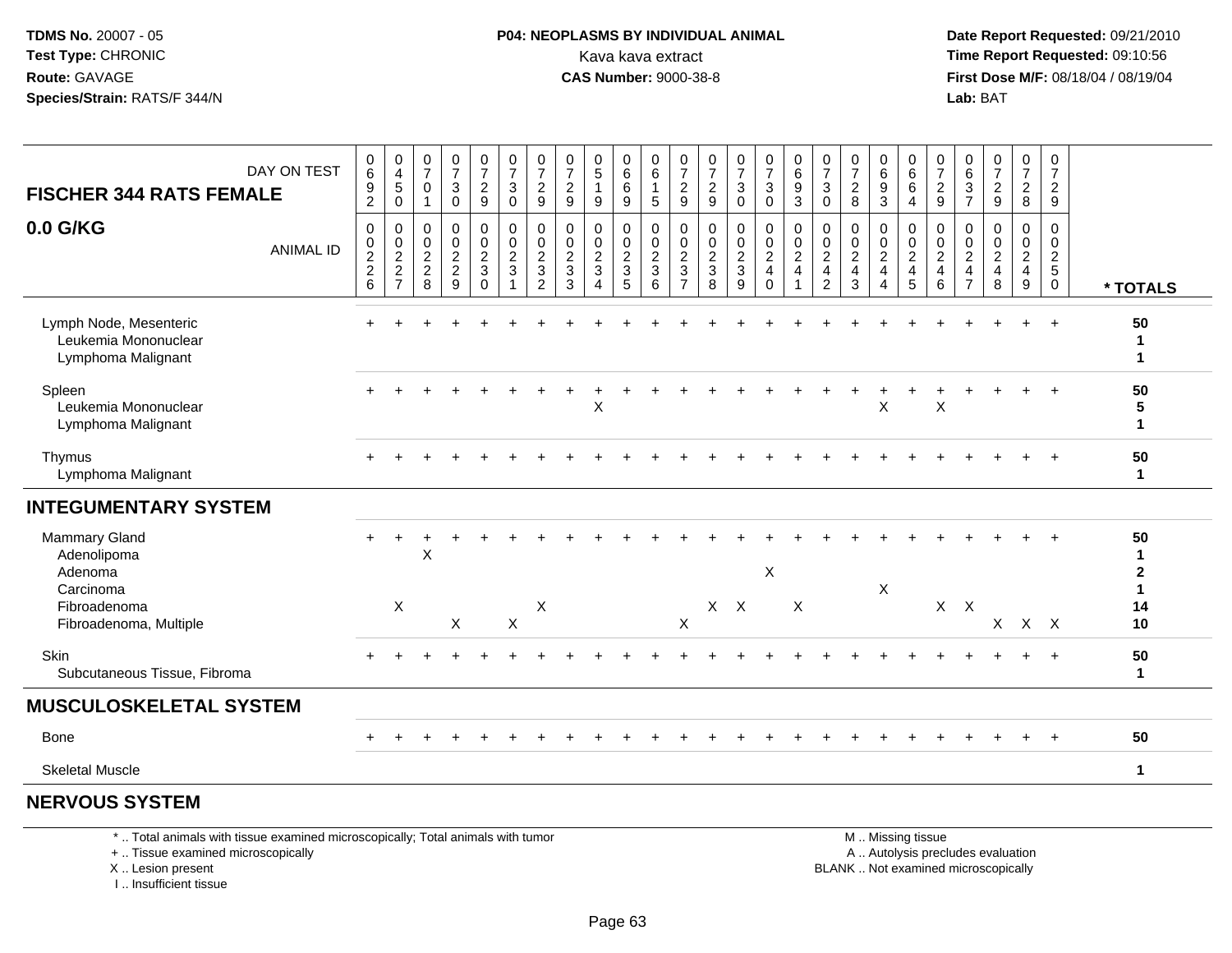#### **P04: NEOPLASMS BY INDIVIDUAL ANIMAL**<br>Kava kava extract Kava kava extract **Time Report Requested:** 09:10:56<br>**CAS Number:** 9000-38-8<br>**Tirst Dose M/F:** 08/18/04 / 08/19/04

 **Date Report Requested:** 09/21/2010 **First Dose M/F:** 08/18/04 / 08/19/04 Lab: BAT **Lab:** BAT

| <b>FISCHER 344 RATS FEMALE</b>                                                  | DAY ON TEST      | 0<br>6<br>$\frac{9}{2}$                | $_4^{\rm 0}$<br>$\overline{5}$<br>$\mathbf 0$  | $\frac{0}{7}$<br>$\,0\,$<br>$\mathbf{1}$ | $\frac{0}{7}$<br>$\ensuremath{\mathsf{3}}$<br>$\mathbf 0$ | $\frac{0}{7}$<br>$\frac{2}{9}$                                  | $\frac{0}{7}$<br>$\sqrt{3}$<br>$\mathbf 0$                       | $\frac{0}{7}$<br>$\frac{2}{9}$       | $\frac{0}{7}$<br>$\boldsymbol{2}$<br>$\boldsymbol{9}$              | $\begin{smallmatrix}0\0\5\end{smallmatrix}$<br>9   | $\begin{array}{c} 0 \\ 6 \end{array}$<br>$\,6\,$<br>$\mathsf g$ | 0<br>$\,6\,$<br>$\mathbf{1}$<br>$5\phantom{1}$          | $\frac{0}{7}$<br>$\boldsymbol{2}$<br>$9\,$                     | $\frac{0}{7}$<br>$\frac{2}{9}$                                      | $\frac{0}{7}$<br>$\sqrt{3}$<br>$\mathbf 0$                           | $\frac{0}{7}$<br>3<br>$\mathbf 0$                                  | $\begin{array}{c} 0 \\ 6 \end{array}$<br>$\frac{9}{3}$               | $\frac{0}{7}$<br>$\sqrt{3}$<br>$\mathbf 0$                       | $\frac{0}{7}$<br>$^2_8$                                                  | 0<br>$\overline{6}$<br>9<br>3                                                         | $\begin{array}{c} 0 \\ 6 \\ 6 \\ 4 \end{array}$                   | $\frac{0}{7}$<br>$\frac{2}{9}$                      | $\begin{array}{c} 0 \\ 6 \end{array}$<br>$\frac{3}{7}$   | $\frac{0}{7}$<br>$\sqrt{2}$<br>9                               | 0<br>$\overline{7}$<br>$\frac{2}{8}$                       | 0<br>$\overline{7}$<br>$\frac{2}{9}$             |                    |
|---------------------------------------------------------------------------------|------------------|----------------------------------------|------------------------------------------------|------------------------------------------|-----------------------------------------------------------|-----------------------------------------------------------------|------------------------------------------------------------------|--------------------------------------|--------------------------------------------------------------------|----------------------------------------------------|-----------------------------------------------------------------|---------------------------------------------------------|----------------------------------------------------------------|---------------------------------------------------------------------|----------------------------------------------------------------------|--------------------------------------------------------------------|----------------------------------------------------------------------|------------------------------------------------------------------|--------------------------------------------------------------------------|---------------------------------------------------------------------------------------|-------------------------------------------------------------------|-----------------------------------------------------|----------------------------------------------------------|----------------------------------------------------------------|------------------------------------------------------------|--------------------------------------------------|--------------------|
| 0.0 G/KG                                                                        | <b>ANIMAL ID</b> | $\mathbf 0$<br>0<br>$\frac{2}{2}$<br>6 | $\mathsf{O}$<br>$\frac{0}{2}$<br>$\frac{2}{7}$ | $\pmb{0}$<br>0<br>$\frac{2}{2}$<br>8     | $\mathsf 0$<br>$\pmb{0}$<br>$\frac{2}{9}$                 | 0<br>$\mathbf 0$<br>$\boldsymbol{2}$<br>$\mathbf 3$<br>$\Omega$ | $\pmb{0}$<br>$\boldsymbol{0}$<br>$\frac{2}{3}$<br>$\overline{1}$ | 0<br>0<br>$\boldsymbol{2}$<br>3<br>2 | $\pmb{0}$<br>0<br>$\overline{c}$<br>$\ensuremath{\mathsf{3}}$<br>3 | 0<br>$\pmb{0}$<br>$\overline{2}$<br>$\mathfrak{Z}$ | $\mathbf 0$<br>$\mathbf 0$<br>$\sqrt{2}$<br>$\overline{3}$<br>5 | 0<br>$\mathbf 0$<br>$\overline{2}$<br>$\mathbf{3}$<br>6 | 0<br>$\mathbf 0$<br>$\sqrt{2}$<br>$\sqrt{3}$<br>$\overline{7}$ | $\mathbf 0$<br>$\begin{smallmatrix} 0\\2\\3 \end{smallmatrix}$<br>8 | $\mathsf{O}$<br>$\begin{smallmatrix} 0\\2\\3 \end{smallmatrix}$<br>9 | 0<br>$\mathbf 0$<br>$\boldsymbol{2}$<br>$\overline{4}$<br>$\Omega$ | $\mathbf 0$<br>$\pmb{0}$<br>$\frac{2}{4}$<br>$\overline{\mathbf{1}}$ | 0<br>$\pmb{0}$<br>$\sqrt{2}$<br>$\overline{a}$<br>$\overline{2}$ | $\mathbf 0$<br>$\mathbf 0$<br>$\sqrt{2}$<br>$\overline{\mathbf{4}}$<br>3 | 0<br>$\pmb{0}$<br>$\overline{2}$<br>$\overline{\mathbf{4}}$<br>$\boldsymbol{\Lambda}$ | 0<br>$\begin{array}{c} 0 \\ 2 \\ 4 \end{array}$<br>$\overline{5}$ | 0<br>$\pmb{0}$<br>$\sqrt{2}$<br>$\overline{4}$<br>6 | 0<br>0<br>$\sqrt{2}$<br>$\overline{4}$<br>$\overline{7}$ | $\mathbf 0$<br>0<br>$\sqrt{2}$<br>$\overline{\mathbf{4}}$<br>8 | $\mathbf{0}$<br>0<br>$\overline{2}$<br>$\overline{4}$<br>9 | 0<br>$\mathbf 0$<br>$\frac{2}{5}$<br>$\mathbf 0$ | * TOTALS           |
| <b>Brain</b>                                                                    |                  | $\ddot{}$                              |                                                |                                          |                                                           |                                                                 |                                                                  |                                      |                                                                    |                                                    |                                                                 |                                                         |                                                                |                                                                     |                                                                      |                                                                    |                                                                      |                                                                  |                                                                          |                                                                                       |                                                                   |                                                     |                                                          |                                                                | $\ddot{}$                                                  | $+$                                              | 50                 |
| <b>RESPIRATORY SYSTEM</b>                                                       |                  |                                        |                                                |                                          |                                                           |                                                                 |                                                                  |                                      |                                                                    |                                                    |                                                                 |                                                         |                                                                |                                                                     |                                                                      |                                                                    |                                                                      |                                                                  |                                                                          |                                                                                       |                                                                   |                                                     |                                                          |                                                                |                                                            |                                                  |                    |
| Lung<br>Leukemia Mononuclear<br>Lymphoma Malignant<br>Mediastinum, Fibrosarcoma |                  | $+$                                    | X                                              |                                          |                                                           |                                                                 |                                                                  |                                      |                                                                    | X                                                  |                                                                 |                                                         |                                                                |                                                                     |                                                                      |                                                                    |                                                                      |                                                                  |                                                                          | X                                                                                     |                                                                   |                                                     |                                                          |                                                                | $\ddot{}$                                                  | $+$                                              | 50<br>3<br>1<br>1  |
| Nose                                                                            |                  |                                        |                                                |                                          |                                                           |                                                                 |                                                                  |                                      |                                                                    |                                                    |                                                                 |                                                         |                                                                |                                                                     |                                                                      |                                                                    |                                                                      |                                                                  |                                                                          |                                                                                       |                                                                   |                                                     |                                                          |                                                                |                                                            |                                                  | 50                 |
| Trachea                                                                         |                  |                                        |                                                |                                          |                                                           |                                                                 |                                                                  |                                      |                                                                    |                                                    |                                                                 |                                                         |                                                                |                                                                     |                                                                      |                                                                    |                                                                      |                                                                  |                                                                          |                                                                                       |                                                                   |                                                     |                                                          |                                                                |                                                            |                                                  | 50                 |
| <b>SPECIAL SENSES SYSTEM</b>                                                    |                  |                                        |                                                |                                          |                                                           |                                                                 |                                                                  |                                      |                                                                    |                                                    |                                                                 |                                                         |                                                                |                                                                     |                                                                      |                                                                    |                                                                      |                                                                  |                                                                          |                                                                                       |                                                                   |                                                     |                                                          |                                                                |                                                            |                                                  |                    |
| Ear<br><b>Neural Crest Tumor</b>                                                |                  |                                        |                                                |                                          |                                                           |                                                                 |                                                                  |                                      |                                                                    |                                                    |                                                                 |                                                         |                                                                |                                                                     |                                                                      |                                                                    |                                                                      | $+$<br>$\times$                                                  |                                                                          |                                                                                       |                                                                   |                                                     |                                                          |                                                                |                                                            |                                                  | 1<br>1             |
| Eye                                                                             |                  |                                        |                                                |                                          |                                                           |                                                                 |                                                                  |                                      |                                                                    |                                                    |                                                                 |                                                         |                                                                |                                                                     |                                                                      |                                                                    |                                                                      |                                                                  |                                                                          |                                                                                       |                                                                   |                                                     |                                                          |                                                                |                                                            |                                                  | 50                 |
| <b>Harderian Gland</b>                                                          |                  |                                        |                                                |                                          |                                                           |                                                                 |                                                                  |                                      |                                                                    |                                                    |                                                                 |                                                         |                                                                |                                                                     |                                                                      |                                                                    |                                                                      |                                                                  |                                                                          |                                                                                       |                                                                   |                                                     |                                                          |                                                                |                                                            | $\ddot{}$                                        | 50                 |
| <b>URINARY SYSTEM</b>                                                           |                  |                                        |                                                |                                          |                                                           |                                                                 |                                                                  |                                      |                                                                    |                                                    |                                                                 |                                                         |                                                                |                                                                     |                                                                      |                                                                    |                                                                      |                                                                  |                                                                          |                                                                                       |                                                                   |                                                     |                                                          |                                                                |                                                            |                                                  |                    |
| Kidney<br>Leukemia Mononuclear                                                  |                  |                                        |                                                |                                          |                                                           |                                                                 |                                                                  |                                      |                                                                    |                                                    |                                                                 |                                                         |                                                                |                                                                     |                                                                      |                                                                    |                                                                      |                                                                  |                                                                          | $\mathsf X$                                                                           |                                                                   |                                                     |                                                          |                                                                |                                                            |                                                  | 50<br>$\mathbf{1}$ |
| <b>Urinary Bladder</b>                                                          |                  |                                        |                                                |                                          |                                                           |                                                                 |                                                                  |                                      |                                                                    |                                                    |                                                                 |                                                         |                                                                |                                                                     |                                                                      |                                                                    |                                                                      |                                                                  |                                                                          |                                                                                       |                                                                   |                                                     |                                                          |                                                                |                                                            | $\ddot{}$                                        | 50                 |
|                                                                                 |                  |                                        |                                                |                                          |                                                           |                                                                 |                                                                  |                                      |                                                                    |                                                    |                                                                 |                                                         |                                                                |                                                                     |                                                                      |                                                                    |                                                                      |                                                                  |                                                                          |                                                                                       |                                                                   |                                                     |                                                          |                                                                |                                                            |                                                  |                    |

#### **SYSTEMIC LESIONS**

\* .. Total animals with tissue examined microscopically; Total animals with tumor

+ .. Tissue examined microscopically

X .. Lesion present

I .. Insufficient tissue

M .. Missing tissue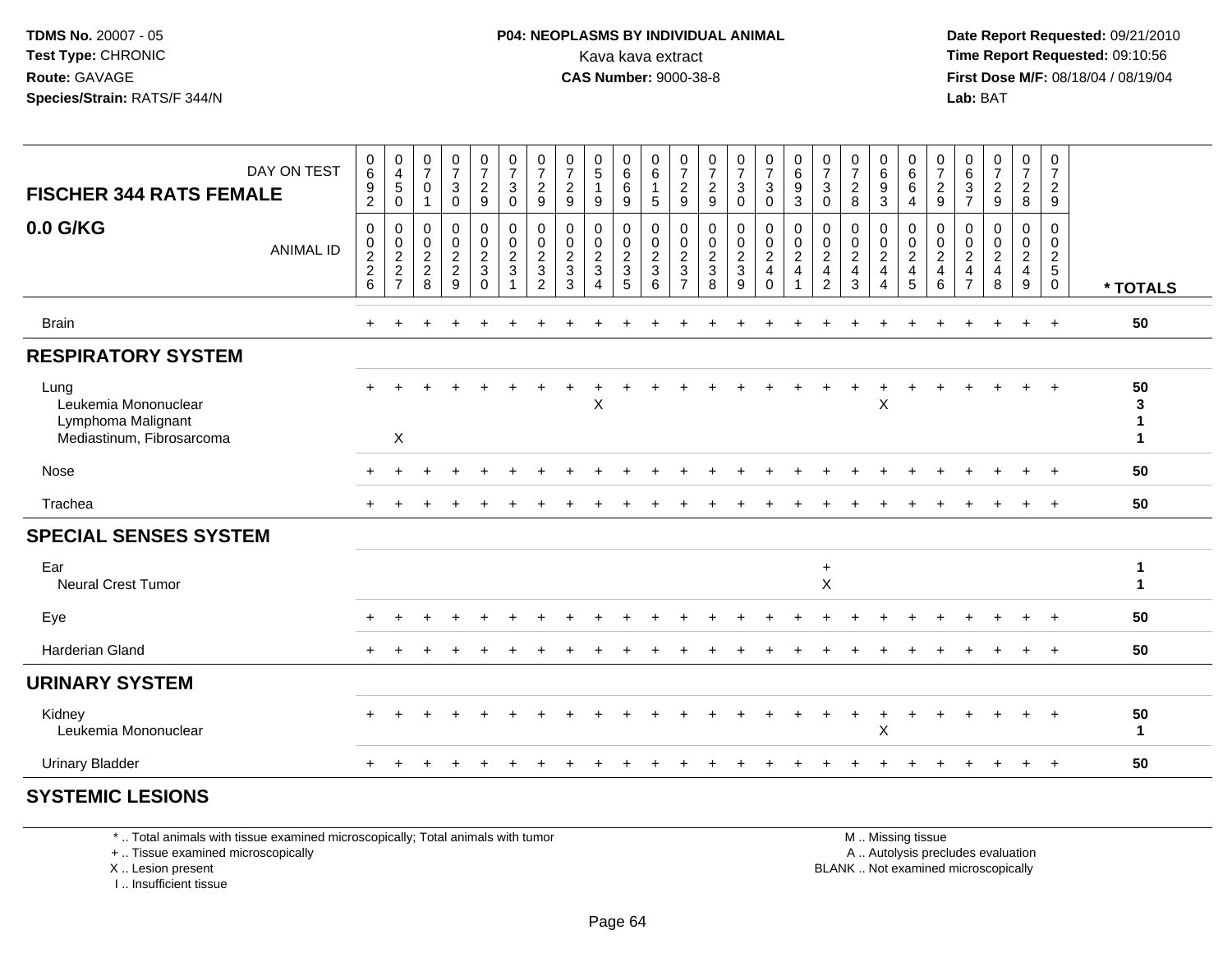#### **P04: NEOPLASMS BY INDIVIDUAL ANIMAL**<br>Kava kava extract Kava kava extract **Time Report Requested:** 09:10:56<br>**CAS Number:** 9000-38-8<br>**Tirst Dose M/F:** 08/18/04 / 08/19/04

 **Date Report Requested:** 09/21/2010 **First Dose M/F:** 08/18/04 / 08/19/04 Lab: BAT **Lab:** BAT

| <b>FISCHER 344 RATS FEMALE</b>                                              | DAY ON TEST      | 0<br>6<br>9<br>$\overline{2}$                   | 0<br>4<br>≎<br>0                     | $\mathbf 0$<br>$\overline{ }$                                 | 0<br>-<br>3<br>0                                                 | 0<br>$\rightarrow$<br>$\overline{2}$<br>9 | $\mathbf 0$<br>$\overline{ }$<br>3<br>0 | 0<br>⇁<br>ົ<br>$\epsilon$<br>9       | 0<br>$\overline{ }$<br>2<br>9                          | 0<br>5<br>9                         | 0<br>6<br>6<br>9                                       | 0<br>6<br>$\mathbf b$             | 0<br>⇁<br>າ<br>∠<br>9      | 0<br>$\overline{ }$<br>$\sim$<br>z<br>9          | 0<br>$\overline{ }$<br>3<br>0        | 0<br>$\rightarrow$<br>3<br>0       | 0<br>6<br>9<br>3                   | 0<br>$\overline{ }$<br>3                       | 0<br>$\overline{ }$<br>$\overline{2}$<br>8     | 6<br>9<br>ົ<br>J. | 0<br>6<br>6                | 0<br>$\Omega$<br>$\epsilon$<br>9 | 0<br>6<br>3<br>$\rightarrow$                               | 0<br>$\overline{ }$<br>2<br>$9\,$  | $\overline{0}$<br>$\overline{\phantom{0}}$<br>◠<br>$\epsilon$<br>8 | 0<br>$\overline{\phantom{a}}$<br>$\overline{2}$<br>9 |          |
|-----------------------------------------------------------------------------|------------------|-------------------------------------------------|--------------------------------------|---------------------------------------------------------------|------------------------------------------------------------------|-------------------------------------------|-----------------------------------------|--------------------------------------|--------------------------------------------------------|-------------------------------------|--------------------------------------------------------|-----------------------------------|----------------------------|--------------------------------------------------|--------------------------------------|------------------------------------|------------------------------------|------------------------------------------------|------------------------------------------------|-------------------|----------------------------|----------------------------------|------------------------------------------------------------|------------------------------------|--------------------------------------------------------------------|------------------------------------------------------|----------|
| 0.0 G/KG                                                                    | <b>ANIMAL ID</b> | 0<br>0<br>$\overline{c}$<br>$\overline{2}$<br>6 | 0<br>0<br>$\sim$<br>∼<br>$\sim$<br>∠ | $\mathbf 0$<br>$\mathbf 0$<br>$\sim$<br>∠<br>$\sim$<br>∠<br>8 | $\mathbf 0$<br>0<br>$\Omega$<br>∠<br>$\Omega$<br>$\epsilon$<br>9 | 0<br>0<br>ົ<br>∠<br>$\mathfrak{S}$        | $\mathbf 0$<br>0<br>$\frac{2}{3}$       | 0<br>0<br>$\sim$<br>∼<br>3<br>C<br>▵ | $\mathbf 0$<br>$\mathbf 0$<br>$\overline{c}$<br>3<br>3 | 0<br>0<br>ົ<br>$\epsilon$<br>3<br>4 | 0<br>0<br>$\Omega$<br><u>L</u><br>3<br>$5\phantom{.0}$ | 0<br>0<br>ົ<br><u>_</u><br>3<br>6 | 0<br>0<br>C<br>∼<br>3<br>⇁ | $\mathbf 0$<br>0<br>$\sim$<br><u>_</u><br>3<br>8 | 0<br>0<br>$\sim$<br>$rac{2}{3}$<br>9 | 0<br>0<br>$\overline{c}$<br>4<br>U | 0<br>0<br>ົ<br>∼<br>$\overline{4}$ | 0<br>0<br>$\Omega$<br>∠<br>4<br>$\overline{2}$ | 0<br>$\mathbf 0$<br>$\sim$<br>4<br>$\sim$<br>చ | $\sim$<br>4<br>4  | 0<br>0<br>$\sim$<br>∠<br>5 | 0<br>0<br>$\sim$<br>L<br>4<br>6  | $\mathbf 0$<br>0<br>ົ<br>$\epsilon$<br>4<br>$\overline{ }$ | 0<br>0<br>$\overline{2}$<br>4<br>8 | 0<br>$\mathbf 0$<br>$\sim$<br>∼<br>4<br>9                          | 2<br>5                                               | * TOTALS |
| Multiple Organ<br>Adenolipoma<br>Leukemia Mononuclear<br>Lymphoma Malignant |                  | $+$                                             |                                      | X                                                             |                                                                  |                                           |                                         |                                      |                                                        | $\checkmark$<br>∧                   |                                                        |                                   |                            |                                                  |                                      |                                    |                                    |                                                |                                                | ∧                 |                            | X                                |                                                            |                                    | $\div$                                                             | $\div$                                               | 50       |

\* .. Total animals with tissue examined microscopically; Total animals with tumor

+ .. Tissue examined microscopically

- X .. Lesion present
- I .. Insufficient tissue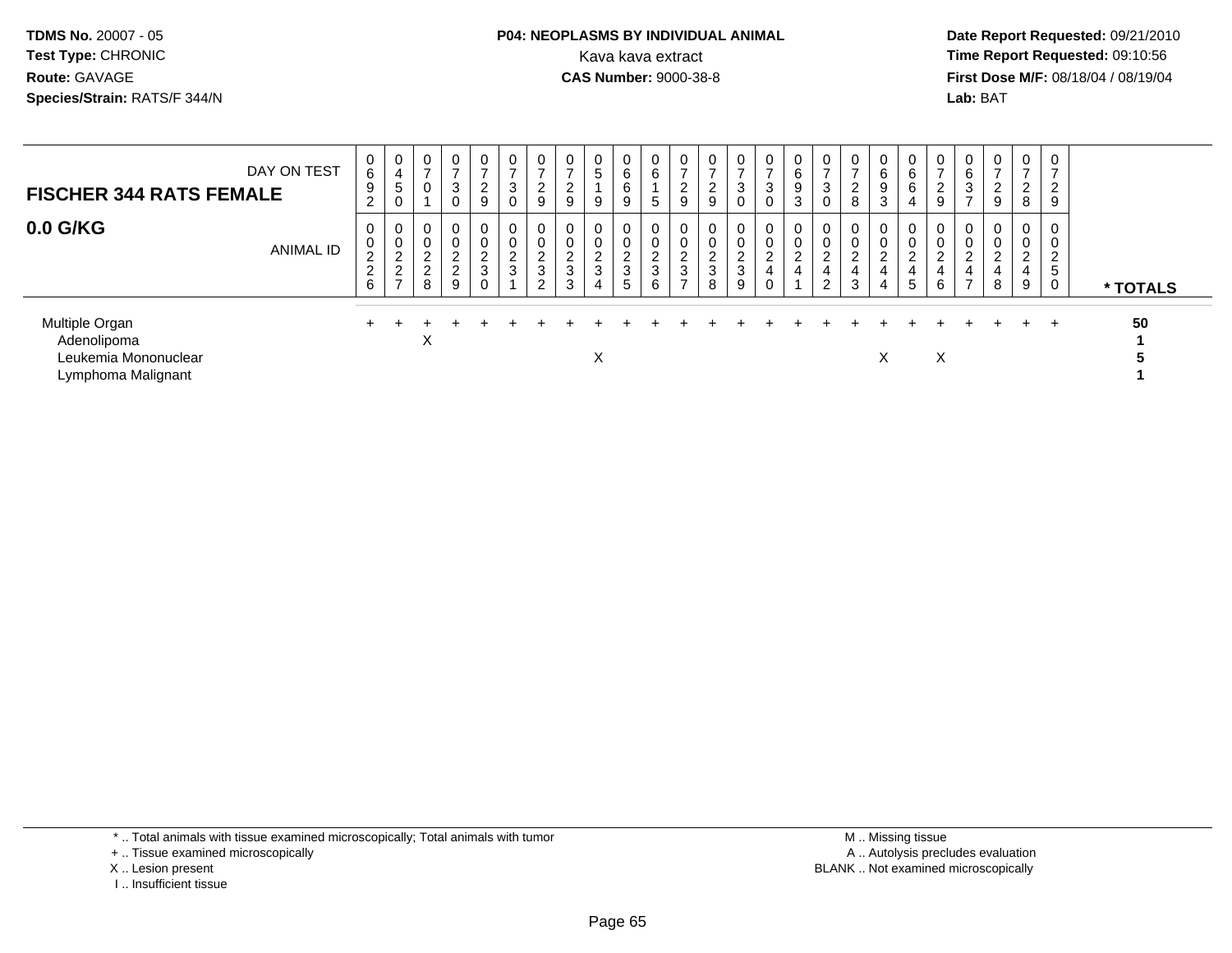# **P04: NEOPLASMS BY INDIVIDUAL ANIMAL**<br>Kava kava extract Kava kava extract **Time Report Requested:** 09:10:56<br>**CAS Number:** 9000-38-8 **CAS Number:** 9000-38-8

 **Date Report Requested:** 09/21/2010 **First Dose M/F:** 08/18/04 / 08/19/04 Lab: BAT **Lab:** BAT

| DAY ON TEST<br><b>FISCHER 344 RATS FEMALE</b><br>0.1 G/KG<br><b>ANIMAL ID</b>                                                                                       | $\pmb{0}$<br>$\overline{7}$<br>$\frac{2}{7}$<br>$\boldsymbol{0}$<br>$\pmb{0}$<br>$\frac{2}{5}$ | $_{6}^{\rm 0}$<br>$\ensuremath{\mathsf{3}}$<br>9<br>0<br>$\pmb{0}$<br>$\frac{2}{5}$ | 0<br>6<br>$\overline{7}$<br>8<br>0<br>$\mathbf 0$<br>$\boldsymbol{2}$ | $\frac{0}{7}$<br>$\overline{c}$<br>9<br>0<br>$\pmb{0}$<br>$\frac{2}{5}$ | 0<br>$\overline{7}$<br>$\overline{2}$<br>$9\,$<br>0<br>$\mathbf 0$<br>$\frac{2}{5}$ | $\frac{0}{7}$<br>$\mathbf{3}$<br>$\mathbf 0$<br>$\overline{0}$<br>$\overline{0}$<br>$\frac{2}{5}$ | 0<br>$\overline{7}$<br>$\mathbf{3}$<br>$\mathbf 0$<br>$\mathbf 0$<br>$\mathbf 0$<br>$\overline{c}$ | 0<br>$\overline{7}$<br>$\sqrt{3}$<br>$\mathbf 0$<br>$\mathbf 0$<br>$\mathbf 0$<br>$\frac{2}{5}$ | $\frac{0}{7}$<br>$\overline{c}$<br>8<br>0<br>$\mathbf 0$<br>$rac{2}{5}$ | 0<br>$\overline{7}$<br>$_0^3$<br>$\mathbf 0$<br>$\ddot{\mathbf{0}}$<br>$\frac{2}{6}$ | $\pmb{0}$<br>$\overline{7}$<br>$\ensuremath{\mathsf{3}}$<br>$\mathbf 0$<br>$\pmb{0}$<br>$\mathbf 0$<br>$\boldsymbol{2}$ | 0<br>$\overline{7}$<br>$\mathbf 0$<br>$5\phantom{.0}$<br>0<br>$\mathbf 0$<br>$^2\phantom{1}6$ | $\begin{array}{c} 0 \\ 6 \end{array}$<br>$\overline{7}$<br>$\mathbf 0$<br>$\mathbf 0$<br>$\ddot{\mathbf{0}}$<br>$\frac{2}{6}$ | $\frac{0}{7}$<br>$\overline{c}$<br>9<br>0<br>$\mathbf 0$<br>$\frac{2}{6}$ | $\frac{0}{7}$<br>$\boldsymbol{2}$<br>8<br>$\mathbf 0$<br>$\ddot{\mathbf{0}}$<br>$\frac{2}{6}$ | $\frac{0}{7}$<br>$\overline{c}$<br>8<br>0<br>$\mathbf 0$<br>$\overline{c}$ | 0<br>$\overline{7}$<br>$\overline{a}$<br>9<br>0<br>$\mathbf 0$<br>$\boldsymbol{2}$ | $\frac{0}{7}$<br>$\sqrt{3}$<br>$\mathbf 0$<br>0<br>$\mathbf 0$<br>$\overline{c}$ | 0<br>$\overline{7}$<br>$\ensuremath{\mathsf{3}}$<br>$\mathbf 0$<br>0<br>$\pmb{0}$<br>$\begin{array}{c} 2 \\ 6 \end{array}$ | $\begin{array}{c} 0 \\ 5 \end{array}$<br>$\overline{5}$ 8<br>$\boldsymbol{0}$<br>$\ddot{\mathbf{0}}$<br>$\frac{2}{7}$ | 0<br>6<br>$\mathbf{3}$<br>$\overline{1}$<br>$\mathbf 0$<br>$\mathbf 0$<br>$\frac{2}{7}$ | $\pmb{0}$<br>$\overline{7}$<br>$\frac{2}{9}$<br>$\mathbf 0$<br>$\mathbf 0$<br>$\frac{2}{7}$ | 0<br>$\mathsf{O}$<br>$\overline{5}$<br>$\mathbf{1}$<br>$\mathbf 0$<br>$\mathbf 0$<br>$\frac{2}{7}$ | $\pmb{0}$<br>$\overline{7}$<br>$\frac{2}{8}$<br>$\pmb{0}$<br>$\frac{0}{2}$<br>7 | $\mathbf 0$<br>$\overline{7}$<br>3<br>$\mathbf 0$<br>$\mathbf 0$<br>$\mathbf 0$<br>$\frac{2}{7}$ |                   |
|---------------------------------------------------------------------------------------------------------------------------------------------------------------------|------------------------------------------------------------------------------------------------|-------------------------------------------------------------------------------------|-----------------------------------------------------------------------|-------------------------------------------------------------------------|-------------------------------------------------------------------------------------|---------------------------------------------------------------------------------------------------|----------------------------------------------------------------------------------------------------|-------------------------------------------------------------------------------------------------|-------------------------------------------------------------------------|--------------------------------------------------------------------------------------|-------------------------------------------------------------------------------------------------------------------------|-----------------------------------------------------------------------------------------------|-------------------------------------------------------------------------------------------------------------------------------|---------------------------------------------------------------------------|-----------------------------------------------------------------------------------------------|----------------------------------------------------------------------------|------------------------------------------------------------------------------------|----------------------------------------------------------------------------------|----------------------------------------------------------------------------------------------------------------------------|-----------------------------------------------------------------------------------------------------------------------|-----------------------------------------------------------------------------------------|---------------------------------------------------------------------------------------------|----------------------------------------------------------------------------------------------------|---------------------------------------------------------------------------------|--------------------------------------------------------------------------------------------------|-------------------|
|                                                                                                                                                                     | -1                                                                                             | $\overline{c}$                                                                      | $\sqrt{5}$<br>3                                                       | $\overline{4}$                                                          | $\overline{5}$                                                                      | $6\phantom{1}6$                                                                                   | $\sqrt{5}$<br>$\overline{7}$                                                                       | 8                                                                                               | 9                                                                       | $\mathbf 0$                                                                          | $\,6\,$<br>1                                                                                                            | $\overline{c}$                                                                                | $\mathbf{3}$                                                                                                                  | 4                                                                         | $\sqrt{5}$                                                                                    | 6<br>$6\phantom{a}$                                                        | $\,6\,$<br>$\overline{7}$                                                          | $\,6\,$<br>8                                                                     | $\boldsymbol{9}$                                                                                                           | $\mathbf 0$                                                                                                           |                                                                                         | $\overline{2}$                                                                              | $\mathbf{3}$                                                                                       | $\overline{4}$                                                                  | $\overline{5}$                                                                                   | females<br>(cont) |
| <b>ALIMENTARY SYSTEM</b>                                                                                                                                            |                                                                                                |                                                                                     |                                                                       |                                                                         |                                                                                     |                                                                                                   |                                                                                                    |                                                                                                 |                                                                         |                                                                                      |                                                                                                                         |                                                                                               |                                                                                                                               |                                                                           |                                                                                               |                                                                            |                                                                                    |                                                                                  |                                                                                                                            |                                                                                                                       |                                                                                         |                                                                                             |                                                                                                    |                                                                                 |                                                                                                  |                   |
| Esophagus                                                                                                                                                           |                                                                                                |                                                                                     |                                                                       |                                                                         |                                                                                     |                                                                                                   |                                                                                                    |                                                                                                 |                                                                         |                                                                                      |                                                                                                                         |                                                                                               |                                                                                                                               |                                                                           |                                                                                               |                                                                            |                                                                                    |                                                                                  |                                                                                                                            |                                                                                                                       |                                                                                         |                                                                                             |                                                                                                    |                                                                                 | $+$                                                                                              |                   |
| Intestine Large, Cecum                                                                                                                                              |                                                                                                |                                                                                     |                                                                       |                                                                         |                                                                                     |                                                                                                   |                                                                                                    |                                                                                                 |                                                                         |                                                                                      |                                                                                                                         |                                                                                               |                                                                                                                               |                                                                           |                                                                                               |                                                                            |                                                                                    |                                                                                  |                                                                                                                            |                                                                                                                       |                                                                                         |                                                                                             |                                                                                                    |                                                                                 | $\overline{+}$                                                                                   |                   |
| Intestine Large, Colon                                                                                                                                              |                                                                                                |                                                                                     |                                                                       |                                                                         |                                                                                     |                                                                                                   |                                                                                                    |                                                                                                 |                                                                         |                                                                                      |                                                                                                                         |                                                                                               |                                                                                                                               |                                                                           |                                                                                               |                                                                            |                                                                                    |                                                                                  |                                                                                                                            |                                                                                                                       |                                                                                         |                                                                                             |                                                                                                    |                                                                                 | $\overline{+}$                                                                                   |                   |
| Intestine Large, Rectum                                                                                                                                             |                                                                                                |                                                                                     |                                                                       |                                                                         |                                                                                     |                                                                                                   |                                                                                                    |                                                                                                 |                                                                         |                                                                                      |                                                                                                                         |                                                                                               |                                                                                                                               |                                                                           |                                                                                               |                                                                            |                                                                                    |                                                                                  |                                                                                                                            |                                                                                                                       |                                                                                         |                                                                                             |                                                                                                    |                                                                                 | $\overline{+}$                                                                                   |                   |
| Intestine Small, Duodenum                                                                                                                                           |                                                                                                |                                                                                     |                                                                       |                                                                         |                                                                                     |                                                                                                   |                                                                                                    |                                                                                                 |                                                                         |                                                                                      |                                                                                                                         |                                                                                               |                                                                                                                               |                                                                           |                                                                                               |                                                                            |                                                                                    |                                                                                  |                                                                                                                            |                                                                                                                       |                                                                                         |                                                                                             |                                                                                                    |                                                                                 | $^{+}$                                                                                           |                   |
| Intestine Small, Ileum                                                                                                                                              |                                                                                                |                                                                                     |                                                                       |                                                                         |                                                                                     |                                                                                                   |                                                                                                    |                                                                                                 |                                                                         |                                                                                      |                                                                                                                         |                                                                                               |                                                                                                                               |                                                                           |                                                                                               |                                                                            |                                                                                    |                                                                                  |                                                                                                                            |                                                                                                                       |                                                                                         |                                                                                             |                                                                                                    |                                                                                 | $\overline{+}$                                                                                   |                   |
| Intestine Small, Jejunum                                                                                                                                            |                                                                                                |                                                                                     |                                                                       |                                                                         |                                                                                     |                                                                                                   |                                                                                                    |                                                                                                 |                                                                         |                                                                                      |                                                                                                                         |                                                                                               |                                                                                                                               |                                                                           |                                                                                               |                                                                            |                                                                                    |                                                                                  |                                                                                                                            |                                                                                                                       |                                                                                         |                                                                                             |                                                                                                    |                                                                                 | $\overline{1}$                                                                                   |                   |
| Liver<br>Leukemia Mononuclear<br>Pheochromocytoma Malignant, Metastatic,<br>Adrenal Medulla                                                                         | $\times$                                                                                       |                                                                                     |                                                                       |                                                                         | X                                                                                   |                                                                                                   |                                                                                                    |                                                                                                 |                                                                         |                                                                                      |                                                                                                                         |                                                                                               | X                                                                                                                             | $\boldsymbol{\mathsf{X}}$                                                 | $\mathsf{X}$                                                                                  |                                                                            |                                                                                    | X                                                                                |                                                                                                                            |                                                                                                                       | X                                                                                       |                                                                                             |                                                                                                    |                                                                                 | $\overline{+}$                                                                                   |                   |
| Mesentery                                                                                                                                                           |                                                                                                |                                                                                     |                                                                       |                                                                         |                                                                                     | $\ddot{}$                                                                                         |                                                                                                    |                                                                                                 | $\ddot{}$                                                               |                                                                                      |                                                                                                                         |                                                                                               |                                                                                                                               |                                                                           |                                                                                               |                                                                            |                                                                                    |                                                                                  | $+$                                                                                                                        | $+$                                                                                                                   |                                                                                         |                                                                                             |                                                                                                    |                                                                                 |                                                                                                  |                   |
| Oral Mucosa<br>Squamous Cell Papilloma                                                                                                                              |                                                                                                |                                                                                     |                                                                       |                                                                         |                                                                                     |                                                                                                   |                                                                                                    |                                                                                                 |                                                                         |                                                                                      |                                                                                                                         |                                                                                               |                                                                                                                               |                                                                           |                                                                                               |                                                                            |                                                                                    |                                                                                  |                                                                                                                            |                                                                                                                       |                                                                                         |                                                                                             |                                                                                                    |                                                                                 | $\ddot{}$<br>$\pmb{\times}$                                                                      |                   |
| Pancreas                                                                                                                                                            |                                                                                                |                                                                                     |                                                                       |                                                                         |                                                                                     |                                                                                                   |                                                                                                    |                                                                                                 |                                                                         |                                                                                      |                                                                                                                         |                                                                                               |                                                                                                                               |                                                                           |                                                                                               |                                                                            |                                                                                    |                                                                                  |                                                                                                                            |                                                                                                                       |                                                                                         |                                                                                             |                                                                                                    |                                                                                 | $+$                                                                                              |                   |
| Salivary Glands                                                                                                                                                     |                                                                                                |                                                                                     |                                                                       |                                                                         |                                                                                     |                                                                                                   |                                                                                                    |                                                                                                 |                                                                         |                                                                                      |                                                                                                                         |                                                                                               |                                                                                                                               |                                                                           |                                                                                               |                                                                            |                                                                                    |                                                                                  |                                                                                                                            |                                                                                                                       |                                                                                         |                                                                                             |                                                                                                    |                                                                                 | $\overline{+}$                                                                                   |                   |
| Stomach, Forestomach                                                                                                                                                |                                                                                                |                                                                                     |                                                                       |                                                                         |                                                                                     |                                                                                                   |                                                                                                    |                                                                                                 |                                                                         |                                                                                      |                                                                                                                         |                                                                                               |                                                                                                                               |                                                                           |                                                                                               |                                                                            |                                                                                    |                                                                                  |                                                                                                                            |                                                                                                                       |                                                                                         |                                                                                             |                                                                                                    |                                                                                 | $+$                                                                                              |                   |
| *  Total animals with tissue examined microscopically; Total animals with tumor<br>+  Tissue examined microscopically<br>X  Lesion present<br>I Insufficient tissue |                                                                                                |                                                                                     |                                                                       |                                                                         |                                                                                     |                                                                                                   |                                                                                                    |                                                                                                 |                                                                         |                                                                                      |                                                                                                                         |                                                                                               |                                                                                                                               |                                                                           |                                                                                               |                                                                            |                                                                                    |                                                                                  |                                                                                                                            | M  Missing tissue<br>A  Autolysis precludes evaluation<br>BLANK  Not examined microscopically                         |                                                                                         |                                                                                             |                                                                                                    |                                                                                 |                                                                                                  |                   |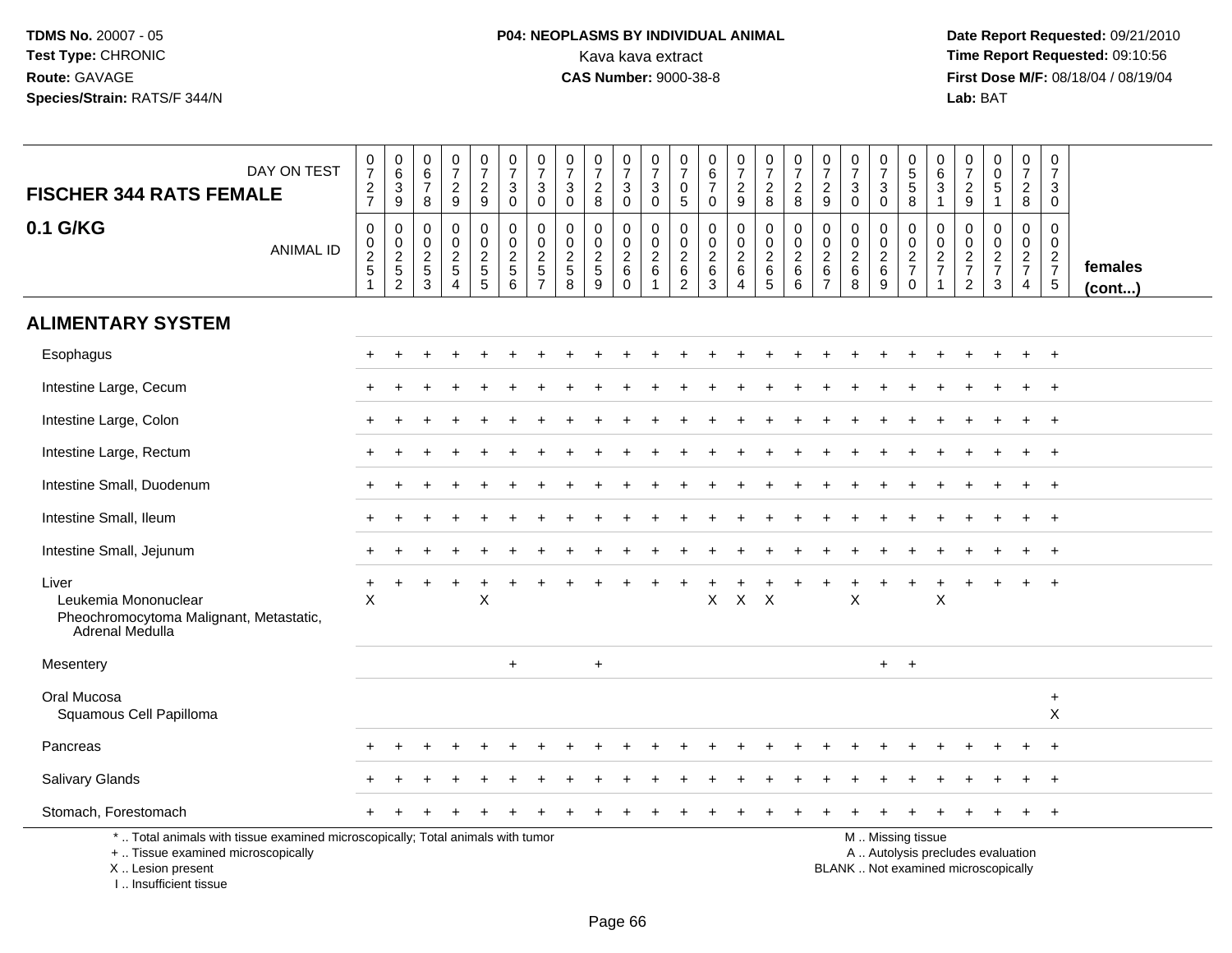## **P04: NEOPLASMS BY INDIVIDUAL ANIMAL**<br>Kava kava extract Kava kava extract **Time Report Requested:** 09:10:56<br>**CAS Number:** 9000-38-8<br>**Tirst Dose M/F:** 08/18/04 / 08/19/04

 **Date Report Requested:** 09/21/2010 **First Dose M/F:** 08/18/04 / 08/19/04 Lab: BAT **Lab:** BAT

| <b>FISCHER 344 RATS FEMALE</b>                                                                                        | DAY ON TEST      | $\pmb{0}$<br>$\overline{7}$<br>$\frac{2}{7}$                 | $\begin{array}{c} 0 \\ 6 \end{array}$<br>$\ensuremath{\mathsf{3}}$<br>9 | 0<br>$\,6\,$<br>$\overline{7}$<br>8    | $\frac{0}{7}$<br>$\frac{2}{9}$                            | $\begin{smallmatrix}0\\7\end{smallmatrix}$<br>$\frac{2}{9}$ | $\frac{0}{7}$<br>$\ensuremath{\mathsf{3}}$<br>$\mathbf 0$ | $\frac{0}{7}$<br>3<br>$\mathbf 0$                                                | $\frac{0}{7}$<br>$\mathbf{3}$<br>$\mathbf 0$   | $\frac{0}{7}$<br>$\overline{c}$<br>8 | $\frac{0}{7}$<br>$\sqrt{3}$<br>$\mathbf 0$ | 0<br>$\overline{7}$<br>$\sqrt{3}$<br>$\mathbf{0}$ | 0<br>$\overline{7}$<br>$\pmb{0}$<br>5            | 0<br>6<br>$\overline{7}$<br>$\Omega$                                 | $\frac{0}{7}$<br>$\frac{2}{9}$ | $\begin{smallmatrix}0\\7\end{smallmatrix}$<br>$\sqrt{2}$<br>8     | $\frac{0}{7}$<br>$_{\rm 8}^2$                  | $\frac{0}{7}$<br>$\overline{c}$<br>9      | $\pmb{0}$<br>$\overline{7}$<br>$\ensuremath{\mathsf{3}}$<br>$\Omega$ | $\frac{0}{7}$<br>3<br>$\Omega$ | 0<br>$\overline{5}$<br>$\sqrt{5}$<br>8                 | $\boldsymbol{0}$<br>$\,6\,$<br>$\ensuremath{\mathsf{3}}$<br>$\overline{1}$ | $\pmb{0}$<br>$\overline{7}$<br>$\frac{2}{9}$                  | $\mathbf 0$<br>$\mathbf 0$<br>$\,$ 5 $\,$<br>$\overline{1}$ | $\frac{0}{7}$<br>$\overline{a}$<br>8              | 0<br>$\overline{7}$<br>$\mathbf{3}$<br>$\overline{0}$ |                   |
|-----------------------------------------------------------------------------------------------------------------------|------------------|--------------------------------------------------------------|-------------------------------------------------------------------------|----------------------------------------|-----------------------------------------------------------|-------------------------------------------------------------|-----------------------------------------------------------|----------------------------------------------------------------------------------|------------------------------------------------|--------------------------------------|--------------------------------------------|---------------------------------------------------|--------------------------------------------------|----------------------------------------------------------------------|--------------------------------|-------------------------------------------------------------------|------------------------------------------------|-------------------------------------------|----------------------------------------------------------------------|--------------------------------|--------------------------------------------------------|----------------------------------------------------------------------------|---------------------------------------------------------------|-------------------------------------------------------------|---------------------------------------------------|-------------------------------------------------------|-------------------|
| 0.1 G/KG                                                                                                              | <b>ANIMAL ID</b> | $\boldsymbol{0}$<br>$\pmb{0}$<br>$rac{2}{5}$<br>$\mathbf{1}$ | 0<br>0<br>$\frac{2}{5}$<br>$\overline{c}$                               | 0<br>$\mathbf 0$<br>$\frac{2}{5}$<br>3 | $\mathbf 0$<br>$\pmb{0}$<br>$rac{2}{5}$<br>$\overline{4}$ | $\mathbf 0$<br>$\mathbf 0$<br>$rac{2}{5}$<br>5              | $\mathbf 0$<br>$\mathbf 0$<br>$rac{2}{5}$<br>6            | $\mathbf 0$<br>$\mathbf 0$<br>$\overline{2}$<br>$\overline{5}$<br>$\overline{7}$ | $\mathbf 0$<br>$\mathbf 0$<br>$rac{2}{5}$<br>8 | 0<br>0<br>$\frac{2}{5}$<br>9         | 0<br>0<br>$\frac{2}{6}$<br>$\Omega$        | $\mathbf 0$<br>$\mathbf 0$<br>$\frac{2}{6}$<br>-1 | 0<br>$\mathbf 0$<br>$\overline{2}$<br>$\,6$<br>2 | $\mathbf 0$<br>$\mathbf 0$<br>$\overline{2}$<br>$6\phantom{1}6$<br>3 | 0<br>0<br>$\frac{2}{6}$<br>4   | $\pmb{0}$<br>$\begin{smallmatrix} 0\\2\\6 \end{smallmatrix}$<br>5 | $\pmb{0}$<br>$\mathbf 0$<br>$\frac{2}{6}$<br>6 | 0<br>0<br>$\frac{2}{6}$<br>$\overline{7}$ | $\mathbf 0$<br>0<br>$\frac{2}{6}$<br>8                               | 0<br>0<br>$\frac{2}{6}$<br>9   | 0<br>$\mathbf 0$<br>$\frac{2}{7}$<br>$\Omega$          | 0<br>$\boldsymbol{0}$<br>$\frac{2}{7}$                                     | $\mathbf 0$<br>$\mathbf 0$<br>$\frac{2}{7}$<br>$\overline{2}$ | $\mathbf 0$<br>$\mathbf 0$<br>$\frac{2}{7}$<br>3            | 0<br>$\mathbf 0$<br>$rac{2}{7}$<br>$\overline{4}$ | 0<br>$\mathbf 0$<br>$\frac{2}{7}$                     | females<br>(cont) |
| Stomach, Glandular                                                                                                    |                  |                                                              |                                                                         |                                        |                                                           |                                                             |                                                           |                                                                                  |                                                |                                      |                                            |                                                   |                                                  |                                                                      |                                |                                                                   |                                                |                                           |                                                                      |                                |                                                        |                                                                            |                                                               |                                                             |                                                   | $\overline{+}$                                        |                   |
| Tooth                                                                                                                 |                  |                                                              |                                                                         | $+$                                    |                                                           |                                                             |                                                           |                                                                                  |                                                |                                      |                                            |                                                   |                                                  |                                                                      |                                | $+$                                                               |                                                |                                           |                                                                      |                                |                                                        |                                                                            |                                                               |                                                             |                                                   |                                                       |                   |
| <b>CARDIOVASCULAR SYSTEM</b>                                                                                          |                  |                                                              |                                                                         |                                        |                                                           |                                                             |                                                           |                                                                                  |                                                |                                      |                                            |                                                   |                                                  |                                                                      |                                |                                                                   |                                                |                                           |                                                                      |                                |                                                        |                                                                            |                                                               |                                                             |                                                   |                                                       |                   |
| <b>Blood Vessel</b>                                                                                                   |                  |                                                              |                                                                         |                                        |                                                           |                                                             |                                                           |                                                                                  |                                                |                                      |                                            |                                                   |                                                  |                                                                      |                                |                                                                   |                                                |                                           |                                                                      |                                |                                                        |                                                                            |                                                               |                                                             |                                                   |                                                       |                   |
| Heart<br>Leukemia Mononuclear                                                                                         |                  | $\boldsymbol{\mathsf{X}}$                                    |                                                                         |                                        |                                                           |                                                             |                                                           |                                                                                  |                                                |                                      |                                            |                                                   |                                                  |                                                                      |                                |                                                                   |                                                |                                           |                                                                      |                                |                                                        | X                                                                          |                                                               |                                                             |                                                   |                                                       |                   |
| <b>ENDOCRINE SYSTEM</b>                                                                                               |                  |                                                              |                                                                         |                                        |                                                           |                                                             |                                                           |                                                                                  |                                                |                                      |                                            |                                                   |                                                  |                                                                      |                                |                                                                   |                                                |                                           |                                                                      |                                |                                                        |                                                                            |                                                               |                                                             |                                                   |                                                       |                   |
| <b>Adrenal Cortex</b><br>Adenoma<br>Carcinoma                                                                         |                  |                                                              |                                                                         |                                        |                                                           |                                                             |                                                           |                                                                                  |                                                |                                      |                                            |                                                   |                                                  |                                                                      | X                              |                                                                   |                                                |                                           |                                                                      |                                |                                                        |                                                                            |                                                               |                                                             |                                                   |                                                       |                   |
| Leukemia Mononuclear                                                                                                  |                  | X                                                            |                                                                         |                                        |                                                           |                                                             |                                                           |                                                                                  |                                                |                                      |                                            |                                                   |                                                  | X                                                                    |                                |                                                                   |                                                |                                           |                                                                      |                                |                                                        | X                                                                          |                                                               |                                                             |                                                   |                                                       |                   |
| Adrenal Medulla<br>Leukemia Mononuclear<br>Pheochromocytoma Benign<br>Pheochromocytoma Malignant                      |                  | $\ddot{}$<br>X                                               |                                                                         |                                        |                                                           |                                                             |                                                           |                                                                                  |                                                |                                      |                                            |                                                   |                                                  | X                                                                    |                                |                                                                   |                                                |                                           | X                                                                    |                                |                                                        |                                                                            |                                                               |                                                             |                                                   |                                                       |                   |
| Islets, Pancreatic<br>Adenoma                                                                                         |                  |                                                              |                                                                         |                                        |                                                           |                                                             |                                                           |                                                                                  |                                                |                                      |                                            |                                                   |                                                  |                                                                      |                                |                                                                   |                                                |                                           |                                                                      |                                |                                                        |                                                                            |                                                               |                                                             |                                                   |                                                       |                   |
| Parathyroid Gland                                                                                                     |                  |                                                              |                                                                         |                                        |                                                           | м                                                           |                                                           |                                                                                  |                                                |                                      |                                            |                                                   | M                                                |                                                                      |                                | ÷                                                                 |                                                | м                                         |                                                                      |                                |                                                        |                                                                            |                                                               |                                                             |                                                   | $+$                                                   |                   |
| <b>Pituitary Gland</b><br>Pars Distalis, Adenoma                                                                      |                  |                                                              |                                                                         | X                                      | $\times$                                                  |                                                             |                                                           |                                                                                  |                                                | $\pmb{\times}$                       | $\times$                                   |                                                   | X                                                |                                                                      | X                              |                                                                   | $\mathsf{X}$                                   | $\boldsymbol{\mathsf{X}}$                 |                                                                      | $\pmb{\times}$                 | $\mathsf{X}$                                           | $\mathsf{X}$                                                               |                                                               |                                                             |                                                   | $\ddot{}$<br>$X$ $X$                                  |                   |
| *  Total animals with tissue examined microscopically; Total animals with tumor<br>+  Tissue examined microscopically |                  |                                                              |                                                                         |                                        |                                                           |                                                             |                                                           |                                                                                  |                                                |                                      |                                            |                                                   |                                                  |                                                                      |                                |                                                                   |                                                |                                           |                                                                      |                                | M  Missing tissue<br>A  Autolysis precludes evaluation |                                                                            |                                                               |                                                             |                                                   |                                                       |                   |

X .. Lesion present

I .. Insufficient tissue

A .. Autolysis precludes evaluation

Lesion present BLANK .. Not examined microscopically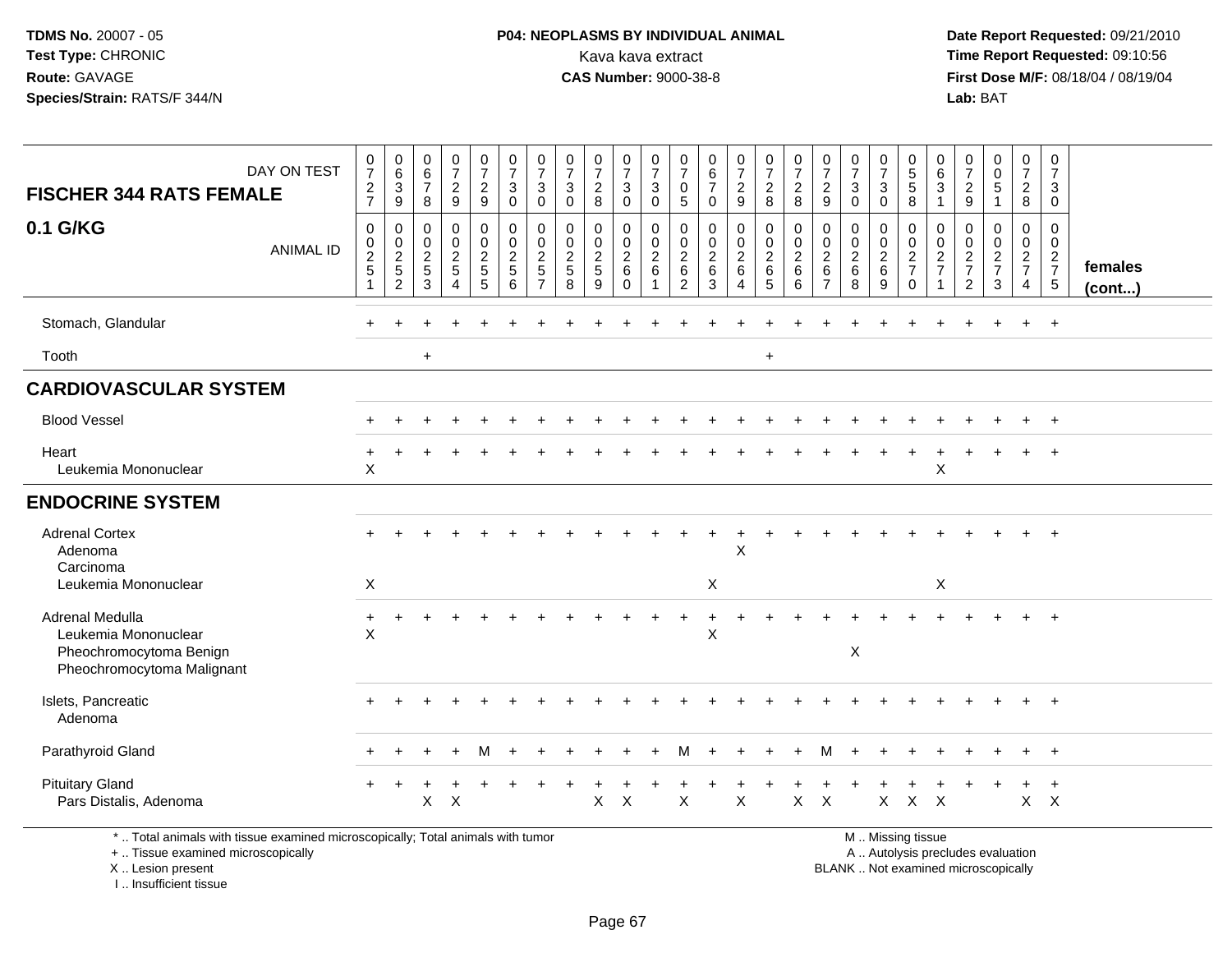#### **P04: NEOPLASMS BY INDIVIDUAL ANIMAL**<br>Kava kava extract Kava kava extract **Time Report Requested:** 09:10:56<br>**CAS Number:** 9000-38-8<br>**Tirst Dose M/F:** 08/18/04 / 08/19/04

 **Date Report Requested:** 09/21/2010 **First Dose M/F:** 08/18/04 / 08/19/04 Lab: BAT **Lab:** BAT

| DAY ON TEST<br><b>FISCHER 344 RATS FEMALE</b>                                                                         | $\frac{0}{7}$<br>$\frac{2}{7}$                        | $\begin{array}{c} 0 \\ 6 \end{array}$<br>$\ensuremath{\mathsf{3}}$<br>$\boldsymbol{9}$ | $\begin{array}{c} 0 \\ 6 \end{array}$<br>$\overline{7}$<br>8 | $\frac{0}{7}$<br>$\boldsymbol{2}$<br>9                                         | $\begin{smallmatrix}0\\7\end{smallmatrix}$<br>$\overline{c}$<br>$\boldsymbol{9}$ | 0<br>$\overline{7}$<br>3<br>$\mathbf 0$      | 0<br>$\overline{7}$<br>3<br>$\mathbf 0$         | 0<br>$\overline{7}$<br>3<br>$\mathbf 0$                          | $\frac{0}{7}$<br>$\overline{c}$<br>8 | $\frac{0}{7}$<br>$\mathbf{3}$<br>$\mathbf 0$     | 0<br>$\overline{7}$<br>$\mathbf{3}$<br>$\mathbf 0$             | $\frac{0}{7}$<br>0<br>$\overline{5}$                   | 0<br>$\,6\,$<br>$\overline{7}$<br>$\mathbf 0$        | $\frac{0}{7}$<br>$\overline{c}$<br>$\boldsymbol{9}$ | 0<br>$\overline{7}$<br>$\overline{a}$<br>8           | 0<br>$\overline{7}$<br>$\overline{a}$<br>8         | 0<br>$\boldsymbol{7}$<br>$\overline{c}$<br>9        | $\frac{0}{7}$<br>3<br>$\Omega$                   | 0<br>$\overline{7}$<br>$\sqrt{3}$<br>$\mathbf 0$ | $\pmb{0}$<br>$\overline{5}$<br>$\sqrt{5}$<br>$\,8\,$       | 0<br>6<br>$\mathsf 3$<br>$\overline{1}$     | $\frac{0}{7}$<br>$\boldsymbol{2}$<br>$9\,$          | 0<br>$\ddot{\mathbf{0}}$<br>$\sqrt{5}$<br>$\mathbf{1}$ | 0<br>$\overline{7}$<br>$\overline{2}$<br>8                    | 0<br>$\overline{7}$<br>3<br>$\mathbf 0$ |                   |
|-----------------------------------------------------------------------------------------------------------------------|-------------------------------------------------------|----------------------------------------------------------------------------------------|--------------------------------------------------------------|--------------------------------------------------------------------------------|----------------------------------------------------------------------------------|----------------------------------------------|-------------------------------------------------|------------------------------------------------------------------|--------------------------------------|--------------------------------------------------|----------------------------------------------------------------|--------------------------------------------------------|------------------------------------------------------|-----------------------------------------------------|------------------------------------------------------|----------------------------------------------------|-----------------------------------------------------|--------------------------------------------------|--------------------------------------------------|------------------------------------------------------------|---------------------------------------------|-----------------------------------------------------|--------------------------------------------------------|---------------------------------------------------------------|-----------------------------------------|-------------------|
| 0.1 G/KG<br><b>ANIMAL ID</b>                                                                                          | 0<br>$\begin{array}{c} 0 \\ 2 \\ 5 \end{array}$<br>-1 | 0<br>$\mathbf 0$<br>$\frac{2}{2}$                                                      | $\mathbf 0$<br>$\mathbf 0$<br>$\frac{2}{5}$<br>$\mathbf{3}$  | $\mathbf 0$<br>$\mathbf 0$<br>$\boldsymbol{2}$<br>$\sqrt{5}$<br>$\overline{4}$ | 0<br>0<br>$\frac{2}{5}$<br>5                                                     | $\mathbf 0$<br>0<br>$\overline{c}$<br>5<br>6 | 0<br>0<br>$\overline{c}$<br>5<br>$\overline{7}$ | $\Omega$<br>$\mathbf 0$<br>$\overline{c}$<br>$\overline{5}$<br>8 | 0<br>0<br>$\overline{2}$<br>5<br>9   | $\mathbf 0$<br>0<br>$\frac{2}{6}$<br>$\mathbf 0$ | $\mathbf 0$<br>$\mathbf 0$<br>$^2\phantom{1}6$<br>$\mathbf{1}$ | $\mathbf 0$<br>0<br>$^2\phantom{0}6$<br>$\overline{2}$ | $\mathbf 0$<br>0<br>$\boldsymbol{2}$<br>$\,6\,$<br>3 | 0<br>0<br>$\overline{c}$<br>$\,6\,$<br>4            | $\mathbf 0$<br>0<br>$\boldsymbol{2}$<br>$\,6\,$<br>5 | $\mathbf 0$<br>0<br>$\overline{a}$<br>$\,6\,$<br>6 | $\Omega$<br>0<br>$^2\phantom{1}6$<br>$\overline{7}$ | $\mathbf 0$<br>0<br>$\overline{c}$<br>$\,6$<br>8 | 0<br>0<br>$\frac{2}{6}$<br>9                     | $\mathbf 0$<br>$\mathbf 0$<br>$\frac{2}{7}$<br>$\mathbf 0$ | $\mathbf{0}$<br>0<br>$\frac{2}{7}$<br>-1    | $\mathbf 0$<br>0<br>$\frac{2}{7}$<br>$\overline{2}$ | 0<br>0<br>$\frac{2}{7}$<br>$\mathbf{3}$                | $\mathbf 0$<br>$\mathbf 0$<br>$\frac{2}{7}$<br>$\overline{4}$ | 0<br>0<br>$\frac{2}{7}$<br>$\sqrt{5}$   | females<br>(cont) |
| <b>Thyroid Gland</b><br>C-cell, Adenoma                                                                               |                                                       |                                                                                        |                                                              |                                                                                |                                                                                  |                                              |                                                 | X                                                                |                                      |                                                  |                                                                |                                                        |                                                      |                                                     | X                                                    |                                                    |                                                     | X                                                |                                                  |                                                            |                                             |                                                     |                                                        | $\div$                                                        | $\div$<br>X                             |                   |
| <b>GENERAL BODY SYSTEM</b>                                                                                            |                                                       |                                                                                        |                                                              |                                                                                |                                                                                  |                                              |                                                 |                                                                  |                                      |                                                  |                                                                |                                                        |                                                      |                                                     |                                                      |                                                    |                                                     |                                                  |                                                  |                                                            |                                             |                                                     |                                                        |                                                               |                                         |                   |
| <b>NONE</b>                                                                                                           |                                                       |                                                                                        |                                                              |                                                                                |                                                                                  |                                              |                                                 |                                                                  |                                      |                                                  |                                                                |                                                        |                                                      |                                                     |                                                      |                                                    |                                                     |                                                  |                                                  |                                                            |                                             |                                                     |                                                        |                                                               |                                         |                   |
| <b>GENITAL SYSTEM</b>                                                                                                 |                                                       |                                                                                        |                                                              |                                                                                |                                                                                  |                                              |                                                 |                                                                  |                                      |                                                  |                                                                |                                                        |                                                      |                                                     |                                                      |                                                    |                                                     |                                                  |                                                  |                                                            |                                             |                                                     |                                                        |                                                               |                                         |                   |
| <b>Clitoral Gland</b><br>Adenoma<br>Carcinoma                                                                         |                                                       |                                                                                        |                                                              | X                                                                              |                                                                                  | X                                            |                                                 |                                                                  |                                      |                                                  |                                                                |                                                        |                                                      |                                                     |                                                      | Χ                                                  |                                                     | Χ                                                |                                                  |                                                            |                                             |                                                     |                                                        |                                                               | $\div$<br>X                             |                   |
| Ovary                                                                                                                 |                                                       |                                                                                        |                                                              |                                                                                |                                                                                  |                                              |                                                 |                                                                  |                                      |                                                  |                                                                |                                                        |                                                      |                                                     |                                                      |                                                    |                                                     |                                                  |                                                  |                                                            |                                             |                                                     |                                                        |                                                               | $\ddot{}$                               |                   |
| Uterus<br>Leukemia Mononuclear<br>Polyp Stromal                                                                       |                                                       | X                                                                                      |                                                              |                                                                                | X                                                                                |                                              |                                                 |                                                                  |                                      |                                                  |                                                                |                                                        |                                                      |                                                     | $\times$                                             | X                                                  |                                                     |                                                  |                                                  |                                                            |                                             |                                                     |                                                        |                                                               |                                         |                   |
| <b>HEMATOPOIETIC SYSTEM</b>                                                                                           |                                                       |                                                                                        |                                                              |                                                                                |                                                                                  |                                              |                                                 |                                                                  |                                      |                                                  |                                                                |                                                        |                                                      |                                                     |                                                      |                                                    |                                                     |                                                  |                                                  |                                                            |                                             |                                                     |                                                        |                                                               |                                         |                   |
| <b>Bone Marrow</b>                                                                                                    |                                                       |                                                                                        |                                                              |                                                                                |                                                                                  |                                              |                                                 |                                                                  |                                      |                                                  |                                                                |                                                        |                                                      |                                                     |                                                      |                                                    |                                                     |                                                  |                                                  |                                                            |                                             |                                                     |                                                        |                                                               | $+$                                     |                   |
| Lymph Node<br>Mediastinal, Leukemia Mononuclear<br>Pancreatic, Leukemia Mononuclear                                   |                                                       |                                                                                        |                                                              |                                                                                |                                                                                  |                                              |                                                 |                                                                  |                                      |                                                  |                                                                |                                                        | $\ddot{}$<br>$\pmb{\times}$                          |                                                     |                                                      |                                                    |                                                     |                                                  |                                                  |                                                            | $\ddot{}$<br>X<br>$\boldsymbol{\mathsf{X}}$ |                                                     |                                                        |                                                               |                                         |                   |
| Lymph Node, Mandibular                                                                                                | м                                                     | M                                                                                      | М                                                            | м                                                                              | M                                                                                | M                                            | M                                               | M                                                                | M                                    | M                                                | M                                                              | М                                                      | м                                                    | M                                                   | M                                                    | M                                                  | M                                                   | M                                                | M                                                | M                                                          | м                                           | M                                                   | M                                                      |                                                               | M M                                     |                   |
| Lymph Node, Mesenteric                                                                                                |                                                       |                                                                                        |                                                              |                                                                                |                                                                                  |                                              |                                                 |                                                                  |                                      |                                                  |                                                                |                                                        |                                                      |                                                     |                                                      |                                                    |                                                     |                                                  |                                                  |                                                            |                                             |                                                     |                                                        |                                                               | $\div$                                  |                   |
| *  Total animals with tissue examined microscopically; Total animals with tumor<br>+  Tissue examined microscopically |                                                       |                                                                                        |                                                              |                                                                                |                                                                                  |                                              |                                                 |                                                                  |                                      |                                                  |                                                                |                                                        |                                                      |                                                     |                                                      |                                                    |                                                     |                                                  |                                                  | M  Missing tissue<br>A  Autolysis precludes evaluation     |                                             |                                                     |                                                        |                                                               |                                         |                   |

X .. Lesion present

I .. Insufficient tissue

Lesion present BLANK .. Not examined microscopically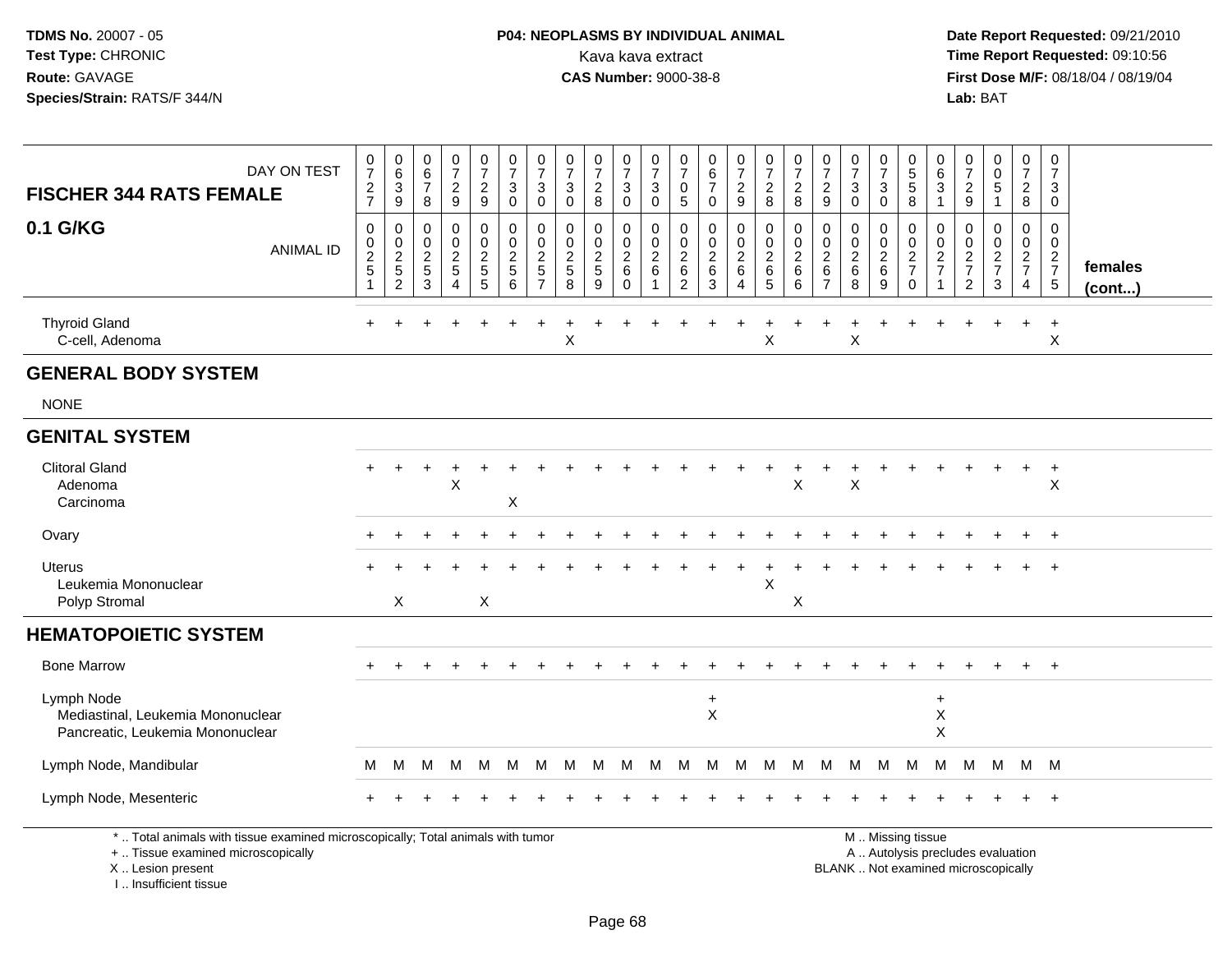# **P04: NEOPLASMS BY INDIVIDUAL ANIMAL**<br>Kava kava extract Kava kava extract **Time Report Requested:** 09:10:56<br>**CAS Number:** 9000-38-8 **CAS Number:** 9000-38-8

 **Date Report Requested:** 09/21/2010 **First Dose M/F:** 08/18/04 / 08/19/04<br>Lab: BAT **Lab:** BAT

| <b>FISCHER 344 RATS FEMALE</b>                                                                                                                                      | DAY ON TEST      | $\frac{0}{7}$<br>$\frac{2}{7}$               | $\begin{array}{c} 0 \\ 6 \end{array}$<br>$\sqrt{3}$<br>$9\,$ | $\begin{array}{c} 0 \\ 6 \end{array}$<br>$\boldsymbol{7}$<br>8  | $\frac{0}{7}$<br>$\frac{2}{9}$                                                       | $\frac{0}{7}$<br>$\frac{2}{9}$  | $\begin{array}{c} 0 \\ 7 \end{array}$<br>$\mathbf 3$<br>$\mathbf 0$ | $\frac{0}{7}$<br>$\ensuremath{\mathsf{3}}$<br>$\pmb{0}$ | $\frac{0}{7}$<br>$\mathsf 3$<br>$\mathbf 0$      | $\frac{0}{7}$<br>$\sqrt{2}$<br>8                 | $\frac{0}{7}$<br>3<br>$\mathbf 0$                     | $\frac{0}{7}$<br>$\ensuremath{\mathsf{3}}$<br>$\mathbf 0$               | $\frac{0}{7}$<br>$\pmb{0}$<br>$\sqrt{5}$                        | $\begin{array}{c} 0 \\ 6 \end{array}$<br>$\overline{7}$<br>$\mathbf 0$ | $\frac{0}{7}$<br>$\overline{2}$<br>9                                | $\frac{0}{7}$<br>$\frac{2}{8}$ | $\frac{0}{7}$<br>$\frac{2}{8}$    | $\frac{0}{7}$<br>$\sqrt{2}$<br>9                                | $\begin{array}{c} 0 \\ 7 \end{array}$<br>$\ensuremath{\mathsf{3}}$<br>$\mathbf 0$ | $\frac{0}{7}$<br>$\ensuremath{\mathsf{3}}$<br>$\mathbf 0$ | 0<br>5<br>5<br>8                  | 0<br>$\overline{6}$<br>3<br>$\mathbf{1}$                  | $\pmb{0}$<br>$\overline{7}$<br>$\frac{2}{9}$        | $\begin{smallmatrix}0\0\0\5\end{smallmatrix}$<br>$\mathbf{1}$ | $\begin{array}{c} 0 \\ 7 \end{array}$<br>$\frac{2}{8}$ | $\frac{0}{7}$<br>$\mathbf{3}$<br>$\mathbf 0$                             |                         |
|---------------------------------------------------------------------------------------------------------------------------------------------------------------------|------------------|----------------------------------------------|--------------------------------------------------------------|-----------------------------------------------------------------|--------------------------------------------------------------------------------------|---------------------------------|---------------------------------------------------------------------|---------------------------------------------------------|--------------------------------------------------|--------------------------------------------------|-------------------------------------------------------|-------------------------------------------------------------------------|-----------------------------------------------------------------|------------------------------------------------------------------------|---------------------------------------------------------------------|--------------------------------|-----------------------------------|-----------------------------------------------------------------|-----------------------------------------------------------------------------------|-----------------------------------------------------------|-----------------------------------|-----------------------------------------------------------|-----------------------------------------------------|---------------------------------------------------------------|--------------------------------------------------------|--------------------------------------------------------------------------|-------------------------|
| 0.1 G/KG                                                                                                                                                            | <b>ANIMAL ID</b> | $\pmb{0}$<br>$\frac{0}{2}$<br>$\overline{1}$ | 0<br>$\frac{0}{2}$<br>$\overline{2}$                         | $\mathbf 0$<br>$\mathbf 0$<br>$\overline{2}$<br>$\sqrt{5}$<br>3 | $\mathbf 0$<br>$\mathbf 0$<br>$\overline{c}$<br>$\sqrt{5}$<br>$\boldsymbol{\Lambda}$ | 0<br>$\mathbf 0$<br>$rac{2}{5}$ | $\pmb{0}$<br>$\mathbf 0$<br>$rac{2}{5}$<br>6                        | $\pmb{0}$<br>$\frac{0}{2}$<br>$\overline{7}$            | $\mathbf 0$<br>$\mathbf 0$<br>$\frac{2}{5}$<br>8 | $\mathbf 0$<br>$\mathbf 0$<br>$\frac{2}{5}$<br>9 | 0<br>$\mathbf 0$<br>$\sqrt{2}$<br>$\,6\,$<br>$\Omega$ | $\mathbf 0$<br>$\mathbf 0$<br>$\overline{2}$<br>$\,6\,$<br>$\mathbf{1}$ | 0<br>$\mathsf 0$<br>$\overline{c}$<br>$\,6\,$<br>$\overline{c}$ | $\mathbf 0$<br>$\pmb{0}$<br>$\frac{2}{6}$<br>3                         | $\pmb{0}$<br>$\mathsf{O}\xspace$<br>$\overline{2}$<br>6<br>$\Delta$ | 0<br>$\frac{0}{2}$ 6<br>5      | $\pmb{0}$<br>$\frac{0}{2}$ 6<br>6 | 0<br>$\mathbf 0$<br>$\overline{2}$<br>$\,6\,$<br>$\overline{7}$ | $\mathbf 0$<br>$\mathsf 0$<br>$\frac{2}{6}$<br>8                                  | 0<br>$\mathbf 0$<br>$^{\,2}_{\,6}$<br>9                   | 0<br>$\frac{0}{2}$<br>$\mathbf 0$ | 0<br>$\mathbf 0$<br>$\frac{2}{7}$<br>$\blacktriangleleft$ | 0<br>$\mathbf 0$<br>$\frac{2}{7}$<br>$\overline{2}$ | $\mathbf 0$<br>$\mathbf 0$<br>$\frac{2}{7}$<br>3              | 0<br>$\frac{0}{2}$<br>7<br>$\overline{4}$              | $\mathbf 0$<br>$\mathbf 0$<br>$\begin{array}{c} 2 \\ 7 \\ 5 \end{array}$ | females<br>$($ cont $)$ |
| Leukemia Mononuclear                                                                                                                                                |                  |                                              |                                                              |                                                                 |                                                                                      |                                 |                                                                     |                                                         |                                                  |                                                  |                                                       |                                                                         |                                                                 | X                                                                      |                                                                     |                                |                                   |                                                                 | X                                                                                 |                                                           |                                   | $\times$                                                  |                                                     |                                                               |                                                        |                                                                          |                         |
| Spleen<br>Leukemia Mononuclear                                                                                                                                      |                  | X                                            |                                                              |                                                                 |                                                                                      | Χ                               |                                                                     |                                                         |                                                  |                                                  |                                                       |                                                                         |                                                                 | X                                                                      | $\times$                                                            |                                |                                   |                                                                 | X                                                                                 |                                                           |                                   | $\sf X$                                                   |                                                     |                                                               |                                                        | $+$                                                                      |                         |
| Thymus<br>Leukemia Mononuclear<br>Thymoma Benign                                                                                                                    |                  | $\ddot{}$<br>X                               |                                                              |                                                                 |                                                                                      |                                 |                                                                     |                                                         |                                                  |                                                  |                                                       |                                                                         | X                                                               | X                                                                      |                                                                     |                                |                                   |                                                                 |                                                                                   |                                                           | $\ddot{}$                         | +<br>X                                                    |                                                     |                                                               |                                                        | $+$                                                                      |                         |
| <b>INTEGUMENTARY SYSTEM</b>                                                                                                                                         |                  |                                              |                                                              |                                                                 |                                                                                      |                                 |                                                                     |                                                         |                                                  |                                                  |                                                       |                                                                         |                                                                 |                                                                        |                                                                     |                                |                                   |                                                                 |                                                                                   |                                                           |                                   |                                                           |                                                     |                                                               |                                                        |                                                                          |                         |
| <b>Mammary Gland</b><br>Adenoma<br>Carcinoma<br>Fibroadenoma<br>Fibroadenoma, Multiple                                                                              |                  |                                              | $\times$                                                     |                                                                 |                                                                                      |                                 | X                                                                   |                                                         | $\mathsf X$                                      | X                                                | $\times$                                              | $X$ $X$                                                                 | $\boldsymbol{\mathsf{X}}$                                       |                                                                        |                                                                     |                                | $X$ $X$                           |                                                                 |                                                                                   | X                                                         |                                   |                                                           | X                                                   |                                                               |                                                        |                                                                          |                         |
| Skin                                                                                                                                                                |                  | $+$                                          |                                                              |                                                                 |                                                                                      |                                 |                                                                     |                                                         |                                                  |                                                  |                                                       |                                                                         |                                                                 |                                                                        |                                                                     |                                |                                   |                                                                 |                                                                                   |                                                           |                                   |                                                           |                                                     |                                                               | $+$                                                    | $+$                                                                      |                         |
| <b>MUSCULOSKELETAL SYSTEM</b>                                                                                                                                       |                  |                                              |                                                              |                                                                 |                                                                                      |                                 |                                                                     |                                                         |                                                  |                                                  |                                                       |                                                                         |                                                                 |                                                                        |                                                                     |                                |                                   |                                                                 |                                                                                   |                                                           |                                   |                                                           |                                                     |                                                               |                                                        |                                                                          |                         |
| <b>Bone</b>                                                                                                                                                         |                  |                                              |                                                              |                                                                 |                                                                                      |                                 |                                                                     |                                                         |                                                  |                                                  |                                                       |                                                                         |                                                                 |                                                                        |                                                                     |                                |                                   |                                                                 |                                                                                   |                                                           |                                   |                                                           |                                                     |                                                               | $+$                                                    | $+$                                                                      |                         |
| <b>NERVOUS SYSTEM</b>                                                                                                                                               |                  |                                              |                                                              |                                                                 |                                                                                      |                                 |                                                                     |                                                         |                                                  |                                                  |                                                       |                                                                         |                                                                 |                                                                        |                                                                     |                                |                                   |                                                                 |                                                                                   |                                                           |                                   |                                                           |                                                     |                                                               |                                                        |                                                                          |                         |
| <b>Brain</b><br>Leukemia Mononuclear                                                                                                                                |                  |                                              |                                                              |                                                                 |                                                                                      |                                 |                                                                     |                                                         |                                                  |                                                  |                                                       |                                                                         |                                                                 | $\sf X$                                                                |                                                                     |                                |                                   |                                                                 |                                                                                   |                                                           |                                   |                                                           |                                                     |                                                               |                                                        |                                                                          |                         |
| <b>RESPIRATORY SYSTEM</b>                                                                                                                                           |                  |                                              |                                                              |                                                                 |                                                                                      |                                 |                                                                     |                                                         |                                                  |                                                  |                                                       |                                                                         |                                                                 |                                                                        |                                                                     |                                |                                   |                                                                 |                                                                                   |                                                           |                                   |                                                           |                                                     |                                                               |                                                        |                                                                          |                         |
| Lung                                                                                                                                                                |                  |                                              |                                                              |                                                                 |                                                                                      |                                 |                                                                     |                                                         |                                                  |                                                  |                                                       |                                                                         |                                                                 |                                                                        |                                                                     |                                |                                   |                                                                 |                                                                                   |                                                           |                                   |                                                           |                                                     |                                                               |                                                        | $\div$                                                                   |                         |
| *  Total animals with tissue examined microscopically; Total animals with tumor<br>+  Tissue examined microscopically<br>X  Lesion present<br>I Insufficient tissue |                  |                                              |                                                              |                                                                 |                                                                                      |                                 |                                                                     |                                                         |                                                  |                                                  |                                                       |                                                                         |                                                                 |                                                                        |                                                                     |                                |                                   |                                                                 | BLANK  Not examined microscopically                                               |                                                           | M  Missing tissue                 | A  Autolysis precludes evaluation                         |                                                     |                                                               |                                                        |                                                                          |                         |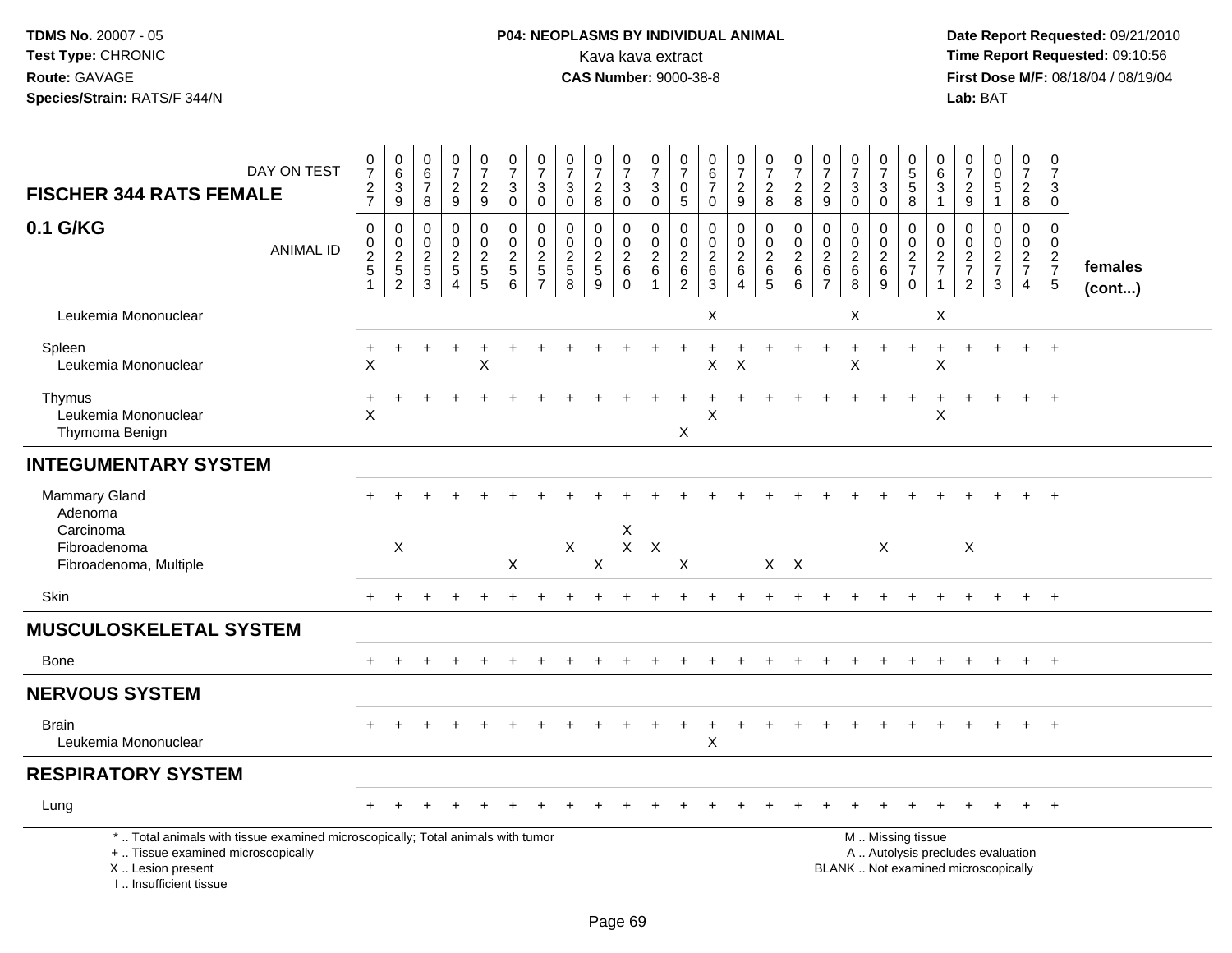### **P04: NEOPLASMS BY INDIVIDUAL ANIMAL**<br>Kava kava extract Kava kava extract **Time Report Requested:** 09:10:56<br>**CAS Number:** 9000-38-8<br>**Tirst Dose M/F:** 08/18/04 / 08/19/04

 **Date Report Requested:** 09/21/2010 **First Dose M/F:** 08/18/04 / 08/19/04 Lab: BAT **Lab:** BAT

| DAY ON TEST<br><b>FISCHER 344 RATS FEMALE</b>                                                                              | $\frac{0}{7}$<br>$\frac{2}{7}$          | $\begin{array}{c} 0 \\ 6 \end{array}$<br>$\mathbf{3}$<br>$\boldsymbol{9}$ | $\begin{array}{c} 0 \\ 6 \end{array}$<br>$\overline{7}$<br>8 | $\frac{0}{7}$<br>$\sqrt{2}$<br>9                                     | $\begin{smallmatrix}0\\7\end{smallmatrix}$<br>$\overline{c}$<br>$9\,$ | $\frac{0}{7}$<br>3<br>$\mathbf 0$      | $\frac{0}{7}$<br>3<br>0                                   | $\frac{0}{7}$<br>$\mathbf{3}$<br>$\mathbf 0$ | $\frac{0}{7}$<br>$\overline{c}$<br>8 | $\frac{0}{7}$<br>$\mathsf 3$<br>$\mathbf 0$ | $\frac{0}{7}$<br>$\sqrt{3}$<br>$\mathbf 0$ | $\frac{0}{7}$<br>$\mathbf 0$<br>5                                        | $\begin{array}{c} 0 \\ 6 \\ 7 \end{array}$<br>$\mathbf 0$ | $\frac{0}{7}$<br>$\overline{2}$<br>$\boldsymbol{9}$ | $\frac{0}{7}$<br>$\overline{2}$<br>8                   | $\frac{0}{7}$<br>$\sqrt{2}$<br>8        | $\frac{0}{7}$<br>$\overline{2}$<br>9                               | $\frac{0}{7}$<br>$\sqrt{3}$<br>$\mathbf 0$                     | $\frac{0}{7}$<br>3<br>$\mathbf 0$      | $\begin{array}{c} 0 \\ 5 \\ 5 \end{array}$<br>8  | $\begin{matrix} 0 \\ 6 \\ 3 \end{matrix}$ | $\frac{0}{7}$<br>$\sqrt{2}$<br>9                    | $\begin{smallmatrix} 0\\0 \end{smallmatrix}$<br>5 | $\begin{smallmatrix}0\\7\end{smallmatrix}$<br>$\overline{2}$<br>8 | 0<br>$\boldsymbol{7}$<br>3<br>$\mathbf 0$          |                   |
|----------------------------------------------------------------------------------------------------------------------------|-----------------------------------------|---------------------------------------------------------------------------|--------------------------------------------------------------|----------------------------------------------------------------------|-----------------------------------------------------------------------|----------------------------------------|-----------------------------------------------------------|----------------------------------------------|--------------------------------------|---------------------------------------------|--------------------------------------------|--------------------------------------------------------------------------|-----------------------------------------------------------|-----------------------------------------------------|--------------------------------------------------------|-----------------------------------------|--------------------------------------------------------------------|----------------------------------------------------------------|----------------------------------------|--------------------------------------------------|-------------------------------------------|-----------------------------------------------------|---------------------------------------------------|-------------------------------------------------------------------|----------------------------------------------------|-------------------|
| 0.1 G/KG<br><b>ANIMAL ID</b>                                                                                               | $\pmb{0}$<br>$\pmb{0}$<br>$\frac{2}{5}$ | 0<br>$\frac{0}{2}$<br>$\overline{c}$                                      | $\mathbf 0$<br>$\pmb{0}$<br>$\frac{2}{5}$<br>3               | $\mathbf 0$<br>$\boldsymbol{0}$<br>$\overline{2}$<br>$\sqrt{5}$<br>4 | 0<br>$\mathbf 0$<br>$\frac{2}{5}$<br>5                                | 0<br>$\mathbf 0$<br>$\frac{2}{5}$<br>6 | 0<br>$\mathbf 0$<br>$\overline{a}$<br>5<br>$\overline{7}$ | 0<br>$\mathbf 0$<br>$\frac{2}{5}$<br>8       | 0<br>$\frac{0}{2}$<br>9              | 0<br>$\frac{0}{2}$<br>$\mathbf 0$           | 0<br>$\frac{0}{2}$<br>$\mathbf{1}$         | 0<br>$\mathbf 0$<br>$\boldsymbol{2}$<br>$6\phantom{a}$<br>$\overline{c}$ | 0<br>$\frac{0}{2}$ 6<br>$\mathbf{3}$                      | 0<br>$\frac{0}{2}$<br>4                             | 0<br>$\overline{0}$<br>$\frac{2}{6}$<br>$\overline{5}$ | 0<br>$\frac{0}{2}$ 6<br>$6\phantom{1}6$ | 0<br>$\mathbf 0$<br>$\sqrt{2}$<br>$6\phantom{1}$<br>$\overline{7}$ | 0<br>$\boldsymbol{0}$<br>$\overline{2}$<br>$6\phantom{1}$<br>8 | 0<br>$\mathbf 0$<br>$\frac{2}{6}$<br>9 | 0<br>$\mathbf 0$<br>$\frac{2}{7}$<br>$\mathbf 0$ | 0<br>$\frac{0}{2}$                        | 0<br>$\mathbf 0$<br>$\frac{2}{7}$<br>$\overline{2}$ | 0<br>$\boldsymbol{0}$<br>$\frac{2}{7}$<br>3       | 0<br>$\mathbf 0$<br>$rac{2}{7}$<br>$\overline{4}$                 | 0<br>$\mathbf 0$<br>$rac{2}{7}$<br>$5\phantom{.0}$ | females<br>(cont) |
| Carcinoma, Metastatic, Mammary Gland<br>Leukemia Mononuclear<br>Pheochromocytoma Malignant, Metastatic,<br>Adrenal Medulla | $\sf X$                                 |                                                                           |                                                              |                                                                      |                                                                       |                                        |                                                           |                                              |                                      |                                             |                                            |                                                                          | X                                                         |                                                     |                                                        |                                         |                                                                    |                                                                |                                        |                                                  | X                                         |                                                     |                                                   |                                                                   |                                                    |                   |
| Nose                                                                                                                       |                                         |                                                                           |                                                              |                                                                      |                                                                       |                                        |                                                           |                                              |                                      |                                             |                                            |                                                                          |                                                           |                                                     |                                                        |                                         |                                                                    |                                                                |                                        |                                                  |                                           |                                                     |                                                   |                                                                   | $^+$                                               |                   |
| Trachea                                                                                                                    |                                         |                                                                           |                                                              |                                                                      |                                                                       |                                        |                                                           |                                              |                                      |                                             |                                            |                                                                          |                                                           |                                                     |                                                        |                                         |                                                                    |                                                                |                                        |                                                  |                                           |                                                     |                                                   |                                                                   | $+$                                                |                   |
| <b>SPECIAL SENSES SYSTEM</b>                                                                                               |                                         |                                                                           |                                                              |                                                                      |                                                                       |                                        |                                                           |                                              |                                      |                                             |                                            |                                                                          |                                                           |                                                     |                                                        |                                         |                                                                    |                                                                |                                        |                                                  |                                           |                                                     |                                                   |                                                                   |                                                    |                   |
| Eye                                                                                                                        |                                         |                                                                           |                                                              |                                                                      |                                                                       |                                        |                                                           |                                              |                                      |                                             |                                            |                                                                          |                                                           |                                                     |                                                        |                                         |                                                                    |                                                                |                                        |                                                  |                                           |                                                     |                                                   |                                                                   | $+$                                                |                   |
| Harderian Gland                                                                                                            |                                         |                                                                           |                                                              |                                                                      |                                                                       |                                        |                                                           |                                              |                                      |                                             |                                            |                                                                          |                                                           |                                                     |                                                        |                                         |                                                                    |                                                                |                                        |                                                  |                                           |                                                     |                                                   |                                                                   | $+$                                                |                   |
| <b>URINARY SYSTEM</b>                                                                                                      |                                         |                                                                           |                                                              |                                                                      |                                                                       |                                        |                                                           |                                              |                                      |                                             |                                            |                                                                          |                                                           |                                                     |                                                        |                                         |                                                                    |                                                                |                                        |                                                  |                                           |                                                     |                                                   |                                                                   |                                                    |                   |
| Kidney<br>Leukemia Mononuclear                                                                                             |                                         |                                                                           |                                                              |                                                                      |                                                                       |                                        |                                                           |                                              |                                      |                                             |                                            |                                                                          | X                                                         |                                                     |                                                        |                                         |                                                                    |                                                                |                                        |                                                  | X                                         |                                                     |                                                   | $\ddot{}$                                                         | $+$                                                |                   |
| <b>Urinary Bladder</b>                                                                                                     |                                         |                                                                           |                                                              |                                                                      |                                                                       |                                        |                                                           |                                              |                                      |                                             |                                            |                                                                          |                                                           |                                                     |                                                        |                                         |                                                                    |                                                                |                                        |                                                  |                                           |                                                     |                                                   |                                                                   | $+$                                                |                   |
| <b>SYSTEMIC LESIONS</b>                                                                                                    |                                         |                                                                           |                                                              |                                                                      |                                                                       |                                        |                                                           |                                              |                                      |                                             |                                            |                                                                          |                                                           |                                                     |                                                        |                                         |                                                                    |                                                                |                                        |                                                  |                                           |                                                     |                                                   |                                                                   |                                                    |                   |
| Multiple Organ<br>Leukemia Mononuclear                                                                                     | $\mathsf{X}$                            |                                                                           |                                                              |                                                                      | $\sf X$                                                               |                                        |                                                           |                                              |                                      |                                             |                                            |                                                                          | X                                                         | $\mathsf{X}$                                        | $\mathsf{X}$                                           |                                         |                                                                    | X                                                              |                                        |                                                  | X                                         |                                                     |                                                   |                                                                   |                                                    |                   |

\* .. Total animals with tissue examined microscopically; Total animals with tumor

+ .. Tissue examined microscopically

X .. Lesion present

I .. Insufficient tissue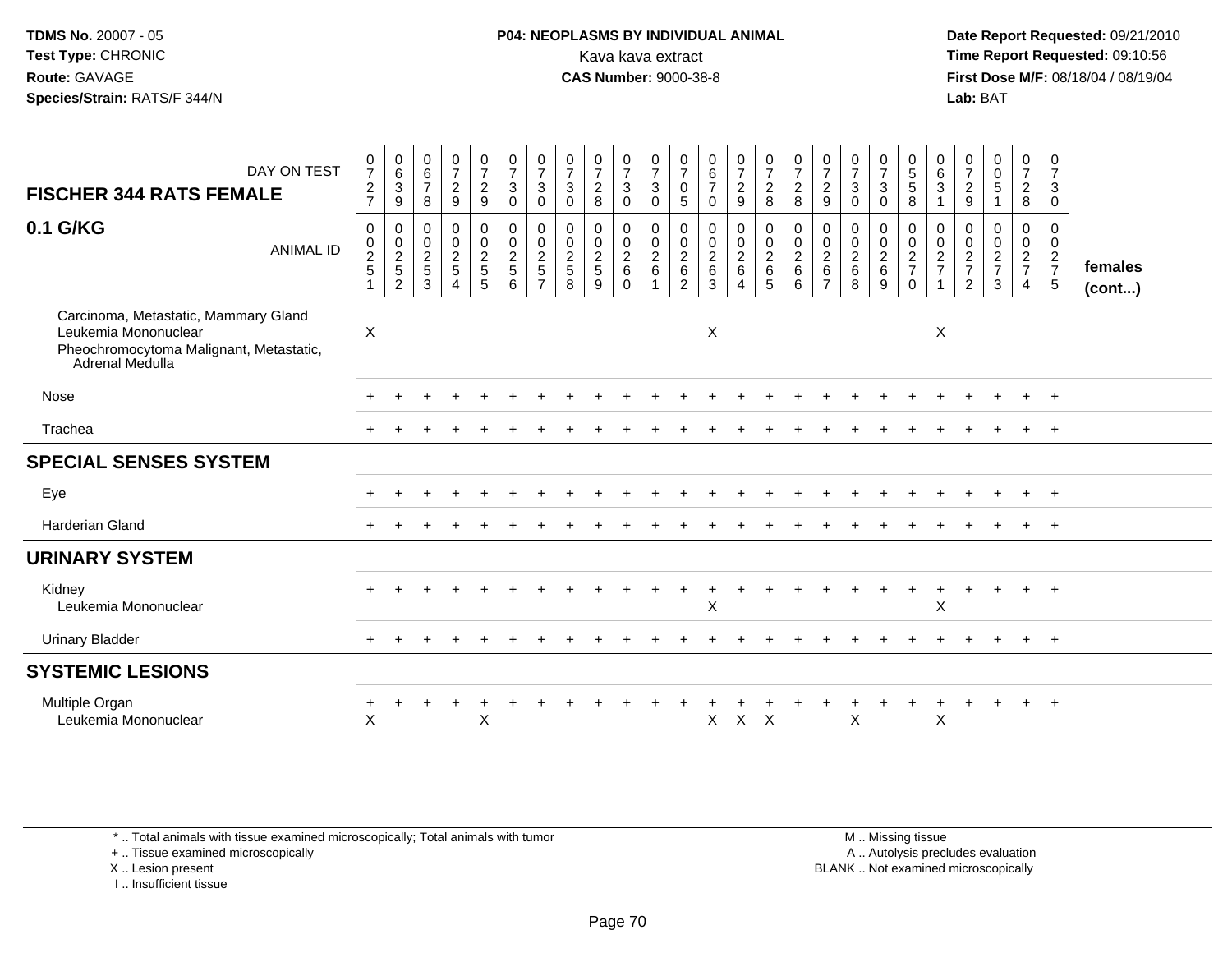# **P04: NEOPLASMS BY INDIVIDUAL ANIMAL**<br>Kava kava extract Kava kava extract **Time Report Requested:** 09:10:56<br>**CAS Number:** 9000-38-8 **CAS Number:** 9000-38-8

 **Date Report Requested:** 09/21/2010 **First Dose M/F:** 08/18/04 / 08/19/04 Lab: BAT **Lab:** BAT

| DAY ON TEST                                                                                                                                                                                                                                 | $\frac{0}{7}$                   | $\frac{0}{7}$                                                       | $\frac{0}{7}$                          | $\frac{0}{7}$                                    | $\frac{0}{7}$                                       | $\frac{0}{7}$                                                               | $\frac{0}{7}$<br>$\overline{c}$                                 | 0<br>$\overline{7}$<br>$\mathbf 0$                          | $\boldsymbol{0}$<br>$\,6\,$<br>8                                                 | 0<br>$\,6\,$<br>$\mathbf{1}$                       | $\pmb{0}$<br>$\overline{7}$                                    | 0<br>$\,6$<br>$\mathbf 0$                                           | 0<br>$\mathbf 0$<br>0                                        | $\begin{array}{c} 0 \\ 7 \end{array}$<br>$\ensuremath{\mathsf{3}}$ | $\begin{array}{c} 0 \\ 6 \end{array}$                   | $\frac{0}{7}$<br>$\mathbf{3}$                                          | $\frac{0}{7}$                                                         | 0<br>$\overline{7}$<br>$\pmb{0}$            | $\frac{0}{7}$<br>$\overline{c}$                                             | $\frac{0}{7}$                                                           | $\boldsymbol{0}$<br>$\overline{7}$                                                   | 0<br>$\,6\,$                                                                        | $\frac{0}{7}$                                                     | $\frac{0}{7}$<br>3                                                    | 0<br>$\overline{7}$<br>$\overline{a}$                                    |                                  |
|---------------------------------------------------------------------------------------------------------------------------------------------------------------------------------------------------------------------------------------------|---------------------------------|---------------------------------------------------------------------|----------------------------------------|--------------------------------------------------|-----------------------------------------------------|-----------------------------------------------------------------------------|-----------------------------------------------------------------|-------------------------------------------------------------|----------------------------------------------------------------------------------|----------------------------------------------------|----------------------------------------------------------------|---------------------------------------------------------------------|--------------------------------------------------------------|--------------------------------------------------------------------|---------------------------------------------------------|------------------------------------------------------------------------|-----------------------------------------------------------------------|---------------------------------------------|-----------------------------------------------------------------------------|-------------------------------------------------------------------------|--------------------------------------------------------------------------------------|-------------------------------------------------------------------------------------|-------------------------------------------------------------------|-----------------------------------------------------------------------|--------------------------------------------------------------------------|----------------------------------|
| <b>FISCHER 344 RATS FEMALE</b>                                                                                                                                                                                                              | $\frac{2}{9}$                   | $\frac{2}{9}$                                                       | $\frac{2}{8}$                          | $\frac{2}{9}$                                    | $\frac{2}{8}$                                       | $\frac{2}{9}$                                                               | $\overline{9}$                                                  | $\mathbf 1$                                                 | 8                                                                                | $\sqrt{5}$                                         | $\frac{2}{9}$                                                  | $5\phantom{.0}$                                                     | $5\,$                                                        | $\pmb{0}$                                                          | $\frac{3}{2}$                                           | 0                                                                      | $\frac{2}{9}$                                                         | $\overline{5}$                              | $\overline{9}$                                                              | $_0^3$                                                                  | $_{\rm 8}^2$                                                                         | $\frac{3}{2}$                                                                       | $\frac{2}{9}$                                                     | $\mathbf 0$                                                           | $\overline{9}$                                                           |                                  |
| 0.1 G/KG<br><b>ANIMAL ID</b>                                                                                                                                                                                                                | $\pmb{0}$<br>$\frac{0}{2}$<br>6 | $\pmb{0}$<br>$\mathsf{O}\xspace$<br>$\frac{2}{7}$<br>$\overline{7}$ | 0<br>$\mathbf 0$<br>$\frac{2}{7}$<br>8 | $\mathbf 0$<br>$\mathbf 0$<br>$\frac{2}{7}$<br>9 | 0<br>$\mathbf 0$<br>$\overline{c}$<br>8<br>$\Omega$ | $\mathbf 0$<br>$\mathbf 0$<br>$\boldsymbol{2}$<br>$\bf 8$<br>$\overline{1}$ | 0<br>$\mathbf 0$<br>$\overline{c}$<br>$\bf 8$<br>$\overline{2}$ | $\mathbf 0$<br>$\mathbf 0$<br>$\overline{c}$<br>$\bf8$<br>3 | $\mathbf 0$<br>$\mathbf 0$<br>$\overline{c}$<br>$\, 8$<br>$\boldsymbol{\Lambda}$ | 0<br>$\mathbf 0$<br>$\overline{c}$<br>$\,8\,$<br>5 | $\mathbf 0$<br>$\mathbf 0$<br>$\boldsymbol{2}$<br>$\bf 8$<br>6 | $\mathbf 0$<br>$\mathbf 0$<br>$\overline{c}$<br>8<br>$\overline{7}$ | $\mathbf 0$<br>$\mathbf 0$<br>$\overline{c}$<br>$\bf 8$<br>8 | $\mathbf 0$<br>$\mathbf 0$<br>$\boldsymbol{2}$<br>$\bf 8$<br>9     | $\mathbf 0$<br>$\mathbf 0$<br>$\frac{2}{9}$<br>$\Omega$ | 0<br>$\mathbf 0$<br>$\overline{c}$<br>$\boldsymbol{9}$<br>$\mathbf{1}$ | $\mathbf 0$<br>$\mathbf 0$<br>2<br>$\boldsymbol{9}$<br>$\overline{2}$ | $\mathbf 0$<br>$\mathbf 0$<br>$\frac{2}{9}$ | $\mathbf 0$<br>$\mathbf 0$<br>$\overline{c}$<br>9<br>$\boldsymbol{\Lambda}$ | 0<br>$\mathsf 0$<br>$\sqrt{2}$<br>$\begin{array}{c} 9 \\ 5 \end{array}$ | $\mathbf 0$<br>$\mathbf 0$<br>$\boldsymbol{2}$<br>$\boldsymbol{9}$<br>$6\phantom{1}$ | $\mathbf 0$<br>$\mathbf{0}$<br>$\overline{c}$<br>$\boldsymbol{9}$<br>$\overline{7}$ | $\mathbf 0$<br>$\mathbf 0$<br>$\sqrt{2}$<br>$\boldsymbol{9}$<br>8 | $\mathbf 0$<br>$\mathbf 0$<br>$\overline{c}$<br>$\boldsymbol{9}$<br>9 | $\mathbf 0$<br>$\mathbf 0$<br>$\mathbf{3}$<br>$\mathbf 0$<br>$\mathbf 0$ | * TOTALS                         |
| <b>ALIMENTARY SYSTEM</b>                                                                                                                                                                                                                    |                                 |                                                                     |                                        |                                                  |                                                     |                                                                             |                                                                 |                                                             |                                                                                  |                                                    |                                                                |                                                                     |                                                              |                                                                    |                                                         |                                                                        |                                                                       |                                             |                                                                             |                                                                         |                                                                                      |                                                                                     |                                                                   |                                                                       |                                                                          |                                  |
| Esophagus                                                                                                                                                                                                                                   |                                 |                                                                     |                                        |                                                  |                                                     |                                                                             |                                                                 |                                                             |                                                                                  |                                                    |                                                                |                                                                     |                                                              |                                                                    |                                                         |                                                                        |                                                                       |                                             |                                                                             |                                                                         |                                                                                      |                                                                                     |                                                                   |                                                                       |                                                                          | 50                               |
| Intestine Large, Cecum                                                                                                                                                                                                                      |                                 |                                                                     |                                        |                                                  |                                                     |                                                                             |                                                                 |                                                             |                                                                                  |                                                    |                                                                |                                                                     |                                                              |                                                                    |                                                         |                                                                        |                                                                       |                                             |                                                                             |                                                                         |                                                                                      |                                                                                     |                                                                   |                                                                       |                                                                          | 50                               |
| Intestine Large, Colon                                                                                                                                                                                                                      |                                 |                                                                     |                                        |                                                  |                                                     |                                                                             |                                                                 |                                                             |                                                                                  |                                                    |                                                                |                                                                     |                                                              |                                                                    |                                                         |                                                                        |                                                                       |                                             |                                                                             |                                                                         |                                                                                      |                                                                                     |                                                                   |                                                                       |                                                                          | 50                               |
| Intestine Large, Rectum                                                                                                                                                                                                                     |                                 |                                                                     |                                        |                                                  |                                                     |                                                                             |                                                                 |                                                             |                                                                                  |                                                    |                                                                |                                                                     |                                                              |                                                                    |                                                         |                                                                        |                                                                       |                                             |                                                                             |                                                                         |                                                                                      |                                                                                     |                                                                   |                                                                       |                                                                          | 50                               |
| Intestine Small, Duodenum                                                                                                                                                                                                                   |                                 |                                                                     |                                        |                                                  |                                                     |                                                                             |                                                                 |                                                             |                                                                                  |                                                    |                                                                |                                                                     |                                                              |                                                                    |                                                         |                                                                        |                                                                       |                                             |                                                                             |                                                                         |                                                                                      |                                                                                     |                                                                   |                                                                       |                                                                          | 50                               |
| Intestine Small, Ileum                                                                                                                                                                                                                      |                                 |                                                                     |                                        |                                                  |                                                     |                                                                             |                                                                 |                                                             |                                                                                  |                                                    |                                                                |                                                                     |                                                              |                                                                    |                                                         |                                                                        |                                                                       |                                             |                                                                             |                                                                         |                                                                                      |                                                                                     |                                                                   |                                                                       |                                                                          | 50                               |
| Intestine Small, Jejunum                                                                                                                                                                                                                    |                                 |                                                                     |                                        |                                                  |                                                     |                                                                             |                                                                 |                                                             |                                                                                  |                                                    |                                                                |                                                                     |                                                              |                                                                    |                                                         |                                                                        |                                                                       |                                             |                                                                             |                                                                         |                                                                                      |                                                                                     |                                                                   |                                                                       |                                                                          | 50                               |
| Liver<br>Leukemia Mononuclear<br>Pheochromocytoma Malignant, Metastatic,<br><b>Adrenal Medulla</b>                                                                                                                                          |                                 |                                                                     |                                        |                                                  |                                                     |                                                                             |                                                                 | X                                                           |                                                                                  |                                                    |                                                                | X                                                                   |                                                              |                                                                    |                                                         |                                                                        | $\boldsymbol{\mathsf{X}}$                                             |                                             | X                                                                           |                                                                         |                                                                                      | X                                                                                   |                                                                   |                                                                       | $\ddot{+}$                                                               | 50<br>11<br>$\blacktriangleleft$ |
| Mesentery                                                                                                                                                                                                                                   |                                 |                                                                     | $+$                                    |                                                  |                                                     | $\ddot{}$                                                                   |                                                                 |                                                             |                                                                                  |                                                    |                                                                |                                                                     |                                                              |                                                                    | $+$                                                     | $\ddot{}$                                                              | $+$                                                                   |                                             |                                                                             |                                                                         |                                                                                      |                                                                                     |                                                                   |                                                                       |                                                                          | 9                                |
| Oral Mucosa<br>Squamous Cell Papilloma                                                                                                                                                                                                      |                                 |                                                                     |                                        |                                                  |                                                     |                                                                             |                                                                 |                                                             |                                                                                  |                                                    |                                                                |                                                                     |                                                              |                                                                    |                                                         |                                                                        |                                                                       |                                             |                                                                             |                                                                         |                                                                                      |                                                                                     |                                                                   |                                                                       |                                                                          | -1<br>$\mathbf{1}$               |
| Pancreas                                                                                                                                                                                                                                    |                                 |                                                                     |                                        |                                                  |                                                     |                                                                             |                                                                 |                                                             |                                                                                  |                                                    |                                                                |                                                                     |                                                              |                                                                    |                                                         |                                                                        |                                                                       |                                             |                                                                             |                                                                         |                                                                                      |                                                                                     |                                                                   |                                                                       |                                                                          | 50                               |
| Salivary Glands                                                                                                                                                                                                                             |                                 |                                                                     |                                        |                                                  |                                                     |                                                                             |                                                                 |                                                             |                                                                                  |                                                    |                                                                |                                                                     |                                                              |                                                                    |                                                         |                                                                        |                                                                       |                                             |                                                                             |                                                                         |                                                                                      |                                                                                     |                                                                   |                                                                       |                                                                          | 50                               |
| Stomach, Forestomach                                                                                                                                                                                                                        |                                 |                                                                     |                                        |                                                  |                                                     |                                                                             |                                                                 |                                                             |                                                                                  |                                                    |                                                                |                                                                     |                                                              |                                                                    |                                                         |                                                                        |                                                                       |                                             |                                                                             |                                                                         |                                                                                      |                                                                                     |                                                                   |                                                                       |                                                                          | 50                               |
| *  Total animals with tissue examined microscopically; Total animals with tumor<br>M  Missing tissue<br>+  Tissue examined microscopically<br>A  Autolysis precludes evaluation<br>BLANK  Not examined microscopically<br>X  Lesion present |                                 |                                                                     |                                        |                                                  |                                                     |                                                                             |                                                                 |                                                             |                                                                                  |                                                    |                                                                |                                                                     |                                                              |                                                                    |                                                         |                                                                        |                                                                       |                                             |                                                                             |                                                                         |                                                                                      |                                                                                     |                                                                   |                                                                       |                                                                          |                                  |

I .. Insufficient tissue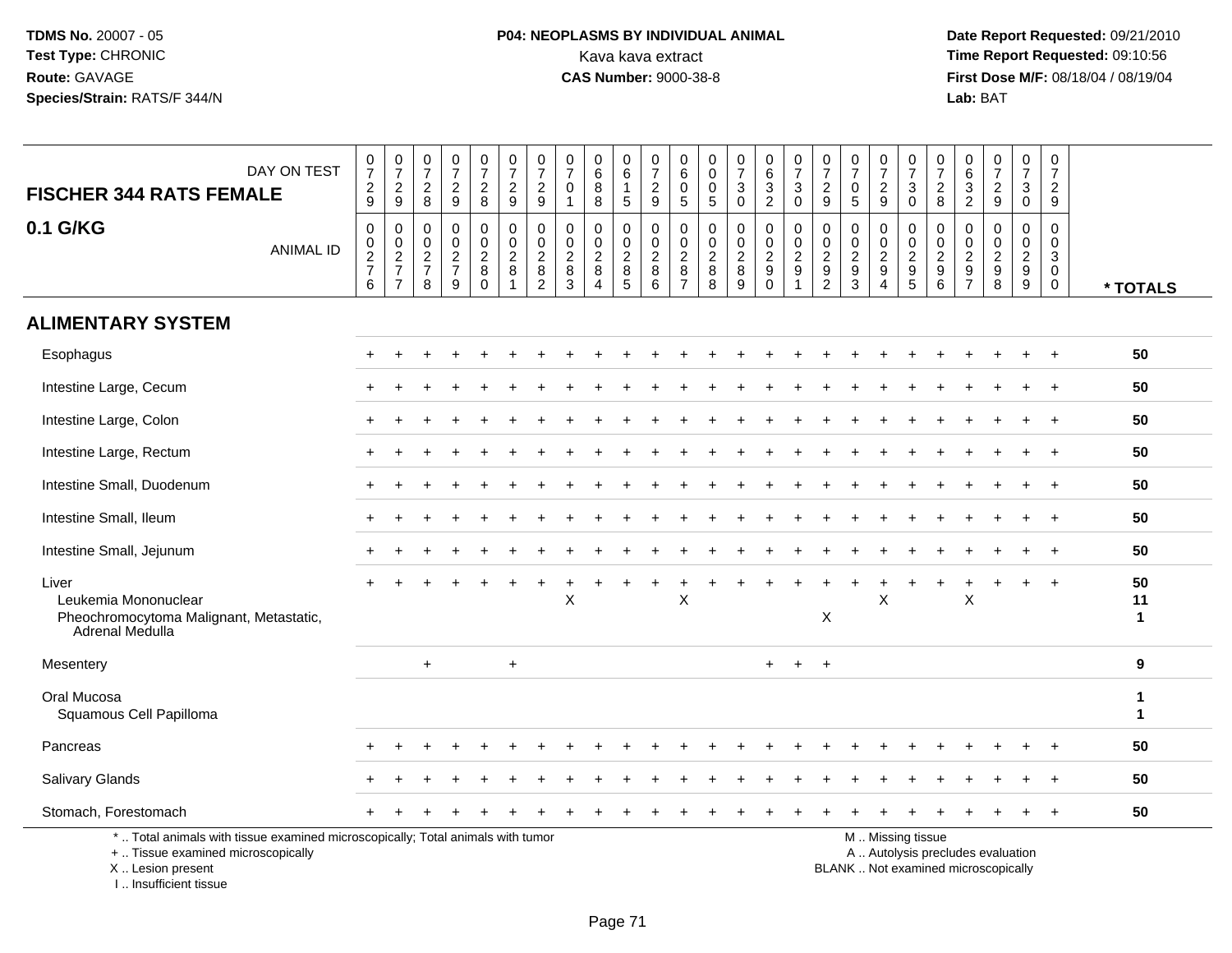### **P04: NEOPLASMS BY INDIVIDUAL ANIMAL**<br>Kava kava extract Kava kava extract **Time Report Requested:** 09:10:56<br>**CAS Number:** 9000-38-8<br>**Tirst Dose M/F:** 08/18/04 / 08/19/04

 **Date Report Requested:** 09/21/2010 **First Dose M/F:** 08/18/04 / 08/19/04 Lab: BAT **Lab:** BAT

|                                                                                                  | DAY ON TEST                                                                                                           | $\frac{0}{7}$                          | $\begin{smallmatrix}0\\7\end{smallmatrix}$        | $\frac{0}{7}$                                             | $\frac{0}{7}$                                                  | $\begin{smallmatrix}0\\7\end{smallmatrix}$              | $\frac{0}{7}$                                               | $\frac{0}{7}$                                                             | 0<br>$\overline{7}$                              | $_{6}^{\rm 0}$                                                          | $\pmb{0}$<br>$6\phantom{a}$                       | 0<br>$\overline{7}$                              | 0<br>$\,6\,$                                          | $\mathbf 0$<br>$\Omega$                        | $\frac{0}{7}$                          | $\begin{array}{c} 0 \\ 6 \end{array}$                   | $\frac{0}{7}$                     | $\frac{0}{7}$                | $\frac{0}{7}$                          | $\frac{0}{7}$                             | $\frac{0}{7}$                                             | $\frac{0}{7}$                                                 | 0<br>$6\phantom{a}$                                           | $\frac{0}{7}$                                  | $\pmb{0}$<br>$\overline{7}$                                    | 0<br>$\overline{7}$                                           |                              |
|--------------------------------------------------------------------------------------------------|-----------------------------------------------------------------------------------------------------------------------|----------------------------------------|---------------------------------------------------|-----------------------------------------------------------|----------------------------------------------------------------|---------------------------------------------------------|-------------------------------------------------------------|---------------------------------------------------------------------------|--------------------------------------------------|-------------------------------------------------------------------------|---------------------------------------------------|--------------------------------------------------|-------------------------------------------------------|------------------------------------------------|----------------------------------------|---------------------------------------------------------|-----------------------------------|------------------------------|----------------------------------------|-------------------------------------------|-----------------------------------------------------------|---------------------------------------------------------------|---------------------------------------------------------------|------------------------------------------------|----------------------------------------------------------------|---------------------------------------------------------------|------------------------------|
| <b>FISCHER 344 RATS FEMALE</b>                                                                   |                                                                                                                       | $\frac{2}{9}$                          | $\frac{2}{9}$                                     | $\overline{c}$<br>8                                       | $\overline{c}$<br>$\overline{9}$                               | $\frac{2}{8}$                                           | $\overline{c}$<br>9                                         | $\overline{2}$<br>$9\,$                                                   | $\mathbf 0$<br>$\mathbf{1}$                      | 8<br>8                                                                  | $\mathbf{1}$<br>5                                 | $\boldsymbol{2}$<br>9                            | $\mathbf 0$<br>$\sqrt{5}$                             | $\Omega$<br>5                                  | $\mathbf{3}$<br>$\mathbf 0$            | $\ensuremath{\mathsf{3}}$<br>$\overline{2}$             | $\sqrt{3}$<br>$\mathbf 0$         | $\frac{2}{9}$                | $\mathbf 0$<br>$5\phantom{1}$          | $\overline{c}$<br>9                       | $\mathbf{3}$<br>$\mathbf 0$                               | $\overline{c}$<br>8                                           | 3<br>$\overline{c}$                                           | $\frac{2}{9}$                                  | $\mathbf{3}$<br>$\mathbf 0$                                    | $\overline{2}$<br>9                                           |                              |
| 0.1 G/KG                                                                                         | <b>ANIMAL ID</b>                                                                                                      | $\mathbf 0$<br>0<br>$\frac{2}{7}$<br>6 | 0<br>$\pmb{0}$<br>$\frac{2}{7}$<br>$\overline{7}$ | $\mathbf 0$<br>0<br>$\overline{c}$<br>$\overline{7}$<br>8 | $\mathbf 0$<br>$\begin{array}{c} 0 \\ 2 \\ 7 \end{array}$<br>9 | $\mathbf 0$<br>$\mathbf 0$<br>$\frac{2}{8}$<br>$\Omega$ | $\mathbf 0$<br>$\mathbf 0$<br>$\frac{2}{8}$<br>$\mathbf{1}$ | $\mathbf 0$<br>$\mathbf 0$<br>$\overline{2}$<br>$\bf 8$<br>$\overline{2}$ | $\mathbf 0$<br>$\mathbf 0$<br>$\frac{2}{8}$<br>3 | $\mathbf 0$<br>0<br>$\overline{2}$<br>$\,8\,$<br>$\boldsymbol{\Lambda}$ | $\mathbf 0$<br>$\mathsf{O}$<br>$\frac{2}{8}$<br>5 | $\mathbf 0$<br>$\mathbf 0$<br>$\frac{2}{8}$<br>6 | 0<br>0<br>$\overline{2}$<br>$\bf 8$<br>$\overline{7}$ | $\mathbf 0$<br>0<br>$\boldsymbol{2}$<br>8<br>8 | $\mathbf 0$<br>0<br>$\frac{2}{8}$<br>9 | $\mathbf 0$<br>$\mathbf 0$<br>$\frac{2}{9}$<br>$\Omega$ | $\mathbf 0$<br>0<br>$\frac{2}{9}$ | 0<br>0<br>$\frac{2}{9}$<br>2 | $\mathbf 0$<br>0<br>$\frac{2}{9}$<br>3 | 0<br>0<br>$\frac{2}{9}$<br>$\overline{4}$ | 0<br>$\begin{smallmatrix} 0\\2\\9 \end{smallmatrix}$<br>5 | $\mathbf 0$<br>$\mathbf 0$<br>$\frac{2}{9}$<br>$6\phantom{a}$ | $\mathbf 0$<br>$\mathbf 0$<br>$\frac{2}{9}$<br>$\overline{7}$ | $\mathbf 0$<br>$\mathbf 0$<br>$rac{2}{9}$<br>8 | 0<br>0<br>$\overline{2}$<br>$\boldsymbol{9}$<br>$\overline{9}$ | $\mathbf 0$<br>$\mathbf 0$<br>3<br>$\mathbf 0$<br>$\mathbf 0$ | * TOTALS                     |
| Stomach, Glandular                                                                               |                                                                                                                       |                                        |                                                   |                                                           |                                                                |                                                         |                                                             |                                                                           |                                                  |                                                                         |                                                   |                                                  |                                                       |                                                |                                        |                                                         |                                   |                              |                                        |                                           |                                                           |                                                               |                                                               |                                                |                                                                | $\overline{+}$                                                | 50                           |
| Tooth                                                                                            |                                                                                                                       |                                        |                                                   |                                                           |                                                                |                                                         |                                                             |                                                                           |                                                  |                                                                         |                                                   |                                                  |                                                       |                                                |                                        |                                                         |                                   |                              |                                        | $\ddot{}$                                 |                                                           |                                                               |                                                               |                                                |                                                                |                                                               | $\mathbf{3}$                 |
| <b>CARDIOVASCULAR SYSTEM</b>                                                                     |                                                                                                                       |                                        |                                                   |                                                           |                                                                |                                                         |                                                             |                                                                           |                                                  |                                                                         |                                                   |                                                  |                                                       |                                                |                                        |                                                         |                                   |                              |                                        |                                           |                                                           |                                                               |                                                               |                                                |                                                                |                                                               |                              |
| <b>Blood Vessel</b>                                                                              |                                                                                                                       |                                        |                                                   |                                                           |                                                                |                                                         |                                                             |                                                                           |                                                  |                                                                         |                                                   |                                                  |                                                       |                                                |                                        |                                                         |                                   |                              |                                        |                                           |                                                           |                                                               |                                                               |                                                |                                                                |                                                               | 50                           |
| Heart<br>Leukemia Mononuclear                                                                    |                                                                                                                       |                                        |                                                   |                                                           |                                                                |                                                         |                                                             |                                                                           |                                                  |                                                                         |                                                   |                                                  | $\sf X$                                               |                                                |                                        |                                                         |                                   |                              |                                        |                                           |                                                           |                                                               |                                                               |                                                |                                                                |                                                               | 50<br>$\mathbf{3}$           |
| <b>ENDOCRINE SYSTEM</b>                                                                          |                                                                                                                       |                                        |                                                   |                                                           |                                                                |                                                         |                                                             |                                                                           |                                                  |                                                                         |                                                   |                                                  |                                                       |                                                |                                        |                                                         |                                   |                              |                                        |                                           |                                                           |                                                               |                                                               |                                                |                                                                |                                                               |                              |
| <b>Adrenal Cortex</b><br>Adenoma<br>Carcinoma<br>Leukemia Mononuclear                            |                                                                                                                       |                                        |                                                   |                                                           |                                                                |                                                         |                                                             |                                                                           |                                                  |                                                                         |                                                   |                                                  | $\boldsymbol{\mathsf{X}}$                             |                                                |                                        |                                                         |                                   |                              |                                        |                                           |                                                           |                                                               |                                                               |                                                |                                                                | X                                                             | 50<br>-1<br>-1<br>4          |
| Adrenal Medulla<br>Leukemia Mononuclear<br>Pheochromocytoma Benign<br>Pheochromocytoma Malignant |                                                                                                                       |                                        |                                                   |                                                           |                                                                |                                                         |                                                             |                                                                           |                                                  |                                                                         |                                                   |                                                  | +<br>Χ                                                |                                                |                                        |                                                         |                                   | $\mathsf X$                  |                                        |                                           |                                                           |                                                               |                                                               |                                                |                                                                |                                                               | 50<br>3<br>$\mathbf{1}$<br>1 |
| Islets, Pancreatic<br>Adenoma                                                                    |                                                                                                                       |                                        |                                                   | Χ                                                         |                                                                |                                                         |                                                             |                                                                           |                                                  |                                                                         |                                                   |                                                  |                                                       |                                                |                                        |                                                         |                                   |                              |                                        |                                           |                                                           |                                                               |                                                               |                                                |                                                                |                                                               | 50<br>$\mathbf{1}$           |
| Parathyroid Gland                                                                                |                                                                                                                       |                                        |                                                   |                                                           |                                                                |                                                         |                                                             |                                                                           |                                                  |                                                                         |                                                   |                                                  |                                                       |                                                |                                        |                                                         |                                   |                              |                                        |                                           |                                                           |                                                               |                                                               |                                                |                                                                |                                                               | 47                           |
| <b>Pituitary Gland</b><br>Pars Distalis, Adenoma                                                 |                                                                                                                       |                                        |                                                   | X                                                         |                                                                |                                                         |                                                             | X                                                                         |                                                  | X                                                                       |                                                   |                                                  |                                                       |                                                |                                        |                                                         | $\mathsf{X}$                      | $\boldsymbol{\mathsf{X}}$    |                                        |                                           | $X$ $X$                                                   |                                                               |                                                               |                                                |                                                                |                                                               | 50<br>20                     |
|                                                                                                  | *  Total animals with tissue examined microscopically; Total animals with tumor<br>+  Tissue examined microscopically |                                        |                                                   |                                                           |                                                                |                                                         |                                                             |                                                                           |                                                  |                                                                         |                                                   |                                                  |                                                       |                                                |                                        | M  Missing tissue<br>A  Autolysis precludes evaluation  |                                   |                              |                                        |                                           |                                                           |                                                               |                                                               |                                                |                                                                |                                                               |                              |

 Lesion present BLANK .. Not examined microscopicallyX .. Lesion present

I .. Insufficient tissue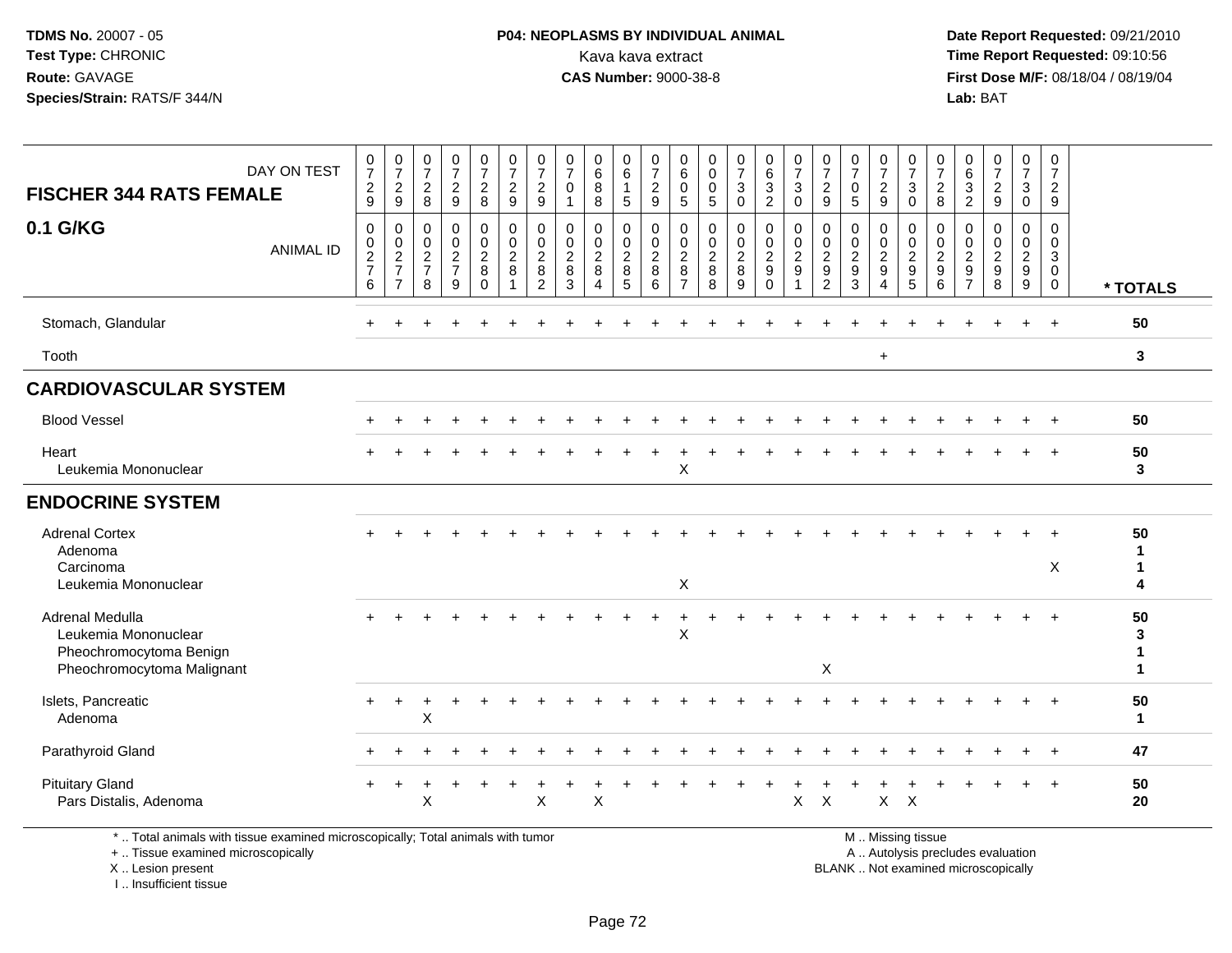#### **P04: NEOPLASMS BY INDIVIDUAL ANIMAL**<br>Kava kava extract Kava kava extract **Time Report Requested:** 09:10:56<br>**CAS Number:** 9000-38-8<br>**Tirst Dose M/F:** 08/18/04 / 08/19/04

 **Date Report Requested:** 09/21/2010 **First Dose M/F:** 08/18/04 / 08/19/04 Lab: BAT **Lab:** BAT

| DAY ON TEST<br><b>FISCHER 344 RATS FEMALE</b>                                       |                  | $\frac{0}{7}$<br>$\frac{2}{9}$                  | $\frac{0}{7}$<br>$\frac{2}{9}$                                         | $\frac{0}{7}$<br>$\frac{2}{8}$                            | $\frac{0}{7}$<br>$\frac{2}{9}$                                      | $\frac{0}{7}$<br>$\sqrt{2}$<br>$\,8\,$         | 0<br>$\overline{7}$<br>$\overline{c}$<br>9             | 0<br>$\overline{7}$<br>$\overline{\mathbf{c}}$<br>9                 | 0<br>$\overline{7}$<br>$\mathbf 0$<br>$\mathbf 1$ | 0<br>$6\overline{6}$<br>$\bar{8}$<br>8 | 0<br>$6\overline{6}$<br>$\mathbf{1}$<br>$5\phantom{.0}$ | $\frac{0}{7}$<br>$\frac{2}{9}$             | 0<br>$\,6\,$<br>$\mathbf 0$<br>$\sqrt{5}$                       | 0<br>$\mathbf 0$<br>$\mathbf 0$<br>$\sqrt{5}$      | $\frac{0}{7}$<br>3<br>$\mathbf 0$         | $\begin{matrix} 0 \\ 6 \end{matrix}$<br>$\ensuremath{\mathsf{3}}$<br>$\overline{2}$ | $\frac{0}{7}$<br>3<br>$\Omega$ | 0<br>$\overline{7}$<br>$\frac{2}{9}$                           | $\frac{0}{7}$<br>$\pmb{0}$<br>5                   | $\frac{0}{7}$<br>$\frac{2}{9}$                                             | 0<br>$\overline{7}$<br>$\sqrt{3}$<br>$\mathbf 0$                               | 0<br>$\overline{7}$<br>$\overline{c}$<br>8        | 0<br>6<br>$\sqrt{3}$<br>$\overline{2}$                                | $\frac{0}{7}$<br>$\frac{2}{9}$                              | 0<br>$\overline{7}$<br>3<br>$\mathbf 0$                     | 0<br>$\overline{7}$<br>$\overline{c}$<br>$\boldsymbol{9}$ |                                              |
|-------------------------------------------------------------------------------------|------------------|-------------------------------------------------|------------------------------------------------------------------------|-----------------------------------------------------------|---------------------------------------------------------------------|------------------------------------------------|--------------------------------------------------------|---------------------------------------------------------------------|---------------------------------------------------|----------------------------------------|---------------------------------------------------------|--------------------------------------------|-----------------------------------------------------------------|----------------------------------------------------|-------------------------------------------|-------------------------------------------------------------------------------------|--------------------------------|----------------------------------------------------------------|---------------------------------------------------|----------------------------------------------------------------------------|--------------------------------------------------------------------------------|---------------------------------------------------|-----------------------------------------------------------------------|-------------------------------------------------------------|-------------------------------------------------------------|-----------------------------------------------------------|----------------------------------------------|
| 0.1 G/KG                                                                            | <b>ANIMAL ID</b> | 0<br>0<br>$\overline{c}$<br>$\overline{7}$<br>6 | 0<br>$\mathbf 0$<br>$\overline{c}$<br>$\overline{7}$<br>$\overline{7}$ | $\mathbf 0$<br>0<br>$\overline{2}$<br>$\overline{7}$<br>8 | $\mathbf 0$<br>$\pmb{0}$<br>$\boldsymbol{2}$<br>$\overline{7}$<br>9 | 0<br>0<br>$\overline{c}$<br>$\, 8$<br>$\Omega$ | $\mathbf 0$<br>$\mathbf 0$<br>$\overline{2}$<br>8<br>1 | $\mathbf 0$<br>$\mathbf 0$<br>$\overline{2}$<br>8<br>$\overline{2}$ | 0<br>0<br>$\overline{2}$<br>$\bf 8$<br>3          | 0<br>0<br>$\overline{c}$<br>8<br>4     | 0<br>$\mathsf{O}$<br>$\overline{c}$<br>$\bf 8$<br>5     | 0<br>0<br>$\boldsymbol{2}$<br>$\bf 8$<br>6 | 0<br>$\mathbf 0$<br>$\overline{c}$<br>$\bf 8$<br>$\overline{7}$ | $\mathbf 0$<br>0<br>$\overline{c}$<br>$\bf 8$<br>8 | 0<br>0<br>$\boldsymbol{2}$<br>$\, 8$<br>9 | $\mathbf 0$<br>$\mathbf 0$<br>$\overline{c}$<br>$\boldsymbol{9}$<br>$\mathbf 0$     | 0<br>0<br>$\overline{c}$<br>9  | 0<br>0<br>$\overline{2}$<br>$\boldsymbol{9}$<br>$\overline{2}$ | 0<br>0<br>$\overline{c}$<br>$\boldsymbol{9}$<br>3 | 0<br>$\mathbf 0$<br>$\boldsymbol{2}$<br>$\boldsymbol{9}$<br>$\overline{4}$ | $\mathbf 0$<br>$\mathbf 0$<br>$\overline{c}$<br>$\boldsymbol{9}$<br>$\sqrt{5}$ | 0<br>0<br>$\overline{2}$<br>$\boldsymbol{9}$<br>6 | 0<br>$\Omega$<br>$\overline{c}$<br>$\boldsymbol{9}$<br>$\overline{7}$ | $\mathbf 0$<br>0<br>$\overline{c}$<br>$\boldsymbol{9}$<br>8 | $\mathbf 0$<br>0<br>$\overline{a}$<br>$\boldsymbol{9}$<br>9 | 0<br>0<br>3<br>$\mathbf 0$<br>$\mathbf 0$                 | * TOTALS                                     |
| <b>Thyroid Gland</b><br>C-cell, Adenoma                                             |                  | $+$                                             | $\ddot{}$                                                              | Χ                                                         |                                                                     |                                                |                                                        | X                                                                   |                                                   |                                        |                                                         |                                            |                                                                 |                                                    |                                           |                                                                                     |                                |                                                                |                                                   |                                                                            |                                                                                |                                                   |                                                                       |                                                             |                                                             | $\overline{+}$                                            | 50<br>6                                      |
| <b>GENERAL BODY SYSTEM</b>                                                          |                  |                                                 |                                                                        |                                                           |                                                                     |                                                |                                                        |                                                                     |                                                   |                                        |                                                         |                                            |                                                                 |                                                    |                                           |                                                                                     |                                |                                                                |                                                   |                                                                            |                                                                                |                                                   |                                                                       |                                                             |                                                             |                                                           |                                              |
| <b>NONE</b>                                                                         |                  |                                                 |                                                                        |                                                           |                                                                     |                                                |                                                        |                                                                     |                                                   |                                        |                                                         |                                            |                                                                 |                                                    |                                           |                                                                                     |                                |                                                                |                                                   |                                                                            |                                                                                |                                                   |                                                                       |                                                             |                                                             |                                                           |                                              |
| <b>GENITAL SYSTEM</b>                                                               |                  |                                                 |                                                                        |                                                           |                                                                     |                                                |                                                        |                                                                     |                                                   |                                        |                                                         |                                            |                                                                 |                                                    |                                           |                                                                                     |                                |                                                                |                                                   |                                                                            |                                                                                |                                                   |                                                                       |                                                             |                                                             |                                                           |                                              |
| <b>Clitoral Gland</b><br>Adenoma<br>Carcinoma                                       |                  | $+$                                             | $\ddot{}$                                                              | X                                                         |                                                                     |                                                |                                                        |                                                                     | X                                                 |                                        |                                                         |                                            |                                                                 |                                                    |                                           |                                                                                     |                                |                                                                |                                                   |                                                                            |                                                                                |                                                   |                                                                       |                                                             | X                                                           | $\ddot{}$                                                 | 49<br>$\overline{\mathbf{r}}$<br>$\mathbf 1$ |
| Ovary                                                                               |                  |                                                 |                                                                        |                                                           |                                                                     |                                                |                                                        |                                                                     |                                                   |                                        |                                                         |                                            |                                                                 |                                                    |                                           |                                                                                     |                                |                                                                |                                                   |                                                                            |                                                                                |                                                   |                                                                       |                                                             |                                                             |                                                           | 50                                           |
| <b>Uterus</b><br>Leukemia Mononuclear<br>Polyp Stromal                              |                  |                                                 |                                                                        | X                                                         |                                                                     |                                                |                                                        | $\sf X$                                                             |                                                   |                                        |                                                         |                                            |                                                                 |                                                    | $\mathsf{X}$                              |                                                                                     |                                | $X$ $X$                                                        |                                                   |                                                                            |                                                                                |                                                   | $\mathsf{X}$                                                          |                                                             |                                                             | $\overline{+}$                                            | 50<br>1<br>9                                 |
| <b>HEMATOPOIETIC SYSTEM</b>                                                         |                  |                                                 |                                                                        |                                                           |                                                                     |                                                |                                                        |                                                                     |                                                   |                                        |                                                         |                                            |                                                                 |                                                    |                                           |                                                                                     |                                |                                                                |                                                   |                                                                            |                                                                                |                                                   |                                                                       |                                                             |                                                             |                                                           |                                              |
| <b>Bone Marrow</b>                                                                  |                  |                                                 |                                                                        |                                                           |                                                                     |                                                |                                                        |                                                                     |                                                   |                                        |                                                         |                                            |                                                                 |                                                    |                                           |                                                                                     |                                |                                                                |                                                   |                                                                            |                                                                                |                                                   |                                                                       |                                                             |                                                             |                                                           | 50                                           |
| Lymph Node<br>Mediastinal, Leukemia Mononuclear<br>Pancreatic, Leukemia Mononuclear |                  |                                                 |                                                                        |                                                           |                                                                     |                                                |                                                        |                                                                     |                                                   |                                        |                                                         |                                            | $\ddot{}$<br>X<br>$\mathsf X$                                   |                                                    |                                           |                                                                                     |                                |                                                                |                                                   |                                                                            |                                                                                |                                                   |                                                                       |                                                             |                                                             |                                                           | 3<br>3<br>$\mathbf{2}$                       |
| Lymph Node, Mandibular                                                              |                  | М                                               | M                                                                      | м                                                         | м                                                                   | м                                              | M                                                      | M                                                                   | M                                                 | M                                      | M                                                       | M                                          | м                                                               | М                                                  | M                                         | M                                                                                   | M                              | M                                                              | M                                                 | M                                                                          | M                                                                              | M                                                 | M                                                                     | M                                                           |                                                             | M M                                                       | $\bf{0}$                                     |
| Lymph Node, Mesenteric                                                              |                  |                                                 |                                                                        |                                                           |                                                                     |                                                |                                                        |                                                                     |                                                   |                                        |                                                         |                                            |                                                                 |                                                    |                                           |                                                                                     |                                |                                                                |                                                   |                                                                            |                                                                                |                                                   |                                                                       |                                                             |                                                             |                                                           | 50                                           |
| *  Total animals with tissue examined microscopically; Total animals with tumor     |                  |                                                 |                                                                        |                                                           |                                                                     |                                                |                                                        |                                                                     |                                                   |                                        |                                                         |                                            |                                                                 |                                                    |                                           |                                                                                     |                                |                                                                |                                                   | $A \cup A \cup B$                                                          | M  Missing tissue                                                              |                                                   | the first state of the control of the con-                            |                                                             |                                                             |                                                           |                                              |

+ .. Tissue examined microscopicallyX .. Lesion present

 Lesion present BLANK .. Not examined microscopicallyI .. Insufficient tissue

y the contract of the contract of the contract of the contract of the contract of the contract of the contract of  $A$ . Autolysis precludes evaluation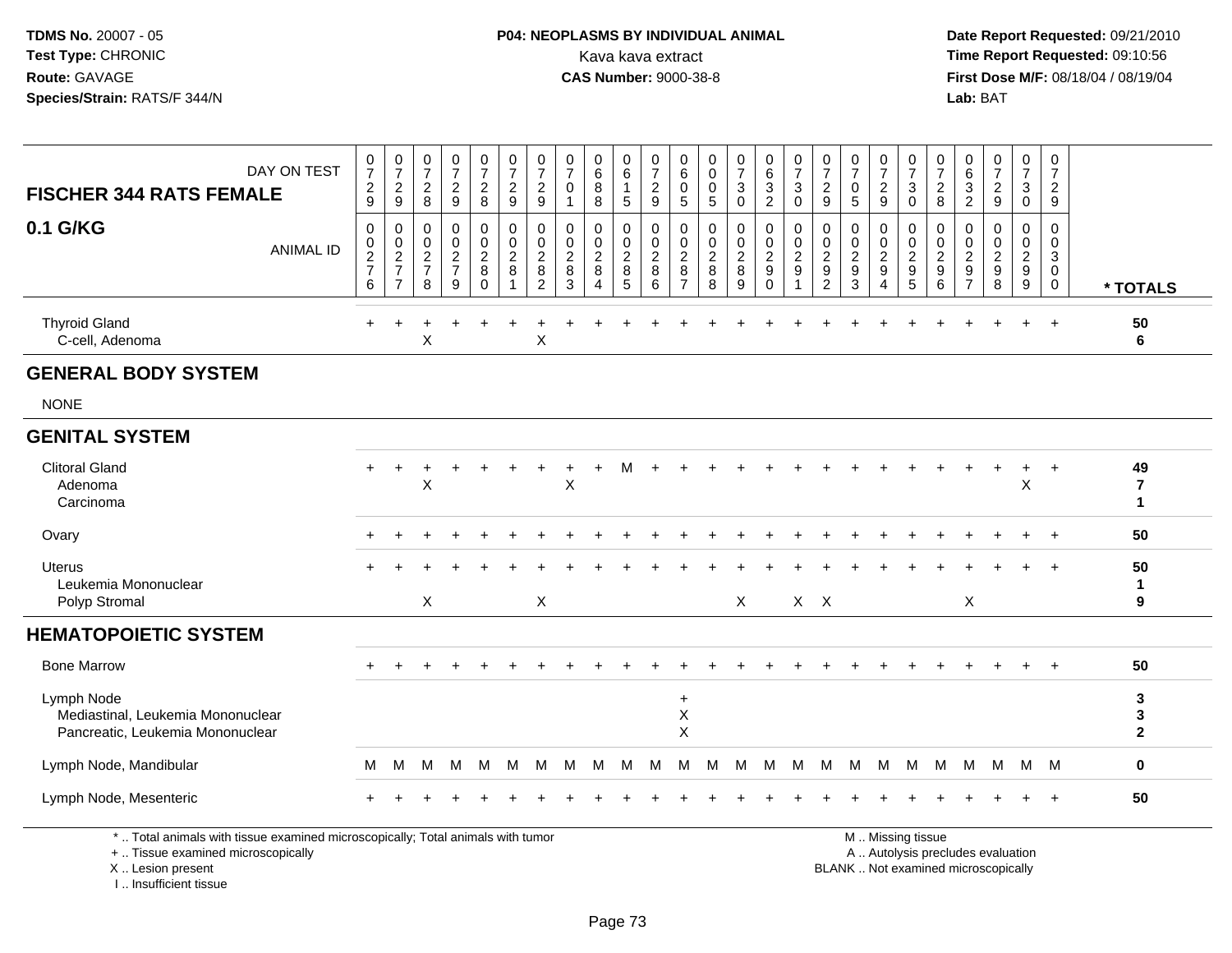### **P04: NEOPLASMS BY INDIVIDUAL ANIMAL**<br>Kava kava extract Kava kava extract **Time Report Requested:** 09:10:56<br>**CAS Number:** 9000-38-8 **CAS Number:** 9000-38-8

 **Date Report Requested:** 09/21/2010 **First Dose M/F:** 08/18/04 / 08/19/04 Lab: BAT **Lab:** BAT

| DAY ON TEST<br><b>FISCHER 344 RATS FEMALE</b>                                                                                                                       | $\mathbf 0$<br>$\overline{7}$<br>$\frac{2}{9}$ | $\frac{0}{7}$<br>$\frac{2}{9}$       | $\pmb{0}$<br>$\overline{7}$<br>$\overline{c}$<br>8 | 0<br>$\overline{7}$<br>$\overline{c}$<br>9 | $\frac{0}{7}$<br>$\overline{a}$<br>8              | 0<br>$\overline{7}$<br>$\overline{c}$<br>9                          | $\frac{0}{7}$<br>$\overline{c}$<br>$\mathsf g$               | $\frac{0}{7}$<br>$\pmb{0}$<br>$\mathbf{1}$                | 0<br>$\,6\,$<br>8<br>8                                                      | 0<br>6<br>$\mathbf{1}$<br>$\overline{5}$                    | 0<br>$\overline{7}$<br>$\overline{c}$<br>$\boldsymbol{9}$ | 0<br>$\,6\,$<br>$\mathbf 0$<br>$5\phantom{.0}$       | 0<br>0<br>0<br>$5\phantom{.0}$        | $\begin{array}{c} 0 \\ 7 \end{array}$<br>$\ensuremath{\mathsf{3}}$<br>$\mathbf 0$ | $\begin{array}{c} 0 \\ 6 \end{array}$<br>$\frac{3}{2}$             | $\frac{0}{7}$<br>$\ensuremath{\mathsf{3}}$<br>$\mathbf 0$   | $\pmb{0}$<br>$\overline{7}$<br>$\overline{c}$<br>9            | 0<br>$\overline{7}$<br>$\mathbf 0$<br>$5\phantom{1}$ | $\frac{0}{7}$<br>$\overline{a}$<br>$\overline{9}$ | 0<br>$\overline{7}$<br>$\mathbf{3}$<br>$\mathbf 0$  | $\frac{0}{7}$<br>$\boldsymbol{2}$<br>8     | $\pmb{0}$<br>$6\overline{6}$<br>$\frac{3}{2}$       | $\frac{0}{7}$<br>$\overline{c}$<br>9                                     | $\begin{smallmatrix}0\\7\end{smallmatrix}$<br>$\ensuremath{\mathsf{3}}$<br>$\mathbf 0$ | 0<br>$\overline{7}$<br>$\overline{c}$<br>$\overline{9}$    |                                                            |
|---------------------------------------------------------------------------------------------------------------------------------------------------------------------|------------------------------------------------|--------------------------------------|----------------------------------------------------|--------------------------------------------|---------------------------------------------------|---------------------------------------------------------------------|--------------------------------------------------------------|-----------------------------------------------------------|-----------------------------------------------------------------------------|-------------------------------------------------------------|-----------------------------------------------------------|------------------------------------------------------|---------------------------------------|-----------------------------------------------------------------------------------|--------------------------------------------------------------------|-------------------------------------------------------------|---------------------------------------------------------------|------------------------------------------------------|---------------------------------------------------|-----------------------------------------------------|--------------------------------------------|-----------------------------------------------------|--------------------------------------------------------------------------|----------------------------------------------------------------------------------------|------------------------------------------------------------|------------------------------------------------------------|
| 0.1 G/KG<br><b>ANIMAL ID</b>                                                                                                                                        | $\mathbf 0$<br>$\frac{0}{2}$<br>$6\phantom{1}$ | 0<br>$\frac{0}{2}$<br>$\overline{7}$ | $\mathbf 0$<br>$\mathbf 0$<br>$\frac{2}{7}$<br>8   | 0<br>$\mathbf 0$<br>$\frac{2}{7}$<br>9     | 0<br>$\mathbf 0$<br>$_{8}^{\rm 2}$<br>$\mathbf 0$ | $\boldsymbol{0}$<br>$\overline{0}$<br>$\frac{2}{8}$<br>$\mathbf{1}$ | 0<br>$\ddot{\mathbf{0}}$<br>$_{8}^{\rm 2}$<br>$\overline{c}$ | $\mathbf 0$<br>$\pmb{0}$<br>$\frac{2}{8}$<br>$\mathbf{3}$ | $\mathbf 0$<br>$\mathbf 0$<br>$\boldsymbol{2}$<br>$\bf 8$<br>$\overline{4}$ | 0<br>$\mathsf{O}\xspace$<br>$\frac{2}{8}$<br>$\overline{5}$ | 0<br>$\mathsf{O}\xspace$<br>$_{\rm 8}^2$<br>$\,6\,$       | $\mathbf 0$<br>0<br>$_{8}^{\rm 2}$<br>$\overline{7}$ | 0<br>$\mathbf 0$<br>$_{\rm 8}^2$<br>8 | 0<br>$\pmb{0}$<br>$_{\rm 8}^2$<br>9                                               | $\mathbf 0$<br>$\ddot{\mathbf{0}}$<br>$\frac{2}{9}$<br>$\mathbf 0$ | 0<br>$\mathbf 0$<br>$\boldsymbol{2}$<br>9<br>$\overline{1}$ | $\mathbf 0$<br>$\mathbf 0$<br>$\frac{2}{9}$<br>$\overline{c}$ | $\mathbf 0$<br>$\mathbf 0$<br>$\frac{2}{9}$<br>3     | 0<br>0<br>$\frac{2}{9}$<br>$\overline{4}$         | 0<br>$\mathbf 0$<br>$\frac{2}{9}$<br>$\overline{5}$ | 0<br>$\mathbf 0$<br>$\frac{2}{9}$<br>$\,6$ | $\mathbf 0$<br>0<br>$\frac{2}{9}$<br>$\overline{7}$ | $\mathbf 0$<br>$\mathbf 0$<br>$\boldsymbol{2}$<br>$\boldsymbol{9}$<br>8  | 0<br>$\mathsf{O}\xspace$<br>$\frac{2}{9}$<br>9                                         | $\Omega$<br>$\mathbf 0$<br>$\sqrt{3}$<br>$\mathbf{0}$<br>0 | * TOTALS                                                   |
| Leukemia Mononuclear                                                                                                                                                |                                                |                                      |                                                    |                                            |                                                   |                                                                     |                                                              |                                                           |                                                                             |                                                             |                                                           | X                                                    |                                       |                                                                                   |                                                                    |                                                             |                                                               |                                                      |                                                   |                                                     |                                            |                                                     |                                                                          |                                                                                        |                                                            | 4                                                          |
| Spleen<br>Leukemia Mononuclear                                                                                                                                      |                                                |                                      |                                                    |                                            |                                                   |                                                                     |                                                              | X                                                         |                                                                             |                                                             |                                                           | X                                                    |                                       |                                                                                   |                                                                    |                                                             |                                                               |                                                      | X                                                 |                                                     |                                            | X                                                   |                                                                          |                                                                                        | $\overline{ }$                                             | 50<br>10                                                   |
| Thymus<br>Leukemia Mononuclear<br>Thymoma Benign                                                                                                                    |                                                |                                      |                                                    |                                            |                                                   |                                                                     |                                                              |                                                           |                                                                             |                                                             |                                                           | $\ddot{}$<br>X                                       |                                       |                                                                                   |                                                                    |                                                             |                                                               |                                                      |                                                   |                                                     |                                            |                                                     |                                                                          |                                                                                        | $\overline{1}$                                             | 50<br>4<br>$\mathbf{1}$                                    |
| <b>INTEGUMENTARY SYSTEM</b>                                                                                                                                         |                                                |                                      |                                                    |                                            |                                                   |                                                                     |                                                              |                                                           |                                                                             |                                                             |                                                           |                                                      |                                       |                                                                                   |                                                                    |                                                             |                                                               |                                                      |                                                   |                                                     |                                            |                                                     |                                                                          |                                                                                        |                                                            |                                                            |
| <b>Mammary Gland</b><br>Adenoma<br>Carcinoma<br>Fibroadenoma<br>Fibroadenoma, Multiple                                                                              |                                                |                                      | $X$ $X$                                            | X                                          |                                                   | $X$ $X$                                                             |                                                              |                                                           |                                                                             | X                                                           |                                                           |                                                      |                                       |                                                                                   | X                                                                  |                                                             | Х<br>X<br>$X -$                                               | $\mathsf{X}$                                         | X                                                 |                                                     | $X$ $X$                                    |                                                     | X                                                                        |                                                                                        | X                                                          | 50<br>$\mathbf{1}$<br>$\mathbf{3}$<br>17<br>$\overline{7}$ |
| Skin                                                                                                                                                                | $+$                                            |                                      |                                                    |                                            |                                                   |                                                                     |                                                              |                                                           |                                                                             |                                                             |                                                           |                                                      |                                       |                                                                                   |                                                                    |                                                             |                                                               |                                                      |                                                   |                                                     |                                            |                                                     |                                                                          | $\ddot{}$                                                                              | $+$                                                        | 50                                                         |
| <b>MUSCULOSKELETAL SYSTEM</b>                                                                                                                                       |                                                |                                      |                                                    |                                            |                                                   |                                                                     |                                                              |                                                           |                                                                             |                                                             |                                                           |                                                      |                                       |                                                                                   |                                                                    |                                                             |                                                               |                                                      |                                                   |                                                     |                                            |                                                     |                                                                          |                                                                                        |                                                            |                                                            |
| Bone                                                                                                                                                                |                                                |                                      |                                                    |                                            |                                                   |                                                                     |                                                              |                                                           |                                                                             |                                                             |                                                           |                                                      |                                       |                                                                                   |                                                                    |                                                             |                                                               |                                                      |                                                   |                                                     |                                            |                                                     |                                                                          |                                                                                        |                                                            | 50                                                         |
| <b>NERVOUS SYSTEM</b>                                                                                                                                               |                                                |                                      |                                                    |                                            |                                                   |                                                                     |                                                              |                                                           |                                                                             |                                                             |                                                           |                                                      |                                       |                                                                                   |                                                                    |                                                             |                                                               |                                                      |                                                   |                                                     |                                            |                                                     |                                                                          |                                                                                        |                                                            |                                                            |
| <b>Brain</b><br>Leukemia Mononuclear                                                                                                                                |                                                |                                      |                                                    |                                            |                                                   |                                                                     |                                                              |                                                           |                                                                             |                                                             |                                                           | X                                                    |                                       |                                                                                   |                                                                    |                                                             |                                                               |                                                      |                                                   |                                                     |                                            |                                                     |                                                                          |                                                                                        |                                                            | 50<br>$\mathbf{2}$                                         |
| <b>RESPIRATORY SYSTEM</b>                                                                                                                                           |                                                |                                      |                                                    |                                            |                                                   |                                                                     |                                                              |                                                           |                                                                             |                                                             |                                                           |                                                      |                                       |                                                                                   |                                                                    |                                                             |                                                               |                                                      |                                                   |                                                     |                                            |                                                     |                                                                          |                                                                                        |                                                            |                                                            |
| Lung                                                                                                                                                                |                                                |                                      |                                                    |                                            |                                                   |                                                                     |                                                              |                                                           |                                                                             |                                                             |                                                           |                                                      |                                       |                                                                                   |                                                                    |                                                             |                                                               |                                                      |                                                   |                                                     |                                            |                                                     |                                                                          |                                                                                        |                                                            | 50                                                         |
| *  Total animals with tissue examined microscopically; Total animals with tumor<br>+  Tissue examined microscopically<br>X  Lesion present<br>I Insufficient tissue |                                                |                                      |                                                    |                                            |                                                   |                                                                     |                                                              |                                                           |                                                                             |                                                             |                                                           |                                                      |                                       |                                                                                   |                                                                    |                                                             |                                                               |                                                      |                                                   | M  Missing tissue                                   |                                            |                                                     | A  Autolysis precludes evaluation<br>BLANK  Not examined microscopically |                                                                                        |                                                            |                                                            |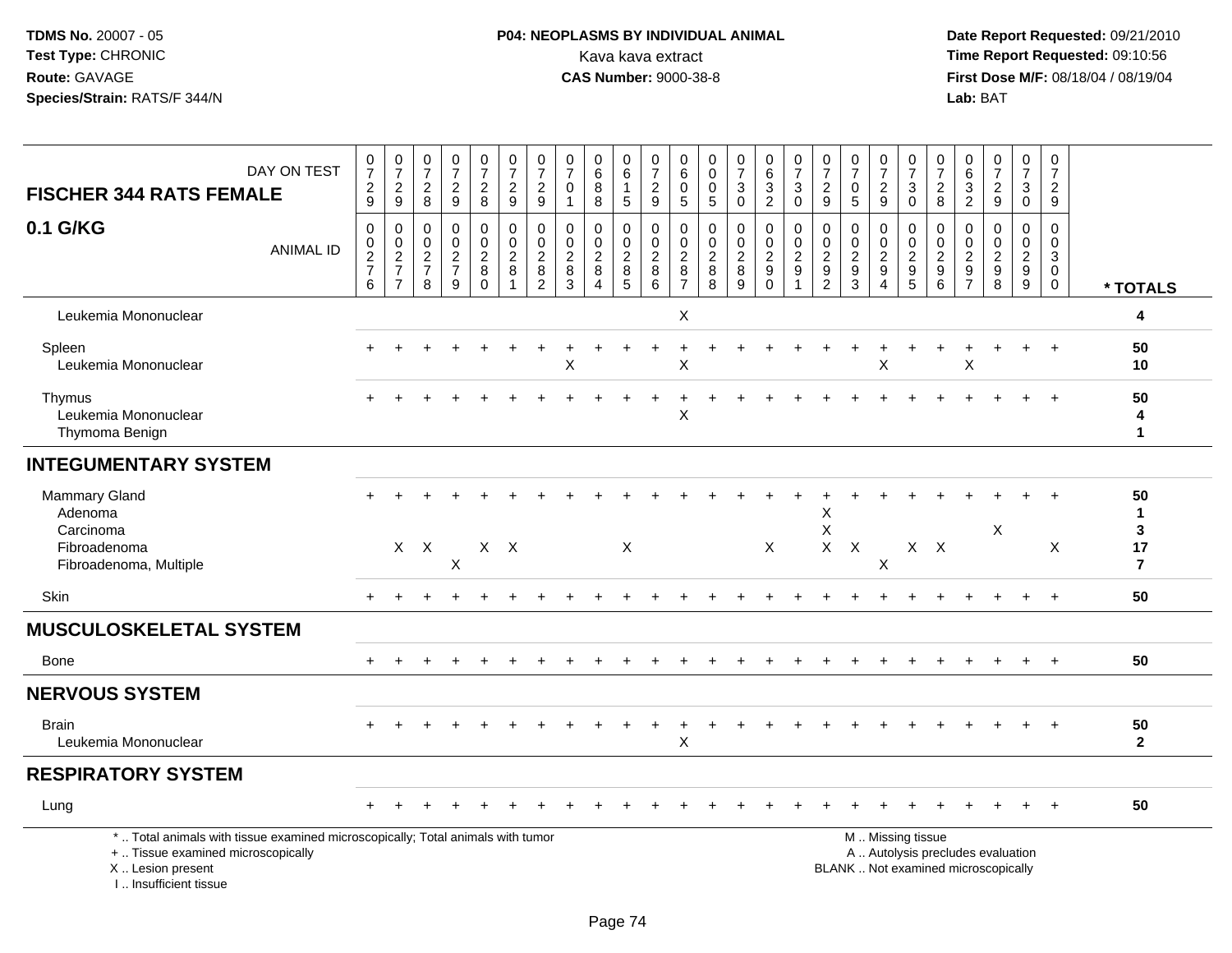#### **P04: NEOPLASMS BY INDIVIDUAL ANIMAL**<br>Kava kava extract Kava kava extract **Time Report Requested:** 09:10:56<br>**CAS Number:** 9000-38-8<br>**Tirst Dose M/F:** 08/18/04 / 08/19/04

 **Date Report Requested:** 09/21/2010 **First Dose M/F:** 08/18/04 / 08/19/04 Lab: BAT **Lab:** BAT

| DAY ON TEST<br><b>FISCHER 344 RATS FEMALE</b>                                                                              | $\frac{0}{7}$<br>$\frac{2}{9}$                               | $\frac{0}{7}$<br>$\overline{c}$<br>9                                        | $\frac{0}{7}$<br>$\overline{c}$<br>8                        | $\begin{smallmatrix}0\\7\end{smallmatrix}$<br>$\frac{2}{9}$    | $\frac{0}{7}$<br>$\overline{c}$<br>8                  | $\frac{0}{7}$<br>$\overline{a}$<br>$\boldsymbol{9}$     | $\frac{0}{7}$<br>$\overline{c}$<br>$9\,$                       | $\frac{0}{7}$<br>$\mathbf 0$<br>$\mathbf{1}$ | $\begin{array}{c} 0 \\ 6 \end{array}$<br>$\bf 8$<br>8                                      | $\begin{array}{c} 0 \\ 6 \end{array}$<br>$\overline{1}$<br>$5\,$ | $\frac{0}{7}$<br>$\sqrt{2}$<br>$\boldsymbol{9}$             | 0<br>6<br>$\mathbf 0$<br>5                                | 0<br>$\pmb{0}$<br>$\mathbf 0$<br>5                   | $\frac{0}{7}$<br>$\mathbf{3}$<br>$\mathbf 0$ | $\begin{matrix} 0 \\ 6 \end{matrix}$<br>3<br>$\overline{c}$ | $\frac{0}{7}$<br>3<br>$\mathbf 0$                                           | $\frac{0}{7}$<br>$\overline{2}$<br>9                                                 | $\frac{0}{7}$<br>$\mathbf 0$<br>5                           | $\frac{0}{7}$<br>$\overline{2}$<br>9      | $\begin{array}{c} 0 \\ 7 \\ 3 \end{array}$<br>$\mathsf{O}\xspace$ | $\frac{0}{7}$<br>$^2_{\bf 8}$     | 0<br>$\,6\,$<br>$\mathbf{3}$<br>$\overline{2}$                   | $\frac{0}{7}$<br>$\overline{c}$<br>$9\,$                        | $\frac{0}{7}$<br>3<br>$\mathbf 0$  | 0<br>$\overline{7}$<br>$\frac{2}{9}$                |          |
|----------------------------------------------------------------------------------------------------------------------------|--------------------------------------------------------------|-----------------------------------------------------------------------------|-------------------------------------------------------------|----------------------------------------------------------------|-------------------------------------------------------|---------------------------------------------------------|----------------------------------------------------------------|----------------------------------------------|--------------------------------------------------------------------------------------------|------------------------------------------------------------------|-------------------------------------------------------------|-----------------------------------------------------------|------------------------------------------------------|----------------------------------------------|-------------------------------------------------------------|-----------------------------------------------------------------------------|--------------------------------------------------------------------------------------|-------------------------------------------------------------|-------------------------------------------|-------------------------------------------------------------------|-----------------------------------|------------------------------------------------------------------|-----------------------------------------------------------------|------------------------------------|-----------------------------------------------------|----------|
| 0.1 G/KG<br><b>ANIMAL ID</b>                                                                                               | $\pmb{0}$<br>$\begin{array}{c} 0 \\ 2 \\ 7 \end{array}$<br>6 | $\mathbf 0$<br>$\begin{array}{c} 0 \\ 2 \\ 7 \end{array}$<br>$\overline{7}$ | 0<br>$\mathbf 0$<br>$\boldsymbol{2}$<br>$\overline{7}$<br>8 | $\mathbf 0$<br>$\begin{array}{c} 0 \\ 2 \\ 7 \end{array}$<br>9 | 0<br>$\mathbf 0$<br>$\sqrt{2}$<br>$\bf 8$<br>$\Omega$ | 0<br>$\mathbf 0$<br>$\overline{c}$<br>8<br>$\mathbf{1}$ | 0<br>$\boldsymbol{0}$<br>$\overline{2}$<br>8<br>$\overline{2}$ | 0<br>$\mathbf 0$<br>$\overline{c}$<br>8<br>3 | $\mathbf 0$<br>$\begin{smallmatrix} 0\\2 \end{smallmatrix}$<br>8<br>$\boldsymbol{\Lambda}$ | 0<br>$\frac{0}{2}$<br>5                                          | 0<br>$\begin{smallmatrix} 0\\2 \end{smallmatrix}$<br>8<br>6 | 0<br>$\mathbf 0$<br>$\overline{c}$<br>8<br>$\overline{7}$ | 0<br>$\begin{array}{c} 0 \\ 2 \\ 8 \end{array}$<br>8 | 0<br>$\frac{0}{2}$<br>9                      | 0<br>$\mathbf 0$<br>$\sqrt{2}$<br>$9\,$<br>$\Omega$         | 0<br>$\mathop{2}\limits^{\mathbb{O}}$<br>$\boldsymbol{9}$<br>$\overline{1}$ | $\mathbf 0$<br>$\mathbf 0$<br>$\boldsymbol{2}$<br>$\boldsymbol{9}$<br>$\overline{2}$ | 0<br>$\begin{smallmatrix} 0\\2 \end{smallmatrix}$<br>9<br>3 | 0<br>$\frac{0}{2}$<br>9<br>$\overline{4}$ | 0<br>$\frac{0}{2}$<br>5                                           | $\mathbf 0$<br>$\frac{0}{2}$<br>6 | 0<br>0<br>$\boldsymbol{2}$<br>$\boldsymbol{9}$<br>$\overline{7}$ | $\mathbf 0$<br>$\pmb{0}$<br>$\sqrt{2}$<br>$\boldsymbol{9}$<br>8 | 0<br>0<br>$\overline{a}$<br>9<br>9 | 0<br>$\mathbf 0$<br>3<br>$\mathbf 0$<br>$\mathbf 0$ | * TOTALS |
| Carcinoma, Metastatic, Mammary Gland<br>Leukemia Mononuclear<br>Pheochromocytoma Malignant, Metastatic,<br>Adrenal Medulla |                                                              |                                                                             |                                                             |                                                                |                                                       |                                                         |                                                                | X                                            |                                                                                            |                                                                  |                                                             | Χ                                                         |                                                      |                                              |                                                             |                                                                             | X<br>$\boldsymbol{\mathsf{X}}$                                                       |                                                             |                                           |                                                                   |                                   |                                                                  |                                                                 |                                    |                                                     |          |
| Nose                                                                                                                       |                                                              |                                                                             |                                                             |                                                                |                                                       |                                                         |                                                                |                                              |                                                                                            |                                                                  |                                                             |                                                           |                                                      |                                              |                                                             |                                                                             |                                                                                      |                                                             |                                           |                                                                   |                                   |                                                                  |                                                                 |                                    |                                                     | 50       |
| Trachea                                                                                                                    |                                                              |                                                                             |                                                             |                                                                |                                                       |                                                         |                                                                |                                              |                                                                                            |                                                                  |                                                             |                                                           |                                                      |                                              |                                                             |                                                                             |                                                                                      |                                                             |                                           |                                                                   |                                   |                                                                  |                                                                 |                                    | $\ddot{}$                                           | 50       |
| <b>SPECIAL SENSES SYSTEM</b>                                                                                               |                                                              |                                                                             |                                                             |                                                                |                                                       |                                                         |                                                                |                                              |                                                                                            |                                                                  |                                                             |                                                           |                                                      |                                              |                                                             |                                                                             |                                                                                      |                                                             |                                           |                                                                   |                                   |                                                                  |                                                                 |                                    |                                                     |          |
| Eye                                                                                                                        |                                                              |                                                                             |                                                             |                                                                |                                                       |                                                         |                                                                |                                              |                                                                                            |                                                                  |                                                             |                                                           |                                                      |                                              |                                                             |                                                                             |                                                                                      |                                                             |                                           |                                                                   |                                   |                                                                  |                                                                 |                                    |                                                     | 50       |
| <b>Harderian Gland</b>                                                                                                     |                                                              |                                                                             |                                                             |                                                                |                                                       |                                                         |                                                                |                                              |                                                                                            |                                                                  |                                                             |                                                           |                                                      |                                              |                                                             |                                                                             |                                                                                      |                                                             |                                           |                                                                   |                                   |                                                                  |                                                                 |                                    |                                                     | 50       |
| <b>URINARY SYSTEM</b>                                                                                                      |                                                              |                                                                             |                                                             |                                                                |                                                       |                                                         |                                                                |                                              |                                                                                            |                                                                  |                                                             |                                                           |                                                      |                                              |                                                             |                                                                             |                                                                                      |                                                             |                                           |                                                                   |                                   |                                                                  |                                                                 |                                    |                                                     |          |
| Kidney<br>Leukemia Mononuclear                                                                                             |                                                              |                                                                             |                                                             |                                                                |                                                       |                                                         |                                                                |                                              |                                                                                            |                                                                  |                                                             | X                                                         |                                                      |                                              |                                                             |                                                                             |                                                                                      |                                                             |                                           |                                                                   |                                   | $\mathsf X$                                                      |                                                                 | $\ddot{}$                          | $\ddot{}$                                           | 50<br>4  |
| <b>Urinary Bladder</b>                                                                                                     |                                                              |                                                                             |                                                             |                                                                |                                                       |                                                         |                                                                |                                              |                                                                                            |                                                                  |                                                             |                                                           |                                                      |                                              |                                                             |                                                                             |                                                                                      |                                                             |                                           |                                                                   |                                   |                                                                  |                                                                 |                                    | $+$                                                 | 50       |
| <b>SYSTEMIC LESIONS</b>                                                                                                    |                                                              |                                                                             |                                                             |                                                                |                                                       |                                                         |                                                                |                                              |                                                                                            |                                                                  |                                                             |                                                           |                                                      |                                              |                                                             |                                                                             |                                                                                      |                                                             |                                           |                                                                   |                                   |                                                                  |                                                                 |                                    |                                                     |          |
| Multiple Organ<br>Leukemia Mononuclear                                                                                     |                                                              |                                                                             |                                                             |                                                                |                                                       |                                                         |                                                                | X                                            |                                                                                            |                                                                  |                                                             | X                                                         |                                                      |                                              |                                                             |                                                                             |                                                                                      |                                                             | X                                         |                                                                   |                                   | X                                                                |                                                                 |                                    | $\ddot{}$                                           | 50<br>11 |

\* .. Total animals with tissue examined microscopically; Total animals with tumor

+ .. Tissue examined microscopically

X .. Lesion present

I .. Insufficient tissue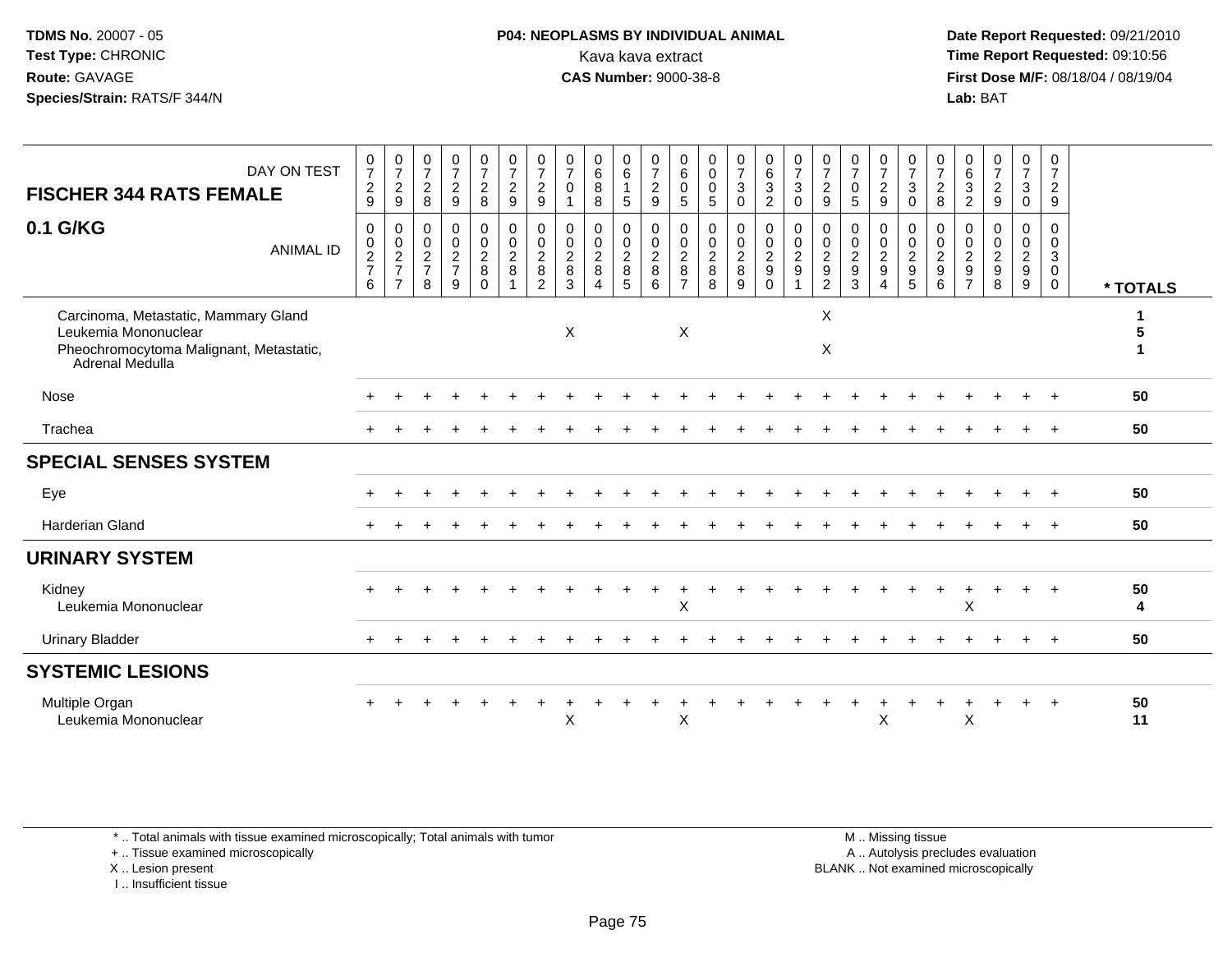#### **P04: NEOPLASMS BY INDIVIDUAL ANIMAL**<br>Kava kava extract Kava kava extract **Time Report Requested:** 09:10:56<br>**CAS Number:** 9000-38-8<br>**Tirst Dose M/F:** 08/18/04 / 08/19/04

 **Date Report Requested:** 09/21/2010 **First Dose M/F:** 08/18/04 / 08/19/04 Lab: BAT **Lab:** BAT

| <b>FISCHER 344 RATS FEMALE</b>                                             | DAY ON TEST      | 0<br>$\overline{7}$<br>$\pmb{0}$<br>5 <sup>5</sup> | $\frac{0}{7}$<br>$\mathbf{3}$<br>$\mathbf 0$         | 0<br>$\mathsf 0$<br>9<br>8                                                               | $_{6}^{\rm 0}$<br>$\overline{c}$<br>8                                      | $\begin{array}{c} 0 \\ 5 \end{array}$<br>$\frac{3}{2}$                   | $\begin{array}{c} 0 \\ 5 \end{array}$<br>$\mathbf{1}$<br>9                      | 0<br>$\,6\,$<br>5                            | 0<br>$6\phantom{a}$<br>$\mathbf{1}$<br>8         | $\frac{0}{7}$<br>$\overline{c}$<br>9               | 0<br>$6\overline{6}$<br>8<br>$\mathbf 1$              | $\frac{0}{7}$<br>$\frac{2}{9}$                               | 0<br>$\overline{7}$<br>$\overline{c}$<br>$9\,$           | $\frac{0}{7}$<br>$\sqrt{2}$<br>9                              | $\begin{array}{c} 0 \\ 5 \end{array}$<br>$\mathbf{3}$<br>9 | 0<br>$\overline{4}$<br>$\ensuremath{\mathsf{3}}$<br>$\boldsymbol{9}$ | 0<br>$\overline{6}$<br>5<br>$\overline{c}$                               | 0<br>$\,6\,$<br>$\,8\,$<br>8                             | $\frac{0}{7}$<br>$\sqrt{2}$<br>8                          | 0<br>$\overline{7}$<br>$\boldsymbol{2}$<br>$\boldsymbol{9}$ | 0<br>$\overline{7}$<br>$\boldsymbol{2}$<br>$\boldsymbol{9}$       | 0<br>$\overline{7}$<br>$\overline{c}$<br>$9\,$                         | 0<br>$\overline{7}$<br>$\ensuremath{\mathsf{3}}$<br>$\mathbf 0$ | $\begin{array}{c} 0 \\ 5 \end{array}$<br>8              | 0<br>$\overline{7}$<br>$\mathsf 3$<br>$\mathsf{O}\xspace$ | 0<br>$\overline{7}$<br>3<br>$\mathbf 0$                     |                   |
|----------------------------------------------------------------------------|------------------|----------------------------------------------------|------------------------------------------------------|------------------------------------------------------------------------------------------|----------------------------------------------------------------------------|--------------------------------------------------------------------------|---------------------------------------------------------------------------------|----------------------------------------------|--------------------------------------------------|----------------------------------------------------|-------------------------------------------------------|--------------------------------------------------------------|----------------------------------------------------------|---------------------------------------------------------------|------------------------------------------------------------|----------------------------------------------------------------------|--------------------------------------------------------------------------|----------------------------------------------------------|-----------------------------------------------------------|-------------------------------------------------------------|-------------------------------------------------------------------|------------------------------------------------------------------------|-----------------------------------------------------------------|---------------------------------------------------------|-----------------------------------------------------------|-------------------------------------------------------------|-------------------|
| 0.3 G/KG                                                                   | <b>ANIMAL ID</b> | $\mathbf 0$<br>$\pmb{0}$<br>$\sqrt{3}$<br>0<br>1   | 0<br>$_{3}^{\rm 0}$<br>$\mathbf 0$<br>$\overline{2}$ | $\boldsymbol{0}$<br>$\boldsymbol{0}$<br>$\mathbf{3}$<br>$\boldsymbol{0}$<br>$\mathbf{3}$ | $\mathsf{O}\xspace$<br>$\mathsf{O}\xspace$<br>$\sqrt{3}$<br>$\pmb{0}$<br>4 | $\mathbf 0$<br>$\mathbf 0$<br>$\ensuremath{\mathsf{3}}$<br>$\frac{0}{5}$ | $\begin{smallmatrix}0\\0\\3\end{smallmatrix}$<br>$\mathbf 0$<br>$6\phantom{1}6$ | $\mathbf 0$<br>0<br>3<br>0<br>$\overline{7}$ | 0<br>$\mathbf 0$<br>$\sqrt{3}$<br>$\pmb{0}$<br>8 | 0<br>$\mathbf 0$<br>$\mathbf{3}$<br>$\pmb{0}$<br>9 | 0<br>$\mathbf 0$<br>$\mathbf{3}$<br>$\mathbf{1}$<br>0 | $\mathbf 0$<br>$\pmb{0}$<br>$\overline{3}$<br>$\overline{1}$ | 0<br>0<br>$\sqrt{3}$<br>$\overline{1}$<br>$\overline{c}$ | $\mathbf 0$<br>$\mathbf 0$<br>$\sqrt{3}$<br>$\mathbf{1}$<br>3 | 0<br>$\mathbf 0$<br>$\mathbf{3}$<br>4                      | 0<br>$\mathbf 0$<br>$\sqrt{3}$<br>1<br>$\sqrt{5}$                    | $\pmb{0}$<br>$\pmb{0}$<br>$\ensuremath{\mathsf{3}}$<br>$\mathbf{1}$<br>6 | 0<br>0<br>$\sqrt{3}$<br>$\overline{1}$<br>$\overline{7}$ | 0<br>$\boldsymbol{0}$<br>$\mathbf 3$<br>$\mathbf{1}$<br>8 | 0<br>$\mathbf 0$<br>$\sqrt{3}$<br>$\mathbf{1}$<br>9         | 0<br>$\mathbf 0$<br>$\mathbf{3}$<br>$\overline{2}$<br>$\mathsf 0$ | $\mathbf 0$<br>$\pmb{0}$<br>$\mathbf{3}$<br>$\sqrt{2}$<br>$\mathbf{1}$ | 0<br>0<br>$\sqrt{3}$<br>$\frac{2}{2}$                           | $\mathbf 0$<br>$\pmb{0}$<br>$\sqrt{3}$<br>$\frac{2}{3}$ | 0<br>$\mathbf 0$<br>$\frac{3}{2}$                         | $\mathbf 0$<br>$\mathbf 0$<br>$\mathbf{3}$<br>$\frac{2}{5}$ | females<br>(cont) |
| <b>ALIMENTARY SYSTEM</b>                                                   |                  |                                                    |                                                      |                                                                                          |                                                                            |                                                                          |                                                                                 |                                              |                                                  |                                                    |                                                       |                                                              |                                                          |                                                               |                                                            |                                                                      |                                                                          |                                                          |                                                           |                                                             |                                                                   |                                                                        |                                                                 |                                                         |                                                           |                                                             |                   |
| Esophagus<br>Periesophageal Tissue, Lipoma                                 |                  |                                                    |                                                      |                                                                                          |                                                                            |                                                                          |                                                                                 |                                              |                                                  |                                                    |                                                       |                                                              |                                                          |                                                               |                                                            |                                                                      |                                                                          |                                                          |                                                           |                                                             |                                                                   |                                                                        |                                                                 |                                                         | $\div$                                                    | $+$                                                         |                   |
| Intestine Large, Cecum                                                     |                  |                                                    |                                                      |                                                                                          |                                                                            |                                                                          |                                                                                 |                                              |                                                  |                                                    |                                                       |                                                              |                                                          |                                                               |                                                            |                                                                      |                                                                          |                                                          |                                                           |                                                             |                                                                   |                                                                        |                                                                 |                                                         | $+$                                                       | $+$                                                         |                   |
| Intestine Large, Colon                                                     |                  |                                                    |                                                      |                                                                                          |                                                                            |                                                                          |                                                                                 |                                              |                                                  |                                                    |                                                       |                                                              |                                                          |                                                               |                                                            |                                                                      |                                                                          |                                                          |                                                           |                                                             |                                                                   |                                                                        |                                                                 |                                                         | $+$                                                       | $+$                                                         |                   |
| Intestine Large, Rectum                                                    |                  |                                                    |                                                      |                                                                                          |                                                                            |                                                                          |                                                                                 |                                              |                                                  |                                                    |                                                       |                                                              |                                                          |                                                               |                                                            |                                                                      |                                                                          |                                                          |                                                           |                                                             |                                                                   |                                                                        |                                                                 |                                                         |                                                           | $+$                                                         |                   |
| Intestine Small, Duodenum                                                  |                  |                                                    |                                                      |                                                                                          |                                                                            |                                                                          |                                                                                 |                                              |                                                  |                                                    |                                                       |                                                              |                                                          |                                                               |                                                            |                                                                      |                                                                          |                                                          |                                                           |                                                             |                                                                   |                                                                        |                                                                 |                                                         |                                                           | $+$                                                         |                   |
| Intestine Small, Ileum                                                     |                  |                                                    |                                                      |                                                                                          |                                                                            |                                                                          |                                                                                 |                                              |                                                  |                                                    |                                                       |                                                              |                                                          |                                                               |                                                            |                                                                      |                                                                          |                                                          |                                                           |                                                             |                                                                   |                                                                        |                                                                 |                                                         |                                                           | $^{+}$                                                      |                   |
| Intestine Small, Jejunum                                                   |                  |                                                    |                                                      |                                                                                          |                                                                            |                                                                          |                                                                                 |                                              |                                                  |                                                    |                                                       |                                                              |                                                          |                                                               |                                                            |                                                                      |                                                                          |                                                          |                                                           |                                                             |                                                                   |                                                                        |                                                                 |                                                         |                                                           | $+$                                                         |                   |
| Liver<br>Leukemia Mononuclear                                              |                  | +<br>$\boldsymbol{\mathsf{X}}$                     |                                                      |                                                                                          |                                                                            |                                                                          |                                                                                 |                                              |                                                  |                                                    |                                                       |                                                              |                                                          |                                                               |                                                            |                                                                      |                                                                          |                                                          |                                                           |                                                             |                                                                   |                                                                        |                                                                 | $\boldsymbol{\mathsf{X}}$                               | $+$                                                       | $+$                                                         |                   |
| Mesentery                                                                  |                  |                                                    |                                                      |                                                                                          |                                                                            | $+$                                                                      |                                                                                 |                                              |                                                  |                                                    |                                                       |                                                              |                                                          |                                                               |                                                            |                                                                      |                                                                          |                                                          |                                                           |                                                             |                                                                   |                                                                        |                                                                 |                                                         |                                                           |                                                             |                   |
| Oral Mucosa<br>Squamous Cell Papilloma                                     |                  | $\ddot{}$<br>$\boldsymbol{\mathsf{X}}$             |                                                      |                                                                                          |                                                                            |                                                                          |                                                                                 |                                              |                                                  |                                                    |                                                       |                                                              |                                                          |                                                               |                                                            |                                                                      |                                                                          |                                                          |                                                           |                                                             |                                                                   |                                                                        |                                                                 |                                                         |                                                           |                                                             |                   |
| Pancreas<br>Adenoma, Mixed Cell<br>Leukemia Mononuclear<br>Acinus, Adenoma |                  |                                                    |                                                      |                                                                                          |                                                                            |                                                                          |                                                                                 |                                              |                                                  |                                                    |                                                       |                                                              |                                                          |                                                               |                                                            |                                                                      |                                                                          |                                                          |                                                           |                                                             |                                                                   |                                                                        |                                                                 |                                                         |                                                           | $\ddot{}$                                                   |                   |

\* .. Total animals with tissue examined microscopically; Total animals with tumor

+ .. Tissue examined microscopically

X .. Lesion present

I .. Insufficient tissue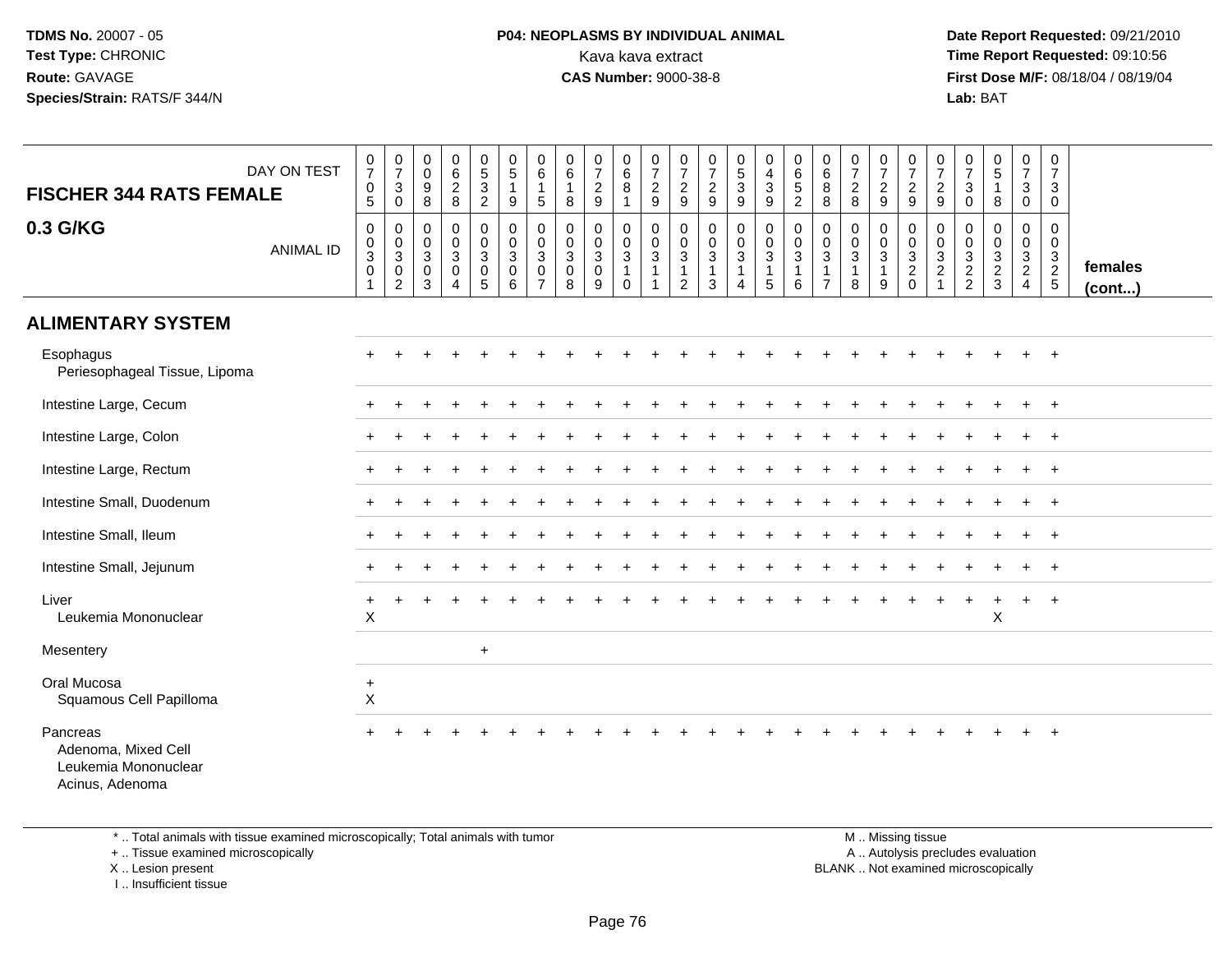#### **P04: NEOPLASMS BY INDIVIDUAL ANIMAL**<br>Kava kava extract Kava kava extract **Time Report Requested:** 09:10:56<br>**CAS Number:** 9000-38-8<br>**Tirst Dose M/F:** 08/18/04 / 08/19/04

 **Date Report Requested:** 09/21/2010 **First Dose M/F:** 08/18/04 / 08/19/04 Lab: BAT **Lab:** BAT

| DAY ON TEST<br><b>FISCHER 344 RATS FEMALE</b>                                   | $\frac{0}{7}$<br>$\mathbf 0$<br>$\overline{5}$              | $\frac{0}{7}$<br>$\sqrt{3}$<br>$\boldsymbol{0}$                       | $\begin{smallmatrix} 0\\0 \end{smallmatrix}$<br>$\boldsymbol{9}$<br>8 | $\begin{matrix} 0 \\ 6 \\ 2 \end{matrix}$<br>8 | $\begin{array}{c} 0 \\ 5 \\ 3 \end{array}$<br>$\overline{2}$     | $\begin{array}{c} 0 \\ 5 \end{array}$<br>$\mathbf{1}$<br>$9\,$       | 0<br>$\,6\,$<br>$\overline{1}$<br>$\sqrt{5}$                           | 0<br>$\,6$<br>$\mathbf{1}$<br>8                                | 0<br>$\overline{7}$<br>$\overline{a}$<br>$\overline{9}$         | $\begin{array}{c} 0 \\ 6 \end{array}$<br>$\bf 8$<br>$\mathbf{1}$ | $\frac{0}{7}$<br>$\boldsymbol{2}$<br>9                   | $\frac{0}{7}$<br>$\overline{2}$<br>$\boldsymbol{9}$                | $\begin{smallmatrix}0\\7\end{smallmatrix}$<br>$\sqrt{2}$<br>9                | $\begin{array}{c} 0 \\ 5 \end{array}$<br>$\mathbf{3}$<br>$\boldsymbol{9}$ | 0<br>$\overline{4}$<br>$\sqrt{3}$<br>$\overline{9}$            | $\begin{matrix} 0 \\ 6 \\ 5 \end{matrix}$<br>$\overline{c}$ | 0<br>$6\overline{6}$<br>8<br>$\,8\,$                                           | $\frac{0}{7}$<br>$\overline{2}$<br>8                          | $\frac{0}{7}$<br>$\overline{2}$<br>9                             | 0<br>$\overline{7}$<br>$\sqrt{2}$<br>9                          | 0<br>$\overline{7}$<br>$\overline{a}$<br>9              | 0<br>$\overline{7}$<br>3<br>$\pmb{0}$                                   | $\begin{array}{c} 0 \\ 5 \end{array}$<br>$\mathbf{1}$<br>$\,8\,$                                                    | 0<br>$\overline{7}$<br>3<br>$\mathbf 0$                 | 0<br>$\overline{7}$<br>3<br>$\mathbf 0$                                    |                   |
|---------------------------------------------------------------------------------|-------------------------------------------------------------|-----------------------------------------------------------------------|-----------------------------------------------------------------------|------------------------------------------------|------------------------------------------------------------------|----------------------------------------------------------------------|------------------------------------------------------------------------|----------------------------------------------------------------|-----------------------------------------------------------------|------------------------------------------------------------------|----------------------------------------------------------|--------------------------------------------------------------------|------------------------------------------------------------------------------|---------------------------------------------------------------------------|----------------------------------------------------------------|-------------------------------------------------------------|--------------------------------------------------------------------------------|---------------------------------------------------------------|------------------------------------------------------------------|-----------------------------------------------------------------|---------------------------------------------------------|-------------------------------------------------------------------------|---------------------------------------------------------------------------------------------------------------------|---------------------------------------------------------|----------------------------------------------------------------------------|-------------------|
| 0.3 G/KG<br><b>ANIMAL ID</b>                                                    | $\mathbf 0$<br>$\pmb{0}$<br>$\sqrt{3}$<br>$\mathbf 0$<br>-1 | $\mathbf 0$<br>$\mathbf 0$<br>$\sqrt{3}$<br>$\mathbf 0$<br>$\sqrt{2}$ | 0<br>$\mathbf 0$<br>$\sqrt{3}$<br>$\mathbf 0$<br>$\sqrt{3}$           | 0<br>0<br>3<br>$\mathbf 0$<br>$\overline{4}$   | 0<br>$\overline{0}$<br>$\mathbf{3}$<br>$\mathbf 0$<br>$\sqrt{5}$ | $\mathbf 0$<br>$\pmb{0}$<br>$\overline{3}$<br>$\mathbf 0$<br>$\,6\,$ | $\Omega$<br>$\mathbf 0$<br>$\sqrt{3}$<br>$\mathbf 0$<br>$\overline{7}$ | $\mathbf 0$<br>$\mathbf 0$<br>$\mathbf{3}$<br>$\mathbf 0$<br>8 | $\mathbf{0}$<br>$\mathbf 0$<br>$\mathbf{3}$<br>$\mathbf 0$<br>9 | 0<br>$\mathsf{O}\xspace$<br>$\sqrt{3}$<br>$\mathbf{1}$<br>0      | $\mathbf 0$<br>$\mathsf 0$<br>$\sqrt{3}$<br>$\mathbf{1}$ | 0<br>$\mathbf 0$<br>$\sqrt{3}$<br>$\overline{1}$<br>$\overline{2}$ | $\mathbf 0$<br>$\mathbf 0$<br>$\ensuremath{\mathsf{3}}$<br>$\mathbf{1}$<br>3 | 0<br>$\mathsf{O}\xspace$<br>$\mathbf{3}$<br>$\mathbf{1}$<br>4             | 0<br>$\mathbf 0$<br>$\mathbf{3}$<br>$\mathbf{1}$<br>$\sqrt{5}$ | $\pmb{0}$<br>$\pmb{0}$<br>$\sqrt{3}$<br>$\mathbf{1}$<br>6   | $\mathbf 0$<br>$\mathbf 0$<br>$\mathbf{3}$<br>$\overline{1}$<br>$\overline{7}$ | $\mathbf 0$<br>$\mathbf 0$<br>$\sqrt{3}$<br>$\mathbf{1}$<br>8 | 0<br>$\pmb{0}$<br>$\ensuremath{\mathsf{3}}$<br>$\mathbf{1}$<br>9 | 0<br>$\mathbf 0$<br>$\sqrt{3}$<br>$\overline{c}$<br>$\mathbf 0$ | 0<br>$\mathbf 0$<br>3<br>$\overline{c}$<br>$\mathbf{1}$ | 0<br>0<br>$\ensuremath{\mathsf{3}}$<br>$\overline{c}$<br>$\overline{c}$ | 0<br>$\mathbf 0$<br>$\overline{3}$<br>$\frac{2}{3}$                                                                 | 0<br>$\mathbf 0$<br>$\mathbf{3}$<br>$\overline{2}$<br>4 | $\mathbf 0$<br>$\mathbf 0$<br>$\mathbf{3}$<br>$\overline{2}$<br>$\sqrt{5}$ | females<br>(cont) |
| Salivary Glands                                                                 |                                                             |                                                                       |                                                                       |                                                |                                                                  |                                                                      |                                                                        |                                                                |                                                                 |                                                                  |                                                          |                                                                    |                                                                              |                                                                           |                                                                |                                                             |                                                                                |                                                               |                                                                  |                                                                 |                                                         |                                                                         |                                                                                                                     | $\ddot{}$                                               | $+$                                                                        |                   |
| Stomach, Forestomach                                                            |                                                             |                                                                       |                                                                       |                                                |                                                                  |                                                                      |                                                                        |                                                                |                                                                 |                                                                  |                                                          |                                                                    |                                                                              |                                                                           |                                                                |                                                             |                                                                                |                                                               |                                                                  |                                                                 |                                                         |                                                                         |                                                                                                                     | $\ddot{}$                                               | $+$                                                                        |                   |
| Stomach, Glandular                                                              |                                                             |                                                                       |                                                                       |                                                |                                                                  |                                                                      |                                                                        |                                                                |                                                                 |                                                                  |                                                          |                                                                    |                                                                              |                                                                           |                                                                |                                                             |                                                                                |                                                               |                                                                  |                                                                 |                                                         |                                                                         |                                                                                                                     |                                                         | $+$                                                                        |                   |
| Tooth                                                                           | $+$                                                         |                                                                       |                                                                       |                                                |                                                                  |                                                                      |                                                                        |                                                                |                                                                 |                                                                  |                                                          |                                                                    |                                                                              |                                                                           |                                                                |                                                             |                                                                                |                                                               |                                                                  |                                                                 |                                                         |                                                                         |                                                                                                                     |                                                         |                                                                            |                   |
| <b>CARDIOVASCULAR SYSTEM</b>                                                    |                                                             |                                                                       |                                                                       |                                                |                                                                  |                                                                      |                                                                        |                                                                |                                                                 |                                                                  |                                                          |                                                                    |                                                                              |                                                                           |                                                                |                                                             |                                                                                |                                                               |                                                                  |                                                                 |                                                         |                                                                         |                                                                                                                     |                                                         |                                                                            |                   |
| <b>Blood Vessel</b>                                                             |                                                             |                                                                       |                                                                       |                                                |                                                                  |                                                                      |                                                                        |                                                                |                                                                 |                                                                  |                                                          |                                                                    |                                                                              |                                                                           |                                                                |                                                             |                                                                                |                                                               |                                                                  |                                                                 |                                                         |                                                                         |                                                                                                                     |                                                         | $^{+}$                                                                     |                   |
| Heart<br>Leukemia Mononuclear                                                   |                                                             |                                                                       |                                                                       |                                                |                                                                  |                                                                      |                                                                        |                                                                |                                                                 |                                                                  |                                                          |                                                                    |                                                                              |                                                                           |                                                                |                                                             |                                                                                |                                                               |                                                                  |                                                                 |                                                         |                                                                         |                                                                                                                     |                                                         |                                                                            |                   |
| <b>ENDOCRINE SYSTEM</b>                                                         |                                                             |                                                                       |                                                                       |                                                |                                                                  |                                                                      |                                                                        |                                                                |                                                                 |                                                                  |                                                          |                                                                    |                                                                              |                                                                           |                                                                |                                                             |                                                                                |                                                               |                                                                  |                                                                 |                                                         |                                                                         |                                                                                                                     |                                                         |                                                                            |                   |
| <b>Adrenal Cortex</b><br>Leukemia Mononuclear                                   | $\pm$                                                       |                                                                       |                                                                       |                                                |                                                                  |                                                                      |                                                                        |                                                                |                                                                 |                                                                  |                                                          |                                                                    |                                                                              |                                                                           |                                                                |                                                             |                                                                                |                                                               |                                                                  |                                                                 |                                                         |                                                                         |                                                                                                                     | $\ddot{}$                                               | $^{+}$                                                                     |                   |
| <b>Adrenal Medulla</b><br>Leukemia Mononuclear<br>Pheochromocytoma Benign       |                                                             |                                                                       |                                                                       |                                                |                                                                  | $\times$                                                             |                                                                        |                                                                |                                                                 |                                                                  |                                                          |                                                                    |                                                                              |                                                                           |                                                                |                                                             |                                                                                |                                                               |                                                                  |                                                                 |                                                         |                                                                         |                                                                                                                     |                                                         | $+$                                                                        |                   |
| Islets, Pancreatic                                                              |                                                             |                                                                       |                                                                       |                                                |                                                                  |                                                                      |                                                                        |                                                                |                                                                 |                                                                  |                                                          |                                                                    |                                                                              |                                                                           |                                                                |                                                             |                                                                                |                                                               |                                                                  |                                                                 |                                                         |                                                                         |                                                                                                                     |                                                         | $+$                                                                        |                   |
| Parathyroid Gland                                                               | м                                                           |                                                                       |                                                                       |                                                |                                                                  |                                                                      |                                                                        |                                                                |                                                                 |                                                                  |                                                          |                                                                    |                                                                              |                                                                           |                                                                |                                                             |                                                                                |                                                               |                                                                  |                                                                 |                                                         |                                                                         | м                                                                                                                   | $+$                                                     | $+$                                                                        |                   |
| <b>Pituitary Gland</b><br>Pars Distalis, Adenoma                                | $\ddot{}$                                                   | X                                                                     |                                                                       | $\mathsf X$                                    | $\times$                                                         |                                                                      |                                                                        | X                                                              | $\times$                                                        |                                                                  |                                                          | X                                                                  | $\times$                                                                     |                                                                           |                                                                |                                                             | X                                                                              |                                                               | $\mathsf{X}$                                                     | $\mathsf{X}$                                                    |                                                         |                                                                         | X                                                                                                                   |                                                         | $\ddot{}$<br>$X$ $X$                                                       |                   |
| *  Total animals with tissue examined microscopically; Total animals with tumor |                                                             |                                                                       |                                                                       |                                                |                                                                  |                                                                      |                                                                        |                                                                |                                                                 |                                                                  |                                                          |                                                                    |                                                                              |                                                                           |                                                                |                                                             |                                                                                |                                                               |                                                                  | M  Missing tissue                                               |                                                         |                                                                         | and the contract of the contract of the contract of the contract of the contract of the contract of the contract of |                                                         |                                                                            |                   |

+ .. Tissue examined microscopically

X .. Lesion present

I .. Insufficient tissue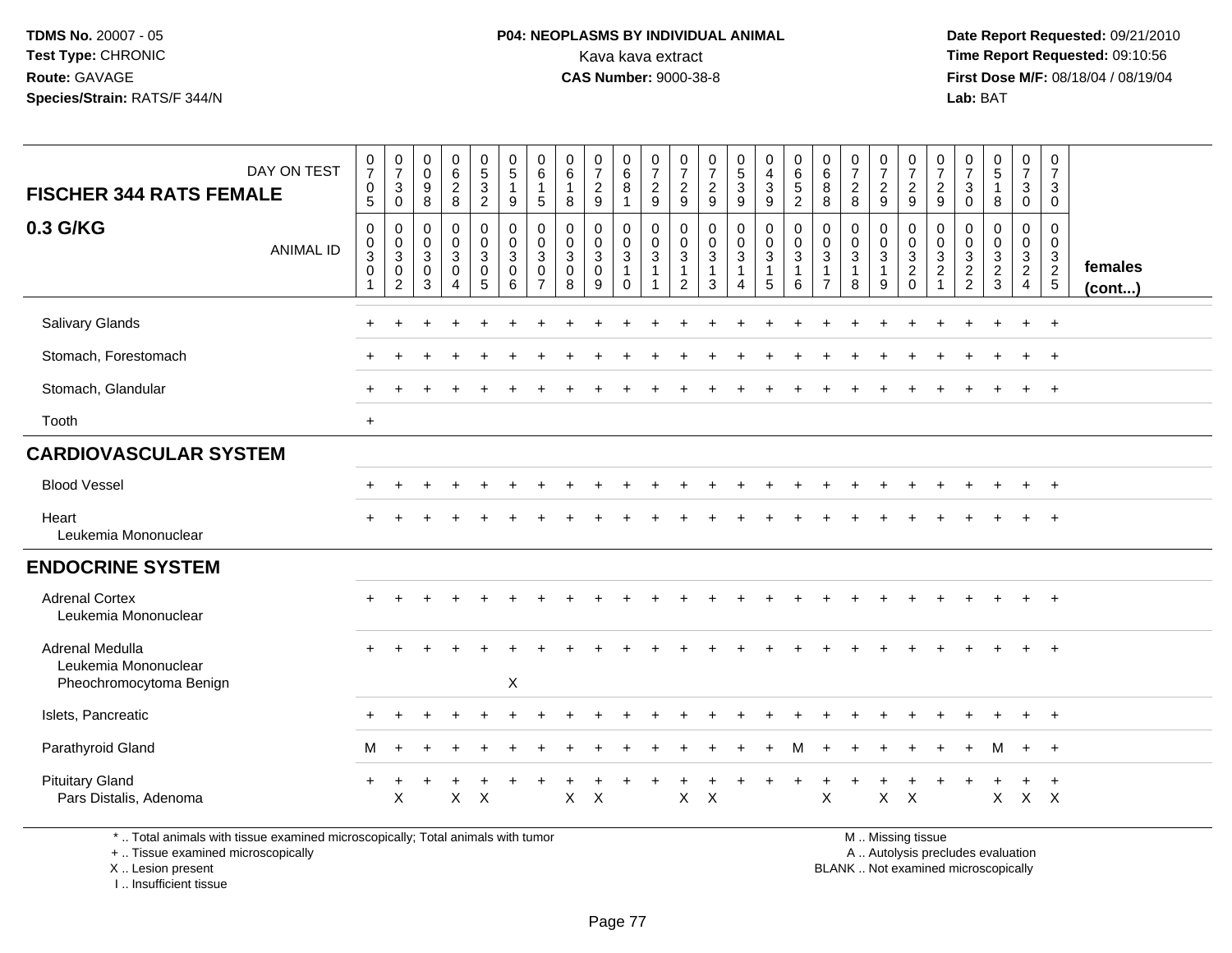# **P04: NEOPLASMS BY INDIVIDUAL ANIMAL**<br>Kava kava extract Kava kava extract **Time Report Requested:** 09:10:56<br>**CAS Number:** 9000-38-8<br>**Tirst Dose M/F:** 08/18/04 / 08/19/04

 **Date Report Requested:** 09/21/2010 **First Dose M/F:** 08/18/04 / 08/19/04 Lab: BAT **Lab:** BAT

| DAY ON TEST<br><b>FISCHER 344 RATS FEMALE</b>                                                                         | $\frac{0}{7}$<br>0<br>5                            | $\frac{0}{7}$<br>$\mathbf{3}$<br>$\mathbf 0$ | 0<br>$\ddot{\mathbf{0}}$<br>$\boldsymbol{9}$<br>8             | 0<br>$6\overline{6}$<br>$\overline{c}$<br>8   | $\begin{matrix} 0 \\ 5 \end{matrix}$<br>$\ensuremath{\mathsf{3}}$<br>$\overline{a}$ | $\begin{smallmatrix}0\0\0\end{smallmatrix}$<br>$\mathbf{1}$<br>9 | 0<br>$\,6\,$<br>$\mathbf 1$<br>5             | $\begin{array}{c} 0 \\ 6 \end{array}$<br>$\mathbf{1}$<br>8     | 0<br>$\overline{7}$<br>$\sqrt{2}$<br>9                         | 0<br>$\,6\,$<br>$\, 8$<br>$\blacktriangleleft$                               | 0<br>$\overline{7}$<br>$\boldsymbol{2}$<br>9 | $\frac{0}{7}$<br>$\overline{a}$<br>9                       | $\frac{0}{7}$<br>$\overline{c}$<br>9                         | $\begin{matrix} 0 \\ 5 \end{matrix}$<br>$\ensuremath{\mathsf{3}}$<br>9 | 0<br>$\overline{\mathbf{4}}$<br>$\mathbf{3}$<br>9                            | 0<br>$\,6\,$<br>$\overline{5}$<br>$\sqrt{2}$        | 0<br>$\,6$<br>8<br>8                                                                      | $\frac{0}{7}$<br>$\overline{\mathbf{c}}$<br>8           | $\frac{0}{7}$<br>$\sqrt{2}$<br>9                        | $\frac{0}{7}$<br>$\boldsymbol{2}$<br>9                                      | 0<br>$\overline{7}$<br>$\overline{2}$<br>9                           | $\frac{0}{7}$<br>$\sqrt{3}$<br>$\Omega$                          | $\begin{array}{c} 0 \\ 5 \end{array}$<br>$\mathbf{1}$<br>8                  | 0<br>$\overline{7}$<br>$\mathbf{3}$<br>$\mathbf 0$                                | 0<br>$\overline{7}$<br>3<br>$\mathbf 0$ |                   |
|-----------------------------------------------------------------------------------------------------------------------|----------------------------------------------------|----------------------------------------------|---------------------------------------------------------------|-----------------------------------------------|-------------------------------------------------------------------------------------|------------------------------------------------------------------|----------------------------------------------|----------------------------------------------------------------|----------------------------------------------------------------|------------------------------------------------------------------------------|----------------------------------------------|------------------------------------------------------------|--------------------------------------------------------------|------------------------------------------------------------------------|------------------------------------------------------------------------------|-----------------------------------------------------|-------------------------------------------------------------------------------------------|---------------------------------------------------------|---------------------------------------------------------|-----------------------------------------------------------------------------|----------------------------------------------------------------------|------------------------------------------------------------------|-----------------------------------------------------------------------------|-----------------------------------------------------------------------------------|-----------------------------------------|-------------------|
| 0.3 G/KG<br><b>ANIMAL ID</b>                                                                                          | 0<br>$\mathbf 0$<br>$\sqrt{3}$<br>$\mathsf 0$<br>1 | 0<br>0<br>$\sqrt{3}$<br>0<br>$\overline{2}$  | $\mathbf 0$<br>$\mathbf 0$<br>$\mathsf 3$<br>$\mathbf 0$<br>3 | 0<br>0<br>$\mathbf{3}$<br>0<br>$\overline{4}$ | 0<br>$\mathsf{O}\xspace$<br>$\overline{3}$<br>$\pmb{0}$<br>$5\phantom{.0}$          | $\mathbf 0$<br>$\mathbf 0$<br>$\overline{3}$<br>$\pmb{0}$<br>6   | $\mathbf 0$<br>0<br>3<br>0<br>$\overline{7}$ | $\mathbf 0$<br>$\mathbf 0$<br>$\overline{3}$<br>$\pmb{0}$<br>8 | $\mathbf 0$<br>$\mathbf 0$<br>$\mathbf{3}$<br>$\mathbf 0$<br>9 | $\mathbf 0$<br>$\boldsymbol{0}$<br>$\sqrt{3}$<br>$\mathbf{1}$<br>$\mathbf 0$ | 0<br>0<br>$\mathbf{3}$<br>$\mathbf 1$<br>1   | 0<br>0<br>$\ensuremath{\mathsf{3}}$<br>$\overline{1}$<br>2 | 0<br>$\boldsymbol{0}$<br>$\overline{3}$<br>$\mathbf{1}$<br>3 | 0<br>$\mathbf 0$<br>$\overline{3}$<br>$\mathbf{1}$<br>$\overline{4}$   | $\mathbf 0$<br>$\mathbf 0$<br>$\overline{3}$<br>$\overline{1}$<br>$\sqrt{5}$ | $\mathbf 0$<br>0<br>$\sqrt{3}$<br>$\mathbf{1}$<br>6 | $\mathbf 0$<br>$\mathbf 0$<br>$\ensuremath{\mathsf{3}}$<br>$\mathbf{1}$<br>$\overline{7}$ | 0<br>$\mathbf 0$<br>$\overline{3}$<br>$\mathbf{1}$<br>8 | 0<br>$\mathbf 0$<br>$\overline{3}$<br>$\mathbf{1}$<br>9 | $\mathbf 0$<br>$\pmb{0}$<br>$\overline{3}$<br>$\overline{c}$<br>$\mathbf 0$ | $\mathbf 0$<br>0<br>$\mathbf{3}$<br>$\overline{c}$<br>$\overline{1}$ | $\mathbf 0$<br>0<br>$\ensuremath{\mathsf{3}}$<br>$\sqrt{2}$<br>2 | 0<br>$\mathbf 0$<br>$\ensuremath{\mathsf{3}}$<br>$\sqrt{2}$<br>$\mathbf{3}$ | $\mathbf 0$<br>$\overline{0}$<br>$\mathbf{3}$<br>$\overline{2}$<br>$\overline{4}$ | 0<br>0<br>3<br>$\overline{2}$<br>5      | females<br>(cont) |
| <b>Thyroid Gland</b><br>C-cell, Adenoma<br>Follicular Cell, Adenoma                                                   |                                                    |                                              |                                                               |                                               |                                                                                     | X                                                                |                                              |                                                                |                                                                |                                                                              | X                                            |                                                            |                                                              |                                                                        |                                                                              |                                                     |                                                                                           | $\sf X$                                                 |                                                         |                                                                             |                                                                      |                                                                  |                                                                             |                                                                                   | $+$                                     |                   |
| <b>GENERAL BODY SYSTEM</b>                                                                                            |                                                    |                                              |                                                               |                                               |                                                                                     |                                                                  |                                              |                                                                |                                                                |                                                                              |                                              |                                                            |                                                              |                                                                        |                                                                              |                                                     |                                                                                           |                                                         |                                                         |                                                                             |                                                                      |                                                                  |                                                                             |                                                                                   |                                         |                   |
| <b>NONE</b>                                                                                                           |                                                    |                                              |                                                               |                                               |                                                                                     |                                                                  |                                              |                                                                |                                                                |                                                                              |                                              |                                                            |                                                              |                                                                        |                                                                              |                                                     |                                                                                           |                                                         |                                                         |                                                                             |                                                                      |                                                                  |                                                                             |                                                                                   |                                         |                   |
| <b>GENITAL SYSTEM</b>                                                                                                 |                                                    |                                              |                                                               |                                               |                                                                                     |                                                                  |                                              |                                                                |                                                                |                                                                              |                                              |                                                            |                                                              |                                                                        |                                                                              |                                                     |                                                                                           |                                                         |                                                         |                                                                             |                                                                      |                                                                  |                                                                             |                                                                                   |                                         |                   |
| <b>Clitoral Gland</b><br>Adenoma                                                                                      |                                                    |                                              |                                                               |                                               |                                                                                     |                                                                  |                                              |                                                                |                                                                |                                                                              |                                              |                                                            |                                                              |                                                                        |                                                                              |                                                     | х                                                                                         |                                                         |                                                         |                                                                             | X                                                                    |                                                                  |                                                                             |                                                                                   | $\ddot{}$                               |                   |
| Ovary<br>Granulosa Cell Tumor Benign                                                                                  |                                                    |                                              |                                                               |                                               |                                                                                     |                                                                  |                                              |                                                                |                                                                |                                                                              |                                              |                                                            |                                                              |                                                                        |                                                                              |                                                     |                                                                                           |                                                         |                                                         |                                                                             |                                                                      |                                                                  |                                                                             |                                                                                   | $\ddot{}$                               |                   |
| <b>Uterus</b><br>Carcinosarcoma<br>Polyp Stromal<br>Sarcoma Stromal                                                   |                                                    | $X$ $X$                                      |                                                               |                                               |                                                                                     |                                                                  |                                              |                                                                |                                                                |                                                                              |                                              |                                                            | X                                                            |                                                                        | $\boldsymbol{\mathsf{X}}$                                                    |                                                     |                                                                                           |                                                         | X                                                       |                                                                             |                                                                      |                                                                  |                                                                             |                                                                                   | $\ddot{}$                               |                   |
| <b>HEMATOPOIETIC SYSTEM</b>                                                                                           |                                                    |                                              |                                                               |                                               |                                                                                     |                                                                  |                                              |                                                                |                                                                |                                                                              |                                              |                                                            |                                                              |                                                                        |                                                                              |                                                     |                                                                                           |                                                         |                                                         |                                                                             |                                                                      |                                                                  |                                                                             |                                                                                   |                                         |                   |
| <b>Bone Marrow</b>                                                                                                    |                                                    |                                              |                                                               |                                               |                                                                                     |                                                                  |                                              |                                                                |                                                                |                                                                              |                                              |                                                            |                                                              |                                                                        |                                                                              |                                                     |                                                                                           |                                                         |                                                         |                                                                             |                                                                      |                                                                  |                                                                             |                                                                                   |                                         |                   |
| Lymph Node<br>Mediastinal, Leukemia Mononuclear<br>Pancreatic, Leukemia Mononuclear                                   | $\ddot{}$<br>$\times$                              |                                              |                                                               |                                               |                                                                                     |                                                                  |                                              |                                                                |                                                                |                                                                              |                                              |                                                            |                                                              |                                                                        |                                                                              |                                                     |                                                                                           |                                                         |                                                         |                                                                             |                                                                      |                                                                  | $\ddot{}$<br>X                                                              |                                                                                   |                                         |                   |
| Lymph Node, Mandibular                                                                                                | М                                                  | М                                            | M                                                             | M                                             | M                                                                                   |                                                                  |                                              | M M M M M M M M M                                              |                                                                |                                                                              |                                              |                                                            |                                                              |                                                                        |                                                                              | M M M M M                                           |                                                                                           |                                                         |                                                         |                                                                             |                                                                      | M M M                                                            | M M M                                                                       |                                                                                   |                                         |                   |
| *  Total animals with tissue examined microscopically; Total animals with tumor<br>+  Tissue examined microscopically |                                                    |                                              |                                                               |                                               |                                                                                     |                                                                  |                                              |                                                                |                                                                |                                                                              |                                              |                                                            |                                                              |                                                                        |                                                                              |                                                     |                                                                                           |                                                         |                                                         | M  Missing tissue                                                           |                                                                      |                                                                  | A  Autolysis precludes evaluation                                           |                                                                                   |                                         |                   |

 Lesion present BLANK .. Not examined microscopicallyX .. Lesion present

I .. Insufficient tissue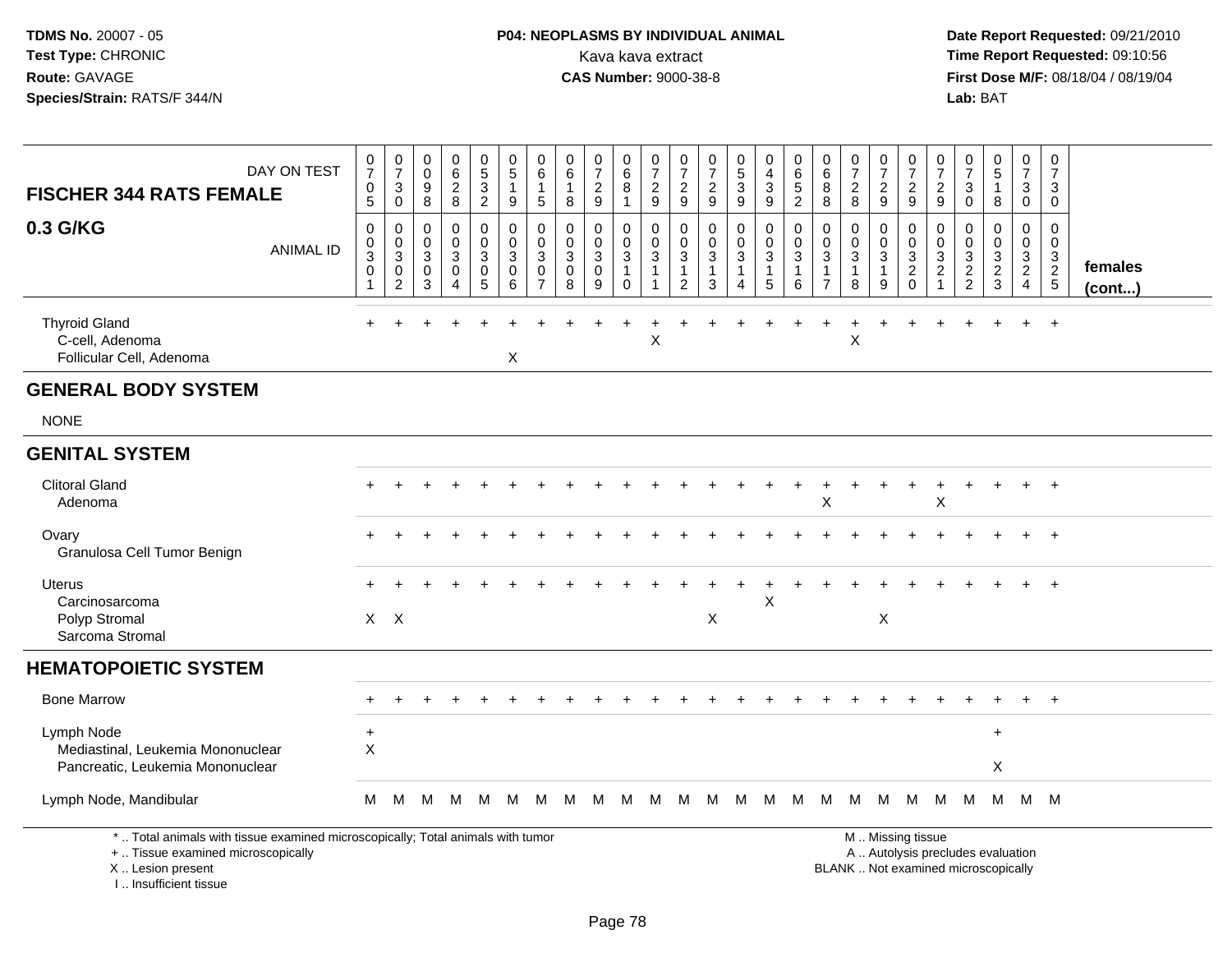# **P04: NEOPLASMS BY INDIVIDUAL ANIMAL**Kava kava extract **Time Report Requested:** 09:10:56<br>**CAS Number:** 9000-38-8 **CAS Number:** 9000-38-8

 **Date Report Requested:** 09/21/2010 **First Dose M/F:** 08/18/04 / 08/19/04 Lab: BAT **Lab:** BAT

| DAY ON TEST<br><b>FISCHER 344 RATS FEMALE</b><br>0.3 G/KG                                                                                                           | $\frac{0}{7}$<br>$\begin{array}{c} 0 \\ 5 \end{array}$<br>$\boldsymbol{0}$ | $\frac{0}{7}$<br>$\sqrt{3}$<br>$\mathbf 0$<br>$\mathbf 0$    | 0<br>$\mathbf 0$<br>$\boldsymbol{9}$<br>8<br>$\mathbf 0$ | $_{6}^{\rm 0}$<br>$\frac{2}{8}$<br>0 | $\begin{array}{c} 0 \\ 5 \end{array}$<br>$\frac{3}{2}$<br>0    | $\begin{array}{c} 0 \\ 5 \end{array}$<br>$\mathbf{1}$<br>$9\,$<br>$\pmb{0}$ | $\boldsymbol{0}$<br>$6\phantom{1}6$<br>$\overline{1}$<br>$\sqrt{5}$<br>$\mathbf 0$ | 0<br>6<br>$\mathbf{1}$<br>8<br>$\mathbf 0$    | $\frac{0}{7}$<br>$\frac{2}{9}$<br>0          | 0<br>$6\overline{6}$<br>8<br>$\mathbf{1}$<br>0                 | $\begin{array}{c} 0 \\ 7 \end{array}$<br>$\frac{2}{9}$<br>0 | $\frac{0}{7}$<br>$\frac{2}{9}$<br>0                           | $\begin{smallmatrix}0\\7\end{smallmatrix}$<br>$\frac{2}{9}$<br>$\mathbf 0$ | $\begin{array}{c} 0 \\ 5 \end{array}$<br>$\mathbf{3}$<br>9<br>0 | 0<br>$\overline{\mathbf{4}}$<br>3<br>9<br>0    | $\begin{array}{c} 0 \\ 6 \end{array}$<br>$\sqrt{5}$<br>$\overline{2}$<br>0 | $\begin{array}{c} 0 \\ 6 \end{array}$<br>$\,8\,$<br>8<br>0      | $\frac{0}{7}$<br>$_{\rm 8}^2$<br>0                 | $\begin{array}{c} 0 \\ 7 \end{array}$<br>$\frac{2}{9}$<br>0   | 0<br>$\overline{7}$<br>$\frac{2}{9}$<br>0                                                     | $\frac{0}{7}$<br>$\frac{2}{9}$<br>$\mathbf 0$                          | $\frac{0}{7}$<br>$\ensuremath{\mathsf{3}}$<br>$\mathsf 0$<br>$\mathbf 0$ | $\begin{array}{c} 0 \\ 5 \end{array}$<br>$\mathbf{1}$<br>8<br>0 | $\frac{0}{7}$<br>$\sqrt{3}$<br>$\mathbf 0$<br>0 | 0<br>$\overline{7}$<br>3<br>$\mathbf 0$<br>$\mathbf 0$ |                   |
|---------------------------------------------------------------------------------------------------------------------------------------------------------------------|----------------------------------------------------------------------------|--------------------------------------------------------------|----------------------------------------------------------|--------------------------------------|----------------------------------------------------------------|-----------------------------------------------------------------------------|------------------------------------------------------------------------------------|-----------------------------------------------|----------------------------------------------|----------------------------------------------------------------|-------------------------------------------------------------|---------------------------------------------------------------|----------------------------------------------------------------------------|-----------------------------------------------------------------|------------------------------------------------|----------------------------------------------------------------------------|-----------------------------------------------------------------|----------------------------------------------------|---------------------------------------------------------------|-----------------------------------------------------------------------------------------------|------------------------------------------------------------------------|--------------------------------------------------------------------------|-----------------------------------------------------------------|-------------------------------------------------|--------------------------------------------------------|-------------------|
| <b>ANIMAL ID</b>                                                                                                                                                    | $\mathbf 0$<br>$\overline{3}$<br>$\mathbf 0$<br>$\mathbf{1}$               | $\mathbf 0$<br>$\mathbf{3}$<br>$\mathbf 0$<br>$\overline{2}$ | $\mathbf 0$<br>3<br>$\mathbf 0$<br>3                     | $\mathbf 0$<br>3<br>$\mathbf 0$<br>4 | $\mathbf 0$<br>$\overline{3}$<br>$\mathbf 0$<br>$\overline{5}$ | $\mathbf 0$<br>$\sqrt{3}$<br>$\pmb{0}$<br>6                                 | $\mathbf 0$<br>$\mathbf{3}$<br>$\mathbf 0$<br>$\overline{7}$                       | $\mathbf 0$<br>$\sqrt{3}$<br>$\mathbf 0$<br>8 | $\mathbf{0}$<br>$\sqrt{3}$<br>$\pmb{0}$<br>9 | $\mathbf 0$<br>$\overline{3}$<br>$\overline{1}$<br>$\mathbf 0$ | $\mathbf{0}$<br>$\mathbf{3}$<br>$\mathbf{1}$<br>$\mathbf 1$ | $\mathbf 0$<br>$\mathbf{3}$<br>$\mathbf{1}$<br>$\overline{c}$ | $\mathbf 0$<br>$\overline{3}$<br>$\mathbf{1}$<br>$\mathbf{3}$              | $\mathbf{0}$<br>$\mathsf 3$<br>$\mathbf{1}$<br>4                | $\mathbf 0$<br>$\sqrt{3}$<br>$\mathbf{1}$<br>5 | $\mathbf 0$<br>$\mathbf{3}$<br>1<br>6                                      | $\mathbf 0$<br>$\mathfrak{S}$<br>$\mathbf{1}$<br>$\overline{7}$ | $\mathbf 0$<br>$\mathfrak{Z}$<br>$\mathbf{1}$<br>8 | $\mathbf 0$<br>$\ensuremath{\mathsf{3}}$<br>$\mathbf{1}$<br>9 | $\Omega$<br>$\sqrt{3}$<br>$\overline{c}$<br>$\mathbf 0$                                       | $\mathbf 0$<br>$\ensuremath{\mathsf{3}}$<br>$\sqrt{2}$<br>$\mathbf{1}$ | $\mathbf 0$<br>$\sqrt{3}$<br>$\frac{2}{2}$                               | $\mathbf 0$<br>3<br>$\frac{2}{3}$                               | $\mathbf 0$<br>$\frac{3}{2}$<br>$\overline{4}$  | $\mathbf 0$<br>$\frac{3}{2}$                           | females<br>(cont) |
| Lymph Node, Mesenteric<br>Leukemia Mononuclear                                                                                                                      |                                                                            |                                                              |                                                          |                                      |                                                                |                                                                             |                                                                                    |                                               |                                              |                                                                |                                                             |                                                               |                                                                            |                                                                 |                                                |                                                                            |                                                                 |                                                    |                                                               |                                                                                               |                                                                        |                                                                          | $\mathsf{X}$                                                    | $\pm$                                           | $+$                                                    |                   |
| Spleen<br>Leukemia Mononuclear                                                                                                                                      | $\times$                                                                   |                                                              |                                                          |                                      |                                                                |                                                                             |                                                                                    |                                               |                                              |                                                                |                                                             |                                                               |                                                                            |                                                                 |                                                |                                                                            |                                                                 |                                                    |                                                               |                                                                                               |                                                                        |                                                                          | X                                                               | $\ddot{}$                                       | $+$                                                    |                   |
| Thymus<br>Leukemia Mononuclear                                                                                                                                      |                                                                            |                                                              |                                                          |                                      |                                                                |                                                                             |                                                                                    |                                               |                                              |                                                                |                                                             |                                                               |                                                                            |                                                                 |                                                |                                                                            |                                                                 |                                                    |                                                               |                                                                                               |                                                                        |                                                                          |                                                                 |                                                 | $+$                                                    |                   |
| <b>INTEGUMENTARY SYSTEM</b>                                                                                                                                         |                                                                            |                                                              |                                                          |                                      |                                                                |                                                                             |                                                                                    |                                               |                                              |                                                                |                                                             |                                                               |                                                                            |                                                                 |                                                |                                                                            |                                                                 |                                                    |                                                               |                                                                                               |                                                                        |                                                                          |                                                                 |                                                 |                                                        |                   |
| <b>Mammary Gland</b><br>Carcinoma<br>Fibroadenoma<br>Fibroadenoma, Multiple                                                                                         |                                                                            |                                                              |                                                          | X                                    |                                                                |                                                                             | $X$ $X$                                                                            |                                               |                                              |                                                                |                                                             | X                                                             |                                                                            |                                                                 |                                                |                                                                            |                                                                 |                                                    | X                                                             | $\times$                                                                                      |                                                                        | X                                                                        |                                                                 | X                                               |                                                        |                   |
| Skin<br>Subcutaneous Tissue, Fibroma<br>Subcutaneous Tissue, Lipoma<br>Subcutaneous Tissue, Osteosarcoma                                                            |                                                                            |                                                              |                                                          |                                      |                                                                |                                                                             |                                                                                    |                                               |                                              |                                                                |                                                             |                                                               |                                                                            |                                                                 |                                                |                                                                            |                                                                 |                                                    |                                                               | $\times$                                                                                      |                                                                        |                                                                          |                                                                 | $\div$                                          | $+$                                                    |                   |
| <b>MUSCULOSKELETAL SYSTEM</b>                                                                                                                                       |                                                                            |                                                              |                                                          |                                      |                                                                |                                                                             |                                                                                    |                                               |                                              |                                                                |                                                             |                                                               |                                                                            |                                                                 |                                                |                                                                            |                                                                 |                                                    |                                                               |                                                                                               |                                                                        |                                                                          |                                                                 |                                                 |                                                        |                   |
| Bone<br>Osteoma<br>Osteosarcoma<br>Osteosarcoma, Metastatic, Skin                                                                                                   |                                                                            |                                                              |                                                          |                                      |                                                                |                                                                             |                                                                                    |                                               |                                              |                                                                |                                                             |                                                               |                                                                            |                                                                 |                                                |                                                                            |                                                                 |                                                    |                                                               |                                                                                               |                                                                        | $\mathsf X$                                                              |                                                                 |                                                 |                                                        |                   |
| <b>Skeletal Muscle</b><br>Rhabdomyosarcoma                                                                                                                          |                                                                            |                                                              |                                                          |                                      |                                                                |                                                                             |                                                                                    |                                               |                                              |                                                                |                                                             |                                                               |                                                                            |                                                                 |                                                |                                                                            |                                                                 | $\ddot{}$<br>X                                     |                                                               |                                                                                               |                                                                        |                                                                          |                                                                 |                                                 |                                                        |                   |
| *  Total animals with tissue examined microscopically; Total animals with tumor<br>+  Tissue examined microscopically<br>X  Lesion present<br>I Insufficient tissue |                                                                            |                                                              |                                                          |                                      |                                                                |                                                                             |                                                                                    |                                               |                                              |                                                                |                                                             |                                                               |                                                                            |                                                                 |                                                |                                                                            |                                                                 |                                                    |                                                               | M  Missing tissue<br>A  Autolysis precludes evaluation<br>BLANK  Not examined microscopically |                                                                        |                                                                          |                                                                 |                                                 |                                                        |                   |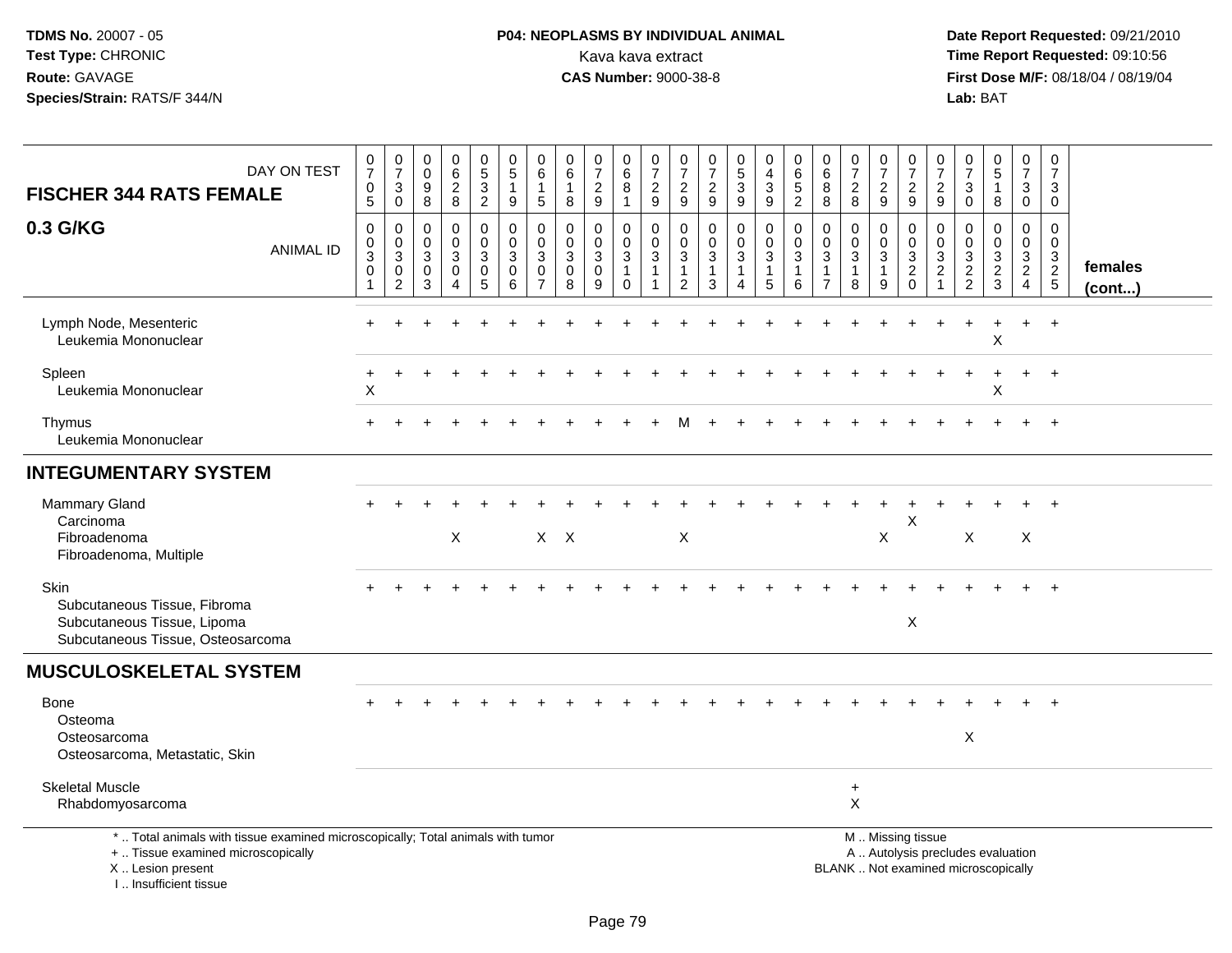**Date Report Requested:** 09/21/2010 **First Dose M/F:** 08/18/04 / 08/19/04 Lab: BAT **Lab:** BAT

| DAY ON TEST<br><b>FISCHER 344 RATS FEMALE</b>                                                                         | $\frac{0}{7}$<br>$\pmb{0}$<br>$\sqrt{5}$                          | $\frac{0}{7}$<br>$\sqrt{3}$<br>$\mathbf 0$                                            | $\begin{smallmatrix} 0\\0 \end{smallmatrix}$<br>$\boldsymbol{9}$<br>8 | $\begin{matrix} 0 \\ 6 \\ 2 \end{matrix}$<br>8                                                 | $\begin{array}{c} 0 \\ 5 \\ 3 \\ 2 \end{array}$      | $\begin{matrix} 0 \\ 5 \end{matrix}$<br>$\mathbf{1}$<br>9                   | $\begin{matrix} 0 \\ 6 \end{matrix}$<br>$\overline{1}$<br>$\sqrt{5}$ | $\begin{array}{c} 0 \\ 6 \end{array}$<br>$\mathbf{1}$<br>8     | $\frac{0}{7}$<br>$\overline{c}$<br>$\boldsymbol{9}$    | $\begin{matrix} 0 \\ 6 \end{matrix}$<br>$\overline{8}$<br>$\mathbf{1}$ | $\frac{0}{7}$<br>$\overline{c}$<br>9                                      | 0<br>$\overline{7}$<br>$\overline{c}$<br>9 | $\frac{0}{7}$<br>$\frac{2}{9}$                     | $\begin{matrix} 0 \\ 5 \end{matrix}$<br>$\overline{3}$<br>$\boldsymbol{9}$ | 0<br>$\overline{\mathbf{4}}$<br>$\sqrt{3}$<br>9                                 | $\begin{array}{c} 0 \\ 6 \\ 5 \end{array}$<br>$\overline{2}$   | $\begin{matrix} 0 \\ 6 \end{matrix}$<br>$\bf8$<br>8      | $\frac{0}{7}$<br>$\overline{c}$<br>8         | $\frac{0}{7}$<br>$\boldsymbol{2}$<br>$\boldsymbol{9}$   | 0<br>$\overline{7}$<br>$\overline{c}$<br>9                | $\frac{0}{7}$<br>$\sqrt{2}$<br>9                                              | $\frac{0}{7}$<br>$\mathsf 3$<br>$\mathbf 0$ | $\begin{array}{c} 0 \\ 5 \end{array}$<br>$\mathbf{1}$<br>8 | $\frac{0}{7}$<br>$\mathbf{3}$<br>$\mathsf{O}\xspace$ | 0<br>$\overline{7}$<br>3<br>$\mathbf 0$     |                   |
|-----------------------------------------------------------------------------------------------------------------------|-------------------------------------------------------------------|---------------------------------------------------------------------------------------|-----------------------------------------------------------------------|------------------------------------------------------------------------------------------------|------------------------------------------------------|-----------------------------------------------------------------------------|----------------------------------------------------------------------|----------------------------------------------------------------|--------------------------------------------------------|------------------------------------------------------------------------|---------------------------------------------------------------------------|--------------------------------------------|----------------------------------------------------|----------------------------------------------------------------------------|---------------------------------------------------------------------------------|----------------------------------------------------------------|----------------------------------------------------------|----------------------------------------------|---------------------------------------------------------|-----------------------------------------------------------|-------------------------------------------------------------------------------|---------------------------------------------|------------------------------------------------------------|------------------------------------------------------|---------------------------------------------|-------------------|
| 0.3 G/KG<br><b>ANIMAL ID</b>                                                                                          | $\mathbf 0$<br>$\mathbf 0$<br>$\overline{3}$<br>$\mathbf 0$<br>-1 | $\boldsymbol{0}$<br>$\mathbf 0$<br>$\mathbf{3}$<br>$\boldsymbol{0}$<br>$\overline{2}$ | 0<br>$\mathbf 0$<br>3<br>0<br>3                                       | $\mathsf{O}$<br>$\mathsf{O}\xspace$<br>$\overline{3}$<br>$\mathsf{O}\xspace$<br>$\overline{4}$ | $\mathsf 0$<br>$_{3}^{\rm 0}$<br>$\overline{0}$<br>5 | $\mathbf 0$<br>$\mathbf 0$<br>$\overline{3}$<br>$\pmb{0}$<br>$6\phantom{1}$ | 0<br>$\mathbf 0$<br>$\mathbf{3}$<br>0<br>$\overline{7}$              | $\mathbf 0$<br>$\mathbf 0$<br>$\overline{3}$<br>$\pmb{0}$<br>8 | 0<br>$\mathbf 0$<br>$\overline{3}$<br>$\mathbf 0$<br>9 | 0<br>$\begin{bmatrix} 0 \\ 3 \\ 1 \end{bmatrix}$<br>$\Omega$           | 0<br>$\mathsf{O}\xspace$<br>$\overline{3}$<br>$\mathbf{1}$<br>$\mathbf 1$ | $\mathbf 0$<br>0<br>3<br>1<br>2            | $\mathbf 0$<br>$_{3}^{\rm 0}$<br>$\mathbf{1}$<br>3 | $\mathbf 0$<br>$\mathbf 0$<br>$\overline{3}$<br>$\mathbf{1}$<br>4          | $\mathbf 0$<br>$\mathbf 0$<br>$\overline{3}$<br>$\mathbf{1}$<br>$5\phantom{.0}$ | $\mathbf 0$<br>$\mathsf{O}\xspace$<br>$\overline{3}$<br>1<br>6 | 0<br>0<br>$\mathbf{3}$<br>$\mathbf{1}$<br>$\overline{7}$ | $\mathbf 0$<br>0<br>$\overline{3}$<br>1<br>8 | 0<br>$\mathbf 0$<br>$\overline{3}$<br>$\mathbf{1}$<br>9 | 0<br>0<br>$\overline{3}$<br>$\overline{2}$<br>$\mathbf 0$ | $\mathbf 0$<br>$\mathbf 0$<br>$\mathbf 3$<br>$\boldsymbol{2}$<br>$\mathbf{1}$ | 0<br>$\mathbf 0$<br>$\frac{3}{2}$           | 0<br>$\mathbf 0$<br>$\frac{3}{2}$                          | $\mathbf 0$<br>$\overline{0}$<br>$\frac{3}{2}$       | $\mathbf 0$<br>$\mathbf 0$<br>$\frac{3}{2}$ | females<br>(cont) |
| <b>NERVOUS SYSTEM</b>                                                                                                 |                                                                   |                                                                                       |                                                                       |                                                                                                |                                                      |                                                                             |                                                                      |                                                                |                                                        |                                                                        |                                                                           |                                            |                                                    |                                                                            |                                                                                 |                                                                |                                                          |                                              |                                                         |                                                           |                                                                               |                                             |                                                            |                                                      |                                             |                   |
| <b>Brain</b>                                                                                                          |                                                                   |                                                                                       |                                                                       |                                                                                                |                                                      |                                                                             |                                                                      |                                                                |                                                        |                                                                        |                                                                           |                                            |                                                    |                                                                            |                                                                                 |                                                                |                                                          |                                              |                                                         |                                                           |                                                                               |                                             |                                                            |                                                      | $+$                                         |                   |
| <b>Peripheral Nerve</b><br>Trigeminal, Leukemia Mononuclear                                                           |                                                                   |                                                                                       |                                                                       |                                                                                                |                                                      |                                                                             |                                                                      |                                                                |                                                        |                                                                        |                                                                           |                                            |                                                    |                                                                            |                                                                                 |                                                                |                                                          |                                              |                                                         |                                                           |                                                                               |                                             |                                                            |                                                      |                                             |                   |
| Spinal Cord                                                                                                           |                                                                   |                                                                                       |                                                                       |                                                                                                |                                                      |                                                                             |                                                                      |                                                                |                                                        |                                                                        |                                                                           |                                            |                                                    |                                                                            |                                                                                 |                                                                |                                                          |                                              |                                                         |                                                           |                                                                               |                                             |                                                            |                                                      |                                             |                   |
| <b>RESPIRATORY SYSTEM</b>                                                                                             |                                                                   |                                                                                       |                                                                       |                                                                                                |                                                      |                                                                             |                                                                      |                                                                |                                                        |                                                                        |                                                                           |                                            |                                                    |                                                                            |                                                                                 |                                                                |                                                          |                                              |                                                         |                                                           |                                                                               |                                             |                                                            |                                                      |                                             |                   |
| Lung<br>Alveolar/Bronchiolar Adenoma, Multiple<br>Leukemia Mononuclear<br>Osteosarcoma, Metastatic, Skin              | $\times$                                                          |                                                                                       |                                                                       |                                                                                                |                                                      |                                                                             |                                                                      |                                                                |                                                        |                                                                        |                                                                           |                                            |                                                    |                                                                            |                                                                                 |                                                                |                                                          |                                              |                                                         |                                                           |                                                                               |                                             | X                                                          | $\ddot{}$                                            | $+$<br>$\times$                             |                   |
| Nose                                                                                                                  |                                                                   |                                                                                       |                                                                       |                                                                                                |                                                      |                                                                             |                                                                      |                                                                |                                                        |                                                                        |                                                                           |                                            |                                                    |                                                                            |                                                                                 |                                                                |                                                          |                                              |                                                         |                                                           |                                                                               |                                             |                                                            |                                                      | $+$                                         |                   |
| Trachea                                                                                                               |                                                                   |                                                                                       |                                                                       |                                                                                                |                                                      |                                                                             |                                                                      |                                                                |                                                        |                                                                        |                                                                           |                                            |                                                    |                                                                            |                                                                                 |                                                                |                                                          |                                              |                                                         |                                                           |                                                                               |                                             |                                                            |                                                      | $+$                                         |                   |
| <b>SPECIAL SENSES SYSTEM</b>                                                                                          |                                                                   |                                                                                       |                                                                       |                                                                                                |                                                      |                                                                             |                                                                      |                                                                |                                                        |                                                                        |                                                                           |                                            |                                                    |                                                                            |                                                                                 |                                                                |                                                          |                                              |                                                         |                                                           |                                                                               |                                             |                                                            |                                                      |                                             |                   |
| Eye                                                                                                                   |                                                                   |                                                                                       |                                                                       |                                                                                                |                                                      |                                                                             |                                                                      |                                                                |                                                        |                                                                        |                                                                           |                                            |                                                    |                                                                            |                                                                                 |                                                                |                                                          |                                              |                                                         |                                                           |                                                                               |                                             |                                                            |                                                      |                                             |                   |
| <b>Harderian Gland</b>                                                                                                |                                                                   |                                                                                       |                                                                       |                                                                                                |                                                      |                                                                             |                                                                      |                                                                |                                                        |                                                                        |                                                                           |                                            |                                                    |                                                                            |                                                                                 |                                                                |                                                          |                                              |                                                         |                                                           |                                                                               |                                             |                                                            |                                                      | $+$                                         |                   |
| <b>URINARY SYSTEM</b>                                                                                                 |                                                                   |                                                                                       |                                                                       |                                                                                                |                                                      |                                                                             |                                                                      |                                                                |                                                        |                                                                        |                                                                           |                                            |                                                    |                                                                            |                                                                                 |                                                                |                                                          |                                              |                                                         |                                                           |                                                                               |                                             |                                                            |                                                      |                                             |                   |
| Kidney<br>Leukemia Mononuclear                                                                                        |                                                                   |                                                                                       |                                                                       |                                                                                                |                                                      |                                                                             |                                                                      |                                                                |                                                        |                                                                        |                                                                           |                                            |                                                    |                                                                            |                                                                                 |                                                                |                                                          |                                              |                                                         |                                                           |                                                                               |                                             | $\boldsymbol{\mathsf{X}}$                                  | $+$                                                  | $+$                                         |                   |
| *  Total animals with tissue examined microscopically; Total animals with tumor<br>+  Tissue examined microscopically |                                                                   |                                                                                       |                                                                       |                                                                                                |                                                      |                                                                             |                                                                      |                                                                |                                                        |                                                                        |                                                                           |                                            |                                                    |                                                                            |                                                                                 |                                                                |                                                          |                                              |                                                         | M. Missing tissue                                         |                                                                               |                                             | A  Autolysis precludes evaluation                          |                                                      |                                             |                   |

X .. Lesion present

I .. Insufficient tissue

Lesion present BLANK .. Not examined microscopically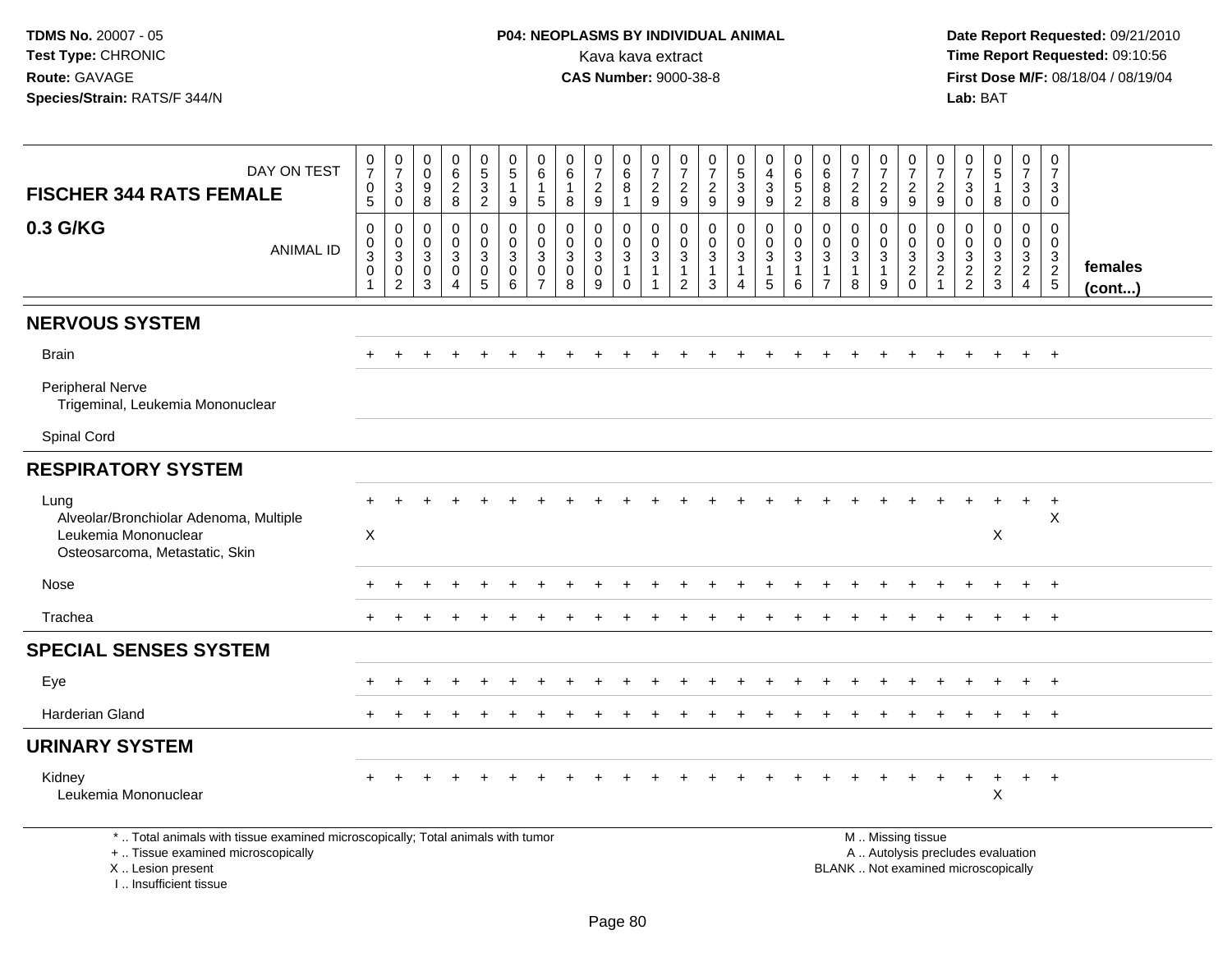#### **P04: NEOPLASMS BY INDIVIDUAL ANIMAL**<br>Kava kava extract Kava kava extract **Time Report Requested:** 09:10:56<br>**CAS Number:** 9000-38-8<br>**Tirst Dose M/F:** 08/18/04 / 08/19/04

 **Date Report Requested:** 09/21/2010 **First Dose M/F:** 08/18/04 / 08/19/04 Lab: BAT **Lab:** BAT

| DAY ON TEST<br><b>FISCHER 344 RATS FEMALE</b>  | $\frac{0}{7}$<br>$\boldsymbol{0}$<br>5 | $\overline{0}$<br>$\rightarrow$<br>$\ensuremath{\mathsf{3}}$<br>0 | U<br>0<br>9<br>8 | $\overline{0}$<br>$\,6$<br>$\frac{2}{8}$                        | $\begin{array}{c} 0 \\ 5 \\ 3 \end{array}$<br>$\overline{c}$                    | $\begin{matrix} 0 \\ 5 \end{matrix}$<br>$\mathbf{1}$<br>$9\,$ | 0<br>6<br>5                                                    | 0<br>6<br>8                  | 0<br>$\rightarrow$<br>$\frac{2}{9}$ | $\overline{0}$<br>6<br>8 | 0<br>$\rightarrow$<br>$\boldsymbol{2}$<br>9 | U<br>$\overline{c}$<br>9         | $\frac{0}{7}$<br>$\frac{2}{9}$ | 0<br>$\sqrt{5}$<br>$\ensuremath{\mathsf{3}}$<br>9 | $\mathbf 0$<br>$\begin{array}{c} 4 \\ 3 \\ 9 \end{array}$ | 0<br>6<br>5<br>$\sim$ | 6<br>8              | 0<br>$\overline{ }$<br>$\frac{2}{8}$ | $\frac{0}{7}$<br>$\frac{2}{9}$                       | $\mathbf{0}$<br>$\overline{c}$<br>$9\,$      | $\frac{0}{7}$<br>$\frac{2}{9}$                   | $\mathbf{0}$<br>$\overline{ }$<br>$\mathbf{3}$                             | $\frac{0}{5}$<br>8                              | 0<br>$\overline{7}$<br>3<br>$\mathbf 0$ | 3                        |                   |
|------------------------------------------------|----------------------------------------|-------------------------------------------------------------------|------------------|-----------------------------------------------------------------|---------------------------------------------------------------------------------|---------------------------------------------------------------|----------------------------------------------------------------|------------------------------|-------------------------------------|--------------------------|---------------------------------------------|----------------------------------|--------------------------------|---------------------------------------------------|-----------------------------------------------------------|-----------------------|---------------------|--------------------------------------|------------------------------------------------------|----------------------------------------------|--------------------------------------------------|----------------------------------------------------------------------------|-------------------------------------------------|-----------------------------------------|--------------------------|-------------------|
| 0.3 G/KG<br><b>ANIMAL ID</b>                   | 0<br>$\pmb{0}$<br>3<br>$\mathbf 0$     | 0<br>$\pmb{0}$<br>$\ensuremath{\mathsf{3}}$<br>$\pmb{0}$<br>2     | 0<br>3<br>0<br>3 | 0<br>$\mathsf 0$<br>$\sqrt{3}$<br>$\mathbf 0$<br>$\overline{4}$ | $\begin{smallmatrix} 0\\0\\3 \end{smallmatrix}$<br>$\pmb{0}$<br>$5\phantom{.0}$ | $\begin{matrix} 0 \\ 0 \\ 3 \\ 0 \end{matrix}$<br>$\,6\,$     | 0<br>$\mathsf{O}\xspace$<br>$\mathbf 3$<br>0<br>$\overline{ }$ | $\pmb{0}$<br>$\sqrt{3}$<br>8 | 0<br>0<br>3<br>9                    | $\mathbf{3}$             | 0<br>$\pmb{0}$<br>$\ensuremath{\mathsf{3}}$ | $\pmb{0}$<br>3<br>$\overline{2}$ | $\bf{0}$<br>$\frac{0}{3}$<br>3 | $\mathbf 0$<br>0<br>3<br>4                        | $\begin{matrix} 0 \\ 0 \\ 3 \end{matrix}$<br>5            | $\mathbf 0$<br>3<br>6 | 3<br>$\overline{ }$ | 0<br>$\pmb{0}$<br>3<br>8             | $\begin{smallmatrix} 0\0\0\3 \end{smallmatrix}$<br>9 | U<br>$\pmb{0}$<br>3<br>2<br>$\boldsymbol{0}$ | 0<br>$\pmb{0}$<br>$\mathbf{3}$<br>$\overline{c}$ | $\mathbf 0$<br>$\pmb{0}$<br>$\sqrt{3}$<br>$\overline{c}$<br>$\overline{c}$ | 0<br>$\pmb{0}$<br>$\mathbf{3}$<br>$\frac{2}{3}$ | 0<br>$\mathbf 0$<br>3<br>2<br>4         | 3<br>$\overline{2}$<br>5 | females<br>(cont) |
| <b>Urinary Bladder</b><br>Leukemia Mononuclear | $+$                                    |                                                                   |                  |                                                                 |                                                                                 |                                                               |                                                                |                              |                                     |                          |                                             |                                  |                                |                                                   |                                                           |                       |                     |                                      |                                                      |                                              |                                                  |                                                                            |                                                 | $+$                                     | $^+$                     |                   |
| <b>SYSTEMIC LESIONS</b>                        |                                        |                                                                   |                  |                                                                 |                                                                                 |                                                               |                                                                |                              |                                     |                          |                                             |                                  |                                |                                                   |                                                           |                       |                     |                                      |                                                      |                                              |                                                  |                                                                            |                                                 |                                         |                          |                   |
| Multiple Organ<br>Leukemia Mononuclear         | X                                      |                                                                   |                  |                                                                 |                                                                                 |                                                               |                                                                |                              |                                     |                          |                                             |                                  |                                |                                                   |                                                           |                       |                     |                                      |                                                      |                                              |                                                  |                                                                            | ∧                                               | $+$                                     | $\overline{ }$           |                   |

\* .. Total animals with tissue examined microscopically; Total animals with tumor

+ .. Tissue examined microscopically

X .. Lesion present

I .. Insufficient tissue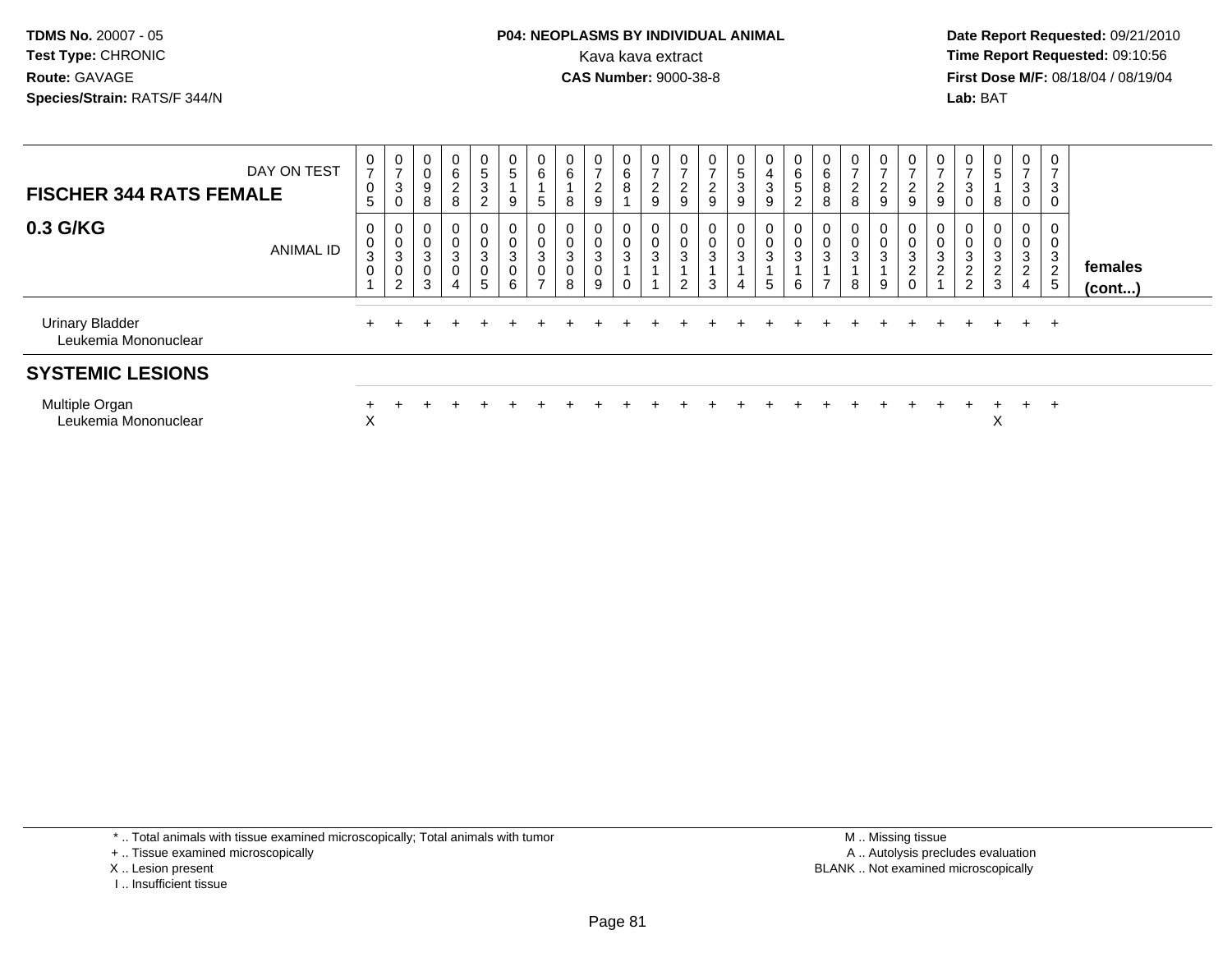#### **P04: NEOPLASMS BY INDIVIDUAL ANIMAL**<br>Kava kava extract Kava kava extract **Time Report Requested:** 09:10:56<br>**CAS Number:** 9000-38-8<br>**Tirst Dose M/F:** 08/18/04 / 08/19/04

 **Date Report Requested:** 09/21/2010 **First Dose M/F:** 08/18/04 / 08/19/04 Lab: BAT **Lab:** BAT

| $\frac{0}{7}$<br>$\begin{array}{c} 0 \\ 6 \end{array}$<br>0<br>$\frac{0}{7}$<br>$\begin{array}{c} 0 \\ 5 \\ 7 \end{array}$<br>$\frac{0}{7}$<br>$\frac{0}{7}$<br>$\begin{array}{c} 0 \\ 5 \\ 2 \end{array}$<br>$\frac{0}{7}$<br>$\begin{array}{c} 0 \\ 6 \end{array}$<br>$\frac{0}{7}$<br>0<br>$\frac{0}{7}$<br>0<br>0<br>$\frac{0}{7}$<br>0<br>0<br>0<br>0<br>0<br>$\frac{0}{7}$<br>0<br>$\frac{0}{7}$<br>0<br>DAY ON TEST<br>$\overline{7}$<br>$\overline{7}$<br>$\overline{6}$<br>$6\phantom{a}$<br>$6\overline{6}$<br>$\overline{6}$<br>5<br>$\overline{7}$<br>$\overline{7}$<br>$\,6\,$<br>$\overline{7}$<br>$\,6\,$<br>$\ensuremath{\mathsf{3}}$<br>$\frac{2}{9}$<br>$\overline{7}$<br>$\overline{c}$<br>$\,$ 5 $\,$<br>$\ensuremath{\mathsf{3}}$<br>3<br>$\sqrt{2}$<br>$\frac{2}{9}$<br>$\frac{2}{9}$<br>$\overline{c}$<br>$\overline{c}$<br>$\sqrt{2}$<br>$\overline{c}$<br>3<br>$\frac{4}{7}$<br>3<br>$\sqrt{3}$<br>$\pmb{0}$<br>0<br>6<br>0<br><b>FISCHER 344 RATS FEMALE</b><br>$\pmb{0}$<br>$\boldsymbol{9}$<br>$\sqrt{5}$<br>$9\,$<br>$\boldsymbol{9}$<br>$\bf8$<br>9<br>$\boldsymbol{9}$<br>3<br>$\bf 8$<br>$\overline{a}$<br>$\bf8$<br>8<br>$\overline{2}$<br>$\overline{2}$<br>0<br>$\mathbf 0$<br>9<br>4<br>0<br>0.3 G/KG<br>$\mathsf 0$<br>$\mathbf 0$<br>$\pmb{0}$<br>$\pmb{0}$<br>$\pmb{0}$<br>$\mathbf 0$<br>0<br>$\pmb{0}$<br>$\mathbf 0$<br>$\mathbf 0$<br>$\pmb{0}$<br>$\mathbf 0$<br>0<br>$\pmb{0}$<br>0<br>$\mathbf 0$<br>$\pmb{0}$<br>$\pmb{0}$<br>$\mathbf 0$<br>$\mathbf 0$<br>$\mathbf 0$<br>$\mathbf 0$<br>$\mathbf 0$<br>$\mathbf 0$<br>$\Omega$<br>$\overline{0}$<br>3<br>$\pmb{0}$<br>$\pmb{0}$<br>$\frac{0}{3}$<br>$\frac{0}{3}$<br>$\frac{0}{3}$<br>$\frac{0}{3}$<br>$\frac{0}{3}$<br>$\begin{smallmatrix} 0\\ 3 \end{smallmatrix}$<br>$\mathbf 0$<br>$\mathsf 0$<br>$\pmb{0}$<br>$\pmb{0}$<br>$\mathsf{O}\xspace$<br>$\mathbf 0$<br>$\mathsf{O}\xspace$<br>$\pmb{0}$<br>$\pmb{0}$<br>$\pmb{0}$<br>$\mathsf{O}$<br>$\pmb{0}$<br>$\mathbf 0$<br>$\mathbf 0$<br>0<br>0<br><b>ANIMAL ID</b><br>$\overline{3}$<br>$\overline{3}$<br>$\overline{3}$<br>$\overline{3}$<br>$\overline{3}$<br>$\overline{3}$<br>$\overline{3}$<br>$\overline{3}$<br>$\overline{3}$<br>$\overline{3}$<br>$\overline{3}$<br>$\sqrt{3}$<br>$\mathbf{3}$<br>$\mathbf{3}$<br>$\mathbf{3}$<br>$\mathfrak{S}$<br>$\mathbf{3}$<br>$\mathsf 3$<br>$\frac{2}{6}$<br>$\frac{2}{7}$<br>$\ensuremath{\mathsf{3}}$<br>$\sqrt{3}$<br>$\sqrt{5}$<br>$\boldsymbol{2}$<br>$\overline{c}$<br>3<br>3<br>$\ensuremath{\mathsf{3}}$<br>$\ensuremath{\mathsf{3}}$<br>$\sqrt{3}$<br>3<br>$\ensuremath{\mathsf{3}}$<br>$\ensuremath{\mathsf{3}}$<br>$\overline{4}$<br>4<br>$\overline{4}$<br>$\overline{4}$<br>$\overline{4}$<br>$\overline{4}$<br>$\overline{4}$<br>4<br>$\overline{4}$<br>4<br>$\mathbf{3}$<br>$\sqrt{5}$<br>8<br>9<br>$\overline{2}$<br>5<br>6<br>$\overline{7}$<br>8<br>9<br>$\Omega$<br>$\overline{2}$<br>3<br>6<br>9<br>$\Omega$<br>$\overline{4}$<br>$\overline{4}$<br>$\overline{7}$<br>8<br>$\mathbf 0$<br>1<br><b>ALIMENTARY SYSTEM</b><br>Esophagus<br>50<br>$\mathsf X$<br>Periesophageal Tissue, Lipoma<br>$\mathbf{1}$<br>Intestine Large, Cecum<br>50<br>Intestine Large, Colon<br>50<br>Intestine Large, Rectum<br>50<br>Intestine Small, Duodenum<br>50<br>Intestine Small, Ileum<br>50<br>$+$<br>Intestine Small, Jejunum<br>50<br>Liver<br>50<br>$\sf X$<br>Leukemia Mononuclear<br>X<br>X<br>Χ<br>6<br>$\overline{7}$<br>Mesentery<br>$+$<br>$+$<br>$+$<br>$+$<br>$+$<br>$\ddot{+}$<br>Oral Mucosa<br>$\mathbf 2$<br>$\ddot{}$<br>Squamous Cell Papilloma<br>1<br>Pancreas<br>50<br>Adenoma, Mixed Cell<br>Χ<br>1<br>X<br>Leukemia Mononuclear<br>1 |                 |  |  |  |  |  |   |  |  |  |  |  |  |  |          |
|---------------------------------------------------------------------------------------------------------------------------------------------------------------------------------------------------------------------------------------------------------------------------------------------------------------------------------------------------------------------------------------------------------------------------------------------------------------------------------------------------------------------------------------------------------------------------------------------------------------------------------------------------------------------------------------------------------------------------------------------------------------------------------------------------------------------------------------------------------------------------------------------------------------------------------------------------------------------------------------------------------------------------------------------------------------------------------------------------------------------------------------------------------------------------------------------------------------------------------------------------------------------------------------------------------------------------------------------------------------------------------------------------------------------------------------------------------------------------------------------------------------------------------------------------------------------------------------------------------------------------------------------------------------------------------------------------------------------------------------------------------------------------------------------------------------------------------------------------------------------------------------------------------------------------------------------------------------------------------------------------------------------------------------------------------------------------------------------------------------------------------------------------------------------------------------------------------------------------------------------------------------------------------------------------------------------------------------------------------------------------------------------------------------------------------------------------------------------------------------------------------------------------------------------------------------------------------------------------------------------------------------------------------------------------------------------------------------------------------------------------------------------------------------------------------------------------------------------------------------------------------------------------------------------------------------------------------------------------------------------------------------------------------------------------------------------------------------------------------------------------------------------------------------------------------------------------------------------------------------------------------------------------------------------------------------------------------------------------------------------------------------------------------------------------------------------------------------------------------------------------------------------------------------------------------------------------------------------------------------------------------------------------------------------------|-----------------|--|--|--|--|--|---|--|--|--|--|--|--|--|----------|
|                                                                                                                                                                                                                                                                                                                                                                                                                                                                                                                                                                                                                                                                                                                                                                                                                                                                                                                                                                                                                                                                                                                                                                                                                                                                                                                                                                                                                                                                                                                                                                                                                                                                                                                                                                                                                                                                                                                                                                                                                                                                                                                                                                                                                                                                                                                                                                                                                                                                                                                                                                                                                                                                                                                                                                                                                                                                                                                                                                                                                                                                                                                                                                                                                                                                                                                                                                                                                                                                                                                                                                                                                                                                           |                 |  |  |  |  |  |   |  |  |  |  |  |  |  |          |
|                                                                                                                                                                                                                                                                                                                                                                                                                                                                                                                                                                                                                                                                                                                                                                                                                                                                                                                                                                                                                                                                                                                                                                                                                                                                                                                                                                                                                                                                                                                                                                                                                                                                                                                                                                                                                                                                                                                                                                                                                                                                                                                                                                                                                                                                                                                                                                                                                                                                                                                                                                                                                                                                                                                                                                                                                                                                                                                                                                                                                                                                                                                                                                                                                                                                                                                                                                                                                                                                                                                                                                                                                                                                           |                 |  |  |  |  |  |   |  |  |  |  |  |  |  | * TOTALS |
|                                                                                                                                                                                                                                                                                                                                                                                                                                                                                                                                                                                                                                                                                                                                                                                                                                                                                                                                                                                                                                                                                                                                                                                                                                                                                                                                                                                                                                                                                                                                                                                                                                                                                                                                                                                                                                                                                                                                                                                                                                                                                                                                                                                                                                                                                                                                                                                                                                                                                                                                                                                                                                                                                                                                                                                                                                                                                                                                                                                                                                                                                                                                                                                                                                                                                                                                                                                                                                                                                                                                                                                                                                                                           |                 |  |  |  |  |  |   |  |  |  |  |  |  |  |          |
|                                                                                                                                                                                                                                                                                                                                                                                                                                                                                                                                                                                                                                                                                                                                                                                                                                                                                                                                                                                                                                                                                                                                                                                                                                                                                                                                                                                                                                                                                                                                                                                                                                                                                                                                                                                                                                                                                                                                                                                                                                                                                                                                                                                                                                                                                                                                                                                                                                                                                                                                                                                                                                                                                                                                                                                                                                                                                                                                                                                                                                                                                                                                                                                                                                                                                                                                                                                                                                                                                                                                                                                                                                                                           |                 |  |  |  |  |  |   |  |  |  |  |  |  |  |          |
|                                                                                                                                                                                                                                                                                                                                                                                                                                                                                                                                                                                                                                                                                                                                                                                                                                                                                                                                                                                                                                                                                                                                                                                                                                                                                                                                                                                                                                                                                                                                                                                                                                                                                                                                                                                                                                                                                                                                                                                                                                                                                                                                                                                                                                                                                                                                                                                                                                                                                                                                                                                                                                                                                                                                                                                                                                                                                                                                                                                                                                                                                                                                                                                                                                                                                                                                                                                                                                                                                                                                                                                                                                                                           |                 |  |  |  |  |  |   |  |  |  |  |  |  |  |          |
|                                                                                                                                                                                                                                                                                                                                                                                                                                                                                                                                                                                                                                                                                                                                                                                                                                                                                                                                                                                                                                                                                                                                                                                                                                                                                                                                                                                                                                                                                                                                                                                                                                                                                                                                                                                                                                                                                                                                                                                                                                                                                                                                                                                                                                                                                                                                                                                                                                                                                                                                                                                                                                                                                                                                                                                                                                                                                                                                                                                                                                                                                                                                                                                                                                                                                                                                                                                                                                                                                                                                                                                                                                                                           |                 |  |  |  |  |  |   |  |  |  |  |  |  |  |          |
|                                                                                                                                                                                                                                                                                                                                                                                                                                                                                                                                                                                                                                                                                                                                                                                                                                                                                                                                                                                                                                                                                                                                                                                                                                                                                                                                                                                                                                                                                                                                                                                                                                                                                                                                                                                                                                                                                                                                                                                                                                                                                                                                                                                                                                                                                                                                                                                                                                                                                                                                                                                                                                                                                                                                                                                                                                                                                                                                                                                                                                                                                                                                                                                                                                                                                                                                                                                                                                                                                                                                                                                                                                                                           |                 |  |  |  |  |  |   |  |  |  |  |  |  |  |          |
|                                                                                                                                                                                                                                                                                                                                                                                                                                                                                                                                                                                                                                                                                                                                                                                                                                                                                                                                                                                                                                                                                                                                                                                                                                                                                                                                                                                                                                                                                                                                                                                                                                                                                                                                                                                                                                                                                                                                                                                                                                                                                                                                                                                                                                                                                                                                                                                                                                                                                                                                                                                                                                                                                                                                                                                                                                                                                                                                                                                                                                                                                                                                                                                                                                                                                                                                                                                                                                                                                                                                                                                                                                                                           |                 |  |  |  |  |  |   |  |  |  |  |  |  |  |          |
|                                                                                                                                                                                                                                                                                                                                                                                                                                                                                                                                                                                                                                                                                                                                                                                                                                                                                                                                                                                                                                                                                                                                                                                                                                                                                                                                                                                                                                                                                                                                                                                                                                                                                                                                                                                                                                                                                                                                                                                                                                                                                                                                                                                                                                                                                                                                                                                                                                                                                                                                                                                                                                                                                                                                                                                                                                                                                                                                                                                                                                                                                                                                                                                                                                                                                                                                                                                                                                                                                                                                                                                                                                                                           |                 |  |  |  |  |  |   |  |  |  |  |  |  |  |          |
|                                                                                                                                                                                                                                                                                                                                                                                                                                                                                                                                                                                                                                                                                                                                                                                                                                                                                                                                                                                                                                                                                                                                                                                                                                                                                                                                                                                                                                                                                                                                                                                                                                                                                                                                                                                                                                                                                                                                                                                                                                                                                                                                                                                                                                                                                                                                                                                                                                                                                                                                                                                                                                                                                                                                                                                                                                                                                                                                                                                                                                                                                                                                                                                                                                                                                                                                                                                                                                                                                                                                                                                                                                                                           |                 |  |  |  |  |  |   |  |  |  |  |  |  |  |          |
|                                                                                                                                                                                                                                                                                                                                                                                                                                                                                                                                                                                                                                                                                                                                                                                                                                                                                                                                                                                                                                                                                                                                                                                                                                                                                                                                                                                                                                                                                                                                                                                                                                                                                                                                                                                                                                                                                                                                                                                                                                                                                                                                                                                                                                                                                                                                                                                                                                                                                                                                                                                                                                                                                                                                                                                                                                                                                                                                                                                                                                                                                                                                                                                                                                                                                                                                                                                                                                                                                                                                                                                                                                                                           |                 |  |  |  |  |  |   |  |  |  |  |  |  |  |          |
|                                                                                                                                                                                                                                                                                                                                                                                                                                                                                                                                                                                                                                                                                                                                                                                                                                                                                                                                                                                                                                                                                                                                                                                                                                                                                                                                                                                                                                                                                                                                                                                                                                                                                                                                                                                                                                                                                                                                                                                                                                                                                                                                                                                                                                                                                                                                                                                                                                                                                                                                                                                                                                                                                                                                                                                                                                                                                                                                                                                                                                                                                                                                                                                                                                                                                                                                                                                                                                                                                                                                                                                                                                                                           |                 |  |  |  |  |  |   |  |  |  |  |  |  |  |          |
|                                                                                                                                                                                                                                                                                                                                                                                                                                                                                                                                                                                                                                                                                                                                                                                                                                                                                                                                                                                                                                                                                                                                                                                                                                                                                                                                                                                                                                                                                                                                                                                                                                                                                                                                                                                                                                                                                                                                                                                                                                                                                                                                                                                                                                                                                                                                                                                                                                                                                                                                                                                                                                                                                                                                                                                                                                                                                                                                                                                                                                                                                                                                                                                                                                                                                                                                                                                                                                                                                                                                                                                                                                                                           |                 |  |  |  |  |  |   |  |  |  |  |  |  |  |          |
|                                                                                                                                                                                                                                                                                                                                                                                                                                                                                                                                                                                                                                                                                                                                                                                                                                                                                                                                                                                                                                                                                                                                                                                                                                                                                                                                                                                                                                                                                                                                                                                                                                                                                                                                                                                                                                                                                                                                                                                                                                                                                                                                                                                                                                                                                                                                                                                                                                                                                                                                                                                                                                                                                                                                                                                                                                                                                                                                                                                                                                                                                                                                                                                                                                                                                                                                                                                                                                                                                                                                                                                                                                                                           | Acinus, Adenoma |  |  |  |  |  | X |  |  |  |  |  |  |  |          |

\* .. Total animals with tissue examined microscopically; Total animals with tumor

+ .. Tissue examined microscopically

 Lesion present BLANK .. Not examined microscopicallyX .. Lesion present

I .. Insufficient tissue

 M .. Missing tissuey the contract of the contract of the contract of the contract of the contract of the contract of the contract of  $A$ . Autolysis precludes evaluation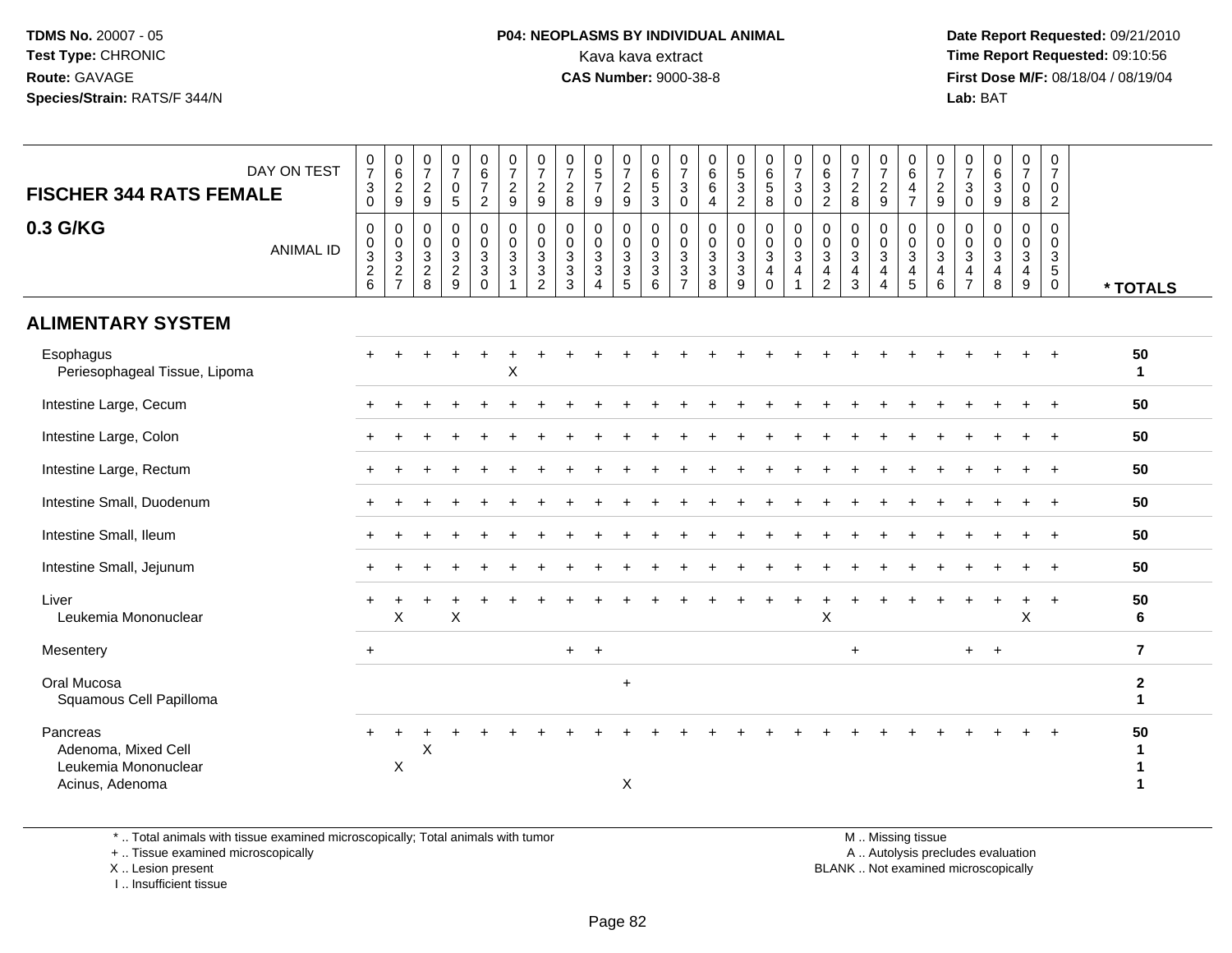#### **P04: NEOPLASMS BY INDIVIDUAL ANIMAL**<br>Kava kava extract Kava kava extract **Time Report Requested:** 09:10:56<br>**CAS Number:** 9000-38-8<br>**Tirst Dose M/F:** 08/18/04 / 08/19/04

 **Date Report Requested:** 09/21/2010 **First Dose M/F:** 08/18/04 / 08/19/04 Lab: BAT **Lab:** BAT

| DAY ON TEST<br><b>FISCHER 344 RATS FEMALE</b>                                                                              | $\frac{0}{7}$<br>$\mathbf 3$<br>$\Omega$                                     | $\begin{array}{c} 0 \\ 6 \end{array}$<br>$\frac{2}{9}$                       | $\begin{smallmatrix}0\\7\end{smallmatrix}$<br>$\frac{2}{9}$ | $\frac{0}{7}$<br>0<br>5            | $\begin{array}{c} 0 \\ 6 \\ 7 \end{array}$<br>$\boldsymbol{2}$ | $\frac{0}{7}$<br>$\frac{2}{9}$            | 0<br>$\overline{7}$<br>$\overline{2}$<br>$9\,$ | 0<br>$\overline{7}$<br>$\boldsymbol{2}$<br>8 | $\begin{array}{c} 0 \\ 5 \\ 7 \end{array}$<br>9 | $\frac{0}{7}$<br>$\frac{2}{9}$                                        | 0<br>$6\phantom{a}$<br>$\overline{5}$<br>$\overline{3}$ | $\begin{smallmatrix}0\\7\end{smallmatrix}$<br>$\mathbf{3}$<br>$\mathbf 0$ | 0<br>6<br>$\,6\,$<br>4                                      | $\begin{array}{c} 0 \\ 5 \end{array}$<br>$\overline{3}$<br>$\overline{2}$ | $\begin{array}{c} 0 \\ 6 \\ 5 \end{array}$<br>8                          | $\frac{0}{7}$<br>$\sqrt{3}$<br>$\mathbf 0$                    | 0<br>$6\overline{6}$<br>$\mathbf{3}$<br>$\overline{2}$    | $\frac{0}{7}$<br>$\overline{2}$<br>8         | 0<br>$\overline{7}$<br>$\frac{2}{9}$                | 0<br>$6\overline{6}$<br>4<br>$\overline{7}$                 | 0<br>$\overline{7}$<br>$\overline{a}$<br>9 | 0<br>$\overline{7}$<br>3<br>0                   | $\begin{array}{c} 0 \\ 6 \end{array}$<br>$\overline{3}$<br>$9\,$ | 0<br>$\overline{7}$<br>0<br>8        | 0<br>$\overline{7}$<br>0<br>$\boldsymbol{2}$                      |                                    |
|----------------------------------------------------------------------------------------------------------------------------|------------------------------------------------------------------------------|------------------------------------------------------------------------------|-------------------------------------------------------------|------------------------------------|----------------------------------------------------------------|-------------------------------------------|------------------------------------------------|----------------------------------------------|-------------------------------------------------|-----------------------------------------------------------------------|---------------------------------------------------------|---------------------------------------------------------------------------|-------------------------------------------------------------|---------------------------------------------------------------------------|--------------------------------------------------------------------------|---------------------------------------------------------------|-----------------------------------------------------------|----------------------------------------------|-----------------------------------------------------|-------------------------------------------------------------|--------------------------------------------|-------------------------------------------------|------------------------------------------------------------------|--------------------------------------|-------------------------------------------------------------------|------------------------------------|
| 0.3 G/KG<br><b>ANIMAL ID</b>                                                                                               | $\mathbf 0$<br>$\pmb{0}$<br>$\ensuremath{\mathsf{3}}$<br>$\overline{c}$<br>6 | $\mathbf 0$<br>$\mathbf 0$<br>$\sqrt{3}$<br>$\overline{c}$<br>$\overline{7}$ | 0<br>0<br>3<br>$\sqrt{2}$<br>8                              | 0<br>0<br>3<br>$\overline{c}$<br>9 | 0<br>$_{3}^{\rm 0}$<br>$\sqrt{3}$<br>$\Omega$                  | $\mathbf 0$<br>$\pmb{0}$<br>$\frac{3}{3}$ | 0<br>0<br>3<br>$\ensuremath{\mathsf{3}}$<br>2  | $\mathbf 0$<br>0<br>3<br>$\sqrt{3}$<br>3     | 0<br>0<br>3<br>3                                | 0<br>0<br>$\ensuremath{\mathsf{3}}$<br>$\ensuremath{\mathsf{3}}$<br>5 | 0<br>$_{3}^{\rm 0}$<br>$\sqrt{3}$<br>6                  | $\mathbf 0$<br>$\mathbf 0$<br>$\mathsf 3$<br>$\sqrt{3}$                   | $\mathbf 0$<br>$\mathbf 0$<br>$\sqrt{3}$<br>$\sqrt{3}$<br>8 | 0<br>0<br>3<br>$\mathbf{3}$<br>9                                          | 0<br>$\mathsf{O}\xspace$<br>$\overline{3}$<br>$\overline{4}$<br>$\Omega$ | 0<br>$\pmb{0}$<br>$\ensuremath{\mathsf{3}}$<br>$\overline{4}$ | $\mathbf 0$<br>0<br>3<br>$\overline{4}$<br>$\overline{2}$ | $\mathbf 0$<br>0<br>3<br>$\overline{4}$<br>3 | 0<br>$\pmb{0}$<br>$\sqrt{3}$<br>$\overline{4}$<br>4 | 0<br>$\mathbf 0$<br>$\mathsf 3$<br>$\overline{4}$<br>5      | 0<br>0<br>3<br>4<br>6                      | 0<br>0<br>3<br>$\overline{4}$<br>$\overline{7}$ | $\mathbf 0$<br>$\mathbf 0$<br>$\sqrt{3}$<br>$\overline{4}$<br>8  | 0<br>0<br>3<br>4<br>$\boldsymbol{9}$ | $\mathbf 0$<br>$\mathbf 0$<br>3<br>$5\phantom{.0}$<br>$\mathbf 0$ | * TOTALS                           |
| Salivary Glands                                                                                                            |                                                                              |                                                                              |                                                             |                                    |                                                                |                                           |                                                |                                              |                                                 |                                                                       |                                                         |                                                                           |                                                             |                                                                           |                                                                          |                                                               |                                                           |                                              |                                                     |                                                             |                                            |                                                 |                                                                  |                                      | $\ddot{}$                                                         | 50                                 |
| Stomach, Forestomach                                                                                                       |                                                                              |                                                                              |                                                             |                                    |                                                                |                                           |                                                |                                              |                                                 |                                                                       |                                                         |                                                                           |                                                             |                                                                           |                                                                          |                                                               |                                                           |                                              |                                                     |                                                             |                                            |                                                 |                                                                  |                                      |                                                                   | 50                                 |
| Stomach, Glandular                                                                                                         |                                                                              |                                                                              |                                                             |                                    |                                                                |                                           |                                                |                                              |                                                 |                                                                       |                                                         |                                                                           |                                                             |                                                                           |                                                                          |                                                               |                                                           |                                              |                                                     |                                                             |                                            |                                                 |                                                                  |                                      | $\ddot{}$                                                         | 50                                 |
| Tooth                                                                                                                      |                                                                              | $\ddot{}$                                                                    |                                                             |                                    | $\ddot{}$                                                      |                                           |                                                |                                              |                                                 |                                                                       |                                                         |                                                                           |                                                             |                                                                           |                                                                          |                                                               |                                                           | $+$                                          |                                                     |                                                             |                                            |                                                 |                                                                  |                                      |                                                                   | 4                                  |
| <b>CARDIOVASCULAR SYSTEM</b>                                                                                               |                                                                              |                                                                              |                                                             |                                    |                                                                |                                           |                                                |                                              |                                                 |                                                                       |                                                         |                                                                           |                                                             |                                                                           |                                                                          |                                                               |                                                           |                                              |                                                     |                                                             |                                            |                                                 |                                                                  |                                      |                                                                   |                                    |
| <b>Blood Vessel</b>                                                                                                        |                                                                              |                                                                              |                                                             |                                    |                                                                |                                           |                                                |                                              |                                                 |                                                                       |                                                         |                                                                           |                                                             |                                                                           |                                                                          |                                                               |                                                           |                                              |                                                     |                                                             |                                            |                                                 |                                                                  |                                      |                                                                   | 50                                 |
| Heart<br>Leukemia Mononuclear                                                                                              |                                                                              | X                                                                            |                                                             |                                    |                                                                |                                           |                                                |                                              |                                                 |                                                                       |                                                         |                                                                           |                                                             |                                                                           |                                                                          |                                                               |                                                           |                                              |                                                     |                                                             |                                            |                                                 |                                                                  |                                      | $\ddot{}$                                                         | 50<br>$\mathbf{1}$                 |
| <b>ENDOCRINE SYSTEM</b>                                                                                                    |                                                                              |                                                                              |                                                             |                                    |                                                                |                                           |                                                |                                              |                                                 |                                                                       |                                                         |                                                                           |                                                             |                                                                           |                                                                          |                                                               |                                                           |                                              |                                                     |                                                             |                                            |                                                 |                                                                  |                                      |                                                                   |                                    |
| <b>Adrenal Cortex</b><br>Leukemia Mononuclear                                                                              | $\ddot{}$                                                                    | +<br>Χ                                                                       |                                                             |                                    |                                                                |                                           |                                                |                                              |                                                 |                                                                       |                                                         |                                                                           |                                                             |                                                                           |                                                                          | $\ddot{}$                                                     | Χ                                                         |                                              |                                                     |                                                             |                                            |                                                 |                                                                  |                                      |                                                                   | 50<br>$\overline{2}$               |
| Adrenal Medulla<br>Leukemia Mononuclear<br>Pheochromocytoma Benign                                                         | $\pm$                                                                        | ÷<br>X                                                                       |                                                             |                                    |                                                                |                                           |                                                |                                              |                                                 |                                                                       |                                                         |                                                                           |                                                             |                                                                           |                                                                          |                                                               | X                                                         |                                              |                                                     |                                                             |                                            |                                                 |                                                                  |                                      | $\ddot{}$                                                         | 50<br>$\mathbf{2}$<br>$\mathbf{1}$ |
| Islets, Pancreatic                                                                                                         |                                                                              |                                                                              |                                                             |                                    |                                                                |                                           |                                                |                                              |                                                 |                                                                       |                                                         |                                                                           |                                                             |                                                                           |                                                                          |                                                               |                                                           |                                              |                                                     |                                                             |                                            |                                                 |                                                                  |                                      |                                                                   | 50                                 |
| Parathyroid Gland                                                                                                          |                                                                              |                                                                              |                                                             |                                    |                                                                |                                           |                                                |                                              |                                                 |                                                                       |                                                         |                                                                           |                                                             |                                                                           |                                                                          |                                                               |                                                           |                                              |                                                     |                                                             |                                            |                                                 |                                                                  | м                                    | $+$                                                               | 44                                 |
| <b>Pituitary Gland</b><br>Pars Distalis, Adenoma                                                                           |                                                                              |                                                                              |                                                             |                                    | X                                                              |                                           |                                                | X                                            | $\times$                                        | $\mathsf{X}$                                                          |                                                         |                                                                           | X                                                           |                                                                           | $\sf X$                                                                  |                                                               |                                                           | X                                            |                                                     |                                                             | X                                          |                                                 | X                                                                |                                      | $X$ $X$                                                           | 50<br>24                           |
| $\star$ . The local problem is the discovered problem of action of a problem. The local problem is the discovered by $\mu$ |                                                                              |                                                                              |                                                             |                                    |                                                                |                                           |                                                |                                              |                                                 |                                                                       |                                                         |                                                                           |                                                             |                                                                           |                                                                          |                                                               |                                                           |                                              |                                                     | $M = M_{\text{in}}$ and $M_{\text{in}}$ and $M_{\text{in}}$ |                                            |                                                 |                                                                  |                                      |                                                                   |                                    |

\* .. Total animals with tissue examined microscopically; Total animals with tumor

+ .. Tissue examined microscopically

X .. Lesion present

I .. Insufficient tissue

M .. Missing tissue

y the contract of the contract of the contract of the contract of the contract of the contract of the contract of  $A$ . Autolysis precludes evaluation

Lesion present BLANK .. Not examined microscopically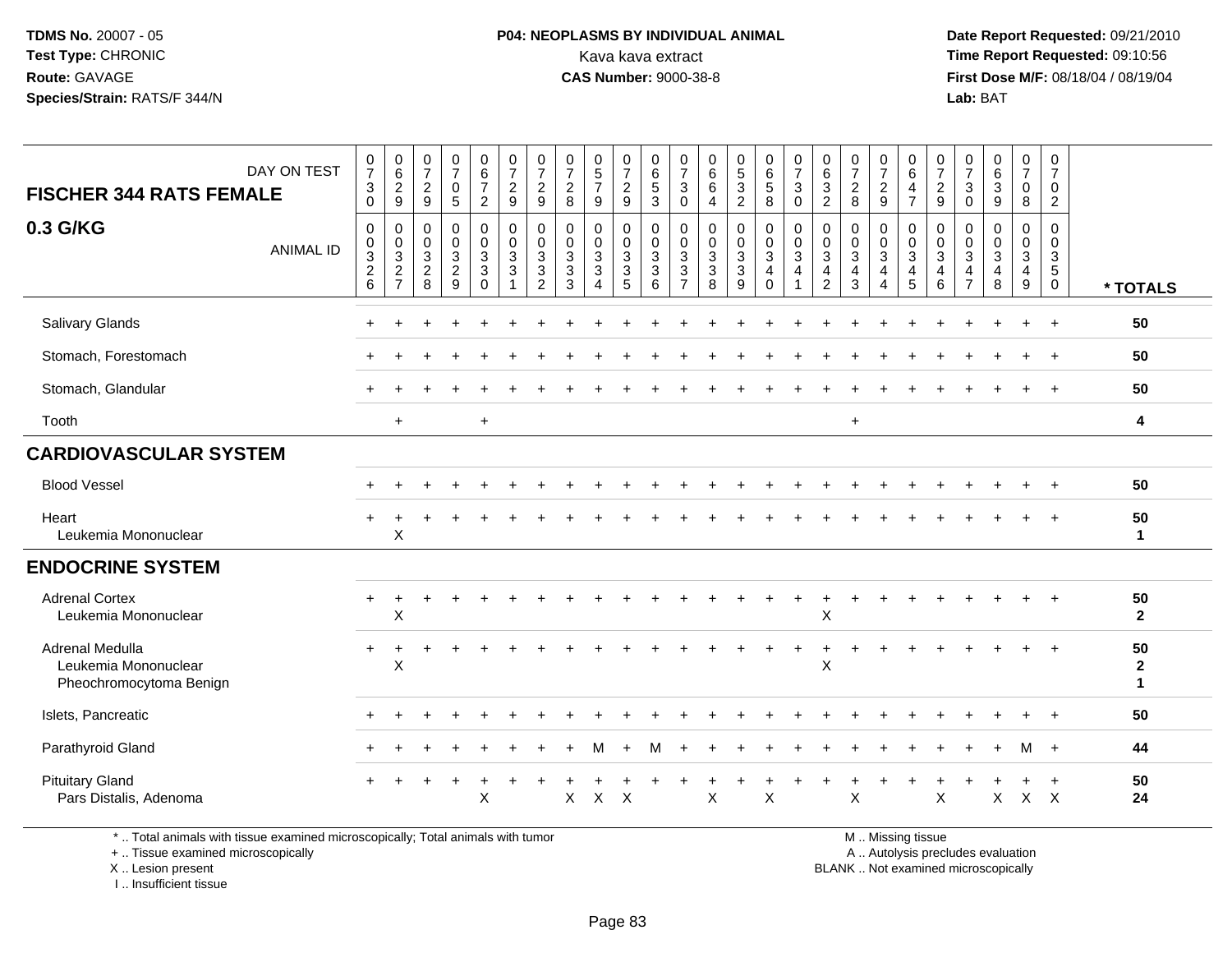#### **P04: NEOPLASMS BY INDIVIDUAL ANIMAL**<br>Kava kava extract Kava kava extract **Time Report Requested:** 09:10:56<br>**CAS Number:** 9000-38-8<br>**Tirst Dose M/F:** 08/18/04 / 08/19/04

 **Date Report Requested:** 09/21/2010 **First Dose M/F:** 08/18/04 / 08/19/04 Lab: BAT **Lab:** BAT

| DAY ON TEST<br><b>FISCHER 344 RATS FEMALE</b>                                                                         | $\frac{0}{7}$<br>$\ensuremath{\mathsf{3}}$<br>$\mathbf 0$ | $\begin{array}{c} 0 \\ 6 \end{array}$<br>$\frac{2}{9}$ | 0<br>$\overline{7}$<br>$\overline{2}$<br>9 | 0<br>$\overline{7}$<br>$\mathbf 0$<br>5         | $_{6}^{\rm 0}$<br>$\overline{7}$<br>$\overline{2}$ | $\frac{0}{7}$<br>$\frac{2}{9}$                               | $\begin{array}{c} 0 \\ 7 \end{array}$<br>$\frac{2}{9}$       | $\frac{0}{7}$<br>$_{\rm 8}^2$                        | $\begin{array}{c} 0 \\ 5 \\ 7 \end{array}$<br>9                                      | $\frac{0}{7}$<br>$\sqrt{2}$<br>9       | 0<br>6<br>5<br>$\mathbf{3}$                                 | 0<br>$\overline{7}$<br>3<br>$\mathbf 0$                | 0<br>6<br>6<br>4                                                 | $\begin{array}{c} 0 \\ 5 \\ 3 \end{array}$<br>$\overline{2}$             | $\begin{array}{c} 0 \\ 6 \end{array}$<br>$\sqrt{5}$<br>8          | $\begin{array}{c} 0 \\ 7 \end{array}$<br>$\mathbf{3}$<br>$\mathbf 0$         | 0<br>6<br>$\mathbf{3}$<br>$\overline{2}$                | $\frac{0}{7}$<br>$\overline{2}$<br>8                                      | $\frac{0}{7}$<br>$\overline{c}$<br>9            | $\begin{array}{c} 0 \\ 6 \end{array}$<br>$\overline{4}$<br>$\overline{7}$ | $\frac{0}{7}$<br>$\frac{2}{9}$                           | $\frac{0}{7}$<br>$\mathbf{3}$<br>$\mathbf 0$ |                     | 0<br>$\overline{6}$<br>$\mathbf{3}$<br>9 | $\begin{array}{c} 0 \\ 7 \end{array}$<br>0<br>8   | 0<br>$\overline{7}$<br>0<br>$\overline{c}$                    |                                         |
|-----------------------------------------------------------------------------------------------------------------------|-----------------------------------------------------------|--------------------------------------------------------|--------------------------------------------|-------------------------------------------------|----------------------------------------------------|--------------------------------------------------------------|--------------------------------------------------------------|------------------------------------------------------|--------------------------------------------------------------------------------------|----------------------------------------|-------------------------------------------------------------|--------------------------------------------------------|------------------------------------------------------------------|--------------------------------------------------------------------------|-------------------------------------------------------------------|------------------------------------------------------------------------------|---------------------------------------------------------|---------------------------------------------------------------------------|-------------------------------------------------|---------------------------------------------------------------------------|----------------------------------------------------------|----------------------------------------------|---------------------|------------------------------------------|---------------------------------------------------|---------------------------------------------------------------|-----------------------------------------|
| 0.3 G/KG<br><b>ANIMAL ID</b>                                                                                          | 0<br>$\pmb{0}$<br>$\frac{3}{2}$ 6                         | 0<br>$\begin{array}{c} 0 \\ 3 \\ 2 \\ 7 \end{array}$   | 0<br>0<br>3<br>$_{\rm 8}^2$                | $\mathbf 0$<br>0<br>$\sqrt{3}$<br>$\frac{2}{9}$ | 0<br>0<br>$\mathbf{3}$<br>$\mathbf{3}$<br>$\Omega$ | 0<br>$\pmb{0}$<br>$\sqrt{3}$<br>$\sqrt{3}$<br>$\overline{ }$ | 0<br>$\pmb{0}$<br>$\ensuremath{\mathsf{3}}$<br>$\frac{3}{2}$ | $\mathbf 0$<br>$\mathbf 0$<br>3<br>$\mathbf{3}$<br>3 | $\mathbf 0$<br>$\mathbf 0$<br>$\mathbf{3}$<br>$\mathbf{3}$<br>$\boldsymbol{\Lambda}$ | 0<br>0<br>$\mathsf 3$<br>$\frac{3}{5}$ | $\mathbf 0$<br>$\mathbf 0$<br>$\sqrt{3}$<br>$\sqrt{3}$<br>6 | $\mathbf 0$<br>$\mathbf 0$<br>3<br>3<br>$\overline{7}$ | $\mathbf 0$<br>0<br>$\sqrt{3}$<br>$\ensuremath{\mathsf{3}}$<br>8 | $\mathbf 0$<br>$\pmb{0}$<br>$\ensuremath{\mathsf{3}}$<br>$\sqrt{3}$<br>9 | 0<br>$\mathbf 0$<br>$\mathbf{3}$<br>$\overline{a}$<br>$\mathbf 0$ | $\mathbf 0$<br>$\mathbf 0$<br>$\sqrt{3}$<br>$\overline{4}$<br>$\overline{1}$ | $\mathbf 0$<br>0<br>$\mathbf{3}$<br>4<br>$\overline{c}$ | $\mathbf 0$<br>$\mathbf 0$<br>$\mathsf 3$<br>$\overline{\mathbf{4}}$<br>3 | 0<br>0<br>3<br>$\overline{4}$<br>$\overline{4}$ | 0<br>$\mathsf 0$<br>$\ensuremath{\mathsf{3}}$<br>$\overline{4}$<br>5      | $\mathbf 0$<br>$\mathsf 0$<br>$\sqrt{3}$<br>4<br>$\,6\,$ | 0<br>$\mathbf 0$<br>3<br>$\frac{4}{7}$       | $\overline{4}$<br>8 | $\mathbf 0$<br>$\mathbf 0$<br>$\sqrt{3}$ | 0<br>0<br>3<br>$\overline{4}$<br>$\boldsymbol{9}$ | 0<br>$\mathbf 0$<br>$\mathbf{3}$<br>$\sqrt{5}$<br>$\mathbf 0$ | * TOTALS                                |
| <b>Thyroid Gland</b><br>C-cell, Adenoma<br>Follicular Cell, Adenoma                                                   |                                                           |                                                        |                                            |                                                 |                                                    |                                                              | X                                                            |                                                      |                                                                                      |                                        |                                                             |                                                        | X                                                                |                                                                          |                                                                   |                                                                              |                                                         |                                                                           |                                                 | $\pmb{\times}$                                                            |                                                          |                                              |                     |                                          | $\div$                                            | $\overline{+}$                                                | 50<br>5<br>$\mathbf{1}$                 |
| <b>GENERAL BODY SYSTEM</b>                                                                                            |                                                           |                                                        |                                            |                                                 |                                                    |                                                              |                                                              |                                                      |                                                                                      |                                        |                                                             |                                                        |                                                                  |                                                                          |                                                                   |                                                                              |                                                         |                                                                           |                                                 |                                                                           |                                                          |                                              |                     |                                          |                                                   |                                                               |                                         |
| <b>NONE</b>                                                                                                           |                                                           |                                                        |                                            |                                                 |                                                    |                                                              |                                                              |                                                      |                                                                                      |                                        |                                                             |                                                        |                                                                  |                                                                          |                                                                   |                                                                              |                                                         |                                                                           |                                                 |                                                                           |                                                          |                                              |                     |                                          |                                                   |                                                               |                                         |
| <b>GENITAL SYSTEM</b>                                                                                                 |                                                           |                                                        |                                            |                                                 |                                                    |                                                              |                                                              |                                                      |                                                                                      |                                        |                                                             |                                                        |                                                                  |                                                                          |                                                                   |                                                                              |                                                         |                                                                           |                                                 |                                                                           |                                                          |                                              |                     |                                          |                                                   |                                                               |                                         |
| <b>Clitoral Gland</b><br>Adenoma                                                                                      |                                                           |                                                        |                                            |                                                 |                                                    |                                                              |                                                              |                                                      |                                                                                      |                                        |                                                             |                                                        |                                                                  |                                                                          |                                                                   |                                                                              |                                                         | Х                                                                         |                                                 |                                                                           |                                                          |                                              |                     |                                          |                                                   |                                                               | 50<br>$\mathbf{3}$                      |
| Ovary<br>Granulosa Cell Tumor Benign                                                                                  | +                                                         | X                                                      |                                            |                                                 |                                                    |                                                              |                                                              |                                                      |                                                                                      |                                        |                                                             |                                                        |                                                                  |                                                                          |                                                                   |                                                                              |                                                         |                                                                           |                                                 |                                                                           |                                                          |                                              |                     |                                          |                                                   |                                                               | 50<br>$\mathbf 1$                       |
| <b>Uterus</b><br>Carcinosarcoma<br>Polyp Stromal<br>Sarcoma Stromal                                                   |                                                           |                                                        |                                            |                                                 |                                                    |                                                              |                                                              |                                                      |                                                                                      |                                        |                                                             |                                                        |                                                                  | X                                                                        |                                                                   |                                                                              | $X$ $X$                                                 |                                                                           |                                                 | X                                                                         |                                                          | X                                            |                     |                                          |                                                   |                                                               | 50<br>$\mathbf{1}$<br>8<br>$\mathbf{1}$ |
| <b>HEMATOPOIETIC SYSTEM</b>                                                                                           |                                                           |                                                        |                                            |                                                 |                                                    |                                                              |                                                              |                                                      |                                                                                      |                                        |                                                             |                                                        |                                                                  |                                                                          |                                                                   |                                                                              |                                                         |                                                                           |                                                 |                                                                           |                                                          |                                              |                     |                                          |                                                   |                                                               |                                         |
| <b>Bone Marrow</b>                                                                                                    |                                                           |                                                        |                                            |                                                 |                                                    |                                                              |                                                              |                                                      |                                                                                      |                                        |                                                             |                                                        |                                                                  |                                                                          |                                                                   |                                                                              |                                                         |                                                                           |                                                 |                                                                           |                                                          |                                              |                     |                                          |                                                   |                                                               | 50                                      |
| Lymph Node<br>Mediastinal, Leukemia Mononuclear<br>Pancreatic, Leukemia Mononuclear                                   |                                                           | $\ddot{}$<br>$\times$                                  |                                            |                                                 |                                                    |                                                              |                                                              |                                                      |                                                                                      |                                        |                                                             |                                                        |                                                                  |                                                                          |                                                                   |                                                                              |                                                         |                                                                           |                                                 |                                                                           |                                                          |                                              |                     |                                          |                                                   |                                                               | 3<br>$\mathbf 2$<br>1                   |
| Lymph Node, Mandibular                                                                                                | M                                                         | M                                                      | м                                          | M                                               | M                                                  | M                                                            | M                                                            | M                                                    | M                                                                                    | M                                      | M                                                           | M                                                      |                                                                  | M M M                                                                    |                                                                   | M                                                                            | M                                                       | M                                                                         | <b>M</b>                                        | M                                                                         | M                                                        | м                                            |                     |                                          | M M M                                             |                                                               | $\mathbf 0$                             |
| *  Total animals with tissue examined microscopically; Total animals with tumor<br>+  Tissue examined microscopically |                                                           |                                                        |                                            |                                                 |                                                    |                                                              |                                                              |                                                      |                                                                                      |                                        |                                                             |                                                        |                                                                  |                                                                          |                                                                   |                                                                              |                                                         |                                                                           |                                                 | M  Missing tissue<br>A  Autolysis precludes evaluation                    |                                                          |                                              |                     |                                          |                                                   |                                                               |                                         |

X .. Lesion present

I .. Insufficient tissue

A .. Autolysis precludes evaluation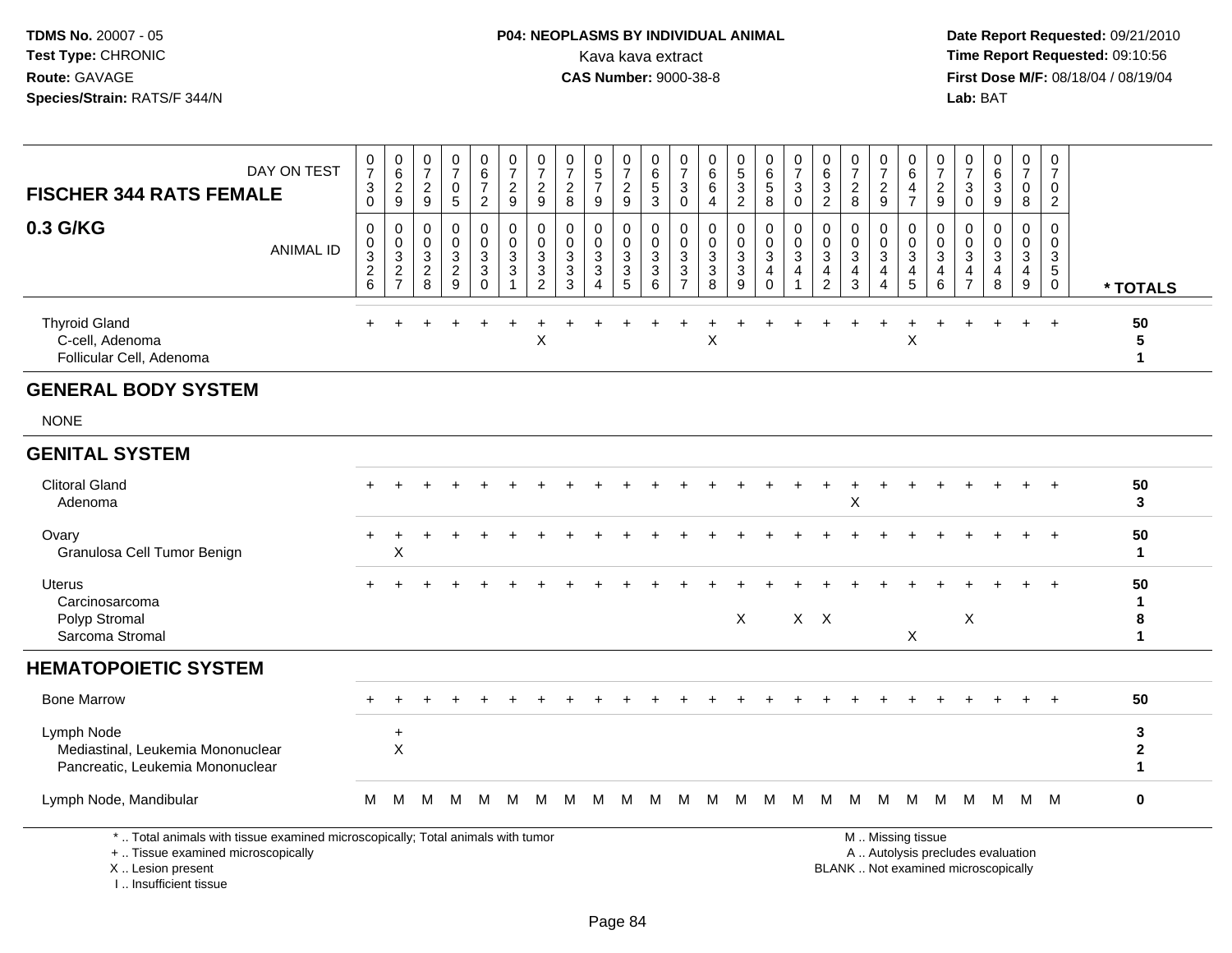## **P04: NEOPLASMS BY INDIVIDUAL ANIMAL**<br>Kava kava extract Kava kava extract **Time Report Requested:** 09:10:56<br>**CAS Number:** 9000-38-8<br>**Tirst Dose M/F:** 08/18/04 / 08/19/04

 **Date Report Requested:** 09/21/2010 **First Dose M/F:** 08/18/04 / 08/19/04 Lab: BAT **Lab:** BAT

| DAY ON TEST<br><b>FISCHER 344 RATS FEMALE</b>                                                                                              | $\begin{array}{c} 0 \\ 7 \end{array}$<br>$\sqrt{3}$<br>$\Omega$ | 0<br>$\,6\,$<br>$\frac{2}{9}$                                            | $\frac{0}{7}$<br>$\frac{2}{9}$                  | $\frac{0}{7}$<br>0<br>5                                 | 0<br>$\,6\,$<br>$\overline{7}$<br>$\overline{2}$     | $\frac{0}{7}$<br>$\frac{2}{9}$                                               | 0<br>$\overline{7}$<br>$\overline{c}$<br>9                                   | 0<br>$\overline{7}$<br>$\sqrt{2}$<br>8                            | $\begin{smallmatrix}0\0\5\end{smallmatrix}$<br>$\overline{7}$<br>9 | $\frac{0}{7}$<br>$\frac{2}{9}$                        | 0<br>$\,6\,$<br>$\sqrt{5}$<br>$\overline{3}$          | $\frac{0}{7}$<br>3<br>$\mathbf 0$                                              | 0<br>$\,6\,$<br>$\,6\,$<br>4                      | $\begin{array}{c} 0 \\ 5 \end{array}$<br>3<br>$\overline{2}$ | $\begin{array}{c} 0 \\ 6 \end{array}$<br>$\sqrt{5}$<br>8          | $\frac{0}{7}$<br>$\mathbf{3}$<br>0                                             | 0<br>$\,6$<br>$\mathbf{3}$<br>$\sqrt{2}$                            | $\frac{0}{7}$<br>$\overline{c}$<br>8                              | 0<br>$\overline{7}$<br>$\frac{2}{9}$                                | 0<br>$\,6\,$<br>4<br>$\overline{7}$                     | 0<br>$\overline{7}$<br>$\frac{2}{9}$ | 0<br>$\overline{7}$<br>3<br>$\Omega$            | $\begin{array}{c} 0 \\ 6 \end{array}$<br>$\mathbf{3}$<br>9               | $\frac{0}{7}$<br>$\mathbf 0$<br>8                                    | 0<br>$\overline{7}$<br>$\mathbf 0$<br>$\overline{2}$              |                                                         |
|--------------------------------------------------------------------------------------------------------------------------------------------|-----------------------------------------------------------------|--------------------------------------------------------------------------|-------------------------------------------------|---------------------------------------------------------|------------------------------------------------------|------------------------------------------------------------------------------|------------------------------------------------------------------------------|-------------------------------------------------------------------|--------------------------------------------------------------------|-------------------------------------------------------|-------------------------------------------------------|--------------------------------------------------------------------------------|---------------------------------------------------|--------------------------------------------------------------|-------------------------------------------------------------------|--------------------------------------------------------------------------------|---------------------------------------------------------------------|-------------------------------------------------------------------|---------------------------------------------------------------------|---------------------------------------------------------|--------------------------------------|-------------------------------------------------|--------------------------------------------------------------------------|----------------------------------------------------------------------|-------------------------------------------------------------------|---------------------------------------------------------|
| 0.3 G/KG<br><b>ANIMAL ID</b>                                                                                                               | 0<br>0<br>$\ensuremath{\mathsf{3}}$<br>$\overline{2}$<br>6      | $\mathbf 0$<br>$\mathbf 0$<br>$\sqrt{3}$<br>$\sqrt{2}$<br>$\overline{7}$ | 0<br>$\mathbf 0$<br>$\sqrt{3}$<br>$\frac{2}{8}$ | $\mathbf 0$<br>0<br>$\mathbf{3}$<br>$\overline{2}$<br>9 | 0<br>0<br>$\overline{3}$<br>$\mathbf{3}$<br>$\Omega$ | $\pmb{0}$<br>$\pmb{0}$<br>$\overline{3}$<br>$\overline{3}$<br>$\overline{1}$ | $\mathbf 0$<br>$\mathbf 0$<br>$\mathbf{3}$<br>$\mathbf{3}$<br>$\overline{2}$ | $\mathbf 0$<br>$\mathbf 0$<br>$\mathbf{3}$<br>$\mathfrak{Z}$<br>3 | 0<br>0<br>3<br>$\overline{3}$<br>$\boldsymbol{\Lambda}$            | 0<br>$\mathbf 0$<br>$\sqrt{3}$<br>$\overline{3}$<br>5 | 0<br>$\mathbf 0$<br>$\sqrt{3}$<br>$\overline{3}$<br>6 | $\mathbf 0$<br>$\mathbf 0$<br>$\mathbf{3}$<br>$\overline{3}$<br>$\overline{7}$ | $\mathbf 0$<br>0<br>$\sqrt{3}$<br>$\sqrt{3}$<br>8 | 0<br>$\mathbf 0$<br>3<br>3<br>9                              | 0<br>$\pmb{0}$<br>$\overline{3}$<br>$\overline{4}$<br>$\mathbf 0$ | $\mathbf 0$<br>$\pmb{0}$<br>$\overline{3}$<br>$\overline{4}$<br>$\overline{1}$ | $\mathbf 0$<br>$\mathbf 0$<br>3<br>$\overline{4}$<br>$\overline{c}$ | $\mathbf 0$<br>$\mathbf 0$<br>$\mathbf{3}$<br>$\overline{4}$<br>3 | 0<br>$\mathbf 0$<br>$\mathbf 3$<br>$\overline{4}$<br>$\overline{4}$ | 0<br>$\mathbf 0$<br>$\ensuremath{\mathsf{3}}$<br>4<br>5 | 0<br>$\mathbf 0$<br>3<br>4<br>6      | 0<br>0<br>3<br>$\overline{4}$<br>$\overline{7}$ | $\mathbf 0$<br>$\mathbf 0$<br>$\mathbf{3}$<br>4<br>8                     | 0<br>$\mathbf 0$<br>$\ensuremath{\mathsf{3}}$<br>$\overline{4}$<br>9 | $\mathbf 0$<br>$\mathbf 0$<br>3<br>$5\phantom{.0}$<br>$\mathbf 0$ | * TOTALS                                                |
| Lymph Node, Mesenteric<br>Leukemia Mononuclear                                                                                             | +                                                               | Χ                                                                        |                                                 |                                                         |                                                      |                                                                              |                                                                              |                                                                   |                                                                    |                                                       |                                                       |                                                                                |                                                   |                                                              |                                                                   |                                                                                |                                                                     |                                                                   |                                                                     |                                                         |                                      |                                                 |                                                                          | $\div$                                                               | $\ddot{}$                                                         | 50<br>$\mathbf{2}$                                      |
| Spleen<br>Leukemia Mononuclear                                                                                                             |                                                                 | ÷<br>Χ                                                                   |                                                 | X                                                       |                                                      |                                                                              |                                                                              |                                                                   |                                                                    |                                                       |                                                       |                                                                                |                                                   |                                                              |                                                                   |                                                                                | х                                                                   |                                                                   |                                                                     |                                                         |                                      |                                                 |                                                                          |                                                                      |                                                                   | 50<br>5                                                 |
| Thymus<br>Leukemia Mononuclear                                                                                                             |                                                                 | Χ                                                                        |                                                 |                                                         |                                                      |                                                                              |                                                                              |                                                                   |                                                                    |                                                       |                                                       |                                                                                |                                                   |                                                              |                                                                   |                                                                                |                                                                     |                                                                   |                                                                     |                                                         |                                      |                                                 |                                                                          |                                                                      |                                                                   | 49<br>$\mathbf{1}$                                      |
| <b>INTEGUMENTARY SYSTEM</b>                                                                                                                |                                                                 |                                                                          |                                                 |                                                         |                                                      |                                                                              |                                                                              |                                                                   |                                                                    |                                                       |                                                       |                                                                                |                                                   |                                                              |                                                                   |                                                                                |                                                                     |                                                                   |                                                                     |                                                         |                                      |                                                 |                                                                          |                                                                      |                                                                   |                                                         |
| <b>Mammary Gland</b><br>Carcinoma<br>Fibroadenoma                                                                                          |                                                                 |                                                                          |                                                 |                                                         | X                                                    |                                                                              |                                                                              |                                                                   |                                                                    |                                                       |                                                       |                                                                                |                                                   |                                                              |                                                                   | X X                                                                            |                                                                     | X                                                                 |                                                                     |                                                         |                                      |                                                 |                                                                          |                                                                      | $X$ $X$                                                           | 50<br>$\mathbf{1}$<br>13                                |
| Fibroadenoma, Multiple<br>Skin<br>Subcutaneous Tissue, Fibroma<br>Subcutaneous Tissue, Lipoma<br>Subcutaneous Tissue, Osteosarcoma         | $\sf X$                                                         |                                                                          |                                                 |                                                         |                                                      | X                                                                            |                                                                              |                                                                   |                                                                    |                                                       |                                                       |                                                                                |                                                   | $\times$                                                     |                                                                   |                                                                                |                                                                     |                                                                   | X                                                                   |                                                         |                                      |                                                 |                                                                          |                                                                      | $+$                                                               | $\mathbf{2}$<br>50<br>-1<br>$\mathbf 1$<br>$\mathbf{1}$ |
| <b>MUSCULOSKELETAL SYSTEM</b>                                                                                                              |                                                                 |                                                                          |                                                 |                                                         |                                                      |                                                                              |                                                                              |                                                                   |                                                                    |                                                       |                                                       |                                                                                |                                                   |                                                              |                                                                   |                                                                                |                                                                     |                                                                   |                                                                     |                                                         |                                      |                                                 |                                                                          |                                                                      |                                                                   |                                                         |
| Bone<br>Osteoma<br>Osteosarcoma<br>Osteosarcoma, Metastatic, Skin                                                                          |                                                                 |                                                                          |                                                 |                                                         |                                                      |                                                                              |                                                                              |                                                                   |                                                                    |                                                       |                                                       |                                                                                |                                                   | X                                                            |                                                                   |                                                                                |                                                                     |                                                                   |                                                                     |                                                         |                                      |                                                 |                                                                          | $\ddot{}$                                                            | $\overline{+}$<br>$\boldsymbol{\mathsf{X}}$                       | 50<br>$\mathbf{1}$<br>$\mathbf 1$<br>$\mathbf{1}$       |
| <b>Skeletal Muscle</b><br>Rhabdomyosarcoma                                                                                                 |                                                                 |                                                                          |                                                 |                                                         |                                                      |                                                                              |                                                                              |                                                                   |                                                                    |                                                       |                                                       |                                                                                |                                                   |                                                              |                                                                   |                                                                                |                                                                     |                                                                   |                                                                     |                                                         |                                      |                                                 |                                                                          |                                                                      |                                                                   | $\mathbf 1$<br>$\mathbf{1}$                             |
| *  Total animals with tissue examined microscopically; Total animals with tumor<br>+  Tissue examined microscopically<br>X  Lesion present |                                                                 |                                                                          |                                                 |                                                         |                                                      |                                                                              |                                                                              |                                                                   |                                                                    |                                                       |                                                       |                                                                                |                                                   |                                                              |                                                                   |                                                                                |                                                                     |                                                                   |                                                                     | M  Missing tissue                                       |                                      |                                                 | A  Autolysis precludes evaluation<br>BLANK  Not examined microscopically |                                                                      |                                                                   |                                                         |

I .. Insufficient tissue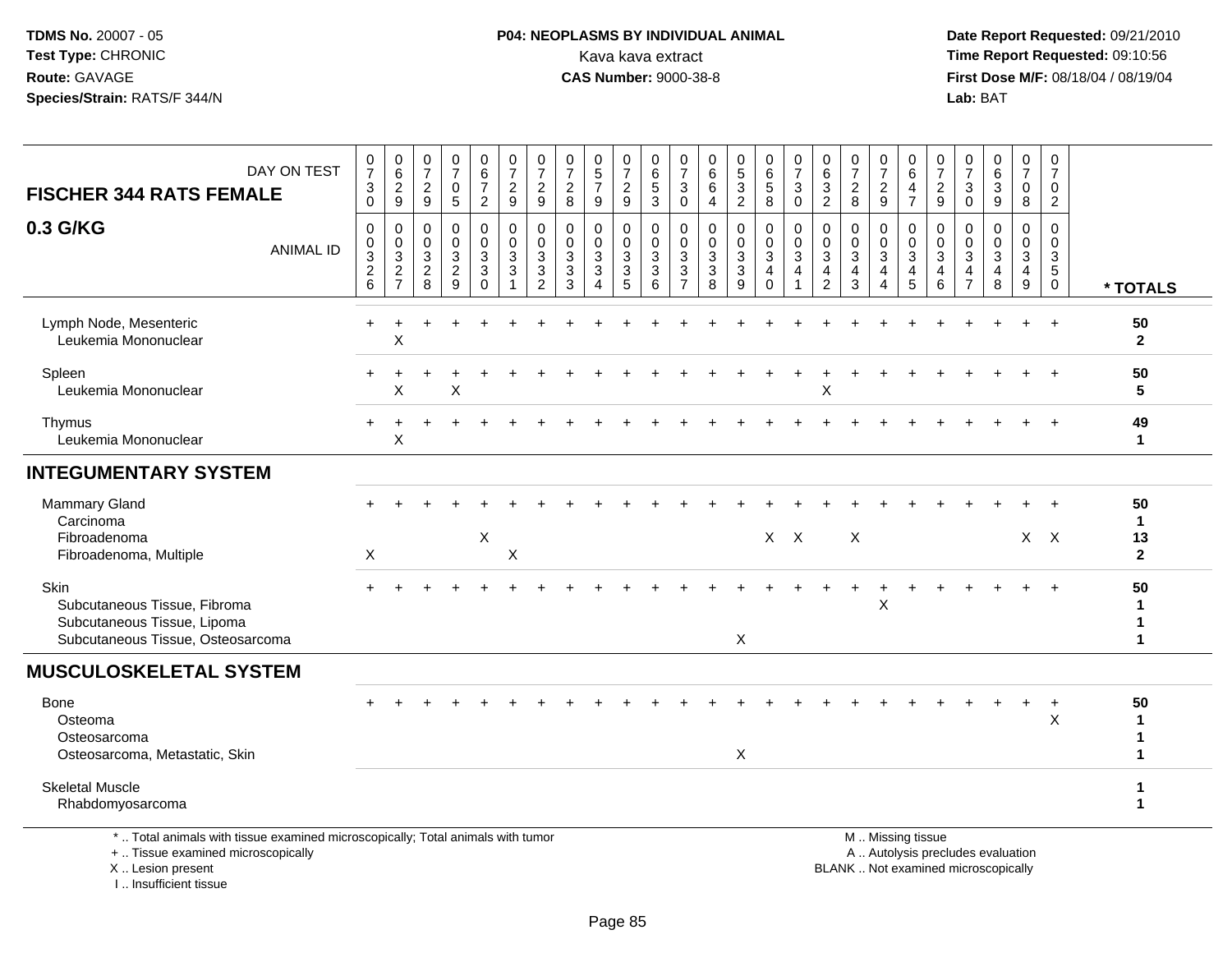# **P04: NEOPLASMS BY INDIVIDUAL ANIMAL**<br>Kava kava extract Kava kava extract **Time Report Requested:** 09:10:56<br>**CAS Number:** 9000-38-8<br>**Tirst Dose M/F:** 08/18/04 / 08/19/04

 **Date Report Requested:** 09/21/2010 **First Dose M/F:** 08/18/04 / 08/19/04 Lab: BAT **Lab:** BAT

| DAY ON TEST                                                                     | $\frac{0}{7}$<br>$\ensuremath{\mathsf{3}}$                                  | 0<br>$\,6\,$<br>$\sqrt{2}$                                | 0<br>$\overline{7}$<br>$\overline{2}$                 | $\begin{array}{c} 0 \\ 7 \end{array}$<br>$\mathbf 0$      | $_{6}^{\rm 0}$<br>$\overline{7}$        | $\frac{0}{7}$<br>$\overline{c}$                                              | 0<br>$\overline{7}$<br>$\overline{c}$        | 0<br>$\overline{7}$<br>$\overline{2}$ | 0<br>$\sqrt{5}$<br>$\overline{7}$                                                    | $\boldsymbol{0}$<br>$\boldsymbol{7}$<br>$\sqrt{2}$                                        | 0<br>$\,6$<br>$\sqrt{5}$                                    | 0<br>$\overline{7}$<br>3                     | $\boldsymbol{0}$<br>6<br>$\,6\,$                | $\begin{smallmatrix}0\0\5\end{smallmatrix}$<br>$\mathbf{3}$                   | 0<br>$\,6\,$<br>$\sqrt{5}$                          | $\frac{0}{7}$<br>$\ensuremath{\mathsf{3}}$                                 | 0<br>$\,6\,$<br>$\mathbf{3}$                    | 0<br>$\overline{7}$<br>$\overline{2}$                | 0<br>$\overline{7}$<br>$\overline{c}$ | 0<br>6<br>4                    | 0<br>$\overline{7}$<br>$\boldsymbol{2}$                           | 0<br>$\overline{7}$<br>$\mathbf{3}$                                          | 0<br>$\,6\,$<br>$\sqrt{3}$                                     | 0<br>$\overline{7}$<br>$\mathbf 0$ | 0<br>$\overline{7}$<br>0                                          |                        |
|---------------------------------------------------------------------------------|-----------------------------------------------------------------------------|-----------------------------------------------------------|-------------------------------------------------------|-----------------------------------------------------------|-----------------------------------------|------------------------------------------------------------------------------|----------------------------------------------|---------------------------------------|--------------------------------------------------------------------------------------|-------------------------------------------------------------------------------------------|-------------------------------------------------------------|----------------------------------------------|-------------------------------------------------|-------------------------------------------------------------------------------|-----------------------------------------------------|----------------------------------------------------------------------------|-------------------------------------------------|------------------------------------------------------|---------------------------------------|--------------------------------|-------------------------------------------------------------------|------------------------------------------------------------------------------|----------------------------------------------------------------|------------------------------------|-------------------------------------------------------------------|------------------------|
| <b>FISCHER 344 RATS FEMALE</b>                                                  | $\Omega$                                                                    | 9                                                         | 9                                                     | 5                                                         | $\overline{c}$                          | 9                                                                            | 9                                            | 8                                     | 9                                                                                    | 9                                                                                         | 3                                                           | $\Omega$                                     | $\overline{4}$                                  | $\overline{2}$                                                                | 8                                                   | $\mathbf{0}$                                                               | $\overline{2}$                                  | 8                                                    | 9                                     | $\overline{7}$                 | 9                                                                 | $\Omega$                                                                     | 9                                                              | 8                                  | 2                                                                 |                        |
| 0.3 G/KG<br><b>ANIMAL ID</b>                                                    | 0<br>0<br>$\ensuremath{\mathsf{3}}$<br>$\frac{2}{6}$                        | $\mathbf 0$<br>0<br>3<br>$\overline{c}$<br>$\overline{7}$ | $\mathbf 0$<br>0<br>3<br>$\overline{\mathbf{c}}$<br>8 | $\mathbf 0$<br>$\pmb{0}$<br>$\sqrt{3}$<br>$\sqrt{2}$<br>9 | 0<br>0<br>3<br>$\mathbf{3}$<br>$\Omega$ | $\mathbf 0$<br>$\mathbf 0$<br>$\mathbf{3}$<br>$\mathbf{3}$<br>$\overline{1}$ | 0<br>$\mathbf 0$<br>3<br>3<br>$\overline{2}$ | 0<br>0<br>3<br>3<br>3                 | $\mathbf 0$<br>$\mathbf 0$<br>$\mathbf{3}$<br>$\mathbf{3}$<br>$\boldsymbol{\Lambda}$ | $\mathbf 0$<br>$\mathbf 0$<br>$\ensuremath{\mathsf{3}}$<br>$\ensuremath{\mathsf{3}}$<br>5 | $\mathbf 0$<br>$\mathbf 0$<br>$\sqrt{3}$<br>$\sqrt{3}$<br>6 | 0<br>$\mathbf 0$<br>3<br>3<br>$\overline{7}$ | 0<br>$\pmb{0}$<br>$\sqrt{3}$<br>$\sqrt{3}$<br>8 | 0<br>$\pmb{0}$<br>$\ensuremath{\mathsf{3}}$<br>$\ensuremath{\mathsf{3}}$<br>9 | 0<br>$\mathbf 0$<br>3<br>$\overline{4}$<br>$\Omega$ | $\mathbf 0$<br>$\pmb{0}$<br>$\sqrt{3}$<br>$\overline{4}$<br>$\overline{1}$ | 0<br>0<br>3<br>$\overline{4}$<br>$\overline{2}$ | $\mathbf 0$<br>$\mathbf 0$<br>$\mathbf{3}$<br>4<br>3 | $\mathbf 0$<br>0<br>3<br>4<br>4       | 0<br>0<br>$\sqrt{3}$<br>4<br>5 | $\mathbf 0$<br>$\mathbf 0$<br>$\mathbf{3}$<br>$\overline{4}$<br>6 | $\mathbf 0$<br>$\mathbf 0$<br>$\sqrt{3}$<br>$\overline{4}$<br>$\overline{7}$ | 0<br>$\mathbf 0$<br>$\sqrt{3}$<br>$\overline{\mathbf{4}}$<br>8 | 0<br>0<br>3<br>$\overline{4}$<br>9 | $\mathbf 0$<br>0<br>$\mathbf{3}$<br>$\overline{5}$<br>$\mathbf 0$ | * TOTALS               |
| <b>NERVOUS SYSTEM</b>                                                           |                                                                             |                                                           |                                                       |                                                           |                                         |                                                                              |                                              |                                       |                                                                                      |                                                                                           |                                                             |                                              |                                                 |                                                                               |                                                     |                                                                            |                                                 |                                                      |                                       |                                |                                                                   |                                                                              |                                                                |                                    |                                                                   |                        |
| <b>Brain</b>                                                                    |                                                                             |                                                           |                                                       |                                                           |                                         |                                                                              |                                              |                                       |                                                                                      |                                                                                           |                                                             |                                              |                                                 |                                                                               |                                                     |                                                                            |                                                 |                                                      |                                       |                                |                                                                   |                                                                              |                                                                |                                    |                                                                   | 50                     |
| <b>Peripheral Nerve</b><br>Trigeminal, Leukemia Mononuclear                     |                                                                             | $\ddot{}$<br>$\sf X$                                      |                                                       |                                                           |                                         |                                                                              |                                              |                                       |                                                                                      |                                                                                           |                                                             |                                              |                                                 |                                                                               |                                                     |                                                                            |                                                 |                                                      |                                       |                                |                                                                   |                                                                              |                                                                |                                    |                                                                   | -1<br>$\mathbf{1}$     |
| Spinal Cord                                                                     |                                                                             | $\ddot{}$                                                 |                                                       |                                                           |                                         |                                                                              |                                              |                                       |                                                                                      |                                                                                           |                                                             |                                              |                                                 |                                                                               |                                                     |                                                                            |                                                 |                                                      |                                       |                                |                                                                   |                                                                              |                                                                |                                    |                                                                   | $\mathbf{1}$           |
| <b>RESPIRATORY SYSTEM</b>                                                       |                                                                             |                                                           |                                                       |                                                           |                                         |                                                                              |                                              |                                       |                                                                                      |                                                                                           |                                                             |                                              |                                                 |                                                                               |                                                     |                                                                            |                                                 |                                                      |                                       |                                |                                                                   |                                                                              |                                                                |                                    |                                                                   |                        |
| Lung<br>Alveolar/Bronchiolar Adenoma, Multiple<br>Leukemia Mononuclear          |                                                                             | $\mathsf X$                                               |                                                       |                                                           |                                         |                                                                              |                                              |                                       |                                                                                      |                                                                                           |                                                             |                                              |                                                 |                                                                               |                                                     |                                                                            | $\sf X$                                         |                                                      |                                       |                                |                                                                   |                                                                              |                                                                |                                    |                                                                   | 50<br>$\mathbf 1$<br>4 |
| Osteosarcoma, Metastatic, Skin                                                  | X<br>$\mathbf 1$<br>50<br>50<br>$\overline{+}$<br>$\div$<br>$\ddot{}$<br>50 |                                                           |                                                       |                                                           |                                         |                                                                              |                                              |                                       |                                                                                      |                                                                                           |                                                             |                                              |                                                 |                                                                               |                                                     |                                                                            |                                                 |                                                      |                                       |                                |                                                                   |                                                                              |                                                                |                                    |                                                                   |                        |
| Nose                                                                            |                                                                             |                                                           |                                                       |                                                           |                                         |                                                                              |                                              |                                       |                                                                                      |                                                                                           |                                                             |                                              |                                                 |                                                                               |                                                     |                                                                            |                                                 |                                                      |                                       |                                |                                                                   |                                                                              |                                                                |                                    |                                                                   |                        |
| Trachea                                                                         |                                                                             |                                                           |                                                       |                                                           |                                         |                                                                              |                                              |                                       |                                                                                      |                                                                                           |                                                             |                                              |                                                 |                                                                               |                                                     |                                                                            |                                                 |                                                      |                                       |                                |                                                                   |                                                                              |                                                                |                                    |                                                                   |                        |
| <b>SPECIAL SENSES SYSTEM</b>                                                    |                                                                             |                                                           |                                                       |                                                           |                                         |                                                                              |                                              |                                       |                                                                                      |                                                                                           |                                                             |                                              |                                                 |                                                                               |                                                     |                                                                            |                                                 |                                                      |                                       |                                |                                                                   |                                                                              |                                                                |                                    |                                                                   |                        |
| Eye                                                                             |                                                                             |                                                           |                                                       |                                                           |                                         |                                                                              |                                              |                                       |                                                                                      |                                                                                           |                                                             |                                              |                                                 |                                                                               |                                                     |                                                                            |                                                 |                                                      |                                       |                                |                                                                   |                                                                              |                                                                |                                    |                                                                   |                        |
| Harderian Gland                                                                 |                                                                             |                                                           |                                                       |                                                           |                                         |                                                                              |                                              |                                       |                                                                                      |                                                                                           |                                                             |                                              |                                                 |                                                                               |                                                     |                                                                            |                                                 |                                                      |                                       |                                |                                                                   |                                                                              |                                                                |                                    | $\pm$                                                             | 50                     |
| <b>URINARY SYSTEM</b>                                                           |                                                                             |                                                           |                                                       |                                                           |                                         |                                                                              |                                              |                                       |                                                                                      |                                                                                           |                                                             |                                              |                                                 |                                                                               |                                                     |                                                                            |                                                 |                                                      |                                       |                                |                                                                   |                                                                              |                                                                |                                    |                                                                   |                        |
| Kidney<br>Leukemia Mononuclear                                                  |                                                                             | $\div$<br>X                                               |                                                       |                                                           |                                         |                                                                              |                                              |                                       |                                                                                      |                                                                                           |                                                             |                                              |                                                 |                                                                               |                                                     |                                                                            |                                                 |                                                      |                                       |                                |                                                                   |                                                                              |                                                                |                                    |                                                                   | 50<br>$\overline{2}$   |
| *  Total animals with tissue examined microscopically; Total animals with tumor |                                                                             |                                                           |                                                       |                                                           |                                         |                                                                              |                                              |                                       |                                                                                      |                                                                                           |                                                             |                                              |                                                 |                                                                               |                                                     |                                                                            |                                                 |                                                      |                                       | M  Missing tissue              |                                                                   |                                                                              |                                                                |                                    |                                                                   |                        |

+ .. Tissue examined microscopically

X .. Lesion present

I .. Insufficient tissue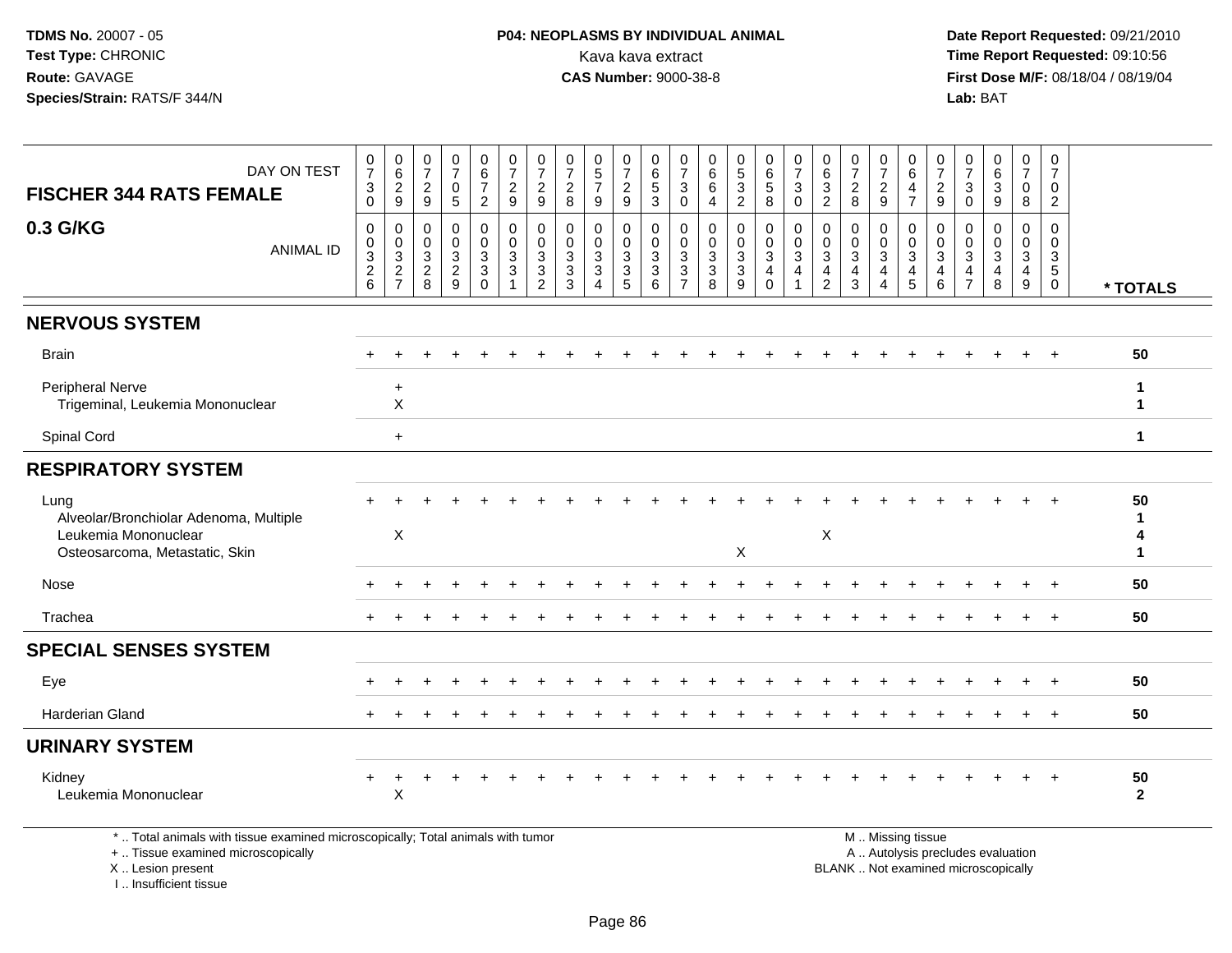#### **P04: NEOPLASMS BY INDIVIDUAL ANIMAL**<br>Kava kava extract Kava kava extract **Time Report Requested:** 09:10:56<br>**CAS Number:** 9000-38-8<br>**Tirst Dose M/F:** 08/18/04 / 08/19/04

 **Date Report Requested:** 09/21/2010 **First Dose M/F:** 08/18/04 / 08/19/04 Lab: BAT **Lab:** BAT

| DAY ON TEST<br><b>FISCHER 344 RATS FEMALE</b>  | 0<br>$\overline{ }$<br>$\mathbf{3}$<br>$\mathbf 0$      | $\begin{array}{c} 0 \\ 6 \end{array}$<br>$\boldsymbol{2}$<br>$\boldsymbol{9}$ | 0<br>$\overline{ }$<br>$\boldsymbol{2}$<br>9       | 0<br>5                                              | 0<br>6<br>$\overline{ }$<br>C | $\mathbf{0}$<br>$\boldsymbol{2}$<br>9                                    | 0<br>$\overline{2}$<br>$\boldsymbol{9}$                      | 0<br>$\overline{c}$<br>$\,8\,$                  | $\boldsymbol{0}$<br>$\overline{5}$<br>$\overline{ }$<br>9 | 0<br>$\overline{ }$<br>$\overline{\mathbf{c}}$<br>9 | 0<br>6<br>5<br>3 | $\overline{ }$<br>3<br>0              | 0<br>6<br>$\,6$<br>$\overline{4}$                                | 0<br>$5\phantom{.0}$<br>$\ensuremath{\mathsf{3}}$<br>$\overline{2}$ | 0<br>6<br>$5\phantom{.0}$<br>8          | 0<br>$\overline{7}$<br>$\mathbf{3}$<br>$\pmb{0}$ | 0<br>6<br>3<br>$\overline{2}$      | $\overline{7}$<br>$\overline{c}$<br>8 | 0<br>$\overline{ }$<br>$\overline{a}$<br>9 | $\begin{matrix} 0 \\ 6 \end{matrix}$<br>$\overline{4}$<br>$\overline{ }$ | $\mathbf{0}$<br>$\rightarrow$<br>$\overline{c}$<br>$\boldsymbol{9}$ | $\overline{0}$<br>$\overline{7}$<br>$\mathbf{3}$<br>$\mathbf 0$    | $\mathbf{0}$<br>$\,6$<br>$\mathbf{3}$<br>$\boldsymbol{9}$ | 0<br>$\overline{ }$<br>0<br>8    | $\overline{ }$<br>$\overline{c}$ |          |
|------------------------------------------------|---------------------------------------------------------|-------------------------------------------------------------------------------|----------------------------------------------------|-----------------------------------------------------|-------------------------------|--------------------------------------------------------------------------|--------------------------------------------------------------|-------------------------------------------------|-----------------------------------------------------------|-----------------------------------------------------|------------------|---------------------------------------|------------------------------------------------------------------|---------------------------------------------------------------------|-----------------------------------------|--------------------------------------------------|------------------------------------|---------------------------------------|--------------------------------------------|--------------------------------------------------------------------------|---------------------------------------------------------------------|--------------------------------------------------------------------|-----------------------------------------------------------|----------------------------------|----------------------------------|----------|
| 0.3 G/KG<br><b>ANIMAL ID</b>                   | $\mathbf{0}$<br>0<br>$\mathsf 3$<br>$\overline{2}$<br>6 | 0<br>$_{3}^{\rm 0}$<br>$\sqrt{2}$<br>$\overline{ }$                           | 0<br>$\,0\,$<br>$\mathsf 3$<br>$\overline{c}$<br>8 | 0<br>$\boldsymbol{0}$<br>3<br>$\boldsymbol{2}$<br>9 | 0<br>3<br>3                   | $\mathbf{0}$<br>$\mathsf 0$<br>$\ensuremath{\mathsf{3}}$<br>$\mathbf{3}$ | 0<br>$\pmb{0}$<br>$\sqrt{3}$<br>$\sqrt{3}$<br>$\overline{2}$ | 0<br>$\pmb{0}$<br>$\sqrt{3}$<br>$\sqrt{3}$<br>3 | 0<br>$\pmb{0}$<br>$\sqrt{3}$<br>$\mathbf{3}$<br>4         | 0<br>0<br>3<br>3<br>5                               | 3<br>3<br>6      | 0<br>$\sqrt{3}$<br>3<br>$\rightarrow$ | 0<br>$\ensuremath{\mathsf{3}}$<br>$\ensuremath{\mathsf{3}}$<br>8 | 0<br>0<br>$\ensuremath{\mathsf{3}}$<br>$\sqrt{3}$<br>9              | 0<br>$_{3}^{\rm 0}$<br>4<br>$\mathbf 0$ | 0<br>$_{3}^{\rm 0}$<br>$\overline{4}$            | 0<br>0<br>3<br>4<br>$\overline{2}$ | $\overline{0}$<br>3<br>4<br>3         | $\mathbf{0}$<br>0<br>3                     | $\mathbf{0}$<br>$\frac{0}{3}$<br>4<br>$\sqrt{5}$                         | $\mathbf{0}$<br>0<br>$\mathbf{3}$<br>4<br>6                         | 0<br>$\pmb{0}$<br>$\ensuremath{\mathsf{3}}$<br>4<br>$\overline{7}$ | 0<br>$\pmb{0}$<br>$\mathbf{3}$<br>4<br>8                  | $\mathbf{0}$<br>0<br>3<br>4<br>9 | $\mathbf 0$<br>3<br>5<br>0       | * TOTALS |
| <b>Urinary Bladder</b><br>Leukemia Mononuclear |                                                         | X                                                                             |                                                    |                                                     |                               |                                                                          |                                                              |                                                 |                                                           |                                                     |                  |                                       |                                                                  |                                                                     |                                         |                                                  |                                    |                                       |                                            |                                                                          |                                                                     |                                                                    |                                                           | $\div$                           |                                  | 50       |
| <b>SYSTEMIC LESIONS</b>                        |                                                         |                                                                               |                                                    |                                                     |                               |                                                                          |                                                              |                                                 |                                                           |                                                     |                  |                                       |                                                                  |                                                                     |                                         |                                                  |                                    |                                       |                                            |                                                                          |                                                                     |                                                                    |                                                           |                                  |                                  |          |
| Multiple Organ<br>Leukemia Mononuclear         |                                                         | X                                                                             |                                                    | X                                                   |                               |                                                                          |                                                              |                                                 |                                                           |                                                     |                  |                                       |                                                                  |                                                                     |                                         |                                                  | X                                  |                                       |                                            |                                                                          |                                                                     |                                                                    |                                                           | $\pm$<br>X                       | +                                | 50<br>6  |

\* .. Total animals with tissue examined microscopically; Total animals with tumor

+ .. Tissue examined microscopically

X .. Lesion present

I .. Insufficient tissue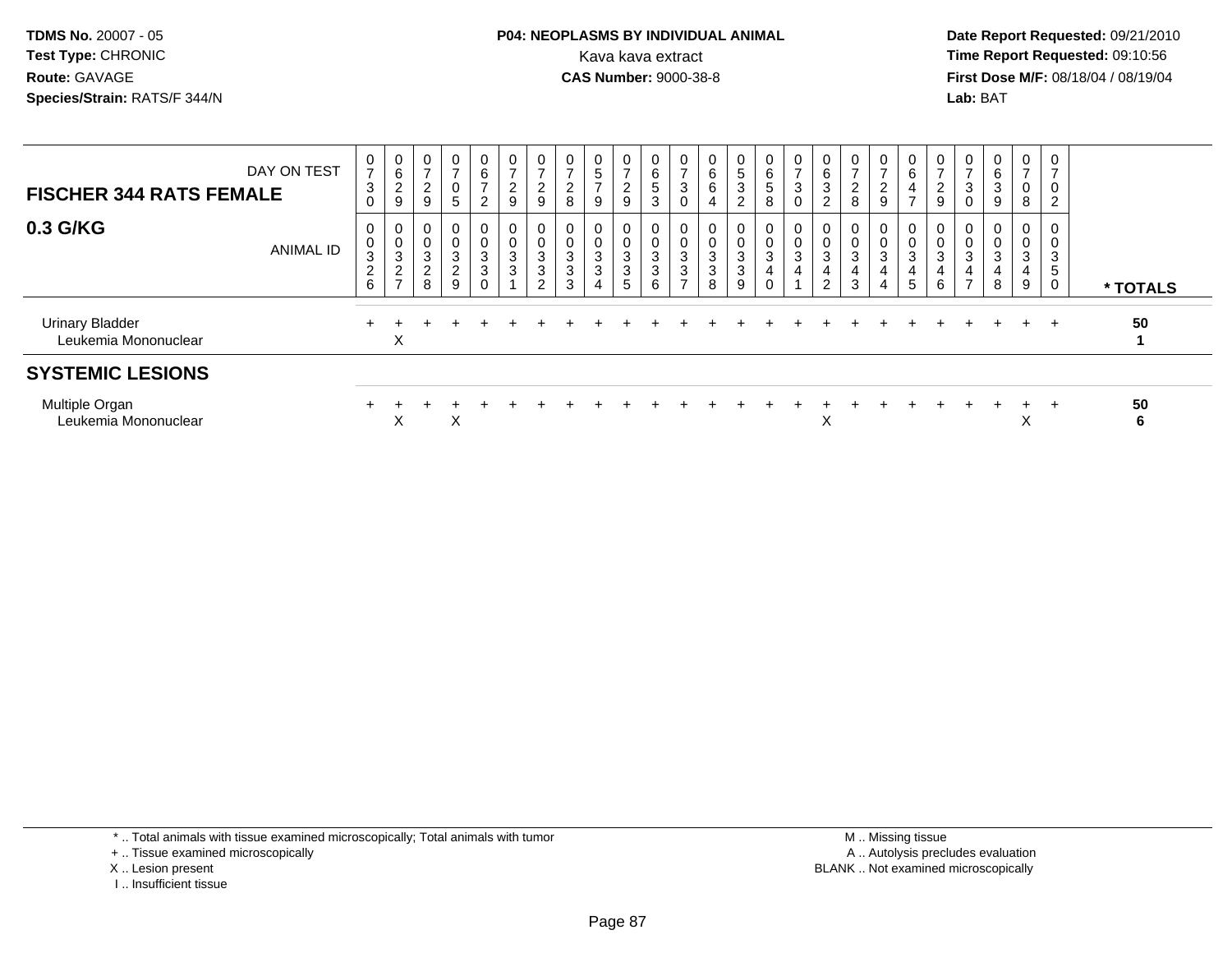#### **P04: NEOPLASMS BY INDIVIDUAL ANIMAL**<br>Kava kava extract Kava kava extract **Time Report Requested:** 09:10:56<br>**CAS Number:** 9000-38-8<br>**Tirst Dose M/F:** 08/18/04 / 08/19/04

 **Date Report Requested:** 09/21/2010 **First Dose M/F:** 08/18/04 / 08/19/04 Lab: BAT **Lab:** BAT

| DAY ON TEST<br><b>FISCHER 344 RATS FEMALE</b>       | $\frac{0}{7}$<br>$_{0}^{3}$                                             | $\begin{array}{c} 0 \\ 7 \end{array}$<br>$\overline{c}$<br>8 | $\begin{array}{c} 0 \\ 6 \end{array}$<br>8<br>8               | $\begin{array}{c} 0 \\ 7 \end{array}$<br>$\mathsf 3$<br>$\pmb{0}$ | $\frac{0}{7}$<br>$\mathbf{3}$<br>0                                                 | $\begin{smallmatrix}0\\4\end{smallmatrix}$<br>$\,8\,$<br>9                 | $\frac{0}{7}$<br>$\mathbf{3}$<br>$\mathbf 0$  | $\frac{0}{7}$<br>$\mathbf{3}$<br>$\mathbf 0$                        | $\frac{0}{7}$<br>$\overline{c}$<br>8       | $\frac{0}{7}$<br>$_{8}^2$                          | $\frac{0}{7}$<br>$\ensuremath{\mathsf{3}}$<br>$\overline{0}$            | $\frac{0}{7}$<br>$\mathbf{3}$<br>$\mathbf 0$        | $\frac{0}{7}$<br>$\overline{2}$<br>$9\,$                            | 0<br>$\mathbf{1}$<br>$\mathbf 1$<br>1                    | $\frac{0}{7}$<br>$\mathbf{3}$<br>$\overline{0}$                            | $\begin{matrix} 0 \\ 6 \\ 2 \end{matrix}$<br>$\mathsf g$  | 0<br>$\,6\,$<br>$\mathbf{1}$<br>6                             | $\begin{array}{c} 0 \\ 7 \end{array}$<br>$\ensuremath{\mathsf{3}}$<br>$\pmb{0}$ | 0<br>$\,6\,$<br>$\bf 8$<br>$\,8\,$                                      | $\frac{0}{7}$<br>$\mathbf{3}$<br>$\mathbf 0$               | $\frac{0}{7}$<br>$\overline{2}$<br>9                                      | $\frac{0}{7}$<br>$\sqrt{3}$<br>$\mathbf 0$                                  | $\frac{0}{7}$<br>$\mathbf{3}$<br>0                 | $\frac{0}{7}$<br>$\frac{2}{8}$                              | $\mathbf 0$<br>$\,6\,$<br>8<br>$\overline{7}$              |                   |
|-----------------------------------------------------|-------------------------------------------------------------------------|--------------------------------------------------------------|---------------------------------------------------------------|-------------------------------------------------------------------|------------------------------------------------------------------------------------|----------------------------------------------------------------------------|-----------------------------------------------|---------------------------------------------------------------------|--------------------------------------------|----------------------------------------------------|-------------------------------------------------------------------------|-----------------------------------------------------|---------------------------------------------------------------------|----------------------------------------------------------|----------------------------------------------------------------------------|-----------------------------------------------------------|---------------------------------------------------------------|---------------------------------------------------------------------------------|-------------------------------------------------------------------------|------------------------------------------------------------|---------------------------------------------------------------------------|-----------------------------------------------------------------------------|----------------------------------------------------|-------------------------------------------------------------|------------------------------------------------------------|-------------------|
| <b>1.0 G/KG</b><br><b>ANIMAL ID</b>                 | $\pmb{0}$<br>$\begin{array}{c} 0 \\ 3 \\ 5 \end{array}$<br>$\mathbf{1}$ | 0<br>$_{3}^{\rm 0}$<br>$\overline{5}$<br>$\overline{c}$      | $\mathbf 0$<br>0<br>$\sqrt{3}$<br>$\,$ 5 $\,$<br>$\mathbf{3}$ | $\pmb{0}$<br>$\frac{0}{3}$<br>$\overline{4}$                      | 0<br>$\boldsymbol{0}$<br>$\ensuremath{\mathsf{3}}$<br>$\sqrt{5}$<br>$\overline{5}$ | $\pmb{0}$<br>$\boldsymbol{0}$<br>$\mathbf{3}$<br>$\overline{5}$<br>$\,6\,$ | 0<br>0<br>$\mathbf{3}$<br>5<br>$\overline{7}$ | $\mathsf{O}\xspace$<br>$\pmb{0}$<br>$\mathbf{3}$<br>$\sqrt{5}$<br>8 | $\mathbf 0$<br>0<br>$\mathbf{3}$<br>5<br>9 | 0<br>$\pmb{0}$<br>$\mathbf{3}$<br>6<br>$\mathbf 0$ | $\pmb{0}$<br>$\begin{array}{c} 0 \\ 3 \\ 6 \end{array}$<br>$\mathbf{1}$ | 0<br>0<br>$\mathbf{3}$<br>$\,6\,$<br>$\overline{c}$ | $\mathbf 0$<br>$\pmb{0}$<br>$\mathbf{3}$<br>$\,6\,$<br>$\mathbf{3}$ | 0<br>$\mathsf{O}\xspace$<br>$\mathbf{3}$<br>$\,6\,$<br>4 | $\begin{smallmatrix}0\\0\\3\end{smallmatrix}$<br>$\,6\,$<br>$\overline{5}$ | $\boldsymbol{0}$<br>$\mathsf 0$<br>$\mathbf{3}$<br>6<br>6 | $\mathbf 0$<br>0<br>$\mathbf{3}$<br>$\,6\,$<br>$\overline{7}$ | $\mathbf 0$<br>$_{3}^{\rm 0}$<br>$\,6\,$<br>8                                   | $\pmb{0}$<br>$\pmb{0}$<br>$\ensuremath{\mathsf{3}}$<br>$\,6\,$<br>$9\,$ | $\mathbf 0$<br>$\mathbf 0$<br>$\frac{3}{7}$<br>$\mathbf 0$ | 0<br>$\boldsymbol{0}$<br>$\ensuremath{\mathsf{3}}$<br>$\overline{7}$<br>1 | $\mathbf 0$<br>$\begin{array}{c} 0 \\ 3 \\ 7 \end{array}$<br>$\overline{2}$ | 0<br>$\mathsf{O}$<br>$\frac{3}{7}$<br>$\mathbf{3}$ | $\pmb{0}$<br>$\mathbf 0$<br>$\frac{3}{7}$<br>$\overline{4}$ | $\mathbf 0$<br>$\mathbf 0$<br>$\frac{3}{7}$<br>$\,$ 5 $\,$ | females<br>(cont) |
| <b>ALIMENTARY SYSTEM</b>                            |                                                                         |                                                              |                                                               |                                                                   |                                                                                    |                                                                            |                                               |                                                                     |                                            |                                                    |                                                                         |                                                     |                                                                     |                                                          |                                                                            |                                                           |                                                               |                                                                                 |                                                                         |                                                            |                                                                           |                                                                             |                                                    |                                                             |                                                            |                   |
| Esophagus                                           |                                                                         |                                                              |                                                               |                                                                   |                                                                                    |                                                                            |                                               |                                                                     |                                            |                                                    |                                                                         |                                                     |                                                                     |                                                          |                                                                            |                                                           |                                                               |                                                                                 |                                                                         |                                                            |                                                                           |                                                                             |                                                    |                                                             | $^{+}$                                                     |                   |
| Intestine Large, Cecum                              |                                                                         |                                                              |                                                               |                                                                   |                                                                                    |                                                                            |                                               |                                                                     |                                            |                                                    |                                                                         |                                                     |                                                                     |                                                          |                                                                            |                                                           |                                                               |                                                                                 |                                                                         |                                                            |                                                                           |                                                                             |                                                    | $\ddot{}$                                                   | $+$                                                        |                   |
| Intestine Large, Colon                              |                                                                         |                                                              |                                                               |                                                                   |                                                                                    |                                                                            |                                               |                                                                     |                                            |                                                    |                                                                         |                                                     |                                                                     |                                                          |                                                                            |                                                           |                                                               |                                                                                 |                                                                         |                                                            |                                                                           |                                                                             |                                                    | $\ddot{}$                                                   | $^{+}$                                                     |                   |
| Intestine Large, Rectum                             |                                                                         |                                                              |                                                               |                                                                   |                                                                                    |                                                                            |                                               |                                                                     |                                            |                                                    |                                                                         |                                                     |                                                                     |                                                          |                                                                            |                                                           |                                                               |                                                                                 |                                                                         |                                                            |                                                                           |                                                                             |                                                    |                                                             | $+$                                                        |                   |
| Intestine Small, Duodenum                           | $\pm$                                                                   |                                                              |                                                               |                                                                   |                                                                                    |                                                                            |                                               |                                                                     |                                            |                                                    |                                                                         |                                                     |                                                                     |                                                          |                                                                            |                                                           |                                                               |                                                                                 |                                                                         |                                                            |                                                                           |                                                                             |                                                    |                                                             | $^{+}$                                                     |                   |
| Intestine Small, Ileum                              |                                                                         |                                                              |                                                               |                                                                   |                                                                                    |                                                                            |                                               |                                                                     |                                            |                                                    |                                                                         |                                                     |                                                                     |                                                          |                                                                            |                                                           |                                                               |                                                                                 |                                                                         |                                                            |                                                                           |                                                                             |                                                    |                                                             | $\overline{+}$                                             |                   |
| Intestine Small, Jejunum                            |                                                                         |                                                              |                                                               |                                                                   |                                                                                    |                                                                            |                                               |                                                                     |                                            |                                                    |                                                                         |                                                     |                                                                     |                                                          |                                                                            |                                                           |                                                               |                                                                                 |                                                                         |                                                            |                                                                           |                                                                             |                                                    |                                                             | $+$                                                        |                   |
| Liver<br>Leukemia Mononuclear<br>Lymphoma Malignant |                                                                         |                                                              | X                                                             |                                                                   |                                                                                    |                                                                            |                                               | X                                                                   |                                            |                                                    |                                                                         |                                                     |                                                                     |                                                          |                                                                            |                                                           |                                                               |                                                                                 | $\sf X$                                                                 |                                                            |                                                                           | X                                                                           | $\div$                                             | $+$                                                         | $+$                                                        |                   |
| Mesentery                                           |                                                                         | $\ddot{}$                                                    |                                                               |                                                                   |                                                                                    |                                                                            |                                               |                                                                     |                                            |                                                    |                                                                         |                                                     |                                                                     |                                                          |                                                                            | $+$                                                       | $+$                                                           |                                                                                 |                                                                         |                                                            |                                                                           |                                                                             | $\ddot{}$                                          |                                                             |                                                            |                   |
| Pancreas                                            |                                                                         |                                                              |                                                               |                                                                   |                                                                                    |                                                                            |                                               |                                                                     |                                            |                                                    |                                                                         |                                                     |                                                                     |                                                          |                                                                            |                                                           |                                                               |                                                                                 |                                                                         |                                                            |                                                                           |                                                                             |                                                    |                                                             |                                                            |                   |
| <b>Salivary Glands</b>                              |                                                                         |                                                              |                                                               |                                                                   |                                                                                    |                                                                            |                                               |                                                                     |                                            |                                                    |                                                                         |                                                     |                                                                     |                                                          |                                                                            |                                                           |                                                               |                                                                                 |                                                                         |                                                            |                                                                           |                                                                             |                                                    | $\ddot{}$                                                   | $+$                                                        |                   |
| Stomach, Forestomach                                |                                                                         |                                                              |                                                               |                                                                   |                                                                                    |                                                                            |                                               |                                                                     |                                            |                                                    |                                                                         |                                                     |                                                                     |                                                          |                                                                            |                                                           |                                                               |                                                                                 |                                                                         |                                                            |                                                                           |                                                                             |                                                    |                                                             | $+$                                                        |                   |
| Stomach, Glandular                                  |                                                                         |                                                              |                                                               |                                                                   |                                                                                    |                                                                            |                                               |                                                                     |                                            |                                                    |                                                                         |                                                     |                                                                     |                                                          |                                                                            |                                                           |                                                               |                                                                                 |                                                                         |                                                            |                                                                           |                                                                             |                                                    | +                                                           | $+$                                                        |                   |
| Tooth                                               |                                                                         |                                                              |                                                               |                                                                   |                                                                                    |                                                                            |                                               |                                                                     |                                            |                                                    |                                                                         |                                                     |                                                                     |                                                          |                                                                            |                                                           |                                                               |                                                                                 |                                                                         |                                                            |                                                                           |                                                                             |                                                    |                                                             |                                                            |                   |

\* .. Total animals with tissue examined microscopically; Total animals with tumor

+ .. Tissue examined microscopically

X .. Lesion present

I .. Insufficient tissue

M .. Missing tissue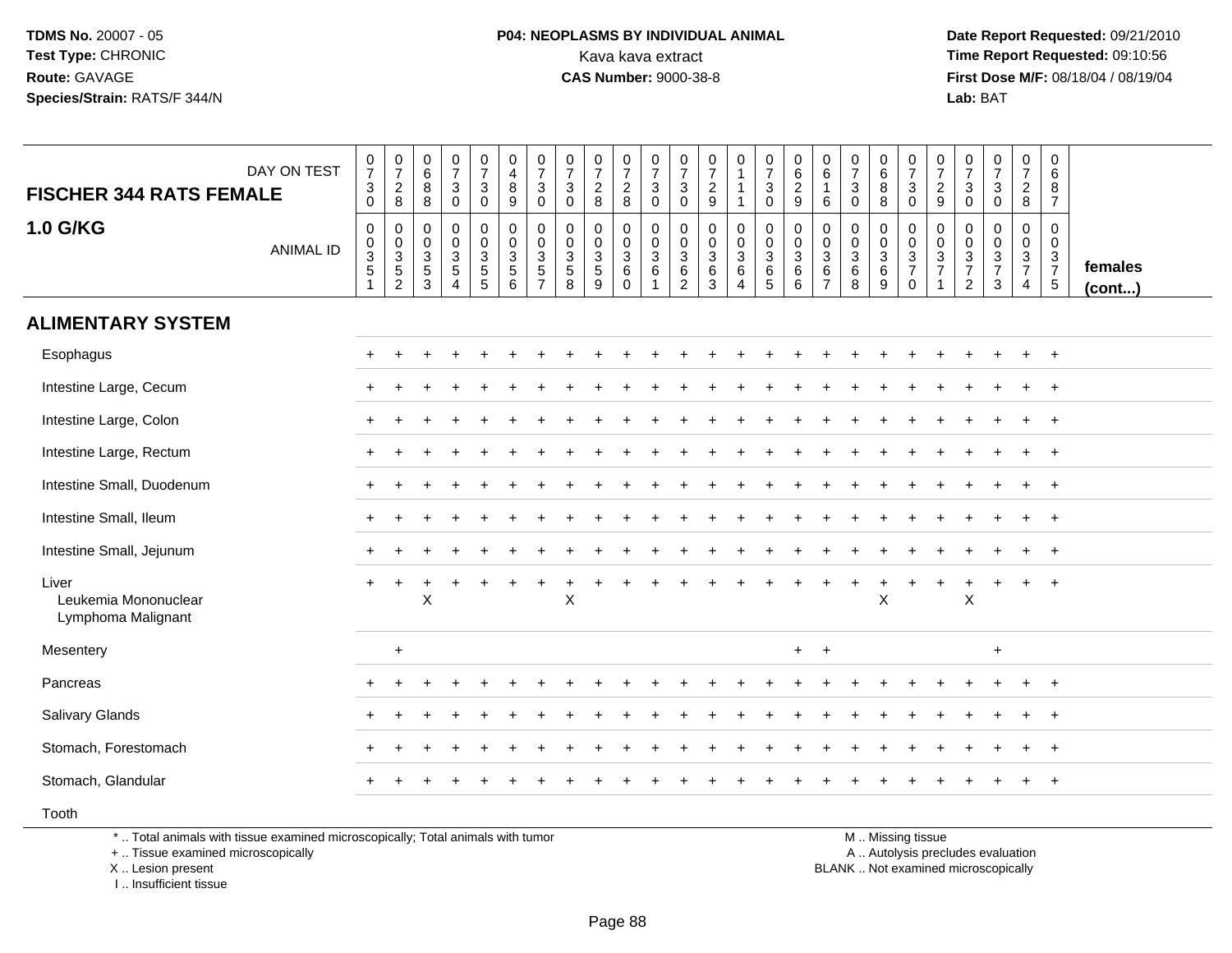**Date Report Requested:** 09/21/2010 **First Dose M/F:** 08/18/04 / 08/19/04 Lab: BAT **Lab:** BAT

| <b>FISCHER 344 RATS FEMALE</b>                                                                    | DAY ON TEST      | 0<br>$\overline{7}$<br>$\ensuremath{\mathsf{3}}$<br>$\mathbf 0$ | $\frac{0}{7}$<br>$\overline{2}$<br>8          | 0<br>$6\phantom{1}$<br>$\bf 8$<br>8                                              | $\frac{0}{7}$<br>$\ensuremath{\mathsf{3}}$<br>$\mathbf 0$             | $\frac{0}{7}$<br>$\ensuremath{\mathsf{3}}$<br>$\mathbf 0$                     | 0<br>$\overline{4}$<br>$\bf 8$<br>9                  | 0<br>$\overline{7}$<br>3<br>$\mathbf 0$                           | 0<br>$\overline{7}$<br>$\mathsf 3$<br>$\mathbf 0$ | $\frac{0}{7}$<br>$\overline{c}$<br>8                | 0<br>$\overline{7}$<br>$\sqrt{2}$<br>8 | 0<br>$\overline{7}$<br>$\sqrt{3}$<br>$\mathbf 0$                | 0<br>$\overline{7}$<br>$\ensuremath{\mathsf{3}}$<br>$\mathbf 0$ | $\frac{0}{7}$<br>$\frac{2}{9}$                                      | $\begin{smallmatrix}0\1\end{smallmatrix}$<br>$\mathbf{1}$<br>$\mathbf{1}$   | 0<br>$\overline{7}$<br>$\mathbf{3}$<br>$\mathbf 0$           | 0<br>$\,6\,$<br>$\frac{2}{9}$        | 0<br>6<br>$\overline{1}$<br>6                                     | 0<br>$\overline{7}$<br>$\sqrt{3}$<br>$\mathbf 0$     | 0<br>$6\overline{6}$<br>$\overline{8}$<br>8 | $\frac{0}{7}$<br>$\ensuremath{\mathsf{3}}$<br>$\pmb{0}$ | 0<br>$\overline{7}$<br>$\frac{2}{9}$                           | 0<br>$\overline{7}$<br>3<br>$\mathbf 0$                             | 0<br>$\overline{7}$<br>$\sqrt{3}$<br>$\mathbf 0$                | 0<br>$\overline{7}$<br>$_{8}^2$                                   | 0<br>6<br>$\begin{array}{c} 8 \\ 7 \end{array}$                                 |                         |
|---------------------------------------------------------------------------------------------------|------------------|-----------------------------------------------------------------|-----------------------------------------------|----------------------------------------------------------------------------------|-----------------------------------------------------------------------|-------------------------------------------------------------------------------|------------------------------------------------------|-------------------------------------------------------------------|---------------------------------------------------|-----------------------------------------------------|----------------------------------------|-----------------------------------------------------------------|-----------------------------------------------------------------|---------------------------------------------------------------------|-----------------------------------------------------------------------------|--------------------------------------------------------------|--------------------------------------|-------------------------------------------------------------------|------------------------------------------------------|---------------------------------------------|---------------------------------------------------------|----------------------------------------------------------------|---------------------------------------------------------------------|-----------------------------------------------------------------|-------------------------------------------------------------------|---------------------------------------------------------------------------------|-------------------------|
| <b>1.0 G/KG</b>                                                                                   | <b>ANIMAL ID</b> | $\mathbf 0$<br>0<br>3<br>5<br>1                                 | $\mathsf{O}$<br>$_3^0$<br>5<br>$\overline{2}$ | $\pmb{0}$<br>$\boldsymbol{0}$<br>$\mathsf 3$<br>$\overline{5}$<br>$\overline{3}$ | $\mathsf{O}\xspace$<br>$\frac{0}{3}$<br>$\,$ 5 $\,$<br>$\overline{A}$ | $\mathbf 0$<br>$\mathbf 0$<br>$\overline{3}$<br>$\,$ 5 $\,$<br>$\overline{5}$ | $\pmb{0}$<br>$\mathbf 0$<br>$\overline{3}$<br>5<br>6 | $\mathbf 0$<br>$\mathbf 0$<br>$\mathbf{3}$<br>5<br>$\overline{ }$ | $\mathbf 0$<br>$\mathbf 0$<br>3<br>5<br>8         | $\mathbf 0$<br>0<br>$\mathbf{3}$<br>$\sqrt{5}$<br>9 | 0<br>0<br>$\sqrt{3}$<br>6<br>$\Omega$  | 0<br>$\mathbf 0$<br>$\overline{3}$<br>6<br>$\blacktriangleleft$ | 0<br>$\mathbf 0$<br>$\mathbf{3}$<br>6<br>$\overline{2}$         | $\mathbf 0$<br>$\mathbf 0$<br>$\overline{3}$<br>6<br>$\overline{3}$ | $\mathbf 0$<br>$\mathbf 0$<br>$\overline{3}$<br>6<br>$\boldsymbol{\Lambda}$ | 0<br>$\overline{0}$<br>$\overline{3}$<br>6<br>$\overline{5}$ | $\pmb{0}$<br>$\frac{0}{3}$<br>6<br>6 | $\mathbf 0$<br>$\mathbf 0$<br>$\mathbf{3}$<br>6<br>$\overline{7}$ | $\mathbf 0$<br>$\mathbf 0$<br>$\mathbf{3}$<br>6<br>8 | 0<br>0<br>$\overline{3}$<br>6<br>9          | 0<br>$\frac{0}{3}$<br>$\overline{7}$<br>$\mathbf 0$     | $\mathbf 0$<br>$\mathbf 0$<br>$\overline{3}$<br>$\overline{7}$ | 0<br>$\mathbf 0$<br>$\mathbf 3$<br>$\overline{7}$<br>$\overline{2}$ | $\mathbf 0$<br>$\mathbf 0$<br>$\sqrt{3}$<br>$\overline{7}$<br>3 | $\mathbf 0$<br>$\mathbf 0$<br>$\mathbf{3}$<br>$\overline{7}$<br>4 | $\mathbf 0$<br>$\mathbf 0$<br>$\mathbf{3}$<br>$\overline{7}$<br>$5\phantom{.0}$ | females<br>$($ cont $)$ |
| <b>CARDIOVASCULAR SYSTEM</b>                                                                      |                  |                                                                 |                                               |                                                                                  |                                                                       |                                                                               |                                                      |                                                                   |                                                   |                                                     |                                        |                                                                 |                                                                 |                                                                     |                                                                             |                                                              |                                      |                                                                   |                                                      |                                             |                                                         |                                                                |                                                                     |                                                                 |                                                                   |                                                                                 |                         |
| <b>Blood Vessel</b>                                                                               |                  |                                                                 |                                               |                                                                                  |                                                                       |                                                                               |                                                      |                                                                   |                                                   |                                                     |                                        |                                                                 |                                                                 |                                                                     |                                                                             |                                                              |                                      |                                                                   |                                                      |                                             |                                                         |                                                                |                                                                     |                                                                 |                                                                   | $+$                                                                             |                         |
| Heart<br>Leukemia Mononuclear<br>Schwannoma Malignant, Metastatic, Lung                           |                  |                                                                 |                                               |                                                                                  |                                                                       |                                                                               |                                                      |                                                                   |                                                   |                                                     |                                        |                                                                 |                                                                 |                                                                     |                                                                             |                                                              |                                      |                                                                   |                                                      |                                             |                                                         |                                                                | X                                                                   |                                                                 |                                                                   | $\ddot{}$                                                                       |                         |
| <b>ENDOCRINE SYSTEM</b>                                                                           |                  |                                                                 |                                               |                                                                                  |                                                                       |                                                                               |                                                      |                                                                   |                                                   |                                                     |                                        |                                                                 |                                                                 |                                                                     |                                                                             |                                                              |                                      |                                                                   |                                                      |                                             |                                                         |                                                                |                                                                     |                                                                 |                                                                   |                                                                                 |                         |
| <b>Adrenal Cortex</b><br>Leukemia Mononuclear                                                     |                  |                                                                 |                                               |                                                                                  |                                                                       |                                                                               |                                                      |                                                                   |                                                   |                                                     |                                        |                                                                 |                                                                 |                                                                     |                                                                             |                                                              |                                      |                                                                   |                                                      | X                                           |                                                         |                                                                | $\mathsf X$                                                         |                                                                 |                                                                   | $\ddot{}$                                                                       |                         |
| <b>Adrenal Medulla</b><br>Leukemia Mononuclear<br>Pheochromocytoma Benign                         |                  |                                                                 |                                               |                                                                                  |                                                                       |                                                                               |                                                      |                                                                   |                                                   |                                                     |                                        |                                                                 |                                                                 |                                                                     |                                                                             |                                                              |                                      |                                                                   |                                                      |                                             |                                                         |                                                                | $\boldsymbol{\mathsf{X}}$                                           | X                                                               |                                                                   | $\ddot{}$                                                                       |                         |
| Islets, Pancreatic                                                                                |                  |                                                                 |                                               |                                                                                  |                                                                       |                                                                               |                                                      |                                                                   |                                                   |                                                     |                                        |                                                                 |                                                                 |                                                                     |                                                                             |                                                              |                                      |                                                                   |                                                      |                                             |                                                         |                                                                |                                                                     |                                                                 |                                                                   | $+$                                                                             |                         |
| Parathyroid Gland<br>Adenoma                                                                      |                  |                                                                 |                                               |                                                                                  |                                                                       |                                                                               |                                                      |                                                                   |                                                   | $\boldsymbol{\mathsf{X}}$                           |                                        |                                                                 |                                                                 |                                                                     |                                                                             |                                                              |                                      |                                                                   |                                                      |                                             |                                                         |                                                                |                                                                     |                                                                 |                                                                   |                                                                                 |                         |
| <b>Pituitary Gland</b><br>Pars Distalis, Adenoma                                                  |                  | X                                                               |                                               |                                                                                  |                                                                       | $\boldsymbol{\mathsf{X}}$                                                     |                                                      |                                                                   |                                                   |                                                     |                                        |                                                                 |                                                                 |                                                                     |                                                                             | X                                                            |                                      |                                                                   |                                                      | $\boldsymbol{\mathsf{X}}$                   |                                                         | $\boldsymbol{\mathsf{X}}$                                      |                                                                     |                                                                 | $\ddot{}$<br>$\mathsf X$                                          | $+$                                                                             |                         |
| <b>Thyroid Gland</b><br>Bilateral, C-cell, Adenoma<br>C-cell, Adenoma<br>Follicular Cell, Adenoma |                  |                                                                 |                                               |                                                                                  |                                                                       |                                                                               |                                                      |                                                                   |                                                   |                                                     |                                        |                                                                 |                                                                 | $X$ $X$                                                             |                                                                             |                                                              |                                      |                                                                   |                                                      |                                             |                                                         | X                                                              |                                                                     |                                                                 |                                                                   | $^{+}$                                                                          |                         |

\* .. Total animals with tissue examined microscopically; Total animals with tumor

+ .. Tissue examined microscopically

X .. Lesion present

I .. Insufficient tissue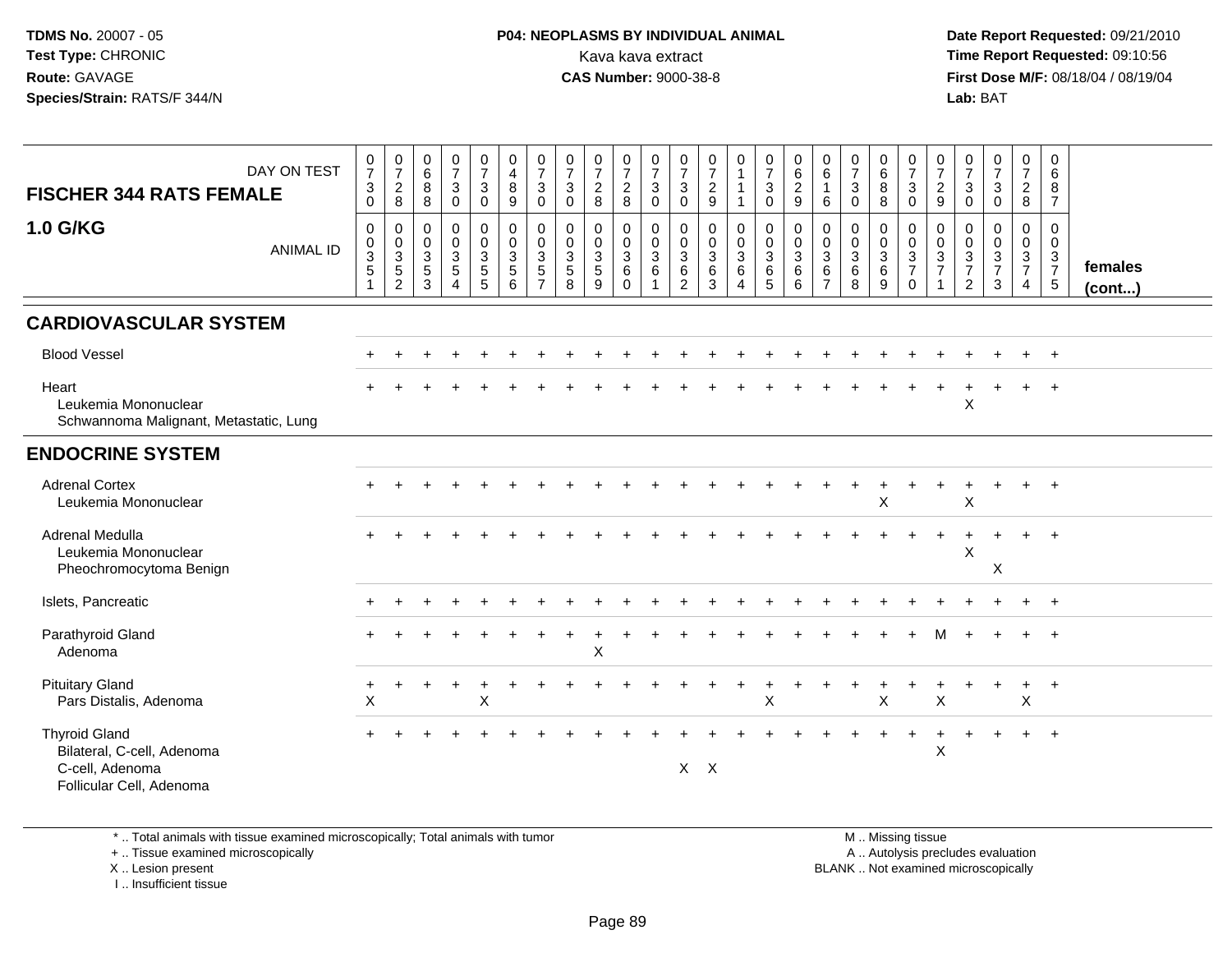#### **P04: NEOPLASMS BY INDIVIDUAL ANIMAL**Kava kava extract **Time Report Requested: 09:10:56**<br>**CAS Number: 9000-38-8 Time Report Requested: 09:10:56**

 **Date Report Requested:** 09/21/2010 **First Dose M/F:** 08/18/04 / 08/19/04 Lab: BAT **Lab:** BAT

| DAY ON TEST<br><b>FISCHER 344 RATS FEMALE</b> | ◡<br>$\rightarrow$<br>ാ<br>ູບ<br>$\mathbf{0}$ | ◡<br>$\rightarrow$<br><u>_</u><br>8 | 0<br>6<br>8<br>8                                         | ت             | 0<br>っ<br>د | U<br>8<br>9                  | U<br>3        | υ<br>ັ       | U<br>റ<br>8            |   | U<br>J                  | 0<br><u>_</u><br>9       | 0                     | υ<br>n<br>ت           |                | v<br>⌒<br>b<br>b | w           | 6<br>O<br>8 | 0<br>◡<br>0           | a           |          | U<br>v | $\mathbf{0}$<br>ີ<br>$\sim$<br>8 | 0<br>6<br>8<br>$\rightarrow$ |                         |
|-----------------------------------------------|-----------------------------------------------|-------------------------------------|----------------------------------------------------------|---------------|-------------|------------------------------|---------------|--------------|------------------------|---|-------------------------|--------------------------|-----------------------|-----------------------|----------------|------------------|-------------|-------------|-----------------------|-------------|----------|--------|----------------------------------|------------------------------|-------------------------|
| <b>1.0 G/KG</b><br><b>ANIMAL ID</b>           | 0<br>U<br>ີ<br>ັບ<br>$\mathbf{p}$             | ◡<br>◡<br>ა<br>ಾ<br>າ<br><u>_</u>   | 0<br>0<br>⌒<br>ັ<br>$\ddot{\phantom{1}}$<br>ິບ<br>ີ<br>ັ | <b>پ</b><br>4 | 3<br>5<br>5 | U<br>◠<br>$\mathbf{c}$<br>ิด | U<br>3<br>. 5 | ບ<br>C.<br>8 | υ<br>ົ<br>ັບ<br>G<br>9 | O | U<br>w<br>ь<br><u>.</u> | 0<br>U<br>- ఎ<br>6<br>-c | 0<br>U<br>3<br>6<br>4 | υ<br>◠<br>ت<br>6<br>5 | - 3<br>6<br>c. | u<br>u<br>b      | ີ<br>6<br>8 | 3<br>6<br>9 | 0<br>U<br>ົ<br>ັ<br>0 | $\sim$<br>ت | <u>_</u> | -3     | 0<br>0<br>3<br>4                 | 0<br>3<br>$\rightarrow$<br>5 | females<br>$($ cont $)$ |

#### **GENERAL BODY SYSTEM**

NONE

#### **GENITAL SYSTEM**Clitoral Gland $\alpha$  + <sup>+</sup> <sup>+</sup> <sup>+</sup> <sup>+</sup> <sup>+</sup> <sup>+</sup> <sup>+</sup> <sup>+</sup> <sup>+</sup> <sup>+</sup> <sup>+</sup> <sup>+</sup> <sup>+</sup> <sup>+</sup> <sup>+</sup> <sup>+</sup> <sup>+</sup> <sup>+</sup> <sup>+</sup> <sup>+</sup> <sup>+</sup> <sup>+</sup> <sup>+</sup> <sup>+</sup> Adenoma $\alpha$ **Ovary**  <sup>+</sup> <sup>+</sup> <sup>+</sup> <sup>+</sup> <sup>+</sup> <sup>+</sup> <sup>+</sup> <sup>+</sup> <sup>+</sup> <sup>+</sup> <sup>+</sup> <sup>+</sup> <sup>+</sup> <sup>+</sup> <sup>+</sup> <sup>+</sup> <sup>+</sup> <sup>+</sup> <sup>+</sup> <sup>+</sup> <sup>+</sup> <sup>+</sup> <sup>+</sup> <sup>+</sup> <sup>+</sup> Carcinoma, Metastatic, Lungg and  $\lambda$ Leukemia MononuclearLymphoma MalignantUterus <sup>+</sup> <sup>+</sup> <sup>+</sup> <sup>+</sup> <sup>+</sup> <sup>+</sup> <sup>+</sup> <sup>+</sup> <sup>+</sup> <sup>+</sup> <sup>+</sup> <sup>+</sup> <sup>+</sup> <sup>+</sup> <sup>+</sup> <sup>+</sup> <sup>+</sup> <sup>+</sup> <sup>+</sup> <sup>+</sup> <sup>+</sup> <sup>+</sup> <sup>+</sup> <sup>+</sup> <sup>+</sup> Lymphoma MalignantPolyp Stromal**X**  $X$  X  $X$  X X Endometrium, Adenoma**HEMATOPOIETIC SYSTEM**Bone Marrow <sup>+</sup> <sup>+</sup> <sup>+</sup> <sup>+</sup> <sup>+</sup> <sup>+</sup> <sup>+</sup> <sup>+</sup> <sup>+</sup> <sup>+</sup> <sup>+</sup> <sup>+</sup> <sup>+</sup> <sup>+</sup> <sup>+</sup> <sup>+</sup> <sup>+</sup> <sup>+</sup> <sup>+</sup> <sup>+</sup> <sup>+</sup> <sup>+</sup> <sup>+</sup> <sup>+</sup> <sup>+</sup> Lymph Node <sup>+</sup>Mediastinal, Carcinoma, Metastatic, Lung $\sf X$ g and  $\lambda$ Mediastinal, Leukemia MononuclearLymph Node, Mandibularr M <sup>M</sup> <sup>M</sup> <sup>M</sup> <sup>M</sup> <sup>M</sup> <sup>M</sup> <sup>M</sup> <sup>M</sup> <sup>M</sup> <sup>M</sup> <sup>M</sup> <sup>M</sup> <sup>M</sup> <sup>M</sup> <sup>M</sup> <sup>M</sup> <sup>M</sup> <sup>M</sup> <sup>M</sup> <sup>M</sup> <sup>M</sup> <sup>M</sup> <sup>M</sup> <sup>M</sup> Lymph Node, Mesenteric $\overline{c}$  + <sup>+</sup> <sup>+</sup> <sup>+</sup> <sup>+</sup> <sup>+</sup> <sup>+</sup> <sup>+</sup> <sup>+</sup> <sup>+</sup> <sup>+</sup> <sup>+</sup> <sup>+</sup> <sup>+</sup> <sup>+</sup> <sup>+</sup> <sup>+</sup> <sup>+</sup> <sup>+</sup> <sup>+</sup> <sup>+</sup> <sup>+</sup> <sup>+</sup> <sup>+</sup> <sup>+</sup> Leukemia Mononuclear $\mathsf{r}$  x  $\mathsf{X}$  x x  $\mathsf{X}$ \* .. Total animals with tissue examined microscopically; Total animals with tumor M .. Missing tissuey the contract of the contract of the contract of the contract of the contract of the contract of the contract of  $A$ . Autolysis precludes evaluation + .. Tissue examined microscopically Lesion present BLANK .. Not examined microscopicallyX .. Lesion present I .. Insufficient tissue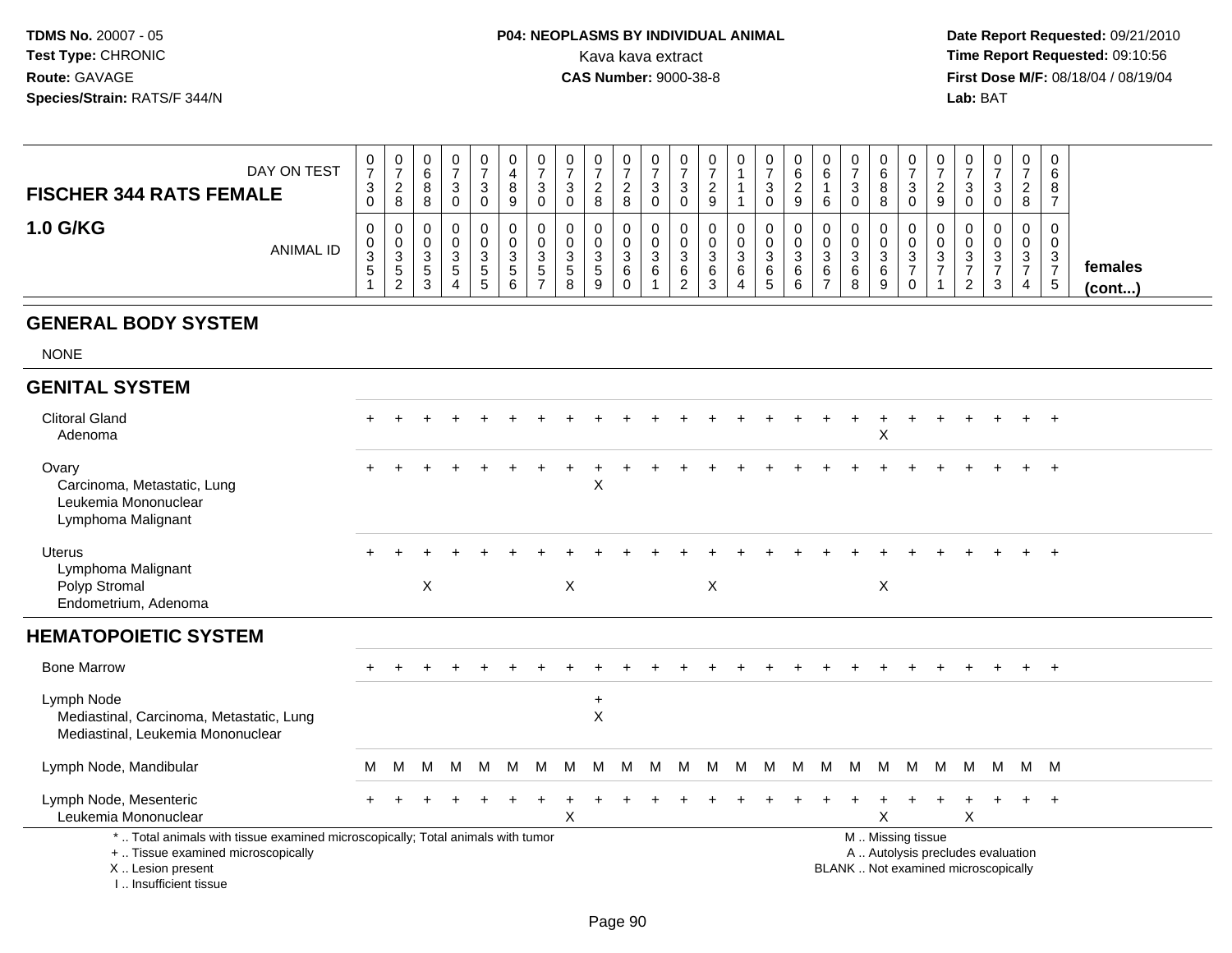# **P04: NEOPLASMS BY INDIVIDUAL ANIMAL**<br>Kava kava extract Kava kava extract **Time Report Requested:** 09:10:56<br>**CAS Number:** 9000-38-8 **CAS Number:** 9000-38-8

 **Date Report Requested:** 09/21/2010 **First Dose M/F:** 08/18/04 / 08/19/04<br>Lab: BAT **Lab:** BAT

| DAY ON TEST<br><b>FISCHER 344 RATS FEMALE</b>                                                                                                                       | $\frac{0}{7}$<br>$\ensuremath{\mathsf{3}}$<br>$\mathbf 0$ | $\frac{0}{7}$<br>$_{\rm 8}^2$                                | 0<br>$\,6\,$<br>$\bf 8$<br>8                         | $\frac{0}{7}$<br>$\mathbf{3}$<br>$\mathbf 0$                             | $\frac{0}{7}$<br>$\mathbf{3}$<br>$\mathbf 0$    | $\begin{smallmatrix}0\\4\end{smallmatrix}$<br>8<br>$\boldsymbol{9}$            | $\begin{array}{c} 0 \\ 7 \end{array}$<br>$\mathfrak{S}$<br>$\mathbf 0$ | 0<br>$\overline{7}$<br>$\mathbf{3}$<br>0 | $\begin{array}{c} 0 \\ 7 \end{array}$<br>$\frac{2}{8}$                       | $\frac{0}{7}$<br>$\boldsymbol{2}$<br>8                | $\begin{array}{c} 0 \\ 7 \end{array}$<br>$\sqrt{3}$<br>$\mathbf 0$             | 0<br>$\overline{7}$<br>3<br>0                                | $\frac{0}{7}$<br>$\frac{2}{9}$                                     | $\begin{smallmatrix}0\1\end{smallmatrix}$<br>$\mathbf{1}$<br>$\mathbf{1}$ | $\frac{0}{7}$<br>$\sqrt{3}$<br>0                     | $\pmb{0}$<br>$\overline{6}$<br>$\sqrt{2}$<br>$9\,$         | 0<br>$\,6$<br>$\mathbf{1}$<br>6                               | $\frac{0}{7}$<br>$\mathbf{3}$<br>$\mathbf 0$            | 0<br>$\overline{6}$<br>8<br>8                                  | $\frac{0}{7}$<br>$\ensuremath{\mathsf{3}}$<br>$\mathbf 0$ | $\begin{array}{c} 0 \\ 7 \end{array}$<br>$\overline{\mathbf{c}}$<br>9 | 0<br>$\overline{7}$<br>$\sqrt{3}$<br>0                                                        | $\begin{smallmatrix}0\\7\end{smallmatrix}$<br>$\sqrt{3}$<br>$\mathbf 0$ | 0<br>$\overline{7}$<br>$\overline{\mathbf{c}}$<br>8 | $\mathbf 0$<br>$\,6\,$<br>8<br>$\overline{7}$ |                         |
|---------------------------------------------------------------------------------------------------------------------------------------------------------------------|-----------------------------------------------------------|--------------------------------------------------------------|------------------------------------------------------|--------------------------------------------------------------------------|-------------------------------------------------|--------------------------------------------------------------------------------|------------------------------------------------------------------------|------------------------------------------|------------------------------------------------------------------------------|-------------------------------------------------------|--------------------------------------------------------------------------------|--------------------------------------------------------------|--------------------------------------------------------------------|---------------------------------------------------------------------------|------------------------------------------------------|------------------------------------------------------------|---------------------------------------------------------------|---------------------------------------------------------|----------------------------------------------------------------|-----------------------------------------------------------|-----------------------------------------------------------------------|-----------------------------------------------------------------------------------------------|-------------------------------------------------------------------------|-----------------------------------------------------|-----------------------------------------------|-------------------------|
| 1.0 G/KG<br><b>ANIMAL ID</b>                                                                                                                                        | $\mathbf 0$<br>$_{3}^{\rm 0}$<br>$\,$ 5 $\,$              | $\pmb{0}$<br>$\begin{array}{c} 0 \\ 3 \\ 5 \\ 2 \end{array}$ | 0<br>$\mathbf 0$<br>$\mathbf{3}$<br>$\,$ 5 $\,$<br>3 | $\mathbf 0$<br>$\mathbf 0$<br>$\sqrt{3}$<br>$\sqrt{5}$<br>$\overline{4}$ | 0<br>$\mathbf 0$<br>$\sqrt{3}$<br>$\frac{5}{5}$ | $\pmb{0}$<br>$\mathsf{O}\xspace$<br>$\ensuremath{\mathsf{3}}$<br>$\frac{5}{6}$ | 0<br>$\mathbf 0$<br>$\mathbf{3}$<br>$\frac{5}{7}$                      | 0<br>$\mathbf 0$<br>3<br>$\sqrt{5}$<br>8 | $\mathbf 0$<br>$\pmb{0}$<br>$\ensuremath{\mathsf{3}}$<br>$\overline{5}$<br>9 | 0<br>$\mathbf 0$<br>$\sqrt{3}$<br>$\,6\,$<br>$\Omega$ | $\mathbf 0$<br>$\boldsymbol{0}$<br>$\overline{3}$<br>$\,6\,$<br>$\overline{1}$ | 0<br>$\pmb{0}$<br>$\ensuremath{\mathsf{3}}$<br>$\frac{6}{2}$ | $\boldsymbol{0}$<br>$\mathbf 0$<br>$\overline{3}$<br>$\frac{6}{3}$ | 0<br>$\mathbf 0$<br>$\mathbf 3$<br>6<br>$\overline{4}$                    | 0<br>$\overline{0}$<br>$\overline{3}$<br>$rac{6}{5}$ | $\mathbf 0$<br>$\pmb{0}$<br>$\overline{3}$<br>$\,6\,$<br>6 | 0<br>$\mathbf 0$<br>$\mathbf{3}$<br>$\,6\,$<br>$\overline{7}$ | $\mathbf 0$<br>$\mathbf 0$<br>$\mathbf 3$<br>$\,6$<br>8 | 0<br>$\mathbf 0$<br>$\ensuremath{\mathsf{3}}$<br>$\frac{6}{9}$ | $\pmb{0}$<br>$\frac{0}{3}$<br>$\mathbf 0$                 | $\mathbf 0$<br>$\mathsf{O}\xspace$<br>$\frac{3}{7}$<br>1              | $\mathbf 0$<br>$\mathbf 0$<br>$\ensuremath{\mathsf{3}}$<br>$\boldsymbol{7}$<br>$\overline{2}$ | $\mathbf 0$<br>$\mathbf 0$<br>$\frac{3}{7}$<br>3                        | 0<br>$\mathbf 0$<br>$\frac{3}{7}$<br>$\overline{4}$ | $\mathbf 0$<br>$\mathbf 0$<br>$\frac{3}{7}$   | females<br>$($ cont $)$ |
| Lymphoma Malignant                                                                                                                                                  |                                                           |                                                              |                                                      |                                                                          |                                                 |                                                                                |                                                                        |                                          |                                                                              |                                                       |                                                                                |                                                              |                                                                    |                                                                           |                                                      |                                                            |                                                               |                                                         |                                                                |                                                           |                                                                       |                                                                                               |                                                                         |                                                     |                                               |                         |
| Spleen<br>Carcinoma, Metastatic, Lung<br>Leukemia Mononuclear<br>Lymphoma Malignant                                                                                 |                                                           |                                                              | $\times$                                             |                                                                          |                                                 |                                                                                |                                                                        | X                                        | X                                                                            |                                                       |                                                                                |                                                              |                                                                    |                                                                           |                                                      |                                                            |                                                               |                                                         | X                                                              |                                                           |                                                                       | X                                                                                             |                                                                         |                                                     |                                               |                         |
| Thymus<br>Leukemia Mononuclear<br>Lymphoma Malignant<br>Schwannoma Malignant, Metastatic, Lung                                                                      |                                                           |                                                              |                                                      |                                                                          |                                                 |                                                                                |                                                                        |                                          |                                                                              |                                                       |                                                                                |                                                              |                                                                    |                                                                           |                                                      |                                                            |                                                               |                                                         | X                                                              |                                                           |                                                                       |                                                                                               |                                                                         |                                                     | $+$                                           |                         |
| <b>INTEGUMENTARY SYSTEM</b>                                                                                                                                         |                                                           |                                                              |                                                      |                                                                          |                                                 |                                                                                |                                                                        |                                          |                                                                              |                                                       |                                                                                |                                                              |                                                                    |                                                                           |                                                      |                                                            |                                                               |                                                         |                                                                |                                                           |                                                                       |                                                                                               |                                                                         |                                                     |                                               |                         |
| <b>Mammary Gland</b><br>Fibroadenoma                                                                                                                                |                                                           |                                                              | X                                                    |                                                                          |                                                 |                                                                                |                                                                        |                                          |                                                                              |                                                       |                                                                                |                                                              | X                                                                  |                                                                           | X                                                    |                                                            |                                                               |                                                         |                                                                |                                                           | $\mathsf X$                                                           |                                                                                               |                                                                         |                                                     | $\overline{+}$                                |                         |
| Skin                                                                                                                                                                | $+$                                                       |                                                              |                                                      |                                                                          |                                                 |                                                                                |                                                                        |                                          |                                                                              |                                                       |                                                                                |                                                              |                                                                    |                                                                           |                                                      |                                                            |                                                               |                                                         |                                                                |                                                           |                                                                       |                                                                                               |                                                                         | $\ddot{}$                                           | $+$                                           |                         |
| <b>MUSCULOSKELETAL SYSTEM</b>                                                                                                                                       |                                                           |                                                              |                                                      |                                                                          |                                                 |                                                                                |                                                                        |                                          |                                                                              |                                                       |                                                                                |                                                              |                                                                    |                                                                           |                                                      |                                                            |                                                               |                                                         |                                                                |                                                           |                                                                       |                                                                                               |                                                                         |                                                     |                                               |                         |
| <b>Bone</b>                                                                                                                                                         |                                                           |                                                              |                                                      |                                                                          |                                                 |                                                                                |                                                                        |                                          |                                                                              |                                                       |                                                                                |                                                              |                                                                    |                                                                           |                                                      |                                                            |                                                               |                                                         |                                                                |                                                           |                                                                       |                                                                                               |                                                                         | $\ddot{}$                                           | $+$                                           |                         |
| <b>NERVOUS SYSTEM</b>                                                                                                                                               |                                                           |                                                              |                                                      |                                                                          |                                                 |                                                                                |                                                                        |                                          |                                                                              |                                                       |                                                                                |                                                              |                                                                    |                                                                           |                                                      |                                                            |                                                               |                                                         |                                                                |                                                           |                                                                       |                                                                                               |                                                                         |                                                     |                                               |                         |
| <b>Brain</b><br>Granular Cell Tumor Benign                                                                                                                          |                                                           |                                                              | $\mathsf X$                                          |                                                                          |                                                 |                                                                                |                                                                        |                                          |                                                                              |                                                       |                                                                                |                                                              |                                                                    |                                                                           |                                                      |                                                            |                                                               |                                                         |                                                                |                                                           |                                                                       |                                                                                               |                                                                         |                                                     | $\overline{+}$                                |                         |
| <b>RESPIRATORY SYSTEM</b>                                                                                                                                           |                                                           |                                                              |                                                      |                                                                          |                                                 |                                                                                |                                                                        |                                          |                                                                              |                                                       |                                                                                |                                                              |                                                                    |                                                                           |                                                      |                                                            |                                                               |                                                         |                                                                |                                                           |                                                                       |                                                                                               |                                                                         |                                                     |                                               |                         |
| Lung                                                                                                                                                                |                                                           |                                                              |                                                      |                                                                          |                                                 |                                                                                |                                                                        |                                          |                                                                              |                                                       |                                                                                |                                                              |                                                                    |                                                                           |                                                      |                                                            |                                                               |                                                         |                                                                |                                                           |                                                                       |                                                                                               |                                                                         |                                                     |                                               |                         |
| *  Total animals with tissue examined microscopically; Total animals with tumor<br>+  Tissue examined microscopically<br>X  Lesion present<br>I Insufficient tissue |                                                           |                                                              |                                                      |                                                                          |                                                 |                                                                                |                                                                        |                                          |                                                                              |                                                       |                                                                                |                                                              |                                                                    |                                                                           |                                                      |                                                            |                                                               | BLANK  Not examined microscopically                     |                                                                | M  Missing tissue                                         |                                                                       |                                                                                               | A  Autolysis precludes evaluation                                       |                                                     |                                               |                         |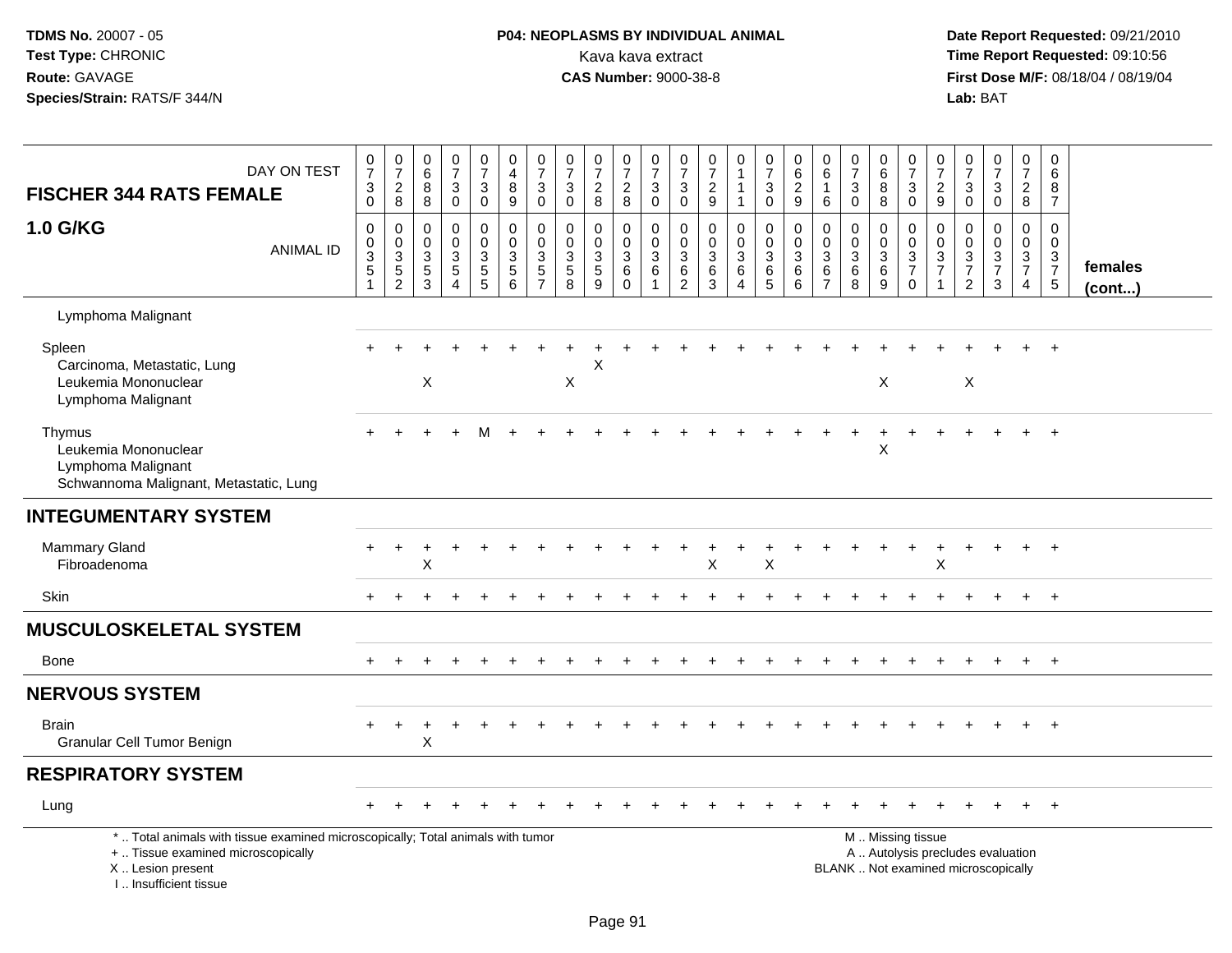# **P04: NEOPLASMS BY INDIVIDUAL ANIMAL**Kava kava extract **Time Report Requested:** 09:10:56<br>**CAS Number:** 9000-38-8 **CAS Number:** 9000-38-8

 **Date Report Requested:** 09/21/2010 **First Dose M/F:** 08/18/04 / 08/19/04 Lab: BAT **Lab:** BAT

| DAY ON TEST<br><b>FISCHER 344 RATS FEMALE</b>                                                                                                                         | $\frac{0}{7}$<br>$\ensuremath{\mathsf{3}}$<br>$\boldsymbol{0}$  | $\frac{0}{7}$<br>$_{\rm 8}^2$        | $\begin{array}{c} 0 \\ 6 \end{array}$<br>$\bf 8$<br>8                     | $\frac{0}{7}$<br>$\ensuremath{\mathsf{3}}$<br>$\pmb{0}$                                 | $\begin{smallmatrix}0\\7\end{smallmatrix}$<br>$\ensuremath{\mathsf{3}}$<br>$\mathbf 0$ | $\begin{smallmatrix}0\0\4\end{smallmatrix}$<br>$\bf 8$<br>9 | $\frac{0}{7}$<br>$\ensuremath{\mathsf{3}}$<br>$\mathbf 0$ | $\frac{0}{7}$<br>$\ensuremath{\mathsf{3}}$<br>$\mathbf 0$                      | $\frac{0}{7}$<br>$\overline{c}$<br>8         | $\frac{0}{7}$<br>$\frac{2}{8}$                      | $\frac{0}{7}$<br>$\ensuremath{\mathsf{3}}$<br>$\mathbf 0$            | $\frac{0}{7}$<br>$\sqrt{3}$<br>$\mathbf 0$               | $\begin{array}{c} 0 \\ 7 \end{array}$<br>$\sqrt{2}$<br>9          | 0<br>$\mathbf{1}$<br>1<br>1                                     | $\frac{0}{7}$<br>$\ensuremath{\mathsf{3}}$<br>$\mathbf 0$         | $_{6}^{\rm 0}$<br>$\overline{2}$<br>9                                                | 0<br>6<br>6                                                  | $\frac{0}{7}$<br>$\sqrt{3}$<br>$\mathbf 0$               | $\begin{array}{c} 0 \\ 6 \end{array}$<br>$\bf 8$<br>8   | $\frac{0}{7}$<br>$\ensuremath{\mathsf{3}}$<br>$\mathbf 0$ | $\frac{0}{7}$<br>$\overline{c}$<br>9                                              | $\frac{0}{7}$<br>3<br>$\mathbf 0$                      | $\frac{0}{7}$<br>$\ensuremath{\mathsf{3}}$<br>$\pmb{0}$                  | $\pmb{0}$<br>$\overline{7}$<br>$_{8}^{\rm 2}$       | $\mathbf 0$<br>6<br>8<br>$\overline{7}$                               |                         |
|-----------------------------------------------------------------------------------------------------------------------------------------------------------------------|-----------------------------------------------------------------|--------------------------------------|---------------------------------------------------------------------------|-----------------------------------------------------------------------------------------|----------------------------------------------------------------------------------------|-------------------------------------------------------------|-----------------------------------------------------------|--------------------------------------------------------------------------------|----------------------------------------------|-----------------------------------------------------|----------------------------------------------------------------------|----------------------------------------------------------|-------------------------------------------------------------------|-----------------------------------------------------------------|-------------------------------------------------------------------|--------------------------------------------------------------------------------------|--------------------------------------------------------------|----------------------------------------------------------|---------------------------------------------------------|-----------------------------------------------------------|-----------------------------------------------------------------------------------|--------------------------------------------------------|--------------------------------------------------------------------------|-----------------------------------------------------|-----------------------------------------------------------------------|-------------------------|
|                                                                                                                                                                       |                                                                 |                                      |                                                                           |                                                                                         |                                                                                        |                                                             |                                                           |                                                                                |                                              |                                                     |                                                                      |                                                          |                                                                   |                                                                 |                                                                   |                                                                                      |                                                              |                                                          |                                                         |                                                           |                                                                                   |                                                        |                                                                          |                                                     |                                                                       |                         |
| 1.0 G/KG<br><b>ANIMAL ID</b>                                                                                                                                          | $\mathbf 0$<br>$_{3}^{\rm 0}$<br>$\overline{5}$<br>$\mathbf{1}$ | 0<br>$\frac{0}{3}$<br>$\overline{2}$ | $\mathbf 0$<br>$\mathbf 0$<br>$\mathbf{3}$<br>$\,$ 5 $\,$<br>$\mathbf{3}$ | 0<br>$\pmb{0}$<br>$\ensuremath{\mathsf{3}}$<br>$\overline{5}$<br>$\boldsymbol{\Lambda}$ | 0<br>$\mathbf 0$<br>$\frac{3}{5}$                                                      | 0<br>$\mathbf 0$<br>$\sqrt{3}$<br>$\overline{5}$<br>6       | 0<br>$\mathbf 0$<br>3<br>$\sqrt{5}$<br>$\overline{7}$     | $\mathbf 0$<br>$\mathbf 0$<br>$\ensuremath{\mathsf{3}}$<br>$\overline{5}$<br>8 | 0<br>$\mathbf 0$<br>3<br>$\overline{5}$<br>9 | 0<br>$\frac{0}{3}$<br>$6\phantom{a}$<br>$\mathbf 0$ | 0<br>$\mathbf 0$<br>$\overline{3}$<br>$6\phantom{a}$<br>$\mathbf{1}$ | 0<br>$\mathsf{O}\xspace$<br>$\mathbf 3$<br>$\frac{6}{2}$ | $\mathbf 0$<br>$\mathbf 0$<br>$\mathbf{3}$<br>$\overline{6}$<br>3 | 0<br>$\mathsf{O}\xspace$<br>$\mathbf{3}$<br>$\overline{6}$<br>4 | 0<br>$\mathsf{O}\xspace$<br>$\overline{3}$<br>$\overline{6}$<br>5 | $\pmb{0}$<br>$\mathsf{O}\xspace$<br>$\mathbf{3}$<br>$6\phantom{a}$<br>$6\phantom{a}$ | $\mathbf 0$<br>$\mathbf 0$<br>3<br>$\,6\,$<br>$\overline{7}$ | $\mathbf 0$<br>$\mathbf 0$<br>$\mathbf{3}$<br>$\,6$<br>8 | 0<br>$\mathbf 0$<br>$\mathbf{3}$<br>$6\phantom{a}$<br>9 | $\mathbf 0$<br>$\pmb{0}$<br>$\frac{3}{7}$<br>$\mathbf 0$  | $\mathbf 0$<br>$\mathsf{O}\xspace$<br>$\ensuremath{\mathsf{3}}$<br>$\overline{7}$ | $\mathbf 0$<br>$\mathbf 0$<br>3<br>$\overline{7}$<br>2 | 0<br>$\pmb{0}$<br>$\frac{3}{7}$<br>$\mathbf{3}$                          | 0<br>$\mathbf 0$<br>$\frac{3}{7}$<br>$\overline{4}$ | $\Omega$<br>$\mathbf 0$<br>$\begin{array}{c} 3 \\ 7 \\ 5 \end{array}$ | females<br>$($ cont $)$ |
| Alveolar/Bronchiolar Adenoma<br>Alveolar/Bronchiolar Carcinoma<br>Leukemia Mononuclear<br>Mediastinum, Schwannoma Malignant                                           |                                                                 |                                      | $\boldsymbol{\mathsf{X}}$                                                 |                                                                                         |                                                                                        |                                                             |                                                           |                                                                                | X                                            |                                                     |                                                                      |                                                          |                                                                   |                                                                 | $\times$                                                          |                                                                                      |                                                              |                                                          |                                                         |                                                           |                                                                                   | X                                                      |                                                                          |                                                     |                                                                       |                         |
| Nose                                                                                                                                                                  |                                                                 |                                      |                                                                           |                                                                                         |                                                                                        |                                                             |                                                           |                                                                                |                                              |                                                     |                                                                      |                                                          |                                                                   |                                                                 |                                                                   |                                                                                      |                                                              |                                                          |                                                         |                                                           |                                                                                   |                                                        |                                                                          | $+$                                                 | $+$                                                                   |                         |
| Pleura                                                                                                                                                                |                                                                 |                                      |                                                                           |                                                                                         |                                                                                        |                                                             |                                                           |                                                                                | $\ddot{}$                                    |                                                     |                                                                      |                                                          |                                                                   |                                                                 |                                                                   |                                                                                      |                                                              |                                                          |                                                         |                                                           |                                                                                   |                                                        |                                                                          |                                                     |                                                                       |                         |
| Trachea                                                                                                                                                               |                                                                 |                                      |                                                                           |                                                                                         |                                                                                        |                                                             |                                                           |                                                                                |                                              |                                                     |                                                                      |                                                          |                                                                   |                                                                 |                                                                   |                                                                                      |                                                              |                                                          |                                                         |                                                           |                                                                                   |                                                        |                                                                          | $+$                                                 | $+$                                                                   |                         |
| <b>SPECIAL SENSES SYSTEM</b>                                                                                                                                          |                                                                 |                                      |                                                                           |                                                                                         |                                                                                        |                                                             |                                                           |                                                                                |                                              |                                                     |                                                                      |                                                          |                                                                   |                                                                 |                                                                   |                                                                                      |                                                              |                                                          |                                                         |                                                           |                                                                                   |                                                        |                                                                          |                                                     |                                                                       |                         |
| Ear<br>Neural Crest Tumor                                                                                                                                             | $\ddot{}$<br>X<br>$+$                                           |                                      |                                                                           |                                                                                         |                                                                                        |                                                             |                                                           |                                                                                |                                              |                                                     |                                                                      |                                                          |                                                                   |                                                                 |                                                                   |                                                                                      |                                                              |                                                          |                                                         |                                                           |                                                                                   |                                                        |                                                                          |                                                     |                                                                       |                         |
| Eye                                                                                                                                                                   |                                                                 |                                      |                                                                           |                                                                                         |                                                                                        |                                                             |                                                           |                                                                                |                                              |                                                     |                                                                      |                                                          |                                                                   |                                                                 |                                                                   |                                                                                      |                                                              |                                                          |                                                         |                                                           |                                                                                   |                                                        |                                                                          |                                                     |                                                                       |                         |
| <b>Harderian Gland</b>                                                                                                                                                |                                                                 |                                      |                                                                           |                                                                                         |                                                                                        |                                                             |                                                           |                                                                                |                                              |                                                     |                                                                      |                                                          |                                                                   |                                                                 |                                                                   |                                                                                      |                                                              |                                                          |                                                         |                                                           |                                                                                   |                                                        |                                                                          |                                                     | $+$                                                                   |                         |
| Zymbal's Gland<br>Adenoma                                                                                                                                             |                                                                 |                                      |                                                                           |                                                                                         |                                                                                        |                                                             |                                                           |                                                                                |                                              |                                                     |                                                                      |                                                          |                                                                   |                                                                 |                                                                   |                                                                                      |                                                              |                                                          |                                                         |                                                           |                                                                                   |                                                        |                                                                          |                                                     |                                                                       |                         |
| <b>URINARY SYSTEM</b>                                                                                                                                                 |                                                                 |                                      |                                                                           |                                                                                         |                                                                                        |                                                             |                                                           |                                                                                |                                              |                                                     |                                                                      |                                                          |                                                                   |                                                                 |                                                                   |                                                                                      |                                                              |                                                          |                                                         |                                                           |                                                                                   |                                                        |                                                                          |                                                     |                                                                       |                         |
| Kidney<br>Leukemia Mononuclear                                                                                                                                        |                                                                 |                                      |                                                                           |                                                                                         |                                                                                        |                                                             |                                                           |                                                                                |                                              |                                                     |                                                                      |                                                          |                                                                   |                                                                 |                                                                   |                                                                                      |                                                              |                                                          |                                                         |                                                           |                                                                                   | X                                                      |                                                                          | $\ddot{}$                                           | $+$                                                                   |                         |
| <b>Urinary Bladder</b>                                                                                                                                                |                                                                 |                                      |                                                                           |                                                                                         |                                                                                        |                                                             |                                                           |                                                                                |                                              |                                                     |                                                                      |                                                          |                                                                   |                                                                 |                                                                   |                                                                                      |                                                              |                                                          |                                                         |                                                           |                                                                                   |                                                        |                                                                          | $\ddot{}$                                           | $+$                                                                   |                         |
| <b>SYSTEMIC LESIONS</b>                                                                                                                                               |                                                                 |                                      |                                                                           |                                                                                         |                                                                                        |                                                             |                                                           |                                                                                |                                              |                                                     |                                                                      |                                                          |                                                                   |                                                                 |                                                                   |                                                                                      |                                                              |                                                          |                                                         |                                                           |                                                                                   |                                                        |                                                                          |                                                     |                                                                       |                         |
| *  Total animals with tissue examined microscopically; Total animals with tumor<br>+  Tissue examined microscopically<br>X  Lesion present<br>I., Insufficient tissue |                                                                 |                                      |                                                                           |                                                                                         |                                                                                        |                                                             |                                                           |                                                                                |                                              |                                                     |                                                                      |                                                          |                                                                   |                                                                 |                                                                   |                                                                                      |                                                              |                                                          |                                                         | M  Missing tissue                                         |                                                                                   |                                                        | A  Autolysis precludes evaluation<br>BLANK  Not examined microscopically |                                                     |                                                                       |                         |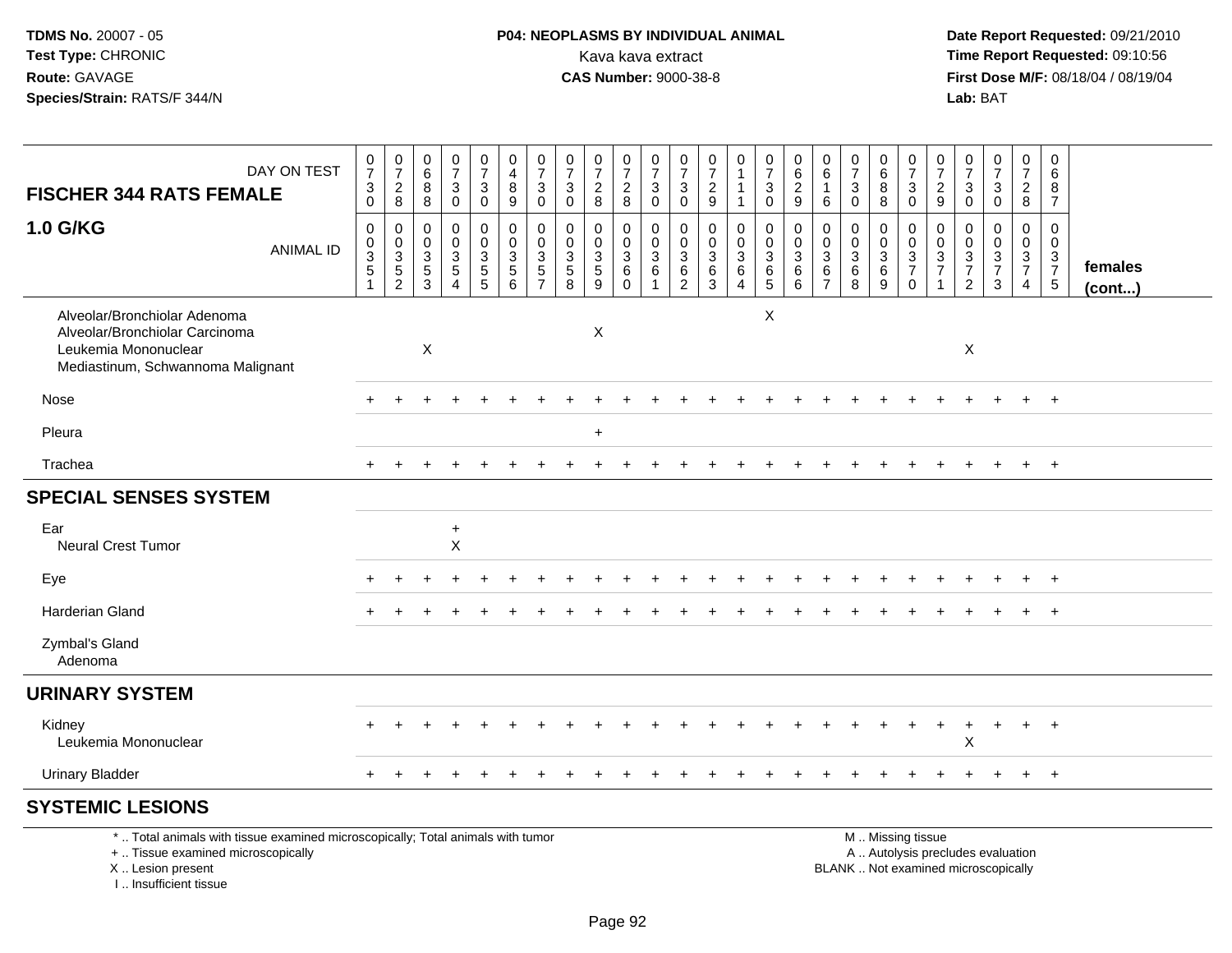#### **P04: NEOPLASMS BY INDIVIDUAL ANIMAL**<br>Kava kava extract Kava kava extract **Time Report Requested:** 09:10:56<br>**CAS Number:** 9000-38-8<br>**Tirst Dose M/F:** 08/18/04 / 08/19/04

 **Date Report Requested:** 09/21/2010 **First Dose M/F:** 08/18/04 / 08/19/04 Lab: BAT **Lab:** BAT

| DAY ON TEST<br><b>FISCHER 344 RATS FEMALE</b>                | 0<br>$\rightarrow$<br>3<br>$\mathbf 0$ | 0<br>$\rightarrow$<br>∼<br>8 | 0<br>6<br>8<br>8      | 0<br>3<br>0      | 0<br>$\overline{ }$<br>3<br>$\mathbf 0$ | 0<br>4<br>8<br>9                               | 0<br>3<br>0      | 0<br>3 | 0<br>-<br>$\overline{2}$<br>8       | $\overline{0}$<br>-<br>ົ<br>$\sim$<br>8 | 0<br>3<br>$\mathbf 0$ | $\mathbf 0$<br>3<br>0 | 0<br>$\mathcal{D}$<br>9   |                       | 3           | 0<br>6<br>$\sim$<br>←<br>9       | 0<br>6<br>6                                 | 0<br>$\rightarrow$<br>3<br>0    | 0<br>6<br>8<br>8       | 3 | 0<br>-<br>$\sim$<br>$\epsilon$<br>9 | 0<br>3<br>0 | $\mathbf{0}$<br>$\overline{ }$<br>3<br>0 | $\overline{0}$<br>$\overline{ }$<br>$\overline{2}$<br>8 | $\mathbf 0$<br>6<br>8             |                   |  |
|--------------------------------------------------------------|----------------------------------------|------------------------------|-----------------------|------------------|-----------------------------------------|------------------------------------------------|------------------|--------|-------------------------------------|-----------------------------------------|-----------------------|-----------------------|---------------------------|-----------------------|-------------|----------------------------------|---------------------------------------------|---------------------------------|------------------------|---|-------------------------------------|-------------|------------------------------------------|---------------------------------------------------------|-----------------------------------|-------------------|--|
| <b>1.0 G/KG</b><br><b>ANIMAL ID</b>                          | 0<br>U<br>3<br>5                       | J<br>5<br>⌒                  | 0<br>0<br>3<br>5<br>3 | 0<br>3<br>5<br>4 | 0<br>0<br>3<br>5<br>$5\phantom{.0}$     | 0<br>0<br>$\mathbf{3}$<br>$5\phantom{.0}$<br>6 | 0<br>0<br>3<br>5 | 3<br>5 | 0<br>0<br>3<br>$5\phantom{.0}$<br>9 | 0<br>0<br>3<br>6                        | 0<br>0<br>3<br>6      | 0<br>U<br>3<br>6<br>2 | 0<br>0<br>3<br>$\,6$<br>3 | $\sim$<br>J<br>6<br>4 | 3<br>6<br>5 | $\mathbf{0}$<br>U<br>3<br>6<br>6 | $\mathbf 0$<br>0<br>3<br>6<br>$\rightarrow$ | $\mathbf 0$<br>0<br>3<br>6<br>8 | 0<br>0<br>3<br>6<br>9  | 3 | U<br>3                              | 3<br>2      | $\mathbf{0}$<br>0<br>3<br>–<br>3         | $\mathbf 0$<br>0<br>3<br>⇁<br>4                         | $\mathbf 0$<br>0<br>3<br>Ξ.<br>-5 | females<br>(cont) |  |
| Multiple Organ<br>Leukemia Mononuclear<br>Lymphoma Malignant |                                        |                              | X                     |                  |                                         |                                                |                  | X      |                                     |                                         |                       |                       |                           |                       |             |                                  |                                             |                                 | $\checkmark$<br>$\sim$ |   |                                     | X           |                                          | $+$                                                     | $^+$                              |                   |  |

I .. Insufficient tissue

<sup>+ ..</sup> Tissue examined microscopically

X .. Lesion present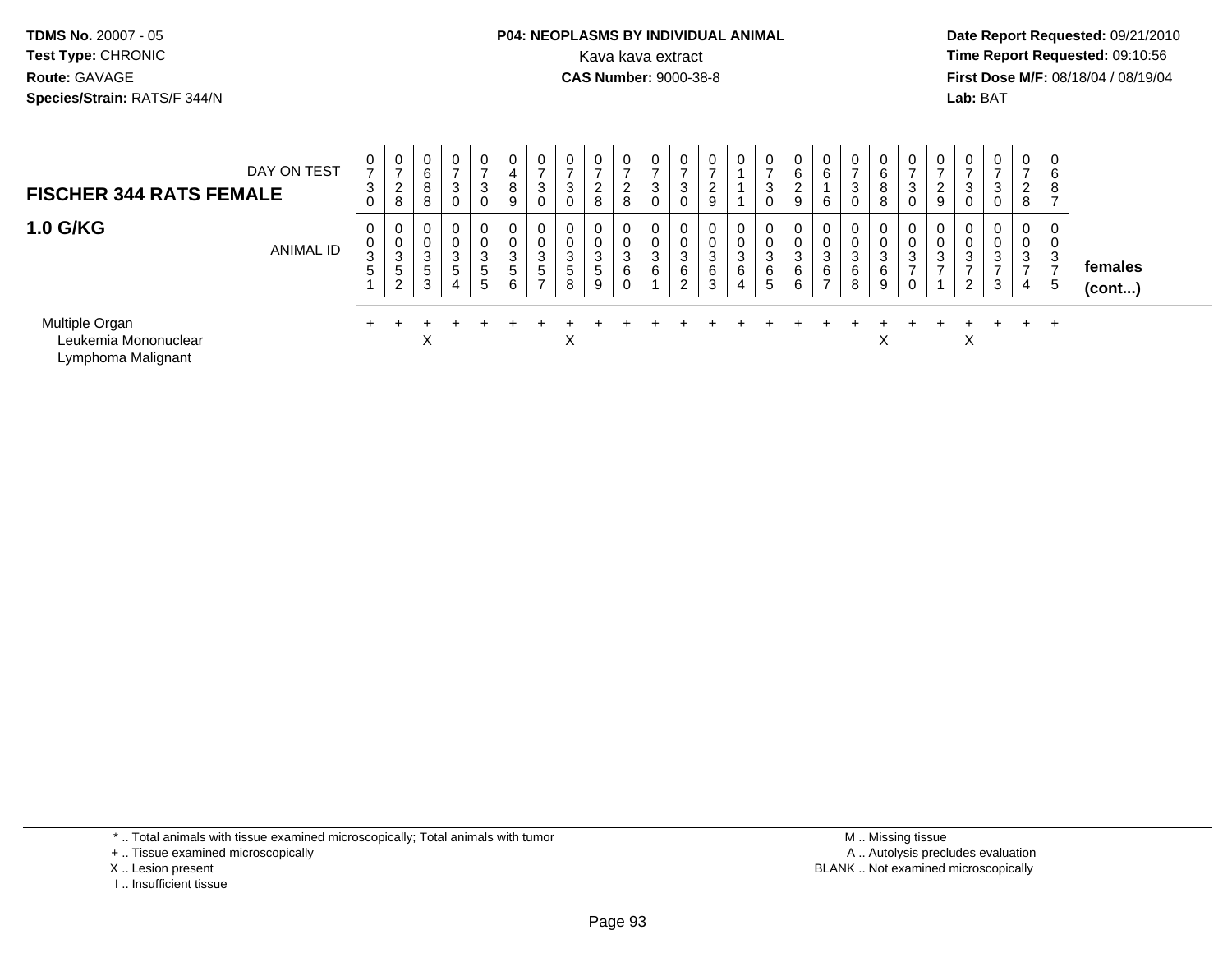# **P04: NEOPLASMS BY INDIVIDUAL ANIMAL**<br>Kava kava extract Kava kava extract **Time Report Requested:** 09:10:56<br>**CAS Number:** 9000-38-8<br>**Tirst Dose M/F:** 08/18/04 / 08/19/04

 **Date Report Requested:** 09/21/2010 **First Dose M/F:** 08/18/04 / 08/19/04 Lab: BAT **Lab:** BAT

|                                                                                 | DAY ON TEST                                 | $\frac{0}{7}$                                                      | $\begin{array}{c} 0 \\ 7 \end{array}$<br>$\mathbf{3}$ | $\frac{0}{7}$                                 | $\frac{0}{7}$                            | $\begin{array}{c} 0 \\ 6 \\ 6 \end{array}$             | $\frac{0}{7}$<br>$\mathbf{3}$                | $\frac{0}{7}$                                                         | $0$<br>$6$<br>$5$                                             | $\begin{array}{c} 0 \\ 6 \\ 9 \end{array}$                    | $\begin{smallmatrix}0\\7\end{smallmatrix}$ | $\frac{0}{7}$                                                              | 0<br>$\overline{1}$<br>9                                         | 0<br>$\mathbf{1}$<br>$\overline{4}$                             | $\frac{0}{7}$<br>3                        | $\begin{array}{c} 0 \\ 7 \end{array}$                               | $\frac{0}{7}$                                                                            | $\frac{0}{7}$                                   | $\frac{0}{7}$                                               | $\frac{0}{3}$<br>$\overline{8}$                                          | $\frac{0}{7}$<br>$\frac{2}{9}$                               | $\frac{0}{7}$                                               | $\frac{0}{7}$<br>$\mathbf{3}$                   | $\begin{array}{c} 0 \\ 7 \end{array}$<br>$\mathsf 3$ | $\begin{array}{c} 0 \\ 3 \\ 9 \end{array}$                     | 0<br>$\overline{5}$<br>5                            |                         |
|---------------------------------------------------------------------------------|---------------------------------------------|--------------------------------------------------------------------|-------------------------------------------------------|-----------------------------------------------|------------------------------------------|--------------------------------------------------------|----------------------------------------------|-----------------------------------------------------------------------|---------------------------------------------------------------|---------------------------------------------------------------|--------------------------------------------|----------------------------------------------------------------------------|------------------------------------------------------------------|-----------------------------------------------------------------|-------------------------------------------|---------------------------------------------------------------------|------------------------------------------------------------------------------------------|-------------------------------------------------|-------------------------------------------------------------|--------------------------------------------------------------------------|--------------------------------------------------------------|-------------------------------------------------------------|-------------------------------------------------|------------------------------------------------------|----------------------------------------------------------------|-----------------------------------------------------|-------------------------|
| <b>FISCHER 344 RATS FEMALE</b>                                                  |                                             | $\frac{2}{8}$                                                      | $\overline{0}$                                        | $\overline{c}$<br>9                           | $\ensuremath{\mathsf{3}}$<br>$\mathbf 0$ | $\overline{4}$                                         | $\mathbf 0$                                  | $\frac{2}{9}$                                                         |                                                               | $\overline{4}$                                                | $\frac{2}{9}$                              | $\frac{2}{8}$                                                              | $\overline{4}$                                                   | $\mathbf 0$                                                     | $\mathbf 0$                               | $\frac{3}{0}$                                                       | $\frac{3}{0}$                                                                            | $\sqrt{2}$<br>$\overline{1}$                    | $\frac{2}{8}$                                               | $\Omega$                                                                 |                                                              | $\frac{2}{9}$                                               | $\mathbf 0$                                     | $\mathbf 0$                                          | 9                                                              | 9                                                   |                         |
| <b>1.0 G/KG</b>                                                                 | <b>ANIMAL ID</b>                            | $\pmb{0}$<br>$\begin{array}{c} 0 \\ 3 \\ 7 \end{array}$<br>$\,6\,$ | $\boldsymbol{0}$<br>$\frac{0}{3}$<br>$\overline{7}$   | 0<br>0<br>$\mathbf{3}$<br>$\overline{7}$<br>8 | $\mathbf 0$<br>$\frac{0}{3}$<br>9        | 0<br>$\mathbf 0$<br>$\overline{3}$<br>8<br>$\mathbf 0$ | 0<br>$\mathbf 0$<br>$\overline{3}$<br>8<br>1 | $\pmb{0}$<br>$\pmb{0}$<br>$\overline{3}$<br>$\bf 8$<br>$\overline{2}$ | $\mathbf 0$<br>0<br>$\mathbf{3}$<br>$\,8\,$<br>$\overline{3}$ | 0<br>0<br>$\overline{3}$<br>$\bf 8$<br>$\boldsymbol{\Lambda}$ | 0<br>0<br>$\overline{3}$<br>$\frac{8}{5}$  | $\mathbf 0$<br>$\mathbf 0$<br>$\overline{3}$<br>$\bf 8$<br>$6\phantom{1}6$ | $\mathbf 0$<br>$\mathbf 0$<br>$\mathsf 3$<br>8<br>$\overline{7}$ | 0<br>$\mathbf 0$<br>$\overline{3}$<br>$\bf 8$<br>$\overline{8}$ | 0<br>0<br>$\overline{3}$<br>$\frac{8}{9}$ | $\boldsymbol{0}$<br>$\begin{array}{c} 0 \\ 3 \\ 9 \\ 0 \end{array}$ | $\mathbf 0$<br>$\ddot{\mathbf{0}}$<br>$\overline{3}$<br>$\boldsymbol{9}$<br>$\mathbf{1}$ | 0<br>$\mathbf 0$<br>$\sqrt{3}$<br>$\frac{9}{2}$ | $\pmb{0}$<br>$\mathbf 0$<br>$\overline{3}$<br>$\frac{9}{3}$ | 0<br>$\mathbf 0$<br>$\overline{3}$<br>$\boldsymbol{9}$<br>$\overline{4}$ | $\pmb{0}$<br>$\begin{array}{c} 0 \\ 3 \\ 9 \\ 5 \end{array}$ | 0<br>$\mathsf{O}\xspace$<br>$\overline{3}$<br>$\frac{9}{6}$ | $\mathbf 0$<br>0<br>$\sqrt{3}$<br>$\frac{9}{7}$ | $\mathbf 0$<br>0<br>9<br>8                           | 0<br>0<br>$\overline{3}$<br>$\boldsymbol{9}$<br>$\overline{9}$ | $\mathbf 0$<br>0<br>4<br>$\mathbf 0$<br>$\mathbf 0$ | * TOTALS                |
| <b>ALIMENTARY SYSTEM</b>                                                        |                                             |                                                                    |                                                       |                                               |                                          |                                                        |                                              |                                                                       |                                                               |                                                               |                                            |                                                                            |                                                                  |                                                                 |                                           |                                                                     |                                                                                          |                                                 |                                                             |                                                                          |                                                              |                                                             |                                                 |                                                      |                                                                |                                                     |                         |
| Esophagus                                                                       |                                             |                                                                    |                                                       |                                               |                                          |                                                        |                                              |                                                                       |                                                               |                                                               |                                            |                                                                            |                                                                  |                                                                 |                                           |                                                                     |                                                                                          |                                                 |                                                             |                                                                          |                                                              |                                                             |                                                 |                                                      |                                                                | $+$                                                 | 50                      |
| Intestine Large, Cecum                                                          |                                             |                                                                    |                                                       |                                               |                                          |                                                        |                                              |                                                                       |                                                               |                                                               |                                            |                                                                            |                                                                  |                                                                 |                                           |                                                                     |                                                                                          |                                                 |                                                             |                                                                          |                                                              |                                                             |                                                 |                                                      |                                                                |                                                     | 50                      |
| Intestine Large, Colon                                                          |                                             |                                                                    |                                                       |                                               |                                          |                                                        |                                              |                                                                       |                                                               |                                                               |                                            |                                                                            |                                                                  |                                                                 |                                           |                                                                     |                                                                                          |                                                 |                                                             |                                                                          |                                                              |                                                             |                                                 |                                                      |                                                                |                                                     | 50                      |
| Intestine Large, Rectum                                                         |                                             |                                                                    |                                                       |                                               |                                          |                                                        |                                              |                                                                       |                                                               |                                                               |                                            |                                                                            |                                                                  |                                                                 |                                           |                                                                     |                                                                                          |                                                 |                                                             |                                                                          |                                                              |                                                             |                                                 |                                                      |                                                                |                                                     | 50                      |
| Intestine Small, Duodenum                                                       |                                             |                                                                    |                                                       |                                               |                                          |                                                        |                                              |                                                                       |                                                               |                                                               |                                            |                                                                            |                                                                  |                                                                 |                                           |                                                                     |                                                                                          |                                                 |                                                             |                                                                          |                                                              |                                                             |                                                 |                                                      | ÷.                                                             | $\overline{+}$                                      | 50                      |
| Intestine Small, Ileum                                                          |                                             |                                                                    |                                                       |                                               |                                          |                                                        |                                              |                                                                       |                                                               |                                                               |                                            |                                                                            |                                                                  |                                                                 |                                           |                                                                     |                                                                                          |                                                 |                                                             |                                                                          |                                                              |                                                             |                                                 |                                                      |                                                                |                                                     | 50                      |
| Intestine Small, Jejunum                                                        |                                             | $\pm$                                                              |                                                       |                                               |                                          |                                                        |                                              |                                                                       |                                                               |                                                               |                                            |                                                                            |                                                                  |                                                                 |                                           |                                                                     |                                                                                          |                                                 |                                                             |                                                                          |                                                              |                                                             |                                                 |                                                      |                                                                |                                                     | 50                      |
| Liver<br>Leukemia Mononuclear<br>Lymphoma Malignant                             |                                             | $+$                                                                |                                                       | X                                             |                                          | $\mathsf{X}$                                           | $\times$                                     |                                                                       |                                                               |                                                               |                                            |                                                                            |                                                                  |                                                                 |                                           |                                                                     |                                                                                          | $\pmb{\times}$                                  |                                                             | $\ddot{}$<br>X                                                           |                                                              |                                                             |                                                 |                                                      | $\ddot{}$                                                      | $\ddot{}$<br>$\pmb{\times}$                         | 50<br>9<br>$\mathbf{1}$ |
| Mesentery                                                                       | $\ddot{}$<br>$\ddot{}$<br>$+$<br>$+$<br>$+$ |                                                                    |                                                       |                                               |                                          |                                                        |                                              |                                                                       |                                                               |                                                               |                                            |                                                                            |                                                                  |                                                                 |                                           | 9                                                                   |                                                                                          |                                                 |                                                             |                                                                          |                                                              |                                                             |                                                 |                                                      |                                                                |                                                     |                         |
| Pancreas                                                                        |                                             |                                                                    |                                                       |                                               |                                          |                                                        |                                              |                                                                       |                                                               |                                                               |                                            |                                                                            |                                                                  |                                                                 | 50                                        |                                                                     |                                                                                          |                                                 |                                                             |                                                                          |                                                              |                                                             |                                                 |                                                      |                                                                |                                                     |                         |
| Salivary Glands                                                                 |                                             |                                                                    |                                                       |                                               |                                          |                                                        |                                              |                                                                       |                                                               |                                                               |                                            |                                                                            |                                                                  |                                                                 |                                           |                                                                     |                                                                                          |                                                 |                                                             |                                                                          |                                                              |                                                             |                                                 |                                                      |                                                                |                                                     | 50                      |
| Stomach, Forestomach                                                            |                                             |                                                                    |                                                       |                                               |                                          |                                                        |                                              |                                                                       |                                                               |                                                               |                                            |                                                                            |                                                                  |                                                                 |                                           |                                                                     |                                                                                          |                                                 |                                                             |                                                                          |                                                              |                                                             |                                                 |                                                      |                                                                | $\overline{+}$                                      | 50                      |
| Stomach, Glandular                                                              |                                             |                                                                    |                                                       |                                               |                                          |                                                        |                                              |                                                                       |                                                               |                                                               |                                            |                                                                            |                                                                  |                                                                 |                                           |                                                                     |                                                                                          |                                                 |                                                             |                                                                          |                                                              |                                                             |                                                 |                                                      |                                                                | $\ddot{}$                                           | 50                      |
| Tooth                                                                           |                                             |                                                                    |                                                       |                                               |                                          |                                                        |                                              |                                                                       |                                                               |                                                               |                                            | $+$                                                                        |                                                                  |                                                                 | $\ddot{}$                                 |                                                                     |                                                                                          |                                                 |                                                             |                                                                          |                                                              |                                                             |                                                 |                                                      |                                                                |                                                     | $\mathbf{2}$            |
| *  Total animals with tissue examined microscopically; Total animals with tumor |                                             |                                                                    |                                                       |                                               |                                          |                                                        |                                              |                                                                       |                                                               |                                                               |                                            |                                                                            |                                                                  |                                                                 |                                           |                                                                     |                                                                                          |                                                 |                                                             |                                                                          | M  Missing tissue                                            |                                                             |                                                 |                                                      |                                                                |                                                     |                         |

+ .. Tissue examined microscopically

X .. Lesion present

I .. Insufficient tissue

y the contract of the contract of the contract of the contract of the contract of the contract of the contract of  $A$ . Autolysis precludes evaluation

Lesion present BLANK .. Not examined microscopically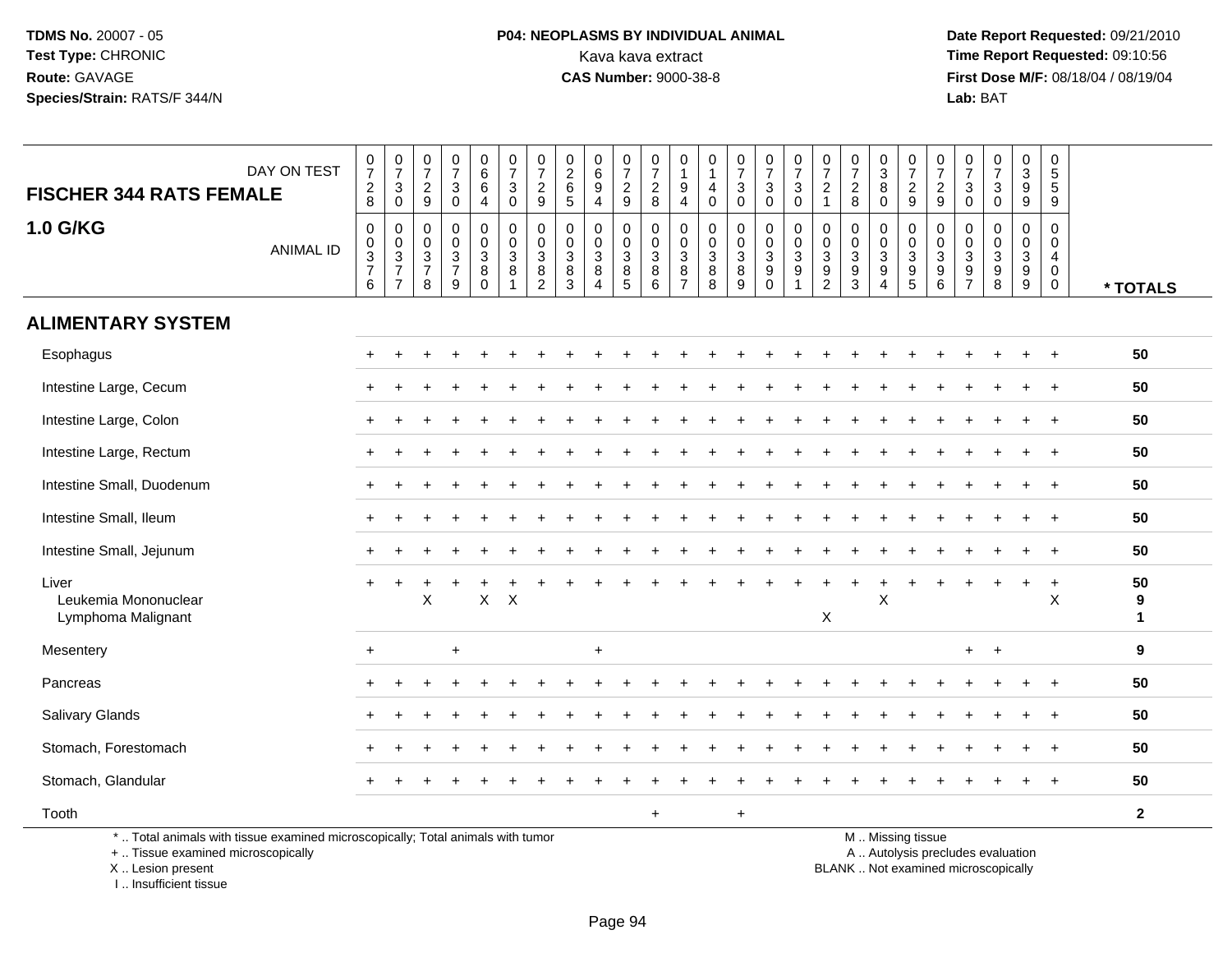**Date Report Requested:** 09/21/2010 **First Dose M/F:** 08/18/04 / 08/19/04 Lab: BAT **Lab:** BAT

| DAY ON TEST<br><b>FISCHER 344 RATS FEMALE</b>                                                     | 0<br>$\overline{7}$<br>$^2_8$                        | $\frac{0}{7}$<br>$\mathbf{3}$<br>$\mathbf 0$                                              | $\frac{0}{7}$<br>$\frac{2}{9}$                       | $\frac{0}{7}$<br>3<br>$\ddot{\mathbf{0}}$               | 0<br>$\,6\,$<br>$6\overline{6}$<br>$\overline{4}$ | $\frac{0}{7}$<br>$\frac{3}{0}$                           | 0<br>$\overline{7}$<br>$\frac{2}{9}$                    | $\pmb{0}$<br>$\frac{2}{6}$<br>5                      | 0<br>6<br>$\boldsymbol{9}$<br>$\overline{4}$            | $\frac{0}{7}$<br>$\frac{2}{9}$                      | $\frac{0}{7}$<br>$^2_8$                                | 0<br>$\mathbf 1$<br>$\boldsymbol{9}$<br>4                   | $\mathbf 0$<br>$\mathbf{1}$<br>$\overline{4}$<br>$\mathbf 0$   | $\frac{0}{7}$<br>$\sqrt{3}$<br>$\overline{0}$  | $\frac{0}{7}$<br>$\mathbf{3}$<br>$\mathbf 0$                     | 0<br>$\overline{7}$<br>$\mathbf{3}$<br>$\mathbf 0$ | $\frac{0}{7}$<br>$\mathbf 2$<br>$\mathbf{1}$                             | $\frac{0}{7}$<br>$\frac{2}{8}$                             | 0<br>$\mathbf{3}$<br>$\overline{8}$<br>$\mathbf 0$                     | $\frac{0}{7}$<br>$\frac{2}{9}$                                 | 0<br>$\overline{7}$<br>$\frac{2}{9}$                 | $\frac{0}{7}$<br>$\mathbf{3}$<br>$\mathbf 0$                                 | $\frac{0}{7}$<br>$\mathbf{3}$<br>$\mathsf 0$ | 0<br>3<br>$\boldsymbol{9}$<br>$9\,$                                                | 0<br>5<br>5<br>9                          |                         |
|---------------------------------------------------------------------------------------------------|------------------------------------------------------|-------------------------------------------------------------------------------------------|------------------------------------------------------|---------------------------------------------------------|---------------------------------------------------|----------------------------------------------------------|---------------------------------------------------------|------------------------------------------------------|---------------------------------------------------------|-----------------------------------------------------|--------------------------------------------------------|-------------------------------------------------------------|----------------------------------------------------------------|------------------------------------------------|------------------------------------------------------------------|----------------------------------------------------|--------------------------------------------------------------------------|------------------------------------------------------------|------------------------------------------------------------------------|----------------------------------------------------------------|------------------------------------------------------|------------------------------------------------------------------------------|----------------------------------------------|------------------------------------------------------------------------------------|-------------------------------------------|-------------------------|
| <b>1.0 G/KG</b><br><b>ANIMAL ID</b>                                                               | $\mathbf 0$<br>$_{3}^{\rm 0}$<br>$\overline{7}$<br>6 | $\mathbf 0$<br>$\pmb{0}$<br>$\ensuremath{\mathsf{3}}$<br>$\overline{7}$<br>$\overline{7}$ | $\mathbf 0$<br>$_{3}^{\rm 0}$<br>$\overline{7}$<br>8 | $\mathbf 0$<br>0<br>$\mathbf{3}$<br>$\overline{7}$<br>9 | $\pmb{0}$<br>$_{3}^{\rm 0}$<br>8<br>$\Omega$      | $\begin{smallmatrix}0\\0\\3\end{smallmatrix}$<br>$\bf 8$ | 0<br>$\mathbf 0$<br>$\mathbf{3}$<br>8<br>$\overline{2}$ | $\mathbf 0$<br>$\mathbf 0$<br>$\mathbf{3}$<br>8<br>3 | 0<br>$\mathbf 0$<br>$\mathbf{3}$<br>8<br>$\overline{A}$ | $\mathbf 0$<br>$\overline{0}$<br>3<br>$\frac{8}{5}$ | 0<br>$\mathbf 0$<br>$\mathsf 3$<br>8<br>$\overline{6}$ | $\mathbf 0$<br>0<br>$\sqrt{3}$<br>$\bf 8$<br>$\overline{7}$ | $\mathbf 0$<br>$\overline{0}$<br>3<br>$\, 8$<br>$\overline{8}$ | 0<br>$\pmb{0}$<br>$\mathbf{3}$<br>$\bf 8$<br>9 | $\pmb{0}$<br>$\frac{0}{3}$<br>$\boldsymbol{9}$<br>$\overline{0}$ | 0<br>$\mathbf 0$<br>$\mathbf{3}$<br>9              | 0<br>$\mathbf 0$<br>$\overline{3}$<br>$\boldsymbol{9}$<br>$\overline{2}$ | 0<br>0<br>$\ensuremath{\mathsf{3}}$<br>9<br>$\overline{3}$ | 0<br>$\mathbf 0$<br>$\mathbf{3}$<br>$\boldsymbol{9}$<br>$\overline{4}$ | $\mathbf 0$<br>$\begin{array}{c} 0 \\ 3 \\ 9 \\ 5 \end{array}$ | $\mathbf 0$<br>$\mathbf 0$<br>$\mathbf{3}$<br>9<br>6 | $\Omega$<br>$\mathbf 0$<br>$\mathbf 3$<br>$\boldsymbol{9}$<br>$\overline{7}$ | $\mathbf{0}$<br>0<br>$\mathbf{3}$<br>9<br>8  | $\mathbf 0$<br>$\mathbf 0$<br>$\overline{3}$<br>$\boldsymbol{9}$<br>$\overline{9}$ | 0<br>$\mathbf 0$<br>4<br>$\mathbf 0$<br>0 | * TOTALS                |
| <b>CARDIOVASCULAR SYSTEM</b>                                                                      |                                                      |                                                                                           |                                                      |                                                         |                                                   |                                                          |                                                         |                                                      |                                                         |                                                     |                                                        |                                                             |                                                                |                                                |                                                                  |                                                    |                                                                          |                                                            |                                                                        |                                                                |                                                      |                                                                              |                                              |                                                                                    |                                           |                         |
| <b>Blood Vessel</b>                                                                               |                                                      |                                                                                           |                                                      |                                                         |                                                   |                                                          |                                                         |                                                      |                                                         |                                                     |                                                        |                                                             |                                                                |                                                |                                                                  |                                                    |                                                                          |                                                            |                                                                        |                                                                |                                                      |                                                                              |                                              |                                                                                    |                                           | 50                      |
| Heart<br>Leukemia Mononuclear<br>Schwannoma Malignant, Metastatic, Lung                           |                                                      |                                                                                           |                                                      |                                                         |                                                   |                                                          |                                                         |                                                      | X                                                       |                                                     |                                                        |                                                             |                                                                |                                                |                                                                  |                                                    |                                                                          |                                                            |                                                                        |                                                                |                                                      |                                                                              |                                              |                                                                                    |                                           | 50<br>п.<br>1           |
| <b>ENDOCRINE SYSTEM</b>                                                                           |                                                      |                                                                                           |                                                      |                                                         |                                                   |                                                          |                                                         |                                                      |                                                         |                                                     |                                                        |                                                             |                                                                |                                                |                                                                  |                                                    |                                                                          |                                                            |                                                                        |                                                                |                                                      |                                                                              |                                              |                                                                                    |                                           |                         |
| <b>Adrenal Cortex</b><br>Leukemia Mononuclear                                                     | $+$                                                  |                                                                                           | X                                                    |                                                         |                                                   |                                                          |                                                         |                                                      |                                                         |                                                     |                                                        |                                                             |                                                                |                                                |                                                                  |                                                    |                                                                          |                                                            | X                                                                      |                                                                |                                                      |                                                                              |                                              |                                                                                    | $\overline{+}$                            | 50<br>4                 |
| Adrenal Medulla<br>Leukemia Mononuclear<br>Pheochromocytoma Benign                                |                                                      |                                                                                           | X                                                    |                                                         |                                                   |                                                          |                                                         |                                                      |                                                         |                                                     |                                                        |                                                             |                                                                |                                                |                                                                  |                                                    |                                                                          |                                                            | X                                                                      |                                                                |                                                      |                                                                              |                                              |                                                                                    |                                           | 50<br>3<br>$\mathbf{1}$ |
| Islets, Pancreatic                                                                                |                                                      |                                                                                           |                                                      |                                                         |                                                   |                                                          |                                                         |                                                      |                                                         |                                                     |                                                        |                                                             |                                                                |                                                |                                                                  |                                                    |                                                                          |                                                            |                                                                        |                                                                |                                                      |                                                                              |                                              |                                                                                    |                                           | 50                      |
| Parathyroid Gland<br>Adenoma                                                                      |                                                      |                                                                                           |                                                      |                                                         |                                                   |                                                          |                                                         |                                                      |                                                         |                                                     |                                                        |                                                             |                                                                |                                                |                                                                  |                                                    |                                                                          |                                                            |                                                                        |                                                                |                                                      |                                                                              |                                              |                                                                                    | M                                         | 47<br>1                 |
| <b>Pituitary Gland</b><br>Pars Distalis, Adenoma                                                  |                                                      |                                                                                           |                                                      |                                                         | X                                                 |                                                          |                                                         |                                                      |                                                         |                                                     |                                                        |                                                             |                                                                |                                                |                                                                  |                                                    |                                                                          |                                                            |                                                                        |                                                                | X                                                    |                                                                              |                                              |                                                                                    | $\overline{+}$                            | 50<br>8                 |
| <b>Thyroid Gland</b><br>Bilateral, C-cell, Adenoma<br>C-cell, Adenoma<br>Follicular Cell, Adenoma |                                                      |                                                                                           |                                                      |                                                         |                                                   |                                                          |                                                         |                                                      |                                                         |                                                     |                                                        |                                                             |                                                                |                                                |                                                                  | $\times$                                           |                                                                          | Χ                                                          |                                                                        |                                                                |                                                      |                                                                              | X                                            |                                                                                    |                                           | 50<br>4                 |

\* .. Total animals with tissue examined microscopically; Total animals with tumor

+ .. Tissue examined microscopically

X .. Lesion present

I .. Insufficient tissue

M .. Missing tissue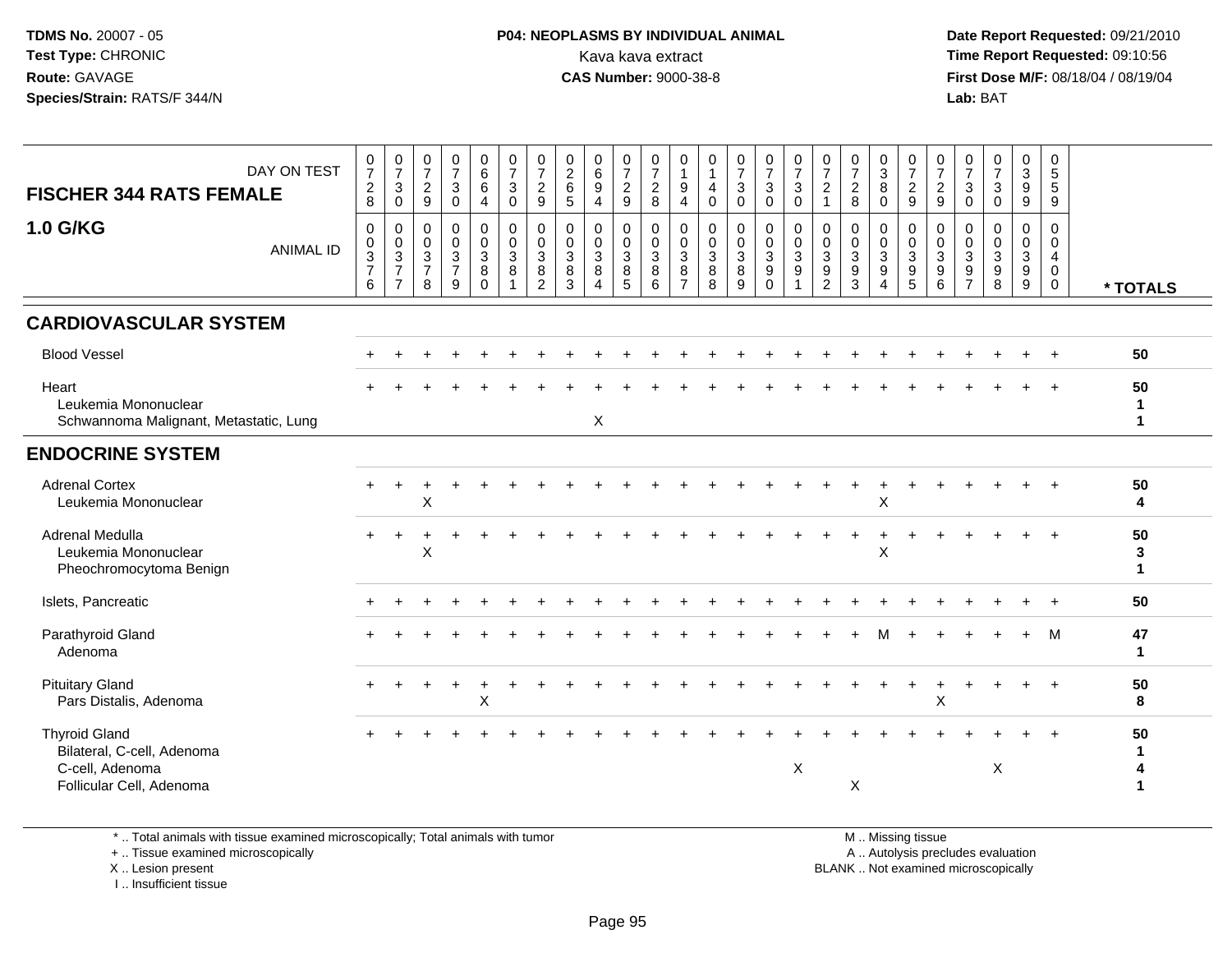#### **P04: NEOPLASMS BY INDIVIDUAL ANIMAL**Kava kava extract **Time Report Requested: 09:10:56**<br>**CAS Number: 9000-38-8 Time Report Requested: 09:10:56**

 **Date Report Requested:** 09/21/2010 **First Dose M/F:** 08/18/04 / 08/19/04 Lab: BAT **Lab:** BAT

| DAY ON TEST<br><b>FISCHER 344 RATS FEMALE</b> | 0<br>⇁<br>$\sim$<br>$\epsilon$<br>8 | ∪<br>- 0 | U<br>9           | U      | 0<br>6<br>6<br>4 | υ<br>◠<br>ت<br>υ |   | ν<br>▃<br>ь<br>э      | 0<br>- 9<br>4    | 0<br>$\overline{\phantom{a}}$<br><u>_</u><br>9 | v<br>8                |    | v<br>υ                | 0<br>ഄ            | 0<br>3<br>0           | ັ |        | υ<br>∼<br>8                | 0<br>◠<br>ັບ<br>$\circ$<br>0 | $\mathbf{0}$<br>-<br>9                 |   | U<br>J<br>U      | 0<br>◡<br>9<br>9           | 0<br>$\mathbf{p}$<br>. 5<br>9 |          |
|-----------------------------------------------|-------------------------------------|----------|------------------|--------|------------------|------------------|---|-----------------------|------------------|------------------------------------------------|-----------------------|----|-----------------------|-------------------|-----------------------|---|--------|----------------------------|------------------------------|----------------------------------------|---|------------------|----------------------------|-------------------------------|----------|
| <b>1.0 G/KG</b><br><b>ANIMAL ID</b>           | 0<br>0<br>$\sim$<br>ັ<br>6          | - ఎ      | υ<br>υ<br>ა<br>8 | J<br>9 | 3<br>8<br>0      | υ<br>⌒<br>ت<br>8 | J | v<br>U<br>ა<br>8<br>د | 0<br>ు<br>8<br>4 | 0<br>U<br>3<br>8<br>.5                         | U<br>⌒<br>ບ<br>8<br>6 | J. | v<br>u<br>J<br>8<br>8 | 0<br>ັບ<br>8<br>9 | 0<br>υ<br>3<br>9<br>0 | 9 | ت<br>_ | U<br>U<br>J<br>9<br>◠<br>ۍ | 0<br>0<br>ົດ<br>◡<br>9<br>4  | 0<br>0<br>ີ<br>ູບ<br>9<br><sub>5</sub> | 9 | U<br>J<br>9<br>8 | 0<br>0<br>ົ<br>ు<br>9<br>9 | 0<br>0<br>0<br>0              | * TOTALS |

#### **GENERAL BODY SYSTEM**

NONE

#### **GENITAL SYSTEM**Clitoral Gland $\alpha$  + <sup>+</sup> <sup>+</sup> <sup>+</sup> <sup>+</sup> <sup>+</sup> <sup>+</sup> <sup>+</sup> <sup>+</sup> <sup>+</sup> <sup>+</sup> <sup>+</sup> <sup>+</sup> <sup>+</sup> <sup>+</sup> <sup>+</sup> <sup>+</sup> <sup>+</sup> <sup>M</sup> <sup>+</sup> <sup>+</sup> <sup>+</sup> <sup>+</sup> <sup>+</sup> <sup>+</sup> **<sup>49</sup>** Adenoma **<sup>1</sup> Ovary**  $\mathsf y$  <sup>+</sup> <sup>+</sup> <sup>+</sup> <sup>+</sup> <sup>+</sup> <sup>+</sup> <sup>+</sup> <sup>+</sup> <sup>+</sup> <sup>+</sup> <sup>+</sup> <sup>+</sup> <sup>+</sup> <sup>+</sup> <sup>+</sup> <sup>+</sup> <sup>+</sup> <sup>+</sup> <sup>+</sup> <sup>+</sup> <sup>+</sup> <sup>+</sup> <sup>+</sup> <sup>+</sup> **<sup>50</sup>** Carcinoma, Metastatic, Lung **<sup>1</sup>** Leukemia Mononuclearr X **<sup>1</sup>** Lymphoma Malignantt to the contract of the contract of the contract of the contract of the contract of the contract of the contract of the contract of the contract of the contract of the contract of the contract of the contract of the contr **1** Uterus <sup>+</sup> <sup>+</sup> <sup>+</sup> <sup>+</sup> <sup>+</sup> <sup>+</sup> <sup>+</sup> <sup>+</sup> <sup>+</sup> <sup>+</sup> <sup>+</sup> <sup>+</sup> <sup>+</sup> <sup>+</sup> <sup>+</sup> <sup>+</sup> <sup>+</sup> <sup>+</sup> <sup>+</sup> <sup>+</sup> <sup>+</sup> <sup>+</sup> <sup>+</sup> <sup>+</sup> <sup>+</sup> **<sup>50</sup>** Lymphoma Malignantt to the contract of the contract of the contract of the contract of the contract of the contract of the contract of the contract of the contract of the contract of the contract of the contract of the contract of the contr **<sup>1</sup>** Polyp Stromal $\mathsf{X}$  <sup>X</sup> <sup>X</sup> <sup>X</sup> **<sup>8</sup>** Endometrium, Adenomaa  $\mathsf{X}$  **<sup>1</sup> HEMATOPOIETIC SYSTEM**Bone Marrow <sup>+</sup> <sup>+</sup> <sup>+</sup> <sup>+</sup> <sup>+</sup> <sup>+</sup> <sup>+</sup> <sup>+</sup> <sup>+</sup> <sup>+</sup> <sup>+</sup> <sup>+</sup> <sup>+</sup> <sup>+</sup> <sup>+</sup> <sup>+</sup> <sup>+</sup> <sup>+</sup> <sup>+</sup> <sup>+</sup> <sup>+</sup> <sup>+</sup> <sup>+</sup> <sup>+</sup> <sup>+</sup> **<sup>50</sup>** Lymph Node+<br>Mediastinal, Carcinoma, Metastatic, Lung **<sup>2</sup> <sup>1</sup>** Mediastinal, Leukemia Mononuclear $\mathsf{r}$  x **<sup>1</sup>** Lymph Node, Mandibularr M <sup>M</sup> <sup>M</sup> <sup>M</sup> <sup>M</sup> <sup>M</sup> <sup>M</sup> <sup>M</sup> <sup>M</sup> <sup>M</sup> <sup>M</sup> <sup>M</sup> <sup>M</sup> <sup>M</sup> <sup>M</sup> <sup>M</sup> <sup>M</sup> <sup>M</sup> <sup>M</sup> <sup>M</sup> <sup>M</sup> <sup>M</sup> <sup>M</sup> <sup>M</sup> <sup>M</sup> **<sup>0</sup>** Lymph Node, Mesenteric $\overline{c}$  + <sup>+</sup> <sup>+</sup> <sup>+</sup> <sup>+</sup> <sup>+</sup> <sup>+</sup> <sup>+</sup> <sup>+</sup> <sup>+</sup> <sup>+</sup> <sup>+</sup> <sup>+</sup> <sup>+</sup> <sup>+</sup> <sup>+</sup> <sup>+</sup> <sup>+</sup> <sup>+</sup> <sup>+</sup> <sup>+</sup> <sup>+</sup> <sup>+</sup> <sup>+</sup> <sup>+</sup> **<sup>50</sup>** Leukemia Mononuclear $\mathsf{r}$  x <sup>X</sup> **<sup>5</sup>** \* .. Total animals with tissue examined microscopically; Total animals with tumor M .. Missing tissuey the contract of the contract of the contract of the contract of the contract of the contract of the contract of  $A$ . Autolysis precludes evaluation + .. Tissue examined microscopically Lesion present BLANK .. Not examined microscopicallyX .. Lesion present

I .. Insufficient tissue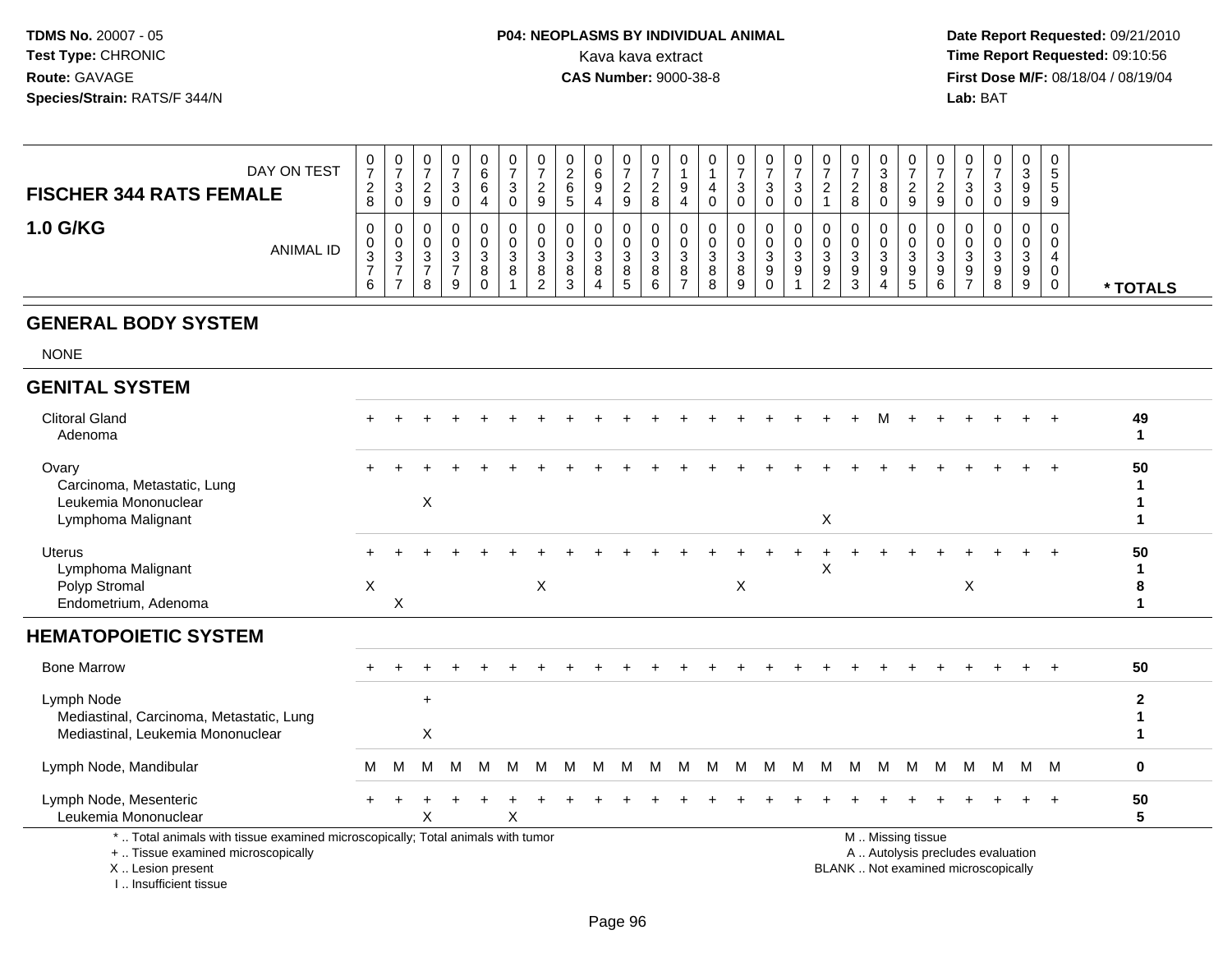## **P04: NEOPLASMS BY INDIVIDUAL ANIMAL**<br>Kava kava extract Kava kava extract **Time Report Requested:** 09:10:56<br>**CAS Number:** 9000-38-8 **CAS Number:** 9000-38-8

 **Date Report Requested:** 09/21/2010 **First Dose M/F:** 08/18/04 / 08/19/04 Lab: BAT **Lab:** BAT

| DAY ON TEST<br><b>FISCHER 344 RATS FEMALE</b>                                                                                                                       | $\frac{0}{7}$<br>$_{8}^2$                            | $\begin{array}{c} 0 \\ 7 \end{array}$<br>$_{0}^{3}$ | $\frac{0}{7}$<br>$\overline{c}$<br>9         | $\frac{0}{7}$<br>$\ensuremath{\mathsf{3}}$<br>$\mathbf 0$         | $_{6}^{\rm 0}$<br>$\,6\,$<br>$\overline{4}$ | $\begin{smallmatrix}0\\7\end{smallmatrix}$<br>$\ensuremath{\mathsf{3}}$<br>$\mathbf 0$ | $\frac{0}{7}$<br>$\mathbf 2$<br>9                                                         | $\begin{smallmatrix} 0\\2\\6 \end{smallmatrix}$<br>$\overline{5}$ | $\begin{array}{c} 0 \\ 6 \end{array}$<br>9<br>$\overline{4}$   | $\frac{0}{7}$<br>$\sqrt{2}$<br>9      | $\frac{0}{7}$<br>$\sqrt{2}$<br>8                                | 0<br>$\mathbf{1}$<br>$\boldsymbol{9}$<br>$\overline{4}$ | 0<br>$\overline{1}$<br>4<br>$\pmb{0}$                    | $\frac{0}{7}$<br>$\ensuremath{\mathsf{3}}$<br>$\pmb{0}$          | $\begin{smallmatrix}0\\7\end{smallmatrix}$<br>$\ensuremath{\mathsf{3}}$<br>$\mathbf 0$ | $\frac{0}{7}$<br>$\ensuremath{\mathsf{3}}$<br>$\mathbf 0$                        | $\frac{0}{7}$<br>$\boldsymbol{2}$<br>$\mathbf{1}$                     | $\frac{0}{7}$<br>$\frac{2}{8}$                                      | $\frac{0}{3}$<br>$\overline{8}$<br>$\mathbf 0$  | $\begin{array}{c} 0 \\ 7 \end{array}$<br>$\frac{2}{9}$            | $\frac{0}{7}$<br>$\frac{2}{9}$                                                 | $\frac{0}{7}$<br>$_{0}^{3}$                                      | $\begin{array}{c} 0 \\ 7 \end{array}$<br>$\sqrt{3}$<br>$\mathbf 0$ | $\frac{0}{3}$<br>$\boldsymbol{9}$<br>$\boldsymbol{9}$                    | $\begin{array}{c} 0 \\ 5 \\ 5 \end{array}$<br>9     |                                        |
|---------------------------------------------------------------------------------------------------------------------------------------------------------------------|------------------------------------------------------|-----------------------------------------------------|----------------------------------------------|-------------------------------------------------------------------|---------------------------------------------|----------------------------------------------------------------------------------------|-------------------------------------------------------------------------------------------|-------------------------------------------------------------------|----------------------------------------------------------------|---------------------------------------|-----------------------------------------------------------------|---------------------------------------------------------|----------------------------------------------------------|------------------------------------------------------------------|----------------------------------------------------------------------------------------|----------------------------------------------------------------------------------|-----------------------------------------------------------------------|---------------------------------------------------------------------|-------------------------------------------------|-------------------------------------------------------------------|--------------------------------------------------------------------------------|------------------------------------------------------------------|--------------------------------------------------------------------|--------------------------------------------------------------------------|-----------------------------------------------------|----------------------------------------|
| 1.0 G/KG<br><b>ANIMAL ID</b>                                                                                                                                        | $\mathbf 0$<br>$_{3}^{\rm 0}$<br>$\overline{7}$<br>6 | $\boldsymbol{0}$<br>$\frac{0}{3}$<br>$\overline{7}$ | 0<br>$\mathbf 0$<br>3<br>$\overline{7}$<br>8 | $\mathbf 0$<br>$\mathbf 0$<br>$\mathbf{3}$<br>$\overline{7}$<br>9 | 0<br>$\mathbf 0$<br>3<br>8<br>$\Omega$      | 0<br>$\mathbf 0$<br>$\mathbf{3}$<br>8<br>$\overline{1}$                                | $\mathbf 0$<br>$\pmb{0}$<br>$\ensuremath{\mathsf{3}}$<br>$\overline{8}$<br>$\overline{2}$ | $\mathbf 0$<br>$\mathbf 0$<br>3<br>$\bf 8$<br>3                   | $\mathbf 0$<br>$\mathbf 0$<br>3<br>8<br>$\boldsymbol{\Lambda}$ | 0<br>$\mathbf 0$<br>3<br>$\,8\,$<br>5 | $\mathbf 0$<br>$\mathsf{O}\xspace$<br>$\sqrt{3}$<br>$\, 8$<br>6 | $\mathbf 0$<br>$\mathbf 0$<br>3<br>8<br>$\overline{7}$  | $\mathbf 0$<br>$\pmb{0}$<br>$\mathbf{3}$<br>$\bf 8$<br>8 | 0<br>$\pmb{0}$<br>$\sqrt{3}$<br>$\overline{8}$<br>$\overline{9}$ | 0<br>$\mathbf 0$<br>$\mathsf 3$<br>$\overline{9}$<br>$\mathbf 0$                       | $\mathbf 0$<br>$\mathbf 0$<br>$\mathbf{3}$<br>$\boldsymbol{9}$<br>$\overline{1}$ | $\mathbf 0$<br>$\mathbf 0$<br>3<br>$\boldsymbol{9}$<br>$\overline{2}$ | $\mathbf 0$<br>$\mathbf 0$<br>$\mathbf{3}$<br>$\boldsymbol{9}$<br>3 | 0<br>0<br>3<br>$\overline{9}$<br>$\overline{4}$ | 0<br>$\mathsf{O}\xspace$<br>$\overline{3}$<br>$\overline{9}$<br>5 | $\mathbf 0$<br>$\mathsf 0$<br>$\sqrt{3}$<br>$\boldsymbol{9}$<br>$6\phantom{1}$ | $\mathbf 0$<br>$\boldsymbol{0}$<br>$\mathbf{3}$<br>$\frac{9}{7}$ | $\mathbf 0$<br>$\mathbf 0$<br>3<br>$\boldsymbol{9}$<br>8           | 0<br>$\mathbf 0$<br>$\mathbf{3}$<br>$\boldsymbol{9}$<br>$\boldsymbol{9}$ | 0<br>$\mathsf 0$<br>4<br>$\mathbf 0$<br>$\mathbf 0$ | * TOTALS                               |
| Lymphoma Malignant                                                                                                                                                  |                                                      |                                                     |                                              |                                                                   |                                             |                                                                                        |                                                                                           |                                                                   |                                                                |                                       |                                                                 |                                                         |                                                          |                                                                  |                                                                                        |                                                                                  | X                                                                     |                                                                     |                                                 |                                                                   |                                                                                |                                                                  |                                                                    |                                                                          |                                                     | 1                                      |
| Spleen<br>Carcinoma, Metastatic, Lung<br>Leukemia Mononuclear<br>Lymphoma Malignant                                                                                 |                                                      |                                                     | $\times$                                     |                                                                   |                                             | $X$ $X$                                                                                |                                                                                           |                                                                   |                                                                |                                       |                                                                 |                                                         |                                                          |                                                                  |                                                                                        |                                                                                  | $\boldsymbol{\mathsf{X}}$                                             |                                                                     | Χ                                               |                                                                   |                                                                                |                                                                  |                                                                    |                                                                          | X                                                   | 50<br>$\mathbf 1$<br>9<br>$\mathbf{1}$ |
| Thymus<br>Leukemia Mononuclear<br>Lymphoma Malignant<br>Schwannoma Malignant, Metastatic, Lung                                                                      |                                                      |                                                     |                                              |                                                                   |                                             |                                                                                        |                                                                                           |                                                                   | $\pmb{\times}$                                                 |                                       |                                                                 |                                                         |                                                          |                                                                  |                                                                                        |                                                                                  | $\times$                                                              |                                                                     |                                                 |                                                                   |                                                                                |                                                                  |                                                                    | м                                                                        | $+$                                                 | 48<br>1<br>$\mathbf 1$                 |
| <b>INTEGUMENTARY SYSTEM</b>                                                                                                                                         |                                                      |                                                     |                                              |                                                                   |                                             |                                                                                        |                                                                                           |                                                                   |                                                                |                                       |                                                                 |                                                         |                                                          |                                                                  |                                                                                        |                                                                                  |                                                                       |                                                                     |                                                 |                                                                   |                                                                                |                                                                  |                                                                    |                                                                          |                                                     |                                        |
| <b>Mammary Gland</b><br>Fibroadenoma                                                                                                                                |                                                      |                                                     |                                              |                                                                   |                                             |                                                                                        |                                                                                           |                                                                   |                                                                |                                       |                                                                 |                                                         |                                                          |                                                                  |                                                                                        |                                                                                  |                                                                       |                                                                     |                                                 |                                                                   |                                                                                |                                                                  |                                                                    |                                                                          | $\overline{+}$                                      | 50<br>4                                |
| Skin                                                                                                                                                                | $+$                                                  |                                                     |                                              |                                                                   |                                             |                                                                                        |                                                                                           |                                                                   |                                                                |                                       |                                                                 |                                                         |                                                          |                                                                  |                                                                                        |                                                                                  |                                                                       |                                                                     |                                                 |                                                                   |                                                                                |                                                                  |                                                                    |                                                                          | $+$                                                 | 50                                     |
| <b>MUSCULOSKELETAL SYSTEM</b>                                                                                                                                       |                                                      |                                                     |                                              |                                                                   |                                             |                                                                                        |                                                                                           |                                                                   |                                                                |                                       |                                                                 |                                                         |                                                          |                                                                  |                                                                                        |                                                                                  |                                                                       |                                                                     |                                                 |                                                                   |                                                                                |                                                                  |                                                                    |                                                                          |                                                     |                                        |
| <b>Bone</b>                                                                                                                                                         |                                                      |                                                     |                                              |                                                                   |                                             |                                                                                        |                                                                                           |                                                                   |                                                                |                                       |                                                                 |                                                         |                                                          |                                                                  |                                                                                        |                                                                                  |                                                                       |                                                                     |                                                 |                                                                   |                                                                                |                                                                  |                                                                    |                                                                          | $\overline{ }$                                      | 50                                     |
| <b>NERVOUS SYSTEM</b>                                                                                                                                               |                                                      |                                                     |                                              |                                                                   |                                             |                                                                                        |                                                                                           |                                                                   |                                                                |                                       |                                                                 |                                                         |                                                          |                                                                  |                                                                                        |                                                                                  |                                                                       |                                                                     |                                                 |                                                                   |                                                                                |                                                                  |                                                                    |                                                                          |                                                     |                                        |
| <b>Brain</b><br>Granular Cell Tumor Benign                                                                                                                          |                                                      |                                                     |                                              |                                                                   |                                             |                                                                                        |                                                                                           |                                                                   |                                                                |                                       |                                                                 |                                                         |                                                          |                                                                  |                                                                                        |                                                                                  |                                                                       |                                                                     |                                                 |                                                                   |                                                                                |                                                                  |                                                                    |                                                                          |                                                     | 50<br>$\mathbf{1}$                     |
| <b>RESPIRATORY SYSTEM</b>                                                                                                                                           |                                                      |                                                     |                                              |                                                                   |                                             |                                                                                        |                                                                                           |                                                                   |                                                                |                                       |                                                                 |                                                         |                                                          |                                                                  |                                                                                        |                                                                                  |                                                                       |                                                                     |                                                 |                                                                   |                                                                                |                                                                  |                                                                    |                                                                          |                                                     |                                        |
| Lung                                                                                                                                                                |                                                      |                                                     |                                              |                                                                   |                                             |                                                                                        |                                                                                           |                                                                   |                                                                |                                       |                                                                 |                                                         |                                                          |                                                                  |                                                                                        |                                                                                  |                                                                       |                                                                     |                                                 |                                                                   |                                                                                |                                                                  |                                                                    |                                                                          |                                                     | 50                                     |
| *  Total animals with tissue examined microscopically; Total animals with tumor<br>+  Tissue examined microscopically<br>X  Lesion present<br>I Insufficient tissue |                                                      |                                                     |                                              |                                                                   |                                             |                                                                                        |                                                                                           |                                                                   |                                                                |                                       |                                                                 |                                                         |                                                          |                                                                  |                                                                                        |                                                                                  |                                                                       | BLANK  Not examined microscopically                                 |                                                 | M  Missing tissue<br>A  Autolysis precludes evaluation            |                                                                                |                                                                  |                                                                    |                                                                          |                                                     |                                        |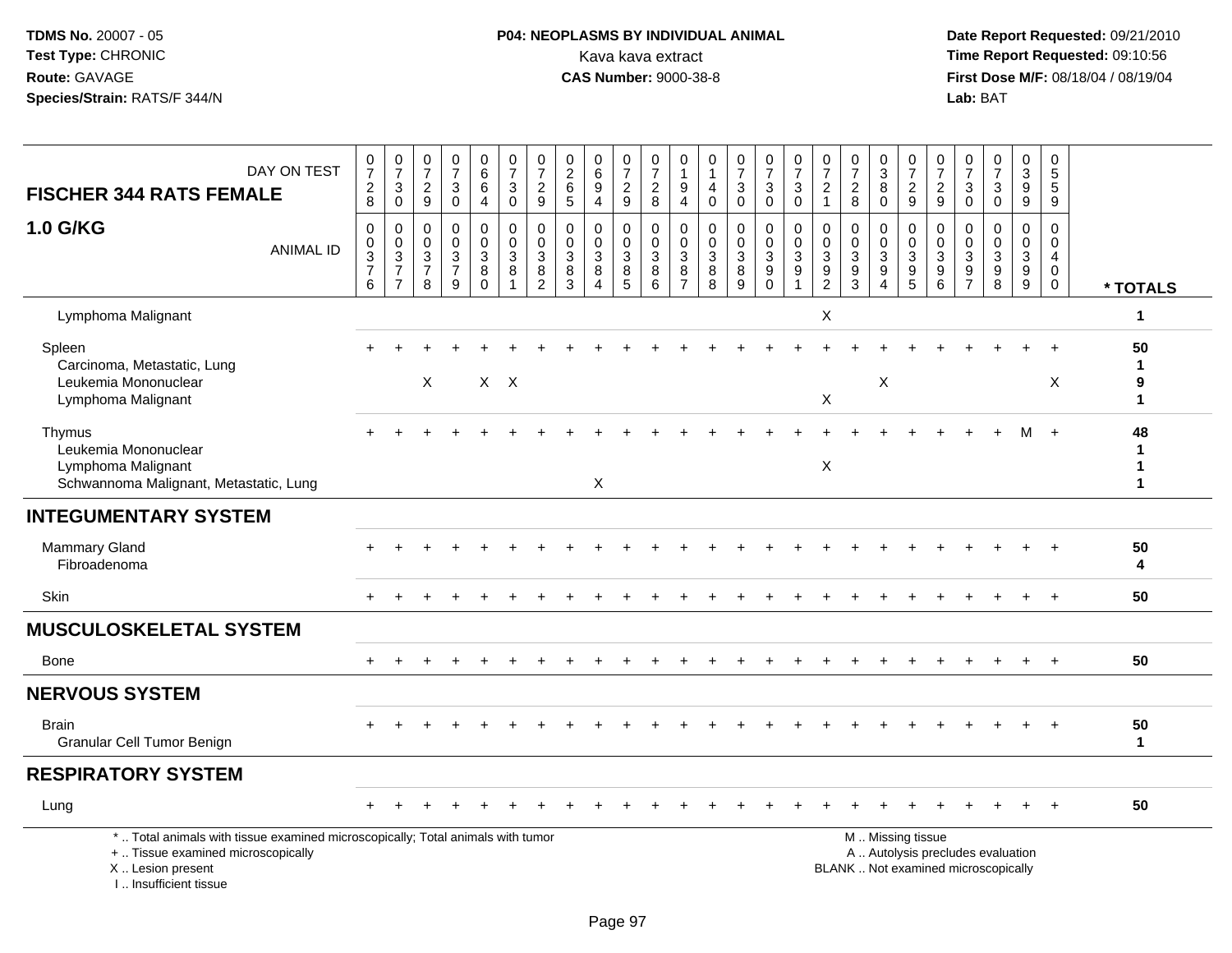I .. Insufficient tissue

# **P04: NEOPLASMS BY INDIVIDUAL ANIMAL**<br>Kava kava extract Kava kava extract **Time Report Requested:** 09:10:56<br>**CAS Number:** 9000-38-8 **CAS Number:** 9000-38-8

 **Date Report Requested:** 09/21/2010 **First Dose M/F:** 08/18/04 / 08/19/04 Lab: BAT **Lab:** BAT

| DAY ON TEST<br><b>FISCHER 344 RATS FEMALE</b>                                                                               |                                                                                                                       | $\frac{0}{7}$<br>$\frac{2}{8}$                                       | $\frac{0}{7}$<br>$\ensuremath{\mathsf{3}}$<br>$\mathbf 0$               | $\frac{0}{7}$<br>$\frac{2}{9}$                                     | $\frac{0}{7}$<br>$\ensuremath{\mathsf{3}}$<br>$\mathbf 0$ | 0<br>$6\phantom{a}$<br>6<br>$\overline{4}$                                      | $\frac{0}{7}$<br>$\sqrt{3}$<br>$\mathbf 0$                           | 0<br>$\overline{7}$<br>$\overline{2}$<br>9                               | $\pmb{0}$<br>$\frac{2}{6}$<br>5                               | $_6^0$<br>$\boldsymbol{9}$<br>4               | $\frac{0}{7}$<br>$\frac{2}{9}$                                          | $\boldsymbol{0}$<br>$\overline{7}$<br>$^2_{\bf 8}$                                 | 0<br>$\overline{1}$<br>9<br>$\overline{4}$         | $\mathbf 0$<br>$\mathbf{1}$<br>$\overline{4}$<br>$\mathbf 0$ | $\frac{0}{7}$<br>$\mathbf{3}$<br>$\mathbf 0$                                                  | $\frac{0}{7}$<br>$\mathbf{3}$<br>$\mathbf 0$                                | $\frac{0}{7}$<br>3<br>$\mathbf 0$          | $\frac{0}{7}$<br>$\frac{2}{1}$ | $\frac{0}{7}$<br>$\frac{2}{8}$                                                            | $\begin{array}{c} 0 \\ 3 \\ 8 \end{array}$<br>$\mathbf 0$                    | $\frac{0}{7}$<br>$\frac{2}{9}$                                      | 0<br>$\overline{7}$<br>$\frac{2}{9}$                               | $\frac{0}{7}$<br>$\ensuremath{\mathsf{3}}$<br>$\Omega$                                     | $\frac{0}{7}$<br>3<br>$\Omega$                 | 0<br>9<br>9                                                   | 0<br>$\,$ 5 $\,$<br>$\sqrt{5}$<br>9       |                    |
|-----------------------------------------------------------------------------------------------------------------------------|-----------------------------------------------------------------------------------------------------------------------|----------------------------------------------------------------------|-------------------------------------------------------------------------|--------------------------------------------------------------------|-----------------------------------------------------------|---------------------------------------------------------------------------------|----------------------------------------------------------------------|--------------------------------------------------------------------------|---------------------------------------------------------------|-----------------------------------------------|-------------------------------------------------------------------------|------------------------------------------------------------------------------------|----------------------------------------------------|--------------------------------------------------------------|-----------------------------------------------------------------------------------------------|-----------------------------------------------------------------------------|--------------------------------------------|--------------------------------|-------------------------------------------------------------------------------------------|------------------------------------------------------------------------------|---------------------------------------------------------------------|--------------------------------------------------------------------|--------------------------------------------------------------------------------------------|------------------------------------------------|---------------------------------------------------------------|-------------------------------------------|--------------------|
| 1.0 G/KG                                                                                                                    | <b>ANIMAL ID</b>                                                                                                      | $\mathbf 0$<br>0<br>$\ensuremath{\mathsf{3}}$<br>$\overline{7}$<br>6 | 0<br>0<br>$\ensuremath{\mathsf{3}}$<br>$\overline{7}$<br>$\overline{7}$ | $\mathbf 0$<br>$\mathbf{0}$<br>$\mathbf{3}$<br>$\overline{7}$<br>8 | $\mathbf 0$<br>0<br>$\frac{3}{7}$<br>9                    | $\mathbf{0}$<br>$\mathbf 0$<br>$\ensuremath{\mathsf{3}}$<br>$\bf 8$<br>$\Omega$ | $\mathbf 0$<br>$\mathbf 0$<br>$\mathbf{3}$<br>$\, 8$<br>$\mathbf{1}$ | $\mathbf 0$<br>$\mathbf{0}$<br>$\mathbf{3}$<br>$\bf 8$<br>$\overline{2}$ | $\mathbf 0$<br>0<br>$\ensuremath{\mathsf{3}}$<br>$\,8\,$<br>3 | 0<br>0<br>$\mathbf{3}$<br>8<br>$\overline{4}$ | $\mathbf 0$<br>$\mathbf 0$<br>$\ensuremath{\mathsf{3}}$<br>$\bf 8$<br>5 | $\mathbf 0$<br>$\pmb{0}$<br>$\ensuremath{\mathsf{3}}$<br>$\bf 8$<br>$6\phantom{a}$ | $\mathbf 0$<br>0<br>3<br>$\bf 8$<br>$\overline{7}$ | $\mathbf 0$<br>0<br>$\mathbf{3}$<br>$\, 8$<br>8              | $\mathbf 0$<br>$\mathbf 0$<br>$\overline{3}$<br>$\frac{8}{9}$                                 | $\mathbf 0$<br>$\mathbf 0$<br>$\sqrt{3}$<br>$\boldsymbol{9}$<br>$\mathbf 0$ | $\mathbf 0$<br>0<br>3<br>9<br>$\mathbf{1}$ | 0<br>0<br>$\frac{3}{9}$        | $\mathbf 0$<br>$\pmb{0}$<br>$\ensuremath{\mathsf{3}}$<br>$\boldsymbol{9}$<br>$\mathbf{3}$ | $\mathbf 0$<br>$\mathbf 0$<br>$\sqrt{3}$<br>$\overline{9}$<br>$\overline{4}$ | $\mathbf 0$<br>$\mathbf 0$<br>$\mathbf{3}$<br>$\boldsymbol{9}$<br>5 | $\mathbf 0$<br>$\Omega$<br>3<br>$\boldsymbol{9}$<br>$6\phantom{1}$ | $\mathbf 0$<br>$\Omega$<br>$\ensuremath{\mathsf{3}}$<br>$\boldsymbol{9}$<br>$\overline{7}$ | $\mathbf 0$<br>0<br>3<br>$\boldsymbol{9}$<br>8 | $\mathbf 0$<br>$\mathbf 0$<br>$\overline{3}$<br>$\frac{9}{9}$ | $\mathbf 0$<br>0<br>4<br>0<br>$\mathbf 0$ | * TOTALS           |
| Alveolar/Bronchiolar Adenoma<br>Alveolar/Bronchiolar Carcinoma<br>Leukemia Mononuclear<br>Mediastinum, Schwannoma Malignant |                                                                                                                       |                                                                      |                                                                         | $\mathsf X$                                                        |                                                           |                                                                                 |                                                                      |                                                                          |                                                               | X                                             |                                                                         |                                                                                    |                                                    |                                                              |                                                                                               |                                                                             |                                            |                                |                                                                                           | X                                                                            |                                                                     |                                                                    |                                                                                            |                                                |                                                               | X                                         | 1<br>1<br>5<br>1   |
| Nose                                                                                                                        |                                                                                                                       |                                                                      |                                                                         |                                                                    |                                                           |                                                                                 |                                                                      |                                                                          |                                                               |                                               |                                                                         |                                                                                    |                                                    |                                                              |                                                                                               |                                                                             |                                            |                                |                                                                                           |                                                                              |                                                                     |                                                                    |                                                                                            |                                                |                                                               | $\overline{1}$                            | 50                 |
| Pleura                                                                                                                      |                                                                                                                       |                                                                      |                                                                         |                                                                    |                                                           |                                                                                 |                                                                      |                                                                          |                                                               |                                               |                                                                         |                                                                                    |                                                    |                                                              |                                                                                               |                                                                             |                                            |                                |                                                                                           |                                                                              |                                                                     |                                                                    |                                                                                            |                                                |                                                               |                                           | $\mathbf 1$        |
| Trachea                                                                                                                     |                                                                                                                       |                                                                      |                                                                         |                                                                    |                                                           |                                                                                 |                                                                      |                                                                          |                                                               |                                               |                                                                         |                                                                                    |                                                    |                                                              |                                                                                               |                                                                             |                                            |                                |                                                                                           |                                                                              |                                                                     |                                                                    |                                                                                            |                                                |                                                               | $+$                                       | 50                 |
| <b>SPECIAL SENSES SYSTEM</b>                                                                                                |                                                                                                                       |                                                                      |                                                                         |                                                                    |                                                           |                                                                                 |                                                                      |                                                                          |                                                               |                                               |                                                                         |                                                                                    |                                                    |                                                              |                                                                                               |                                                                             |                                            |                                |                                                                                           |                                                                              |                                                                     |                                                                    |                                                                                            |                                                |                                                               |                                           |                    |
| Ear<br><b>Neural Crest Tumor</b>                                                                                            |                                                                                                                       |                                                                      |                                                                         |                                                                    |                                                           |                                                                                 |                                                                      |                                                                          |                                                               |                                               |                                                                         |                                                                                    |                                                    |                                                              |                                                                                               |                                                                             |                                            |                                |                                                                                           |                                                                              |                                                                     |                                                                    |                                                                                            |                                                |                                                               |                                           | 1<br>$\mathbf{1}$  |
| Eye                                                                                                                         |                                                                                                                       |                                                                      |                                                                         |                                                                    |                                                           |                                                                                 |                                                                      |                                                                          |                                                               |                                               |                                                                         |                                                                                    |                                                    |                                                              |                                                                                               |                                                                             |                                            |                                |                                                                                           |                                                                              |                                                                     |                                                                    |                                                                                            |                                                |                                                               | $\overline{+}$                            | 50                 |
| <b>Harderian Gland</b>                                                                                                      |                                                                                                                       |                                                                      |                                                                         |                                                                    |                                                           |                                                                                 |                                                                      |                                                                          |                                                               |                                               |                                                                         |                                                                                    |                                                    |                                                              |                                                                                               |                                                                             |                                            |                                |                                                                                           |                                                                              |                                                                     |                                                                    |                                                                                            |                                                |                                                               |                                           | 50                 |
| Zymbal's Gland<br>Adenoma                                                                                                   |                                                                                                                       |                                                                      |                                                                         |                                                                    |                                                           |                                                                                 |                                                                      |                                                                          |                                                               |                                               |                                                                         |                                                                                    |                                                    |                                                              |                                                                                               |                                                                             |                                            |                                |                                                                                           |                                                                              |                                                                     | $\ddot{}$<br>$\boldsymbol{\mathsf{X}}$                             |                                                                                            |                                                |                                                               |                                           | 1<br>$\mathbf 1$   |
| <b>URINARY SYSTEM</b>                                                                                                       |                                                                                                                       |                                                                      |                                                                         |                                                                    |                                                           |                                                                                 |                                                                      |                                                                          |                                                               |                                               |                                                                         |                                                                                    |                                                    |                                                              |                                                                                               |                                                                             |                                            |                                |                                                                                           |                                                                              |                                                                     |                                                                    |                                                                                            |                                                |                                                               |                                           |                    |
| Kidney<br>Leukemia Mononuclear                                                                                              |                                                                                                                       |                                                                      |                                                                         |                                                                    |                                                           |                                                                                 |                                                                      |                                                                          |                                                               |                                               |                                                                         |                                                                                    |                                                    |                                                              |                                                                                               |                                                                             |                                            |                                |                                                                                           | $\ddot{}$<br>X                                                               | $\div$                                                              |                                                                    |                                                                                            |                                                |                                                               |                                           | 50<br>$\mathbf{2}$ |
| <b>Urinary Bladder</b>                                                                                                      |                                                                                                                       |                                                                      |                                                                         |                                                                    |                                                           |                                                                                 |                                                                      |                                                                          |                                                               |                                               |                                                                         |                                                                                    |                                                    |                                                              |                                                                                               |                                                                             |                                            |                                |                                                                                           |                                                                              |                                                                     |                                                                    |                                                                                            |                                                | $+$                                                           | $+$                                       | 50                 |
| <b>SYSTEMIC LESIONS</b>                                                                                                     |                                                                                                                       |                                                                      |                                                                         |                                                                    |                                                           |                                                                                 |                                                                      |                                                                          |                                                               |                                               |                                                                         |                                                                                    |                                                    |                                                              |                                                                                               |                                                                             |                                            |                                |                                                                                           |                                                                              |                                                                     |                                                                    |                                                                                            |                                                |                                                               |                                           |                    |
| X  Lesion present                                                                                                           | *  Total animals with tissue examined microscopically; Total animals with tumor<br>+  Tissue examined microscopically |                                                                      |                                                                         |                                                                    |                                                           |                                                                                 |                                                                      |                                                                          |                                                               |                                               |                                                                         |                                                                                    |                                                    |                                                              | M  Missing tissue<br>A  Autolysis precludes evaluation<br>BLANK  Not examined microscopically |                                                                             |                                            |                                |                                                                                           |                                                                              |                                                                     |                                                                    |                                                                                            |                                                |                                                               |                                           |                    |